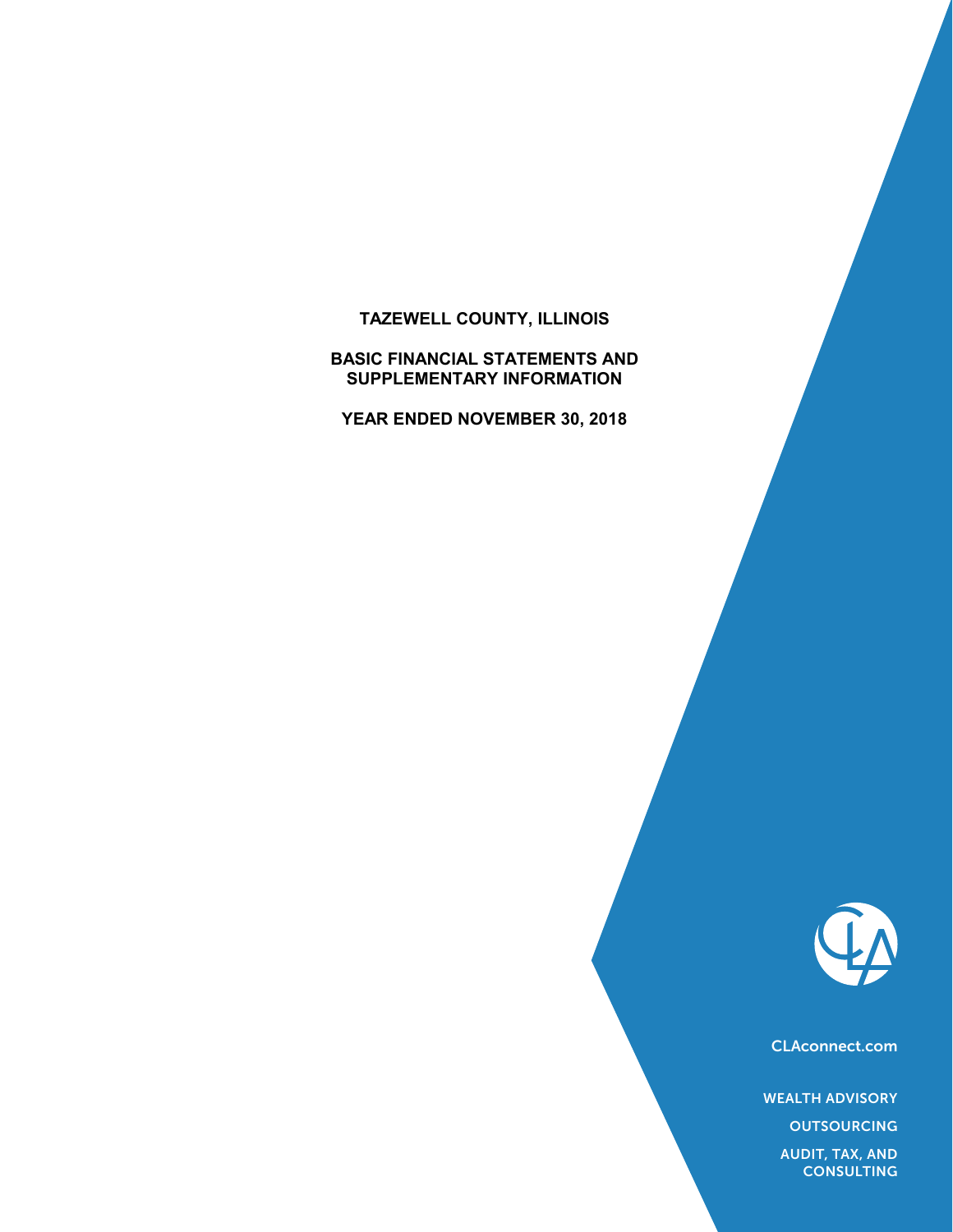## **TAZEWELL COUNTY, ILLINOIS TABLE OF CONTENTS YEAR ENDED NOVEMBER 30, 2018**

| <b>INDEPENDENT AUDITORS' REPORT</b>                                                                                                                           | 1  |
|---------------------------------------------------------------------------------------------------------------------------------------------------------------|----|
| <b>MANAGEMENT'S DISCUSSION AND ANALYSIS</b>                                                                                                                   | 4  |
| <b>BASIC FINANCIAL STATEMENTS:</b>                                                                                                                            |    |
| <b>GOVERNMENT-WIDE FINANCIAL STATEMENTS:</b>                                                                                                                  |    |
| <b>STATEMENT OF NET POSITION</b>                                                                                                                              | 13 |
| <b>STATEMENT OF ACTIVITIES</b>                                                                                                                                | 15 |
| <b>GOVERNMENTAL FUND FINANCIAL STATEMENTS:</b>                                                                                                                |    |
| <b>BALANCE SHEET - GOVERNMENTAL FUNDS</b>                                                                                                                     | 16 |
| <b>RECONCILIATION OF THE GOVERNMENTAL FUNDS BALANCE SHEET</b><br>TO THE STATEMENT OF NET POSITION                                                             | 18 |
| STATEMENT OF REVENUES, EXPENDITURES, AND CHANGES IN FUND<br><b>BALANCES - GOVERNMENTAL FUNDS</b>                                                              | 19 |
| <b>RECONCILIATION OF THE GOVERNMENTAL FUNDS STATEMENT OF</b><br><b>REVENUES, EXPENDITURES, AND CHANGES IN FUND BALANCES TO</b><br>THE STATEMENT OF ACTIVITIES | 21 |
| <b>PROPRIETARY FUND - INTERNAL SERVICE FUND:</b>                                                                                                              |    |
| <b>STATEMENT OF NET POSITION</b>                                                                                                                              | 22 |
| STATEMENT OF REVENUES, EXPENSES, AND CHANGES IN<br><b>NET POSITION</b>                                                                                        | 23 |
| <b>STATEMENT OF CASH FLOWS</b>                                                                                                                                | 24 |
| <b>STATEMENT OF FIDUCIARY NET POSITION</b>                                                                                                                    | 25 |
| <b>NOTES TO BASIC FINANCIAL STATEMENTS</b>                                                                                                                    | 26 |
| <b>REQUIRED SUPPLEMENTARY INFORMATION:</b>                                                                                                                    |    |
| SCHEDULE OF REVENUES, EXPENDITURES, AND CHANGES IN FUND<br><b>BALANCES - BUDGET AND ACTUAL - MAJOR FUNDS</b>                                                  | 60 |
| SCHEDULE OF CHANGES IN THE COUNTY'S TOTAL OPEB LIABILITY                                                                                                      |    |
| <b>AND RELATED RATIOS</b>                                                                                                                                     | 62 |
| NOTE TO REQUIRED SUPPLEMENTARY INFORMATION                                                                                                                    | 63 |
| <b>OTHER SUPPLEMENTARY INFORMATION:</b>                                                                                                                       |    |
| <b>COMBINING AND INDIVIDUAL FUND STATEMENTS AND SCHEDULES:</b>                                                                                                |    |
| <b>NONMAJOR GOVERNMENTAL FUNDS:</b>                                                                                                                           |    |
| <b>COMBINING BALANCE SHEET</b>                                                                                                                                | 64 |
| <b>COMBINING SCHEDULE OF REVENUES, EXPENDITURES, AND</b><br><b>CHANGES IN FUND BALANCE (DEFICIT)</b>                                                          | 70 |
| <b>GENERAL FUND:</b>                                                                                                                                          |    |
| <b>BALANCE SHEET - BY ACCOUNT</b>                                                                                                                             | 76 |
| <b>SCHEDULE OF REVENUES, EXPENDITURES, AND CHANGES</b><br>IN FUND BALANCE - BY ACCOUNT                                                                        | 77 |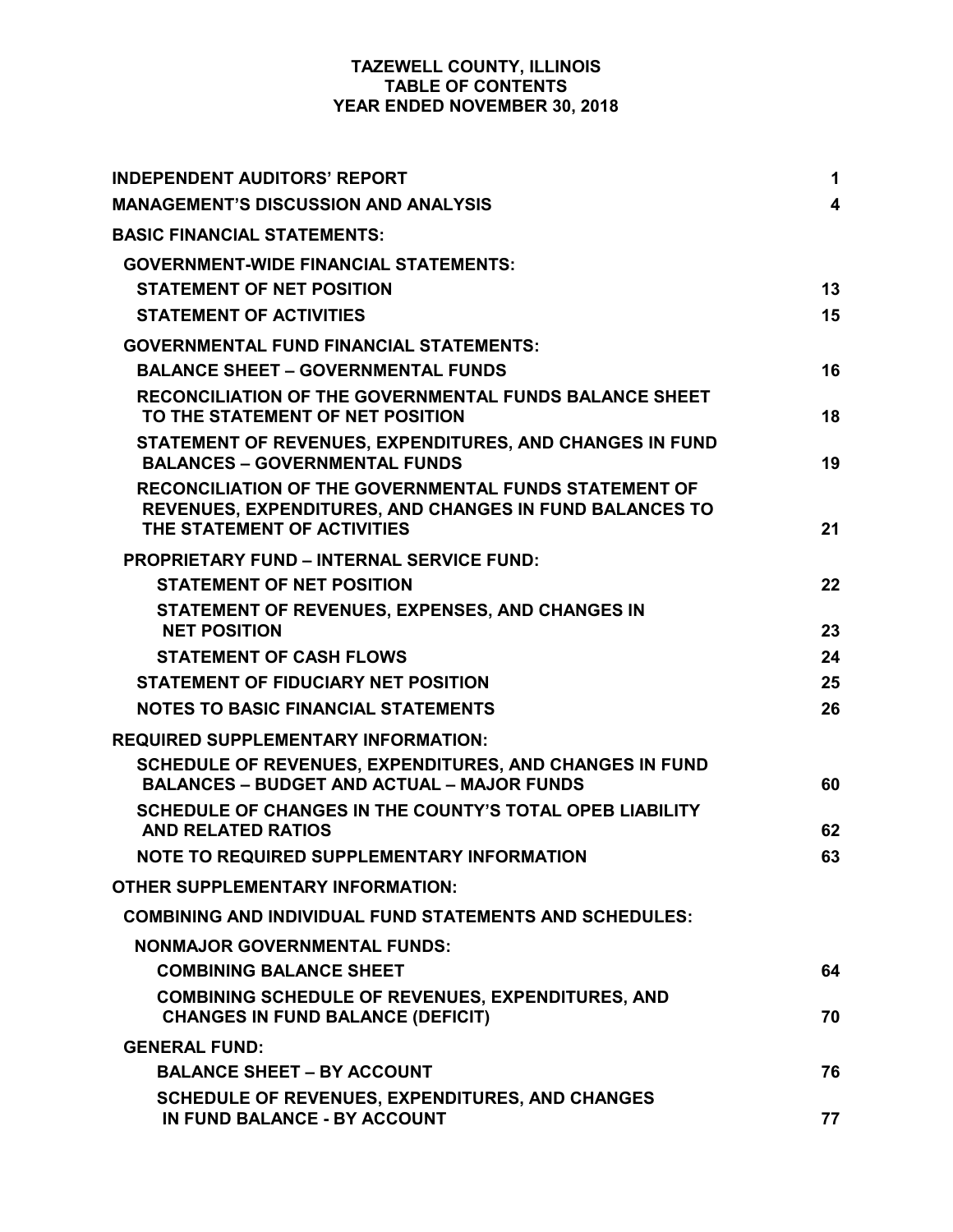## **TAZEWELL COUNTY, ILLINOIS TABLE OF CONTENTS YEAR ENDED NOVEMBER 30, 2018**

| OTHER SUPPLEMENTARY INFORMATION (CONTINUED):                                                  |       |
|-----------------------------------------------------------------------------------------------|-------|
| COMBINING AND INDIVIDUAL FUND STATEMENTS AND SCHEDULES<br>(CONTINUED):                        |       |
| <b>GENERAL ACCOUNT:</b>                                                                       |       |
| <b>SCHEDULE OF REVENUES, EXPENDITURES, AND CHANGES</b>                                        |       |
| IN FUND BALANCE - BUDGET AND ACTUAL                                                           | 78    |
| <b>SPECIAL REVENUE FUNDS:</b>                                                                 |       |
| SCHEDULE OF REVENUES, EXPENDITURES, AND CHANGES IN<br><b>FUND BALANCE - BUDGET AND ACTUAL</b> |       |
| <b>TOWNSHIP MOTOR FUEL TAX FUND</b>                                                           | 94    |
| <b>ILLINOIS MUNICIPAL RETIREMENT FUND</b>                                                     | 95    |
| <b>COUNTY HIGHWAY FUND</b>                                                                    | 96    |
| <b>COUNTY MOTOR FUEL TAX FUND</b>                                                             | 97    |
| <b>COUNTY BRIDGE FUND</b>                                                                     | 98    |
| <b>FEDERAL AID MATCHING TAX FUND</b>                                                          | 99    |
| <b>TOWNSHIP BRIDGE FUND</b>                                                                   | 100   |
| <b>COUNTY HEALTH FUND</b>                                                                     | 101   |
| <b>SOCIAL SECURITY FUND</b>                                                                   | 105   |
| <b>ANIMAL CONTROL FUND</b>                                                                    | 106   |
| <b>TORT JUDGMENT FUND</b>                                                                     | 108   |
| PERSONS WITH DEVELOPMENTAL DISABILITIES FUND                                                  | 109   |
| <b>VETERANS' ASSISTANCE FUND</b>                                                              | 110   |
| <b>LAW LIBRARY FUND</b>                                                                       | 111   |
| <b>CIRCUIT CLERK AUTOMATION FUND</b>                                                          | $112$ |
| <b>ECONOMIC DEVELOPMENT GRANT FUND</b>                                                        | 113   |
| <b>COUNTY RECORDER AUTOMATION FUND</b>                                                        | 114   |
| <b>CIRCUIT CLERK CHILD SUPPORT FUND</b>                                                       | 115   |
| <b>TREASURER'S AUTOMATION FUND</b>                                                            | 116   |
| <b>SOLID WASTE PLANNING FUND</b>                                                              | 117   |
| <b>RURAL WE-CARE, INC. FUND</b>                                                               | 118   |
| <b>CIRCUIT CLERK DOCUMENT STORAGE FUND</b>                                                    | 119   |
| POLICE VEHICLE AND EQUIPMENT FUND                                                             | 120   |
| <b>CHILDREN'S ADVOCACY CENTER FUND</b>                                                        | 121   |
| <b>SHERIFF'S GRANT FUND</b>                                                                   | 122   |
| <b>GIS FUND</b>                                                                               | 123   |
| <b>COUNTY CLERK AUTOMATION FUND</b>                                                           | 124   |
| <b>STATE'S ATTORNEY FORFEITURE FUND</b>                                                       | 125   |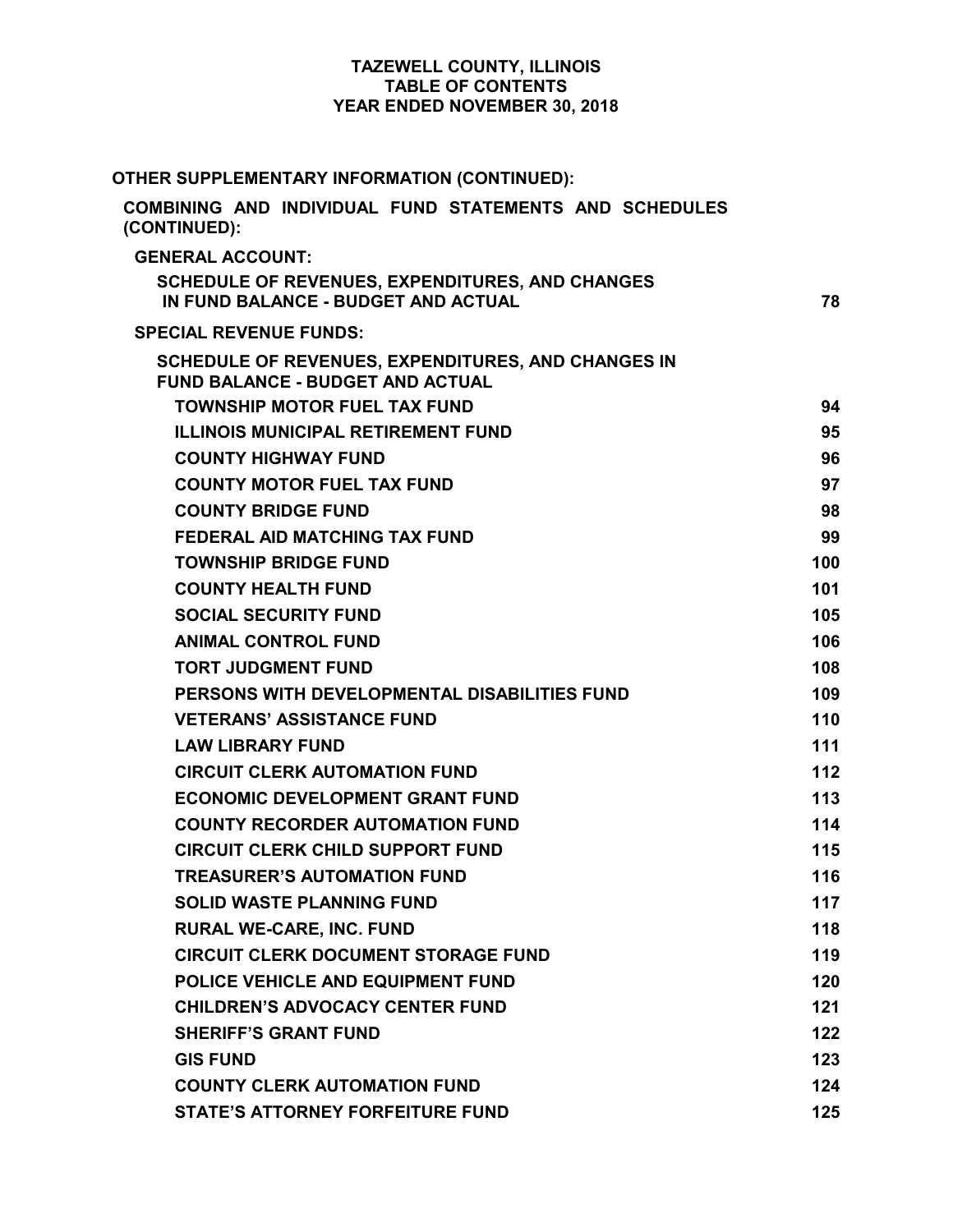## **TAZEWELL COUNTY, ILLINOIS TABLE OF CONTENTS YEAR ENDED NOVEMBER 30, 2018**

# **OTHER SUPPLEMENTARY INFORMATION (CONTINUED):**

| COMBINING AND INDIVIDUAL FUND STATEMENTS AND SCHEDULES<br>(CONTINUED):                          |     |
|-------------------------------------------------------------------------------------------------|-----|
| <b>CIRCUIT CLERK OPERATIONS FUND</b>                                                            | 126 |
| <b>CORONER'S FEE FUND</b>                                                                       | 127 |
| <b>STATE'S ATTORNEY AUTOMATION FUND</b>                                                         | 128 |
| <b>CIRCUIT CLERK ELECTRONIC CITATION FUND</b>                                                   | 129 |
| <b>SHERIFF ELECTRONIC CITATION FUND</b>                                                         | 130 |
| <b>HERITAGE LAKE FUND</b>                                                                       | 131 |
| <b>INDEMNITY FUND</b>                                                                           | 132 |
| <b>SHERIFF'S COMMISSARY FUND</b>                                                                | 133 |
| <b>PROPRIETARY FUND:</b>                                                                        |     |
| <b>HEALTH INSURANCE FUND:</b>                                                                   |     |
| <b>STATEMENT OF NET POSITION</b>                                                                | 134 |
| STATEMENT OF REVENUES, EXPENSES, AND CHANGES IN<br><b>NET POSITION</b>                          | 135 |
| <b>STATEMENT OF CASH FLOWS</b>                                                                  | 136 |
| <b>FIDUCIARY FUNDS - AGENCY FUNDS:</b>                                                          |     |
| <b>COMBINING SCHEDULE OF ASSETS AND LIABILITIES</b>                                             | 137 |
| <b>COMPONENT UNIT - EMERGENCY SYSTEM TELEPHONE BOARD (911):</b>                                 |     |
| <b>BALANCE SHEET AND STATEMENT OF NET POSITION</b>                                              | 139 |
| <b>RECONCILIATION OF BALANCE SHEET TO STATEMENT OF</b>                                          |     |
| <b>NET POSITION</b>                                                                             | 140 |
| STATEMENT OF REVENUES, EXPENDITURES, AND CHANGES<br>IN FUND BALANCE AND STATEMENT OF ACTIVITIES | 141 |
| <b>RECONCILIATION OF STATEMENT OF REVENUES,</b>                                                 |     |
| <b>EXPENDITURES, AND CHANGES IN FUND BALANCE TO</b><br><b>STATEMENT OF ACTIVITIES</b>           | 142 |
| STATEMENT OF REVENUES, EXPENDITURES, AND CHANGES                                                |     |
| IN FUND BALANCE - BUDGET AND ACTUAL                                                             | 143 |
| SCHEDULE OF ASSESSED VALUATIONS, TAX EXTENSIONS, TAX<br><b>DISTRIBUTIONS, AND TAX RATES</b>     | 144 |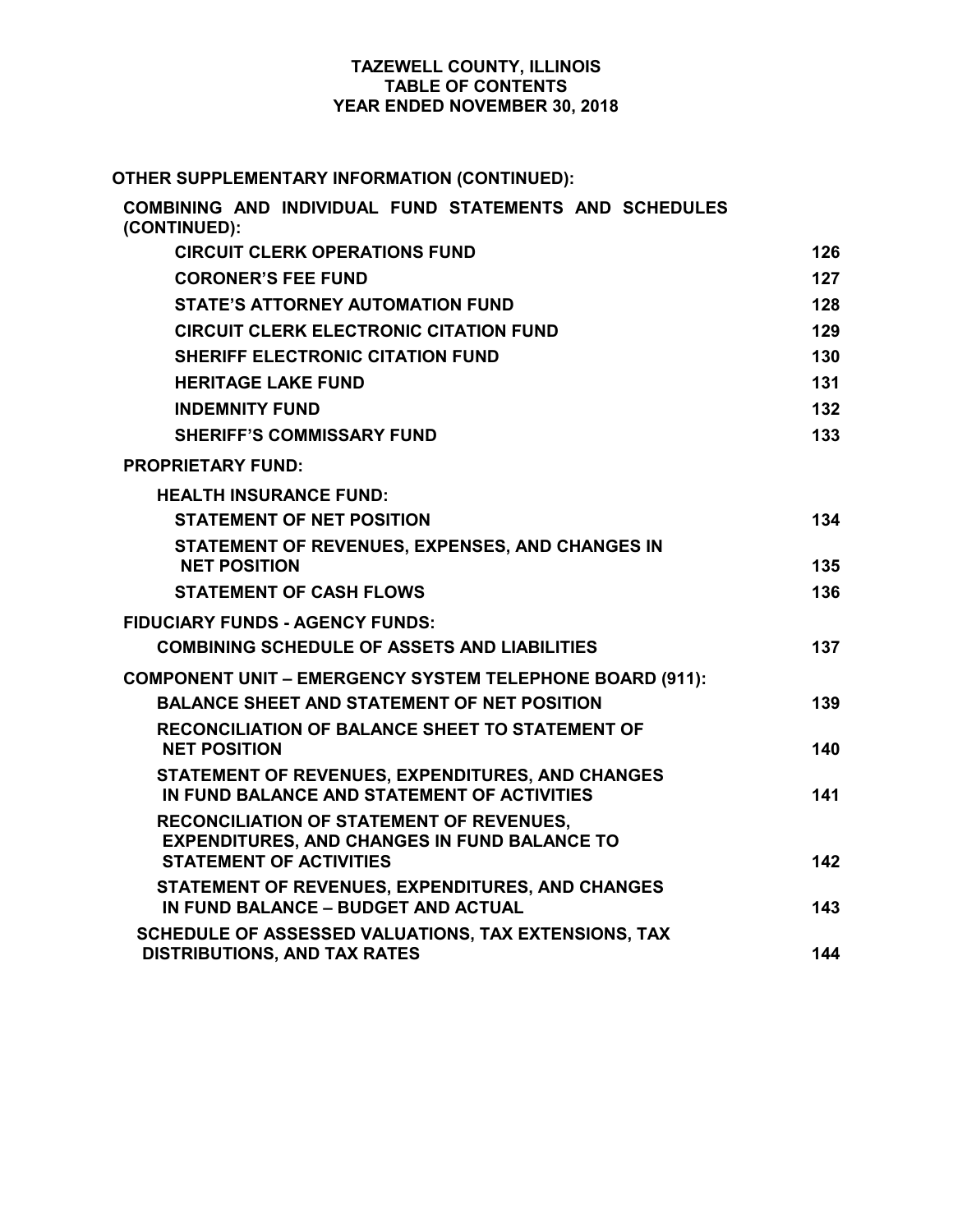

CliftonLarsonAllen LLP CLAconnect.com

## **INDEPENDENT AUDITORS' REPORT**

Chairman and Members of the County Board Tazewell County, Illinois

## **Report on the Financial Statements**

We have audited the accompanying financial statements of the governmental activities, the discretely presented component unit, each major fund, and the aggregate remaining fund information of Tazewell County, Illinois as of and for the year ended November 30, 2018, and the related notes to the financial statements, which collectively comprise the entity's basic financial statements as listed in the table of contents.

## *Management's Responsibility for the Financial Statements*

Management is responsible for the preparation and fair presentation of these financial statements in accordance with accounting principles generally accepted in the United States of America; this includes the design, implementation, and maintenance of internal control relevant to the preparation and fair presentation of financial statements that are free from material misstatement, whether due to fraud or error.

## *Auditors' Responsibility*

Our responsibility is to express opinions on these financial statements based on our audit. We conducted our audit in accordance with auditing standards generally accepted in the United States of America and the standards applicable to financial audits contained in *Government Auditing Standards*, issued by the Comptroller General of the United States. Those standards require that we plan and perform the audit to obtain reasonable assurance about whether the financial statements are free from material misstatement.

An audit involves performing procedures to obtain audit evidence about the amounts and disclosures in the financial statements. The procedures selected depend on the auditors' judgment, including the assessment of the risks of material misstatement of the financial statements, whether due to fraud or error. In making those risk assessments, the auditor considers internal control relevant to the entity's preparation and fair presentation of the financial statements in order to design audit procedures that are appropriate in the circumstances, but not for the purpose of expressing an opinion on the effectiveness of the entity's internal control. Accordingly, we express no such opinion. An audit also includes evaluating the appropriateness of accounting policies used and the reasonableness of significant accounting estimates made by management, as well as evaluating the overall presentation of the financial statements.

We believe that the audit evidence we have obtained is sufficient and appropriate to provide a basis for our audit opinions.

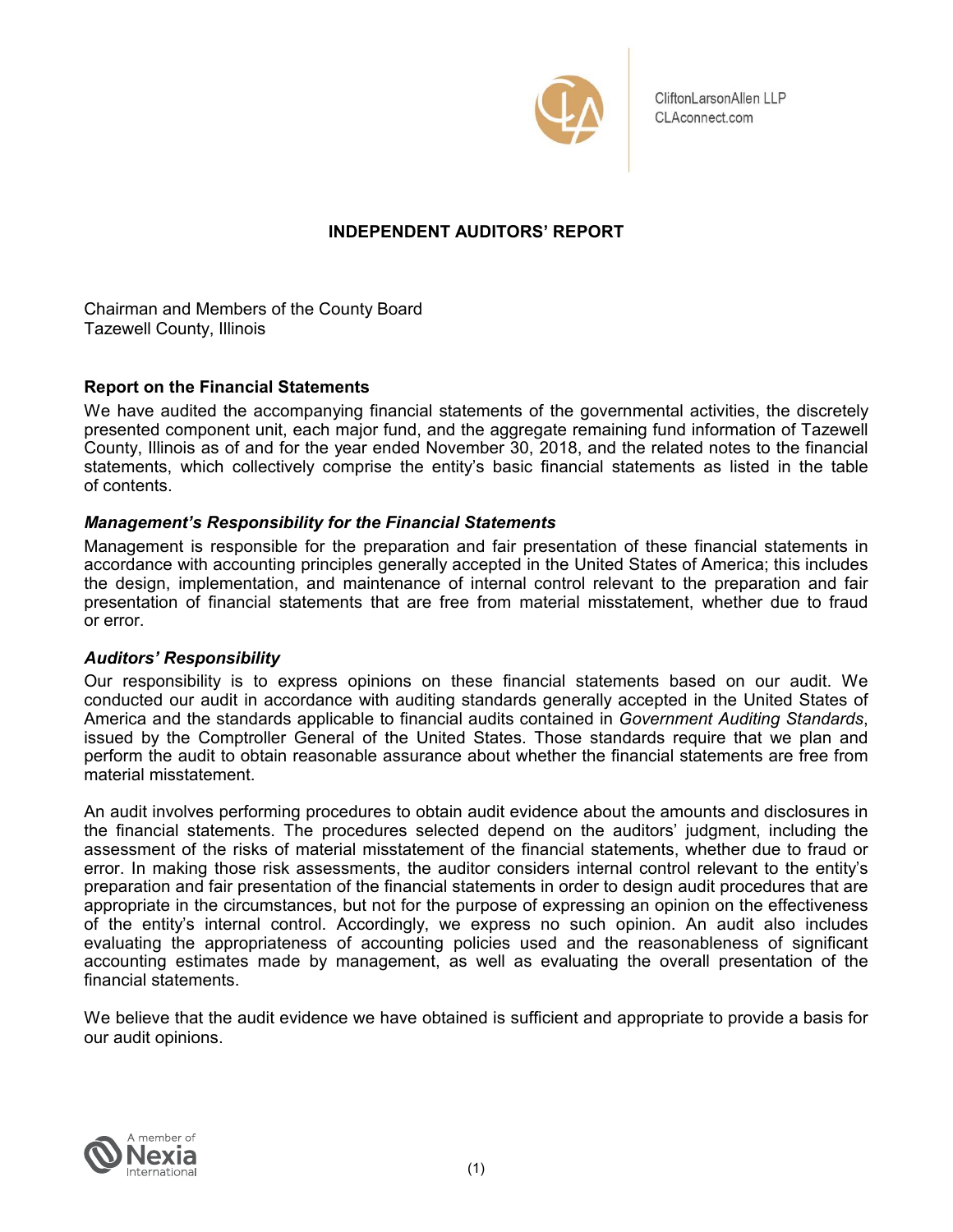## *Opinion*

In our opinion, the financial statements referred to above present fairly, in all material respects, the respective financial position of the governmental activities, the discretely presented component unit, each major fund, and the aggregate remaining fund information of Tazewell County, Illinois as of November 30, 2018, and the respective changes in financial position and, where applicable, cash flows thereof for the year then ended in accordance with accounting principles generally accepted in the United States of America.

## **Other Matters**

## *Required Supplementary Information*

Accounting principles generally accepted in the United States of America require that the management's discussion and analysis on pages 4 through 12, Schedule of Revenues, Expenditures, and Changes in Fund Balances - Budget and Actual - Major Funds on pages 60 and 61, other postemployment benefits information on page 62, and a note to required supplementary information on page 63 be presented to supplement the basic financial statements. Such information, although not a part of the basic financial statements, is required by the Governmental Accounting Standards Board who considers it to be an essential part of financial reporting for placing the basic financial statements in appropriate operational, economic, or historical context. We have applied certain limited procedures to the required supplementary information in accordance with auditing standards generally accepted in the United States of America, which consisted of inquiries of management about the methods of preparing the information and comparing the information for consistency with management's responses to our inquiries, the basic financial statements, and other knowledge we obtained during our audit of the basic financial statements. We do not express an opinion or provide any assurance on the information because the limited procedures do not provide us with sufficient evidence to express an opinion or provide any assurance.

Management has omitted certain pension information that accounting principles generally accepted in the United States of America requires to be presented to supplement the basic financial statements. Such missing information, although not a part of the basic financial statements, is required by the Governmental Accounting Standards Board who considers it to be an essential part of financial reporting for placing the basic financial statements in an appropriate operational, economic, or historical context. Our opinion on the basic financial statements is not affected by this missing information.

## **Other Information**

Our audit was conducted for the purpose of forming opinions on the financial statements that collectively comprise Tazewell County, Illinois' basic financial statements. The combining and individual fund statements and schedules and Schedule of Assessed Valuations, Tax Extensions, Tax Distributions, and Tax Rates are presented for purposes of additional analysis and are not a required part of the basic financial statements.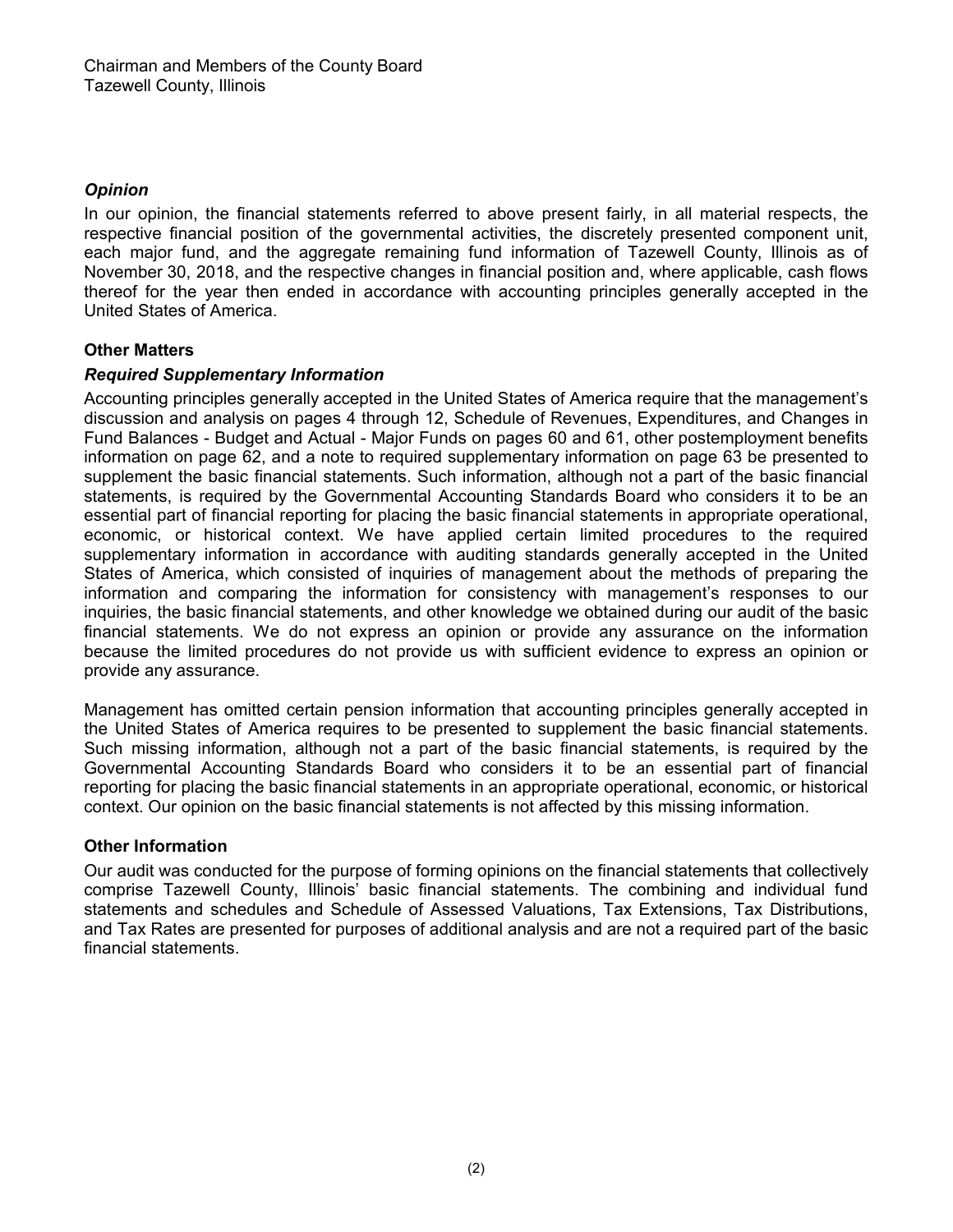The combining and individual fund statements are the responsibility of management and were derived from and relate directly to the underlying accounting and other records used to prepare the basic financial statements. Such information has been subjected to the auditing procedures applied in the audit of the basic financial statements and certain additional procedures, including comparing and reconciling such information directly to the underlying accounting and other records used to prepare the basic financial statements or to the basic financial statements themselves, and other additional procedures in accordance with auditing standards generally accepted in the United States of America. In our opinion, the combining and individual fund statements are fairly stated, in all material respects, in relation to the basic financial statements as a whole.

We have also previously audited, in accordance with auditing standards generally accepted in the United States of America, the basic financial statements for the year ended November 30, 2017, which are not presented with the accompanying financial statements. In our report dated May 25, 2018, we expressed unmodified opinions on the respective financial statements of the governmental activities, the discretely presented component unit, each major fund, and the aggregate remaining fund information. That audit was conducted for the purpose of forming opinions on the financial statements that collectively comprise the County's financial statements as a whole. The 2017 individual fund statements are presented for purposes of additional analysis and are not a required part of the basic financial statements. Such information is the responsibility of management and was derived from and relates directly to the underlying accounting and other records used to prepare the 2017 financial statements. The information has been subjected to the auditing procedures applied in the audit of those financial statements and certain additional procedures, including comparing and reconciling such information directly to the underlying accounting and other records used to prepare the financial statements or to the financial statements themselves, and other additional procedures in accordance with auditing standards generally accepted in the United States of America. In our opinion, the 2017 individual fund statements are fairly stated in all material respects in relation to the basic financial statements from which they have been derived.

The Schedule of Assessed Valuations, Tax Extensions, Tax Distributions, and Tax rates has not been subjected to the auditing procedures applied in the audit of the basic financial statements, and accordingly, we do not express an opinion or provide any assurance on it.

## **Other Reporting Required by Governmental Standards**

In accordance with *Government Auditing Standards*, we have also issued our report dated July 8, 2019 on our consideration of Tazewell County, Illinois' internal control over financial reporting and on our tests of its compliance with certain provisions of laws, regulations, contracts, and grant agreements and other matters. The purpose of that report is solely to describe the scope of our testing of internal control over financial reporting and compliance and the result of that testing, and not to provide an opinion on the effectiveness of the County's internal control over financial reporting or on compliance. That report is an integral part of an audit performed in accordance with *Government Auditing Standards* in considering Taz ewell County, Illinois' internal control over financial reporting and compliance.

Clifton Larson Allen LLP

**CliftonLarsonAllen LLP**

Peoria, Illinois July 8, 2019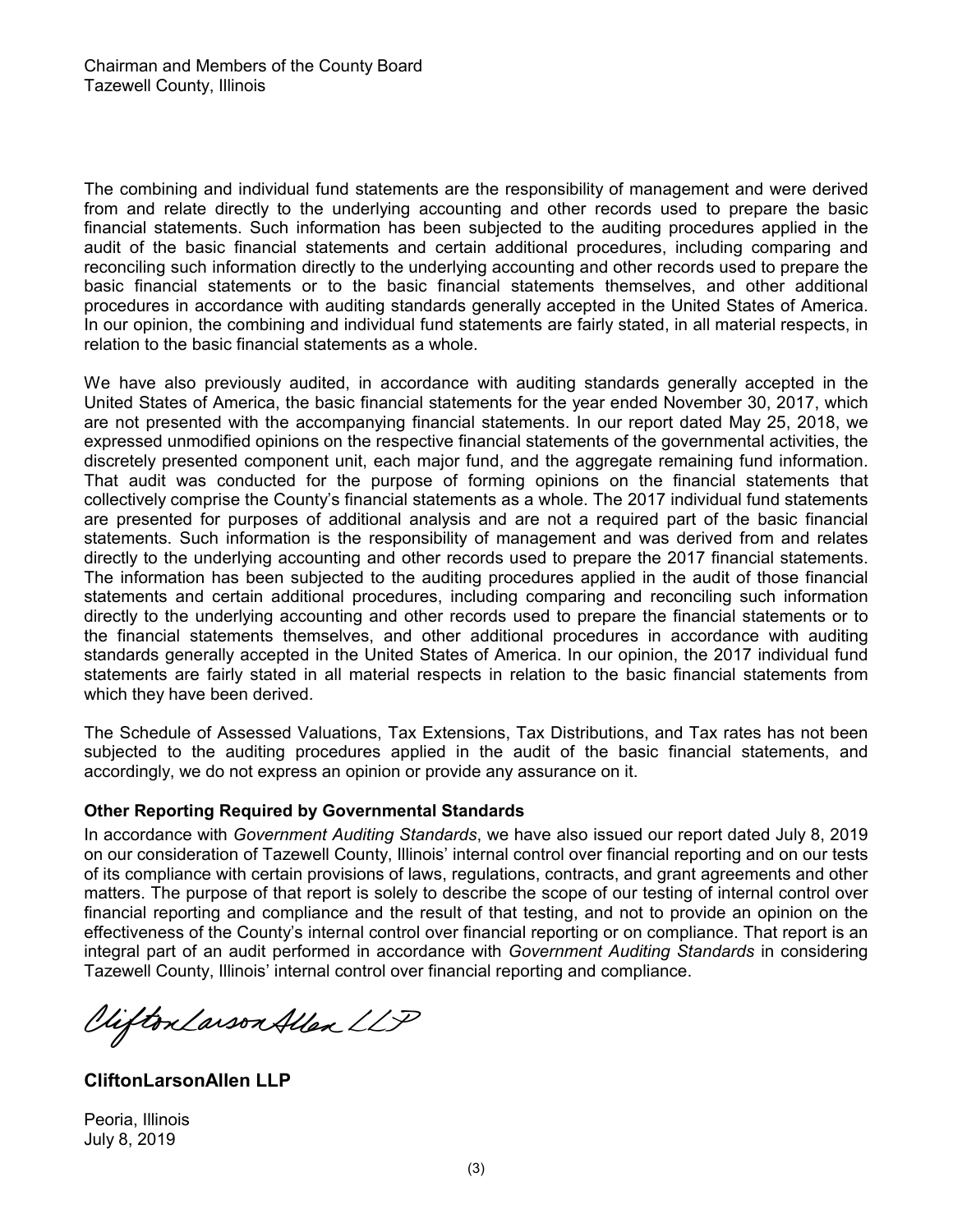As management of Tazewell County, Illinois (County), we offer readers of these financial statements this narrative overview and analysis of the financial activities of the County for the fiscal year ended November 30, 2018. We encourage readers to consider the information presented here in conjunction with the County's financial statements which follow this section.

## **Financial Highlights**

The assets of the County exceeded its liabilities at the end of the most recent fiscal year by \$75,748,008 (Total Net Position). The net position related to Governmental Activities increased by \$1,258,457.

As of the close of the current fiscal year, the County's governmental funds reported combined ending fund balances of \$52,344,093. Of this amount, approximately \$10.4 million is restricted to use for specific purposes as set forth by state statute or other external sources (grantors, creditors, etc.) while \$20.9 million is assigned, meaning that the County intends to spend it on a specific purpose. The majority of the remaining fund balances are comprised of \$20.5 million of unassigned fund balance meaning it's available for any purpose. The fund balances as of November 30, 2018 represent an increase of \$5,324,905 from the prior year.

#### **Overview of the Financial Statements**

This discussion and analysis is intended to serve as an introduction to the County's basic financial statements. The County's basic financial statements comprise three components: government-wide financial statements, fund financial statements, and notes to the financial statements. This report also contains required and other supplementary information in addition to the basic financial statements themselves.

#### **Government-wide Financial Statements**

The government-wide financial statements are designed to provide readers with a broad overview of the County's finances, in a manner similar to private-sector business.

- The *Statement of Net Position* presents information on the County's assets plus deferred outflows of resources and liabilities plus deferred inflows of resources, with the difference reported as net position. Over time, increases and decreases in net position may serve as a useful indicator of whether the financial position of the County is improving or deteriorating.
- The *Statement of Activities* presents information showing how the government's net position changed during the most recent fiscal year. All changes in net position are reported as soon as the underlying event giving rise to the change occurs, regardless of the timing of the related cash flows. Thus, revenues and expenses are reported in this statement for some items that will only result in cash flows in future fiscal periods such as earned but unused vacation leave.

Both of the government-wide financial statements provide information on the functions of the primary government and its component unit that are principally supported by taxes and intergovernmental revenue. The governmental activities or functions of the primary government of the County include general government, public safety and corrections, judicial, health and welfare, education, highways and community development. The government-wide financial statements do not include funds classified as Fiduciary Funds (discussed later), because the resources of those funds are not available to support the County's programs.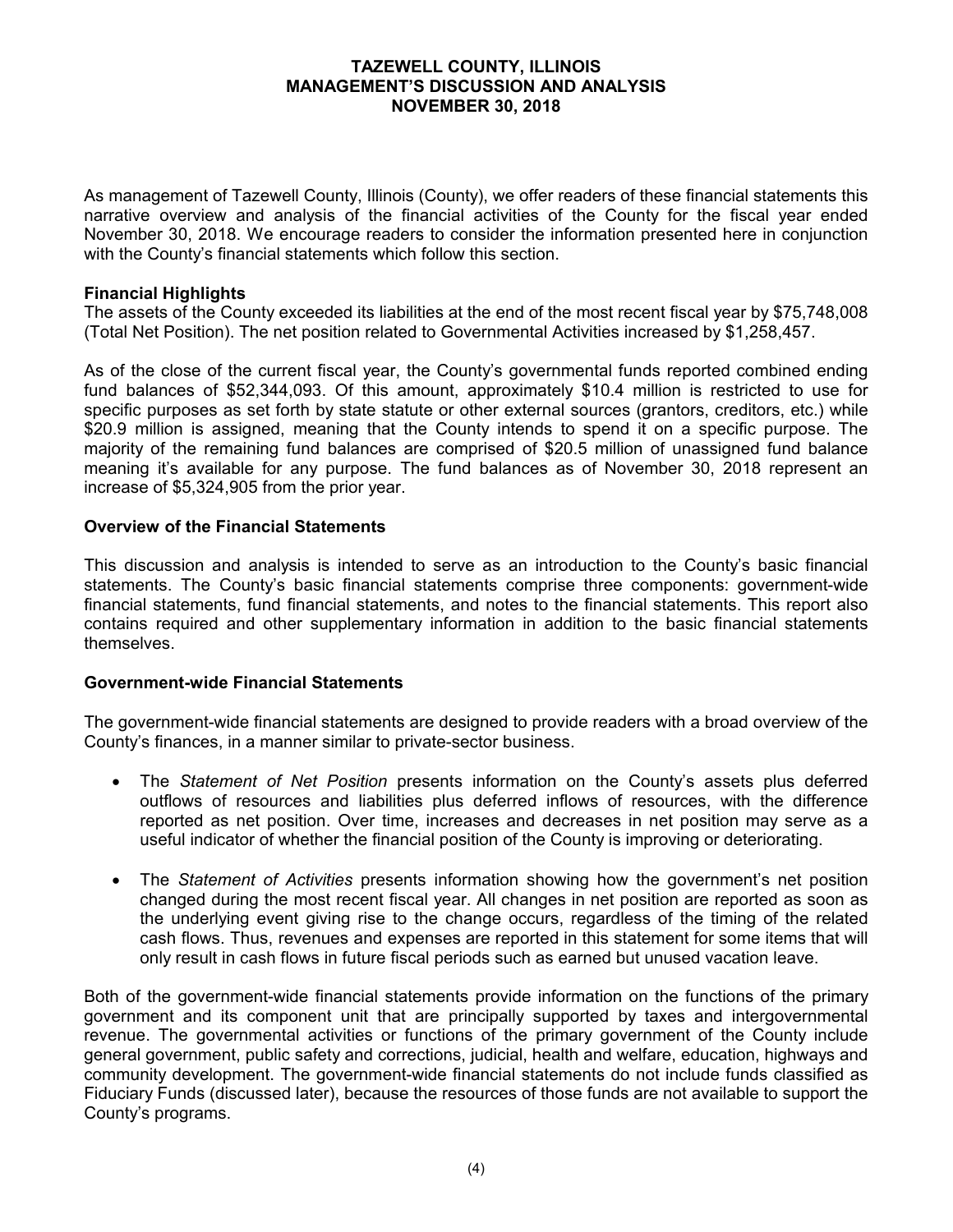The government-wide financial statements can be found on pages 13-15 of this report.

## **Fund Financial Statements**

A fund is a grouping of related accounts that is used to maintain control over resources that have been segregated for specific activities or objectives. Tazewell County, like other state and local governments, uses fund accounting to ensure and demonstrate compliance with finance-related legal requirements. All of the funds of the County can be divided into three categories: governmental funds, proprietary funds and fiduciary funds.

*Governmental Funds.* Governmental funds are used to account for essentially the same functions reported as *governmental activities* in the government-wide financial statements. However, unlike government-wide financial statements, governmental fund financial statements focus on *near-term inflows and outflows of spendable resources*, as well as on balances of *spendable resources* available at the end of the fiscal year. Such information may be useful in evaluating a government's near-term financing requirements.

Because the focus of governmental funds is narrower than that of the government-wide financial statements, it is useful to compare the information presented for *governmental funds* with similar information presented for *governmental activities* in the government-wide financial statements. By doing so, readers may better understand the long-term impact of the government's near-term financing decisions. Both the governmental fund balance sheet and the governmental fund statement of revenues, expenditures, and changes in fund balances provide a reconciliation to facilitate this comparison between *governmental funds* and *governmental activities*.

Tazewell County maintains 37 individual governmental funds. Information is presented separately in the governmental fund *balance sheet* and in the governmental fund *statement of revenues, expenditures, and changes in fund balances* for the General, County Highway Fund and County Health Fund, all of which are reported as major funds. Information on the remaining non-major governmental funds is combined into a single, aggregated presentation. Individual fund data for each of these non-major governmental funds is presented in the form of *combining statements* in this report.

Tazewell County adopts an annual appropriations budget for the General Fund and other governmental funds. A budgetary comparison schedule has been provided for each of those funds to demonstrate compliance with those budgets in the Combining and Individual Fund Statements and Schedules, which follow the Required Supplementary Information.

The basic governmental fund financial statements can be found on pages 16-21.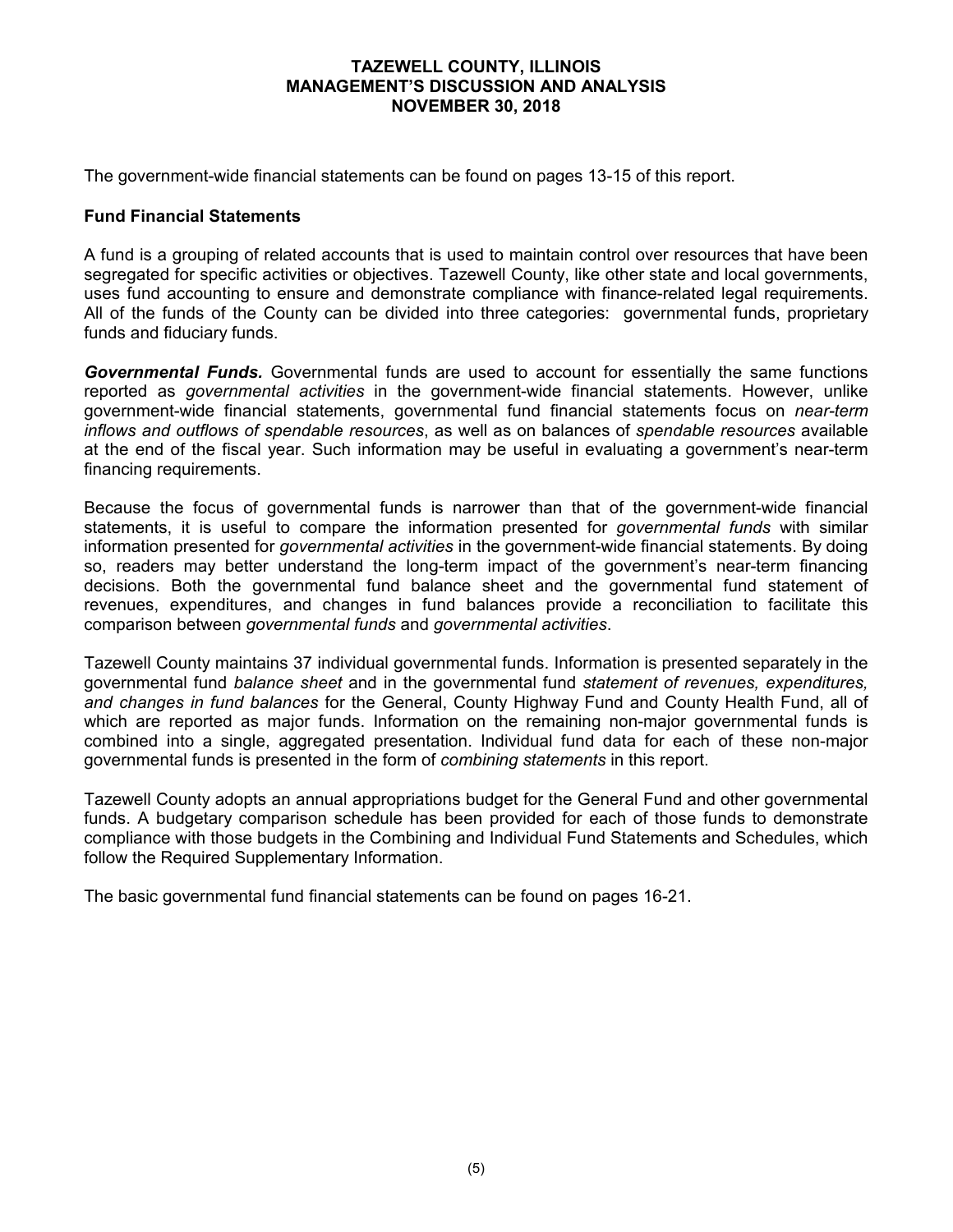*Proprietary Funds*. Tazewell County maintains only one proprietary fund which is the internal service fund. Internal Service Funds are an accounting device used to accumulate and allocate costs internally among the County's various functions. The County uses one internal service fund to account for the self-insured medical program. This program is provided to other funds of the County and reimbursed for those costs by the associated funds.

The basic proprietary fund financial statements can be found on pages 22-24 of this report.

*Fiduciary Funds.* Fiduciary Funds are used to account for resources held for the benefit of parties outside the County. Fiduciary funds are *not* reflected in the government-wide financial statements because the resources of those funds are *not* available to support the County's own programs.

The basic fiduciary fund financial statements can be found on page 25.

## **Notes to the Financial Statements**

The notes provide additional information that is essential to a full understanding of the data provided in the government-wide and fund financial statements. The notes to the financial statements can be found on pages 26-59.

## **Other Information**

As part of the basic financial statement and accompanying notes, this report also presents certain *required supplementary information* concerning the budget to actual comparison of major funds' revenues, expenditures, changes in fund balances, and the County's progress in funding its obligations to provide pension and other postemployment benefits to employees. Required supplementary information can be found on pages 60-63.

The combining statements referred to earlier in connection with non-major governmental funds and internals service funds are presented immediately following the required supplementary information. Combining and individual fund statements can be found on pages 64-143 of this report.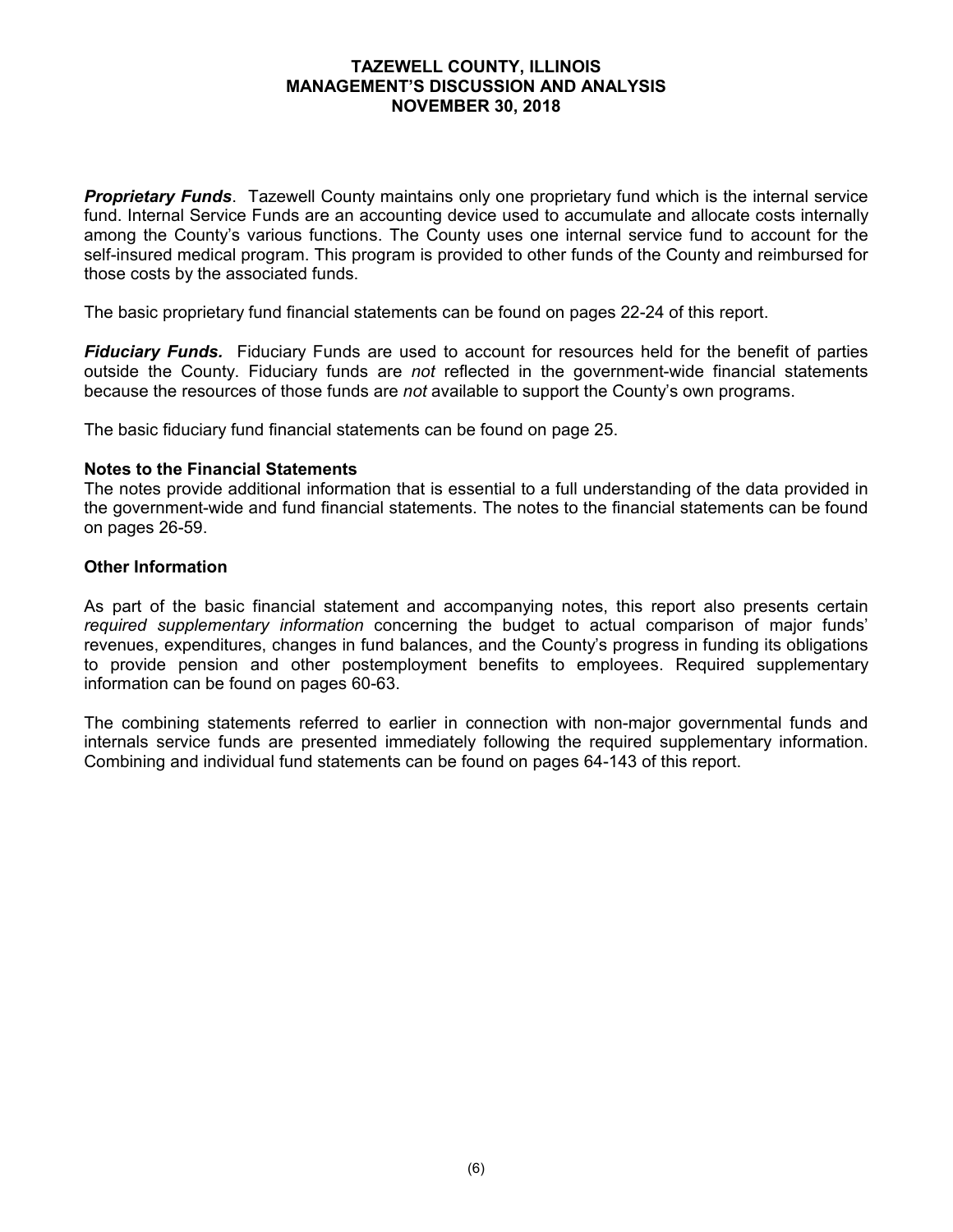#### **Government-Wide Financial Analysis**

As noted earlier, the total net position may serve over time as a useful indicator of a government's financial position. For Tazewell County, assets and deferred outflows of resources exceeded liabilities and deferred inflows of resources by \$75.7 million at the close of the most recent fiscal year. The largest component of the County's total net position (\$48 million or 63.3%) is its net investment in capital assets (e.g., land, buildings, machinery and equipment) less any outstanding debt used to acquire those assets. The County used these capital assets to provide services to citizens; consequently, these assets are not available for future spending. The following table represents the condensed Statement of Net Position as of November 30, 2018.

#### **CONDENSED STATEMENT OF NET POSITION**

|                                                |   | <b>Governmental Activities</b> |                 |    | <b>Component Unit</b> |         | <b>Total</b> |              |  |
|------------------------------------------------|---|--------------------------------|-----------------|----|-----------------------|---------|--------------|--------------|--|
|                                                |   | 2018                           | 2017            |    | 2018                  | 2017    | 2018         | 2017         |  |
| Assets:                                        |   |                                |                 |    |                       |         |              |              |  |
| <b>Current and Other Assets</b>                | Ś | 77,403,881                     | 71,887,935<br>Ŝ | Ś. | $1,351,035$ \$        | 688,276 | \$78,754,916 | \$72,576,211 |  |
| Long-term Notes Receivable                     |   | 95,521                         | 176,589         |    |                       |         | 95,521       | 176,589      |  |
| Capital Assets                                 |   | 50,042,728                     | 49,341,054      |    | 1,302,175             | 264,783 | 51,344,903   | 49,605,837   |  |
| <b>Total Assets</b>                            |   | 127,542,130                    | 121,405,578     |    | 2,653,210             | 953,059 | 130,195,340  | 122,358,637  |  |
| <b>Deferred Outflow of Resources</b>           |   | 5,410,111                      | 9,049,893       |    | 34,848                | 44,089  | 5,444,959    | 9,093,982    |  |
| Total Assets and Deferred Outflow of Resources |   | 132,952,241                    | 130,455,471     |    | 2,688,058             | 997,148 | 135,640,299  | 131,452,619  |  |
|                                                |   |                                |                 |    |                       |         |              |              |  |
| Liabilities:                                   |   |                                |                 |    |                       |         |              |              |  |
| <b>Current and Other Liabilities</b>           |   | 4,550,950                      | 4,780,019       |    | 15,843                | 366,041 | 4,566,793    | 5,146,060    |  |
| Long-term Liabilities                          |   | 26,365,914                     | 35,110,810      |    | 1,047,724             | 123,273 | 27,413,638   | 35,234,083   |  |
| <b>Total Liabilities</b>                       |   | 30,916,864                     | 39,890,829      |    | 1,063,567             | 489,314 | 31,980,431   | 40,380,143   |  |
| <b>Deferred Inflows of Resources</b>           |   | 26,287,369                     | 16,075,091      |    | 69,252                | 10,413  | 26,356,621   | 16,085,504   |  |
| <b>Net Position:</b>                           |   |                                |                 |    |                       |         |              |              |  |
| Net Investment in Capital Assets               |   | 47,931,526                     | 48,612,994      |    | 330,314               | 264,783 | 48,261,840   | 48,877,777   |  |
| Restricted                                     |   | 10,539,434                     | 9,077,758       |    |                       |         | 10,539,434   | 9,077,758    |  |
| Unrestricted                                   |   | 17,277,048                     | 16,798,799      |    | 1,224,925             | 232,638 | 18,501,973   | 17,031,437   |  |
| <b>Total Net Position</b>                      | Ş | 75,748,008                     | 74,489,551      |    | 1,555,239 \$          | 497,421 | \$77,303,247 | \$74,986,972 |  |

Another component of the County's total net position, totaling \$10.5 million or 13.9%, represents resources that are subject to external restriction on how they may be used. The remaining balance of unrestricted net position, \$17.3 million or 22.8%, may be used to meet the government's ongoing obligation to its citizens and creditors. For more detailed information see the Statement of Net Position on pages 13-14 of this report.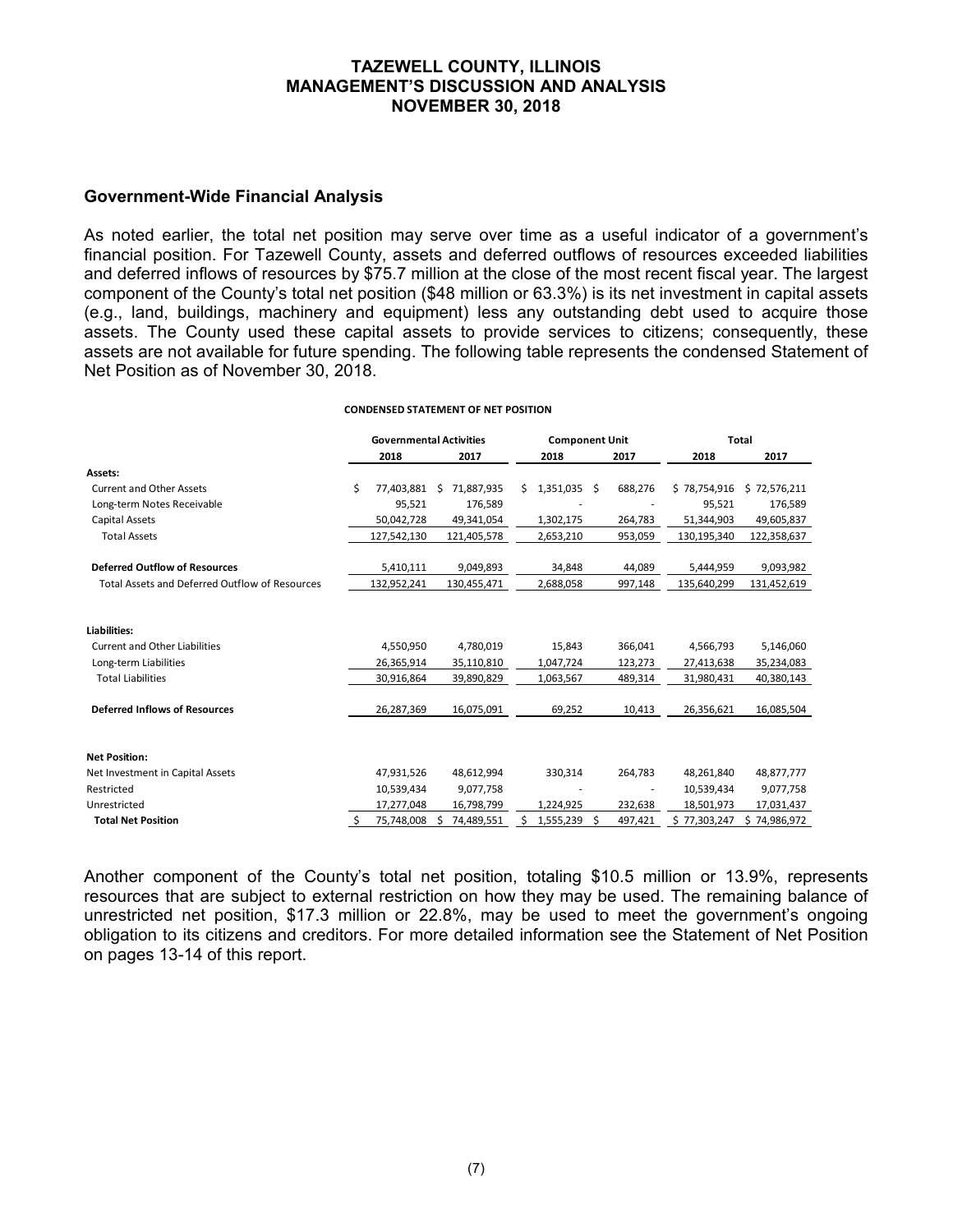## The following table summarizes the revenues and expenses of the County's activities:

#### **TAZEWELL COUNTY'S CHANGES IN NET POSITION**

|                                                                          | <b>Governmental Activities</b> |                          | <b>Component Unit</b> |                    | <b>Total</b>             |                          |  |
|--------------------------------------------------------------------------|--------------------------------|--------------------------|-----------------------|--------------------|--------------------------|--------------------------|--|
|                                                                          | 2018                           | 2017                     | 2018                  | 2017               | 2018                     | 2017                     |  |
| Revenues:                                                                |                                |                          |                       |                    |                          |                          |  |
| Program Revenues:                                                        |                                |                          |                       |                    |                          |                          |  |
| <b>Charges for Services</b>                                              | 9,565,291                      | 9,409,929                | 2,063,750             | 1,155,986          | 11,629,041               | 10,565,915               |  |
| <b>Operating Grants</b>                                                  | 6,271,838                      | 5,749,743                |                       |                    | 6,271,838                | 5,749,743                |  |
| Capital Grants                                                           | 65,506                         | 809,458                  |                       |                    | 65,506                   | 809,458                  |  |
| <b>General Revenues:</b>                                                 |                                |                          |                       |                    |                          |                          |  |
| <b>Property Taxes</b>                                                    | 13,898,702                     | 12,815,993               |                       |                    | 13,898,702               | 12,815,993               |  |
| Sales Tax/Retailer's Occupation Taxes                                    | 12,988,746                     | 12, 163, 337             |                       |                    | 12,988,746               | 12, 163, 337             |  |
| <b>Motor Fuel Taxes</b>                                                  | 3,454,855                      | 3,008,394                |                       |                    | 3,454,855                | 3,008,394                |  |
| <b>State Income Taxes</b>                                                | 2,449,974                      | 2,278,810                |                       | ä,                 | 2,449,974                | 2,278,810                |  |
| Personal Property Replacement Taxes                                      | 1,257,186                      | 1,382,871                |                       |                    | 1,257,186                | 1,382,871                |  |
| <b>Other Taxes</b>                                                       | 858,205                        | 766,104                  |                       |                    | 858,205                  | 766,104                  |  |
| <b>Unrestricted Interest Earnings</b>                                    | 703,528                        | 323,885                  | 6,811                 | 1,683              | 710,339                  | 325,568                  |  |
| Miscellaneous                                                            | 1,391,986                      | 668,193                  | 92,344                | 7,600              | 1,484,330                | 675,793                  |  |
| <b>Total Revenues</b>                                                    | 52,905,817                     | 49,376,717               | 2,162,905             | 1,165,269          | 55,068,722               | 50,541,986               |  |
| Expenses:                                                                |                                |                          |                       |                    |                          |                          |  |
| Judicial                                                                 | 9,807,008                      | 10,718,956               |                       |                    | 9,807,008                | 10,718,956               |  |
| Public Safety and Corrections                                            | 14,109,441                     | 15,306,985               |                       |                    | 14, 109, 441             | 15,306,985               |  |
| <b>Community Development</b>                                             | 382,107                        | 400,419                  |                       |                    | 382,107                  | 400,419                  |  |
| Highways                                                                 | 10,757,700                     | 7,213,922                |                       |                    | 10,757,700               | 7,213,922                |  |
| <b>Health and Welfare</b>                                                | 9,743,301                      | 9,640,397                |                       |                    | 9,743,301                | 9,640,397                |  |
| <b>General Governmental Services</b>                                     | 6,793,421                      | 7,070,006                |                       |                    | 6,793,421                | 7,070,006                |  |
| <b>Interest Expense</b>                                                  | 54,382                         | 8,150                    |                       |                    | 54,382                   | 8,150                    |  |
| <b>Emergency Telephone System Board</b>                                  |                                |                          | 1,105,087             | 866,708            | 1,105,087                | 866,708                  |  |
| <b>Total Expenses</b>                                                    | 51,647,360                     | 50,358,835               | 1,105,087             | 866,708            | 52,752,447               | 51,225,543               |  |
|                                                                          |                                |                          |                       |                    |                          |                          |  |
| Change in Net Position                                                   | 1,258,457                      | (982, 118)               | 1,057,818             | 298,561            | 2,316,275                | (683, 557)               |  |
| Net Position, Beginning of Year, as Previously Reported                  | 74,489,551                     | 88,474,238               | 497,421               | 243,317            | 74,986,972               | 88,717,555               |  |
| Prior Period Adjustments<br>Net Position, Begininng of Year, as Restated | 74,489,551                     | (13,002,569)             |                       | (44, 457)          |                          | (13,047,026)             |  |
| Net Position, End of Year                                                | 75.748.008                     | 75,471,669<br>74,489,551 | 497,421<br>1,555,239  | 198,860<br>497.421 | 74,986,972<br>77.303.247 | 75,670,529<br>74,986,972 |  |
|                                                                          |                                |                          |                       |                    |                          |                          |  |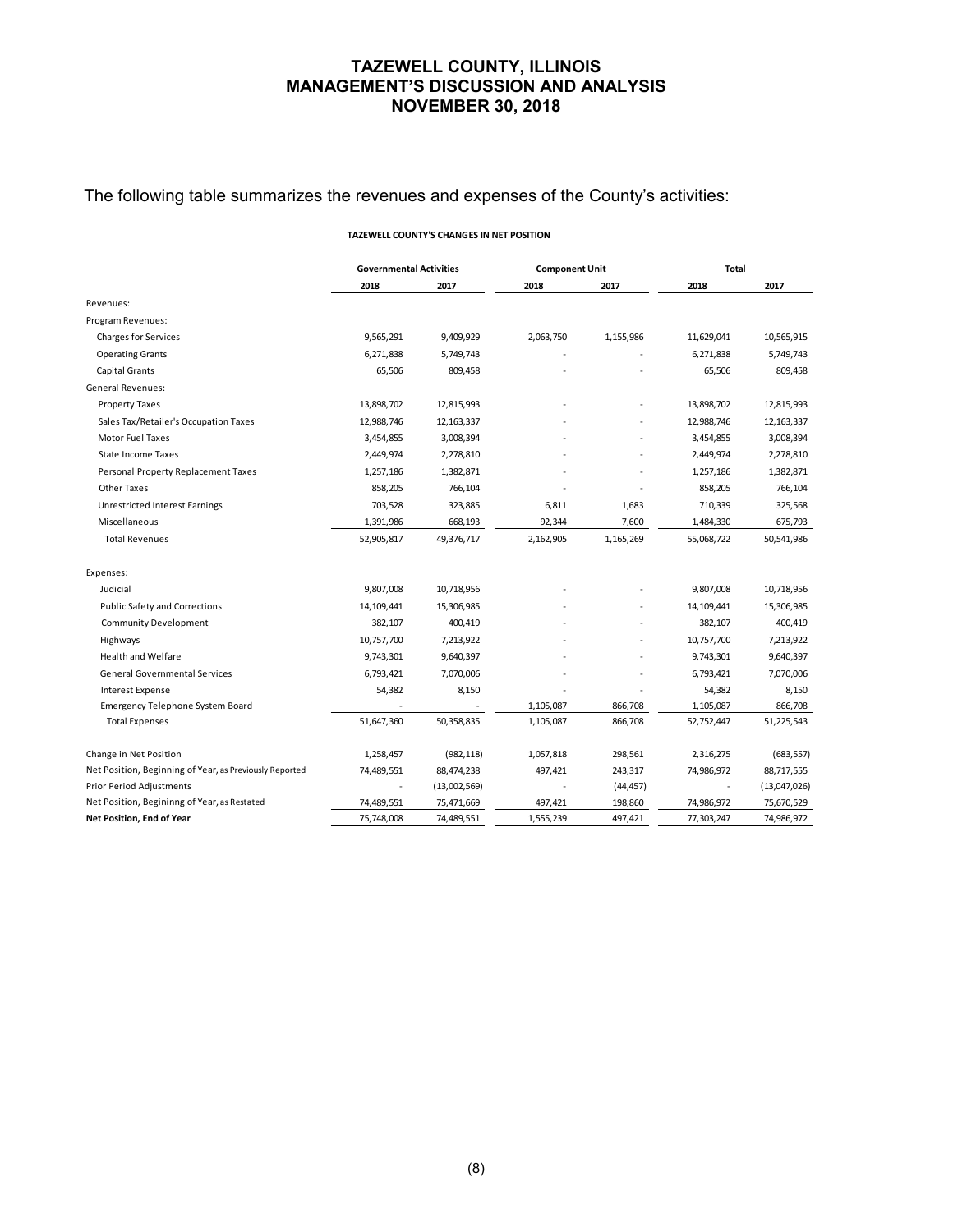General revenues for the County's governmental activities are derived from a number of different sources which are dependent on different financial factors. As illustrated in the following chart, the majority of revenues are derived from property taxes (26.3%), sales/retailers occupational taxes (24.6%) and Charges for Services (18.1%).



## **Governmental Activities – Revenues by Source**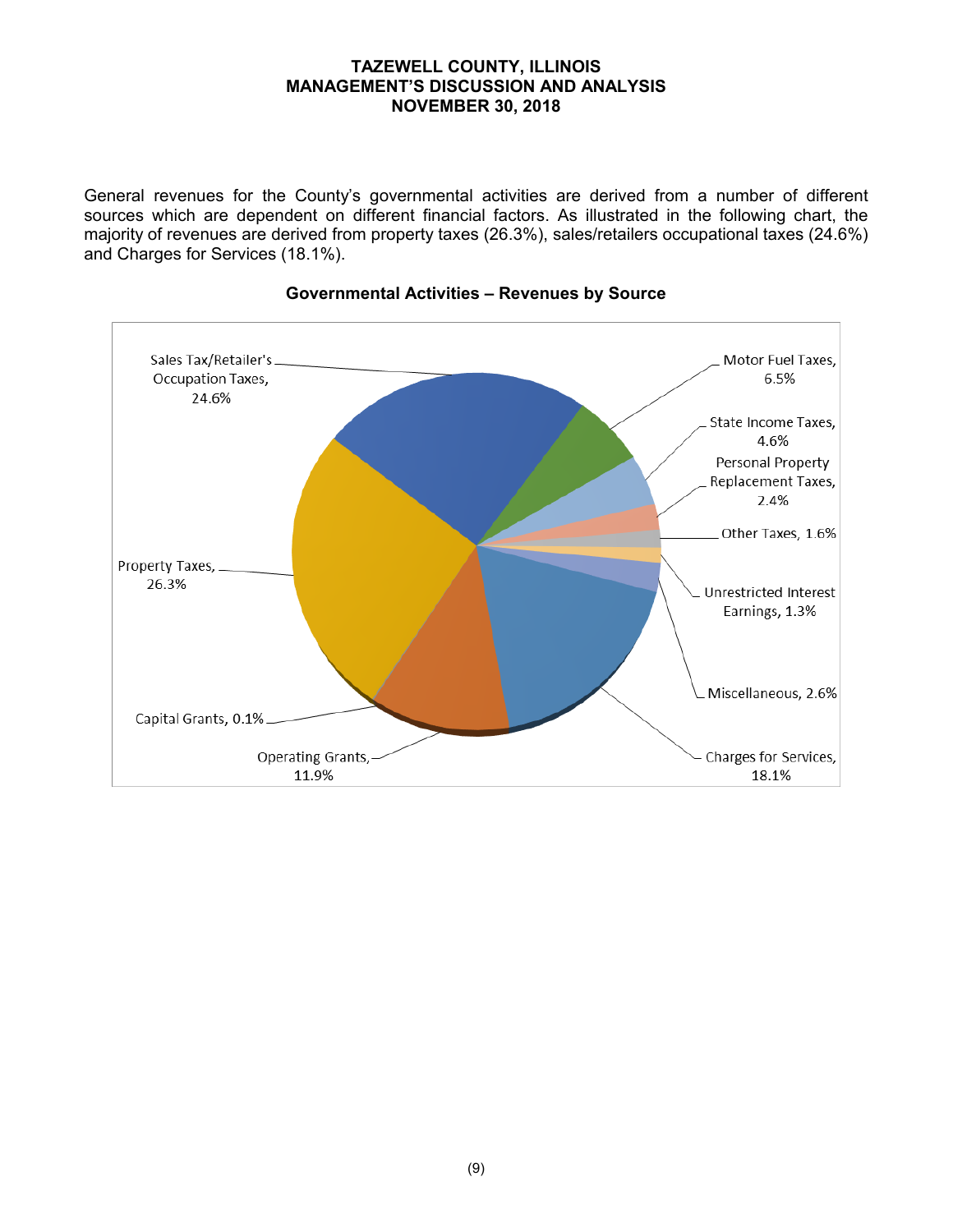The chart below shows the expenses by activity type for the governmental activities for the County during Fiscal Year 2018. For the Fiscal Year Ended November 30, 2018, governmental activity expenses totaled \$51,647,360, an increase of \$1,288,525 or 2.56% when compared to Fiscal Year 2017. The majority of that increase was reflected in Highways which showed a \$3.5 million increase some of which was offset by a decrease in General Governmental Services, Judicial, and Public Safety and Corrections.

Public Safety and Correction expenses constituted the largest single category of expenses within the governmental activities totaling \$14,109,441, or 27.3% of total expenses. Highway expenses were the next largest at \$10,757,700 (20.8%), followed by Judicial expenses of 9,807,008 (19.0%) and Health and Welfare expenses of \$9,743,301 (18.9%).



## **Governmental Activities – Expenses by Activity Type**

# **Financial Analysis of the County's Funds**

As noted earlier, the County uses fund accounting to ensure and demonstrate compliance with financerelated legal requirements.

As of November 30, 2018, the County's governmental funds reported combined ending fund balances of \$52,344,093 which is an increase of \$5,324,905 from the prior year fund balances.

The General Fund is the County's primary operating fund and the largest source of day-to-day service delivery. The total General Fund balance increased from \$18,795,018 at the end of Fiscal Year 2017 to \$22,016,865 at the end of Fiscal Year 2018. Revenues were \$1,313,631 more than expenditures in 2018.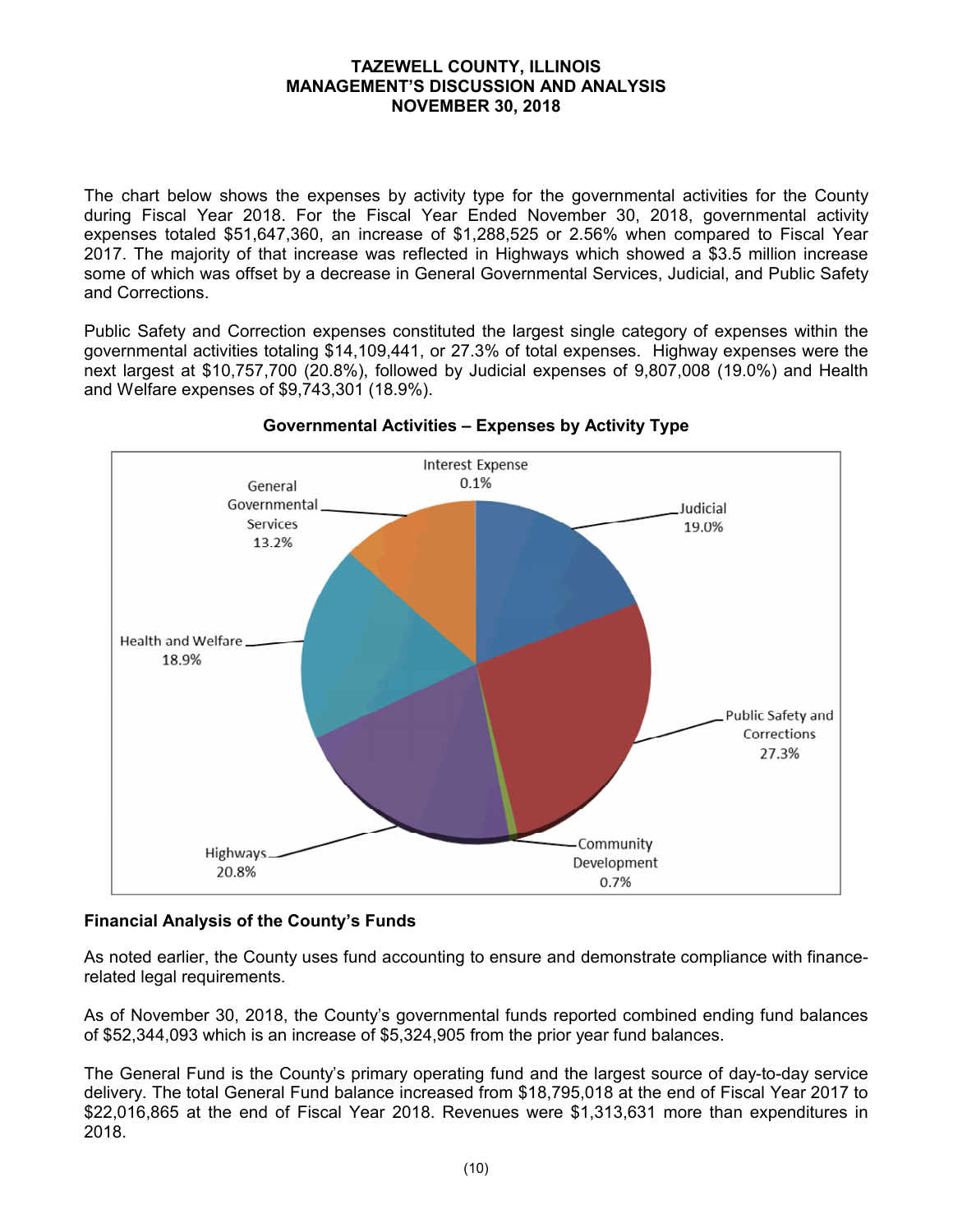The County Highway Fund is a special revenue fund used to account for revenues derived from specific taxes and user charges for the maintenance of County highways. The ending fund balance for the County Highway fund increased from \$2,236,003 in Fiscal Year 2017 to \$2,421,748 in Fiscal Year 2018, an \$185,745 increase.

The County Health Fund is a special revenue fund that accounts for the operations of the Tazewell County Health Department. The County Health Fund ended the year with a fund balance of \$3,351,314, representing an increase of \$80,850 for Fiscal Year 2018.

## **Budgetary Highlights**

During Fiscal Year 2018, the County made amendments to the budget within the funds but those amendments did not alter the total budgeted amount for the year.

## **Capital Asset Administration**

The County's investment in capital assets net of accumulated depreciation for its primary government and discretely presented component unit as of November 30, 2018 was \$51,344,903. This investment in capital assets includes land, land improvements, buildings and building improvements, furnishings and equipment, infrastructure, and construction in progress as detailed below:

|                                  |                           |            | Discretely Presented  |         |            |            |  |
|----------------------------------|---------------------------|------------|-----------------------|---------|------------|------------|--|
|                                  | <b>Primary Government</b> |            | <b>Component Unit</b> |         | Total      |            |  |
|                                  | 2018                      | 2017       | 2018                  | 2017    | 2018       | 2017       |  |
| Land                             | 1,735,715                 | 1,735,715  |                       |         | 1,735,715  | 1,735,715  |  |
| <b>Construction in Progress</b>  | 230,103                   | 1,602,085  |                       |         | 230,103    | 1,602,085  |  |
| <b>Buildings and Building</b>    |                           |            |                       |         |            |            |  |
| Improvements                     | 18,917,529                | 18,434,792 |                       | -       | 18,917,529 | 18,434,792 |  |
| Land Improvements                | 459,372                   | 386,827    |                       |         | 459,372    | 386,827    |  |
| <b>Furnishings and Equipment</b> | 5,521,818                 | 3,182,019  | 1,302,175             | 264,783 | 6,823,993  | 3,446,802  |  |
| Infrastructure                   | 23, 178, 191              | 23,999,616 |                       |         | 23,178,191 | 23,999,616 |  |
| <b>Total</b>                     | 50,042,728                | 49,341,054 | 1,302,175             | 264,783 | 51,344,903 | 49,605,837 |  |

#### **Capital Assets November 30, 2018** (net of depreciation)

Additional information on the County's capital assets can be found in Note 6 on pages 41 and 42 of this report.

## **Long-Term Debt**

As of November 30, 2018, Tazewell County's total governmental activities long-term debt liabilities were \$4,910,763. This includes \$1,474,555 from a line of credit for capital repairs, \$2,810,908 from a line of credit related to the Heritage Lake Project which is not owned by Tazewell County, \$142,526 in general obligation debt certificates and \$482,774 in capital leases for a wheel loader, a backhoe and telephone equipment.

Additional information on long-term debt activity can be found in Note 7 on pages 42-46 of this report.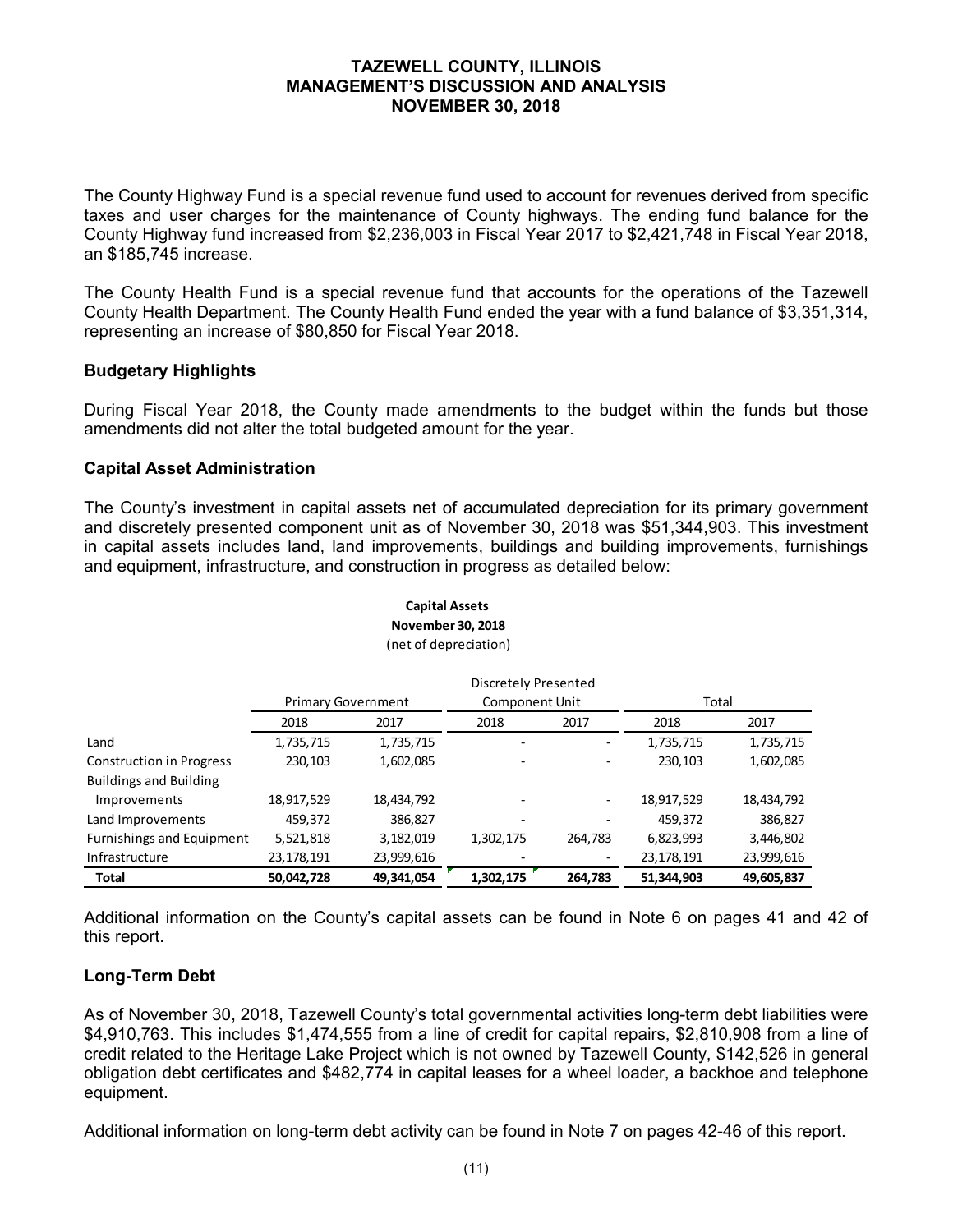## **Deferred Outflows of Resources**

As of November 30, 2018, the County had deferred outflows of resources related to pension expense to be recognized in future periods and for pension contributions made after the measurement dates of \$5,410,111.

Additional information on deferred outflows of resources related to pension activity can be found in Note 11 on pages 48-53 of this report.

## **Deferred Inflows of Resources**

The County had deferred inflows of resources related to property taxes receivable recorded in the current year for which the revenue will be received in subsequent year of \$14,284,552. The County also had deferred inflows of resources related to pension and OPEB expense to be recognized in future periods of \$9,890,589 and \$2,112,228, respectively.

Additional information on deferred inflows of resources related to property taxes, pension activity, and OPEB activity can be found in Note 3 on page 39, Note 11 on pages 48-53, and Note 12 on pages 54- 56, respectively.

## **Economic Factors and Conditions**

The equalized assessed valuation (EAV) of taxable property in Tazewell County, for taxes payable in 2019, increased by approximately 1.7% to \$2.74 billion. Residential properties made up 69.6% of the EAV, while commercial and industrial development constituted 22.3% and farmland 7.5%.

According to the Illinois Department of Employment Security, the unemployment rate in Tazewell County decreased from 5.5% in 2017 to 4.9% in 2018. In comparison, the unemployment rate in the State of Illinois was 4.9% in 2017 and 4.3% in 2018 while the average unemployment rate United States was 4.4% in 2017 and 3.9% in 2018.

The State of Illinois is the largest unknown variable with regards to Tazewell County's fiscal stability in the future. The passage of a State budget prior to the State Fiscal Year-End does provide some certainty as to expected revenues in the coming year. The County continues to closely monitor proposed legislation at the State level with a special focus on any discussions related to reductions, withholding and/or sweeping of state shared revenues. Examples of some areas the County is most concerned about include the State's distribution of the County's share of income, sales, personal property replacement taxes and motor fuel taxes, as well as grants and state reimbursements.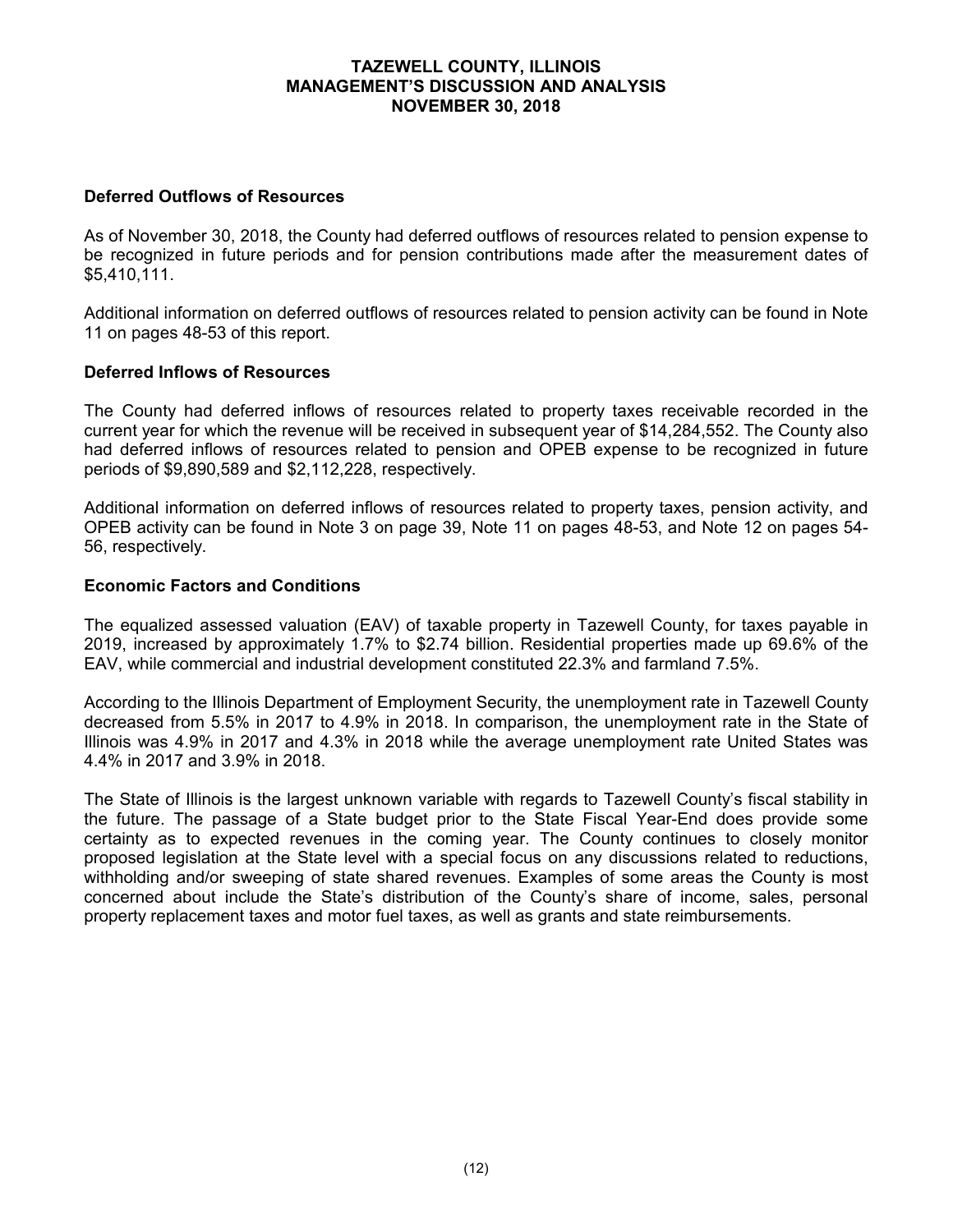## **TAZEWELL COUNTY, ILLINOIS STATEMENT OF NET POSITION NOVEMBER 30, 2018**

|                                                        | Primary          | <b>Component Unit</b> |                  |
|--------------------------------------------------------|------------------|-----------------------|------------------|
|                                                        | Government       | Emergency             | Total            |
|                                                        | Governmental     | Telephone             | Reporting        |
| ASSETS AND DEFERRED OUTFLOWS OF RESOURCES              | Activities       | System Board          | Entity           |
|                                                        |                  |                       |                  |
| <b>CURRENT ASSETS</b>                                  |                  |                       |                  |
| Cash                                                   | 48,866,316<br>\$ | 867,437<br>\$         | 49,733,753<br>\$ |
| Investments                                            | 7,587,862        |                       | 7,587,862        |
| Receivables:                                           |                  |                       |                  |
| <b>Property Taxes</b>                                  | 14,284,552       |                       | 14,284,552       |
| State of Illinois                                      | 5,561,256        |                       | 5,561,256        |
| Other                                                  | 856,231          | 483,598               | 1,339,829        |
| Notes Receivable, Net of Allowance for Doubtful        |                  |                       |                  |
| Accounts of \$43,000                                   | 97,958           |                       | 97,958           |
| <b>Prepaid Expenses</b>                                | 54,143           |                       | 54,143           |
| <b>Accrued Interest Receivable</b>                     | 50,074           |                       | 50,074           |
| Inventory, at Cost                                     | 45,489           |                       | 45,489           |
| <b>Total Current Assets</b>                            | 77,403,881       | 1,351,035             | 78,754,916       |
| <b>NONCURRENT ASSETS</b>                               |                  |                       |                  |
| Notes Receivable                                       | 95,521           |                       | 95,521           |
| Capital Assets, Not Depreciated                        | 1,965,818        |                       | 1,965,818        |
| Capital Assets, Net                                    | 48,076,910       | 1,302,175             | 49,379,085       |
| <b>Total Noncurrent Assets</b>                         | 50,138,249       | 1,302,175             | 51,440,424       |
| <b>Total Assets</b>                                    | 127,542,130      | 2,653,210             | 130, 195, 340    |
| <b>DEFERRED OUTFLOWS OF RESOURCES</b>                  |                  |                       |                  |
| Deferred Amount Related to Pension Liability           | 5,410,111        | 34,848                | 5,444,959        |
| <b>Total Assets and Deferred Outflows of Resources</b> | \$132,952,241    | 2,688,058<br>\$       | \$135,640,299    |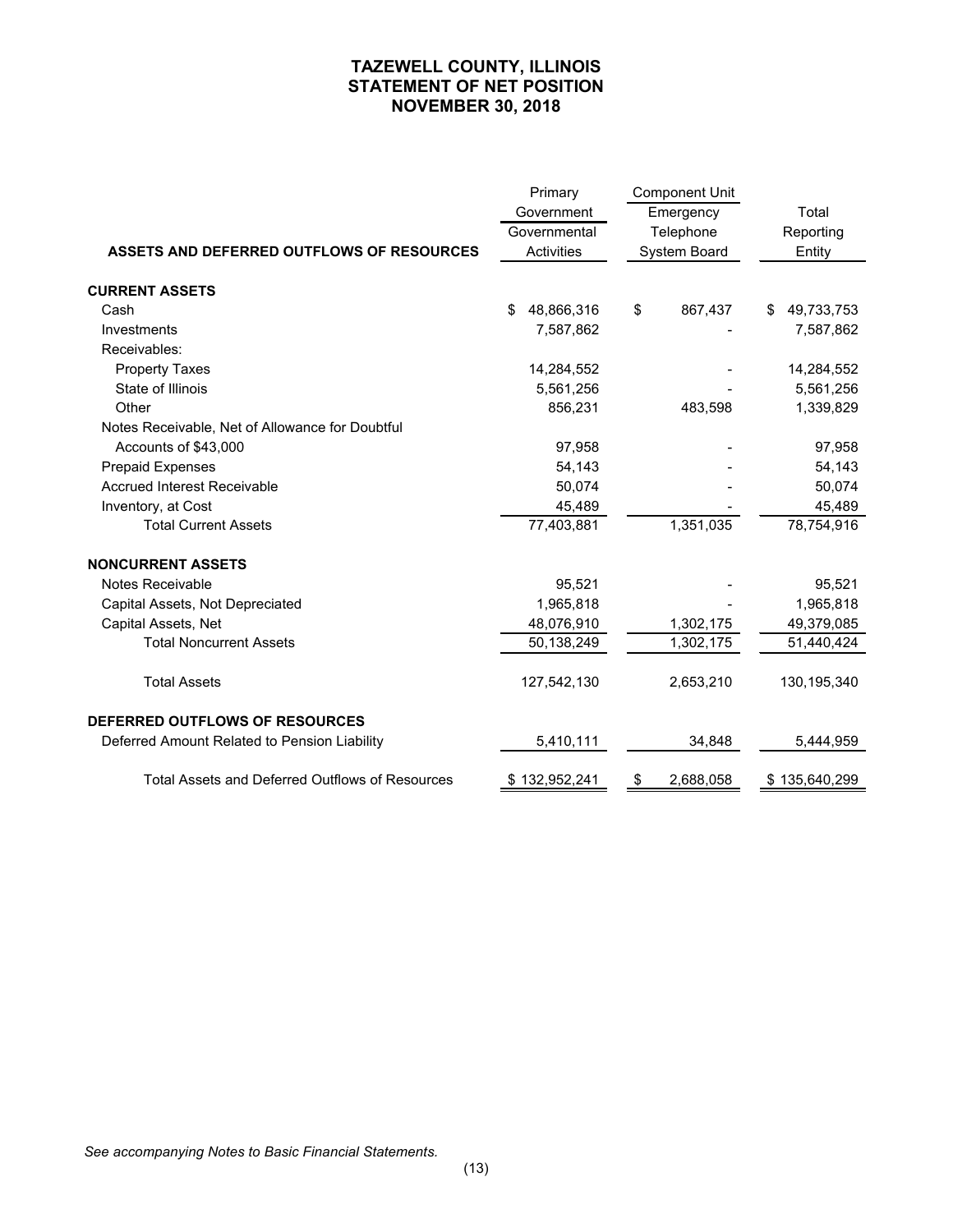## **TAZEWELL COUNTY, ILLINOIS STATEMENT OF NET POSITION (CONTINUED) NOVEMBER 30, 2018**

|                                                     | Primary           | <b>Component Unit</b> |                  |  |
|-----------------------------------------------------|-------------------|-----------------------|------------------|--|
|                                                     | Government        | Emergency             | Total            |  |
| LIABILITIES, DEFERRED INFLOWS OF                    | Governmental      | Telephone             | Reporting        |  |
| <b>RESOURCES, AND NET POSITION</b>                  | Activities        | System Board          | Entity           |  |
|                                                     |                   |                       |                  |  |
| <b>CURRENT LIABILITIES</b>                          |                   |                       |                  |  |
| <b>Accounts Payable</b>                             | \$<br>2,127,691   | \$<br>12,809          | \$<br>2,140,500  |  |
| Accrued Payroll and Related Costs                   | 506,632           | 3,034                 | 509,666          |  |
| Flex Spending Payable                               | 22,528            |                       | 22,528           |  |
| Estimated Payable for Claims and Losses             | 544,408           |                       | 544,408          |  |
| Due to Others                                       | 43,359            |                       | 43,359           |  |
| <b>Trust Funds Due Others</b>                       | 473,094           |                       | 473,094          |  |
| Unearned Revenue - Other                            | 11,280            |                       | 11,280           |  |
| <b>Compensated Absences Payable</b>                 | 7,429             |                       | 7,429            |  |
| Debt Certificates                                   | 27,482            |                       | 27,482           |  |
| Lines of Credit                                     | 725,404           |                       | 725,404          |  |
| <b>Capital Lease Obligation</b>                     | 61,643            |                       | 61,643           |  |
| <b>Total Current Liabilities</b>                    | 4,550,950         | 15,843                | 4,566,793        |  |
| <b>NONCURRENT LIABILITIES</b>                       |                   |                       |                  |  |
| <b>Compensated Absences Payable</b>                 | 505,672           |                       | 505,672          |  |
| Net Pension Liability                               | 4,910,104         | 31,627                | 4,941,731        |  |
| <b>Total Other Postemployment Benefit Liability</b> | 16,853,904        | 44,236                | 16,898,140       |  |
| <b>Debt Certificates</b>                            | 115,044           |                       | 115,044          |  |
| Lines of Credit                                     | 3,560,059         |                       | 3,560,059        |  |
| Capital Lease Obligation                            | 421,131           | 971,861               | 1,392,992        |  |
| <b>Total Noncurrent Liabilities</b>                 | 26,365,914        | 1,047,724             | 27,413,638       |  |
| <b>Total Liabilities</b>                            | 30,916,864        | 1,063,567             | 31,980,431       |  |
|                                                     |                   |                       |                  |  |
| DEFERRED INFLOWS OF RESOURCES                       |                   |                       |                  |  |
| Subsequent Year's Property Taxes                    | 14,284,552        |                       | 14,284,552       |  |
| Deferred Amount Related to Pension Liability        | 9,890,589         | 63,708                | 9,954,297        |  |
| Deferred Amount Related to OPEB Liability           | 2,112,228         | 5,544                 | 2,117,772        |  |
| <b>Total Deferred Inflows of Resources</b>          | 26,287,369        | 69,252                | 26,356,621       |  |
| <b>NET POSITION</b>                                 |                   |                       |                  |  |
| Net Investment in Capital Assets                    | 47,931,526        | 330,314               | 48,261,840       |  |
| Restricted for:                                     |                   |                       |                  |  |
| Judicial                                            | 1,471,521         |                       | 1,471,521        |  |
| <b>Public Safety and Corrections</b>                | 323,973           |                       | 323,973          |  |
| <b>Community Development</b>                        | 549,094           |                       | 549,094          |  |
| Highways                                            | 2,606,102         |                       | 2,606,102        |  |
| Health and Welfare                                  | 553,441           |                       | 553,441          |  |
| <b>General Governmental Services</b>                | 1,411,161         |                       | 1,411,161        |  |
| Retirement                                          | 3,624,142         |                       | 3,624,142        |  |
| Unrestricted                                        | 17,277,048        | 1,224,925             | 18,501,973       |  |
| <b>Total Net Position</b>                           | 75,748,008<br>\$. | 1,555,239<br>\$       | 77,303,247<br>S. |  |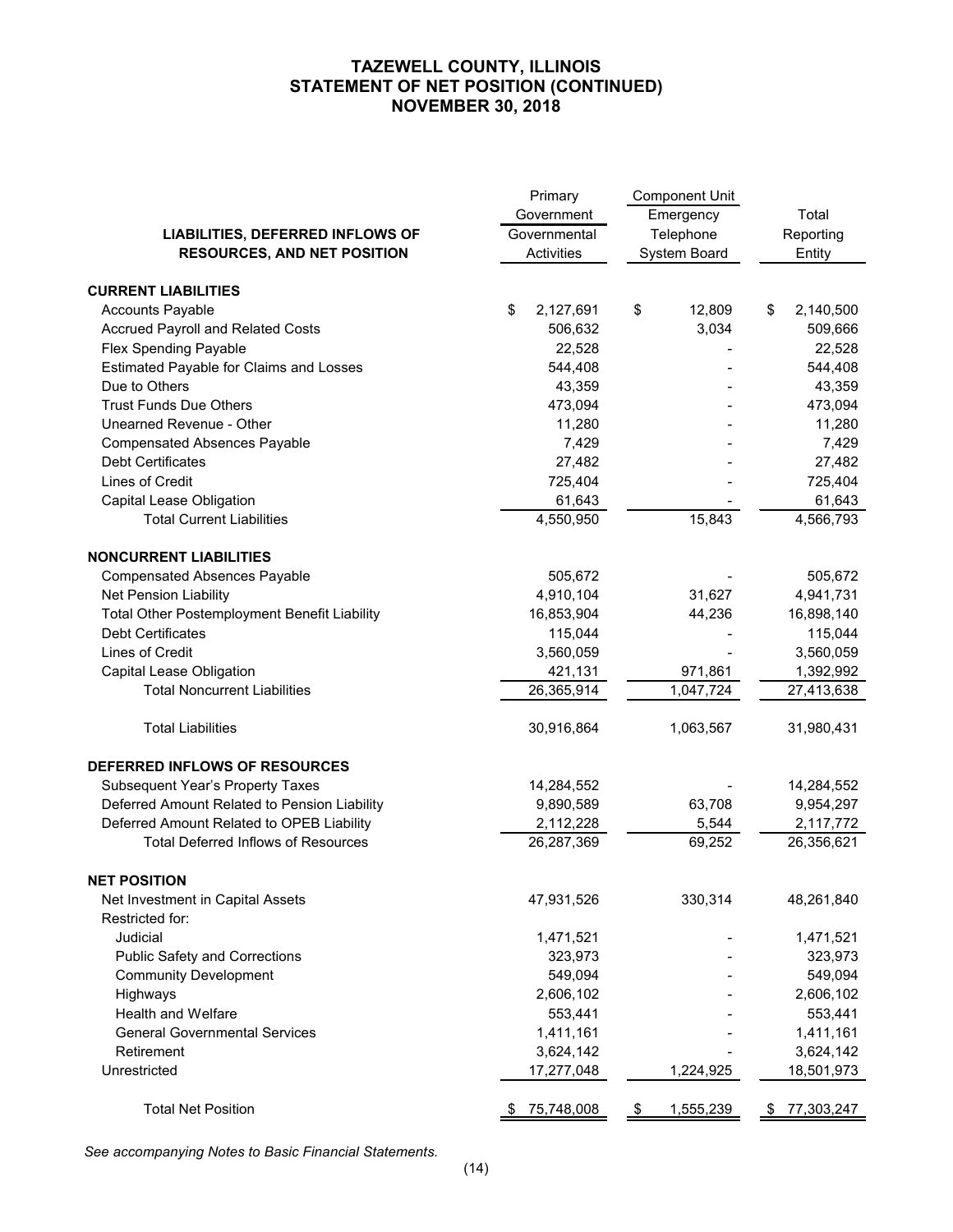## **TAZEWELL COUNTY, ILLINOIS STATEMENT OF ACTIVITIES YEAR ENDED NOVEMBER 30, 2018**

|                                                |                               | Program Revenues |             |    |              |      |         | Net Revenue (Expenses)<br>and Changes in Net Position |  |           | Total          |
|------------------------------------------------|-------------------------------|------------------|-------------|----|--------------|------|---------|-------------------------------------------------------|--|-----------|----------------|
|                                                |                               |                  | Charges for |    | Operating    |      | Capital | Primary                                               |  | Component | Reporting      |
| <b>PRIMARY GOVERNMENT</b>                      | Expenses                      |                  | Services    |    | Grants       |      | Grants  | Government                                            |  | Unit      | Entity         |
| <b>Governmental Activities:</b>                |                               |                  |             |    |              |      |         |                                                       |  |           |                |
| Judicial                                       | 9,807,008<br>S                | \$               | 2,751,123   | \$ | 1,123,313    | \$   |         | \$ (5,932,572) \$                                     |  |           | \$ (5,932,572) |
| Public Safety and Corrections                  | 14,109,441                    |                  | 1,142,433   |    | 112,024      |      | 21,016  | (12,833,968)                                          |  |           | (12, 833, 968) |
| <b>Community Development</b>                   | 382,107                       |                  | 106,928     |    |              |      |         | (275, 179)                                            |  |           | (275, 179)     |
| Highways                                       | 10,757,700                    |                  | 690,661     |    |              |      |         | (10,067,039)                                          |  |           | (10,067,039)   |
| Health and Welfare                             | 9,743,301                     |                  | 2,225,648   |    | 4,958,276    |      |         | (2,559,377)                                           |  |           | (2,559,377)    |
| <b>General Governmental Services</b>           | 6,793,421                     |                  | 2,648,498   |    | 78,225       |      | 44,490  | (4,022,208)                                           |  |           | (4,022,208)    |
| <b>Interest Expense</b>                        | 54,382                        |                  |             |    |              |      |         | (54, 382)                                             |  |           | (54, 382)      |
| <b>Total Primary Government</b>                | \$51,647,360                  |                  | \$9,565,291 |    | \$ 6,271,838 | - \$ | 65,506  | (35,744,725)                                          |  |           | (35,744,725)   |
| <b>COMPONENT UNIT</b>                          |                               |                  |             |    |              |      |         |                                                       |  |           |                |
| <b>Emergency Telephone</b>                     |                               |                  |             |    |              |      |         |                                                       |  |           |                |
| System Board                                   | $$1,105,087$ $$2,063,750$ $$$ |                  |             |    |              |      |         |                                                       |  | 958,663   | 958,663        |
| <b>GENERAL REVENUES</b>                        |                               |                  |             |    |              |      |         |                                                       |  |           |                |
| <b>Property Taxes</b>                          |                               |                  |             |    |              |      |         | 13,898,702                                            |  |           | 13,898,702     |
| Sales Tax/Retailers' Occupation Taxes          |                               |                  |             |    |              |      |         | 12,988,746                                            |  |           | 12,988,746     |
| <b>Motor Fuel Taxes</b>                        |                               |                  |             |    |              |      |         | 3,454,855                                             |  |           | 3,454,855      |
| <b>State Income Taxes</b><br>Personal Property |                               |                  |             |    |              |      |         | 2,449,974                                             |  |           | 2,449,974      |
| <b>Replacement Taxes</b>                       |                               |                  |             |    |              |      |         | 1,257,186                                             |  |           | 1,257,186      |
| <b>Other Taxes</b>                             |                               |                  |             |    |              |      |         | 858.205                                               |  |           | 858,205        |
| <b>Unrestricted Interest Earnings</b>          |                               |                  |             |    |              |      |         | 703.528                                               |  | 6.811     | 710,339        |
| Miscellaneous                                  |                               |                  |             |    |              |      |         | 1,391,986                                             |  | 92,344    | 1,484,330      |
| <b>Total General Revenues</b>                  |                               |                  |             |    |              |      |         | 37,003,182                                            |  | 99,155    | 37,102,337     |
| Change in Net Position                         |                               |                  |             |    |              |      |         | 1,258,457                                             |  | 1,057,818 | 2,316,275      |
| <b>NET POSITION</b>                            |                               |                  |             |    |              |      |         |                                                       |  |           |                |
| Beginning of Year                              |                               |                  |             |    |              |      |         | 74,489,551                                            |  | 497,421   | 74,986,972     |
| End of Year                                    |                               |                  |             |    |              |      |         | \$75,748,008 \$1,555,239 \$77,303,247                 |  |           |                |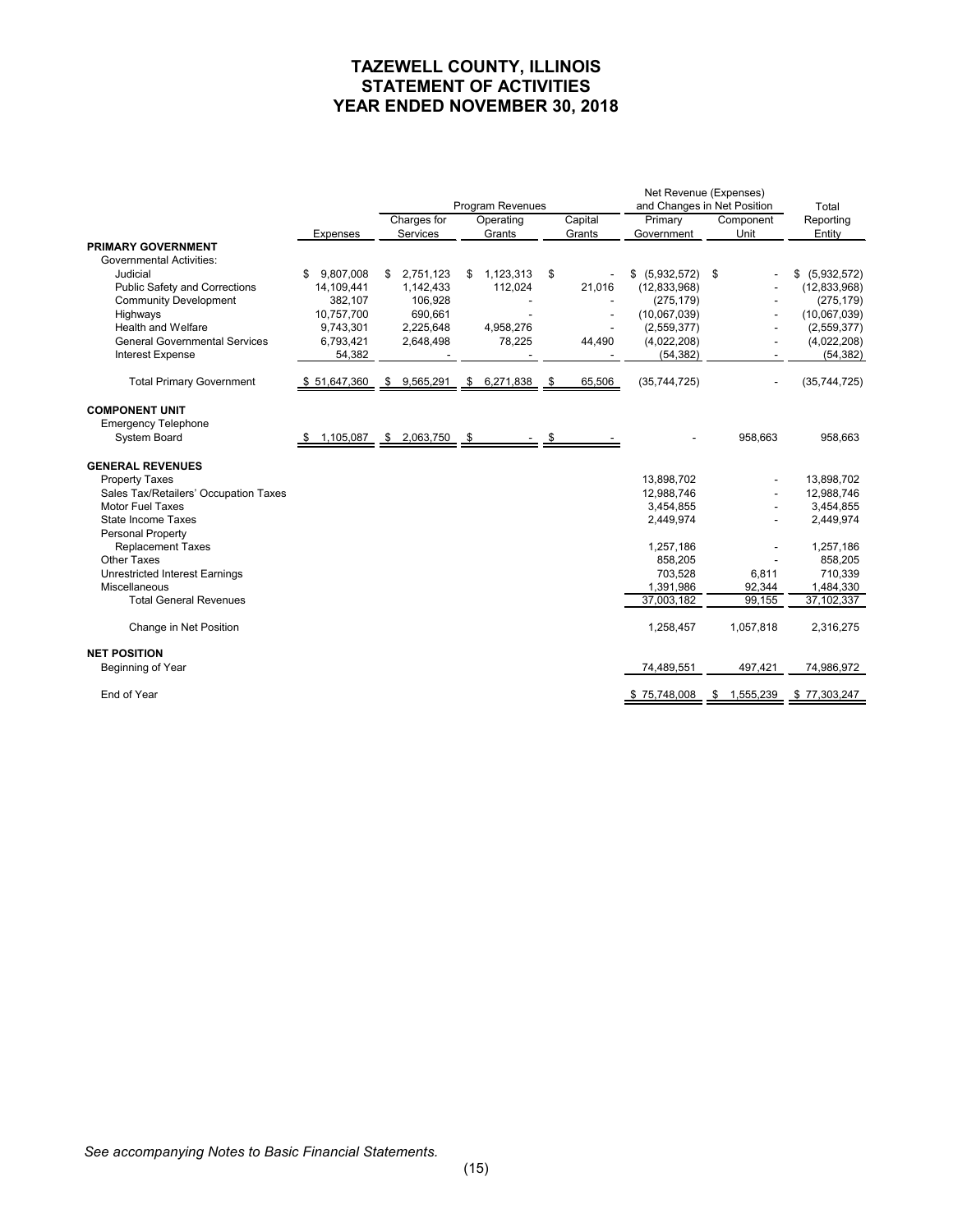## **TAZEWELL COUNTY, ILLINOIS BALANCE SHEET – GOVERNMENTAL FUNDS NOVEMBER 30, 2018**

| <b>ASSETS</b>                                                           | General<br>Fund | County<br>Highway<br>Fund |
|-------------------------------------------------------------------------|-----------------|---------------------------|
| Cash                                                                    | \$14,984,265    | \$2,491,301               |
| Investments                                                             | 3,461,634       |                           |
| Receivables:                                                            |                 |                           |
| <b>Property Taxes</b>                                                   | 5,483,686       | 1,741,559                 |
| State of Illinois                                                       | 4,161,309       |                           |
| Other                                                                   | 482,397         | 29,811                    |
| Notes Receivable, Net of Allowance for Doubtful Accounts of \$43,000    |                 |                           |
| <b>Prepaid Expenses</b>                                                 | 44,043          | 120                       |
| Accrued Interest Receivable                                             | 44,647          |                           |
| Inventory, at Cost                                                      |                 |                           |
| Due from Other Funds                                                    | 265,482         |                           |
| <b>Total Assets</b>                                                     | \$28,927,463    | \$4,262,791               |
|                                                                         |                 |                           |
| LIABILITIES, DEFERRED INFLOWS OF<br><b>RESOURCES, AND FUND BALANCES</b> |                 |                           |
| <b>LIABILITIES</b>                                                      |                 |                           |
| <b>Accounts Payable</b>                                                 | \$<br>582,035   | \$<br>73,218              |
| <b>Accrued Payroll and Related Costs</b>                                | 345,866         | 22,307                    |
| Due to Other Funds                                                      |                 | 3,959                     |
| Due to Others - Deferred Prosecution                                    | 20,222          |                           |
| Due to Others - Veteran Memorial                                        | 4,008           |                           |
| Trust Funds Due Others                                                  | 473,094         |                           |
| <b>Unearned Revenue</b>                                                 |                 |                           |
| <b>Total Liabilities</b>                                                | 1,425,225       | 99.484                    |
| DEFERRED INFLOWS OF RESOURCES                                           |                 |                           |
| <b>Subsequent Year's Property Taxes</b>                                 | 5,483,686       | 1,741,559                 |
| Unavailable Revenue                                                     | 1,687           |                           |
| <b>Total Deferred Inflows of Resources</b>                              | 5,485,373       | 1,741,559                 |
| <b>FUND BALANCES</b>                                                    |                 |                           |
| Nonspendable:                                                           |                 |                           |
| Inventory                                                               |                 |                           |
| Prepaids                                                                | 44,043          | 120                       |
| Restricted for:                                                         |                 |                           |
| Judicial                                                                |                 |                           |
| <b>Public Safety and Corrections</b>                                    |                 |                           |
| <b>Community Development</b>                                            |                 |                           |
| Highways                                                                |                 |                           |
| Health and Welfare                                                      |                 |                           |
| <b>General Governmental Services</b>                                    |                 |                           |
| Retirement                                                              |                 |                           |
| Committed to:                                                           |                 |                           |
| Public Safety and Corrections                                           | 528,795         |                           |
| Assigned to:                                                            |                 |                           |
| Judicial                                                                | 436,887         |                           |
| <b>Public Safety and Corrections</b>                                    | 90,019          |                           |
| <b>Community Development</b>                                            |                 |                           |
| Highways                                                                |                 | 2,421,628                 |
| Health and Welfare                                                      |                 |                           |
| General Governmental Services                                           |                 |                           |
| <b>Working Cash</b>                                                     | 450,757         |                           |
| Unassigned                                                              | 20,466,364      |                           |
| <b>Total Fund Balances</b>                                              | 22,016,865      | 2,421,748                 |
| Total Liabilities, Deferred Inflows of Resources, and Fund Balances     | \$28,927,463    | \$4,262,791               |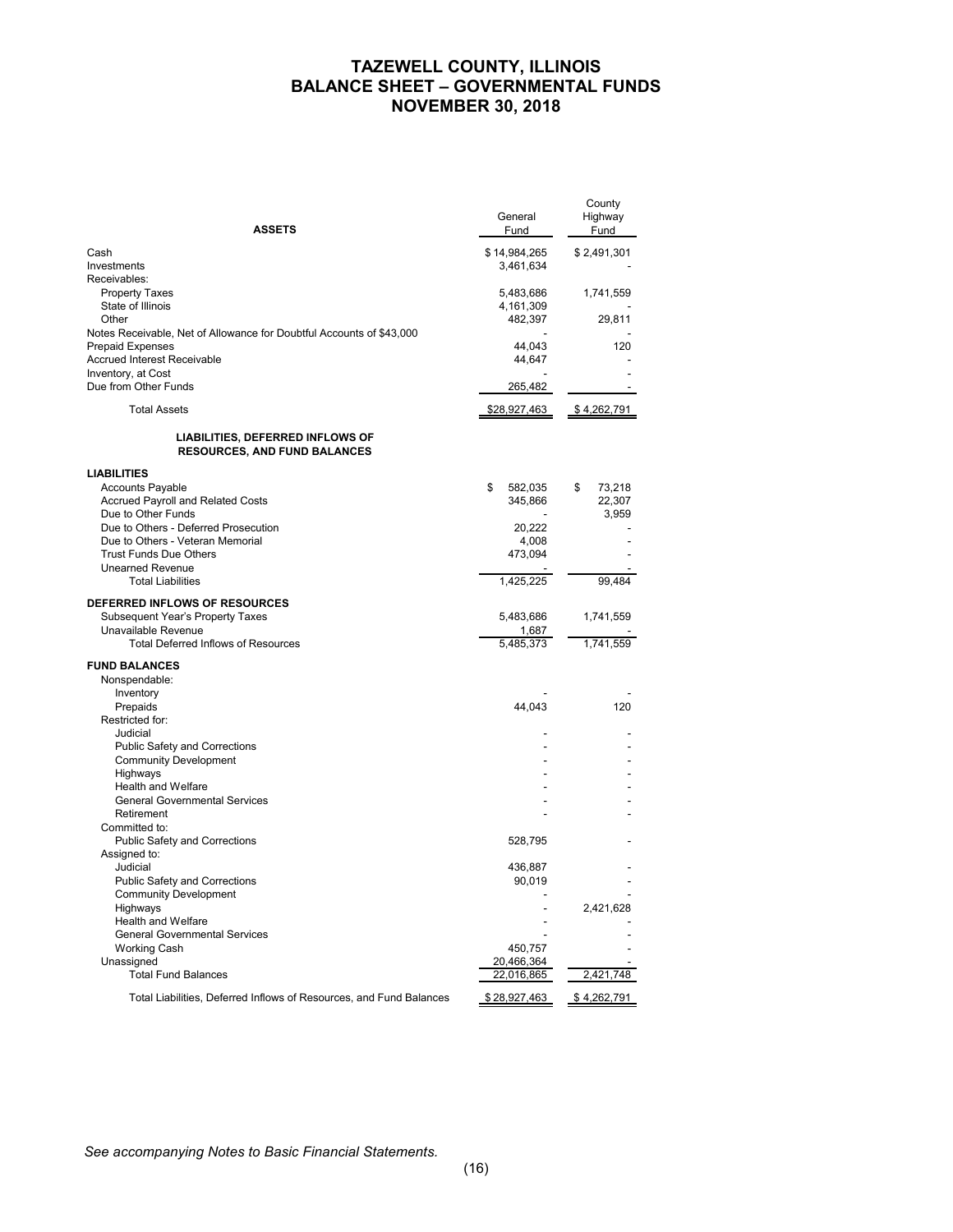## **TAZEWELL COUNTY, ILLINOIS BALANCE SHEET – GOVERNMENTAL FUNDS (CONTINUED) NOVEMBER 30, 2018**

| County<br>Health<br>Fund                                        | Other<br>Governmental<br>Funds                                                    | Total<br>Governmental<br>Funds                                                         |
|-----------------------------------------------------------------|-----------------------------------------------------------------------------------|----------------------------------------------------------------------------------------|
| \$2,040,318<br>708,747                                          | \$21,808,254<br>3,417,481                                                         | \$41,324,138<br>7,587,862                                                              |
| 908,502<br>717,021<br>8,006<br>5,427<br>45,489<br><u>15,010</u> | 6,150,805<br>682,926<br>344,023<br>193,479<br>1,974<br><u>135,325</u>             | 14,284,552<br>5,561,256<br>856,231<br>193,479<br>54,143<br>50,074<br>45,489<br>415,817 |
| \$4,448,520                                                     | \$32,734,267                                                                      | \$70,373,041                                                                           |
|                                                                 |                                                                                   |                                                                                        |
| \$<br>83,341<br>79,209<br>17,857                                | 1,385,562<br>\$<br>59,250<br>394,001                                              | 2,124,156<br>\$<br>506,632<br>415,817<br>20,222<br>4,008<br>473,094                    |
| 8,297<br>188,704                                                | 2,983<br>1,841,796                                                                | 11,280<br>3,555,209                                                                    |
| 908,502<br>908,502                                              | 6,150,805<br><u>187,500</u><br>6,338,305                                          | 14,284,552<br>189,187<br>14,473,739                                                    |
| 45,489<br>8,006                                                 | 1,974                                                                             | 45,489<br>54,143                                                                       |
|                                                                 | 1,471,521<br>323,973<br>361,594<br>2,606,102<br>553,441<br>1,411,161<br>3,624,142 | 1,471,521<br>323,973<br>361,594<br>2,606,102<br>553,441<br>1,411,161<br>3,624,142      |
|                                                                 |                                                                                   | 528,795                                                                                |
| 3,297,819                                                       | 570,254<br>197,359<br>361,258<br>9,428,011<br>1,986,986<br>1,671,281              | 1,007,141<br>287,378<br>361,258<br>11,849,639<br>5,284,805<br>1,671,281<br>450,757     |
| 3,351,314                                                       | (14,891)<br>24,554,166                                                            | 20,451,473<br>52,344,093                                                               |
| \$ 4,448,520                                                    | \$32,734,267                                                                      | \$70,373,041                                                                           |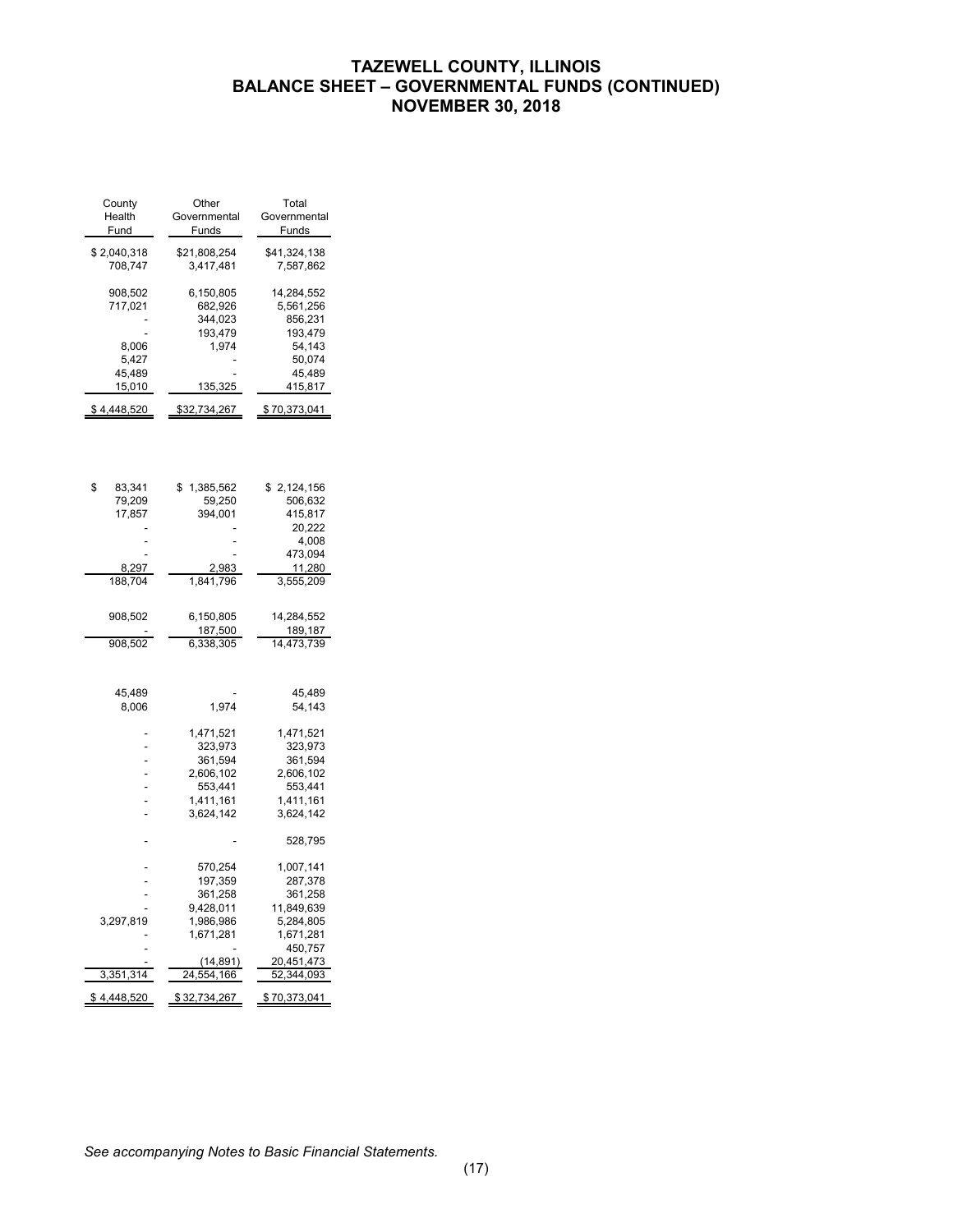## **TAZEWELL COUNTY, ILLINOIS RECONCILIATION OF THE GOVERNMENTAL FUNDS BALANCE SHEET TO THE STATEMENT OF NET POSITION NOVEMBER 30, 2018**

| <b>Total Fund Balances - Governmental Funds</b>                                                                                                                                                                                                                    |                                                                       | \$52,344,093   |
|--------------------------------------------------------------------------------------------------------------------------------------------------------------------------------------------------------------------------------------------------------------------|-----------------------------------------------------------------------|----------------|
| Amounts reported for governmental activities in the Statement of Net Position<br>are different because:                                                                                                                                                            |                                                                       |                |
| Capital assets used in governmental activities are not financial resources<br>and therefore are not reported as assets in governmental funds. The<br>cost of the assets and related accumulated depreciation is:                                                   |                                                                       |                |
| <b>Cost of Capital Assets</b><br><b>Accumulated Depreciation</b>                                                                                                                                                                                                   | \$110,038,176<br>59,995,448                                           | 50,042,728     |
| Long-term receivable is not available to pay for current period<br>expenditures and therefore was reported as a deferred<br>inflow of resources in the governmental funds.                                                                                         |                                                                       | 187,500        |
| Intergovernmental receivable is not available to pay for current period<br>expenditures and therefore was reported as a deferred<br>inflow of resources in the governmental funds.                                                                                 |                                                                       | 1,687          |
| Deferred outflows of resources for net pension liability                                                                                                                                                                                                           |                                                                       | 5,410,111      |
| Deferred inflows of resources for net pension liability                                                                                                                                                                                                            |                                                                       | (9,890,589)    |
| Deferred inflows of resources for OPEB liability                                                                                                                                                                                                                   |                                                                       | (2, 112, 228)  |
| An internal service fund is used by the County to charge the costs of<br>medical and dental plans to the individual funds. The assets and<br>liabilities of the internal service fund are included in governmental<br>activities in the Statement of Net Position. |                                                                       | 6,952,578      |
| Certain liabilities are not due and payable in the current period and,<br>therefore, are not reported as liabilities in the governmental funds.<br>These liabilities at November 30, 2018 consist of:                                                              |                                                                       |                |
| <b>Compensated Absences</b><br><b>Net Pension Liability</b><br><b>Total Other Postemployment Benefit Liability</b><br><b>Debt Certificates</b><br>Lines of Credit<br><b>Capital Lease Obligation</b>                                                               | 513,101<br>4,910,104<br>16,853,904<br>142,526<br>4,285,463<br>482,774 | (27, 187, 872) |
| <b>Total Net Position of Governmental Activities</b>                                                                                                                                                                                                               |                                                                       | \$75,748,008   |
|                                                                                                                                                                                                                                                                    |                                                                       |                |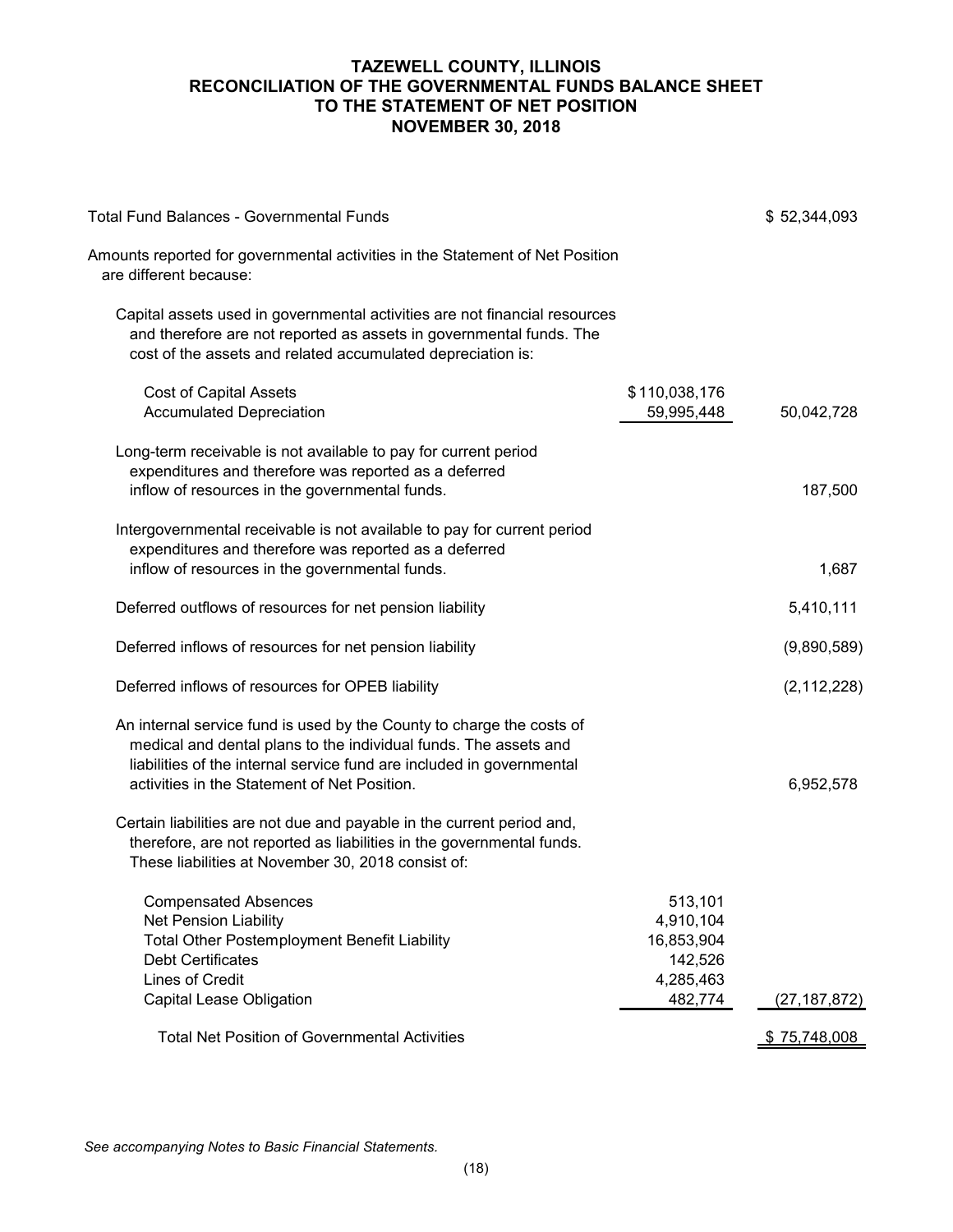## **TAZEWELL COUNTY, ILLINOIS STATEMENT OF REVENUES, EXPENDITURES, AND CHANGES IN FUND BALANCES – GOVERNMENTAL FUNDS YEAR ENDED NOVEMBER 30, 2018**

|                                                   | General<br>Fund  | County<br>Highway<br>Fund |
|---------------------------------------------------|------------------|---------------------------|
| <b>REVENUES</b>                                   |                  |                           |
| <b>Property Taxes</b>                             | \$<br>4,756,313  | \$<br>1,749,008           |
| Sales Tax/Retailers' Occupation Taxes             | 11,220,876       |                           |
| Intergovernmental                                 | 5,333,834        | 179,104                   |
| Loan Repayment                                    |                  |                           |
| Licenses and Permits                              | 797,679          |                           |
| <b>Charges for Services</b>                       | 3,525,439        | 122,437                   |
| <b>Fines and Forfeitures</b>                      | 468,252          |                           |
| Interest                                          | 280,915          | 38,109                    |
| Miscellaneous                                     | 664,366          | 33,674                    |
| <b>Total Revenues</b>                             | 27,047,674       | 2,122,332                 |
| <b>EXPENDITURES</b>                               |                  |                           |
| Current:                                          |                  |                           |
| Judicial                                          | 6,697,732        |                           |
| <b>Public Safety and Corrections</b>              | 9,715,748        |                           |
| <b>Community Development</b>                      | 285,582          |                           |
| Highways                                          |                  | 1,797,328                 |
| <b>Health and Welfare</b>                         |                  |                           |
| <b>General Governmental Services</b>              | 7,318,062        |                           |
| Retirement                                        |                  |                           |
| Capital Outlay                                    | 1,691,778        | 145,389                   |
| Debt Service:                                     |                  |                           |
| Principal                                         | 17,297           | 17,696                    |
| Interest                                          | 7,844            | 11,468                    |
| <b>Total Expenditures</b>                         | 25,734,043       | 1,971,881                 |
| Excess (Deficiency) of Revenues over Expenditures | 1,313,631        | 150,451                   |
| <b>OTHER FINANCING SOURCES (USES)</b>             |                  |                           |
| Proceeds from Capital Lease Obligation            | 236,589          |                           |
| Proceeds from Issuance of Debt                    | 1,474,555        |                           |
| Transfers In                                      | 197,088          | 35,294                    |
| <b>Transfers Out</b>                              | (16)             |                           |
| <b>Total Other Financing Sources (Uses)</b>       | 1,908,216        | 35,294                    |
| Net Change in Fund Balances                       | 3,221,847        | 185,745                   |
| <b>FUND BALANCE</b>                               |                  |                           |
| Beginning of Year                                 | 18,795,018       | 2,236,003                 |
| End of Year                                       | \$<br>22,016,865 | \$<br>2,421,748           |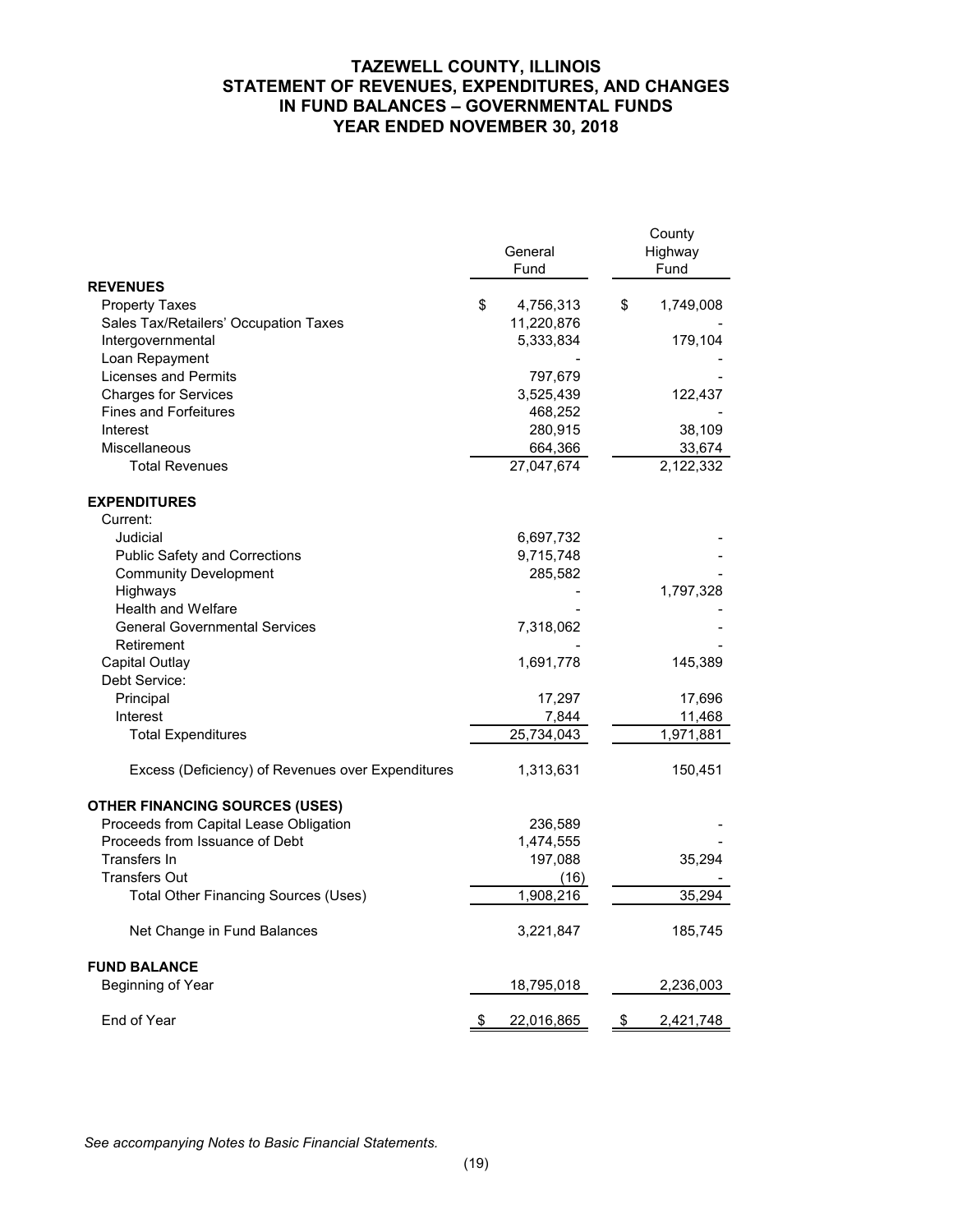## **TAZEWELL COUNTY, ILLINOIS STATEMENT OF REVENUES, EXPENDITURES, AND CHANGES IN FUND BALANCES – GOVERNMENTAL FUNDS (CONTINUED) YEAR ENDED NOVEMBER 30, 2018**

| County<br>Health | Other<br>Total<br>Governmental<br>Governmental |                                |
|------------------|------------------------------------------------|--------------------------------|
| Fund             | Funds                                          | Funds                          |
| \$<br>912,619    | \$<br>6,480,762<br>1,767,870                   | \$<br>13,898,702<br>12,988,746 |
| 4,291,763        | 4,552,863<br>53,514                            | 14,357,564<br>53,514           |
|                  |                                                | 797,679                        |
| 558,817          | 3,350,557                                      | 7,557,250                      |
|                  | 77,744                                         | 545,996                        |
| 39,388           | 247,475                                        | 605,887                        |
| 263,270          | 53,327                                         | 1,014,637                      |
| 6,065,857        | 16,584,112                                     | 51,819,975                     |
|                  |                                                |                                |
|                  | 679,292                                        | 7,377,024                      |
|                  | 142,449<br>(300)                               | 9,858,197<br>285,282           |
|                  | 7,420,057                                      | 9,217,385                      |
| 5,942,333        | 2,647,653                                      | 8,589,986                      |
|                  | 1,352,266                                      | 8,670,328                      |
|                  | 3,846,322                                      | 3,846,322                      |
| 21,035           | 1,206,834                                      | 3,065,036                      |
| 18,187           |                                                | 53,180                         |
| 3,452            | 31,618<br>17,326,191                           | 54,382<br>51,017,122           |
| 5,985,007        |                                                |                                |
| 80,850           | (742,079)                                      | 802,853                        |
|                  |                                                | 236,589                        |
|                  | 2,810,908                                      | 4,285,463                      |
|                  | 104,018                                        | 336,400                        |
|                  | (336, 384)                                     | (336, 400)                     |
|                  | 2,578,542                                      | 4,522,052                      |
| 80,850           | 1,836,463                                      | 5,324,905                      |
| 3,270,464        | 22,717,703                                     | 47,019,188                     |
| \$<br>3,351,314  | 24,554,166<br>\$                               | \$<br>52,344,093               |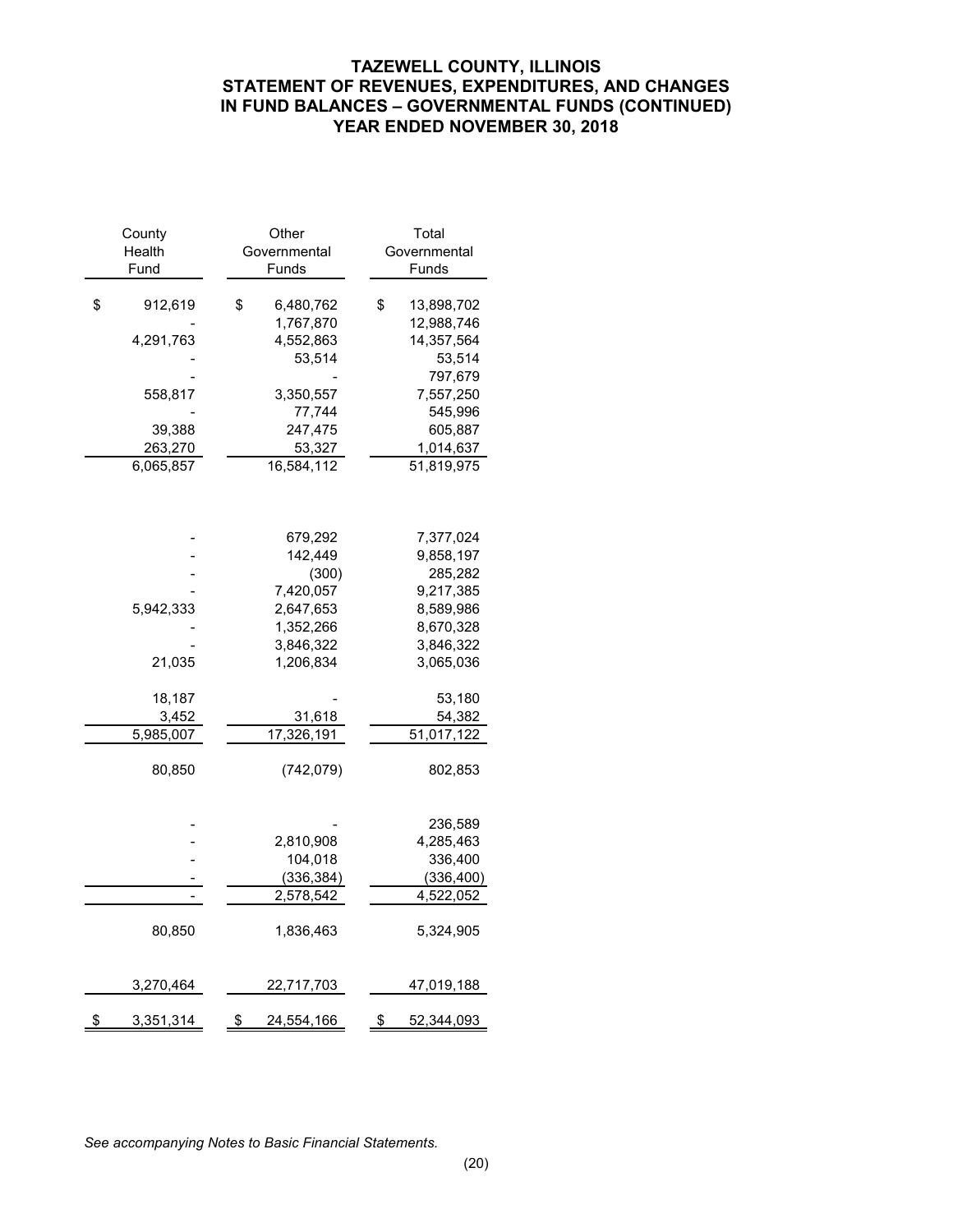## **TAZEWELL COUNTY, ILLINOIS RECONCILIATION OF THE GOVERNMENTAL FUNDS STATEMENT OF REVENUES, EXPENDITURES, AND CHANGES IN FUND BALANCES TO THE STATEMENT OF ACTIVITIES YEAR ENDED NOVEMBER 30, 2018**

| Total Net Change in Fund Balances - Governmental Funds                                                                                                                                                                                                                                                                                 |                                | \$<br>5,324,905 |
|----------------------------------------------------------------------------------------------------------------------------------------------------------------------------------------------------------------------------------------------------------------------------------------------------------------------------------------|--------------------------------|-----------------|
| Amounts reported for governmental activities in the Statement of Activities<br>are different because:                                                                                                                                                                                                                                  |                                |                 |
| Capital outlays are reported in governmental funds as expenditures.<br>However, in the Statement of Activities, the cost of those assets is<br>allocated over their estimated useful lives as depreciation expense.<br>Below are the depreciation expense and capital outlay for the year:                                             |                                |                 |
| Capital Outlay<br><b>Depreciation Expense</b>                                                                                                                                                                                                                                                                                          | \$<br>3,065,036<br>(2,363,362) | 701,674         |
| Pension contributions are expenditures in the governmental funds.<br>However, in the Statement of Activities, pension expense is the cost<br>of benefits earned, adjusted for member contributions, the recognition<br>of changes in deferred outflows and inflows of resources related<br>to pensions, and the investment experience. |                                |                 |
| <b>Pension Contributions</b><br><b>Pension Expense</b>                                                                                                                                                                                                                                                                                 | 2,803,518<br>(2,388,968)       | 414,550         |
| Issuance of long-term debt provides current financial resources to governmental<br>funds, but the issuance increases long-term debt in the Statement<br>of Net Position.                                                                                                                                                               |                                | (4,522,052)     |
| Repayments of principal on long-term debt are expenditures in the<br>governmental funds, but the repayments reduce long-term debt<br>in the Statement of Net Position.                                                                                                                                                                 |                                |                 |
| <b>Debt Certificates</b><br>Capital Lease Obligation                                                                                                                                                                                                                                                                                   | 18,187<br>34,993               | 53,180          |
| Accrued compensated absences reported in the Statement of Net Position<br>do require the use of current financial resources and, therefore, are reported<br>as expenditures in governmental funds.                                                                                                                                     |                                | (3,524)         |
| OPEB contributions are reported in governmental funds as expenditures.<br>However, in the Statement of Activities, OPEB expense is the<br>cost of benefits earned, adjusted for recognition of changes in<br>deferred outflows and inflows of resources related to OPEB.                                                               |                                |                 |
| <b>OPEB Payments</b><br><b>OPEB Expense</b>                                                                                                                                                                                                                                                                                            | 252,882<br>(1,206,589)         | (953, 707)      |
| Revenues in the Statement of Activities that do not provide current financial<br>resources are not reported as revenues in the funds.                                                                                                                                                                                                  |                                |                 |
| Net Change in Intergovernmental<br>Net Change in Notes Receivable                                                                                                                                                                                                                                                                      | (54, 025)<br>(53, 514)         | (107, 539)      |
| The net change in net position of the internal service fund is reported with<br>governmental activities.                                                                                                                                                                                                                               |                                | 350,970         |
| Change in Net Position of Governmental Activities                                                                                                                                                                                                                                                                                      |                                | \$<br>1,258,457 |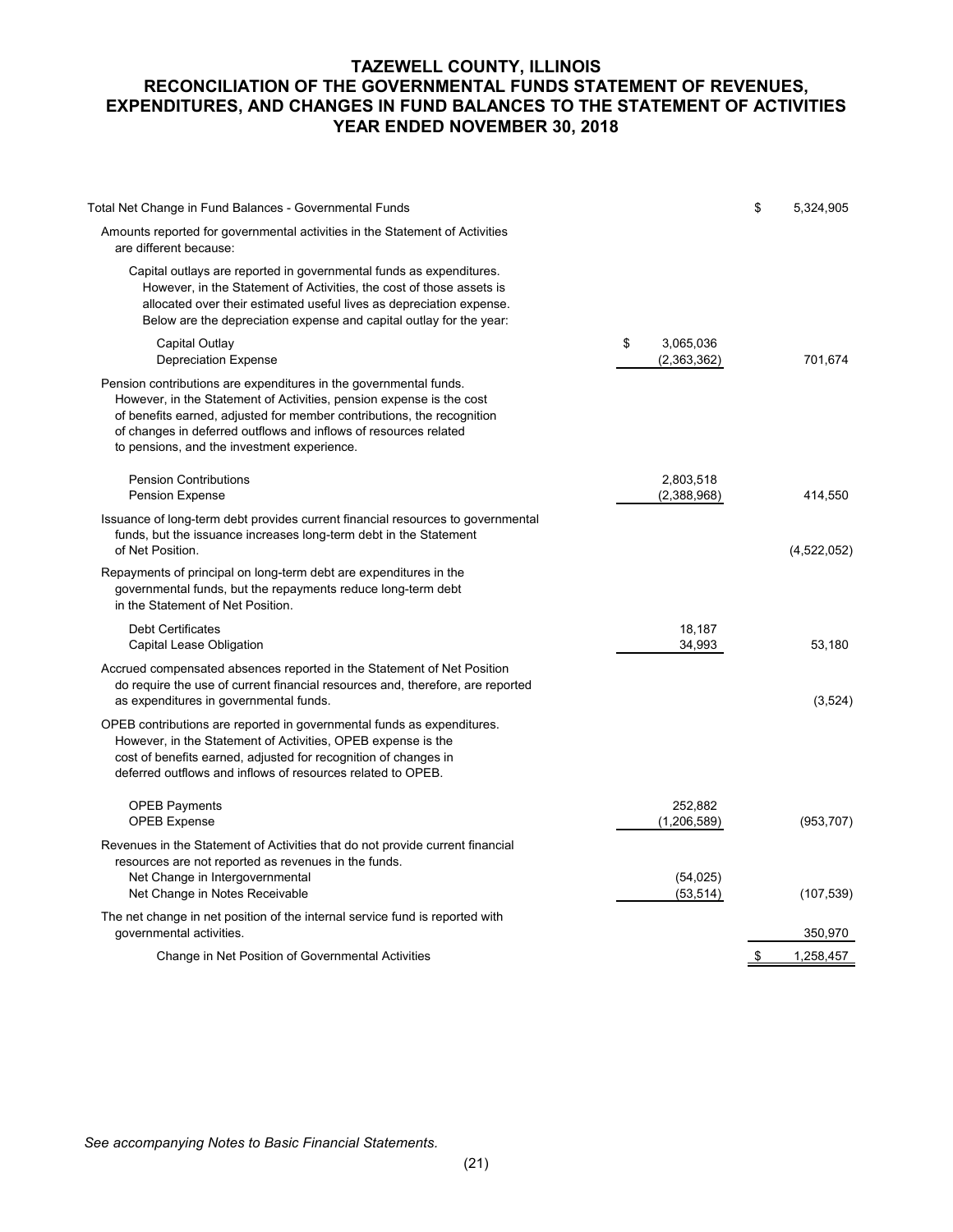## **TAZEWELL COUNTY, ILLINOIS PROPRIETARY FUND – INTERNAL SERVICE FUND STATEMENT OF NET POSITION NOVEMBER 30, 2018**

| <b>ASSETS</b><br>Cash                   | \$<br>7,542,178 |
|-----------------------------------------|-----------------|
| <b>LIABILITIES</b>                      |                 |
| <b>Accounts Payable</b>                 | 3,535           |
| <b>Flex Spending Payable</b>            | 22,528          |
| Estimated Payable for Claims and Losses | 544,408         |
| Due to Others                           | 19,129          |
| <b>Total Liabilities</b>                | 589,600         |
| <b>NET POSITION - UNRESTRICTED</b>      | 6,952,578       |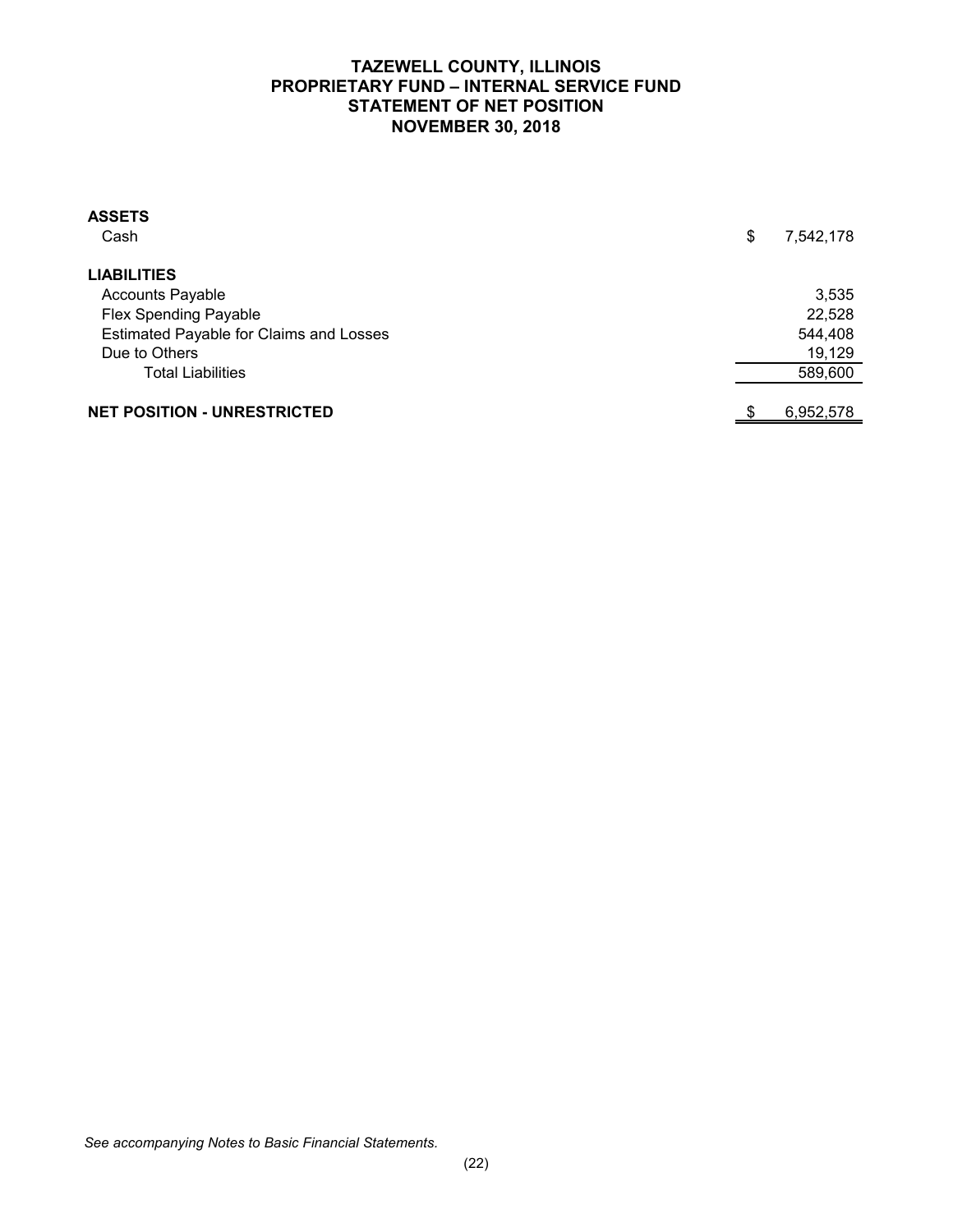## **TAZEWELL COUNTY, ILLINOIS PROPRIETARY FUND – INTERNAL SERVICE FUND STATEMENT OF REVENUES, EXPENSES, AND CHANGES IN NET POSITION YEAR ENDED NOVEMBER 30, 2018**

| <b>OPERATING REVENUES</b>       |                 |
|---------------------------------|-----------------|
| <b>Charges for Services</b>     | \$<br>4,981,256 |
| <b>Refunds and Recoveries</b>   | 1,095,740       |
| <b>Total Operating Revenues</b> | 6,076,996       |
| <b>OPERATING EXPENSES</b>       |                 |
| <b>Medical Claims</b>           | 5,263,094       |
| <b>Administrative Costs</b>     | 146,417         |
| Stop Loss Reinsurance           | 414,156         |
| <b>Total Operating Expenses</b> | 5,823,667       |
|                                 |                 |
| <b>OPERATING INCOME</b>         | 253,329         |
| <b>NONOPERATING REVENUES</b>    |                 |
| Interest Income                 | 97,641          |
| <b>CHANGE IN NET POSITION</b>   | 350,970         |
| <b>NET POSITION</b>             |                 |
| Beginning of Year               | 6,601,608       |
| End of Year                     | 6,952,578       |
|                                 |                 |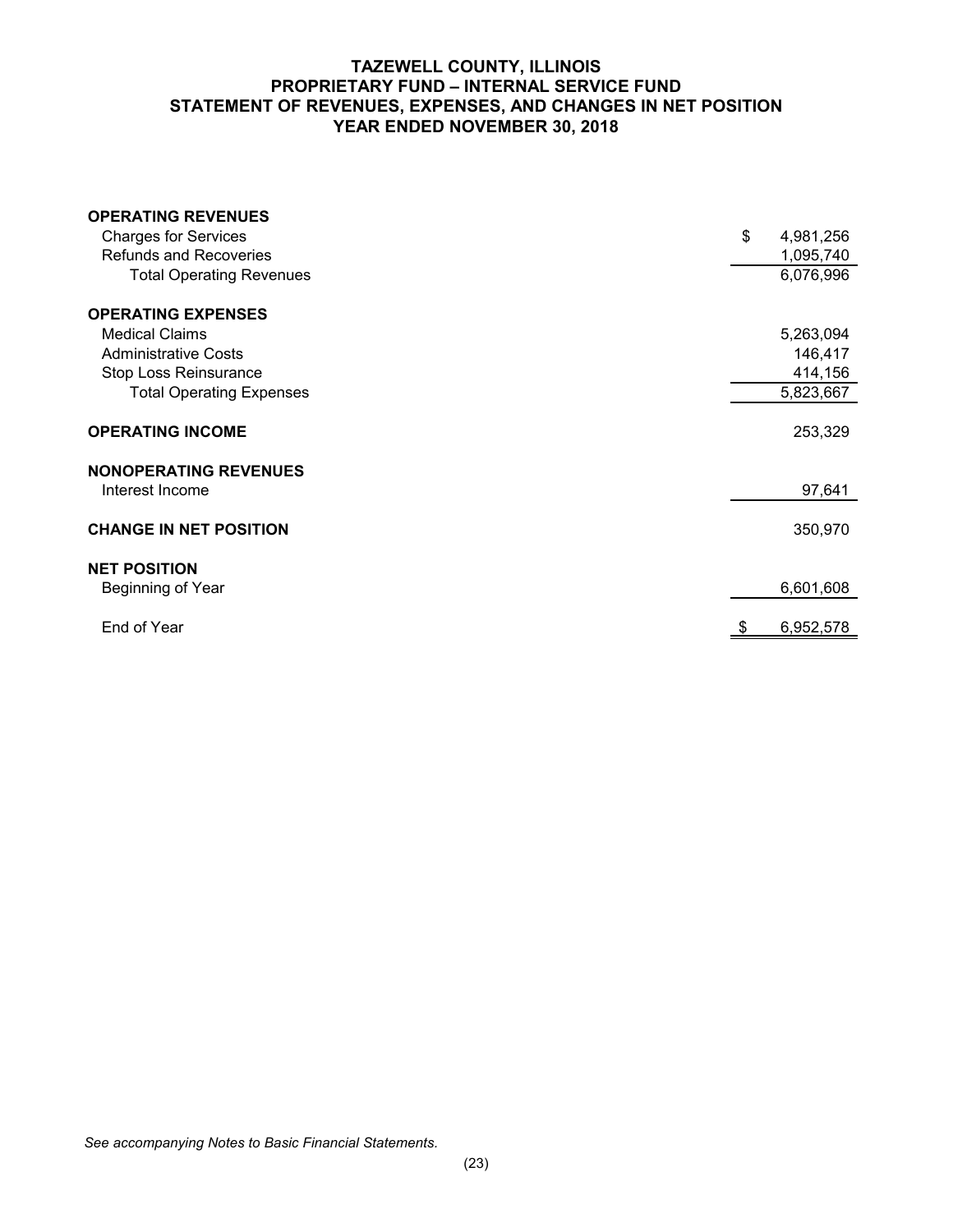## **TAZEWELL COUNTY, ILLINOIS PROPRIETARY FUND – INTERNAL SERVICE FUND STATEMENT OF CASH FLOWS YEAR ENDED NOVEMBER 30, 2018**

| <b>CASH FLOWS FROM OPERATING ACTIVITIES</b>                                                      |                 |
|--------------------------------------------------------------------------------------------------|-----------------|
| Cash Received from Assessments Made to Other Funds                                               | \$<br>3,679,046 |
| Cash Received from Employees and Others                                                          | 1,363,017       |
| Cash Received from Refunds and Recoveries                                                        | 1,344,372       |
| Cash Paid for Claims                                                                             | (4,927,606)     |
| Cash Paid for Administrative Costs and Stop Loss Insurance                                       | (560, 573)      |
| Net Cash Provided by Operating Activities                                                        | 898,256         |
| <b>CASH FLOWS FROM INVESTING ACTIVITIES</b>                                                      |                 |
| Interest Received on Cash and Investments                                                        | 97,641          |
| <b>NET INCREASE IN CASH</b>                                                                      | 995,897         |
| <b>CASH</b>                                                                                      |                 |
| Beginning of Year                                                                                | 6,546,281       |
| End of Year                                                                                      | 7,542,178       |
| <b>RECONCILIATION OF OPERATING INCOME TO NET CASH</b><br><b>PROVIDED BY OPERATING ACTIVITIES</b> |                 |
| Operating Income                                                                                 | \$<br>253,329   |
| Adjustments to Reconcile Operating Income to Net Cash Provided                                   |                 |
| by Operating Activities:                                                                         |                 |
| Change in Assets and Liabilities:                                                                |                 |
| Stop Loss Receivable                                                                             | 248,632         |
| Due from Other Funds                                                                             | 60,807          |
| <b>Flex Spending Payable</b>                                                                     | 22,528          |
| Estimated Payable for Claims and Losses                                                          | 312,960         |
| Net Cash Provided by Operating Activities                                                        | \$<br>898,256   |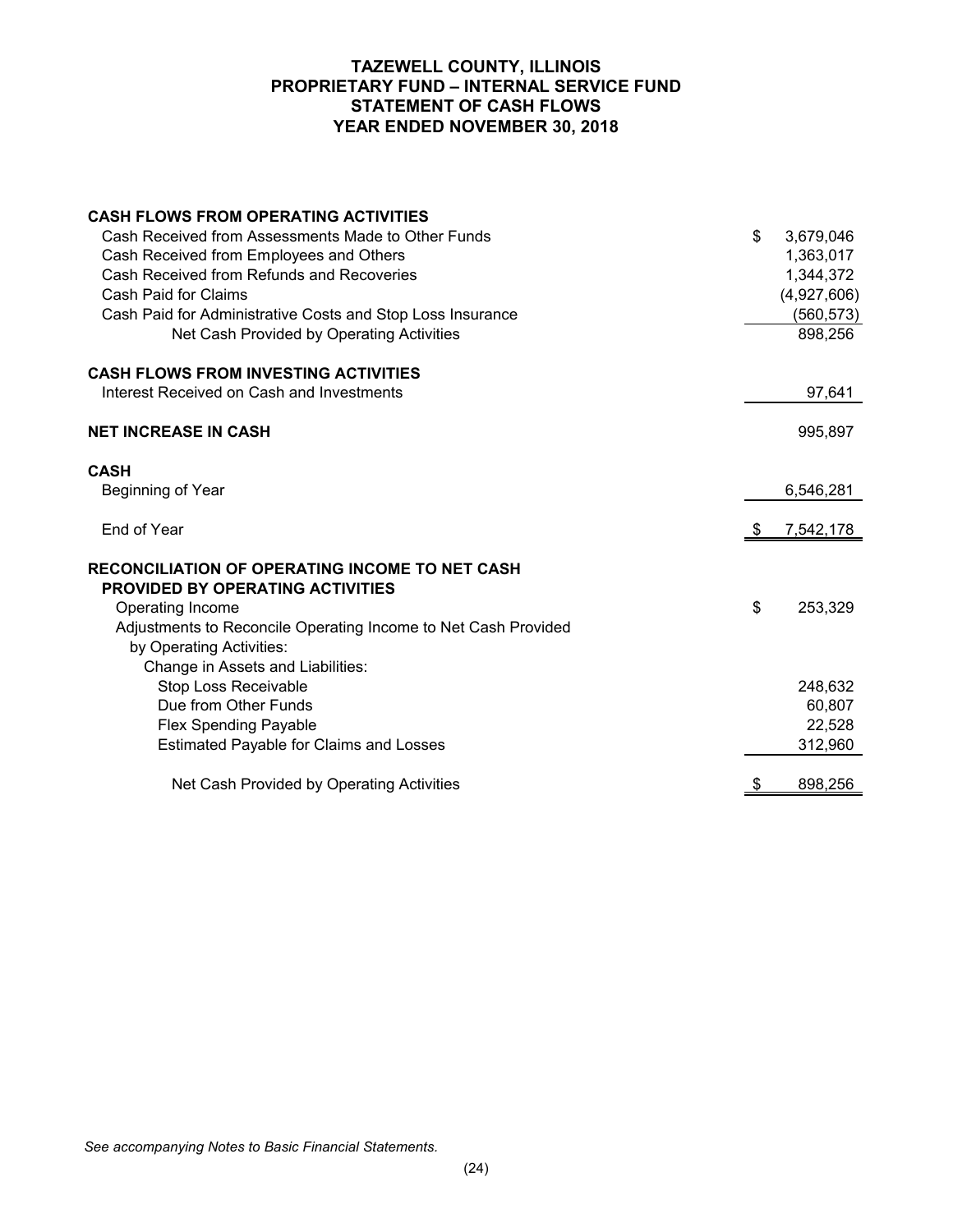## **TAZEWELL COUNTY, ILLINOIS FIDUCIARY FUNDS – AGENCY FUND STATEMENT OF FIDUCIARY NET POSITION NOVEMBER 30, 2018**

| <b>ASSETS</b>                                        |              |
|------------------------------------------------------|--------------|
| Cash and Investments                                 | 2,606,345    |
|                                                      |              |
| <b>LIABILITIES</b>                                   |              |
| Due to State of Illinois                             | \$<br>30.254 |
| Due to Others                                        | 59.208       |
| Amounts Due Taxing Bodies and Others                 | 102.783      |
| Amounts Held Pending Court Disposition               | 112,802      |
| <b>Amounts Held for Prisoners</b>                    | 13.756       |
| Bond, Restitution, Tax Redemption, and Miscellaneous |              |
| Available for Distribution                           | 2,287,542    |
|                                                      |              |
| Total Liabilities                                    | 2.606.345    |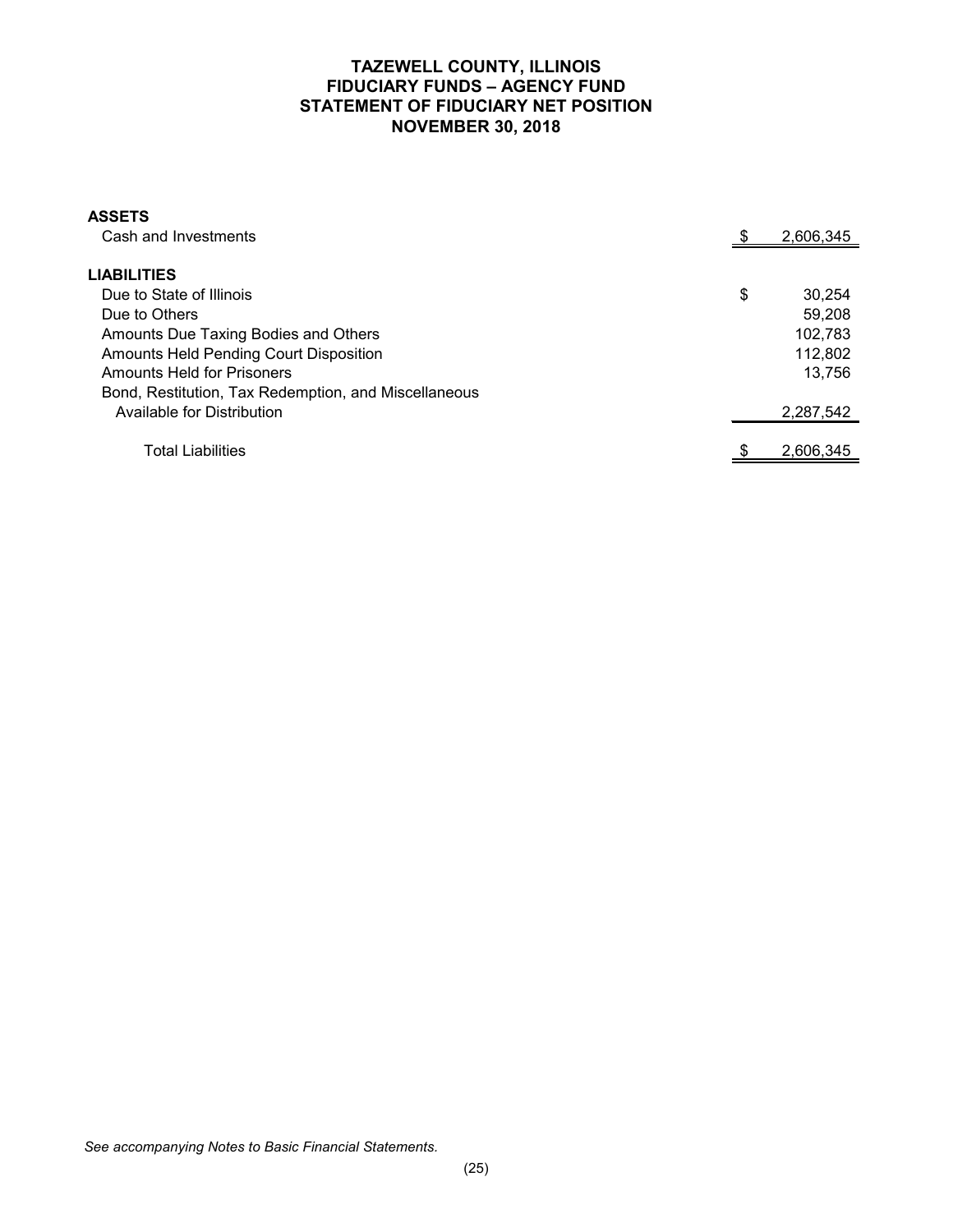#### **NOTE 1 DESCRIPTION OF BUSINESS AND SUMMARY OF SIGNIFICANT ACCOUNTING POLICIES**

Tazewell County is a governmental entity located in Central Illinois. Revenues are substantially generated as a result of taxes assessed and allocated to Tazewell County (examples would be property taxes, sales taxes, income taxes, and motor fuel taxes) and charges for services performed for constituents of the County and others. Tazewell County revenues are therefore primarily dependent on the economy within its territorial boundaries. Industry within the County is primarily agriculture, manufacturing, and retail.

The accounting policies of Tazewell County, Illinois, conform to generally accepted accounting principles as applicable to governmental units. The following is a summary of the significant policies.

## **Financial Reporting Entity**

For financial reporting purposes, in accordance with the *Codification of Governmental Accounting and Financial Reporting Standards*, Section 2100, Tazewell County, Illinois, is a primary government in that it is a county with a separately elected governing body - one that is elected by the citizens in a general, popular election and is fiscally independent of other units of government.

The County has developed criteria to determine whether other entities are component units of the County. Component units are legally separate organizations for which the elected officials of Tazewell County are financially accountable. Tazewell County would be considered financially accountable if it appoints a voting majority of the organization's governing body and (1) it is able to impose its will (significantly influence the programs, projects, activities, or level of services performed or provided by the organization) on the organization or (2) there is a potential for the organization to provide specific financial benefits to, or impose specific financial burdens on, Tazewell County (i.e., entitled to or can access the organization's resources, is legally obligated or has otherwise assumed the obligation to finance deficits of, or provide financial support to the organization, or is obligated in some manner for the debt of the organization). If an organization is fiscally dependent on Tazewell County, the County is considered financially accountable regardless of whether the organization has (1) a separately elected governing board, (2) a governing board appointed by a higher level of government, or (3) a jointly appointed board.

Based on the foregoing criteria, the following organization is considered to be a discretely presented component unit and is reported in a separate column in the government-wide financial statements of Tazewell County to emphasize that it is legally separate from the County.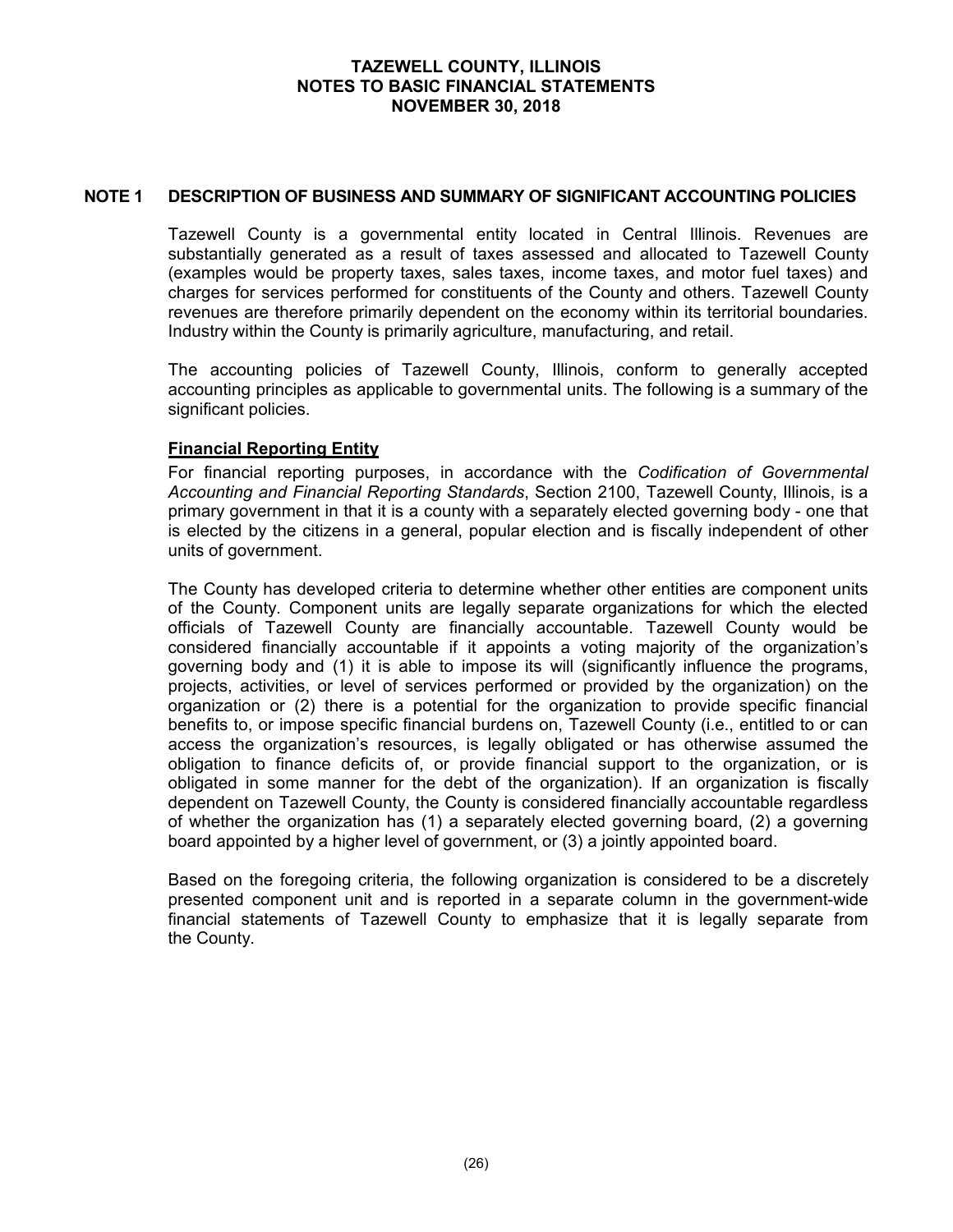## **NOTE 1 DESCRIPTION OF BUSINESS AND SUMMARY OF SIGNIFICANT ACCOUNTING POLICIES (CONTINUED)**

## **Financial Reporting Entity (Continued)**

## *Emergency Telephone System Board of Tazewell County (ETSB)*

The Tazewell County Board Chairman with the advice and consent of the Tazewell County Board appoints board members (not to exceed 11 members) to the ETSB. The members of the ETSB are then responsible for planning the 911 emergency system, receiving monies imposed under an established surcharge, authorizing disbursements, and hiring all staff. The geographic area served by the ETSB is the same as Tazewell County. The treasurer of Tazewell County maintains the funds and invests or disburses them at the direction of the ETSB. Tazewell County Board has the responsibility for approving the rate of the surcharge which funds the activities of the ETSB and therefore has the ability to impose its will on that Board.

Transactions between Tazewell County and the ETSB are accounted for in the same manner as any other state and local government and, therefore, have been treated as interfund services provided and used.

Significant accounting policies of the ETSB are the same as those of Tazewell County. Separate financial statements are not prepared.

#### *Other Related Organizations*

The County Board Chairman and County Board make appointments of the governing boards of a number of special purpose districts. Even though the County Board may appoint a majority of the members of the respective districts, the members do not serve at the discretion of the County Board, that is, they can be removed only for cause. There are no indications that the County Board can impose its will over these districts and therefore has no financial accountability. These units are not considered component units of Tazewell County, Illinois.

Additionally, the Tazewell County Board Chairman and County Board make appointments to several jointly appointed boards for which Tazewell County may provide limited support and derive benefit from the services. However, Tazewell County does not appoint a voting majority and the entities are not considered component units of Tazewell County. The County does not have equity interest in the organizations and financial information of the organizations is not included in these basic financial statements.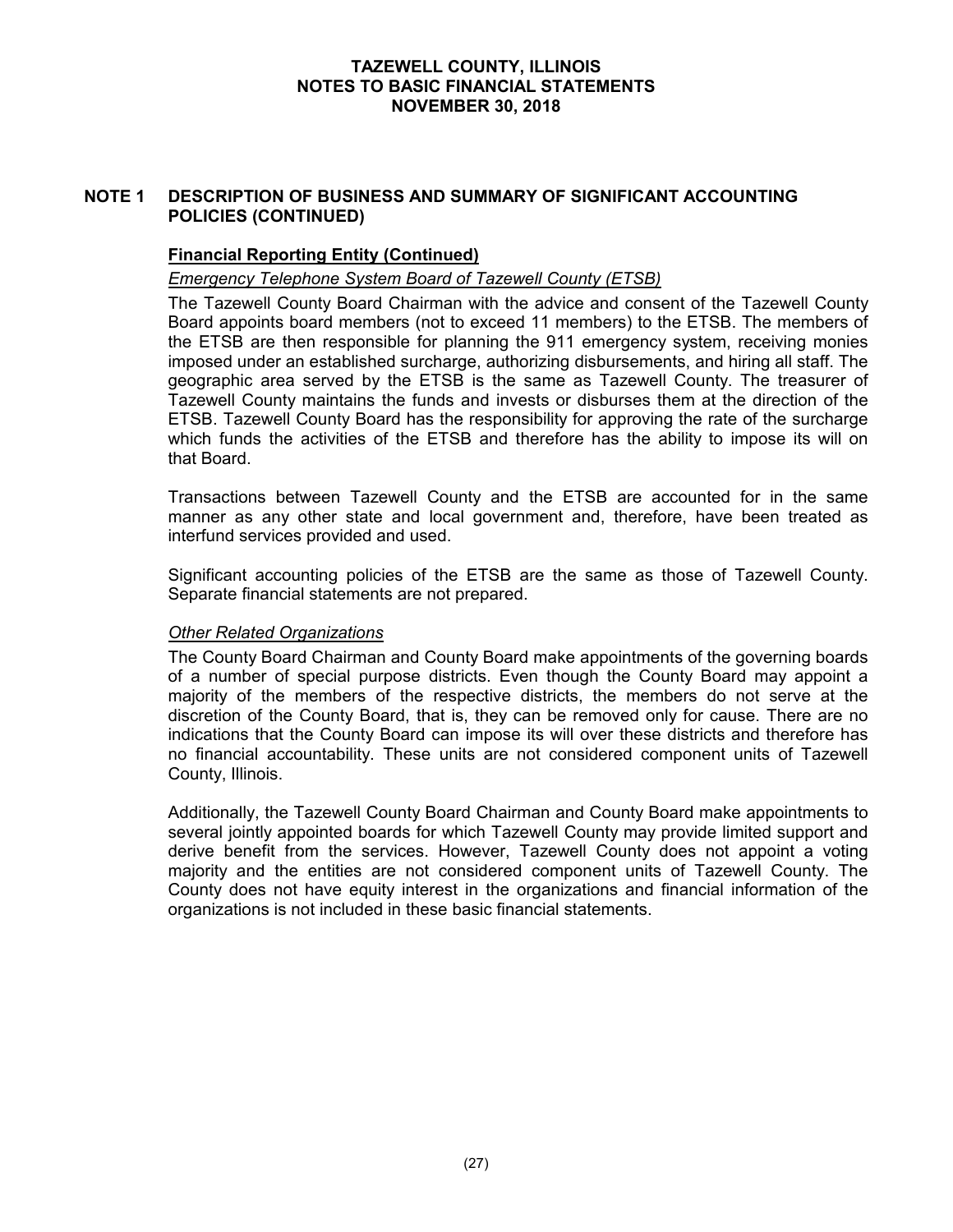## **NOTE 1 DESCRIPTION OF BUSINESS AND SUMMARY OF SIGNIFICANT ACCOUNTING POLICIES (CONTINUED)**

## **Government-Wide and Fund Financial Statements**

The government-wide financial statements (i.e., the statement of net position and the statement of activities) report information on all of the nonfiduciary activities of the primary government and its component units. Governmental activities, which are normally supported by taxes and intergovernmental revenues, are reported separately from business-type activities, which rely to a significant extent on fees and charges for support. The County does not have any business-type activities. For the most part, the effect of interfund activity has been removed from these statements. The primary government is reported separately from its legally separate component unit for which the primary government is financially accountable.

The statement of activities demonstrates the degree to which the direct expenses of a given function or segment is offset by program revenues. Direct expenses are those that are clearly identifiable with a specific function or segment. Program revenues include (1) charges to customers or applicants who purchase, use, or directly benefit from goods, services, or privileges provided by a given function or segment and (2) grants and contributions that are restricted to meeting the operational or capital requirements of a particular function or segment. Taxes and other items not properly included among program revenues are reported instead as general revenues.

Separate financial statements are provided for governmental funds, the proprietary fund, and fiduciary funds, even though the latter are excluded from the government-wide financial statements. Major individual governmental funds are reported as separate columns in the fund financial statements. Nonmajor funds are aggregated and presented in a single column.

## **Measurement Focus, Basis of Accounting, and Financial Statement Presentation**

The government-wide financial statements are reported using the economic resources measurement focus and the accrual basis of accounting, as are proprietary fund and fiduciary fund financial statements. Revenues are recorded when earned and expenses are recorded when a liability is incurred, regardless of the timing of related cash flows. Property taxes are recognized as revenues in the year for which they are levied for budgetary purposes. Grants and similar items are recognized as revenue as soon as all eligibility requirements imposed by the provider have been met.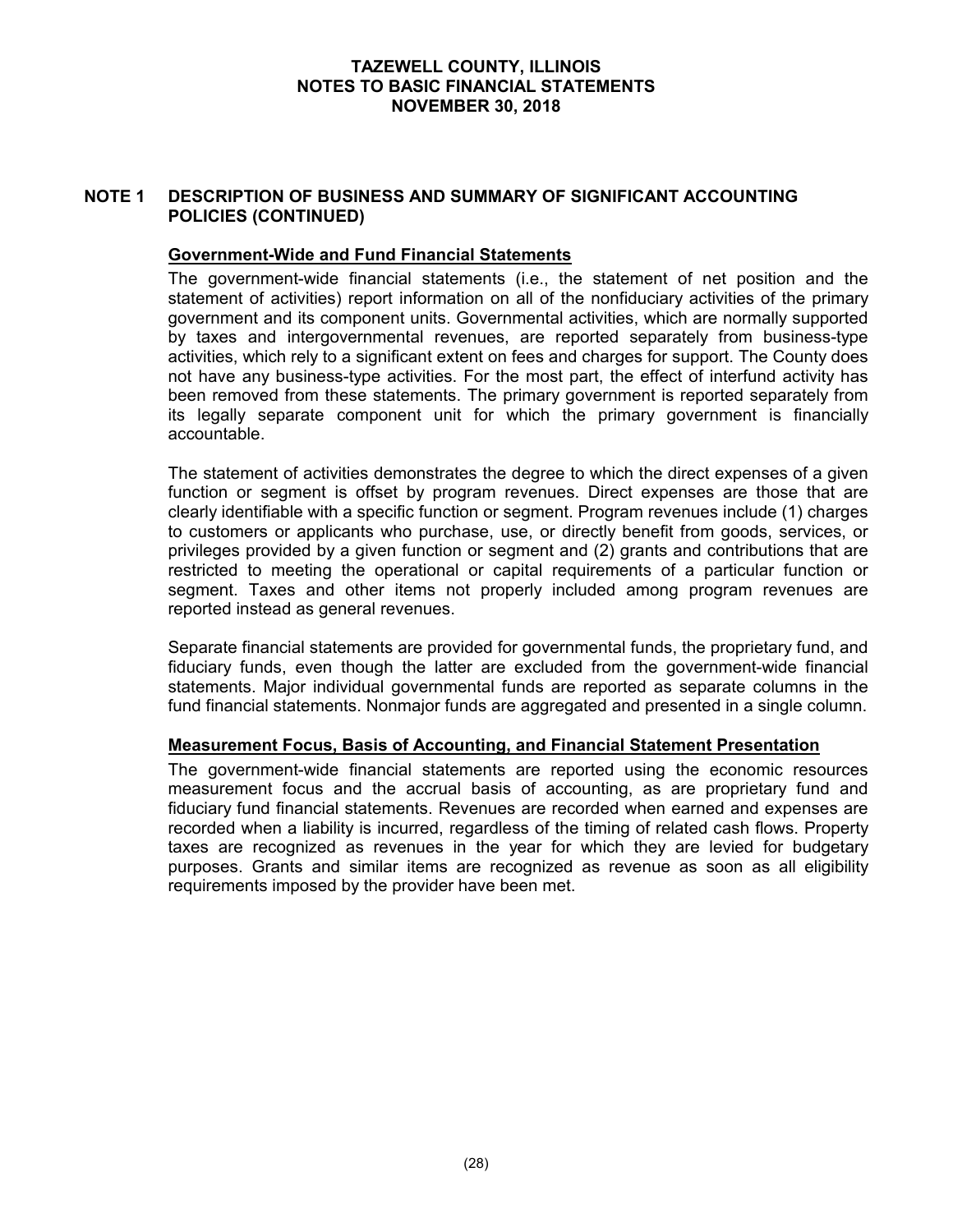## **NOTE 1 DESCRIPTION OF BUSINESS AND SUMMARY OF SIGNIFICANT ACCOUNTING POLICIES (CONTINUED)**

## **Measurement Focus, Basis of Accounting, and Financial Statement Presentation (Continued)**

Governmental fund financial statements are reported using the current financial resources measurement focus and the modified accrual basis of accounting. Revenues are recognized as soon as they are both measurable and available. Revenues are considered to be available when they are collectible within the current period or soon enough thereafter to pay liabilities of the current period. For this purpose, the County considers revenues to be available if they are collected within approximately 180 days of the end of the current fiscal year, except for property taxes, which must be collected within 60 days to be considered available. Property taxes, franchise taxes, licenses, and interest associated with the current fiscal period are all considered to be susceptible to accrual and so have been recognized as revenues of the current fiscal period. All other revenue items are considered to be measurable and available only when cash is received by the government. Expenditures generally are recorded when a liability is incurred, as under accrual accounting. However, debt service expenditures, as well as expenditures related to compensated absences and claims and judgments, are recorded only when payment is due.

Agency funds have no measurement focus.

The County reports the following major governmental funds:

*General Fund* - The General Fund is the general operating fund of the County. All general tax revenues and other receipts that are not allocated by law or contractual agreement to some other fund are accounted for in this fund. This fund pays the general operating expenditures, the fixed charges, and the capital improvement costs that are not paid through other funds.

*County Highway Fund* - This special revenue fund is used to account for revenues derived from specific taxes and user charges for the maintenance of County highways.

*County Health Fund* - This special revenue fund accounts for grants, entitlements, and other revenues that finance the operations of the County's health related activities.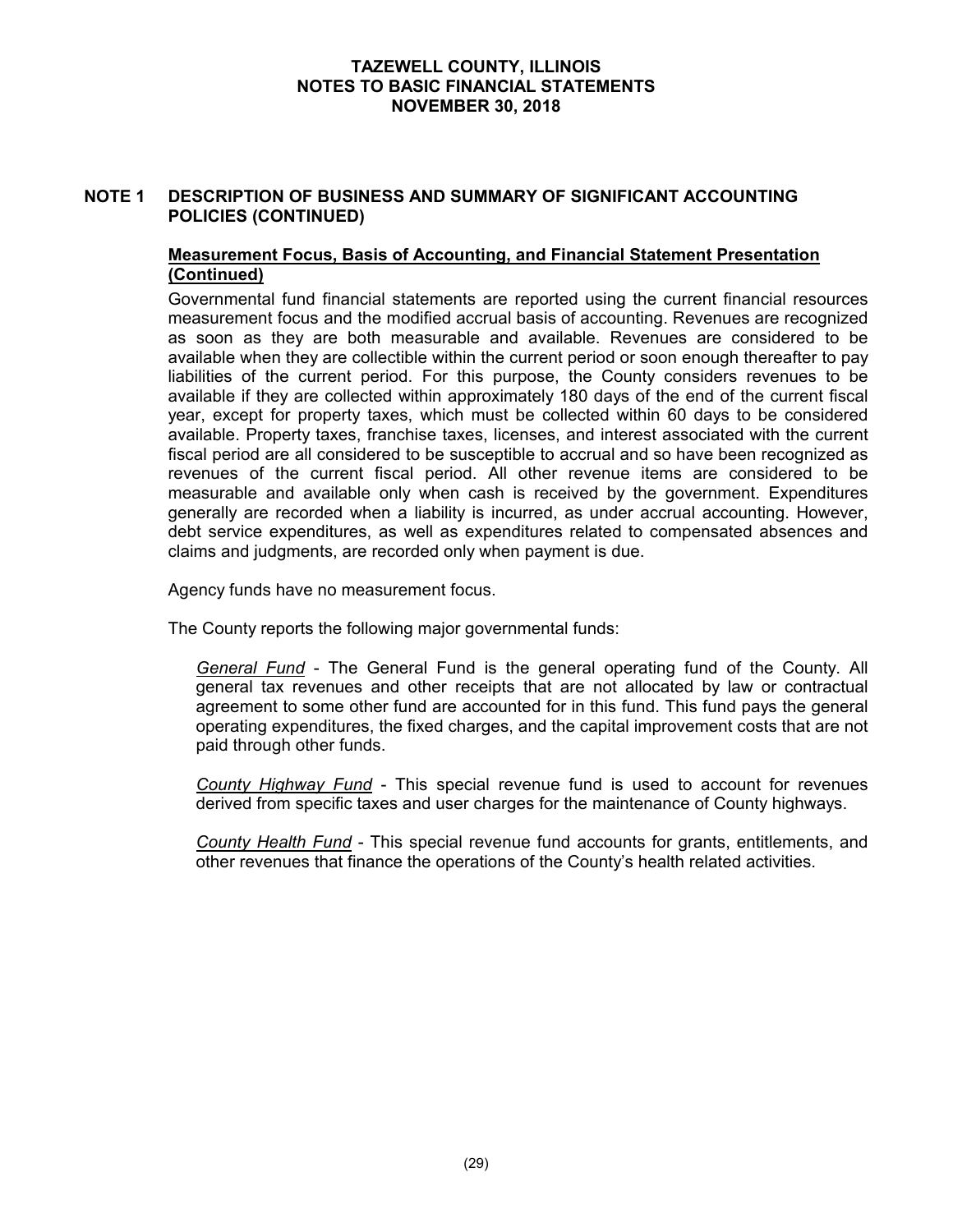## **NOTE 1 DESCRIPTION OF BUSINESS AND SUMMARY OF SIGNIFICANT ACCOUNTING POLICIES (CONTINUED)**

## **Measurement Focus, Basis of Accounting, and Financial Statement Presentation (Continued)**

Additional governmental fund types which are combined as nonmajor funds are as follows:

*Special Revenue Funds* - The Special Revenue Funds are utilized to account for revenues derived from specific sources which are usually required by law or regulation to be accounted for in separate funds.

Additionally, the County reports the following fund types:

*Internal Service Fund* - This fund is used to account for the self-insured medical program that is provided to other funds of the County on a cost-reimbursement basis.

*Agency Funds* - These funds are used to account for assets held by the County in a trustee capacity or as an agent for individuals, private organizations, and other governmental units.

The proprietary fund (only proprietary fund Tazewell County maintains is the internal service fund) distinguishes operating revenues and expenses from nonoperating items. Operating revenues and expenses generally result from providing services and producing and delivering goods in connection with a proprietary fund's principal on-going operations. Operating expenses for the proprietary fund include the cost of sales and services and administrative expenses. All revenues and expenses not meeting this definition are reported as nonoperating revenues and expenses.

When both restricted and unrestricted resources are available for use, it is the County's policy to use restricted resources first, then unrestricted resources as they are needed.

#### **Deposits and Investments**

The County's cash is comprised of cash on hand, demand deposits, and short-term investments, typically with a maturity at the date of purchase of twelve months or less.

The County and ETSB invest in allowable investments under the Illinois Compiled Statutes. These include (a) interest-bearing savings accounts and certificates of deposit, (b) bonds, notes, certificates of indebtedness, treasury bills, or other securities which are guaranteed by the full faith and credit of the United States of America, and (c) short-term discount obligations of the Federal National Mortgage Association.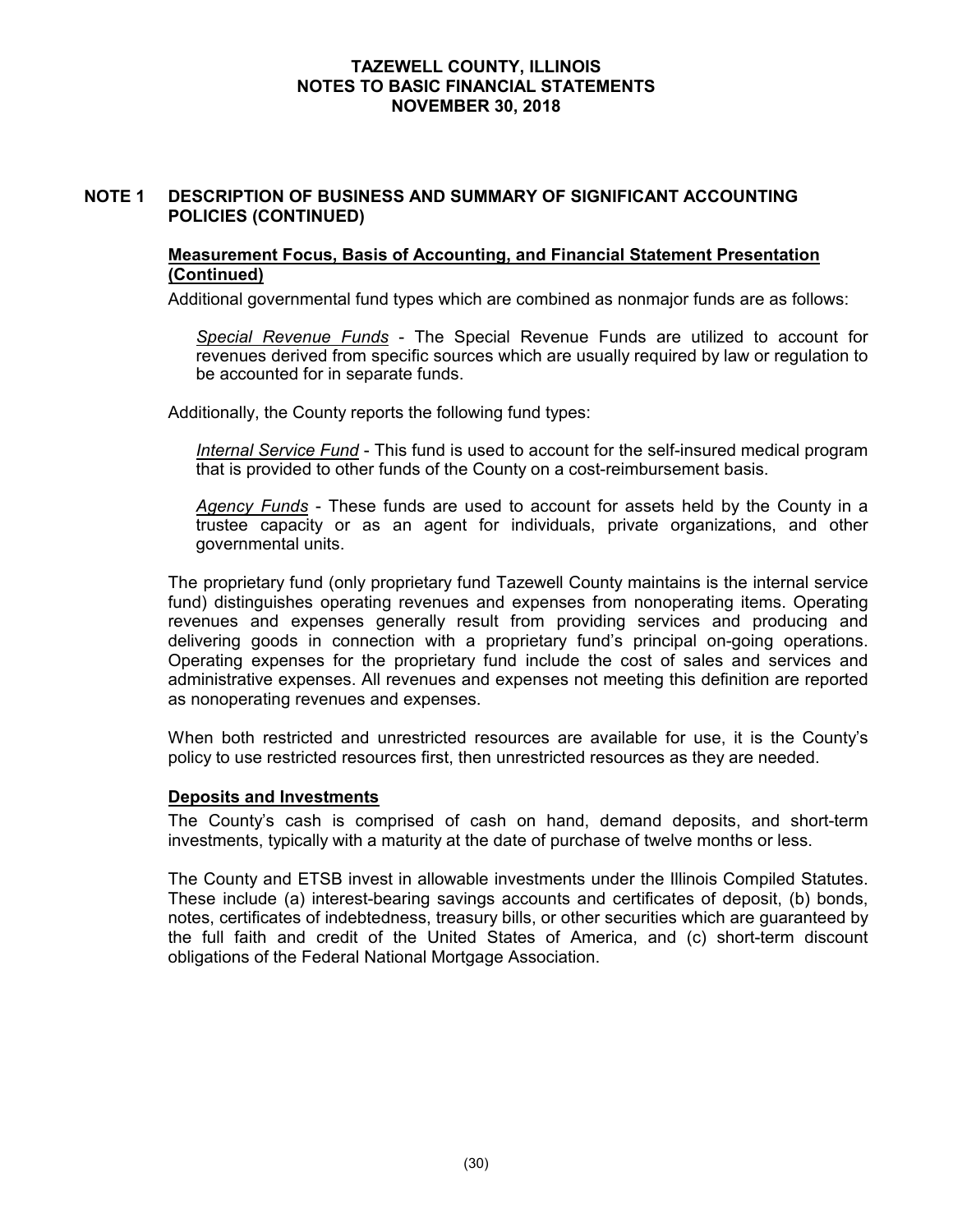## **NOTE 1 DESCRIPTION OF BUSINESS AND SUMMARY OF SIGNIFICANT ACCOUNTING POLICIES (CONTINUED)**

## **Deposits and Investments (Continued)**

Investments also include sweep accounts investing in United States Government debt securities, which are stated at cost which approximates fair value.

Investments are stated at fair value. Certificates of deposit are stated at cost, which approximates fair value.

#### **Receivables**

Activity between funds that are representative of lending/borrowing arrangements outstanding at the end of the fiscal year are referred to as either "due to/from other funds" (i.e., the current portion of interfund loans) or "advances to/from other funds" (i.e., the noncurrent portion of interfund loans). All other outstanding balances between funds are reported as "due to/from other funds."

All trade and property tax receivables are shown net of an allowance for uncollectibles. The property tax receivable allowance is equal to one percent of the total extended levy.

#### **Prepaid Items**

Prepaid items represent current expenditures which benefit future periods. Prepaid items of governmental funds are recorded as expenditures when consumed rather than when purchased.

#### **Inventories**

Inventories are stated at cost. Inventories are accounted for under the consumption method whereby acquisitions are initially recorded in inventory accounts and charged as expenditures when used.

#### **Capital Assets**

Capital assets, which include property, plant, equipment, and infrastructure assets (e.g., roads, bridges, sidewalks, and similar items), are reported in the government-wide financial statements. Capital assets are defined by the County as assets with an initial, individual cost of more than \$5,000, except for infrastructure, where the threshold for individual cost is \$250,000. Capital assets are recorded at historical cost or estimated historical cost if purchased or constructed. Donated capital assets are recorded at estimated acquisition cost.

The costs of normal maintenance and repairs that do not add to the value of the asset or materially extend assets lives are not capitalized. Major outlays for capital assets and improvements are capitalized as projects are constructed.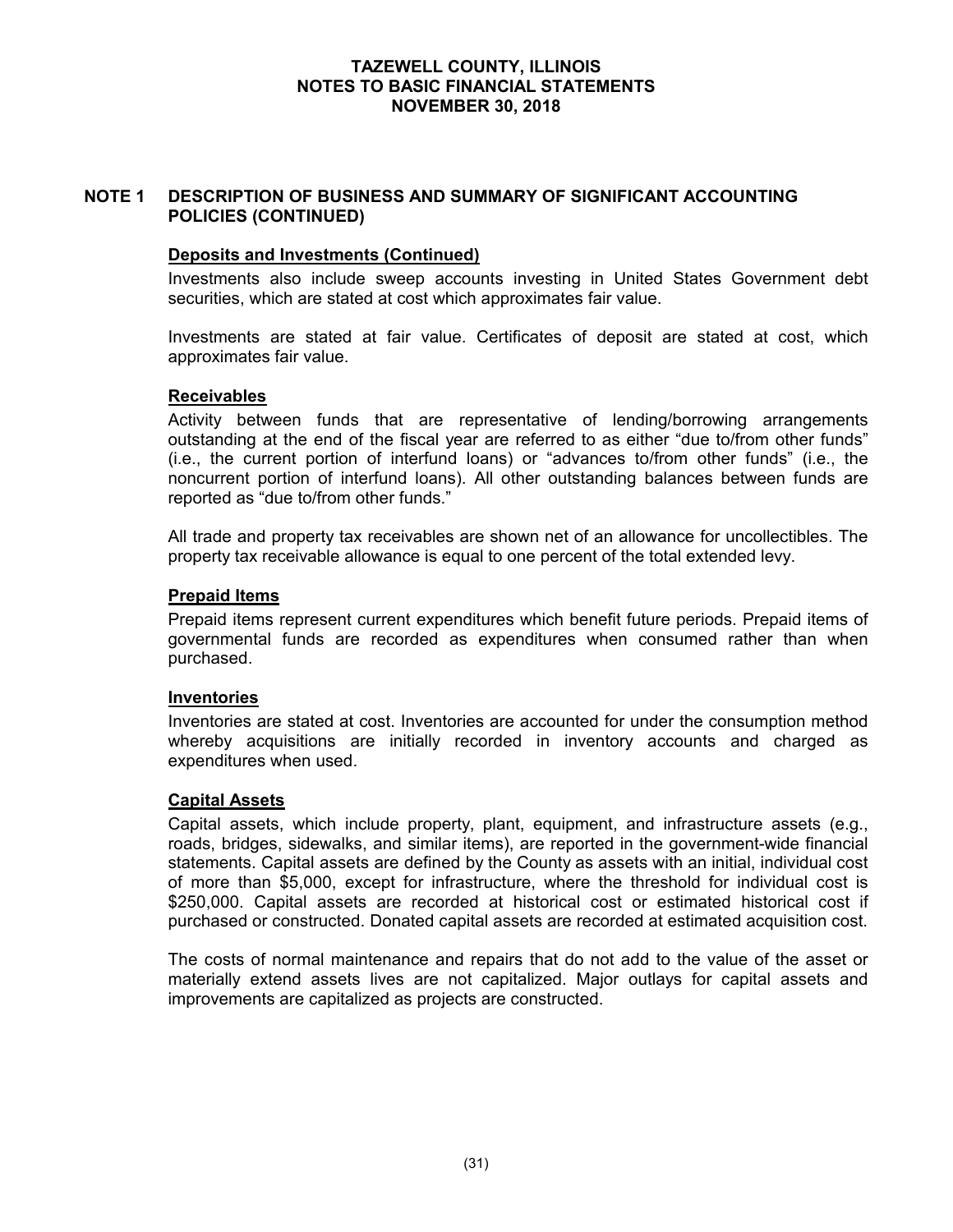## **NOTE 1 DESCRIPTION OF BUSINESS AND SUMMARY OF SIGNIFICANT ACCOUNTING POLICIES (CONTINUED)**

## **Capital Assets (Continued)**

Depreciation has been provided over the estimated useful lives using the straight-line method. The estimated useful lives are as follows:

| Category of Asset                          | <b>Estimated Life</b> |
|--------------------------------------------|-----------------------|
| Land Improvements                          | 20 Years              |
| Infrastructure                             | 40 Years              |
| <b>Buildings and Building Improvements</b> | 20-50 Years           |
| <b>Furnishings and Equipment</b>           | 5-15 Years            |

## **Compensated Absences Payable**

County employees are paid for vacation and compensated time by prescribed formulas based on length of service. Accumulated unpaid compensated absences are accrued when incurred in the government-wide financial statements. In the governmental funds, expenditures are typically recorded when payment is due and a liability would only be recorded as a result of employee resignations or retirements, for example.

## **Long-Term Liabilities**

In the government-wide financial statements, long-term debt and other long-term obligations are reported as liabilities in the statement of net position. Bond premiums and discounts are amortized over the life of the bonds using the straight-line method. Bonds payable are reported net of the applicable bond premium or discount. Bond issuance costs are expensed.

In the fund financial statements, governmental fund types recognize bond premiums and discounts, as well as bond issuance costs, during the current period. The face amount of debt issued is reported as other financing sources. Premiums received on debt issuances are reported as other financing sources while discounts on debt issuances are reported as other financing uses. Issuance costs, whether or not withheld from the actual debt proceeds received, are reported as debt service expenditures.

#### **Deferred Outflows of Resources**

The County would report decreases in net position or fund balance that relate to future periods as deferred outflows of resources in a separate section of its statements of net position or governmental fund balance sheet. The County has deferred outflows related to pension expense to be recognized in future periods and for pension contributions made after the measurement dates.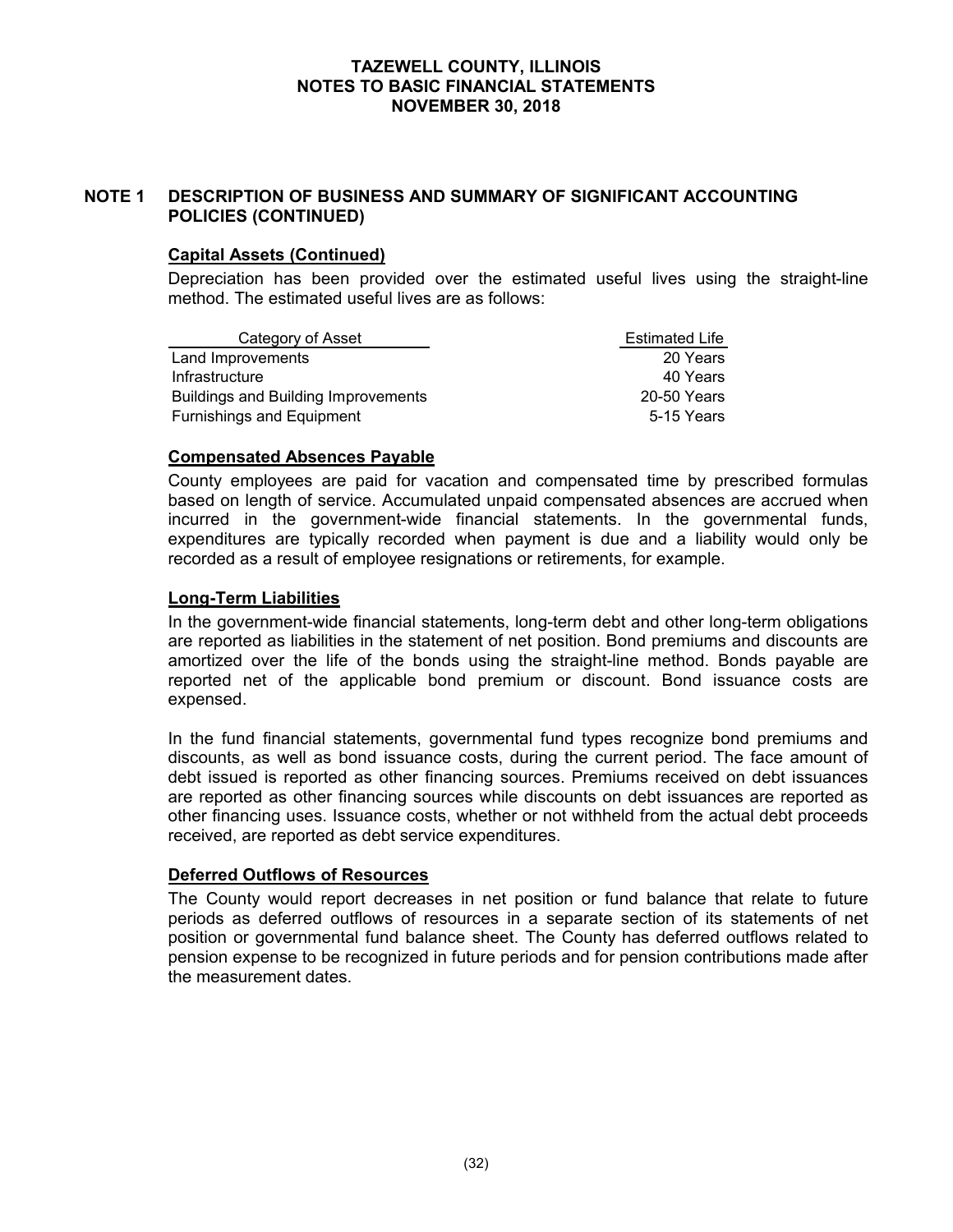### **NOTE 1 DESCRIPTION OF BUSINESS AND SUMMARY OF SIGNIFICANT ACCOUNTING POLICIES (CONTINUED)**

### **Deferred Inflows of Resources**

The County's financial statements report a separate section for deferred inflows of resources. This separate financial statement element reflects an increase in net position or fund balance that applies to a future period. The County will not recognize the related revenue until a future event occurs. The County has four types of items which occur related to revenue recognition. The governmental funds report unavailable revenue from intergovernmental sources. This amount is deferred and recognized as an inflow of resources in the period that the amount becomes available. Property tax receivables are recorded in the current year, but the revenue will be recorded in the subsequent year, as it is intended to finance the subsequent year. Economic development loan receivables are recorded in the current year, but the revenue will be recorded in each subsequent year for the life of the loan, as it is not available in the governmental funds as of fiscal year-end. In addition, the County also reports deferred inflows of resources related to the pension and other postemployment benefit liabilities.

### **Pensions**

For purposes of measuring the net pension liability, deferred outflows of resources and deferred inflows of resources related to pensions, and pension expense, information about the fiduciary net position of the Illinois Municipal Retirement Fund (IMRF) and additions to/deductions from IMRF's fiduciary net position have been determined on the same basis as they are reported by IMRF. For this purpose, benefit payments (including refunds of employee contributions) are recognized when due and payable in accordance with the benefit terms. Investments are reported at fair value.

# **Net Position**

Net position represents the difference between assets plus deferred outflows of resources less liabilities and deferred inflows of resources. Net investment in capital assets consists of capital assets, net of accumulated depreciation, reduced by the outstanding balances of any borrowings used for the acquisition, construction, or improvement of those assets. Net investment in capital assets excludes unspent debt proceeds. As of November 30, 2018, there were no unspent bond proceeds. Net positions are reported as restricted when there are limitations imposed on their use through enabling legislation or through external restrictions imposed by creditors, grantors, or laws or regulations of other governments.

The County first applies restricted resources when an expense is incurred for purposes for which both restricted and unrestricted net positions are available.

#### **Cash Equivalents**

For the purposes of the statement of cash flows, the County considers all highly liquid investments with a maturity of three months or less when purchased to be cash equivalents. At November 30, 2018, there were no investments that were cash equivalents.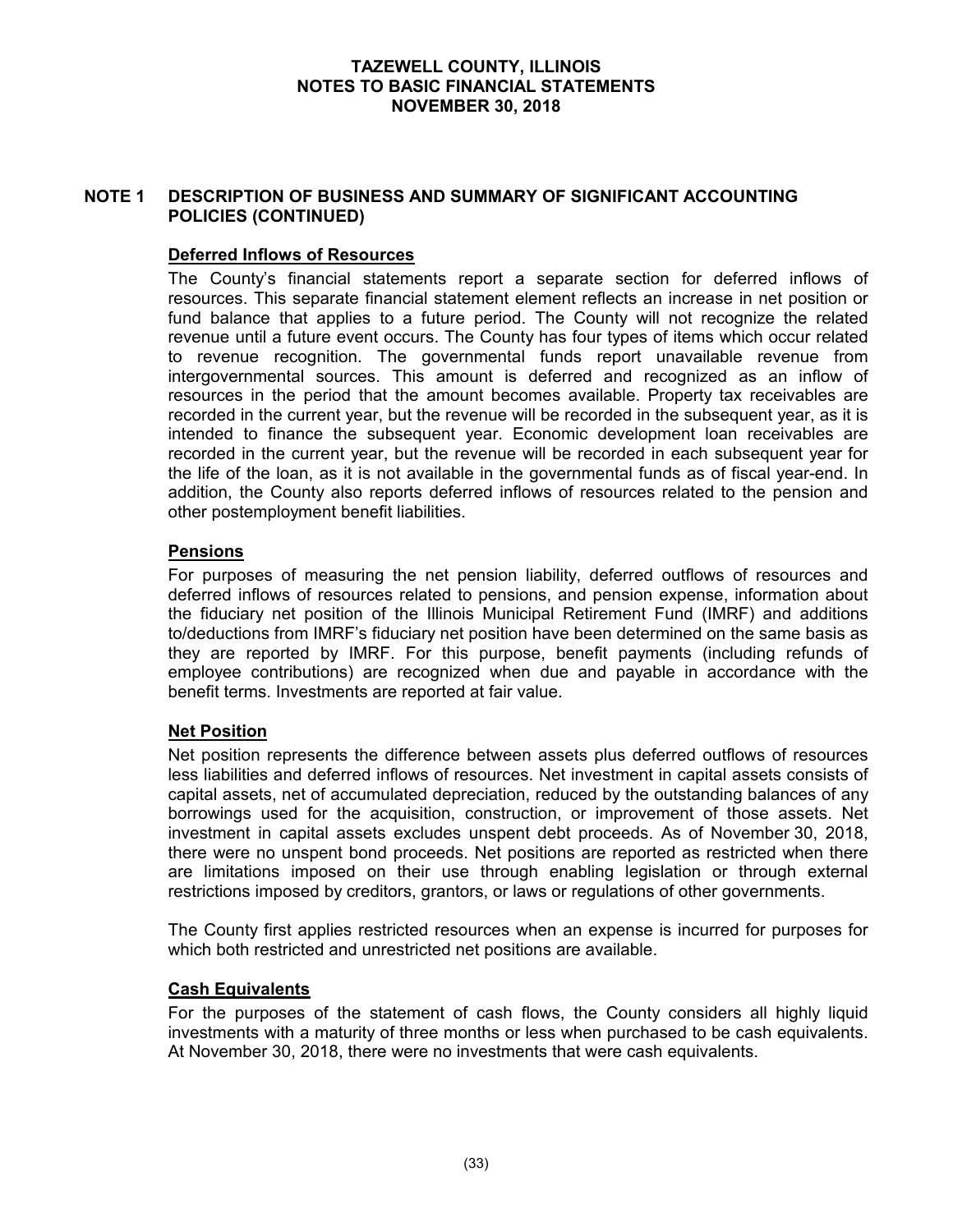### **NOTE 1 DESCRIPTION OF BUSINESS AND SUMMARY OF SIGNIFICANT ACCOUNTING POLICIES (CONTINUED)**

### **Use of Estimates in Preparing Financial Statements**

The preparation of financial statements in conformity with accounting principles generally accepted in the United States of America require management to make estimates and assumptions that affect the reported amounts of assets, deferred outflows of resources, liabilities, and deferred inflows of resources and disclosure of contingent assets and liabilities at the date of the financial statements and the reported amounts of revenues, expenditures, gains, losses, and other changes in fund balance during the reporting period. Actual results could differ from those estimates. Material estimates that are particularly susceptible to significant change in the near term relate to the determination of the net pension liability and related deferred inflows and outflows of resources, other postemployment benefit liability and related deferred inflows of resources, estimated payable for claims and issues, reimbursable expenditures for certain health department grants, and accounts receivable and accounts payable related to various highway projects.

### **Budgetary Data**

The County follows these procedures in establishing the budgetary data reflected in the financial statements:

- (1) At a regular or special call meeting of the County Board in a time period from September to November, the proposed budget for the fiscal year commencing on the following December 1 is submitted. The budget includes proposed expenditures and the means of financing them.
- (2) Prior to or soon after December 1, the final budget is legally enacted through passage of an appropriation ordinance. The final budget may differ from the proposed budget by changes that have been made and approved by two-thirds of the County Board.
- (3) Transfers of budgeted amounts among object classifications, or any budget increases by means of an emergency or supplemental appropriation, require approval by two-thirds of the County Board members. The legal level of control is the fund level.
- (4) The budget is prepared on the modified accrual basis.
- (5) Annual budgets have been legally adopted and/or informationally presented to the County Board for review for the General Fund (excludes working cash account), Special Revenue Funds (except for the Indemnity Fund and Sheriff's Commissary Fund).
- (6) All appropriations lapse at year-end.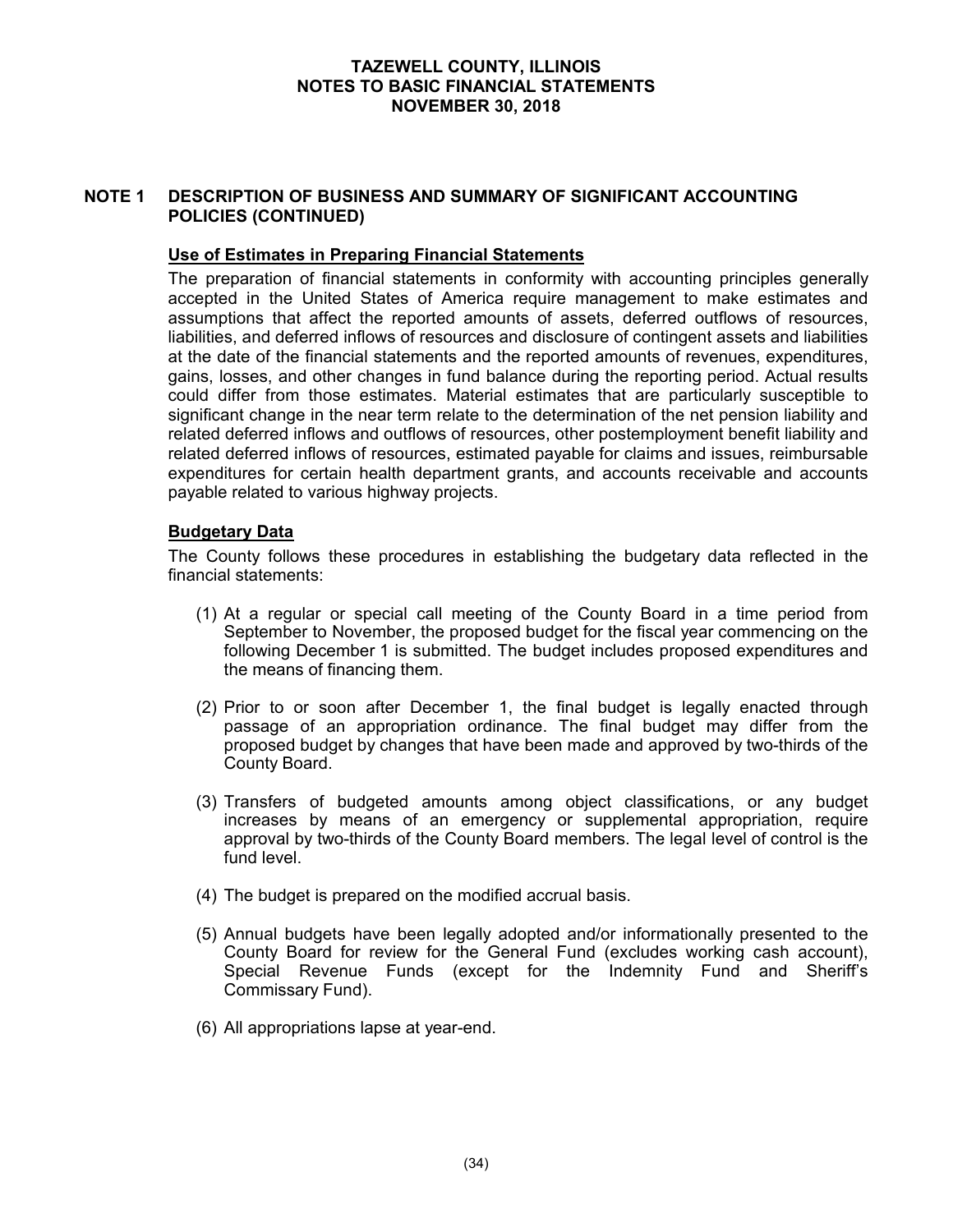### **NOTE 1 DESCRIPTION OF BUSINESS AND SUMMARY OF SIGNIFICANT ACCOUNTING POLICIES (CONTINUED)**

### **Common Cash Account**

Separate bank accounts are not maintained for all County funds. Instead, certain general and special revenue funds maintain their cash balances in a common checking account. Accounting records are maintained to show the portion of the common cash balance attributable to each participating fund.

Earnings on the common checking account are allocated to the General Fund unless statutes require otherwise or the County Board has authorized otherwise. These respective allocations are made based on the average balances by fund.

Certain of the funds participating in the common cash account incur overdrafts (deficits) in the account. These overdrafts result from expenditures which have been approved by the County Board and at year-end are reflected as amounts due to the respective "loaning" fund in the fund financial statements.

### **Fund Balance Classification**

GASB Statement No. 54, *Fund Balance Reporting and Governmental Fund Type Definitions*  provides more clearly defined fund balance categories to make the nature and extent of the constraints placed on a government's fund balances more transparent. The following classifications describe the relative strength of the spending constraints:

- *Nonspendable:* This classification includes amounts that cannot be spent because they are either (a) not in spendable form or (b) are legally or contractually required to be maintained intact. The County has classified inventory and prepaid expenditures as nonspendable fund balance.
- *Restricted:* This classification includes amounts for which constraints have been placed on the use of the resources either (a) externally imposed by creditors (such as through a debt covenant), grantors, contributors, or laws or regulations of other governments, or (b) imposed by law through constitutional provisions or enabling legislation. The County has classified state and federal grants as being restricted because their use is restricted by granting agencies. The County has also classified property taxes and various fees and fines as being restricted because their use is restricted by state laws and regulations.
- *Committed:* This classification includes amounts that can be used only for specific purposes pursuant to constraints imposed by formal action of the County Board. These amounts cannot be used for any other purpose unless the County Board removes or changes the specified use by taking the same type of action (ordinance or resolution) that was employed when the funds were initially committed. The County has classified fees collected to house gainfully employed prisoners as being committed because their use is formally committed by the County Board.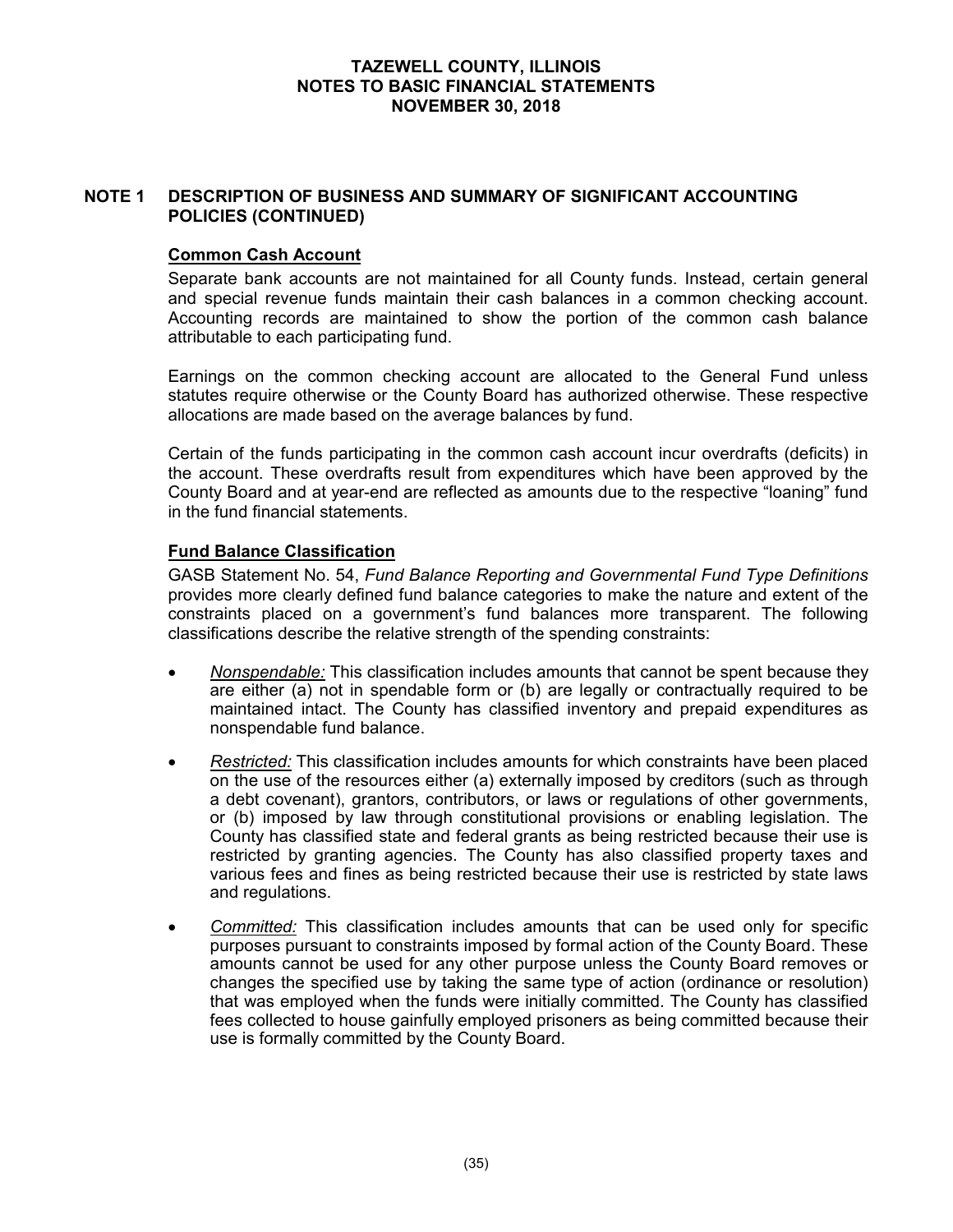### **NOTE 1 DESCRIPTION OF BUSINESS AND SUMMARY OF SIGNIFICANT ACCOUNTING POLICIES (CONTINUED)**

### **Fund Balance Classification (Continued)**

- *Assigned:* This classification includes amounts that are constrained by the County's intent to be used for a specific purpose but are neither restricted nor committed. This intent can be expressed by the County Board or through the County Board delegating this responsibility to a board member through the budgetary process. This classification also includes the remaining positive fund balance for all governmental funds except for the General Fund.
- *Unassigned:* This classification includes the residual fund balance for the General Fund and includes negative residual fund balance of any other governmental fund that cannot be eliminated by offsetting of assigned fund balance amounts.

The County would typically use restricted fund balances first, followed by committed resources, and then assigned resources, as appropriate opportunities arise, but reserves the right to selectively spend unassigned resources first to defer the use of these other classified funds.

### **Minimum Fund Balance Policy**

It is the policy of the Tazewell County Board to maintain unrestricted balances in the General Fund and in its Special Revenue Funds in an amount equal to at least four months (33%) of projected expenditures. For those Funds whose primary revenue source is the real estate tax levy, a minimum fund balance should be maintained equal to one half (50%) of projected expenditures.

# **NOTE 2 CASH AND INVESTMENTS**

#### **Custodial Credit Risk - Deposits**

Custodial credit risk is the potential for a financial institution or counterparty to fail such that the County would not be able to recover the value of deposits, investments, or collateral securities that are in the possession of an outside party. The County's investment policy requires funds on deposit in excess of FDIC limits to be secured by some form of collateral, witnessed by a written agreement.

As of November 30, 2018, the carrying amount of the County's bank deposits (includes checking, savings, and certificates of deposit) was \$12,805,116 (excludes petty cash in the amount of \$5,701 which is included in the cash balance in the statement of net position). As of November 30, 2018, \$9,901,982 of the County's bank balance of \$13,161,447 was exposed to custodial credit risk as follows:

Uninsured with Collateral Held by Pledging Bank  $$9,901,982$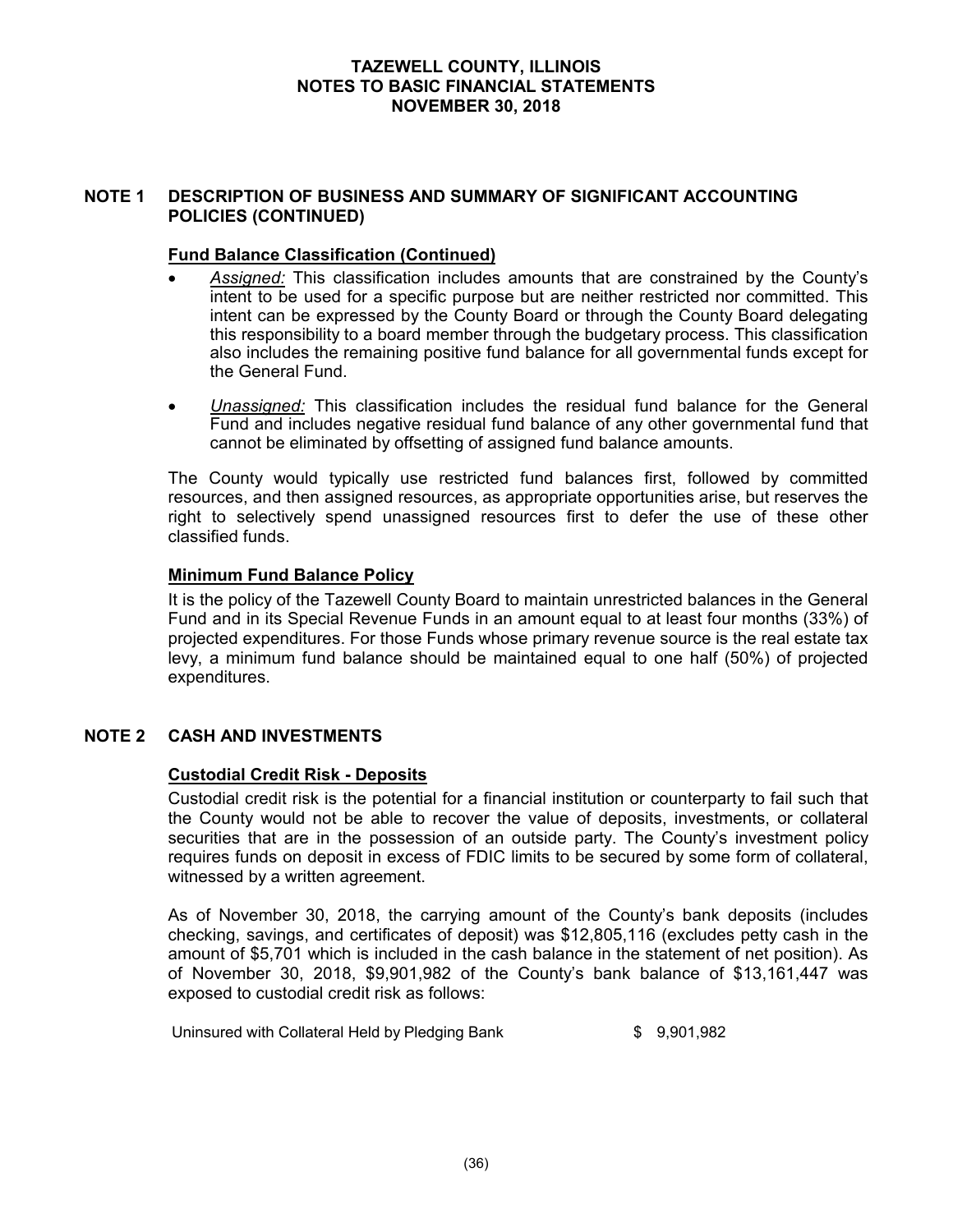### **NOTE 2 CASH AND INVESTMENTS (CONTINUED)**

#### **Custodial Credit Risk – Investments**

As of November 30, 2018, the County's investments included the following:

|                |            |    | Maturities    |          |            |  |
|----------------|------------|----|---------------|----------|------------|--|
|                | Fair       |    | (In Years)    | Carrying |            |  |
|                | Value*     |    | Less Than One | Amount   |            |  |
| Sweep Accounts | 47.117.143 | S. | 47.117.143    |          | 47.117.143 |  |

\* Equivalent to Deposit Balance

#### Sweep Accounts

For an investment, custodial credit risk is the risk that, in the event of the failure of the counterparty, the County will not be able to recover the value of its investments or collateral securities that are in the possession of an outside party. Regarding the County's investment in the sweep accounts, all of the underlying securities are held by the bank, not in the name of the County, and are invested in United States Government agency debt securities.

### **Interest Rate Risk**

Interest rate risk is the risk that changes in interest rates will adversely affect the fair value of an investment.

It is the County's policy, to the extent possible, that the County will attempt to match investments with anticipated cash flow requirements. Unless matched to a specific cash flow, the County will not directly invest in securities maturing more than 3 years from the date of purchase. However, the County may collateralize its repurchase agreements using longerdated investments not to exceed 5 years to maturity.

Under the terms of the sweep and repurchase agreements, funds are reinvested daily. Certificates of deposit at year-end all have a date of maturity at date of purchase of one year or less.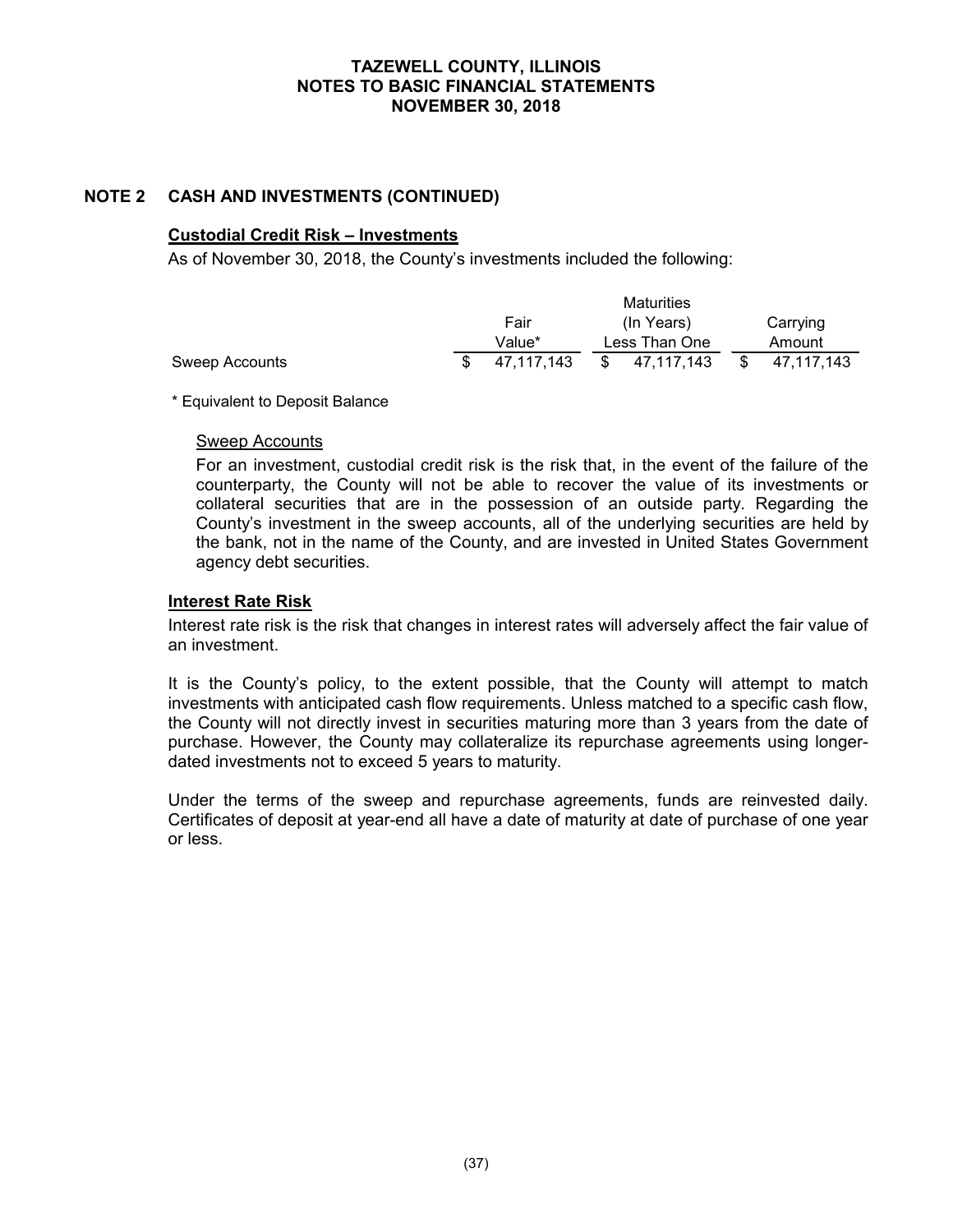### **NOTE 2 CASH AND INVESTMENTS (CONTINUED)**

#### **Concentration Risk**

Concentration risk is the risk associated with having more than five percent of investments in any issuer, other than the U.S. Government. County policy is to diversify its investments to the extent practical and within the confines of the statutes to ensure safety of the funds and to maximize return on investment. Such diversification will vary based on types of investment opportunities available from offering institutions. The County does not have any investments associated with a concentration risk.

### **Credit Risk**

Credit risk is the risk that an issuer or other counterparty to a debt investment will not fulfill its obligations.

State law limits investments as described in Note 1 to the basic financial statements. The County has no investment policy that would further limit its investment choices.

### **Other Information**

Additionally, during the year, the Tazewell County Treasurer serves in an agency relationship as the collector of property taxes. At a given point in the tax collection cycle, unsecured, uninsured deposits and investments may significantly exceed amounts at year-end. The policy to obtain securities to insure or collateralize deposits and investments throughout the year follows Illinois Compiled Statutes which state that uncollateralized deposits and investments shall not exceed 75% of the capital stock and surplus (net worth) of the financial institution.

#### **Reconciliation**

Below is a reconciliation of the County's deposits and investments as reported in the November 30, 2018 financial statements.

|                           | Government-Wide<br>Statement of<br><b>Net Position</b> |            | <b>Fiduciary Funds</b><br>Statement of<br>Net Position |           | Total            |
|---------------------------|--------------------------------------------------------|------------|--------------------------------------------------------|-----------|------------------|
| Cash on Hand and in Banks | \$                                                     | 49,733,753 | \$                                                     |           | \$<br>49,733,753 |
| Investments               |                                                        | 7,587,862  |                                                        |           | 7,587,862        |
| Cash and Investments      |                                                        |            |                                                        | 2,606,345 | 2,606,345        |
| Total                     |                                                        | 57,321,615 |                                                        | 2,606,345 | 59,927,960       |
| Petty Cash                |                                                        |            |                                                        |           | \$<br>5,701      |
| <b>Bank Deposits</b>      |                                                        |            |                                                        |           | 12,805,116       |
| <b>Sweep Accounts</b>     |                                                        |            |                                                        |           | 47, 117, 143     |
| Total                     |                                                        |            |                                                        |           | 59,927,960       |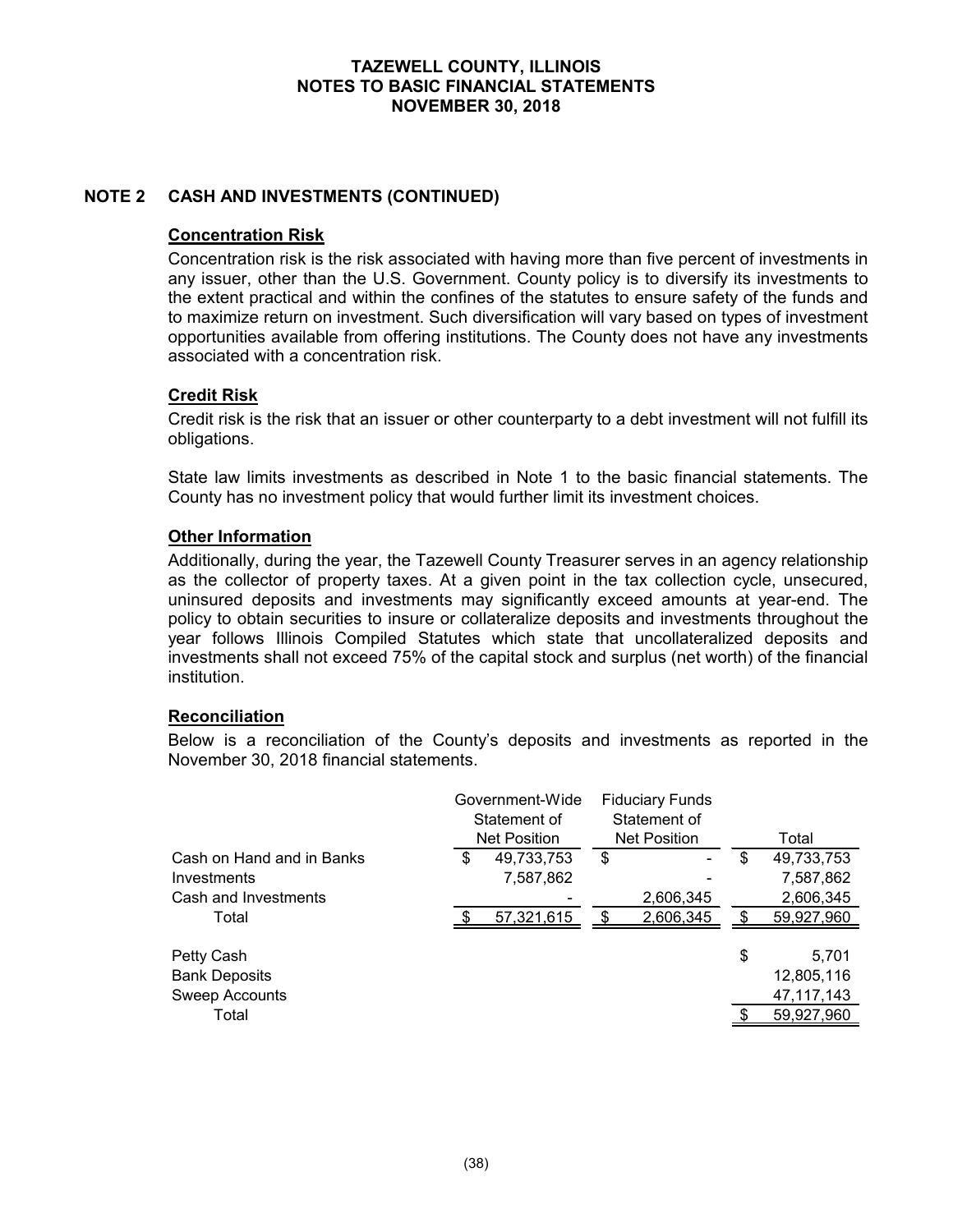#### **NOTE 3 PROPERTY TAXES**

Property taxes attach as an enforceable lien on property as of January 1. The County's property tax is levied each year at the time the budget for the ensuing year is passed and is extended against the assessed valuation of the County on January 1. Taxes are typically due and payable in two installments in June and September at the County Collector's office. Sale of taxes on any uncollected amounts is typically prior to November 30 and distribution to all taxing bodies, including County funds is typically also made prior to November 30.

Property taxes levied in 2017 are reflected as revenues in fiscal year 2018. Amounts not collected by the close of the tax cycle are either under tax objection or forfeiture. Distributions of these amounts are recognized as revenue in the year of distribution since collection is uncertain.

Property taxes levied in 2018 have been recognized as assets, net of an estimated uncollectible amount of 1%, and deferred inflows of resources as these taxes will be collected and are planned for budget purposes to be used in 2019.

Additionally, mobile home tax revenues are recognized on the cash basis due to uncertain availability until collection.

#### **NOTE 4 RECEIVABLES**

Certain receivables at November 30, 2018 for the County's major funds and nonmajor funds are as follows:

|                                 | General      | Health | County  | Nonmajor<br><b>Funds</b> |  |  |
|---------------------------------|--------------|--------|---------|--------------------------|--|--|
| State of Illinois:              |              |        |         |                          |  |  |
| Sales Taxes                     | \$ 3,216,772 | \$     |         | \$                       |  |  |
| Income Taxes                    | 145,687      |        |         |                          |  |  |
| <b>Video Gaming Taxes</b>       | 12,383       |        |         |                          |  |  |
| <b>Replacement Taxes</b>        | 45.815       |        |         |                          |  |  |
| Use Taxes                       | 195,164      |        |         |                          |  |  |
| Motor Fuel Taxes                |              |        |         | 289,533                  |  |  |
| Reimbursements                  | 419,107      |        |         |                          |  |  |
| Grants                          |              |        |         | 393.393                  |  |  |
| Department of Public Health and |              |        |         |                          |  |  |
| Department of Human Services    |              |        | 717,021 |                          |  |  |
| Other                           | 126,381      |        |         |                          |  |  |
| Total                           | 4,161,309    |        | 717,021 | 682,926                  |  |  |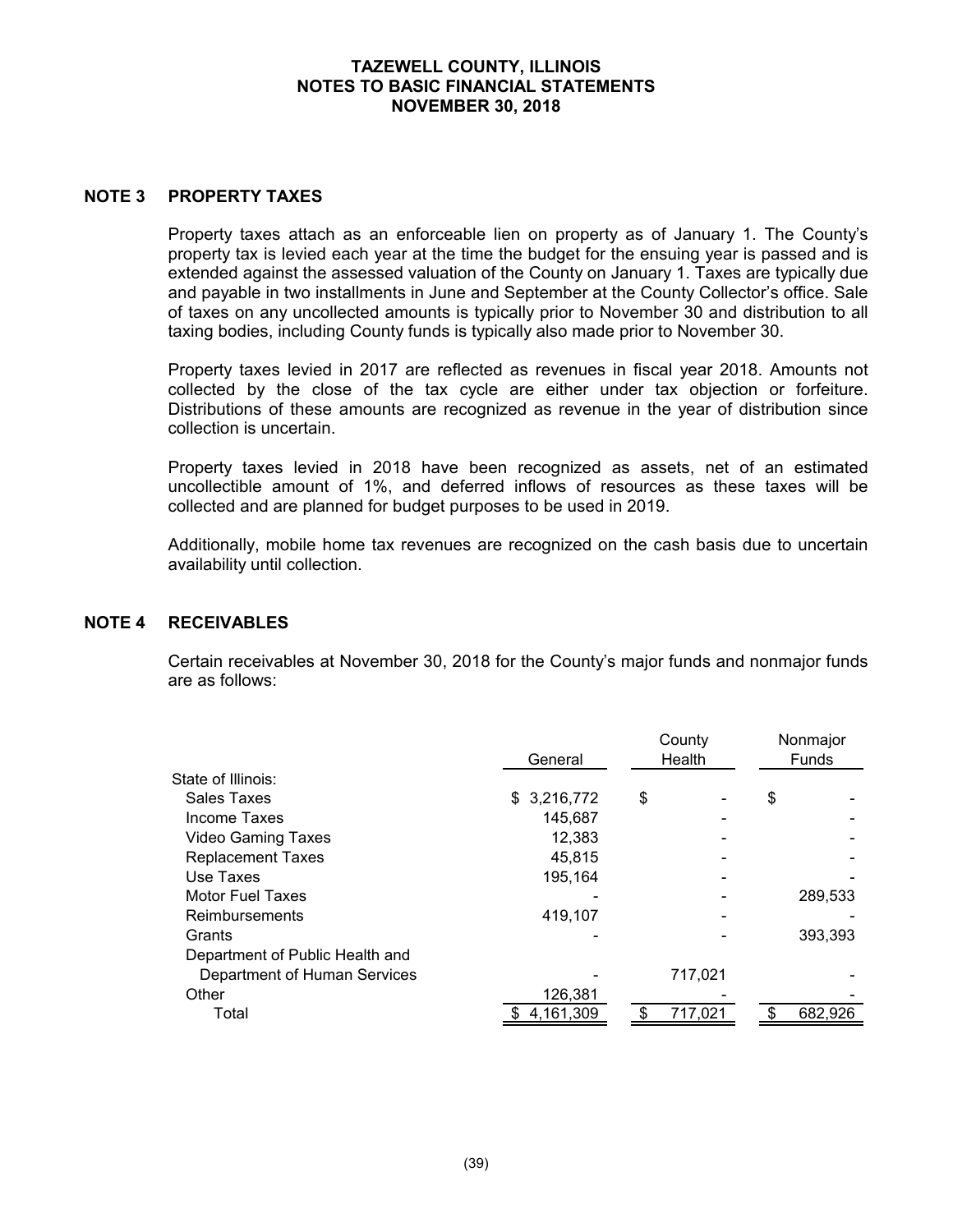### **NOTE 4 RECEIVABLES (CONTINUED)**

|                           | General                        | County<br>Highway        | Nonmajor<br><b>Funds</b> |
|---------------------------|--------------------------------|--------------------------|--------------------------|
| Other:                    |                                |                          |                          |
| <b>Tipping Fees</b>       | \$<br>$\overline{\phantom{0}}$ | $\overline{\phantom{a}}$ | 68.764                   |
| <b>Circuit Clerk Fees</b> | 482.397                        | -                        | 275.259                  |
| Miscellaneous Other       |                                | 29.811                   | $\overline{\phantom{0}}$ |
| Total                     | 482.397                        | 29,811                   | 344,023                  |

#### **NOTE 5 NOTES RECEIVABLE**

#### **Economic Development Grant Fund**

The County received a grant from the State of Illinois for the purpose of providing financial assistance to local businesses in the form of loans.

Under the terms of the grant, principal and interest on the notes receivable for future revolving loans must be reloaned to a business before the funds become the property of Tazewell County.

#### **Summary of Notes Receivable**

Following is the note receivable repayment schedule for payments to be made to Tazewell County from local businesses:

|                                          | Economic     |
|------------------------------------------|--------------|
|                                          | Development  |
| Due in Year Ending November 30:          | Grant        |
| 2019                                     | 97,958<br>\$ |
| 2020                                     | 39,912       |
| 2021                                     | 40,973       |
| 2022                                     | 25,765       |
| 2023                                     | 6,060        |
| Thereafter                               | 25,811       |
| Total                                    | 236,479      |
| Allowance for Doubtful Accounts, Current | (43,000)     |
| Total                                    | 193,479      |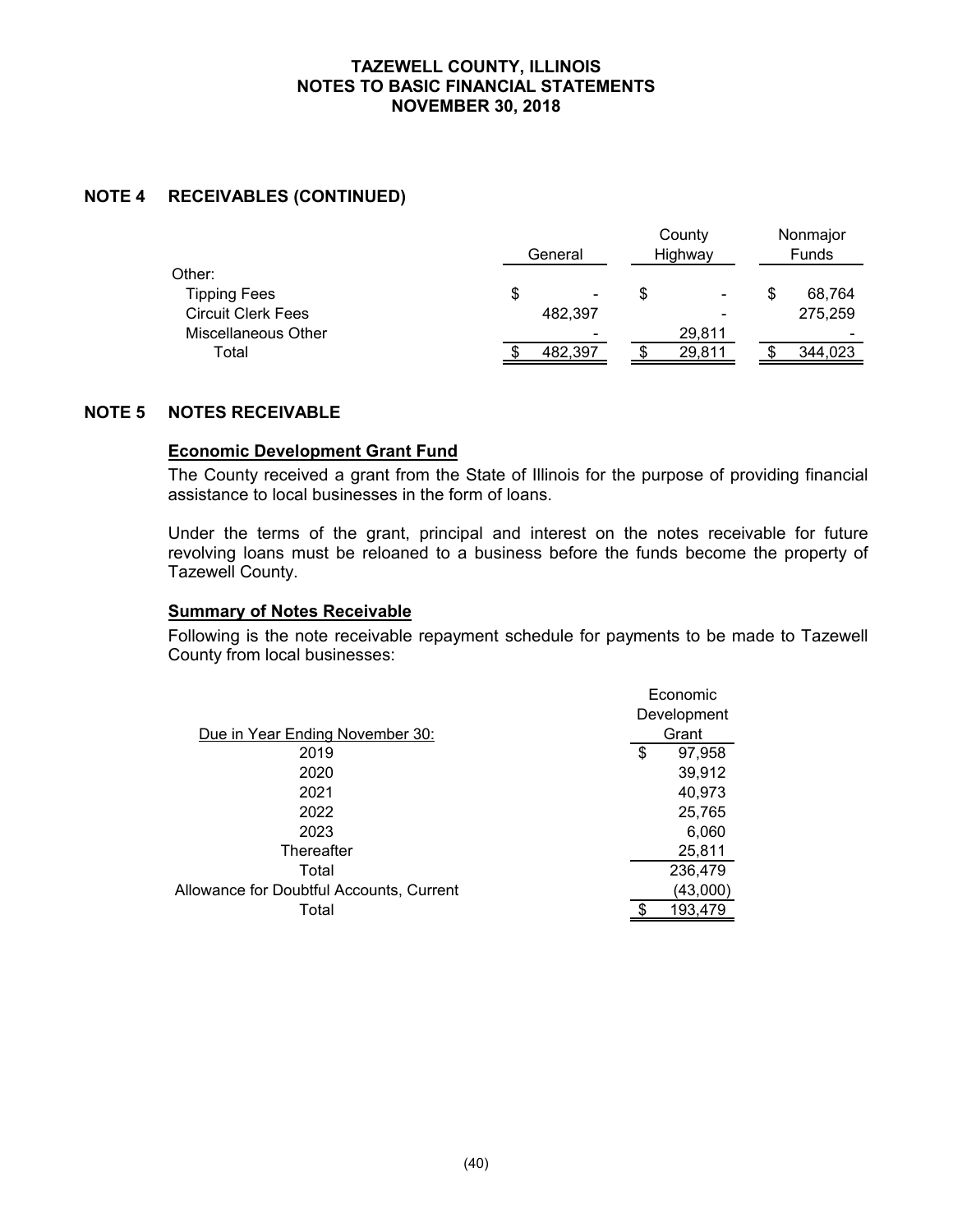# **NOTE 6 CAPITAL ASSETS**

Capital asset activity for the year ended November 30, 2018 was as follows:

# **Primary Government**

|                                    | Balance at      |           |            | Balance at      |
|------------------------------------|-----------------|-----------|------------|-----------------|
|                                    | November 30,    |           |            | November 30,    |
|                                    | 2017            | Additions | Deductions | 2018            |
| Not Depreciated:                   |                 |           |            |                 |
| Land                               | \$<br>1,735,715 | \$        | \$         | 1,735,715<br>\$ |
| <b>Construction in Progress</b>    | 1,602,085       | 87,866    | 1,459,848  | 230,103         |
| Depreciated:                       |                 |           |            |                 |
| <b>Buildings and Building</b>      |                 |           |            |                 |
| Improvements                       | 28,901,972      | 1,105,481 |            | 30,007,453      |
| Land Improvements                  | 1,518,328       | 115,051   |            | 1,633,379       |
| Furnishings and Equipment          | 11,598,687      | 3,252,745 | 311,521    | 14,539,911      |
| Infrastructure                     | 61,891,615      |           |            | 61,891,615      |
| <b>Total Capital Assets</b>        | 107,248,402     | 4,561,143 | 1,771,369  | 110,038,176     |
| Less Accumulated Depreciation for: |                 |           |            |                 |
| <b>Buildings and Building</b>      |                 |           |            |                 |
| Improvements                       | 10,467,180      | 622,744   |            | 11,089,924      |
| Land Improvements                  | 1,131,501       | 42,506    |            | 1,174,007       |
| Furnishings and Equipment          | 8,416,668       | 876,687   | 275,262    | 9,018,093       |
| Infrastructure                     | 37,891,999      | 821,425   |            | 38,713,424      |
| <b>Total Accumulated</b>           |                 |           |            |                 |
| Depreciation                       | 57,907,348      | 2,363,362 | 275,262    | 59,995,448      |
|                                    |                 |           |            |                 |
| Governmental Capital Assets, Net   | \$49,341,054    | 2,197,781 | 1,496,107  | \$50,042,728    |

Construction in progress consists primarily of highway projects in progress.

Depreciation expense was charged to functions/programs as follows at November 30, 2018:

|                                      | Amount |              |
|--------------------------------------|--------|--------------|
| Judicial                             | S      | 69.781       |
| <b>Public Safety and Corrections</b> |        | 628.433      |
| Highways                             |        | 1,105,357    |
| <b>Health and Welfare</b>            |        | 149.679      |
| <b>General Governmental Services</b> |        | 410,112      |
| <b>Total Depreciation Expense</b>    |        | \$ 2,363,362 |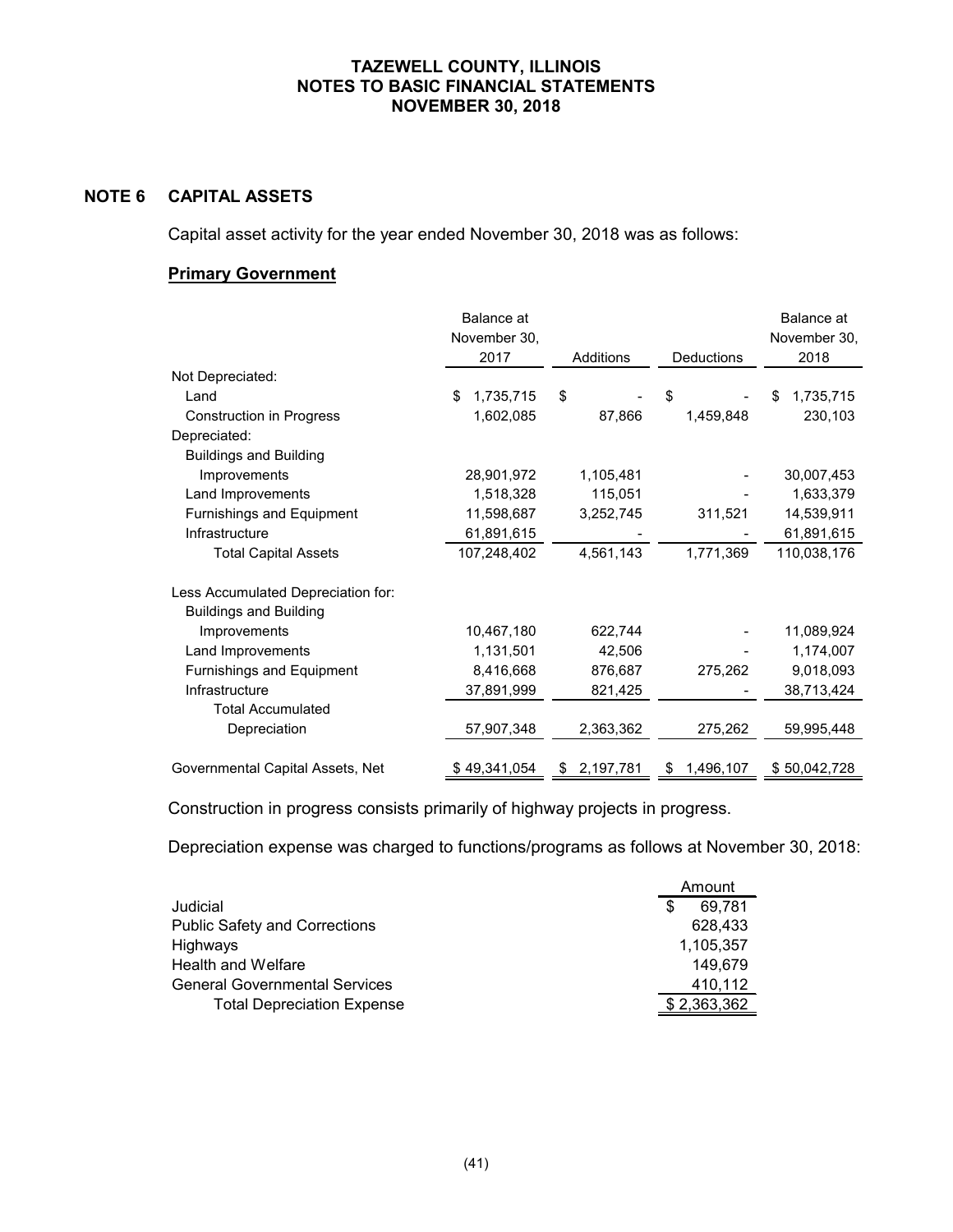### **NOTE 6 CAPITAL ASSETS (CONTINUED)**

### **Discretely Presented Component Unit**

|                                    | Balance at<br>November 30,<br>2017<br>Additions |           |    | Deductions | Balance at<br>November 30,<br>2018 |   |           |
|------------------------------------|-------------------------------------------------|-----------|----|------------|------------------------------------|---|-----------|
| ETSB:                              |                                                 |           |    |            |                                    |   |           |
| Equipment                          | S                                               | 3.322.408 | \$ | 1.101.326  | \$<br>21.325                       | S | 4.402.409 |
| Less Accumulated Depreciation:     |                                                 |           |    |            |                                    |   |           |
| Equipment                          |                                                 | 3,057,625 |    | 63.934     | 21.325                             |   | 3,100,234 |
| Component Unit Capital Assets, Net |                                                 | 264,783   | \$ | 1,037,392  | \$<br>$\overline{\phantom{0}}$     |   | 1,302,175 |

# **NOTE 7 LONG-TERM DEBT**

#### **Primary Government**

The following is a summary of changes in long-term debt, other than compensated absences, of the County for the year ended November 30, 2018:

|                    | <b>Balance</b><br>November 30, |           |            | <b>Balance</b><br>November 30, | Current   | Long-Term    |
|--------------------|--------------------------------|-----------|------------|--------------------------------|-----------|--------------|
|                    | 2017                           | Additions | Reductions | 2018                           | Portion   | Portion      |
| General Obligation |                                |           |            |                                |           |              |
| Debt Certificates  | \$160.713                      | \$<br>-   | 18.187     | 142.526                        | 27.482    | 115.044<br>S |
| Lines of Credit    |                                | 4,285,463 | ۰          | 4,285,463                      | 725.404   | 3,560,059    |
| Capital Leases     | 281.178                        | 236,589   | 34,993     | 482.774                        | 61,643    | 421,131      |
| Total              | \$441,891                      | 4.522.052 | 53,180     | 4,910,763                      | \$814,529 | \$4,096,234  |

# **General Obligation Debt**

General obligation debt at November 30, 2018 is comprised of the following original issue:

|                                                                         |               | AIIIUUIIL |
|-------------------------------------------------------------------------|---------------|-----------|
| General Obligation Debt Certificates, Series 2006, Dated July 19, 2006, |               |           |
| Principal Due Monthly through June 2023, with Interest Due Monthly      |               |           |
| at 2.1125%. Original Issue of \$378,500.                                | $\mathcal{S}$ | 142,526   |

Amount

Tazewell County is required to comply with certain debt covenants contained in the debt issue agreement.

Debt service payments on the Series 2006 debt certificates are made from the County Health Fund.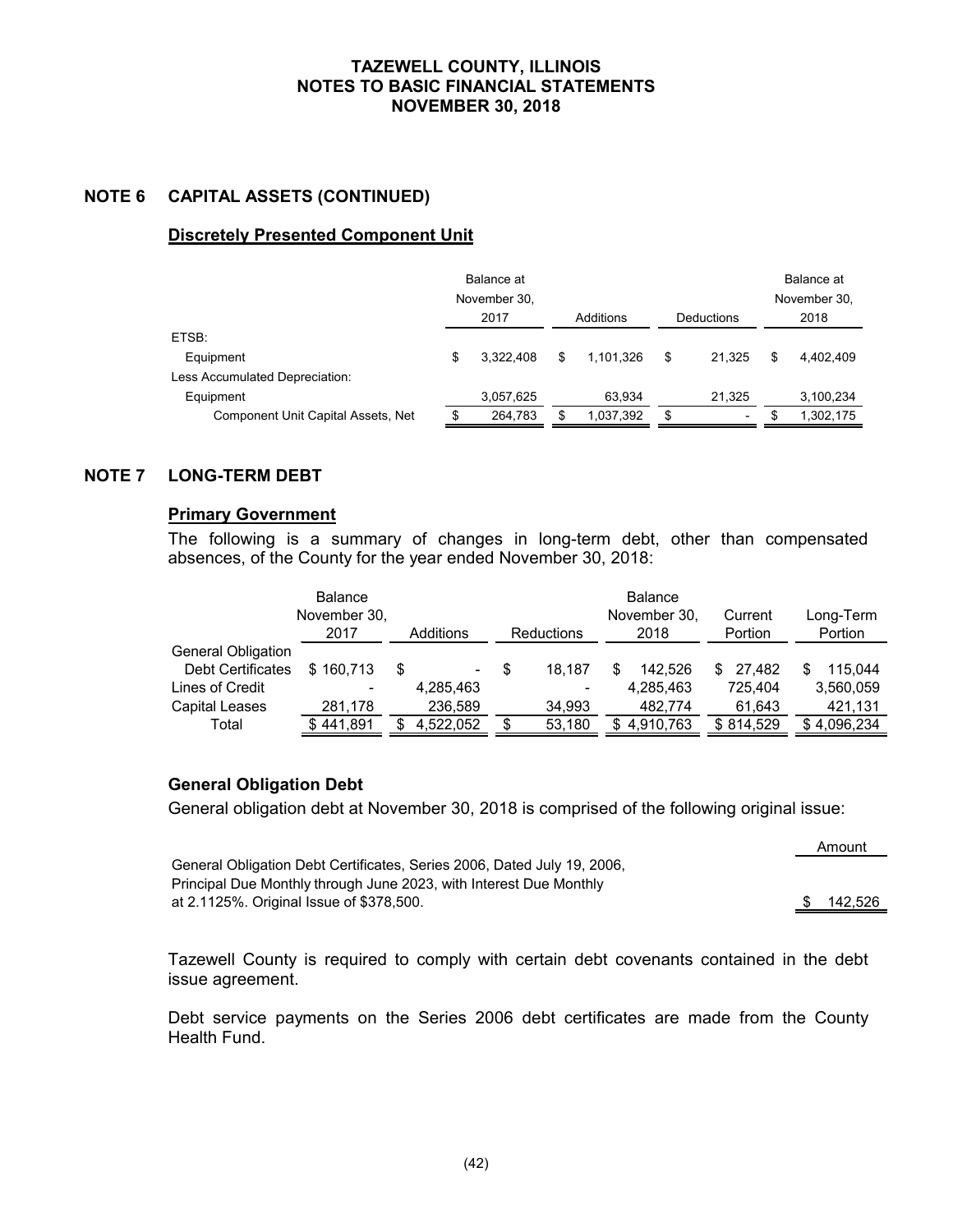# **NOTE 7 LONG-TERM DEBT (CONTINUED)**

The annual requirements to amortize debt outstanding at November 30, 2018 are as follows:

#### **Annual Requirements to Amortize Debt**

|                          |              |             | Total<br>Principal |
|--------------------------|--------------|-------------|--------------------|
| Year Ending November 30: | Principal    | Interest    | and Interest       |
| 2019                     | \$<br>27,482 | \$<br>2,549 | \$<br>30,031       |
| 2020                     | 28,068       | 1,963       | 30,031             |
| 2021                     | 28,667       | 1,364       | 30,031             |
| 2022                     | 29,279       | 753         | 30,032             |
| 2023                     | 29,030       | 151         | 29,181             |
| Total                    | 142,526      | 6,780       | 149,306            |

The County was approved for a line of credit, dated February 12, 2018, to make draws up to \$394,420. The County made a draw of \$394,420 during fiscal year 2018. The proceeds were recorded in the General Fund to fund capital projects. The line of credit is due on February 12, 2020, with interest payable at 2.94%.

The County was approved for a line of credit, dated November 28, 2018, to make draws up to \$1,080,135. The County made a draw of \$1,080,135 during fiscal year 2018. The proceeds were recorded in the General Fund to fund capital projects. The line of credit is due on November 28, 2020, with interest payable at 3.325%.

The County was approved for a line of credit, dated December 1, 2017, to make draws up to \$4,320,000. The County made draws of \$2,810,908 during fiscal year 2018. The proceeds were recorded in the Heritage Lake Fund (nonmajor governmental fund) to fund expenditures associated with the Heritage Lake project, which is not owned by the County. The line of credit is due on December 1, 2037, with interest payable ranging from 4.1% to 5.8%.

The County has entered into three lease agreements as lessee for financing the acquisition of a wheel loader, backhoe, and phone equipment. These lease agreements qualify as capital leases for accounting purposes and, therefore, have been recorded at the present value of the future minimum lease payments as of the inception date.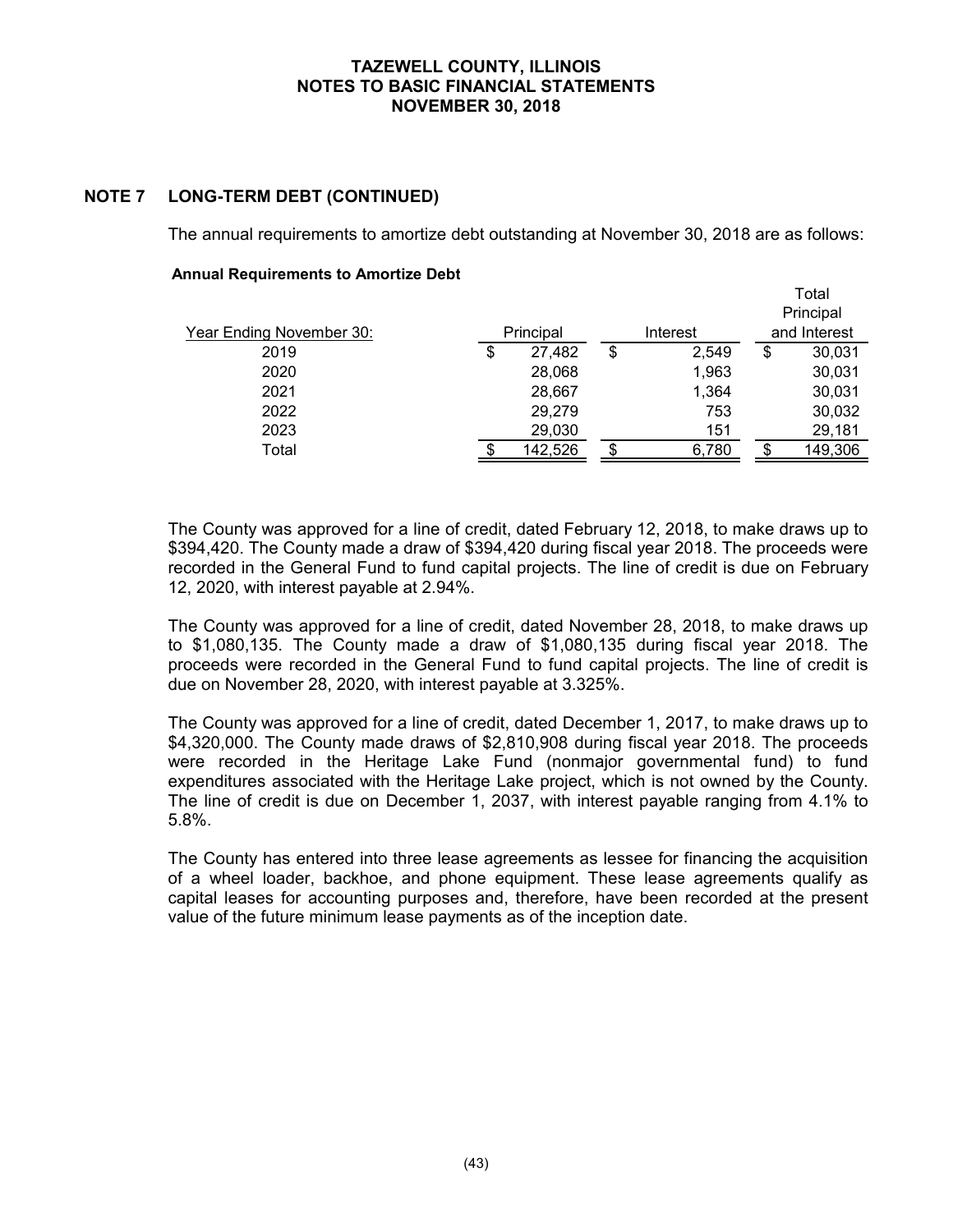# **NOTE 7 LONG-TERM DEBT (CONTINUED)**

The assets acquired through capital leases are as follows:

|                                |     | Governmental |
|--------------------------------|-----|--------------|
|                                |     | Activities   |
| Machinery and Equipment        | \$. | 567.875      |
| Less: Accumulated Depreciation |     | 56.630       |
| Total                          |     | 511,245      |

Depreciation expense for these assets acquired through capital lease totaled \$46,599.

The future minimum lease obligations and the net present value of these minimum lease payments as of November 30, 2018 were as follows:

| Year Ending November 30:                | Governmental<br>Activities |
|-----------------------------------------|----------------------------|
| 2019                                    | \$<br>83,504               |
| 2020                                    | 230,795                    |
| 2021                                    | 65,504                     |
| 2022                                    | 125,213                    |
| 2023                                    | 31,697                     |
| Total                                   | 536,713                    |
| Less: Amount Representing Interest      | 53,939                     |
| Present Value of Minimum Lease Payments | 482,774                    |
|                                         |                            |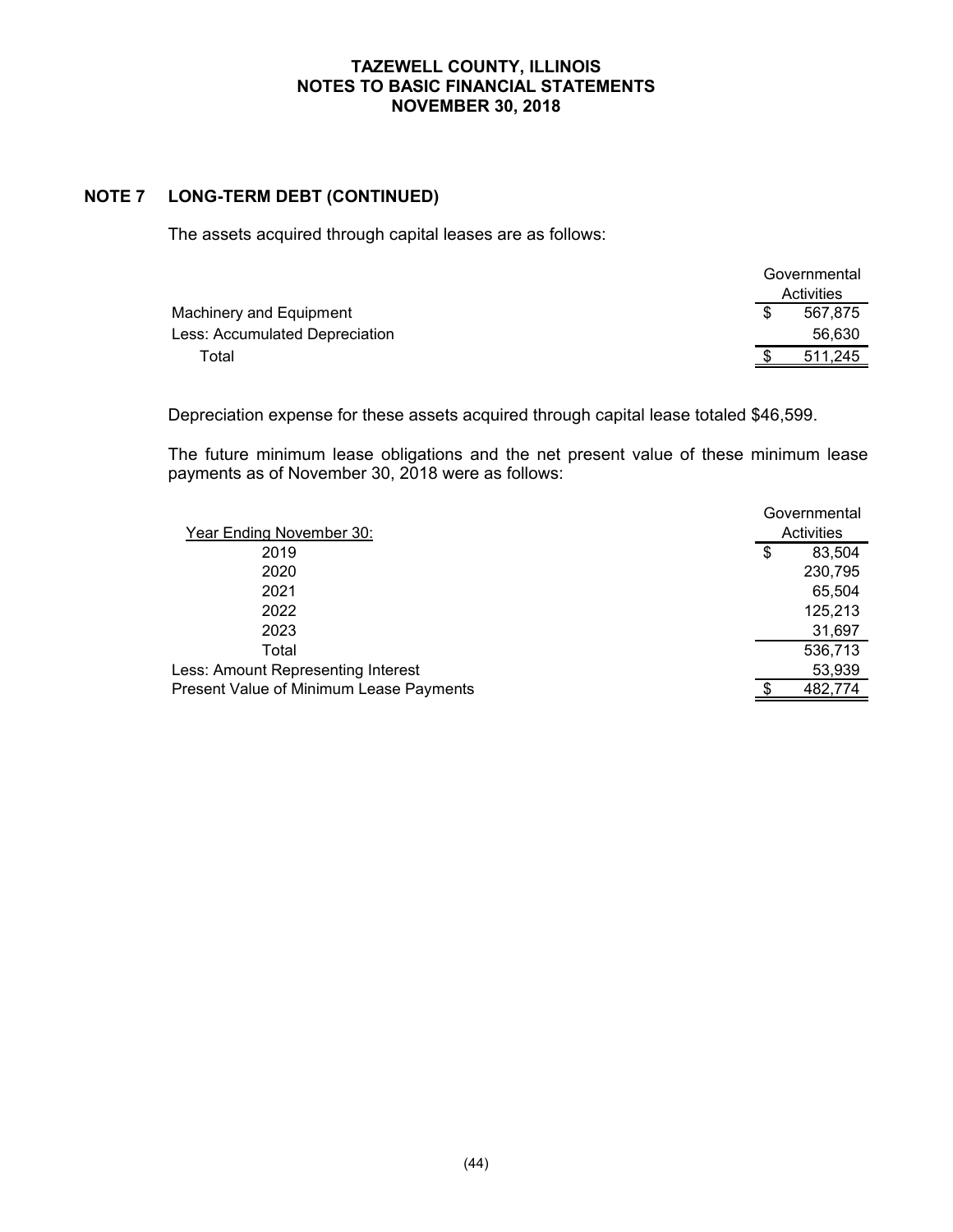#### **NOTE 7 LONG-TERM DEBT (CONTINUED)**

#### **Discretely Presented Component Unit**

The following is a summary of changes in long-term debt, other than compensated absences, of the discretely presented component unit for the year ended November 30, 2018:

| <b>Balance</b> |              |  |     | Balance   |            |     |              |         |                          |  |           |
|----------------|--------------|--|-----|-----------|------------|-----|--------------|---------|--------------------------|--|-----------|
|                | November 30. |  |     |           |            |     | November 30. | Current |                          |  | Long-Term |
|                | 2017         |  |     | Additions | Reductions |     | 2018         | Portion |                          |  | Portion   |
| Capital Leases |              |  | -SS | 1.059.518 | 87.657     | -SS | 971.861      |         | $\overline{\phantom{a}}$ |  | 971.861   |

The discretely presented component unit has entered into a lease agreement as lessee for financing the acquisition of phone equipment. This lease agreement qualifies as a capital lease for accounting purposes and, therefore, has been recorded at the present value of the future minimum lease payments as of the inception date.

The asset acquired through capital lease is as follows:

|                                | <b>Discretely</b>     |
|--------------------------------|-----------------------|
|                                | Presented             |
|                                | <b>Component Unit</b> |
| Machinery and Equipment        | 1,059,518             |
| Less: Accumulated Depreciation | 52.976                |
| Total                          | 1.006.542             |

Depreciation expense for this asset acquired through capital lease totaled \$52,976.

The future minimum lease obligations and the net present value of these minimum lease payments as of November 30, 2018 were as follows:

|                                                | <b>Discretely</b><br>Presented |
|------------------------------------------------|--------------------------------|
| Year Ending November 30:                       | <b>Component Unit</b>          |
| 2019                                           | \$                             |
| 2020                                           | 131,574                        |
| 2021                                           | 131,574                        |
| 2022                                           | 131,574                        |
| 2023                                           | 131,574                        |
| Thereafter                                     | 657,868                        |
| Total                                          | 1,184,164                      |
| Less: Amount Representing Interest             | 212,303                        |
| <b>Present Value of Minimum Lease Payments</b> | 971,861                        |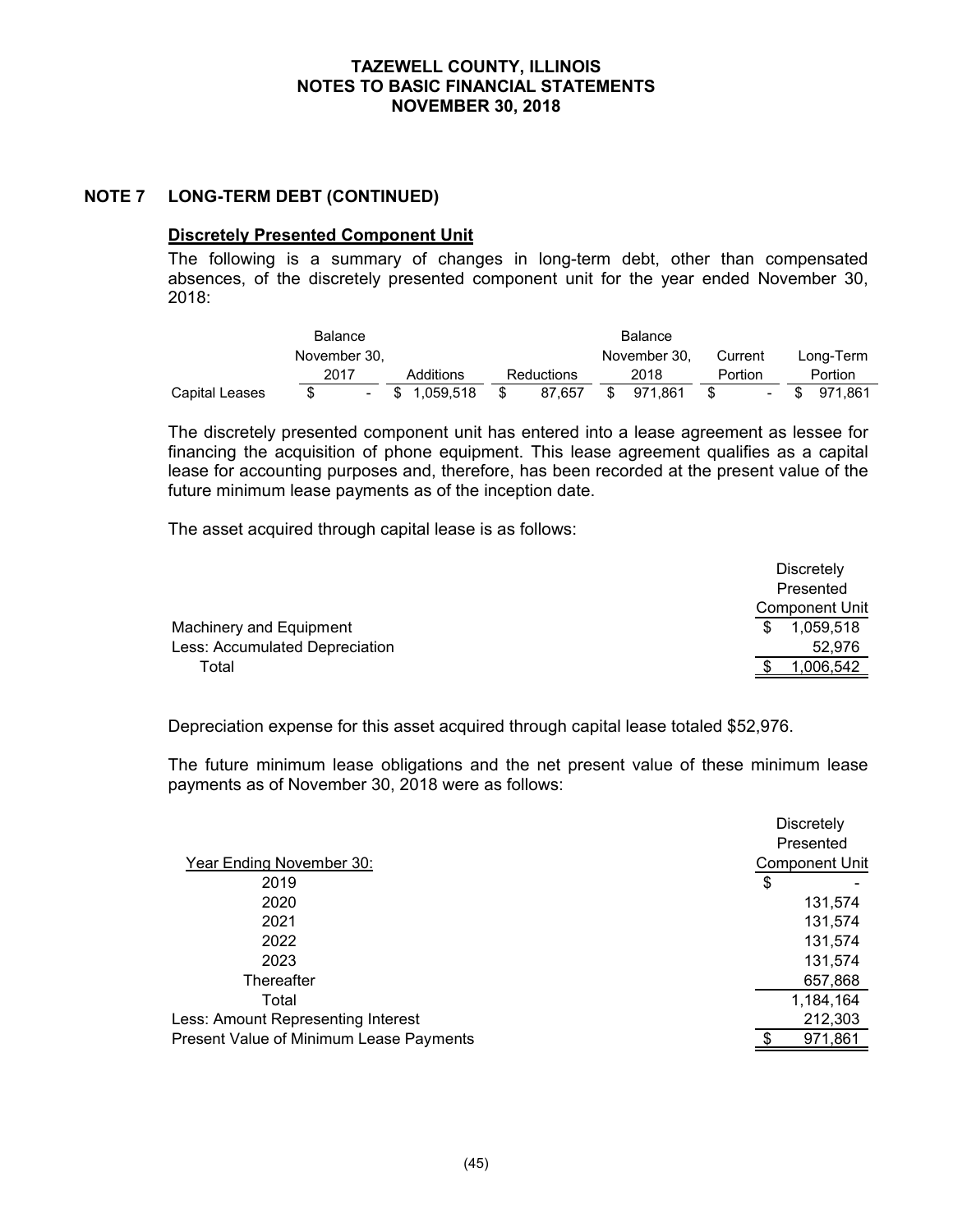### **NOTE 7 LONG-TERM DEBT (CONTINUED)**

#### **Compensated Absences**

Activity for compensated absences for the governmental activities for the year ended November 30, 2018 was as follows:

| Balance | Additions  | <b>Reductions</b> | Balance | ∕ear<br>۱n۵ |
|---------|------------|-------------------|---------|-------------|
| 50Q     | 983<br>םמנ | 266 450<br>æ      | S       | S           |

#### **NOTE 8 LEGAL DEBT MARGIN**

Illinois Revised Statutes limit the amount of debt the County may have outstanding to 2.875% of the assessed value of all taxable property located within the County. At November 30, 2018, using the 2017 assessed valuation, the statutory limit for the County was \$78,806,739 providing a debt margin of \$77,209,578.

# **NOTE 9 INTERFUND TRANSFERS AND BALANCES**

Interfund transfers are defined as the flow of assets, such as cash or goods, without equivalent flows of assets in return. Interfund borrowings are reflected as "Due from/to Other Funds" on the accompanying governmental funds financial statements.

The following balances as of November 30, 2018 represent due from/to balances among all funds:

| Receivable Fund       | Payable Fund          |    | Amount  |
|-----------------------|-----------------------|----|---------|
| General               | County Highway        | \$ | 3,959   |
|                       | <b>County Health</b>  |    | 17,857  |
|                       | Nonmajor Governmental |    | 243,666 |
| <b>County Health</b>  | Nonmajor Governmental |    | 15,010  |
| Nonmajor Governmental | Nonmajor Governmental |    | 135,325 |
|                       | Total                 |    | 415,817 |

These interfund balances are primarily the result of reimbursements due for expenditures paid on behalf of one fund by another fund, corrections of allocations and deposits, interfund borrowings for negative cash balances, or transfer of interest earned to the General Fund.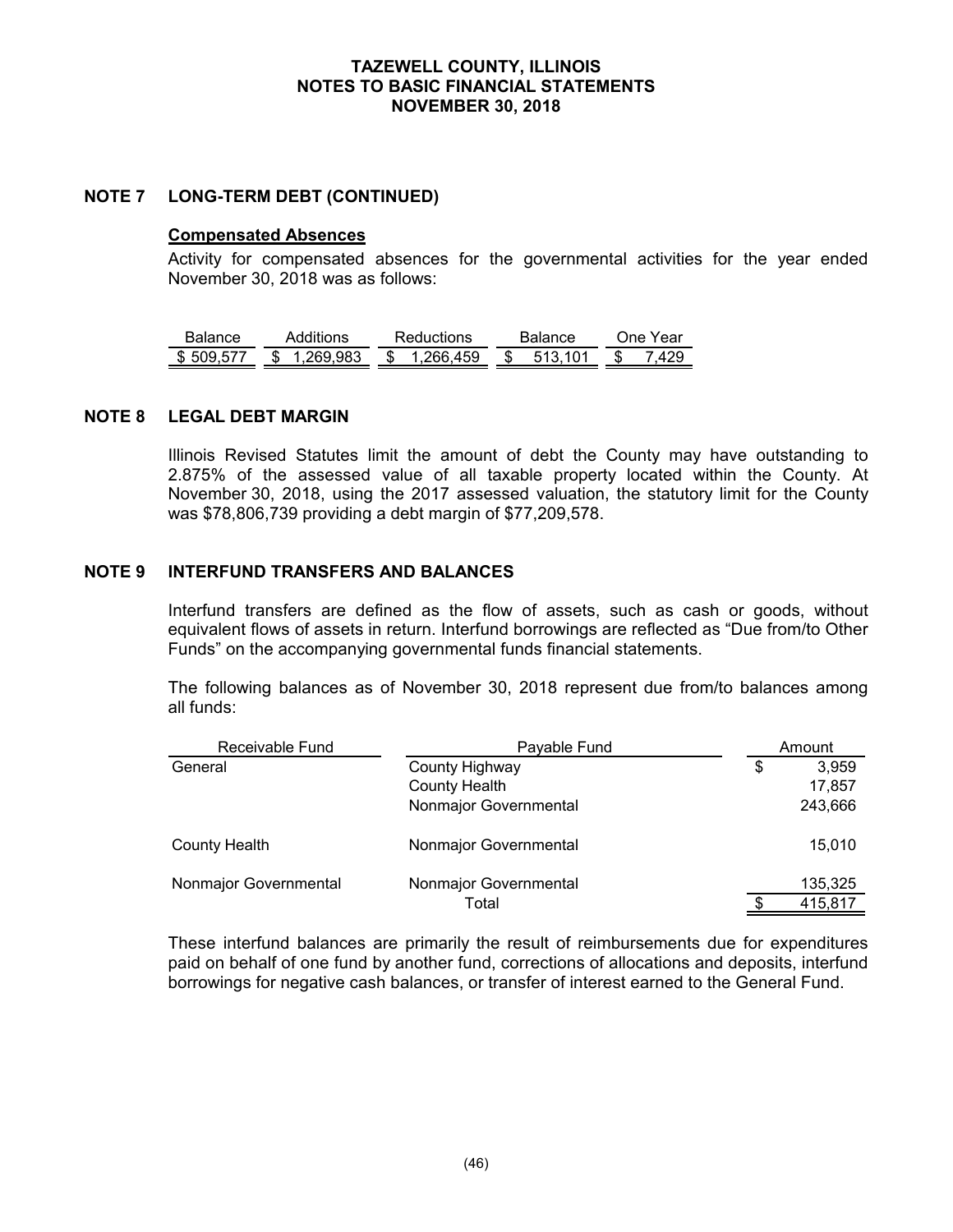# **NOTE 9 INTERFUND TRANSFERS AND BALANCES (CONTINUED)**

Interfund transfers consisted of the following:

|                             | Transfers In |  |                          |  |              |  |         |
|-----------------------------|--------------|--|--------------------------|--|--------------|--|---------|
|                             |              |  | County                   |  | Nonmajor     |  |         |
|                             | General      |  | Highway                  |  | Governmental |  |         |
| Transfers Out               | Fund         |  | Fund                     |  | Funds        |  | Total   |
| General                     | -            |  | $\overline{\phantom{a}}$ |  | 16           |  | 16      |
| Nonmajor Governmental Funds | 197,088      |  | 35.294                   |  | 104.002      |  | 336,384 |
|                             | 197,088      |  | 35,294                   |  | 104,018      |  | 336,400 |

The transfers to the General Fund primarily represent unrestricted interest earnings from various funds and collections that were incorrectly recorded in another fund.

The transfers in to the County Highway Fund from the Nonmajor Governmental Funds are for planned transfers from other highway related funds.

The transfers in to the Nonmajor Governmental Funds are for revenues that were incorrectly recorded in another fund.

# **NOTE 10 OTHER REQUIRED DISCLOSURES**

(a) Excesses of expenditures over budget in individual funds:

|                                          | <b>Expenditures</b> |               |    |           |    |               |  |
|------------------------------------------|---------------------|---------------|----|-----------|----|---------------|--|
|                                          |                     |               |    |           |    | Excess Actual |  |
|                                          |                     | Amended       |    |           |    | Over Amended  |  |
| Fund                                     |                     | <b>Budget</b> |    | Actual    |    | <b>Budget</b> |  |
| <b>County Clerk Automation</b>           | \$                  | 22,637        | \$ | 23,004    | \$ | 367           |  |
| <b>Sheriff's Grant</b>                   |                     | 20,000        |    | 22,189    |    | 2,189         |  |
| Child Advocacy                           |                     | 242,774       |    | 268.288   |    | 25,514        |  |
| <b>Circuit Clerk Document Storage</b>    |                     | 590,172       |    | 736,649   |    | 146,477       |  |
| <b>Rural We-Care</b>                     |                     | 642,719       |    | 663,982   |    | 21.263        |  |
| Solid Waste                              |                     | 432,523       |    | 440.005   |    | 7,482         |  |
| <b>Circuit Clerk Automation</b>          |                     | 580,846       |    | 732,313   |    | 151,467       |  |
| <b>Circuit Clerk Operations</b>          |                     | 71,457        |    | 76,380    |    | 4,923         |  |
| <b>Circuit Clerk Electronic Citation</b> |                     | 3.000         |    | 7.931     |    | 4,931         |  |
| <b>Emergency Telephone Systems Board</b> |                     | 1,230,769     |    | 2,209,466 |    | 978,697       |  |

(b) Funds with deficit fund balances or deficit net position balances consist of the following:

|                      | Amount of       |
|----------------------|-----------------|
| Fund                 | Deficit Balance |
| Sheriff's Grant Fund | (14, 891)       |

The deficit will be eliminated via transfer from another fund or additional revenue allocated to the fund in future years.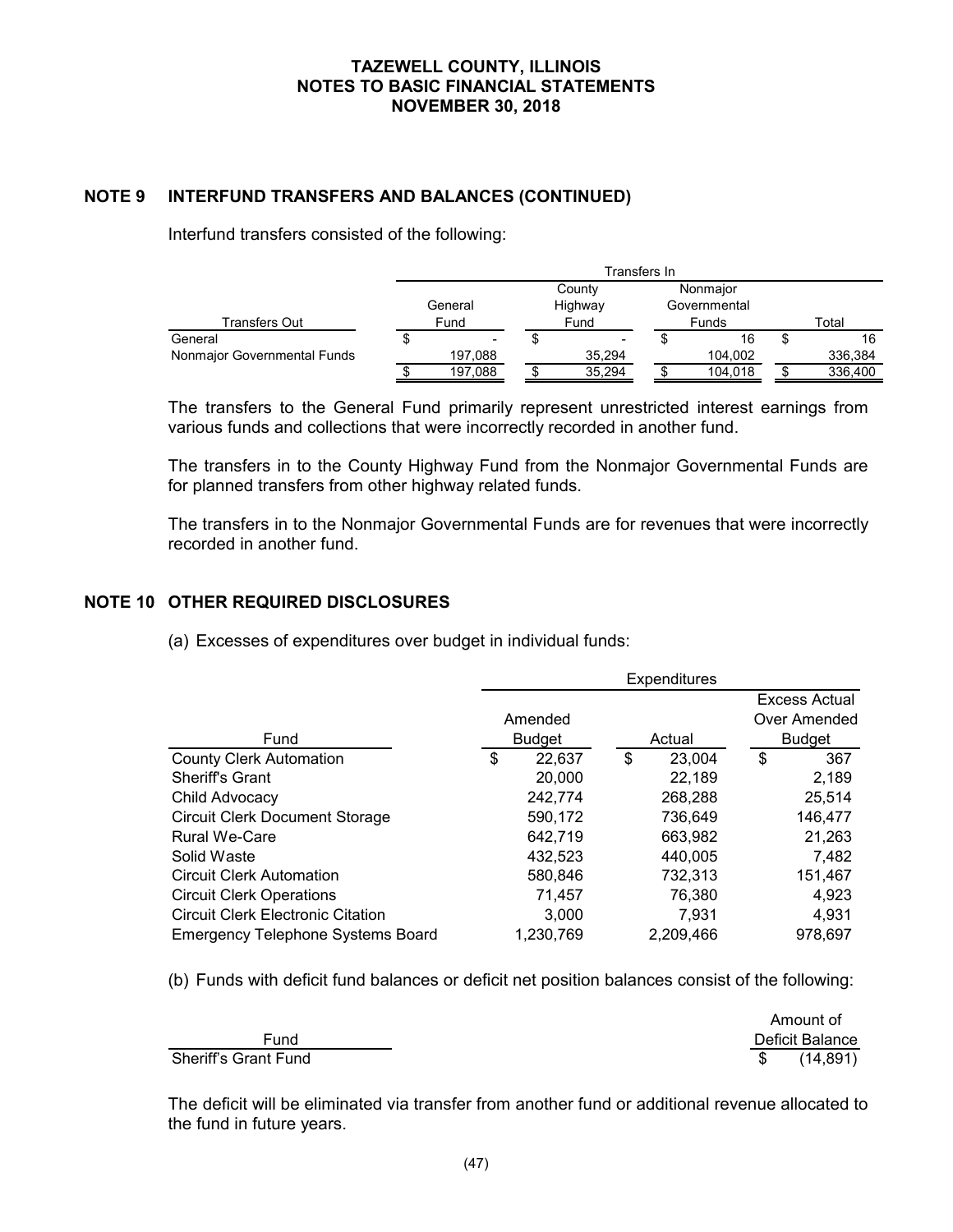#### **NOTE 11 PENSION PLAN**

### **Plan Description**

The County's defined benefit pension plan provides retirement and disability benefits, postretirement increases, and death benefits to plan members and beneficiaries. The County participates in the following agent multiple employer defined benefit pension plans administered by the Illinois Municipal Retirement Fund (IMRF). A summary of IMRF's pension benefits is provided in the "Benefits Provided" section of this document. Details of all benefits are available from IMRF. Benefit provisions are established by statute and may only be changed by the General Assembly of the State of Illinois. IMRF issues a publicly available Comprehensive Annual Financial Report that includes financial statements, detailed information about the pension plan's fiduciary net position, and required supplementary information. The report is available for download at www.imrf.org.

# **Benefits Provided**

IMRF has three benefit plans. The vast majority of IMRF members participate in the Regular Plan (RP). The Sheriff's Law Enforcement Personnel (SLEP) plan is for sheriffs, deputy sheriffs, and selected police chiefs. Counties could adopt the Elected County Official (ECO) plan for officials elected prior to August 8, 2011 (the ECO plan was closed to new participants after that date).

All three IMRF benefit plans have two tiers. Employees hired before January 1, 2011, are eligible for Tier 1 benefits. Tier 1 employees are vested for pension benefits when they have at least eight years of qualifying service credit. Tier 1 employees who retire at age 55 (at reduced benefits) or after age 60 (at full benefits) with eight years of service are entitled to an annual retirement benefit, payable monthly for life, in an amount equal to 1-2/3% of the final rate of earnings for the first 15 years of service credit, plus 2% for each year of service credit after 15 years to a maximum of 75% of their final rate earnings. Final rate of earnings is the highest total earnings during any consecutive 48 months within the last 10 years of service, divided by 48. Under Tier 1, the pension is increased by 3% of the original amount on January 1 every year after retirement.

Employees hired on or after January 1, 2011 are eligible for Tier 2 benefits. For Tier 2 employees, pension benefits vest after ten years of service. Participating employees who retire at age 62 (reduced benefits) or after age 67 (at full benefits) with ten years of service are entitled to an annual retirement benefit, payable monthly for life, in an amount equal to 1-2/3% of the final rate of earnings for the first 15 years of service credit, plus 2% for each year of service credit after 15 years to a maximum 75% of their final rate of earnings. Final rate of earnings is the highest total earnings during any 96 consecutive months within the last 10 years of service, divided by 96. Under Tier 2, the pension is increased on January 1 every year after retirement, upon reaching age 67, by the lessor of:

- 3% of the original pension amount, or
- 1/2 of the increase in the Consumer Price Index of the original pension amount.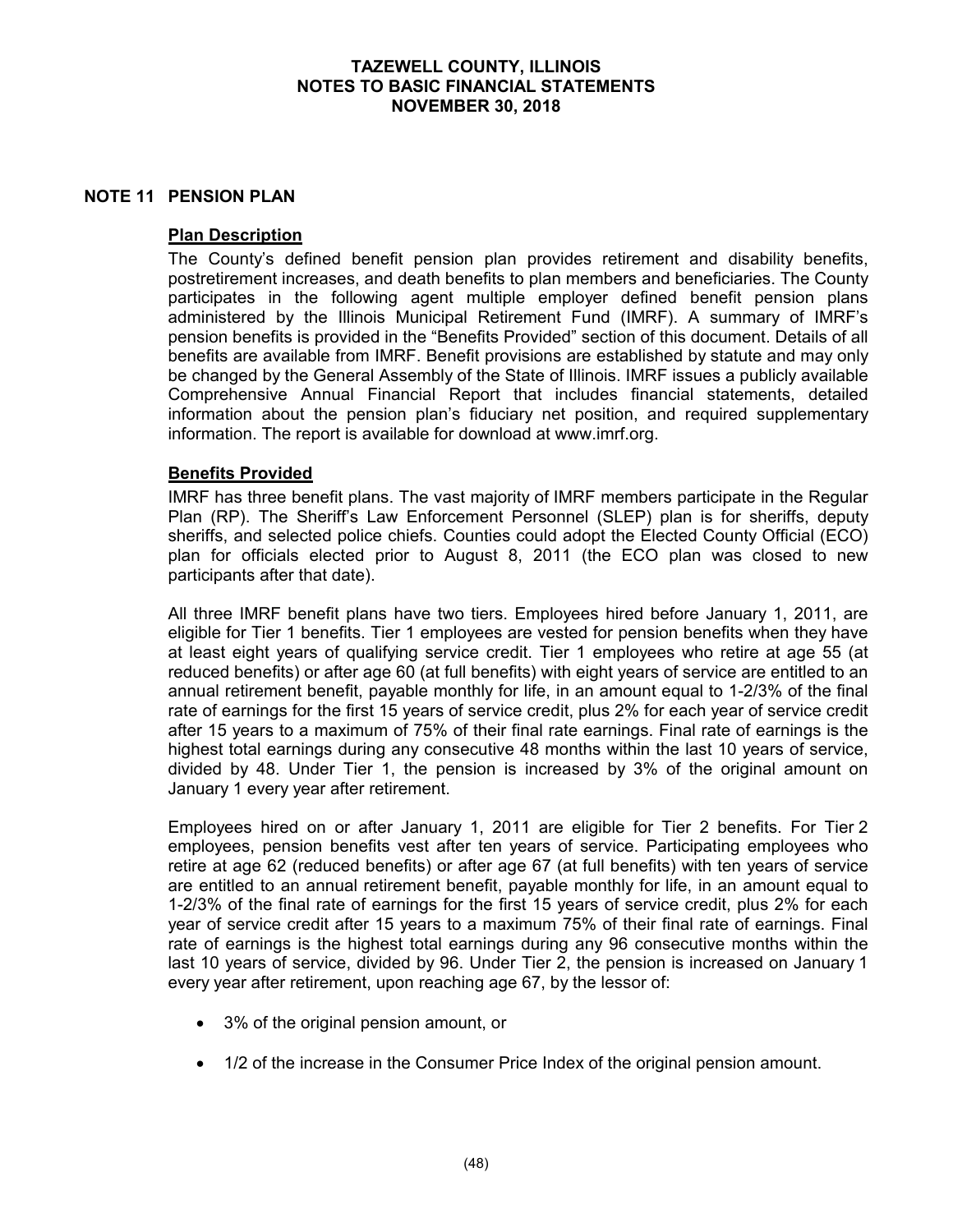# **NOTE 11 PENSION PLAN (CONTINUED)**

#### **Employees Covered by Benefit Terms**

As of December 31, 2017, the following employees were covered by the benefit terms:

| <b>Regular Plan</b>                                              | IMRF |
|------------------------------------------------------------------|------|
| Retirees and Beneficiaries Currently Receiving Benefits          | 310  |
| Inactive Plan Members Entitled To But Not Yet Receiving Benefits | 241  |
| <b>Active Plan Members</b>                                       | 364  |
| Total                                                            | 915  |
| <b>SLEP</b>                                                      |      |
| Retirees and Beneficiaries Currently Receiving Benefits          | 39   |
| Inactive Plan Members Entitled To But Not Yet Receiving Benefits | 5    |
| <b>Active Plan Members</b>                                       | 41   |
| Total                                                            | 85   |

#### **Contributions**

Statute requires employers to contribute the amount necessary, in addition to member contributions, to finance the retirement coverage of its own employees. The County also contributes for disability benefits, and supplemental retirement benefits, all of which are pooled at the IMRF level. Contribution rates for disability and death benefits are set by IMRF's Board of Trustees, while the supplemental retirement benefits rate is set by statute.

- 1. As set by statute, the County's Regular Plan Members are required to contribute 4.5% of their annual covered salary. The County's annual contribution rate for calendar year 2018 and 2017 was 11.21% and 11.53%, respectively. For the fiscal year ended November 30, 2018, the County contributed \$2,091,971 to the plan.
- 2. As set by statute, the County's SLEP Plan Members are required to contribute 7.5% of their annual covered salary. The County's annual contribution rate for calendar year 2018 and 2017 was 19.59% and 22.78%, respectively. For the fiscal year ended November 30, 2018, the County contributed \$708,770 to the plan.

#### **Net Pension Liability**

The County's net pension liability was measured as of December 31, 2017. The total pension liability used to calculate the net pension liability was determined by an actuarial valuation as of that date.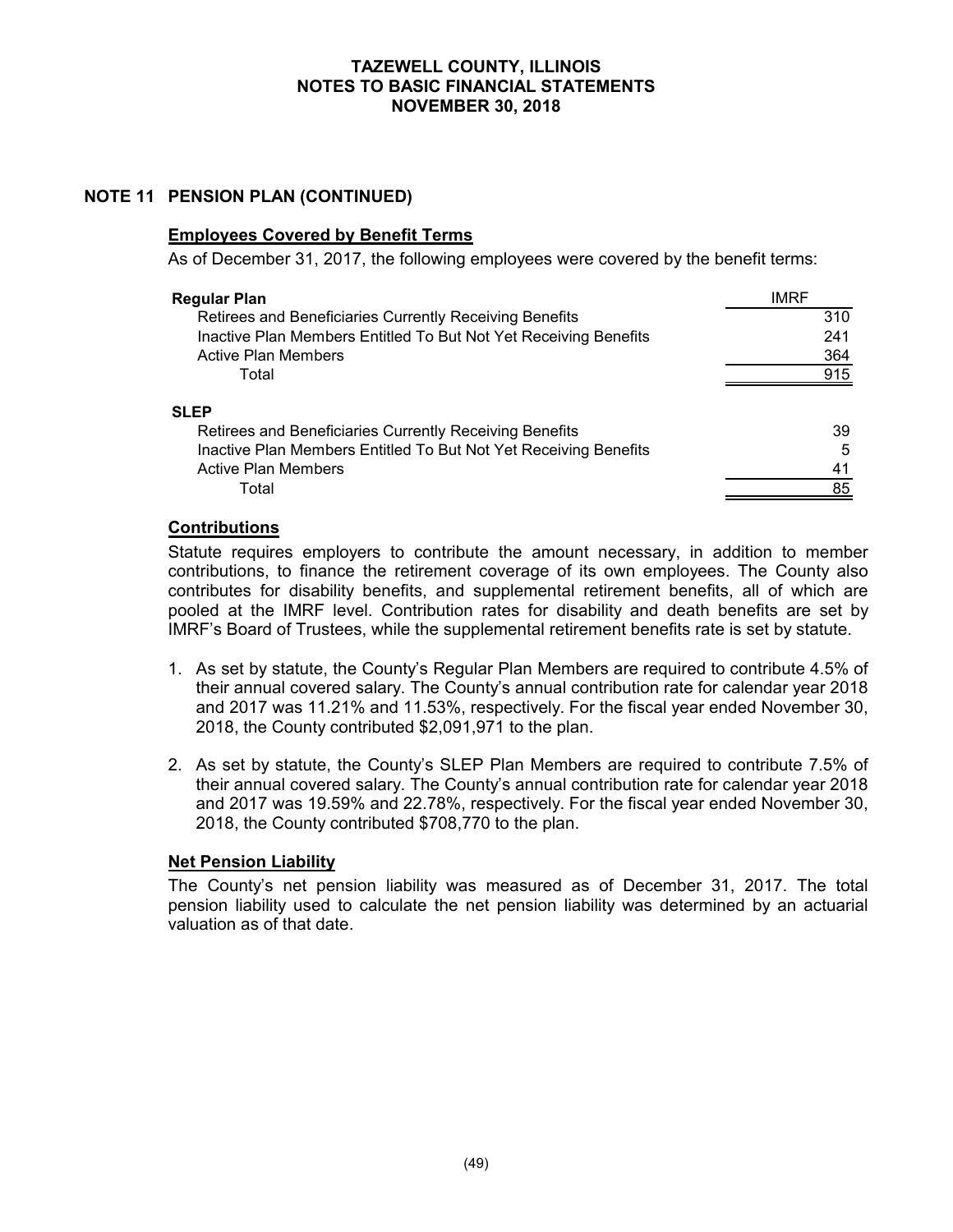# **NOTE 11 PENSION PLAN (CONTINUED)**

#### **Actuarial Assumptions**

The following are the methods and assumptions used to determine total pension liability at December 31, 2017:

- The Actuarial Cost Method used was Entry Age Normal.
- The Asset Valuation Method used was Market Value of Assets.
- The Inflation Rate was assumed to be 2.50%.
- Salary Increases were expected to be 3.39% to 14.25%, including inflation.
- The Investment Rate of Return was assumed to be 7.50%.
- Projected Retirement Age was from the Experience-based Table of Rates, specific to the type of eligibility condition, last updated for the 2017 valuation according to an experience study from years 2014 to 2016.
- The IMRF-specific rates for Mortality (for nondisabled retirees) were developed from the RP-2014 Blue Collar Health Annuitant Mortality Table with adjustments to match current IMRF experience.
- For Disabled Retirees, an IMRF-specific mortality table was used with fully generational projection scale MP-2017 (base year 2015). The IMRF-specific rates were developed from the RP-2014 Disabled Retirees Mortality Table, applying the same adjustments that were applied for nondisabled lives.
- For Active Members, an IMRF-specific mortality table was used with fully generational projection scale MP-2017 (base year 2015). The IMRF-specific rates were developed from the RP-2014 Employee Mortality Table with adjustments to match current IMRF experience.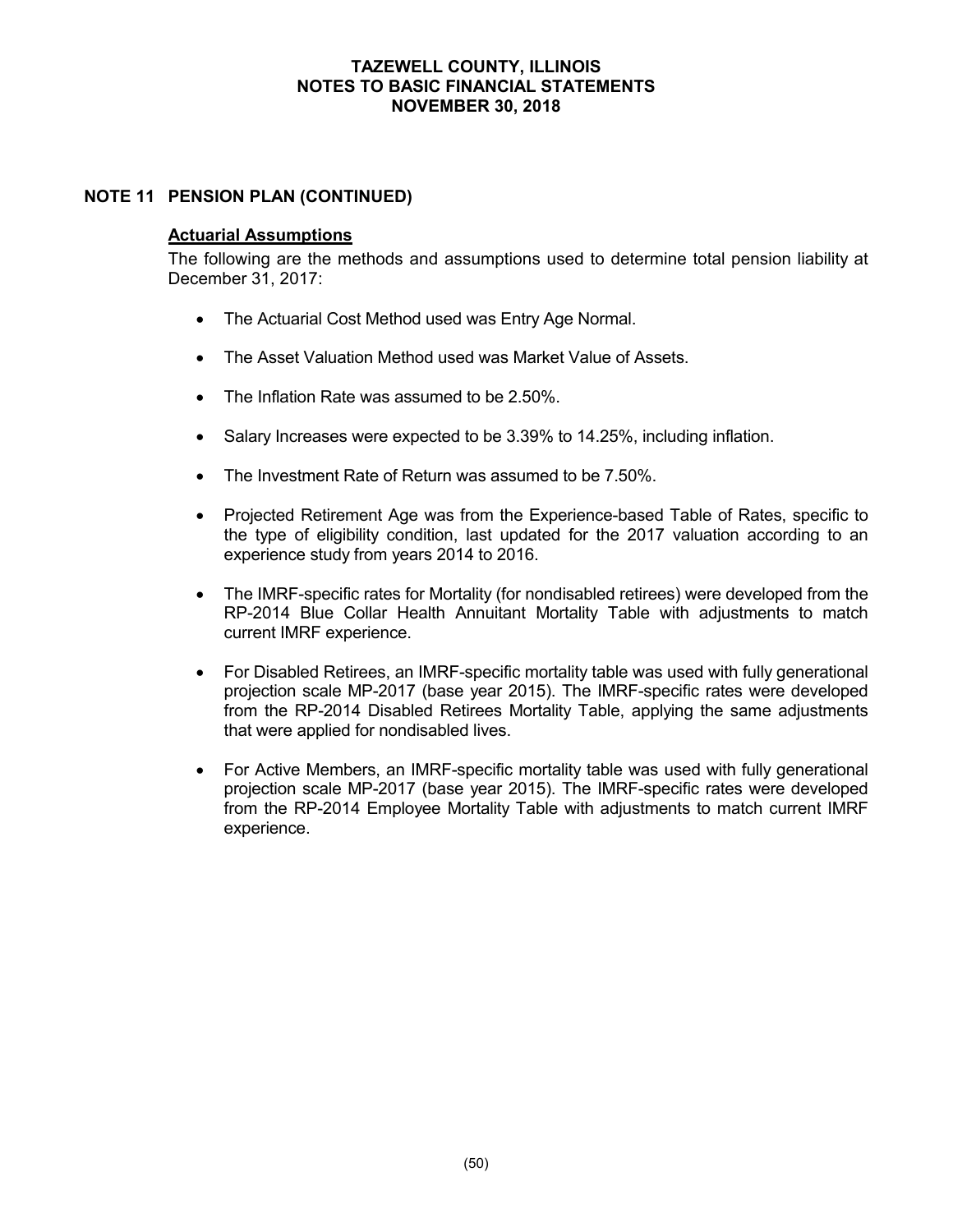# **NOTE 11 PENSION PLAN (CONTINUED)**

### **Actuarial Assumptions (Continued)**

 The long-term expected rate of return on pension plan investments was determined using a building-block method in which best-estimate ranges of expected future real rates of return (expected returns, net pension of plan investment expense, and inflation) are developed for each major asset class. These ranges are combined to produce the long-term expected rate of return by weighting the expected future real rates of return to the target asset allocation percentage and adding expected inflation. The target allocation and best estimates of geometric real rates of return for each major asset class are summarized in the following table:

|                               |            | Long-Term        |  |  |  |
|-------------------------------|------------|------------------|--|--|--|
|                               | Portfolio  | Expected         |  |  |  |
|                               | Target     | <b>Real Rate</b> |  |  |  |
| <b>Asset Class</b>            | Percentage | of Return        |  |  |  |
| Equities                      | 37%        | 6.85%            |  |  |  |
| <b>International Equities</b> | 18%        | 6.75%            |  |  |  |
| Fixed Income                  | 28%        | 3.00%            |  |  |  |
| <b>Real Estate</b>            | 9%         | 5.75%            |  |  |  |
| Alternatives                  | 7%         | N/A              |  |  |  |
| <b>Private Equity</b>         | N/A        | 7.35%            |  |  |  |
| <b>Hedge Funds</b>            | N/A        | 5.05%            |  |  |  |
| Commodities                   | N/A        | 2.65%            |  |  |  |
| Cash Equivalents              | $1\%$      | 2.25%            |  |  |  |
| Total                         | 100%       |                  |  |  |  |
|                               |            |                  |  |  |  |

# **Single Discount Rate**

A Single Discount Rate of 7.50% was used to measure the total pension liability. The projection of cash flow used to determine this Single Discount Rate assumed that the plan members' contributions will be made at the current contribution rate, and that employer contributions will be made at rates equal to the difference between actuarially determined contribution rates and the member rate. The Single Discount Rate reflects:

- 1. The long-term expected rate of return on pension plan investments (during the period in which the fiduciary net position is projected to be sufficient to pay benefits), and
- 2. The tax-exempt municipal bond rate based on an index of 20-year general obligation bonds with an average AA credit rating (which is published by the Federal Reserve) as of the measurement date (to the extent that the contributions for use with the long-term expected rate of return are not met).

For the purpose of the most recent valuation, the expected rate of return on plan investments is 7.50%, the municipal bond rate is 3.31%, and the resulting single discount rate is 7.50%.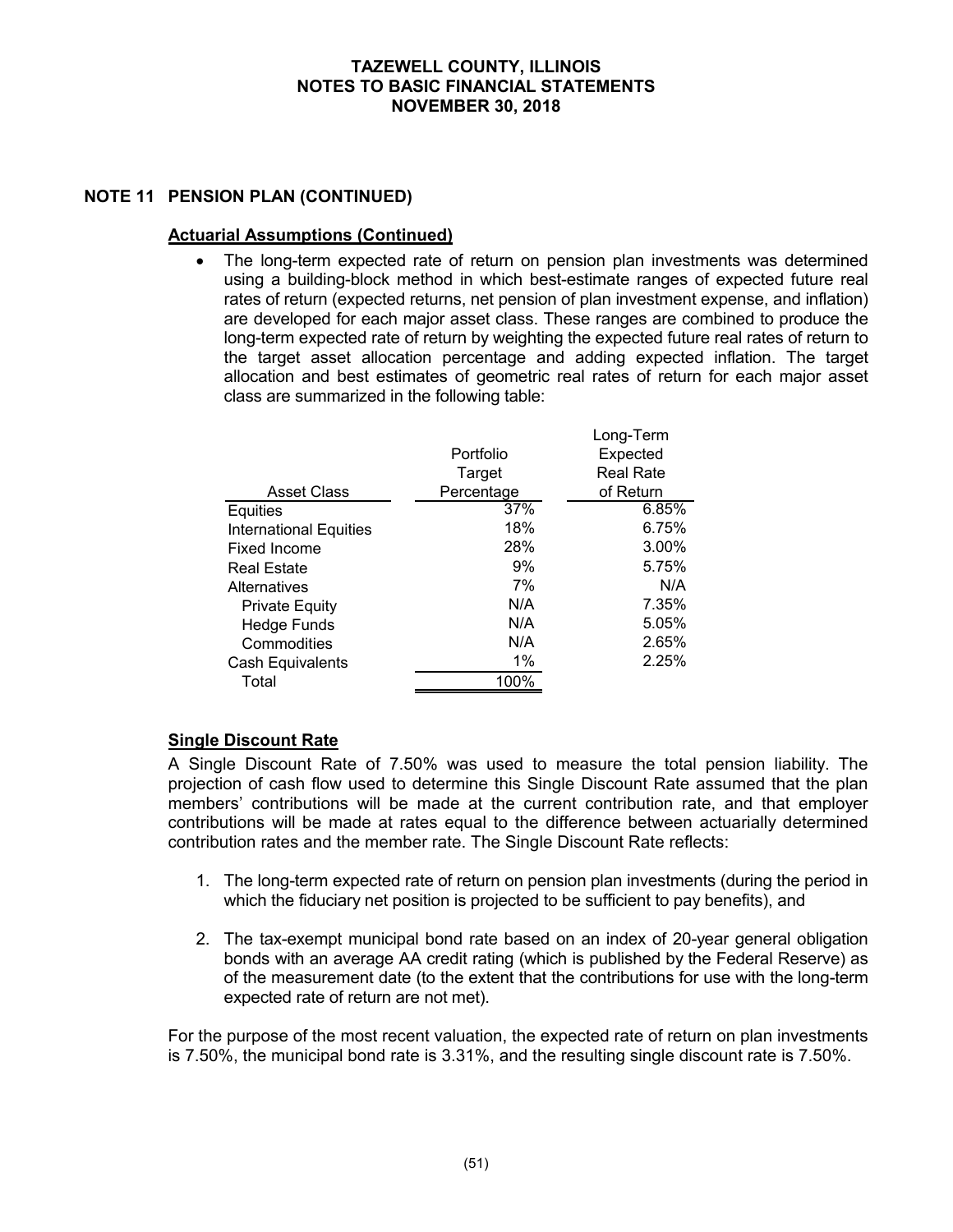### **NOTE 11 PENSION PLAN (CONTINUED)**

#### **Changes in the Net Pension Liability**

|                                           | Total<br>Pension<br>Liability<br>(A) | Plan<br>Fiduciary<br><b>Net Position</b><br>(B) | Net Pension<br>Liability<br>$(A) - (B)$ |
|-------------------------------------------|--------------------------------------|-------------------------------------------------|-----------------------------------------|
| <b>Balances at December 31, 2016</b>      | \$<br>121,272,923                    | \$<br>105,001,490                               | \$<br>16,271,433                        |
| Changes for the Year:                     |                                      |                                                 |                                         |
| Service Cost                              | 2,475,014                            |                                                 | 2,475,014                               |
| Interest on Total Pension Liability       | 9,011,852                            |                                                 | 9,011,852                               |
| Differences Between Expected and Actual   |                                      |                                                 |                                         |
| Experience of the Total Pension Liability | 1,589,341                            |                                                 | 1,589,341                               |
| <b>Changes of Assumptions</b>             | (3,241,759)                          |                                                 | (3,241,759)                             |
| Contributions - Employer                  |                                      | 2,813,589                                       | (2,813,589)                             |
| Contributions - Employee                  |                                      | 1,216,494                                       | (1,216,494)                             |
| Investment Income                         |                                      | 17,226,917                                      | (17, 226, 917)                          |
| Benefit Payments, including Refunds       |                                      |                                                 |                                         |
| of Employee Contributions                 | (5, 176, 172)                        | (5, 176, 172)                                   |                                         |
| <b>Administrative Expense</b>             |                                      | (92, 891)                                       | 92,891                                  |
| Other (Net Transfer)                      |                                      | 41                                              | (41)                                    |
| Net Changes                               | 4,658,276                            | 15,987,978                                      | (11,329,702)                            |
| <b>Balances at December 31, 2017</b>      | 125,931,199                          | 120,989,468                                     | \$<br>4,941,731                         |

The changes in net pension liability above are the aggregated information of the Regular Plan and Sheriff's Law Enforcement Personnel Plan. Disaggregated information for balances at December 31, 2017 was not available.

#### **Sensitivity of the Net Pension Liability to Changes in the Discount Rate**

The following presents the plan's net pension liability, calculated using a Single Discount Rate of 7.50%, as well as what the plan's net pension liability would be if it were calculated using a Single Discount Rate that is 1% lower or 1% higher:

|                               | 1% Decrease  | <b>Current Discount</b> | 1% Increase    |
|-------------------------------|--------------|-------------------------|----------------|
|                               | 6.50%        | 7.50%                   | 8.50%          |
| Net Pension Liability (Asset) | \$19.721.826 | 4.941.731               | \$ (7,152,840) |

\* The analysis above is the aggregated information of the Regular Plan and Sheriff's Law Enforcement Plan. Disaggregated information was not available.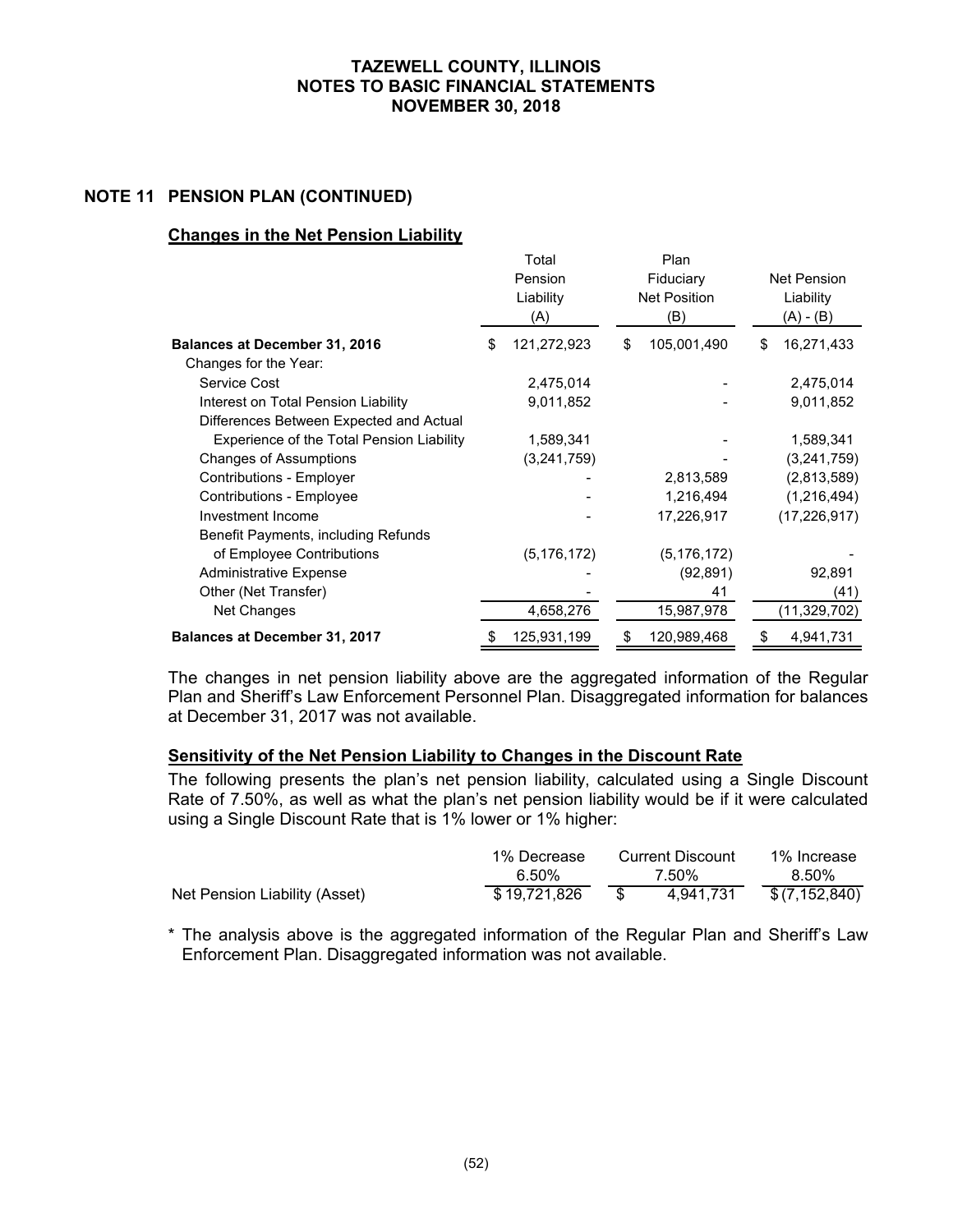#### **NOTE 11 PENSION PLAN (CONTINUED)**

# **Pension Expense, Deferred Outflows of Resources, and Deferred Inflows of Resources Related to Pensions**

For the year ended November 30, 2018, the County recognized pension expense of \$2,404,356. At November 30, 2018, the County reported deferred outflows of resources and deferred inflows of resources related to pensions from the following sources:

|                                                         |   | Deferred<br>Outflows of | Deferred<br>Inflows of |
|---------------------------------------------------------|---|-------------------------|------------------------|
| <b>Deferred Amounts Related to Pensions</b>             |   | Resources               | Resources              |
| Deferred Amounts to be Recognized in Pension            |   |                         |                        |
| <b>Expense in Future Periods</b>                        |   |                         |                        |
| Differences Between Expected and Actual Experience      | S | 2,262,844               | \$(1,754,459)          |
| <b>Changes of Assumptions</b>                           |   | 731,237                 | (2,741,840)            |
| Net Difference Between Projected and Actual Earnings on |   |                         |                        |
| <b>Pension Plan Investments</b>                         |   |                         | (5,457,998)            |
| Total Deferred Amounts to be Recognized in Pension      |   |                         |                        |
| <b>Expense in Future Periods</b>                        |   | 2,994,081               | (9.954.297)            |
| <b>Pension Contributions Made Subsequent</b>            |   | 2,450,878               |                        |
| to the Measurement Date                                 |   |                         |                        |
| <b>Total Deferred Amounts Related to Pensions</b>       |   | 5.444.959               | \$ (9,954,297)         |

\$2,450,878 reported as deferred outflows of resources related to pensions resulting from the County contributions subsequent to the measurement date will be recognized as a reduction of the net pension liability in the year ending November 30, 2019.

Amounts reported as deferred outflows of resources and deferred inflows of resources related to pensions will be recognized in pension expense in future periods as follows:

|                          | Deferred        |    | Deferred    |
|--------------------------|-----------------|----|-------------|
|                          | Outflows of     |    | Inflows of  |
| Year Ending December 31, | Resources       |    | Resources   |
| 2018                     | \$<br>1,694,496 | \$ | (1,950,557) |
| 2019                     | 750,968         |    | (2,210,470) |
| 2020                     | 346,908         |    | (3,490,628) |
| 2021                     | 201,709         |    | (2,302,642) |
| 2022                     |                 |    |             |
| Thereafter               |                 |    |             |
| Total                    | 2,994,081       | c  | (9,954,297) |
|                          |                 |    |             |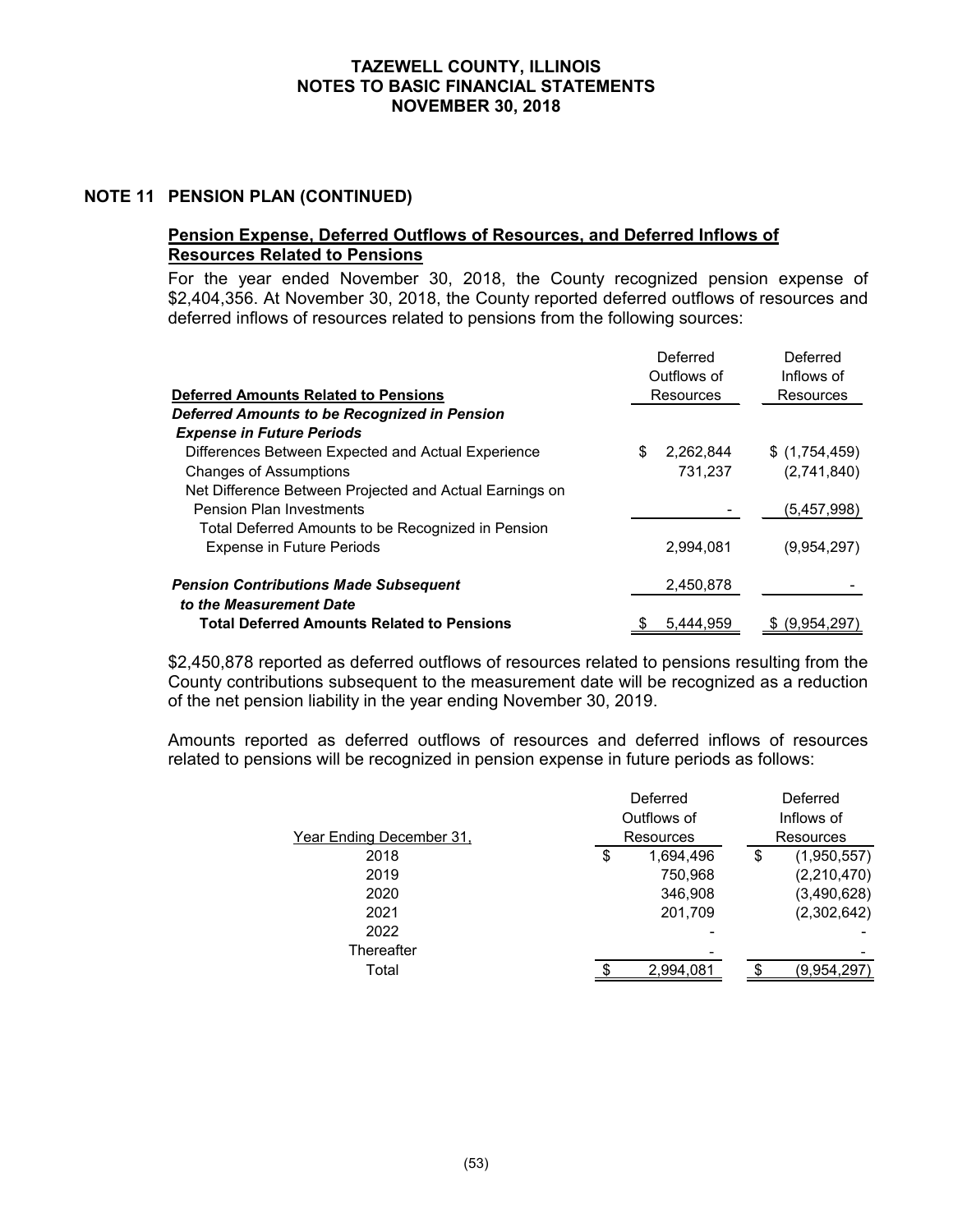### **NOTE 12 POSTEMPLOYMENT BENEFITS OTHER THAN PENSIONS (OPEB)**

#### *General Information about the OPEB Plan*

*Plan description*. The County provides limited postemployment health care benefits (OPEB) for its eligible retired employees through a single employer defined benefit plan (Retiree Healthcare Program). The benefits, benefit levels, employee contributions and employer contributions are governed by the County and can be amended by the County through its personnel manual and union contracts. The plan is not accounted for as a trust fund, as an irrevocable trust has not been established to account for the plan. The plan does not issue a separate report.

*Benefits provided*. The County provides limited health care coverage at the active employee rate to eligible employees in accordance with Illinois statutes, which creates an implicit subsidy of retiree health care coverage. This is in addition to any County provided subsidy as based on the employee bargaining group. Also, the County provides dental, vision, and life insurance coverage. To be eligible for benefits, an employee must qualify for retirement under one of the County's retirement plans. Upon a retiree reaching age 65 years of age, Medicare becomes the primary insurer. The County's Retiree Healthcare Program includes two employee groups: deputies and all other eligible employees.

*Employees covered by benefit terms*. At November 30, 2018, the following employees were covered by the benefit terms:

| Active Employees Full Eligible    | 60  |
|-----------------------------------|-----|
| Active Employees Not Yet Eligible | 294 |
| <b>Retired Plan Members</b>       | 28  |
| Total                             | 382 |
|                                   |     |

#### *Total OPEB Liability*

The County's total OPEB liability of \$16,898,140 was measured as of November 30, 2018, and was determined by an actuarial valuation as of December 1, 2016.

*Actuarial assumptions and other inputs*. The total OPEB liability in the December 1, 2016 actuarial valuation was determined using the following actuarial assumptions and other inputs, applied to all periods included in the measurement, unless otherwise specified.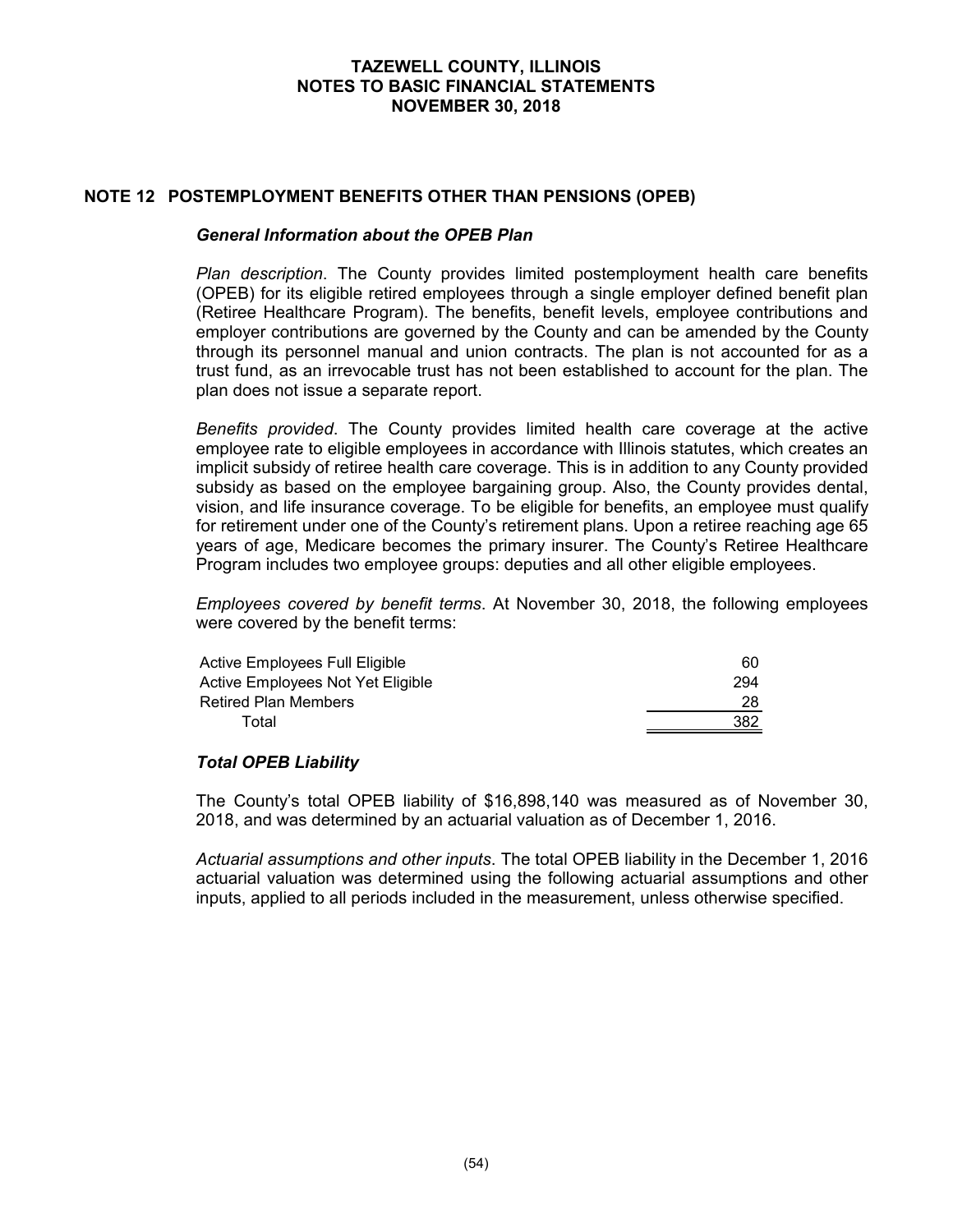### **NOTE 12 OTHER POSTEMPLOYMENT BENEFITS (CONTINUED)**

#### *Total OPEB Liability (Continued)*

| Salary Increases        | 2.50%                |
|-------------------------|----------------------|
| 20-Year Tax-Exempt G.O. |                      |
| <b>Bond Rate</b>        | 4.22%                |
| Healthcare Cost         |                      |
| <b>Trend Rates</b>      | 16.90% decreasing to |
|                         | 5.00% after 11 years |

The discount rate was based on the municipal bond rate.

Mortality rates were based on the IMRF and IMRF-SLEP 2016 Mortality Table.

The actuarial assumptions used in the December 1, 2016 valuation were based on the results of an actuarial experience study for the period December 1, 2016 through November 30, 2017.

### *Changes in the Total OPEB Liability*

|                                        | Amount           |
|----------------------------------------|------------------|
| Balance at November 30, 2017           | \$<br>18,059,702 |
| Changes for the year:                  |                  |
| <b>Service Cost</b>                    | 688.948          |
| Interest                               | 643,792          |
| Changes in Assumptions or Other Inputs | (2, 240, 756)    |
| <b>Benefit Payments</b>                | (253,546)        |
| Net Changes                            | (1,161,562)      |
| Balance at November 30, 2018           | 16,898,140       |

Changes in assumptions and other inputs reflect a change in the discount rate from 3.59% in 2017 to 4.22% in 2018.

*Sensitivity of the total OPEB liability to changes in the discount rate*. The following presents the total OPEB liability of the County, as well as what the County's total OPEB liability would be if it were calculated using a discount rate that is 1-percentage-point lower (3.22%) or 1-percentage-point higher (5.22%) than the current discount rate:

|                      | 1% Decrease   | Discount Rate | 1% Increase  |
|----------------------|---------------|---------------|--------------|
|                      | $(3.22\%)$    | $(4.22\%)$    | $(5.22\%)$   |
| Total OPEB Liability | \$ 21.044.727 | \$16.898.140  | \$13.778.074 |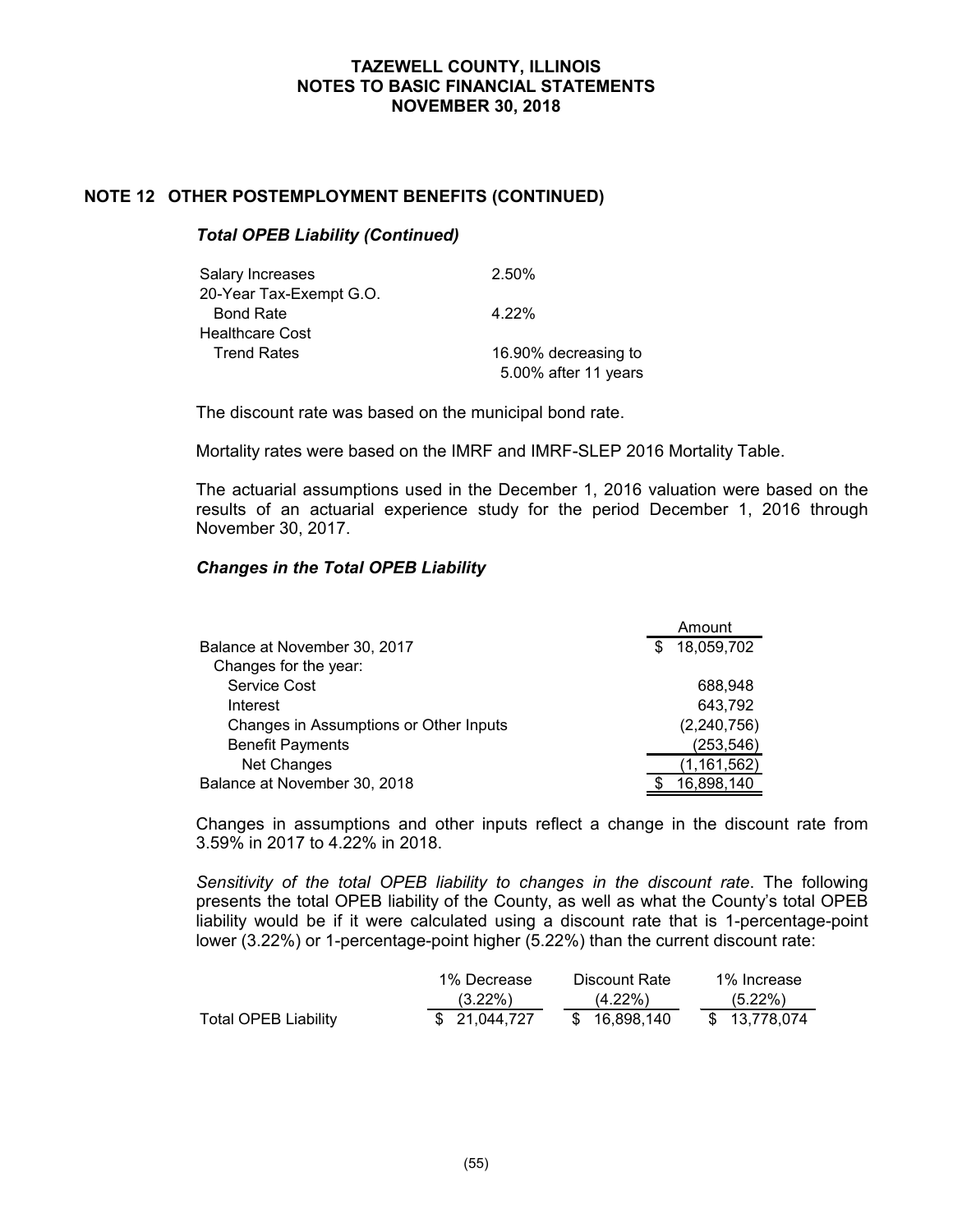# **NOTE 12 OTHER POSTEMPLOYMENT BENEFITS (CONTINUED)**

#### *Changes in the Total OPEB Liability (Continued)*

*Sensitivity of the total OPEB liability to changes in the healthcare cost trend rates*. The following presents the total OPEB liability of the County, as well as what the County's total OPEB liability would be if it were calculated using healthcare cost trend rates that are 1-percentage-point lower or 1-percentage-point higher than the current healthcare cost trend rates:

|                             |               | <b>Healthcare Cost</b> |               |
|-----------------------------|---------------|------------------------|---------------|
|                             | 1% Decrease   | <b>Trend Rates</b>     | 1% Increase   |
|                             | (Varies)      | (Varies)               | (Varies)      |
| <b>Total OPEB Liability</b> | \$ 13.602.622 | \$ 16.898.140          | \$ 21.315.581 |

#### **OPEB Expense and Deferred Outflows of Resources and Deferred Inflows of Resources Related to OPEB**

For the year ended November 30, 2018, the County recognized OPEB expense of \$1,209,756. At November 30, 2018, the County reported deferred inflows of resources related to OPEB from the following sources:

|                                                         | Deferred      |
|---------------------------------------------------------|---------------|
|                                                         | Inflows of    |
| <b>Deferred Amounts Related to OPEB</b>                 | Resources     |
| Deferred Amounts to be Recognized in OPEB               |               |
| <b>Expense in Future Periods</b>                        |               |
| Differences Between Expected and Actual Experience      | \$            |
| <b>Changes of Assumptions</b>                           | (2, 117, 772) |
| Net Difference Between Projected and Actual Earnings on |               |
| <b>OPEB Plan Investments</b>                            |               |
| Total Deferred Amounts to be Recognized in OPEB         |               |
| <b>Expense in Future Periods</b>                        | (2, 117, 772) |

Amounts reported as deferred inflows of resources related to OPEB will be recognized in OPEB expense in future periods as follows:

|                          | Deferred         |
|--------------------------|------------------|
|                          | Inflows of       |
| Year Ending November 30, | Resources        |
| 2019                     | (122, 984)<br>\$ |
| 2020                     | (122, 984)       |
| 2021                     | (122, 984)       |
| 2022                     | (122, 984)       |
| 2023                     | (122, 984)       |
| Thereafter               | (1,502,852)      |
| Total                    | (2,117,772)      |
|                          |                  |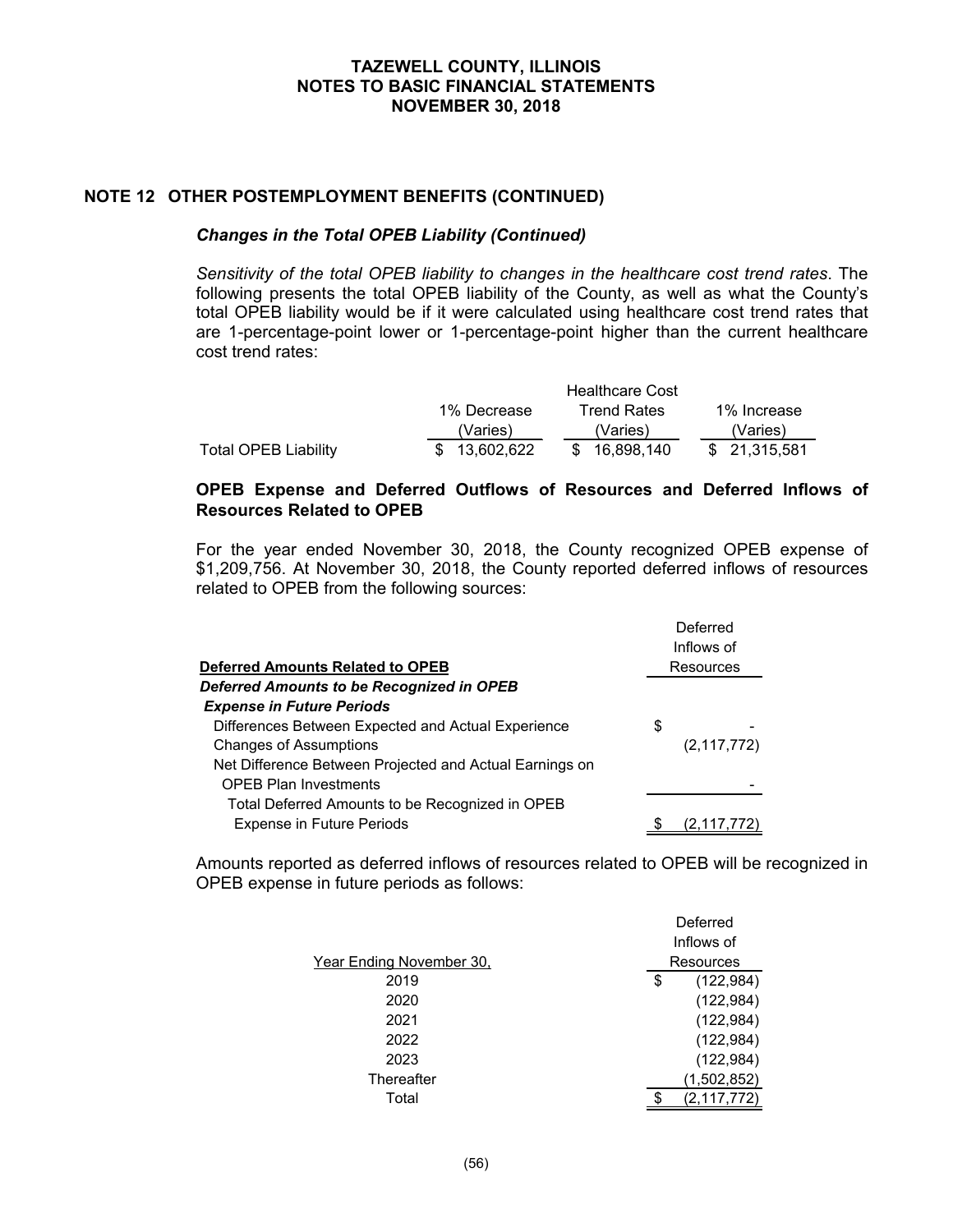### **NOTE 13 SELF-FUNDED INSURANCE**

The County is exposed to various risks of loss related to torts, theft of, damages to and destruction of assets, natural disasters, and medical and dental claims of its employees and their dependents. The County uses an internal service fund to account for and finance its uninsured risks of loss for medical and dental claims. Other risks of loss are accounted for in the Tort Judgment special revenue fund. Claims expenses and liabilities are reported when it is probable that a loss has occurred and the amount of that loss can be reasonably estimated. These losses include an estimate of claims that have been incurred but not reported. At November 30, 2018, the estimate of health and dental claims incurred but not reported provided by the claims administrator amounted to \$544,408. The County does not anticipate any amount to be incurred but not reported related to liability coverage. The County has commercial insurance coverage of \$9,000,000 for general liability insurance when aggregate claims exceed \$1,000,000 over the annual liability period and coverage for medical and hospital when claims exceed \$250,000 individually. Settled claims have not exceeded this commercial coverage in any of the past three fiscal years.

Various funds of the County participate and make payments to the internal service fund based on historical cost information and to establish a reserve for catastrophe losses. That reserve is considered to be \$7,542,178 for the Health Insurance Fund and is considered to be a designation for those purposes of the net position of the Internal Service Fund.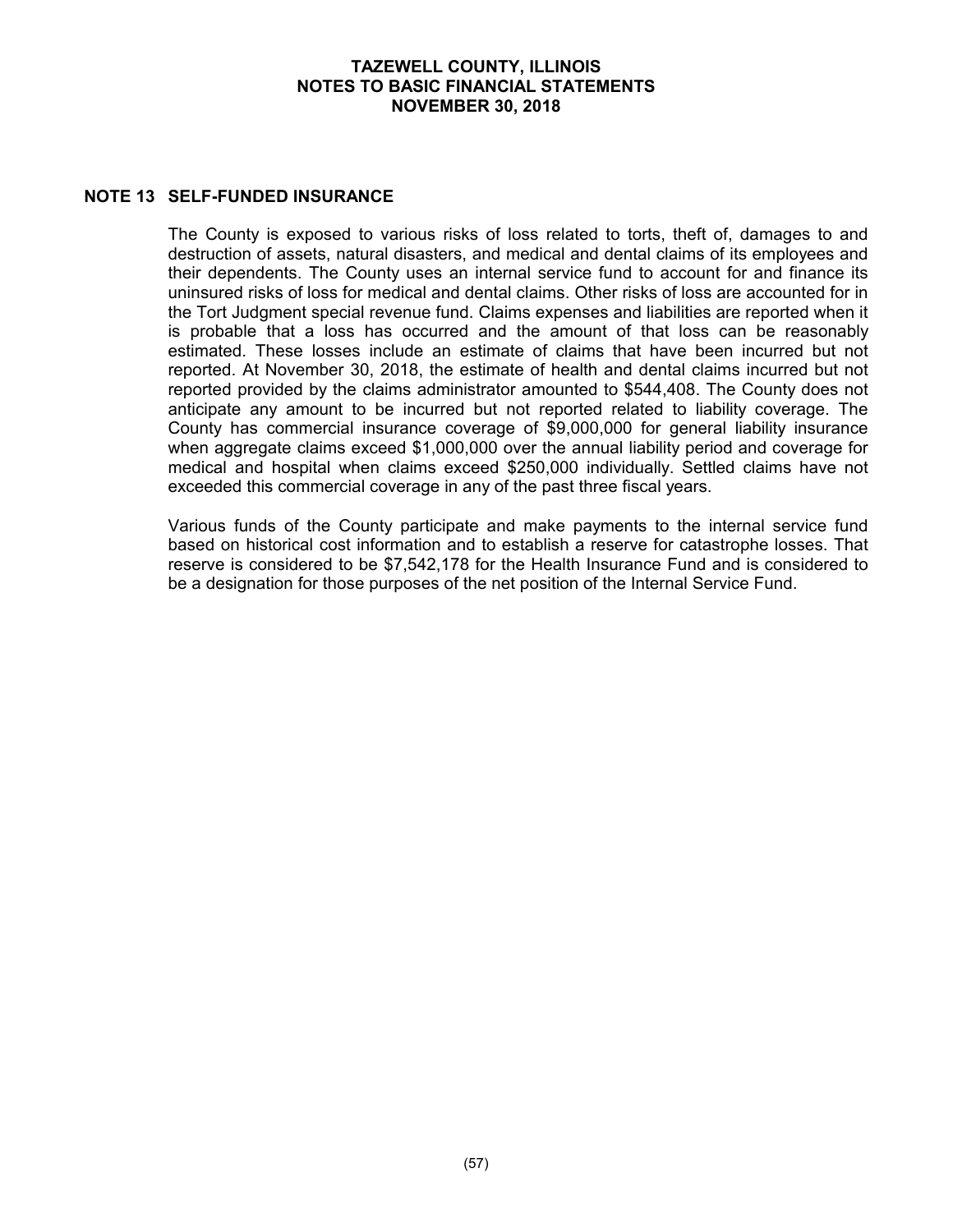### **NOTE 13 SELF-FUNDED INSURANCE (CONTINUED)**

Changes in the claims liability, including claims payable and estimated payable for claims and losses, in fiscal years 2018 and 2017 were:

|                             |               | Health Insurance |  |
|-----------------------------|---------------|------------------|--|
|                             | Fund          |                  |  |
| Balance - November 30, 2016 | 411,295<br>\$ |                  |  |
| Claims Incurred             | 4,506,285     |                  |  |
| Claims Paid                 | (4,686,132)   |                  |  |
| Balance - November 30, 2017 | 231,448       |                  |  |
| Claims Incurred             | 5,263,094     |                  |  |
| Claims Paid                 | (4,950,134)   |                  |  |
| Balance - November 30, 2018 | 544.408       |                  |  |

# **NOTE 14 LEASES**

During fiscal year 2009, the County received a donation of a building valued at \$395,000 and purchased adjacent parking lots for \$66,000. The building is currently being leased to tenants. The value of the building and cost of the parking lots are included in the governmental activities' capital assets at November 30, 2018.

As of November 30, 2018, the building is being leased for monthly rental payments of between \$125 and \$2,600 and expires at various times through November 30, 2020. Total rental income for the year ended November 30, 2018 was \$104,820.

The future minimum lease rental income for the above leases are as follows:

| Year Ending November 30, | Amount |  |
|--------------------------|--------|--|
| 2019                     | 55,930 |  |
| 2020                     | 20,570 |  |
| Total                    | 76.500 |  |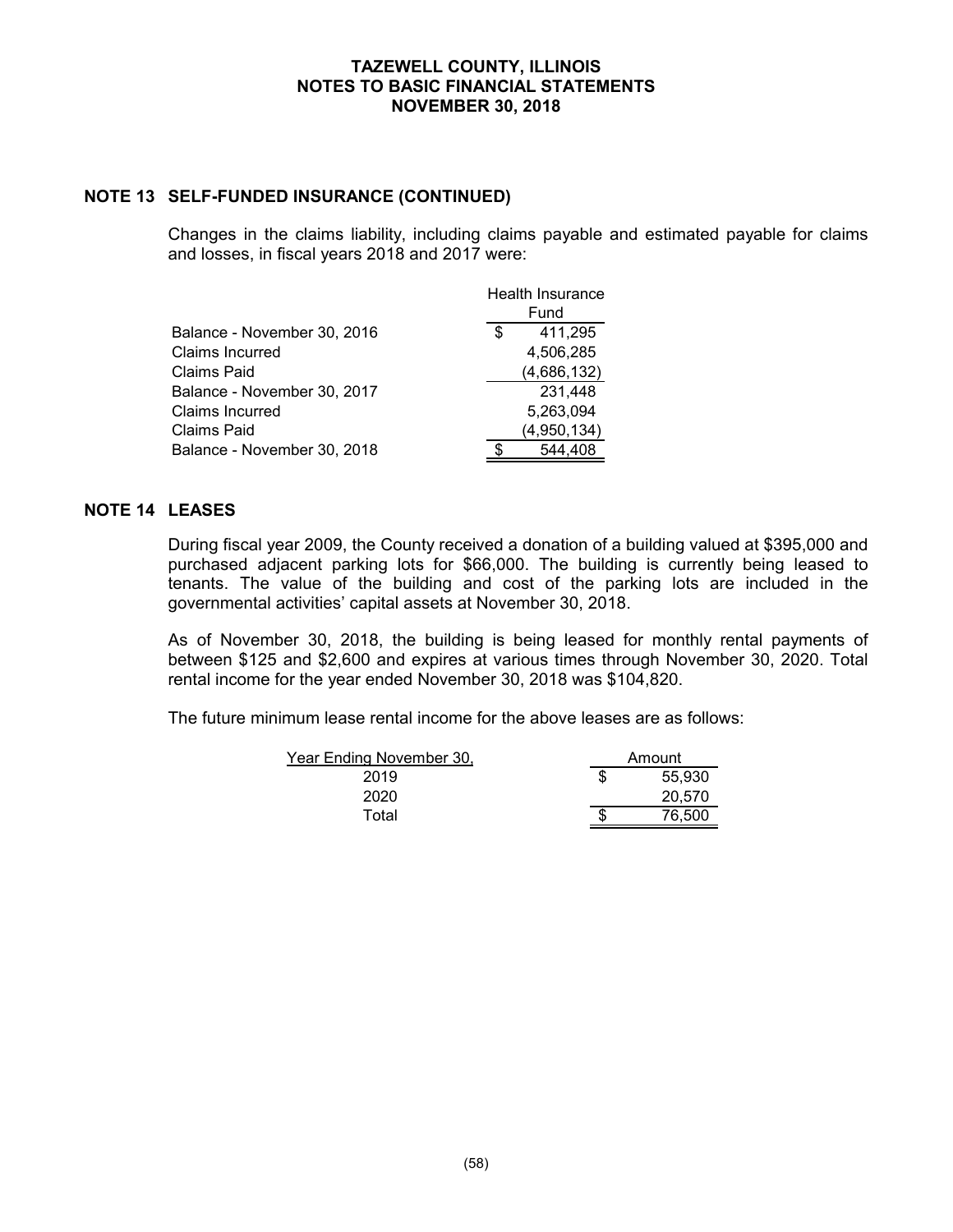### **NOTE 15 COMMITMENTS AND CONTINGENCIES**

#### **Operating Lease**

The County entered into a five-year noncancelable lease for the Health Department Dental Clinic. Monthly lease payments began on January 1, 2016.

The future minimum lease payments for the above lease is as follows:

| Year Ending November 30, | Amount |         |  |  |  |  |
|--------------------------|--------|---------|--|--|--|--|
| 2019                     | S      | 51,653  |  |  |  |  |
| 2020                     |        | 51,653  |  |  |  |  |
| 2021                     |        | 51,653  |  |  |  |  |
| 2022                     |        | 4.304   |  |  |  |  |
| Total                    | S      | 159,263 |  |  |  |  |

#### **Commitment**

The County is a defendant in various claims and lawsuits. The outcome of these claims and lawsuits is not presently determinable, in the opinion of the County's counsel, the resolution of these matters will not have a material adverse effect on the financial condition of the County.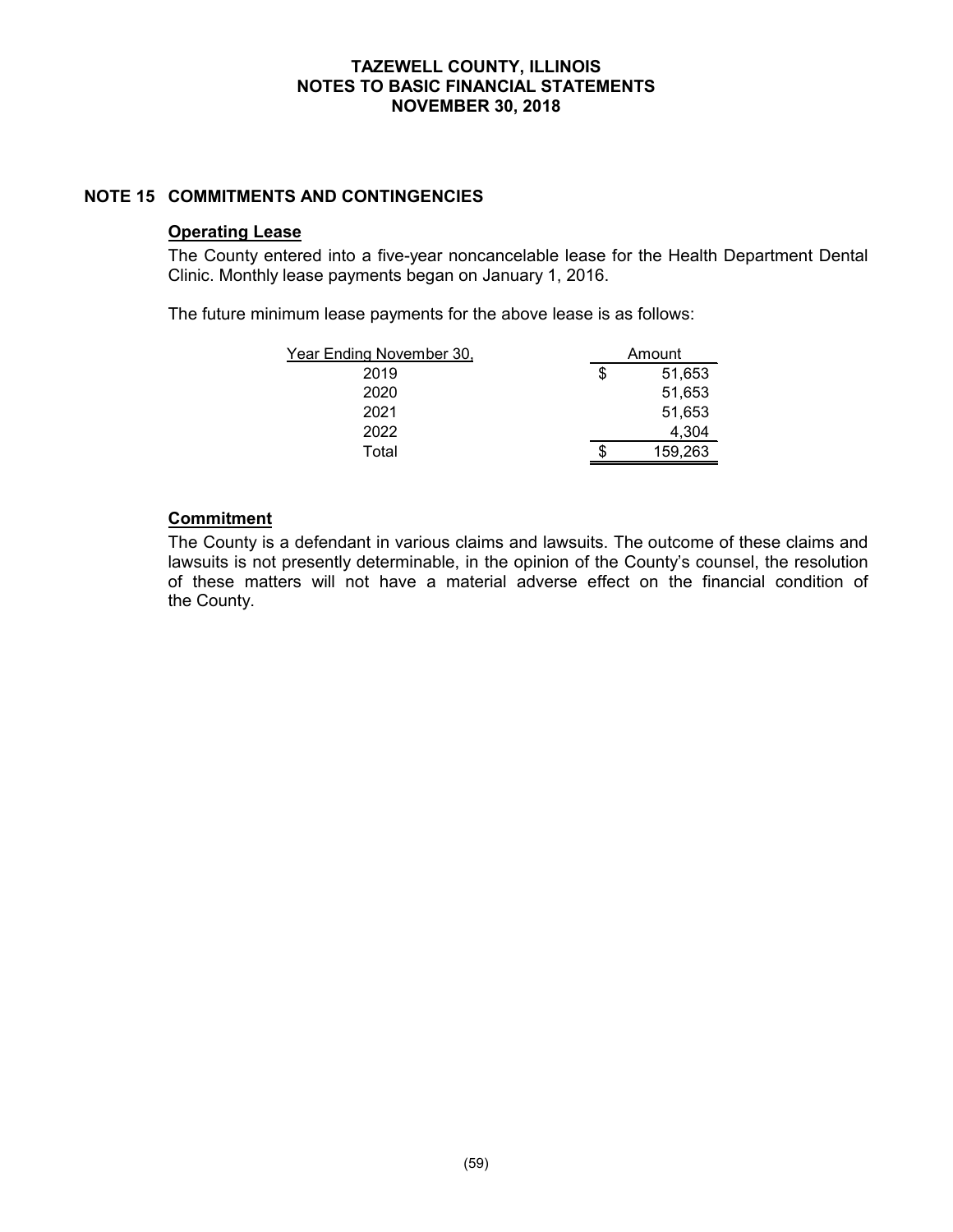# **TAZEWELL COUNTY, ILLINOIS SCHEDULE OF REVENUES, EXPENDITURES, AND CHANGES IN FUND BALANCES – BUDGET AND ACTUAL MAJOR FUNDS YEAR ENDED NOVEMBER 30, 2018**

|                                             | General Fund |               |                     |        |    |            |
|---------------------------------------------|--------------|---------------|---------------------|--------|----|------------|
|                                             |              | Original      |                     |        |    |            |
|                                             |              | <b>Budget</b> | <b>Budget</b>       |        |    | Actual     |
| <b>REVENUES</b>                             |              |               |                     |        |    |            |
| <b>Property Taxes</b>                       | \$           | 4,785,114     | \$<br>4,785,114     |        | \$ | 4,756,313  |
| <b>Sales Taxes</b>                          |              | 9,310,000     | 9,310,000           |        |    | 11,220,876 |
| Illinois State Income Taxes                 |              | 2,150,000     | 2,150,000           |        |    | 2,449,974  |
| Personal Property Replacement Taxes         |              | 650,000       | 650,000             |        |    | 677,637    |
| Other State Taxes                           |              | 671,250       | 671,250             |        |    | 858,205    |
| Salary and Expenditure Reimbursements       |              | 1,218,488     | 1,218,488           |        |    | 1,303,528  |
| <b>Governmental Grants</b>                  |              | 15,000        |                     | 15,000 |    | 44,490     |
| Licenses and Permits                        |              | 703,550       | 703,550             |        |    | 797,679    |
| <b>Charges for Services</b>                 |              | 3,857,106     | 3,857,106           |        |    | 3,525,439  |
| <b>Fines and Forfeitures</b>                |              | 672,000       | 672.000             |        |    | 468,252    |
| Interest                                    |              | 78,100        |                     | 78,100 |    | 280,915    |
| Miscellaneous                               |              | 489,700       | 489,700             |        |    | 664,366    |
| <b>Total Revenues</b>                       |              | 24,600,308    | 24,600,308          |        |    | 27,047,674 |
| <b>EXPENDITURES</b>                         |              |               |                     |        |    |            |
| Judicial                                    |              | 7,634,695     | 7,634,695           |        |    | 6,753,243  |
| Public Safety and Corrections               |              | 10,437,548    | 10,445,548          |        |    | 10,173,622 |
| <b>Community Development</b>                |              | 292,713       | 285,713             |        |    | 285,582    |
| Highways                                    |              |               |                     |        |    |            |
| Health and Welfare                          |              |               |                     |        |    |            |
| <b>General Governmental Services</b>        |              | 10,995,381    | 10,994,381          |        |    | 8,496,455  |
| Debt Service                                |              | 1,145,000     | 1,145,000           |        |    | 25,141     |
| <b>Total Expenditures</b>                   |              | 30,505,337    | 30,505,337          |        |    | 25,734,043 |
| Excess (Deficiency) of Revenues             |              |               |                     |        |    |            |
| Over Expenditures                           |              | (5,905,029)   | (5,905,029)         |        |    | 1,313,631  |
| <b>OTHER FINANCING SOURCES (USES)</b>       |              |               |                     |        |    |            |
| Proceeds from Capital Lease Obligation      |              | 1,699,500     | 1,699,500           |        |    | 236,589    |
| Proceeds from Issuance of Debt              |              |               |                     |        |    | 1,474,555  |
| Transfers In                                |              |               |                     |        |    | 197,088    |
| <b>Transfers Out</b>                        |              |               |                     |        |    | (16)       |
| <b>Total Other Financing Sources (Uses)</b> |              | 1,699,500     | 1,699,500           |        |    | 1,908,216  |
| Net Change in Fund Balances                 |              | (4,205,529)   | (4,205,529)<br>- \$ |        |    | 3,221,847  |
| <b>FUND BALANCE</b>                         |              |               |                     |        |    |            |
| Beginning of Year                           |              |               |                     |        |    | 18,795,018 |

End of Year \$ 22,016,865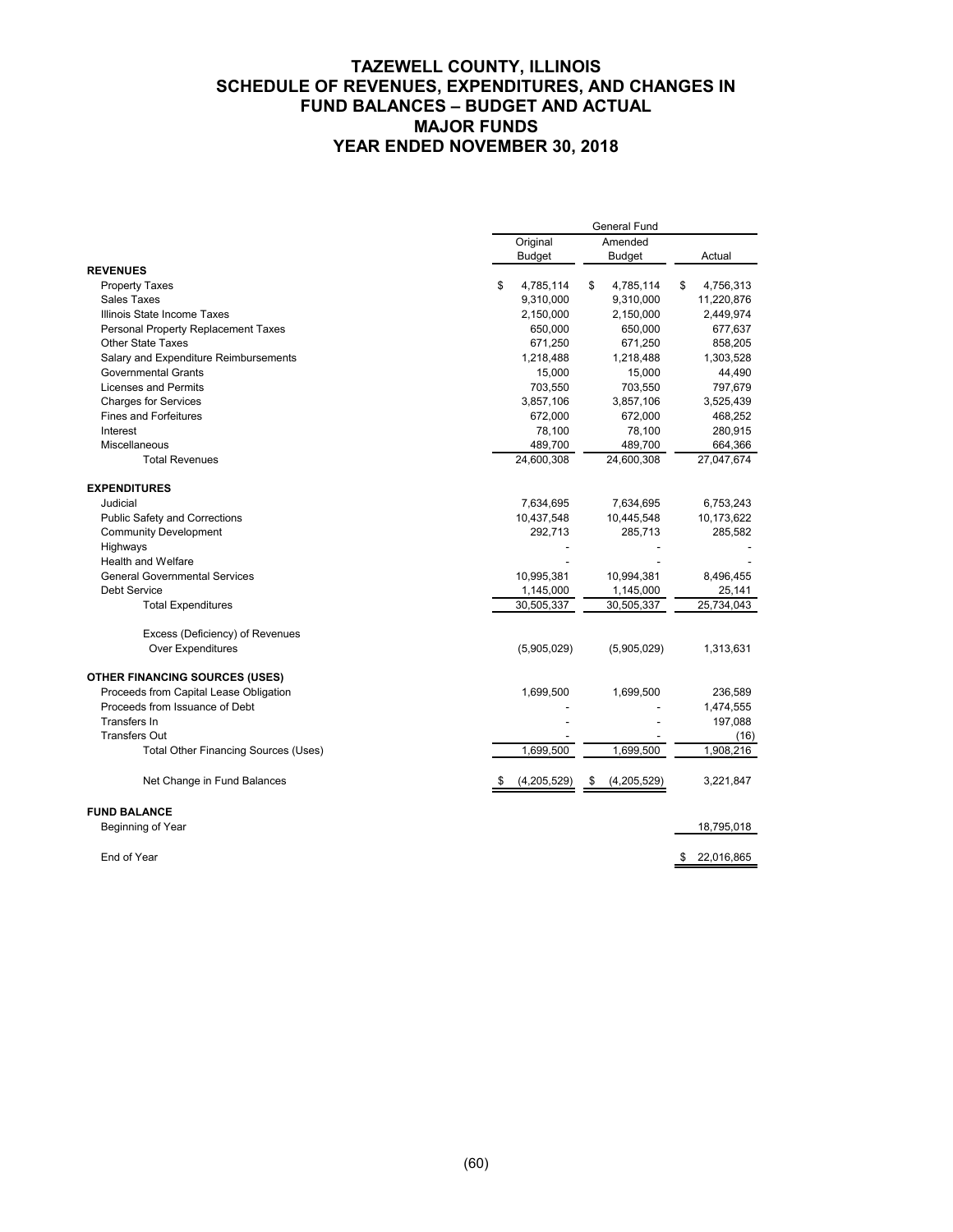# **TAZEWELL COUNTY, ILLINOIS SCHEDULE OF REVENUES, EXPENDITURES, AND CHANGES IN FUND BALANCES – BUDGET AND ACTUAL MAJOR FUNDS (CONTINUED) YEAR ENDED NOVEMBER 30, 2018**

| County Highway Fund       |    |                          |    |                     | County Health Fund |                           |    |                          |    |                     |
|---------------------------|----|--------------------------|----|---------------------|--------------------|---------------------------|----|--------------------------|----|---------------------|
| Original<br><b>Budget</b> |    | Amended<br><b>Budget</b> |    | Actual              |                    | Original<br><b>Budget</b> |    | Amended<br><b>Budget</b> |    | Actual              |
| \$<br>1,759,150           | \$ | 1,759,150                | \$ | 1,749,008           | \$                 | 917,679                   | \$ | 917,679                  | \$ | 912,619             |
|                           |    |                          |    |                     |                    |                           |    |                          |    |                     |
| 155,500                   |    | 155,500                  |    | 179,104             |                    | 187,230                   |    | 187,230                  |    | 168,325             |
|                           |    |                          |    |                     |                    |                           |    |                          |    |                     |
|                           |    |                          |    |                     |                    | 4,372,799                 |    | 4,372,799                |    | 4,123,438           |
| 111,000                   |    | 111,000                  |    | 122,437             |                    | 527,700                   |    | 527,700                  |    | 558,817             |
| 6,500                     |    | 6,500                    |    | 38,109              |                    | 12,000                    |    | 12,000                   |    |                     |
| 15,000                    |    | 15,000                   |    | 33,674              |                    | 189,893                   |    | 189,893                  |    | 39,388<br>263,270   |
| 2,047,150                 |    | 2,047,150                |    | 2,122,332           |                    | 6,207,301                 |    | 6,207,301                |    | 6,065,857           |
|                           |    |                          |    |                     |                    |                           |    |                          |    |                     |
|                           |    |                          |    |                     |                    |                           |    |                          |    |                     |
|                           |    |                          |    |                     |                    |                           |    |                          |    |                     |
|                           |    |                          |    |                     |                    |                           |    |                          |    |                     |
| 2,548,512                 |    | 2,548,512                |    | 1,942,717           |                    |                           |    |                          |    |                     |
|                           |    |                          |    |                     |                    | 6,153,251                 |    | 6,153,251                |    | 5,963,368           |
|                           |    |                          |    |                     |                    |                           |    |                          |    |                     |
| 2,548,512                 |    | 2,548,512                |    | 29,164<br>1,971,881 |                    | 37,000<br>6,190,251       |    | 37,000<br>6,190,251      |    | 21,639<br>5,985,007 |
|                           |    |                          |    |                     |                    |                           |    |                          |    |                     |
| (501, 362)                |    | (501, 362)               |    | 150,451             |                    | 17,050                    |    | 17,050                   |    | 80,850              |
|                           |    |                          |    |                     |                    |                           |    |                          |    |                     |
|                           |    |                          |    |                     |                    |                           |    |                          |    |                     |
| 70,000                    |    | 70,000                   |    | 35,294              |                    |                           |    |                          |    |                     |
|                           |    |                          |    |                     |                    |                           |    |                          |    |                     |
| 70,000                    |    | 70,000                   |    | 35,294              |                    |                           |    |                          |    |                     |
| (431, 362)                | \$ | (431, 362)               |    | 185,745             | \$                 | 17,050                    | \$ | 17,050                   |    | 80,850              |
|                           |    |                          |    | 2,236,003           |                    |                           |    |                          |    | 3,270,464           |
|                           |    |                          |    |                     |                    |                           |    |                          |    |                     |
|                           |    |                          | \$ | 2,421,748           |                    |                           |    |                          | \$ | 3,351,314           |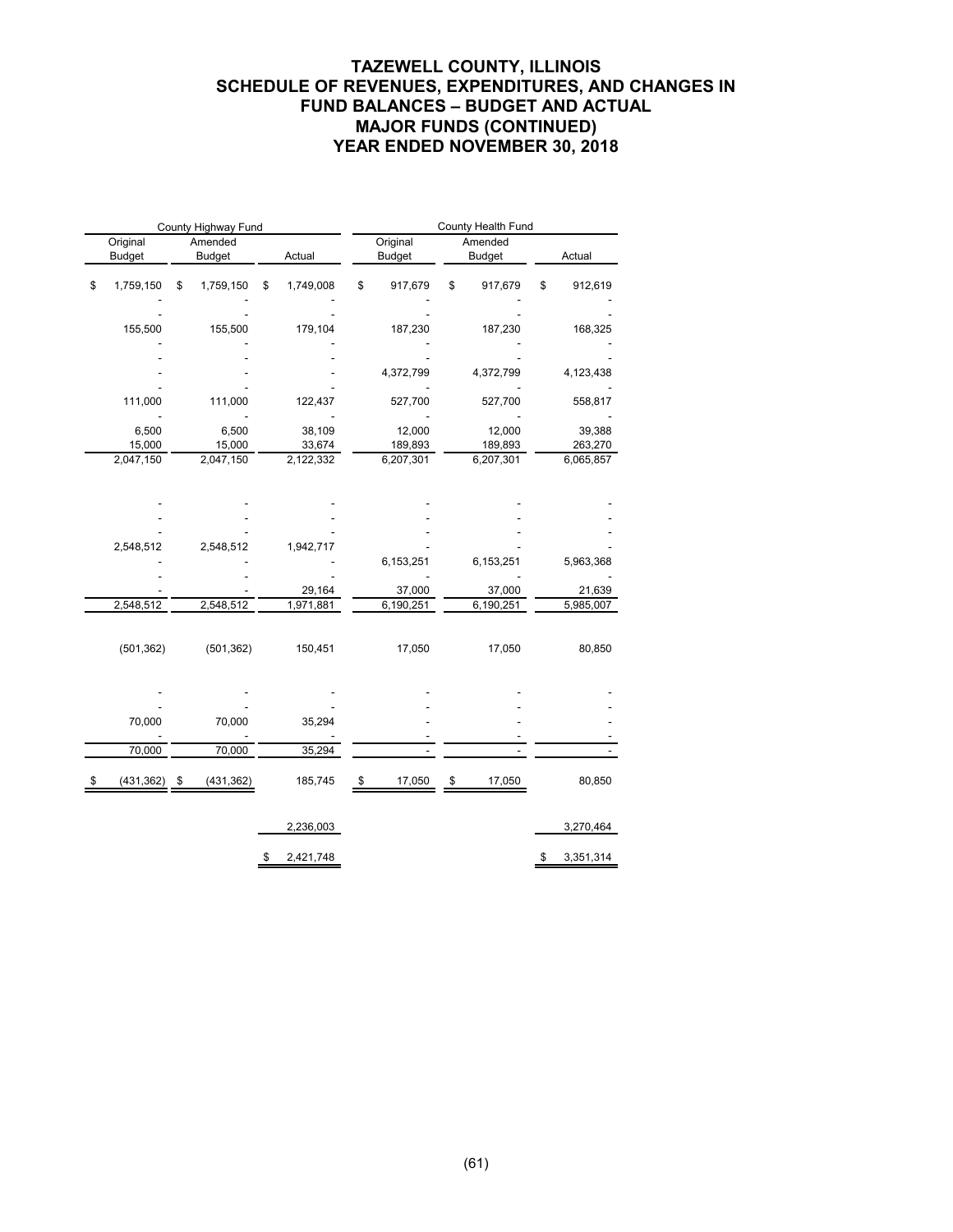### **TAZEWELL COUNTY, ILLINOIS REQUIRED SUPPLEMENTARY INFORMATION SCHEDULE OF CHANGES IN THE COUNTY'S TOTAL OPEB LIABILITY AND RELATED RATIOS NOVEMBER 30, 2018**

|                                                                  | 2018             | 2017             |
|------------------------------------------------------------------|------------------|------------------|
| <b>Total OPEB Liability - Beginning</b>                          | 18,059,702<br>\$ | 16,982,721<br>\$ |
| Service Cost                                                     | 688.948          | 665,072          |
| Interest on Total OPEB Liability                                 | 643.792          | 613,295          |
| Changes in Assumptions                                           | (2, 240, 756)    |                  |
| Benefit Payments and Refunds                                     | (253, 546)       | (201,386)        |
| <b>Net Change in Total OPEB Liability</b>                        | (1,161,562)      | 1,076,981        |
| <b>Total OPEB Liability - Ending</b>                             | 16,898,140       | 18,059,702       |
| Covered-Employee Payroll                                         | 23,109,589       | 15,487,927       |
| Total OPEB Liability as a Percentage of Covered-Employee Payroll | 73.12%           | 116.61%          |

The discount rate increased from 3.59% to 4.22%. However, there were no additional changes in assumptions or benefit terms in the actuarial valuation.

No assets are accumulated in a trust to pay related benefits.

The County implemented GASB Statement No. 75 in fiscal year 2017, and the above table will be expanded to 10 years of information as the information becomes available.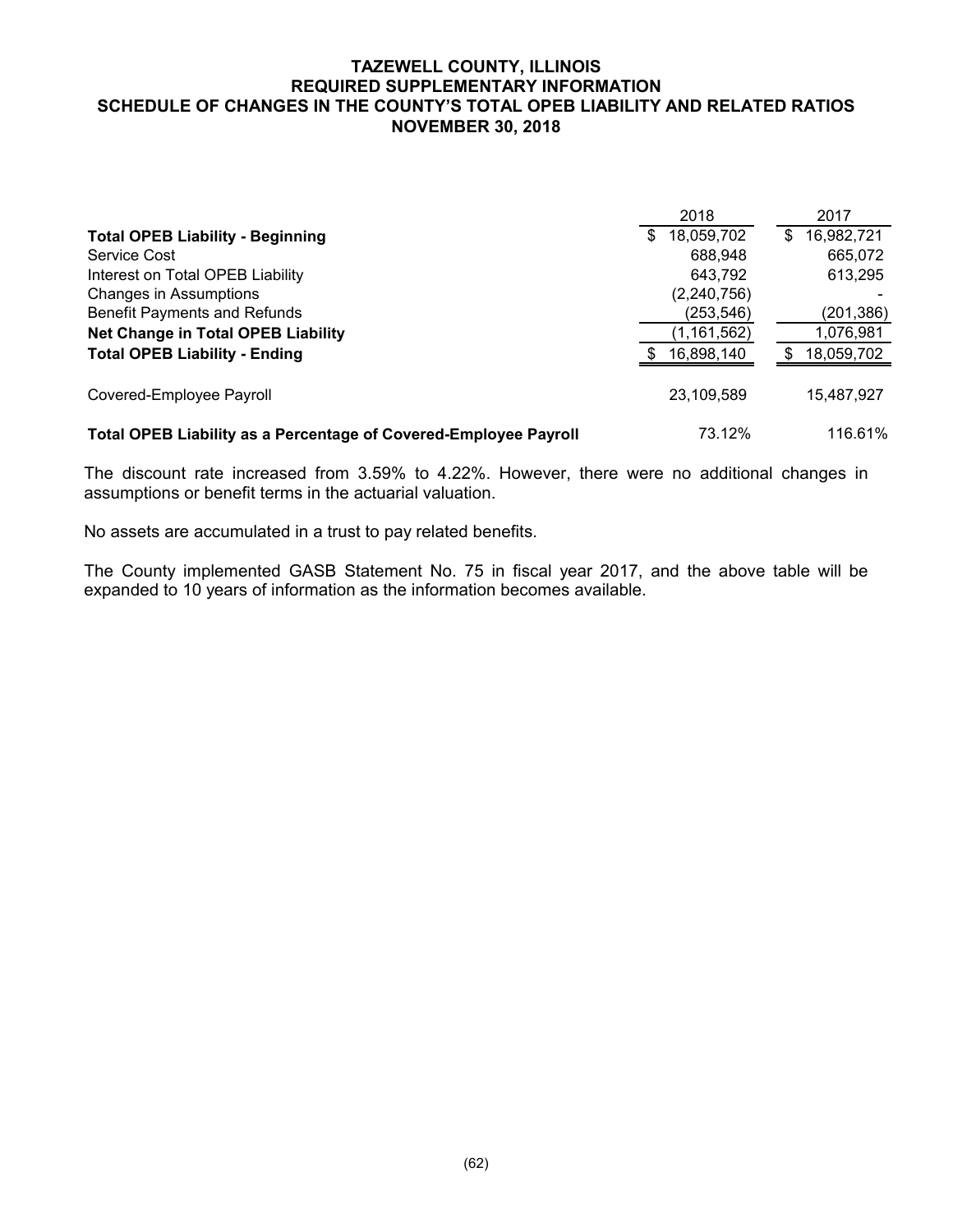### **TAZEWELL COUNTY, ILLINOIS NOTE TO REQUIRED SUPPLEMENTARY INFORMATION NOVEMBER 30, 2018**

### **NOTE 1 BUDGETARY BASIS**

The budgetary comparison schedules for the General Fund, County Highway Fund, and County Health Fund present comparisons of the budget with actual data on a modified accrual basis.

There were no individual major funds with excesses of expenditures over budget.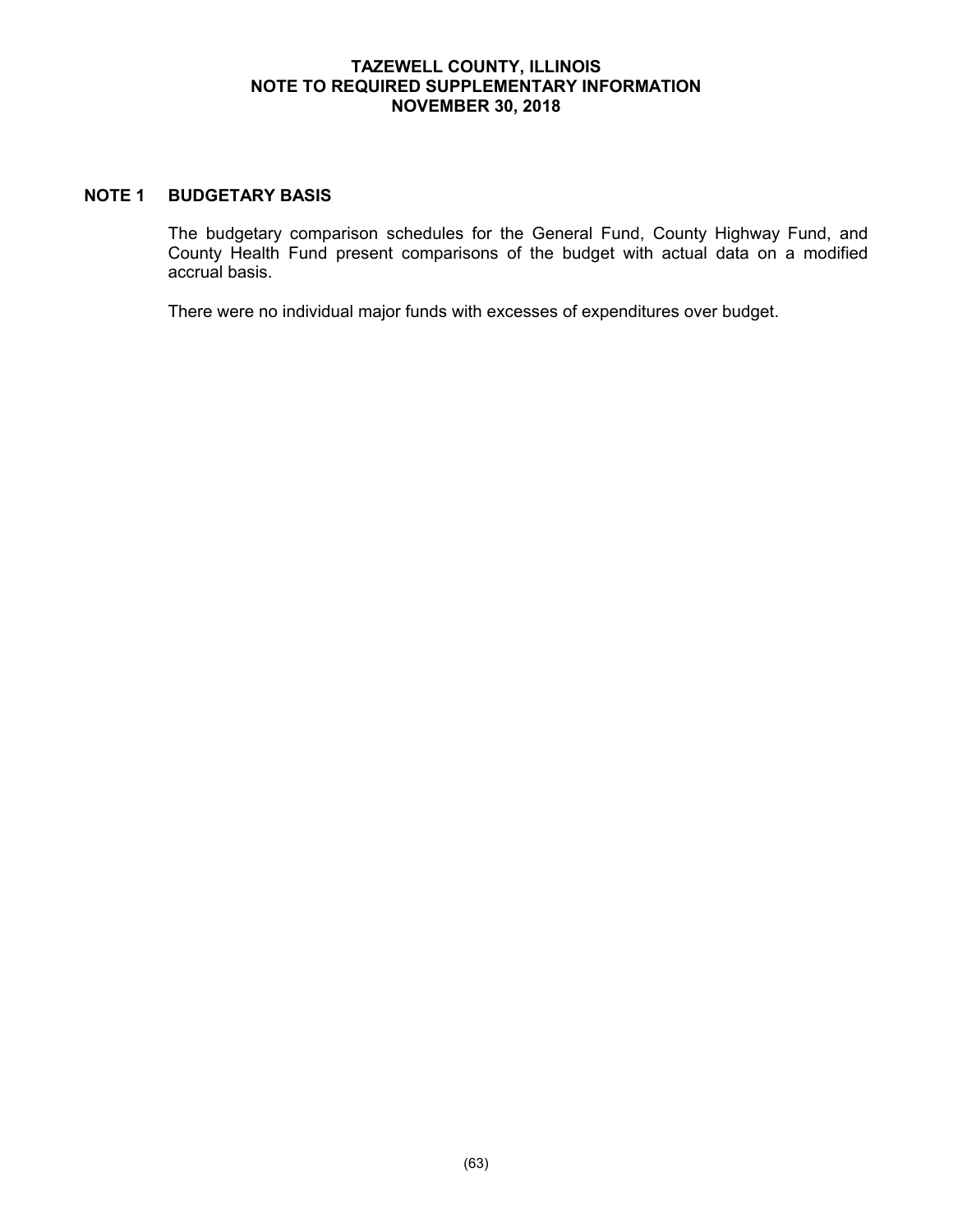|                                                                                                                         |                                              |                                             | Special Revenue                  |                                 |                                               |
|-------------------------------------------------------------------------------------------------------------------------|----------------------------------------------|---------------------------------------------|----------------------------------|---------------------------------|-----------------------------------------------|
| <b>ASSETS</b>                                                                                                           | Township<br>Motor<br><b>Fuel Tax</b><br>Fund | Illinois<br>Municipal<br>Retirement<br>Fund | County<br>Motor Fuel<br>Tax Fund | County<br><b>Bridge</b><br>Fund | Federal<br>Aid<br>Matching<br><b>Tax Fund</b> |
| Cash<br>Investments<br>Receivables:                                                                                     | \$1,117,737                                  | \$2,212,060                                 | \$1,416,376<br>2,639,804         | \$4,038,082                     | \$2,343,821<br>226,368                        |
| <b>Property Taxes</b><br>State of Illinois:                                                                             |                                              | 790,890                                     |                                  | 785,169                         | 652,608                                       |
| Motor Fuel Tax Allotments<br>Grants<br>Other                                                                            | 91,144                                       |                                             | 198,389                          | 104,728                         |                                               |
| Notes Receivable, Net of Allowance for Doubtful Accounts of \$43,000<br><b>Prepaid Expenses</b><br>Due from Other Funds | 84,014                                       |                                             |                                  | 50,915                          | 396                                           |
| <b>Total Assets</b>                                                                                                     | \$1,292,895                                  | \$3,002,950                                 | \$4,254,569                      | \$4,978,894                     | \$3,223,193                                   |
| LIABILITIES, DEFERRED INFLOWS OF<br><b>RESOURCES, AND FUND BALANCE (DEFICIT)</b>                                        |                                              |                                             |                                  |                                 |                                               |
| <b>Accounts Payable</b><br><b>Accrued Payroll and Related Costs</b><br>Due to Other Funds                               | 29,258<br>\$                                 | \$<br>3,569                                 | 52,490<br>\$<br>2,776<br>84,023  | 560,515<br>\$                   | \$<br>79,627<br>95                            |
| <b>Unearned Revenue</b><br><b>Total Liabilities</b>                                                                     | 29,258                                       | 3,569                                       | 139,289                          | 560,515                         | 79,722                                        |
| Deferred Inflows of Resources:<br>Subsequent Year's Property Taxes<br>Unavailable Revenue                               |                                              | 790,890                                     | L,                               | 785,169                         | 652,608                                       |
| <b>Total Deferred Inflows of Resources</b>                                                                              |                                              | 790,890                                     |                                  | 785,169                         | 652,608                                       |
| Fund Balance (Deficit):<br>Nonspendable:<br>Prepaids                                                                    |                                              |                                             |                                  |                                 |                                               |
| Restricted for:<br>Judicial                                                                                             |                                              |                                             |                                  |                                 |                                               |
| Public Safety and Corrections<br><b>Community Development</b>                                                           |                                              |                                             |                                  |                                 |                                               |
| Highways<br>Health and Welfare<br><b>General Governmental Services</b>                                                  | 579,753                                      |                                             |                                  | 486,843                         | 1,129,917                                     |
| Retirement<br>Assigned to:                                                                                              |                                              | 2,208,491                                   |                                  |                                 |                                               |
| Judicial<br><b>Public Safety and Corrections</b>                                                                        |                                              |                                             |                                  |                                 |                                               |
| <b>Community Development</b><br>Highways<br>Health and Welfare                                                          | 683,884                                      |                                             | 4,115,280                        | 3,146,367                       | 1,360,946                                     |
| <b>General Governmental Services</b><br>Unassigned                                                                      |                                              |                                             |                                  |                                 |                                               |
| <b>Total Fund Balance (Deficit)</b>                                                                                     | 1,263,637                                    | 2,208,491                                   | 4,115,280                        | 3,633,210                       | 2,490,863                                     |
| Total Liabilities, Deferred Inflows of<br>Resources, and Fund Balance (Deficit)                                         | \$1,292,895                                  | \$3,002,950                                 | \$4,254,569                      | \$4,978,894                     | \$3,223,193                                   |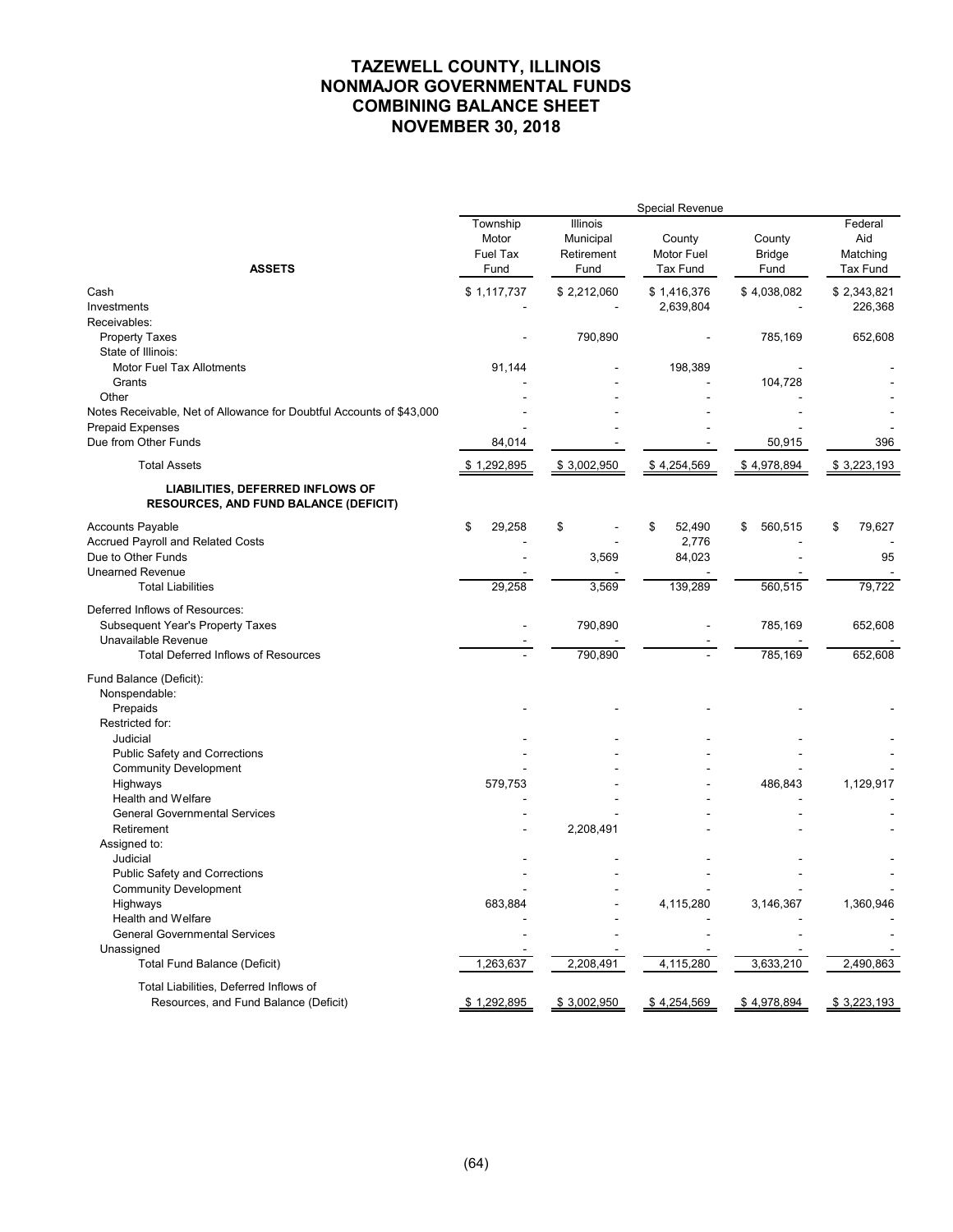|                                   |                            |                           | Special Revenue          |                                                              |                                 |                        |                                        |
|-----------------------------------|----------------------------|---------------------------|--------------------------|--------------------------------------------------------------|---------------------------------|------------------------|----------------------------------------|
| Township<br><b>Bridge</b><br>Fund | Social<br>Security<br>Fund | Animal<br>Control<br>Fund | Tort<br>Judgment<br>Fund | Persons With<br>Developmental<br><b>Disabilities</b><br>Fund | Veterans'<br>Assistance<br>Fund | Law<br>Library<br>Fund | Circuit<br>Clerk<br>Automation<br>Fund |
| \$190,297                         | \$1,443,167                | \$728,150                 | \$1,108,015              | \$<br>208,165                                                | \$220,470                       | \$80,689               | \$<br>788,498                          |
|                                   |                            |                           | 125,775                  |                                                              |                                 |                        |                                        |
|                                   | 1,056,152                  |                           | 1,669,688                | 548,955                                                      | 209,039                         |                        |                                        |
|                                   |                            |                           |                          |                                                              |                                 |                        |                                        |
|                                   |                            |                           |                          |                                                              |                                 |                        |                                        |
|                                   |                            |                           |                          |                                                              |                                 | 11,658                 | 92,635                                 |
|                                   |                            | 1,324                     |                          |                                                              |                                 | 50                     |                                        |
|                                   |                            |                           |                          |                                                              |                                 |                        |                                        |
| \$190,297                         | \$2,499,319                | \$729,474                 | \$2,903,478              | \$<br>757,120                                                | \$429,509                       | \$92,397               | \$<br>881,133                          |
|                                   |                            |                           |                          |                                                              |                                 |                        |                                        |
|                                   |                            |                           |                          |                                                              |                                 |                        |                                        |
|                                   |                            |                           |                          |                                                              |                                 |                        |                                        |
| \$                                | \$<br>27,516               | 16,153<br>\$<br>6,477     | 32,612<br>\$             | \$<br>180,000                                                | \$<br>2,479<br>1,000            | \$<br>2,978            | \$<br>20,929<br>4,278                  |
| 52,684                            |                            |                           |                          |                                                              |                                 |                        |                                        |
|                                   |                            |                           |                          |                                                              |                                 |                        |                                        |
| 52,684                            | 27,516                     | 22,630                    | 32,612                   | 180,000                                                      | 3,479                           | 2,978                  | 25,207                                 |
|                                   |                            |                           |                          |                                                              |                                 |                        |                                        |
|                                   | 1,056,152                  |                           | 1,669,688                | 548,955                                                      | 209,039                         |                        |                                        |
|                                   |                            |                           |                          |                                                              |                                 |                        |                                        |
|                                   | 1,056,152                  |                           | 1,669,688                | 548,955                                                      | 209,039                         |                        |                                        |
|                                   |                            |                           |                          |                                                              |                                 |                        |                                        |
|                                   |                            | 1,324                     |                          |                                                              |                                 | 50                     |                                        |
|                                   |                            |                           |                          |                                                              |                                 |                        |                                        |
|                                   |                            |                           |                          |                                                              |                                 | 17,329                 | 626,071                                |
|                                   |                            |                           |                          |                                                              |                                 |                        |                                        |
| 16,079                            |                            |                           |                          |                                                              |                                 |                        |                                        |
|                                   |                            | 165,045                   |                          | 28,165                                                       | 66,988                          |                        |                                        |
|                                   |                            |                           | 546,724                  |                                                              |                                 |                        |                                        |
|                                   | 1,415,651                  |                           |                          |                                                              |                                 |                        |                                        |
|                                   |                            |                           |                          |                                                              |                                 |                        |                                        |
|                                   |                            |                           |                          |                                                              |                                 | 72,040                 | 229,855                                |
|                                   |                            |                           |                          |                                                              |                                 |                        |                                        |
| 121,534                           |                            |                           |                          |                                                              |                                 |                        |                                        |
|                                   |                            | 540,475                   |                          |                                                              | 150,003                         |                        |                                        |
|                                   |                            |                           | 654,454                  |                                                              |                                 |                        |                                        |
| 137,613                           | 1,415,651                  | 706,844                   | 1,201,178                | 28,165                                                       | 216,991                         | 89,419                 | 855,926                                |
|                                   |                            |                           |                          |                                                              |                                 |                        |                                        |
| \$190,297                         | \$2,499,319                | \$729,474                 | \$2,903,478              | \$<br>757,120                                                | \$429,509                       | \$92,397               | \$<br>881,133                          |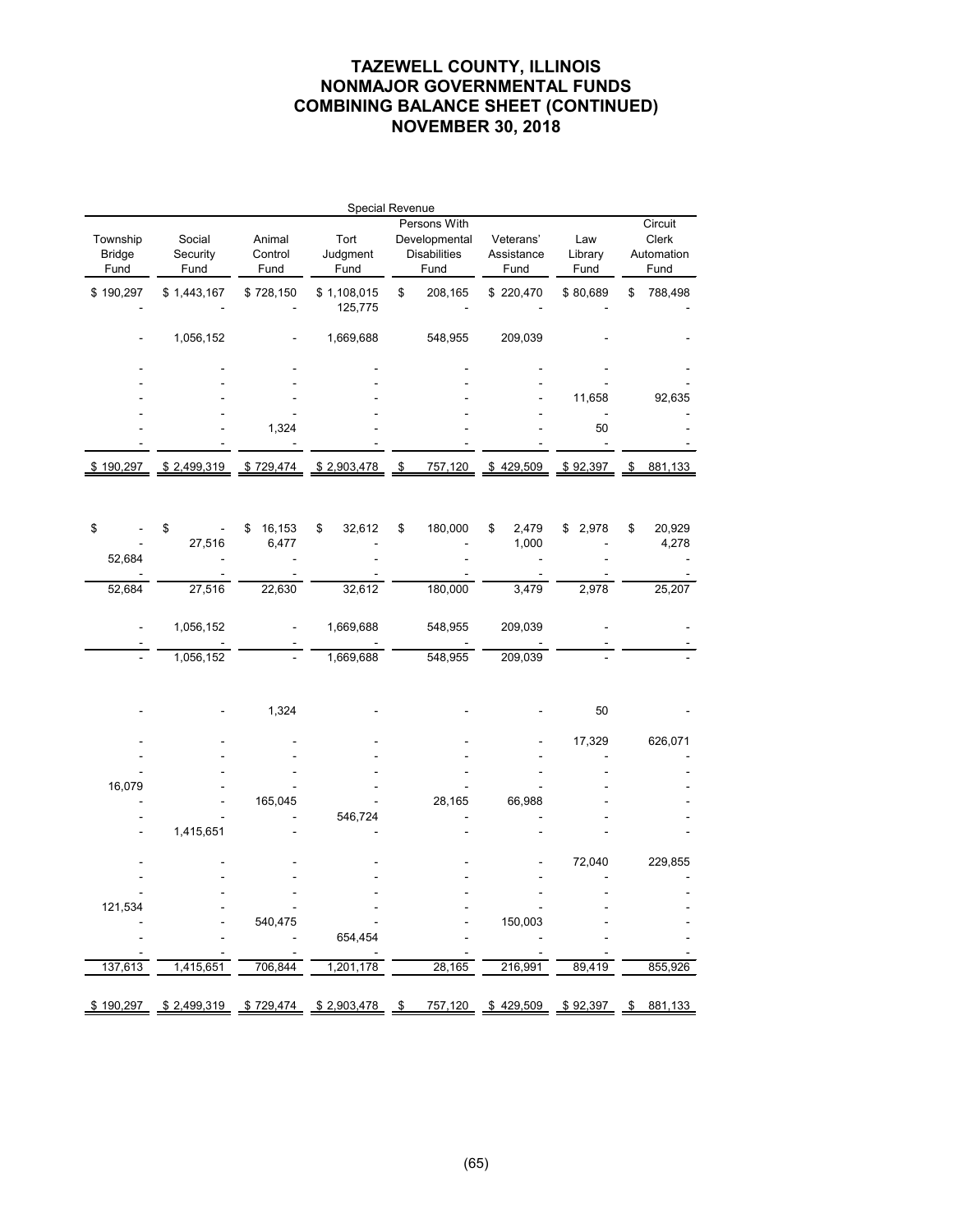|                                                                                  | Special Revenue |                                              |    |                                          |    |                                                  |    |                                   |    |                                    |
|----------------------------------------------------------------------------------|-----------------|----------------------------------------------|----|------------------------------------------|----|--------------------------------------------------|----|-----------------------------------|----|------------------------------------|
| <b>ASSETS</b>                                                                    |                 | Economic<br>Development<br><b>Grant Fund</b> |    | County<br>Recorder<br>Automation<br>Fund |    | Circuit<br><b>Clerk Child</b><br>Support<br>Fund |    | Treasurer's<br>Automation<br>Fund |    | Solid<br>Waste<br>Planning<br>Fund |
| Cash                                                                             | \$              | 716,873                                      |    | \$404,742                                |    | \$71,965                                         | \$ | 71,720                            |    | \$1,684,849                        |
| Investments                                                                      |                 |                                              |    |                                          |    |                                                  |    |                                   |    |                                    |
| Receivables:                                                                     |                 |                                              |    |                                          |    |                                                  |    |                                   |    |                                    |
| <b>Property Taxes</b>                                                            |                 |                                              |    |                                          |    |                                                  |    |                                   |    |                                    |
| State of Illinois:                                                               |                 |                                              |    |                                          |    |                                                  |    |                                   |    |                                    |
| <b>Motor Fuel Tax Allotments</b>                                                 |                 |                                              |    |                                          |    |                                                  |    |                                   |    |                                    |
| Grants                                                                           |                 |                                              |    |                                          |    |                                                  |    |                                   |    |                                    |
| Other                                                                            |                 |                                              |    |                                          |    | 8,648                                            |    |                                   |    | 68,764                             |
| Notes Receivable, Net of Allowance for Doubtful Accounts of \$43,000             |                 | 193,479                                      |    |                                          |    |                                                  |    |                                   |    |                                    |
| <b>Prepaid Expenses</b>                                                          |                 |                                              |    |                                          |    |                                                  |    |                                   |    |                                    |
| Due from Other Funds                                                             |                 |                                              |    |                                          |    |                                                  |    |                                   |    |                                    |
| <b>Total Assets</b>                                                              | \$              | 910,352                                      |    | \$404,742                                | \$ | 80,613                                           | \$ | 71,720                            |    | \$1,753,613                        |
| LIABILITIES, DEFERRED INFLOWS OF<br><b>RESOURCES, AND FUND BALANCE (DEFICIT)</b> |                 |                                              |    |                                          |    |                                                  |    |                                   |    |                                    |
| <b>Accounts Payable</b>                                                          | \$              |                                              | \$ | 46                                       | \$ | 35                                               | \$ |                                   | \$ | 184,646                            |
| Accrued Payroll and Related Costs                                                |                 |                                              |    | 364                                      |    | 555                                              |    |                                   |    | 2,005                              |
| Due to Other Funds                                                               |                 |                                              |    |                                          |    | ÷,                                               |    |                                   |    | 60,472                             |
| <b>Unearned Revenue</b>                                                          |                 |                                              |    |                                          |    | 235                                              |    |                                   |    |                                    |
| <b>Total Liabilities</b>                                                         |                 |                                              |    | 410                                      |    | 825                                              |    |                                   |    | 247,123                            |
| Deferred Inflows of Resources:                                                   |                 |                                              |    |                                          |    |                                                  |    |                                   |    |                                    |
| Subsequent Year's Property Taxes                                                 |                 |                                              |    |                                          |    |                                                  |    |                                   |    |                                    |
| Unavailable Revenue                                                              |                 | 187,500                                      |    |                                          |    |                                                  |    |                                   |    |                                    |
| <b>Total Deferred Inflows of Resources</b>                                       |                 | 187,500                                      |    |                                          |    |                                                  |    |                                   |    |                                    |
| Fund Balance (Deficit):                                                          |                 |                                              |    |                                          |    |                                                  |    |                                   |    |                                    |
| Nonspendable:                                                                    |                 |                                              |    |                                          |    |                                                  |    |                                   |    |                                    |
| Prepaids                                                                         |                 |                                              |    |                                          |    |                                                  |    |                                   |    |                                    |
| Restricted for:                                                                  |                 |                                              |    |                                          |    |                                                  |    |                                   |    |                                    |
| Judicial                                                                         |                 |                                              |    |                                          |    |                                                  |    |                                   |    |                                    |
| Public Safety and Corrections                                                    |                 |                                              |    |                                          |    |                                                  |    |                                   |    |                                    |
| <b>Community Development</b>                                                     |                 | 361,594                                      |    |                                          |    |                                                  |    |                                   |    |                                    |
| Highways                                                                         |                 |                                              |    |                                          |    |                                                  |    |                                   |    |                                    |
| Health and Welfare<br><b>General Governmental Services</b>                       |                 |                                              |    | 395,593                                  |    |                                                  |    | 421                               |    | 293,243                            |
| Retirement                                                                       |                 |                                              |    |                                          |    |                                                  |    |                                   |    |                                    |
| Assigned to:                                                                     |                 |                                              |    |                                          |    |                                                  |    |                                   |    |                                    |
| Judicial                                                                         |                 |                                              |    |                                          |    | 79,788                                           |    |                                   |    |                                    |
| Public Safety and Corrections                                                    |                 |                                              |    |                                          |    |                                                  |    |                                   |    |                                    |
| Community Development                                                            |                 | 361,258                                      |    |                                          |    |                                                  |    |                                   |    |                                    |
| Highways                                                                         |                 |                                              |    |                                          |    |                                                  |    |                                   |    |                                    |
| Health and Welfare                                                               |                 |                                              |    |                                          |    |                                                  |    |                                   |    | 1,213,247                          |
| <b>General Governmental Services</b>                                             |                 |                                              |    | 8,739                                    |    |                                                  |    | 71,299                            |    |                                    |
| Unassigned                                                                       |                 |                                              |    |                                          |    |                                                  |    |                                   |    |                                    |
| <b>Total Fund Balance (Deficit)</b>                                              |                 | 722,852                                      |    | 404,332                                  |    | 79,788                                           |    | 71,720                            |    | 1,506,490                          |
| Total Liabilities, Deferred Inflows of                                           |                 |                                              |    |                                          |    |                                                  |    |                                   |    |                                    |
| Resources, and Fund Balance (Deficit)                                            | \$              | 910,352                                      |    | \$404,742                                |    |                                                  |    | \$ 80,613 \$ 71,720 \$ 1,753,613  |    |                                    |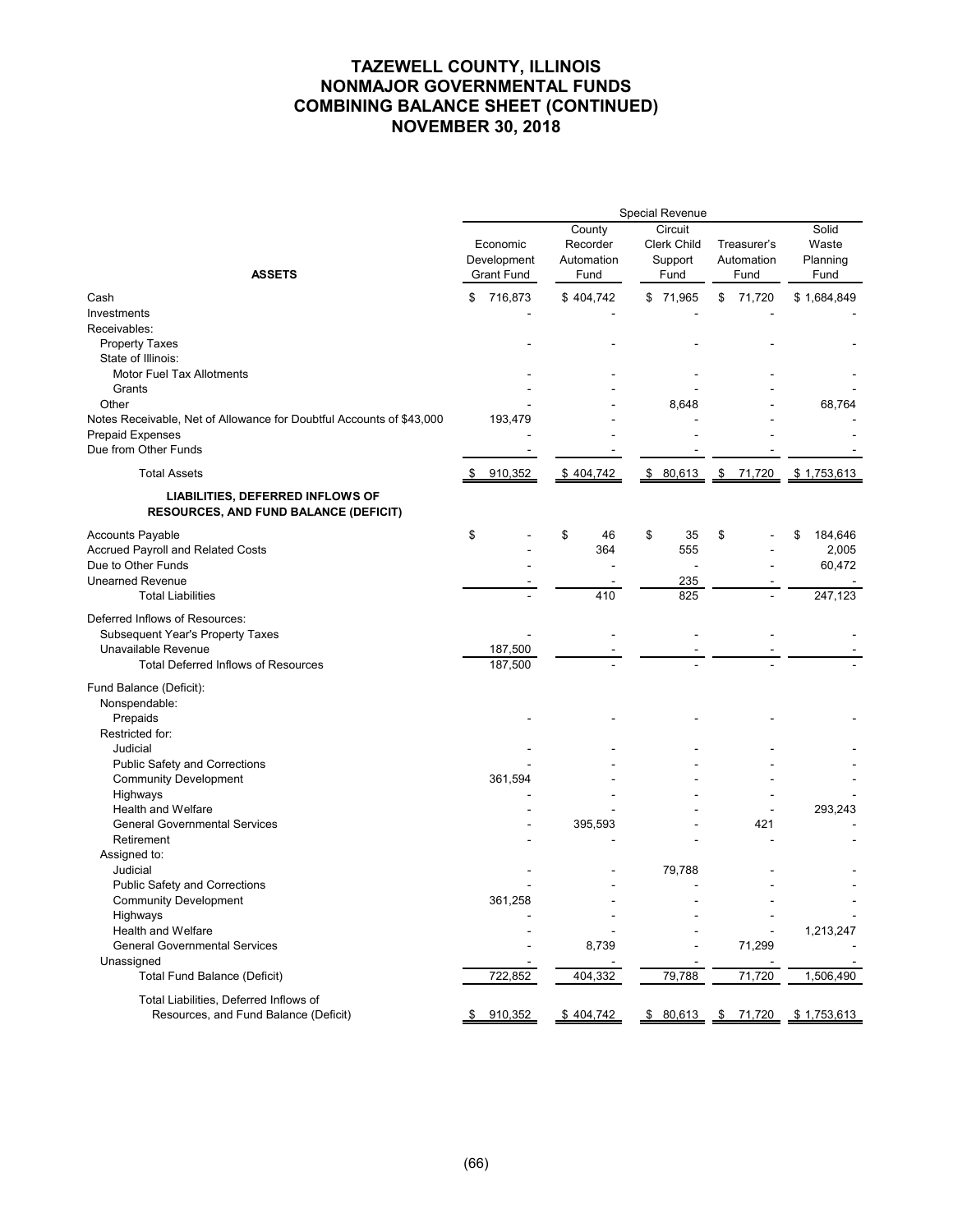| Special Revenue |    |                      |           |    |                          |           |           |              |  |  |
|-----------------|----|----------------------|-----------|----|--------------------------|-----------|-----------|--------------|--|--|
|                 |    | <b>Circuit Clerk</b> | Police    |    | Children's               |           |           |              |  |  |
| Rural           |    | Document             | Vehicle & |    | Advocacy                 | Sheriff's |           |              |  |  |
| We-Care,        |    | Storage              | Equipment |    | Center                   |           | Grant     | GIS          |  |  |
| Inc. Fund       |    | Fund                 | Fund      |    | Fund                     |           | Fund      | Fund         |  |  |
|                 |    |                      |           |    |                          |           |           |              |  |  |
| \$              | \$ | 739,898              | \$65,164  |    | \$ 69,704                | \$        |           | \$323,311    |  |  |
|                 |    |                      |           |    |                          |           |           |              |  |  |
|                 |    |                      |           |    |                          |           |           |              |  |  |
|                 |    |                      |           |    |                          |           |           |              |  |  |
|                 |    |                      |           |    |                          |           |           |              |  |  |
|                 |    |                      |           |    |                          |           |           |              |  |  |
| 260,014         |    |                      |           |    | 24,714                   |           | 3,937     |              |  |  |
|                 |    | 93,053               | 26,565    |    |                          |           |           |              |  |  |
|                 |    |                      |           |    |                          |           |           |              |  |  |
|                 |    |                      |           |    | 600                      |           |           |              |  |  |
|                 |    |                      |           |    |                          |           |           |              |  |  |
| \$260,014       | \$ | 832,951              | \$91,729  | \$ | 95,018                   | \$        | 3,937     | \$323,311    |  |  |
|                 |    |                      |           |    |                          |           |           |              |  |  |
|                 |    |                      |           |    |                          |           |           |              |  |  |
|                 |    |                      |           |    |                          |           |           |              |  |  |
| \$176,083       | \$ | 15,818               | \$15,453  | \$ | 5,813                    | \$        |           | 10,185<br>\$ |  |  |
|                 |    | 4,333                |           |    | 2,628                    |           | 1,159     | 3,895        |  |  |
| 83,899          |    |                      |           |    | $\overline{\phantom{a}}$ |           | 17,669    |              |  |  |
|                 |    |                      |           |    | 2,748                    |           |           |              |  |  |
| 259,982         |    | 20,151               | 15,453    |    | 11,189                   |           | 18,828    | 14,080       |  |  |
|                 |    |                      |           |    |                          |           |           |              |  |  |
|                 |    |                      |           |    |                          |           |           |              |  |  |
|                 |    |                      |           |    |                          |           |           |              |  |  |
|                 |    |                      |           |    |                          |           |           |              |  |  |
|                 |    |                      |           |    |                          |           |           |              |  |  |
|                 |    |                      |           |    |                          |           |           |              |  |  |
|                 |    |                      |           |    | 600                      |           |           |              |  |  |
|                 |    |                      |           |    |                          |           |           |              |  |  |
|                 |    | 633,806              |           |    |                          |           |           |              |  |  |
|                 |    |                      | 74,679    |    |                          |           |           |              |  |  |
|                 |    |                      |           |    |                          |           |           |              |  |  |
|                 |    |                      |           |    |                          |           |           |              |  |  |
|                 |    |                      |           |    |                          |           |           |              |  |  |
|                 |    |                      |           |    |                          |           |           | 143,898      |  |  |
|                 |    |                      |           |    |                          |           |           |              |  |  |
|                 |    |                      |           |    |                          |           |           |              |  |  |
|                 |    | 178,994              |           |    |                          |           |           |              |  |  |
|                 |    |                      | 1,597     |    |                          |           |           |              |  |  |
|                 |    |                      |           |    |                          |           |           |              |  |  |
| Ξ               |    |                      |           |    |                          |           |           |              |  |  |
| 32              |    |                      |           |    | 83,229                   |           |           |              |  |  |
| ÷               |    |                      |           |    |                          |           |           | 165,333      |  |  |
|                 |    |                      |           |    |                          |           | (14, 891) |              |  |  |
| 32              |    | 812,800              | 76,276    |    | 83,829                   |           | 14,891)   | 309,231      |  |  |
|                 |    |                      |           |    |                          |           |           |              |  |  |
|                 |    |                      |           |    |                          |           |           |              |  |  |
| \$260,014       | \$ | 832,951              | \$91,729  |    | \$95,018                 |           | \$3,937   | \$323,311    |  |  |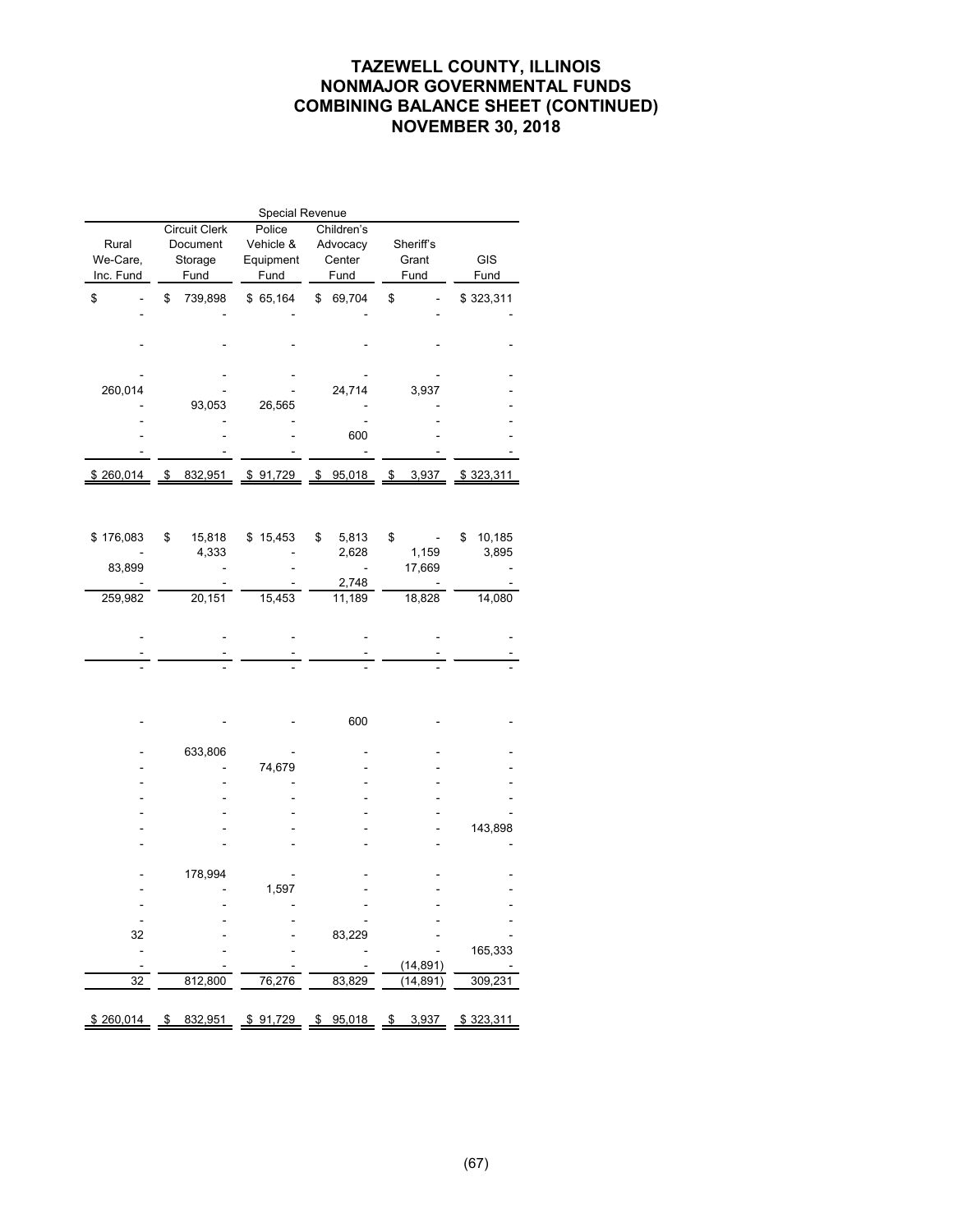|                                                                                         | Special Revenue |                                       |                                           |                                        |                       |  |  |
|-----------------------------------------------------------------------------------------|-----------------|---------------------------------------|-------------------------------------------|----------------------------------------|-----------------------|--|--|
| <b>ASSETS</b>                                                                           |                 | County<br>Clerk<br>Automation<br>Fund | State's<br>Attorney<br>Forfeiture<br>Fund | Circuit<br>Clerk<br>Operations<br>Fund | Coroner's<br>Fee Fund |  |  |
|                                                                                         |                 |                                       |                                           |                                        |                       |  |  |
| Cash                                                                                    | \$              | 40,969                                | \$340,070                                 | \$145,256                              | \$150,954             |  |  |
| Investments                                                                             |                 |                                       |                                           |                                        |                       |  |  |
| Receivables:                                                                            |                 |                                       |                                           |                                        |                       |  |  |
| <b>Property Taxes</b>                                                                   |                 |                                       |                                           |                                        |                       |  |  |
| State of Illinois:                                                                      |                 |                                       |                                           |                                        |                       |  |  |
| <b>Motor Fuel Tax Allotments</b><br>Grants                                              |                 |                                       |                                           |                                        |                       |  |  |
| Other                                                                                   |                 |                                       | 26,814                                    | 8,759                                  |                       |  |  |
| Notes Receivable, Net of Allowance for Doubtful Accounts of \$43,000                    |                 |                                       |                                           |                                        |                       |  |  |
| Prepaid Expenses                                                                        |                 |                                       |                                           |                                        |                       |  |  |
| Due from Other Funds                                                                    |                 |                                       |                                           |                                        |                       |  |  |
|                                                                                         |                 |                                       |                                           |                                        |                       |  |  |
| <b>Total Assets</b>                                                                     |                 | 40,969                                | \$366,884                                 | \$154,015                              | \$150,954             |  |  |
| <b>LIABILITIES, DEFERRED INFLOWS OF</b><br><b>RESOURCES, AND FUND BALANCE (DEFICIT)</b> |                 |                                       |                                           |                                        |                       |  |  |
| <b>Accounts Payable</b>                                                                 | \$              | 354                                   | \$                                        | \$<br>88                               | \$                    |  |  |
| Accrued Payroll and Related Costs                                                       |                 | 987                                   |                                           | 1,277                                  |                       |  |  |
| Due to Other Funds                                                                      |                 |                                       |                                           |                                        |                       |  |  |
| <b>Unearned Revenue</b>                                                                 |                 |                                       |                                           |                                        |                       |  |  |
| <b>Total Liabilities</b>                                                                |                 | 1,341                                 |                                           | 1,365                                  |                       |  |  |
| Deferred Inflows of Resources:                                                          |                 |                                       |                                           |                                        |                       |  |  |
| Subsequent Year's Property Taxes                                                        |                 |                                       |                                           |                                        |                       |  |  |
| Unavailable Revenue                                                                     |                 |                                       |                                           |                                        |                       |  |  |
| <b>Total Deferred Inflows of Resources</b>                                              |                 |                                       |                                           |                                        |                       |  |  |
|                                                                                         |                 |                                       |                                           |                                        |                       |  |  |
| Fund Balance (Deficit):                                                                 |                 |                                       |                                           |                                        |                       |  |  |
| Nonspendable:                                                                           |                 |                                       |                                           |                                        |                       |  |  |
| Prepaids                                                                                |                 |                                       |                                           |                                        |                       |  |  |
| Restricted for:<br>Judicial                                                             |                 |                                       |                                           |                                        |                       |  |  |
|                                                                                         |                 |                                       |                                           | 144,105                                |                       |  |  |
| Public Safety and Corrections<br><b>Community Development</b>                           |                 |                                       | 171,230                                   |                                        |                       |  |  |
| Highways                                                                                |                 |                                       |                                           |                                        |                       |  |  |
| Health and Welfare                                                                      |                 |                                       |                                           |                                        |                       |  |  |
| <b>General Governmental Services</b>                                                    |                 | 33,921                                |                                           |                                        | 97,562                |  |  |
| Retirement                                                                              |                 |                                       |                                           |                                        |                       |  |  |
| Assigned to:                                                                            |                 |                                       |                                           |                                        |                       |  |  |
| Judicial                                                                                |                 |                                       |                                           | 8,545                                  |                       |  |  |
| <b>Public Safety and Corrections</b>                                                    |                 |                                       | 195,654                                   |                                        |                       |  |  |
| <b>Community Development</b>                                                            |                 |                                       |                                           |                                        |                       |  |  |
| Highways                                                                                |                 |                                       |                                           |                                        |                       |  |  |
| <b>Health and Welfare</b>                                                               |                 |                                       |                                           |                                        |                       |  |  |
| <b>General Governmental Services</b>                                                    |                 | 5,707                                 |                                           |                                        | 53,392                |  |  |
| Unassigned                                                                              |                 |                                       |                                           |                                        |                       |  |  |
| <b>Total Fund Balance (Deficit)</b>                                                     |                 | 39,628                                | 366,884                                   | 152,650                                | 150,954               |  |  |
| Total Liabilities, Deferred Inflows of                                                  |                 |                                       |                                           |                                        |                       |  |  |
| Resources, and Fund Balance (Deficit)                                                   | \$              | 40,969                                | \$366,884                                 | \$154,015                              | \$150,954             |  |  |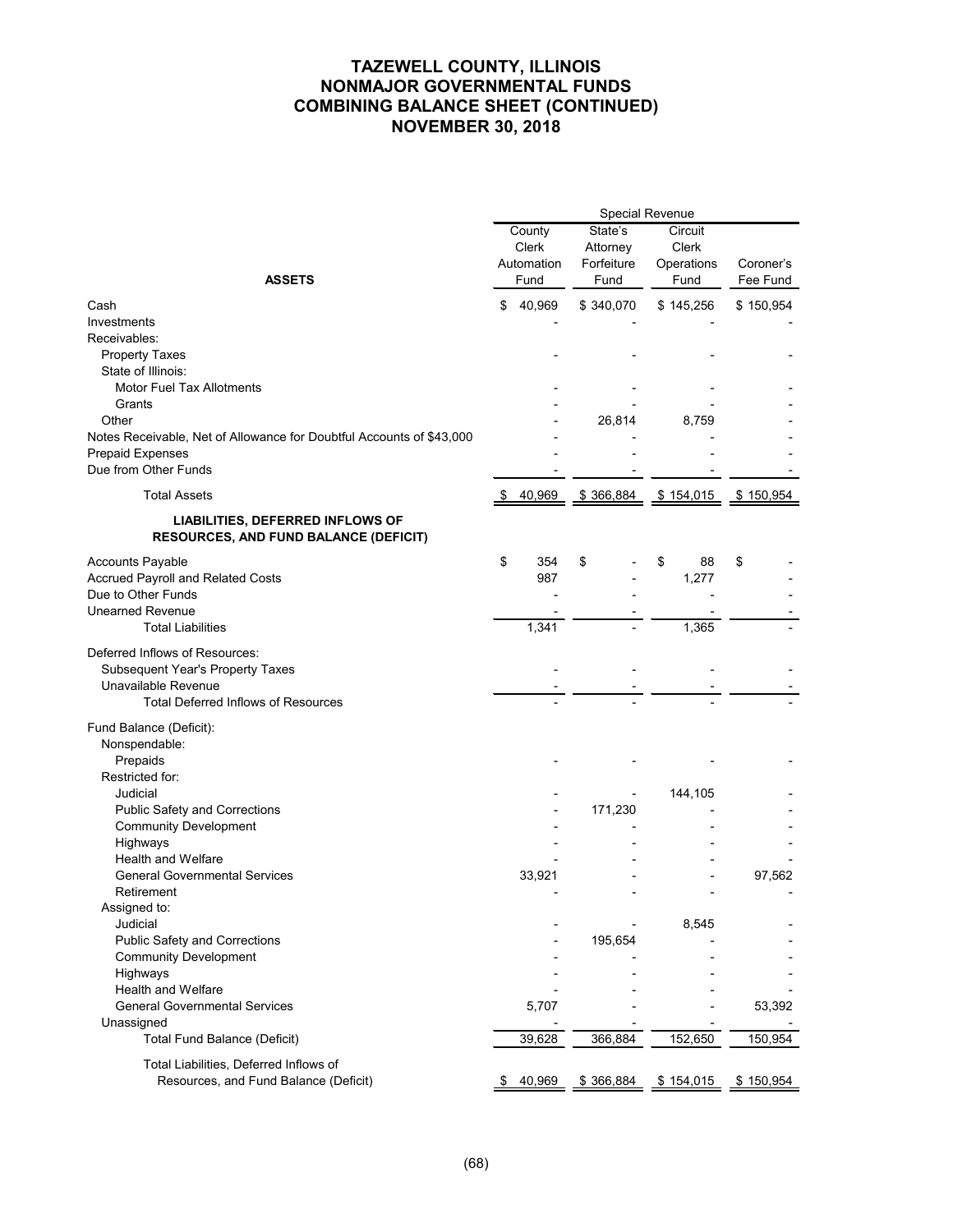# **TAZEWELL COUNTY, ILLINOIS NONMAJOR GOVERNMENTAL FUNDS COMBINING BALANCE SHEET (CONTINUED) NOVEMBER 30, 2018**

|                                           | Special Revenue |                                                        |        |                                           |       |                         |         |                      |                         |                                 |        |    |                           |
|-------------------------------------------|-----------------|--------------------------------------------------------|--------|-------------------------------------------|-------|-------------------------|---------|----------------------|-------------------------|---------------------------------|--------|----|---------------------------|
| State's<br>Attorney<br>Automation<br>Fund |                 | <b>Circuit Clerk</b><br>Electronic<br>Citation<br>Fund |        | Sheriff<br>Electronic<br>Citation<br>Fund |       | Heritage<br>Lake        |         | Indemnity<br>Fund    |                         | Sheriff's<br>Commissary<br>Fund |        |    | Total                     |
| \$                                        | 78,424          | \$                                                     | 47,518 | \$                                        | 5,609 | \$                      | 395,343 | \$488,385<br>425,534 |                         | \$                              | 71,973 |    | \$21,808,254<br>3,417,481 |
|                                           |                 |                                                        |        |                                           |       |                         | 438,304 |                      |                         |                                 |        |    | 6,150,805                 |
|                                           |                 |                                                        |        |                                           |       |                         |         |                      |                         |                                 |        |    | 289,533                   |
|                                           |                 |                                                        |        |                                           |       |                         |         |                      |                         |                                 |        |    | 393,393                   |
|                                           | 2,813           |                                                        | 3,724  |                                           | 590   |                         |         |                      |                         |                                 |        |    | 344,023                   |
|                                           |                 |                                                        |        |                                           |       |                         |         |                      |                         |                                 |        |    | 193,479                   |
|                                           |                 |                                                        |        |                                           |       |                         |         |                      |                         |                                 |        |    | 1,974<br>135,325          |
| \$                                        | 81,237          | \$                                                     | 51,242 | $\frac{1}{2}$                             | 6,199 | $\sqrt[6]{\frac{1}{2}}$ | 833,647 |                      | $\sqrt{2}$<br>\$913,919 |                                 | 71,973 |    | \$32,734,267              |
|                                           |                 |                                                        |        |                                           |       |                         |         |                      |                         |                                 |        |    |                           |
|                                           |                 |                                                        |        |                                           |       |                         |         |                      |                         |                                 |        |    |                           |
| \$                                        |                 | \$                                                     |        | \$                                        |       | \$                      |         | \$                   |                         | \$                              |        | \$ | 1,385,562<br>59,250       |
|                                           |                 |                                                        |        |                                           |       |                         |         | 91,590               |                         |                                 |        |    | 394,001                   |
|                                           |                 |                                                        |        |                                           |       |                         |         |                      |                         |                                 |        |    | 2,983                     |
|                                           |                 |                                                        |        |                                           |       |                         |         | 91,590               |                         |                                 |        |    | 1,841,796                 |
|                                           |                 |                                                        |        |                                           |       |                         |         |                      |                         |                                 |        |    |                           |
|                                           |                 |                                                        |        |                                           |       |                         | 438,304 |                      |                         |                                 |        |    | 6,150,805                 |
|                                           |                 |                                                        |        |                                           |       |                         |         |                      |                         |                                 |        |    | 187,500                   |
|                                           |                 |                                                        |        |                                           |       | 438,304                 |         |                      |                         |                                 |        |    | 6,338,305                 |
|                                           |                 |                                                        |        |                                           |       |                         |         |                      |                         |                                 |        |    |                           |
|                                           |                 |                                                        |        |                                           |       |                         |         |                      |                         |                                 |        |    |                           |
|                                           |                 |                                                        |        |                                           |       |                         |         |                      |                         |                                 |        |    | 1,974                     |
|                                           |                 |                                                        | 50,210 |                                           |       |                         |         |                      |                         |                                 |        |    | 1,471,521                 |
|                                           |                 |                                                        |        |                                           | 6,091 |                         |         |                      |                         |                                 | 71,973 |    | 323,973                   |
|                                           |                 |                                                        |        |                                           |       |                         |         |                      |                         |                                 |        |    | 361,594                   |
|                                           |                 |                                                        |        |                                           |       |                         | 393,510 |                      |                         |                                 |        |    | 2,606,102                 |
|                                           |                 |                                                        |        |                                           |       |                         |         |                      |                         |                                 |        |    | 553,441                   |
|                                           | 79,706          |                                                        |        |                                           |       |                         |         | 113,336              |                         |                                 |        |    | 1,411,161                 |
|                                           |                 |                                                        |        |                                           |       |                         |         |                      |                         |                                 |        |    | 3,624,142                 |
|                                           |                 |                                                        | 1,032  |                                           |       |                         |         |                      |                         |                                 |        |    | 570,254                   |
|                                           |                 |                                                        |        |                                           | 108   |                         |         |                      |                         |                                 |        |    | 197,359                   |
|                                           |                 |                                                        |        |                                           |       |                         |         |                      |                         |                                 |        |    | 361,258                   |
|                                           |                 |                                                        |        |                                           |       |                         |         |                      |                         |                                 |        |    | 9,428,011                 |
|                                           |                 |                                                        |        |                                           |       |                         |         |                      |                         |                                 |        |    | 1,986,986                 |
|                                           | 1,531           |                                                        |        |                                           |       |                         | 1,833   | 708,993              |                         |                                 |        |    | 1,671,281                 |
|                                           |                 |                                                        |        |                                           |       |                         |         |                      |                         |                                 |        |    | (14, 891)                 |
|                                           | 81,237          |                                                        | 51,242 |                                           | 6,199 |                         | 395,343 | 822,329              |                         |                                 | 71,973 |    | 24,554,166                |
|                                           |                 |                                                        |        |                                           |       |                         |         |                      |                         |                                 |        |    |                           |
| \$                                        | 81,237          | \$                                                     | 51,242 | \$                                        | 6,199 | \$                      | 833,647 | \$913,919            |                         | \$                              | 71,973 |    | \$32,734,267              |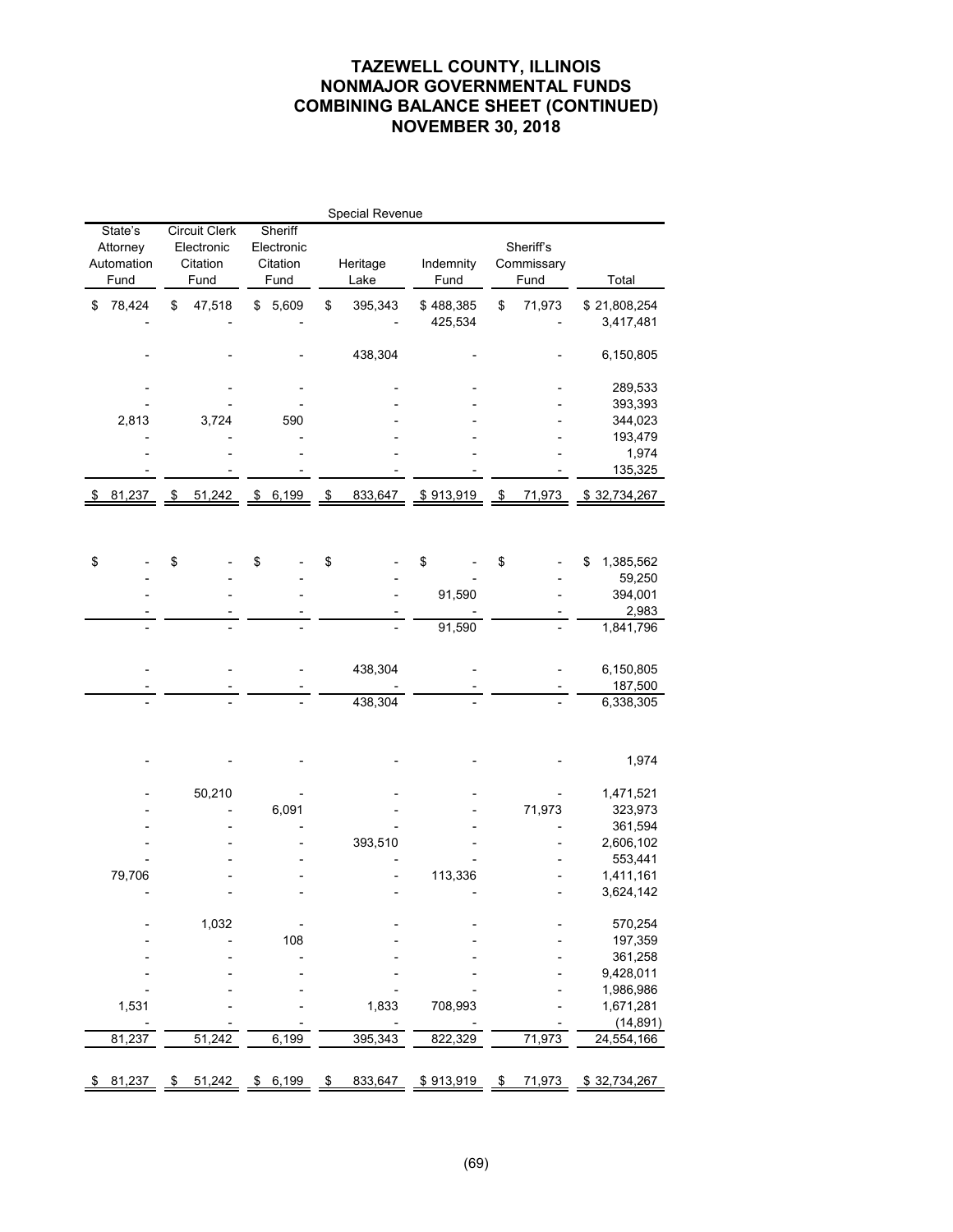# **TAZEWELL COUNTY, ILLINOIS NONMAJOR GOVERNMENTAL FUNDS COMBINING SCHEDULE OF REVENUES, EXPENDITURES, AND CHANGES IN FUND BALANCE (DEFICIT) NOVEMBER 30, 2018**

|                                                                         |                                       |                                             | Special Revenue                         |                                 |                                        |
|-------------------------------------------------------------------------|---------------------------------------|---------------------------------------------|-----------------------------------------|---------------------------------|----------------------------------------|
|                                                                         | Township<br>Motor<br>Fuel Tax<br>Fund | Illinois<br>Municipal<br>Retirement<br>Fund | County<br>Motor Fuel<br><b>Tax Fund</b> | County<br><b>Bridge</b><br>Fund | Federal<br>Aid<br>Matching<br>Tax Fund |
| <b>REVENUES</b>                                                         |                                       |                                             |                                         |                                 |                                        |
| <b>Taxes - Property Taxes</b><br>Taxes - Public Safety Sales Taxes      | \$                                    | \$1,239,501<br>1,174,201                    | \$                                      | 788,752<br>\$                   | \$<br>655,876                          |
| Intergovernmental                                                       | 1,035,412                             | 136,866                                     | 2,419,443                               | 79,838                          | 15,416                                 |
| Loan Repayment                                                          |                                       |                                             |                                         |                                 |                                        |
| <b>Charges for Services</b>                                             |                                       |                                             | 67,643                                  |                                 |                                        |
| <b>Fines and Forfeitures</b>                                            |                                       |                                             |                                         |                                 |                                        |
| Interest                                                                | 16,784                                |                                             | 68,176                                  | 14,311                          | 33,556                                 |
| Miscellaneous                                                           | 17,942                                |                                             |                                         |                                 |                                        |
| <b>Total Revenues</b>                                                   | 1,070,138                             | 2,550,568                                   | 2,555,262                               | 882,901                         | 704,848                                |
| <b>EXPENDITURES</b>                                                     |                                       |                                             |                                         |                                 |                                        |
| Current:                                                                |                                       |                                             |                                         |                                 |                                        |
| Judicial                                                                |                                       |                                             |                                         |                                 |                                        |
| Public Safety and Corrections                                           |                                       |                                             |                                         |                                 |                                        |
| <b>Community Development</b>                                            |                                       |                                             |                                         |                                 |                                        |
| Highways                                                                | 883,019                               |                                             | 2,301,775                               | 423,988                         | 556,952                                |
| Health and Welfare                                                      |                                       |                                             |                                         |                                 |                                        |
| <b>General Governmental Services</b>                                    |                                       |                                             |                                         |                                 |                                        |
| Retirement                                                              |                                       | 2,347,068                                   |                                         |                                 |                                        |
| Capital Outlay                                                          |                                       |                                             | 138,375                                 | 15,589                          | 39,929                                 |
| Debt Service:                                                           |                                       |                                             |                                         |                                 |                                        |
| Interest                                                                |                                       |                                             |                                         |                                 |                                        |
| <b>Total Expenditures</b>                                               | 883,019                               | 2,347,068                                   | 2,440,150                               | 439,577                         | 596,881                                |
| Excess (Deficiency) of Revenues                                         |                                       |                                             |                                         |                                 |                                        |
| Over Expenditures                                                       | 187,119                               | 203,500                                     | 115,112                                 | 443,324                         | 107,967                                |
| <b>OTHER FINANCING SOURCES (USES)</b><br>Proceeds from Issuance of Debt |                                       |                                             |                                         |                                 |                                        |
| Transfers In                                                            |                                       |                                             |                                         | 104,002                         |                                        |
| <b>Transfers Out</b>                                                    |                                       |                                             |                                         |                                 |                                        |
| <b>Total Other Financing Sources (Uses)</b>                             |                                       |                                             |                                         | 104,002                         |                                        |
| Net Change in Fund Balances (Deficits)                                  | 187,119                               | 203,500                                     | 115,112                                 | 547,326                         | 107,967                                |
| <b>FUND BALANCE (DEFICIT)</b>                                           |                                       |                                             |                                         |                                 |                                        |
| Beginning of Year                                                       | 1,076,518                             | 2,004,991                                   | 4,000,168                               | 3,085,884                       | 2,382,896                              |
| End of Year                                                             | \$1,263,637                           | \$2,208,491                                 | \$4,115,280                             | \$3,633,210                     | \$2,490,863                            |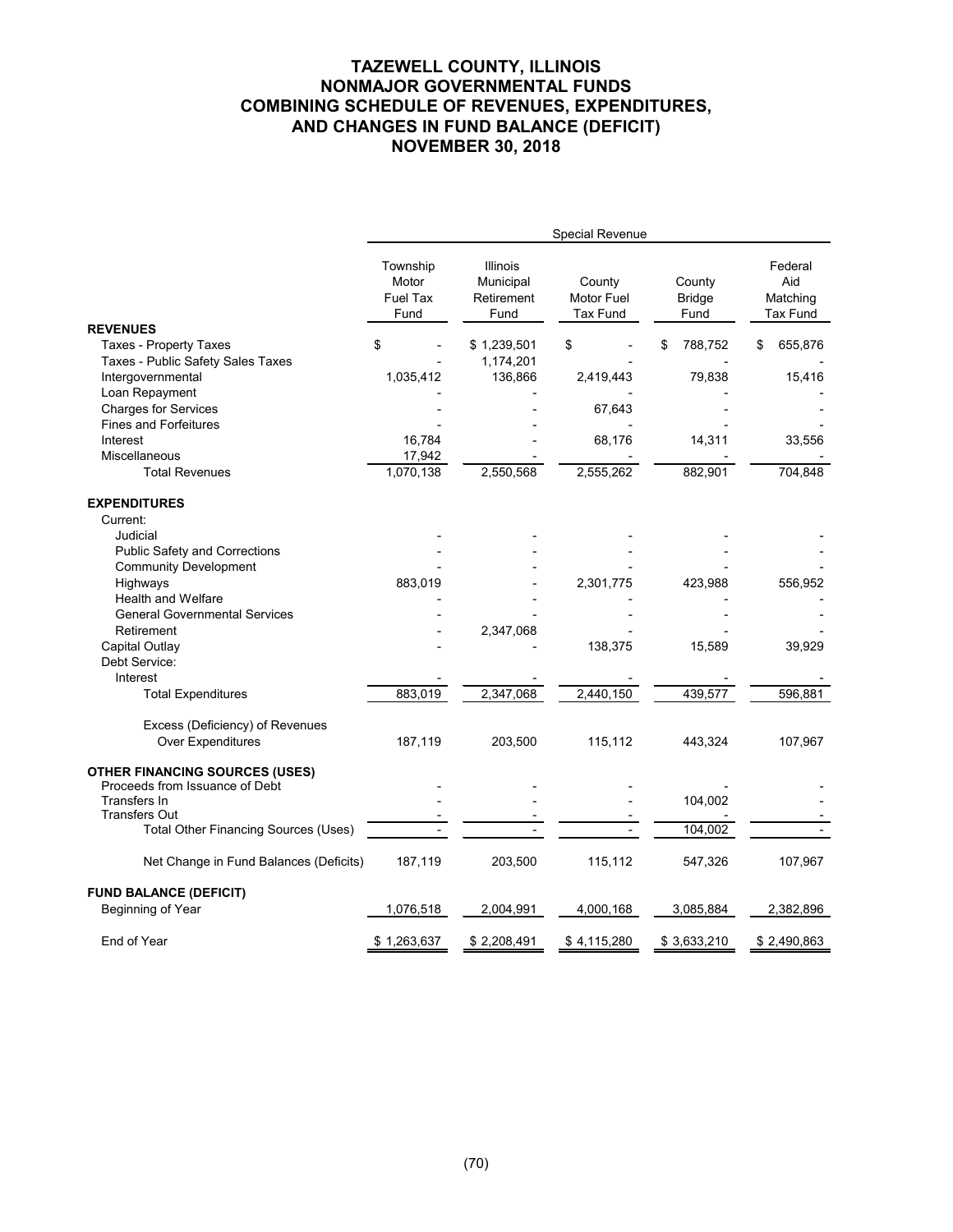# **TAZEWELL COUNTY, ILLINOIS NONMAJOR GOVERNMENTAL FUNDS COMBINING SCHEDULE OF REVENUES, EXPENDITURES, AND CHANGES IN FUND BALANCE (DEFICIT) (CONTINUED) NOVEMBER 30, 2018**

|                                   |                            |                           | Special Revenue          |    |                                                                 |                                 |                        |                                        |
|-----------------------------------|----------------------------|---------------------------|--------------------------|----|-----------------------------------------------------------------|---------------------------------|------------------------|----------------------------------------|
| Township<br><b>Bridge</b><br>Fund | Social<br>Security<br>Fund | Animal<br>Control<br>Fund | Tort<br>Judgment<br>Fund |    | Persons<br>with<br>Developmental<br><b>Disabilities</b><br>Fund | Veterans'<br>Assistance<br>Fund | Law<br>Library<br>Fund | Circuit<br>Clerk<br>Automation<br>Fund |
| \$                                | \$1,126,484                | \$                        | \$1,483,269              | \$ | 551,336                                                         | \$210,416                       | \$                     | \$                                     |
|                                   | 593,669                    |                           |                          |    |                                                                 |                                 |                        |                                        |
| 500,581                           |                            | 607,082<br>13,275         |                          |    |                                                                 |                                 | 54,288                 | 457,306                                |
| 144                               |                            | 5,745                     | 3,563                    |    |                                                                 |                                 |                        | 13,977                                 |
| 500,725                           | 1,720,153                  | 2,616<br>628,718          | 1,486,832                |    | 551,336                                                         | 65<br>210,481                   | 54,288                 | 471,283                                |
|                                   |                            |                           |                          |    |                                                                 |                                 |                        |                                        |
|                                   |                            |                           |                          |    |                                                                 |                                 | 36,959                 | 234,365                                |
|                                   |                            |                           |                          |    |                                                                 |                                 |                        |                                        |
| 443,415                           |                            | 557,408                   |                          |    | 542,100                                                         | 175,870                         |                        |                                        |
|                                   |                            |                           | 936,545                  |    |                                                                 |                                 |                        |                                        |
|                                   | 1,499,254                  |                           |                          |    |                                                                 |                                 |                        |                                        |
|                                   |                            | 19,120                    |                          |    |                                                                 |                                 |                        | 497,948                                |
|                                   |                            |                           |                          |    |                                                                 |                                 |                        |                                        |
| 443,415                           | 1,499,254                  | 576,528                   | 936,545                  |    | 542,100                                                         | 175,870                         | 36,959                 | 732,313                                |
| 57,310                            | 220,899                    | 52,190                    | 550,287                  |    | 9,236                                                           | 34,611                          | 17,329                 | (261,030)                              |
|                                   |                            |                           |                          |    |                                                                 |                                 |                        |                                        |
| (139, 296)                        |                            |                           |                          |    |                                                                 |                                 |                        |                                        |
| (139, 296)                        |                            |                           |                          |    |                                                                 |                                 |                        |                                        |
| (81,986)                          | 220,899                    | 52,190                    | 550,287                  |    | 9,236                                                           | 34,611                          | 17,329                 | (261, 030)                             |
| 219,599                           | 1,194,752                  | 654,654                   | 650,891                  |    | 18,929                                                          | 182,380                         | 72,090                 | 1,116,956                              |
| \$137,613                         | \$1,415,651                | \$706,844                 | \$1,201,178              | \$ | 28,165                                                          | \$216,991                       | \$89,419               | 855,926<br>\$                          |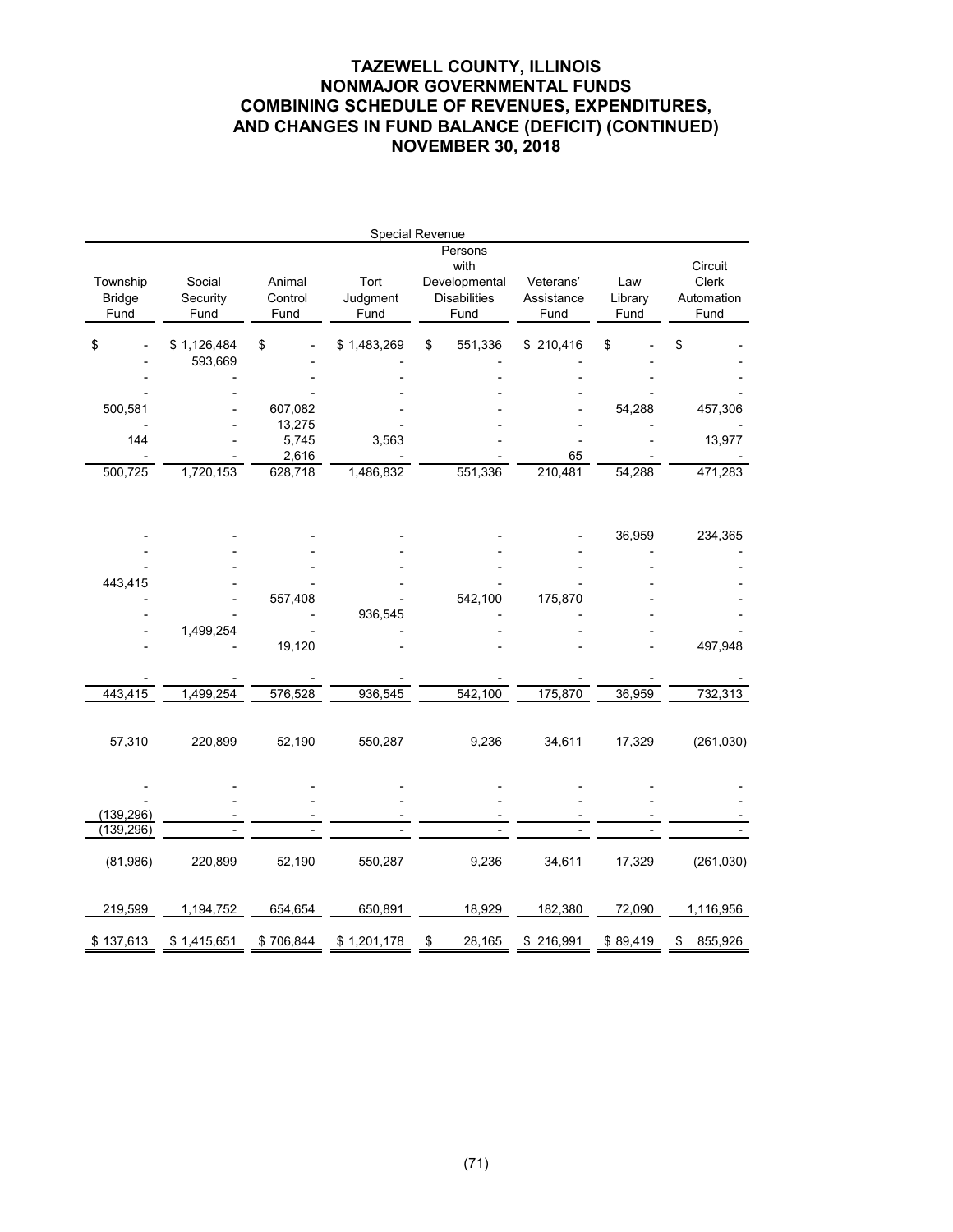# **TAZEWELL COUNTY, ILLINOIS NONMAJOR GOVERNMENTAL FUNDS COMBINING SCHEDULE OF REVENUES, EXPENDITURES, AND CHANGES IN FUND BALANCE (DEFICIT) (CONTINUED) NOVEMBER 30, 2018**

|                                                                                                           | Special Revenue                              |                                          |                                                  |                                   |                                    |  |  |  |  |  |
|-----------------------------------------------------------------------------------------------------------|----------------------------------------------|------------------------------------------|--------------------------------------------------|-----------------------------------|------------------------------------|--|--|--|--|--|
|                                                                                                           | Economic<br>Development<br><b>Grant Fund</b> | County<br>Recorder<br>Automation<br>Fund | Circuit<br><b>Clerk Child</b><br>Support<br>Fund | Treasurer's<br>Automation<br>Fund | Solid<br>Waste<br>Planning<br>Fund |  |  |  |  |  |
| <b>REVENUES</b>                                                                                           |                                              |                                          |                                                  |                                   |                                    |  |  |  |  |  |
| <b>Taxes - Property Taxes</b><br>Taxes - Public Safety Sales Taxes<br>Intergovernmental<br>Loan Repayment | \$<br>53,514                                 | \$                                       | \$<br>10,034                                     | \$                                | \$                                 |  |  |  |  |  |
| <b>Charges for Services</b><br><b>Fines and Forfeitures</b>                                               |                                              | 152,883                                  | 20,094                                           | 13,950                            | 414,781                            |  |  |  |  |  |
| Interest<br>Miscellaneous<br><b>Total Revenues</b>                                                        | 19,594                                       | 5,201                                    | 1,008<br>31,136                                  | 921<br>14,871                     | 29,764                             |  |  |  |  |  |
|                                                                                                           | 73,108                                       | 158,084                                  |                                                  |                                   | 444,545                            |  |  |  |  |  |
| <b>EXPENDITURES</b><br>Current:                                                                           |                                              |                                          |                                                  |                                   |                                    |  |  |  |  |  |
| Judicial                                                                                                  |                                              |                                          | 62,005                                           |                                   |                                    |  |  |  |  |  |
| Public Safety and Corrections                                                                             |                                              |                                          |                                                  |                                   |                                    |  |  |  |  |  |
| <b>Community Development</b>                                                                              | (300)                                        |                                          |                                                  |                                   |                                    |  |  |  |  |  |
| Highways                                                                                                  |                                              |                                          |                                                  |                                   |                                    |  |  |  |  |  |
| <b>Health and Welfare</b>                                                                                 |                                              |                                          |                                                  |                                   | 440,005                            |  |  |  |  |  |
| <b>General Governmental Services</b>                                                                      |                                              | 101,829                                  |                                                  | 13,529                            |                                    |  |  |  |  |  |
| Retirement                                                                                                |                                              |                                          |                                                  |                                   |                                    |  |  |  |  |  |
| Capital Outlay<br>Debt Service:                                                                           |                                              |                                          |                                                  |                                   |                                    |  |  |  |  |  |
| Interest                                                                                                  |                                              |                                          |                                                  |                                   |                                    |  |  |  |  |  |
| <b>Total Expenditures</b>                                                                                 | (300)                                        | 101,829                                  | 62,005                                           | 13,529                            | 440,005                            |  |  |  |  |  |
| Excess (Deficiency) of Revenues<br>Over Expenditures                                                      | 73,408                                       | 56,255                                   | (30, 869)                                        | 1,342                             | 4,540                              |  |  |  |  |  |
| <b>OTHER FINANCING SOURCES (USES)</b><br>Proceeds from Issuance of Debt                                   |                                              |                                          |                                                  |                                   |                                    |  |  |  |  |  |
| Transfers In<br><b>Transfers Out</b>                                                                      |                                              |                                          |                                                  |                                   |                                    |  |  |  |  |  |
| <b>Total Other Financing Sources (Uses)</b>                                                               |                                              |                                          |                                                  |                                   | (29, 764)<br>(29,764)              |  |  |  |  |  |
| Net Change in Fund Balances (Deficits)                                                                    | 73,408                                       | 56,255                                   | (30, 869)                                        | 1,342                             | (25, 224)                          |  |  |  |  |  |
| <b>FUND BALANCE (DEFICIT)</b><br>Beginning of Year                                                        | 649,444                                      | 348,077                                  | 110,657                                          | 70,378                            | 1,531,714                          |  |  |  |  |  |
| End of Year                                                                                               | 722,852<br>S                                 | \$404,332                                | \$<br>79,788                                     | 71,720<br>\$                      | \$1,506,490                        |  |  |  |  |  |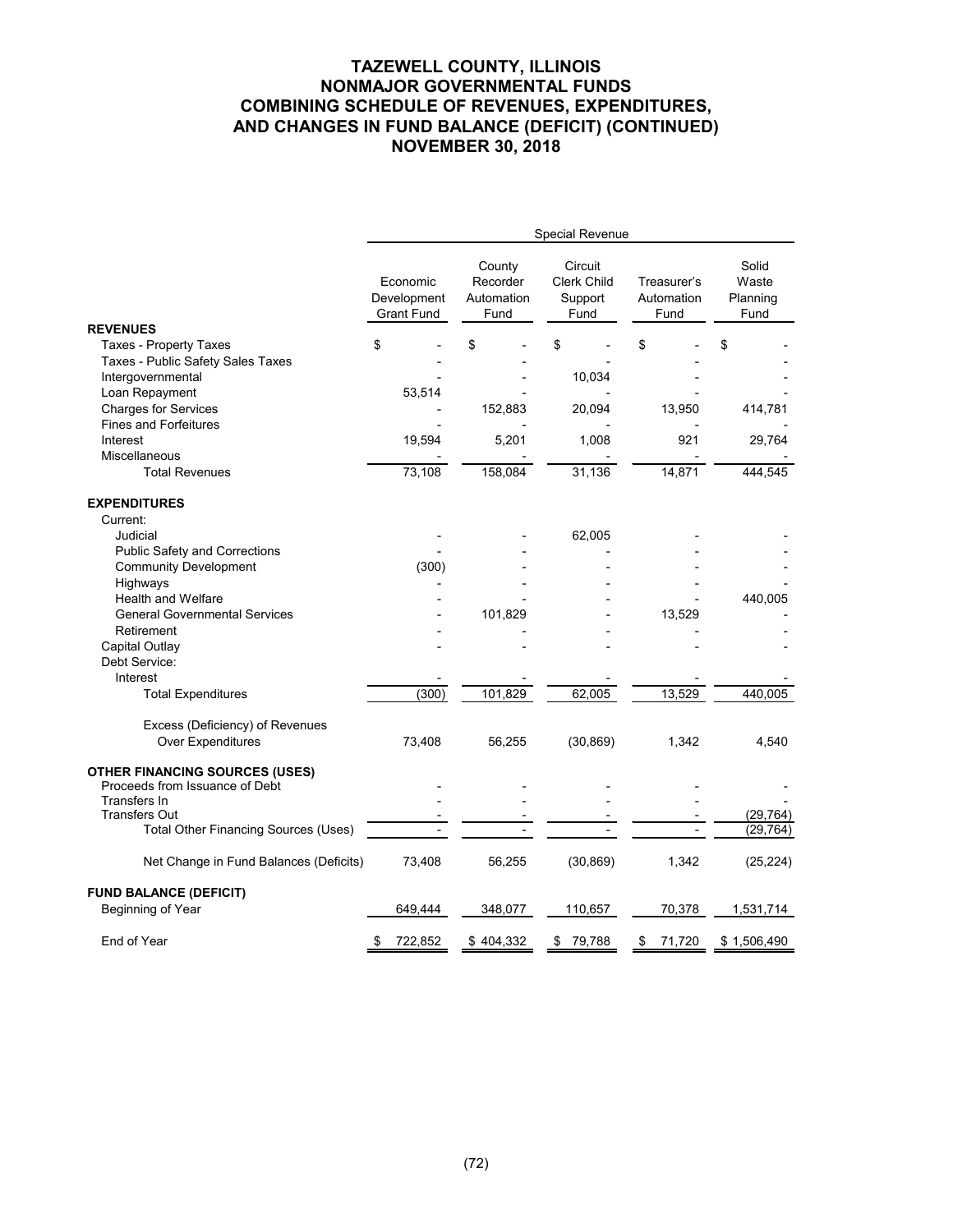# **TAZEWELL COUNTY, ILLINOIS NONMAJOR GOVERNMENTAL FUNDS COMBINING SCHEDULE OF REVENUES, EXPENDITURES, AND CHANGES IN FUND BALANCE (DEFICIT) (CONTINUED) NOVEMBER 30, 2018**

| Special Revenue                |           |                                                 |                                          |                                          |                            |  |  |  |  |  |  |
|--------------------------------|-----------|-------------------------------------------------|------------------------------------------|------------------------------------------|----------------------------|--|--|--|--|--|--|
| Rural<br>We-Care,<br>Inc. Fund |           | Circuit<br>Clerk<br>Document<br>Storage<br>Fund | Police<br>Vehicle &<br>Equipment<br>Fund | Children's<br>Advocacy<br>Center<br>Fund | Sheriff's<br>Grant<br>Fund |  |  |  |  |  |  |
| \$                             |           | \$                                              | \$                                       | \$                                       | \$                         |  |  |  |  |  |  |
| 663,982                        |           |                                                 |                                          | 170,856                                  | 21,016                     |  |  |  |  |  |  |
|                                |           | 457,503                                         | 48,023                                   |                                          |                            |  |  |  |  |  |  |
|                                | 1         | 13,292                                          | 884                                      | 1,053                                    |                            |  |  |  |  |  |  |
|                                |           |                                                 |                                          | 32,704                                   |                            |  |  |  |  |  |  |
| 663,983                        |           | 470,795                                         | 48,907                                   | 204,613                                  | 21,016                     |  |  |  |  |  |  |
|                                |           |                                                 |                                          |                                          |                            |  |  |  |  |  |  |
|                                |           | 261,652                                         |                                          |                                          |                            |  |  |  |  |  |  |
|                                |           |                                                 | 19,007                                   |                                          | 22,189                     |  |  |  |  |  |  |
|                                |           |                                                 |                                          |                                          |                            |  |  |  |  |  |  |
| 663,982                        |           |                                                 |                                          | 268,288                                  |                            |  |  |  |  |  |  |
|                                |           |                                                 |                                          |                                          |                            |  |  |  |  |  |  |
|                                |           |                                                 |                                          |                                          |                            |  |  |  |  |  |  |
|                                |           | 474,997                                         | 15,116                                   |                                          |                            |  |  |  |  |  |  |
|                                |           |                                                 |                                          |                                          |                            |  |  |  |  |  |  |
| 663,982                        |           | 736,649                                         | 34,123                                   | 268,288                                  | 22,189                     |  |  |  |  |  |  |
|                                |           |                                                 |                                          |                                          |                            |  |  |  |  |  |  |
|                                | 1         | (265, 854)                                      | 14,784                                   | (63, 675)                                | (1, 173)                   |  |  |  |  |  |  |
|                                |           |                                                 |                                          |                                          |                            |  |  |  |  |  |  |
|                                |           |                                                 |                                          |                                          |                            |  |  |  |  |  |  |
|                                |           |                                                 |                                          |                                          |                            |  |  |  |  |  |  |
|                                |           |                                                 |                                          |                                          |                            |  |  |  |  |  |  |
|                                |           |                                                 |                                          |                                          |                            |  |  |  |  |  |  |
|                                | 1         | (265, 854)                                      | 14,784                                   | (63, 675)                                | (1, 173)                   |  |  |  |  |  |  |
|                                |           |                                                 |                                          |                                          |                            |  |  |  |  |  |  |
|                                | 31        | 1,078,654                                       | 61,492                                   | 147,504                                  | (13, 718)                  |  |  |  |  |  |  |
| \$                             | <u>32</u> | 812,800<br>\$                                   | \$76,276                                 | 83,829<br>\$                             | \$ (14,891)                |  |  |  |  |  |  |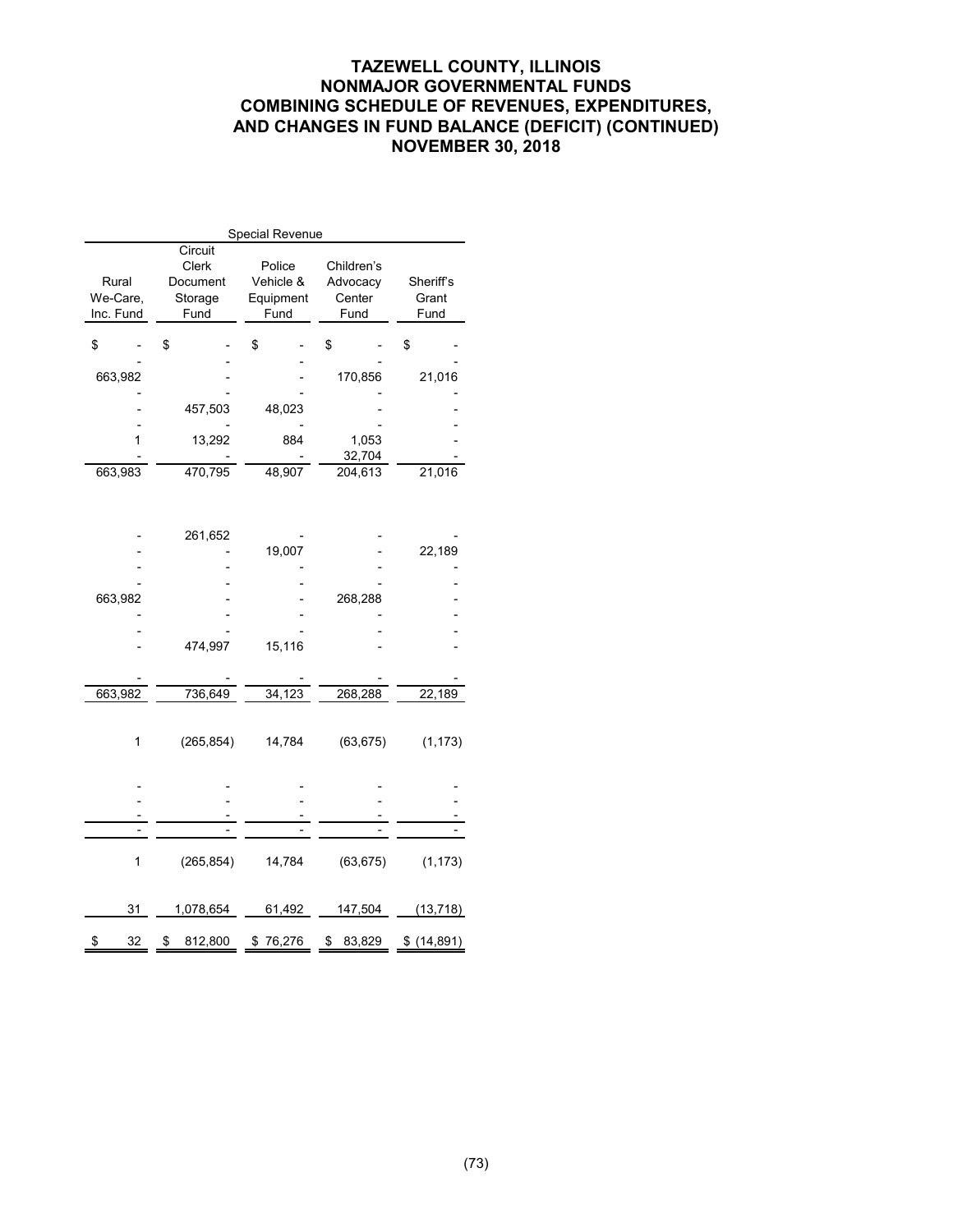# **TAZEWELL COUNTY, ILLINOIS NONMAJOR GOVERNMENTAL FUNDS COMBINING STATEMENT OF REVENUES, EXPENDITURES, AND CHANGES IN FUND BALANCE (DEFICIT) (CONTINUED) NOVEMBER 30, 2018**

|                                             |                    |                                              | Special Revenue                           |                                               |                       |                                           |
|---------------------------------------------|--------------------|----------------------------------------------|-------------------------------------------|-----------------------------------------------|-----------------------|-------------------------------------------|
|                                             | <b>GIS</b><br>Fund | County<br><b>Clerk</b><br>Automation<br>Fund | State's<br>Attorney<br>Forfeiture<br>Fund | Circuit<br><b>Clerk</b><br>Operations<br>Fund | Coroner's<br>Fee Fund | State's<br>Attorney<br>Automation<br>Fund |
| <b>REVENUES</b>                             |                    |                                              |                                           |                                               |                       |                                           |
| <b>Taxes - Property Taxes</b>               | \$                 | \$                                           | \$                                        | \$                                            | \$                    | \$                                        |
| Taxes - Public Safety Sales Taxes           |                    |                                              |                                           |                                               |                       |                                           |
| Intergovernmental<br>Loan Repayment         |                    |                                              |                                           |                                               |                       |                                           |
| <b>Charges for Services</b>                 | 259,715            | 22,877                                       |                                           | 62,988                                        | 29,929                | 20,729                                    |
| <b>Fines and Forfeitures</b>                |                    |                                              | 36,569                                    |                                               |                       |                                           |
| Interest                                    | 4,221              | 537                                          | 4,495                                     | 3,288                                         | 1,932                 | 876                                       |
| Miscellaneous                               |                    |                                              |                                           |                                               |                       |                                           |
| <b>Total Revenues</b>                       | 263,936            | 23,414                                       | 41,064                                    | 66,276                                        | 31,861                | 21,605                                    |
| <b>EXPENDITURES</b>                         |                    |                                              |                                           |                                               |                       |                                           |
| Current:                                    |                    |                                              |                                           |                                               |                       |                                           |
| Judicial                                    |                    |                                              |                                           | 76,380                                        |                       |                                           |
| Public Safety and Corrections               |                    |                                              |                                           |                                               |                       |                                           |
| <b>Community Development</b>                |                    |                                              |                                           |                                               |                       |                                           |
| Highways                                    |                    |                                              |                                           |                                               |                       |                                           |
| Health and Welfare                          |                    |                                              |                                           |                                               |                       |                                           |
| <b>General Governmental Services</b>        | 261,302            | 23,004                                       |                                           |                                               | 16,057                |                                           |
| Retirement                                  |                    |                                              |                                           |                                               |                       |                                           |
| Capital Outlay                              | 5,760              |                                              |                                           |                                               |                       |                                           |
| Debt Service:                               |                    |                                              |                                           |                                               |                       |                                           |
| Interest                                    |                    |                                              |                                           |                                               |                       |                                           |
| <b>Total Expenditures</b>                   | 267,062            | 23,004                                       |                                           | 76,380                                        | 16,057                |                                           |
| Excess (Deficiency) of Revenues             |                    |                                              |                                           |                                               |                       |                                           |
| Over Expenditures                           | (3, 126)           | 410                                          | 41,064                                    | (10, 104)                                     | 15,804                | 21,605                                    |
|                                             |                    |                                              |                                           |                                               |                       |                                           |
| <b>OTHER FINANCING SOURCES (USES)</b>       |                    |                                              |                                           |                                               |                       |                                           |
| Proceeds from Issuance of Debt              |                    |                                              |                                           |                                               |                       |                                           |
| Transfers In                                |                    | 16                                           |                                           |                                               |                       |                                           |
| <b>Transfers Out</b>                        |                    | 16                                           |                                           | (151, 170)                                    |                       |                                           |
| <b>Total Other Financing Sources (Uses)</b> |                    |                                              |                                           | (151, 170)                                    |                       |                                           |
| Net Change in Fund Balances (Deficits)      | (3, 126)           | 426                                          | 41,064                                    | (161, 274)                                    | 15,804                | 21,605                                    |
| <b>FUND BALANCE (DEFICIT)</b>               |                    |                                              |                                           |                                               |                       |                                           |
| Beginning of Year                           | 312,357            | 39,202                                       | 325,820                                   | 313,924                                       | 135,150               | 59,632                                    |
| End of Year                                 | \$309,231          | 39,628<br>\$                                 | \$366,884                                 | \$152,650                                     | \$150,954             | \$<br>81,237                              |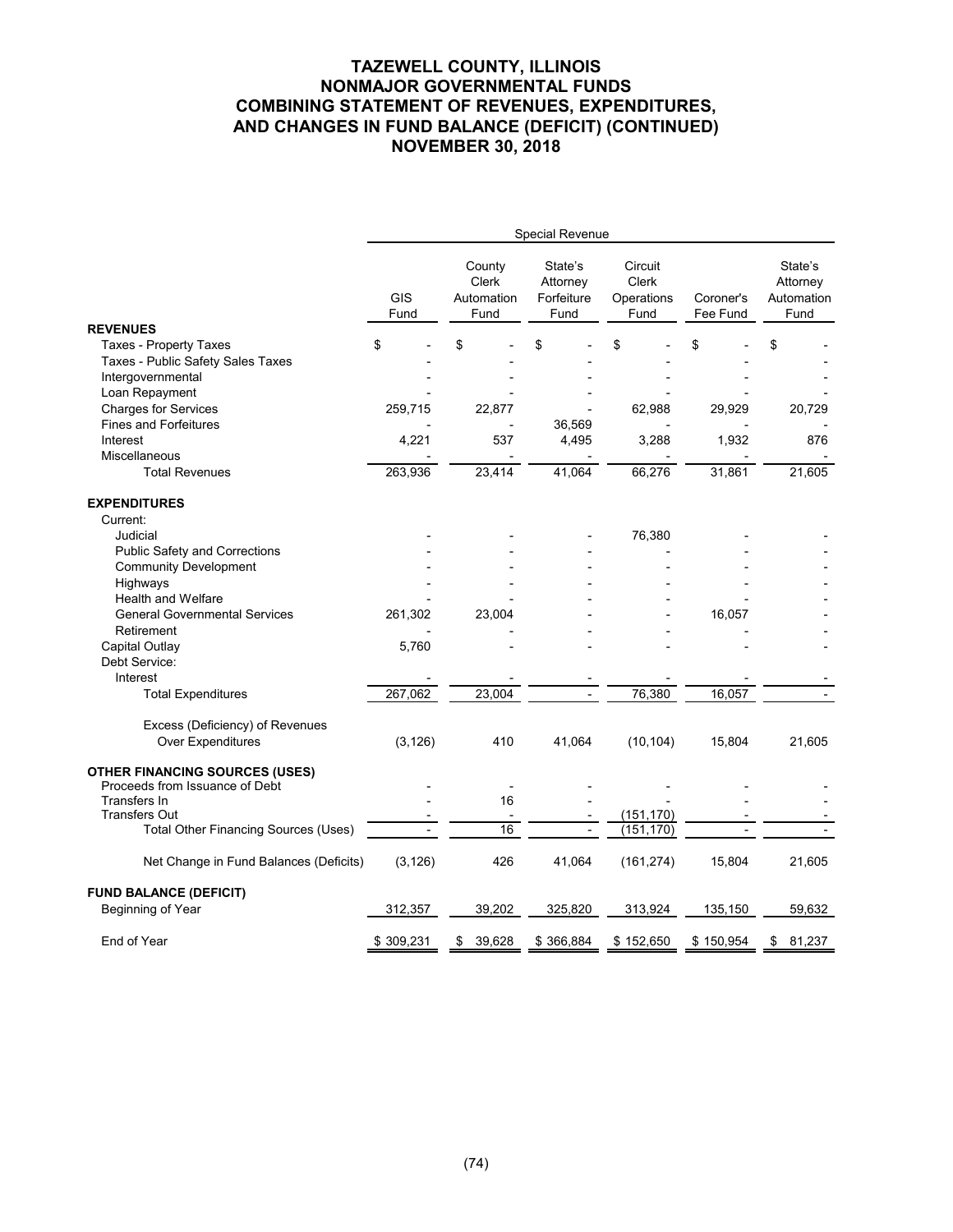# **TAZEWELL COUNTY, ILLINOIS NONMAJOR GOVERNMENTAL FUNDS COMBINING STATEMENT OF REVENUES, EXPENDITURES, AND CHANGES IN FUND BALANCE (DEFICIT) (CONTINUED) NOVEMBER 30, 2018**

|                                                 |                                           | Special Revenue  |                   |                                 |                 |
|-------------------------------------------------|-------------------------------------------|------------------|-------------------|---------------------------------|-----------------|
| Circuit Clerk<br>Electronic<br>Citation<br>Fund | Sheriff<br>Electronic<br>Citation<br>Fund | Heritage<br>Lake | Indemnity<br>Fund | Sheriff's<br>Commissary<br>Fund | Total           |
| \$                                              | \$                                        | 425,128<br>\$    | \$                | \$                              | 6,480,762<br>\$ |
|                                                 |                                           |                  |                   |                                 | 1,767,870       |
|                                                 |                                           |                  |                   |                                 | 4,552,863       |
|                                                 |                                           |                  |                   |                                 | 53,514          |
| 14,820                                          | 1,694                                     |                  |                   | 143,671                         | 3,350,557       |
|                                                 |                                           |                  | 27,900            |                                 | 77,744          |
| 647                                             | 69                                        | 1,833            | 1,603             |                                 | 247,475         |
|                                                 |                                           |                  |                   |                                 | 53,327          |
| 15,467                                          | 1,763                                     | 426,961          | 29,503            | 143,671                         | 16,584,112      |
|                                                 |                                           |                  |                   |                                 |                 |
| 7,931                                           |                                           |                  |                   |                                 | 679,292         |
|                                                 |                                           |                  |                   | 101,253                         | 142,449         |
|                                                 |                                           |                  |                   |                                 | (300)           |
|                                                 |                                           | 2,810,908        |                   |                                 | 7,420,057       |
|                                                 |                                           |                  |                   |                                 | 2,647,653       |
|                                                 |                                           |                  |                   |                                 | 1,352,266       |
|                                                 |                                           |                  |                   |                                 | 3,846,322       |
|                                                 |                                           |                  |                   |                                 | 1,206,834       |
|                                                 |                                           |                  |                   |                                 |                 |
|                                                 |                                           | 31,618           |                   |                                 | 31,618          |
| 7,931                                           |                                           | 2,842,526        |                   | 101,253                         | 17,326,191      |
|                                                 |                                           |                  |                   |                                 |                 |
| 7,536                                           | 1,763                                     | (2, 415, 565)    | 29,503            | 42,418                          | (742, 079)      |
|                                                 |                                           |                  |                   |                                 |                 |
|                                                 |                                           | 2,810,908        |                   |                                 | 2,810,908       |
|                                                 |                                           |                  |                   |                                 | 104,018         |
|                                                 |                                           |                  | (16, 154)         |                                 | (336, 384)      |
|                                                 |                                           | 2,810,908        | (16, 154)         |                                 | 2,578,542       |
|                                                 |                                           |                  |                   |                                 |                 |
| 7,536                                           | 1,763                                     | 395,343          | 13,349            | 42,418                          | 1,836,463       |
| 43,706                                          | 4,436                                     |                  | 808,980           | 29,555                          | 22,717,703      |
|                                                 |                                           |                  |                   |                                 |                 |
| \$<br>51,242                                    | 6,199<br>\$                               | \$<br>395,343    | \$822,329         | \$<br>71,973                    | \$24,554,166    |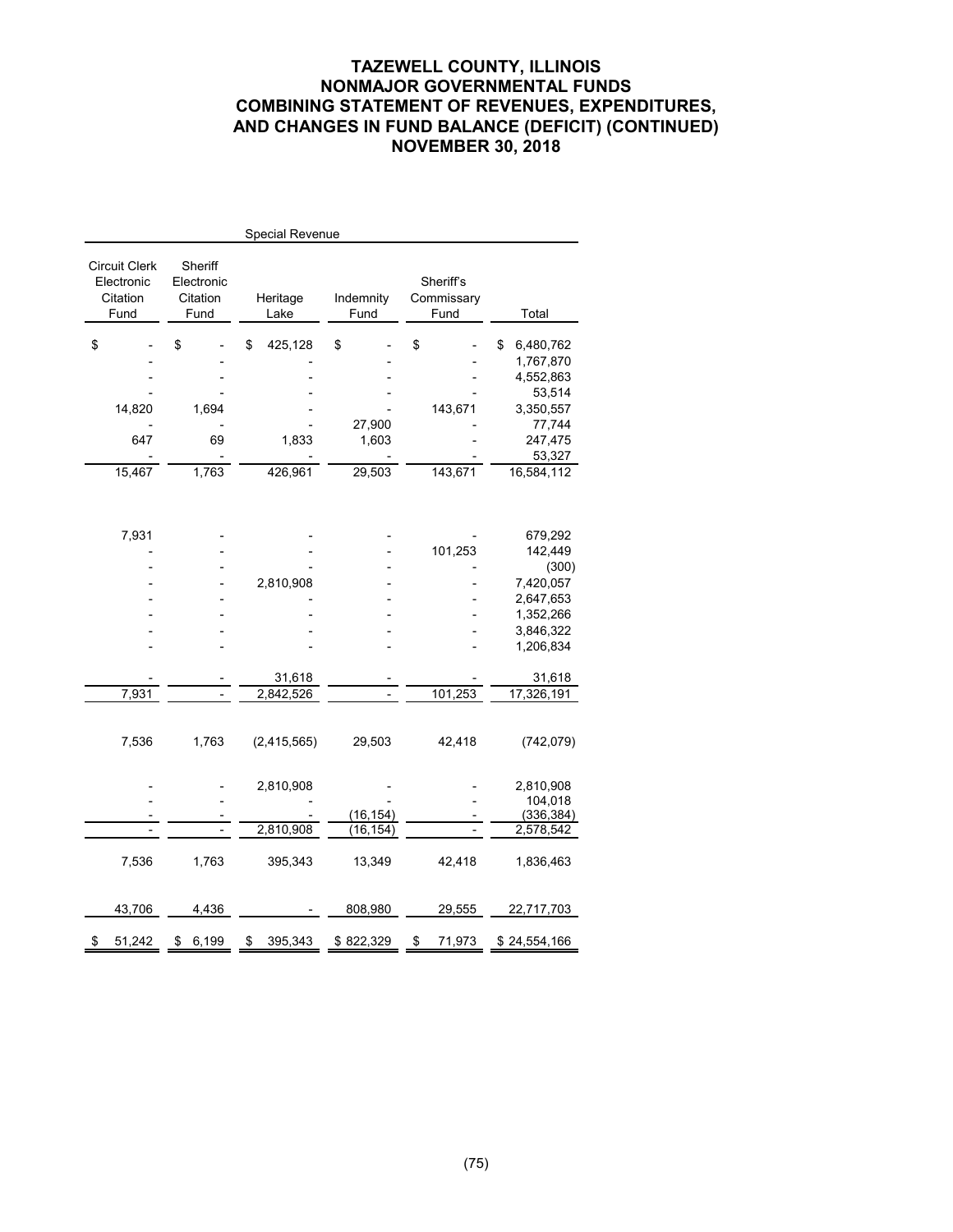# **TAZEWELL COUNTY, ILLINOIS GENERAL FUND BALANCE SHEET – BY ACCOUNT NOVEMBER 30, 2018 WITH COMPARATIVE TOTALS FOR NOVEMBER 30, 2017**

|                                                                         | General |            |    | Working<br>Cash | Total |            |    |            |  |
|-------------------------------------------------------------------------|---------|------------|----|-----------------|-------|------------|----|------------|--|
|                                                                         |         | Account    |    | Account         |       | 2018       |    | 2017       |  |
| <b>ASSETS</b>                                                           |         |            |    |                 |       |            |    |            |  |
|                                                                         |         |            |    |                 |       |            |    |            |  |
| Cash and Cash Equivalents                                               | \$      | 14,746,087 | \$ | 238,178         | \$    | 14,984,265 | \$ | 12,861,760 |  |
| Investments                                                             |         | 3,235,407  |    | 226,227         |       | 3,461,634  |    | 3,432,912  |  |
| Receivables:                                                            |         |            |    |                 |       |            |    |            |  |
| <b>Property Taxes</b>                                                   |         | 5,483,686  |    |                 |       | 5,483,686  |    | 4,737,263  |  |
| State of Illinois:                                                      |         |            |    |                 |       |            |    |            |  |
| Sales Taxes                                                             |         | 3,216,772  |    |                 |       | 3,216,772  |    | 3,130,656  |  |
| <b>Income Taxes</b>                                                     |         | 145,687    |    |                 |       | 145,687    |    | 133,609    |  |
| Video Gaming Taxes                                                      |         | 12,383     |    |                 |       | 12,383     |    | 5,543      |  |
| Personal Property Replacement Taxes                                     |         | 45,815     |    |                 |       | 45,815     |    | 41,979     |  |
| Use Taxes                                                               |         | 195,164    |    |                 |       | 195,164    |    | 163,992    |  |
| Miscellaneous                                                           |         | 126,381    |    |                 |       | 126,381    |    | 127,871    |  |
| Reimbursements                                                          |         | 419,107    |    |                 |       | 419,107    |    | 680,560    |  |
| Other                                                                   |         | 482,397    |    |                 |       | 482,397    |    |            |  |
| <b>Total Receivables</b>                                                |         | 10,127,392 |    |                 |       | 10,127,392 |    | 9,021,473  |  |
| <b>Prepaid Expenses</b>                                                 |         | 44,043     |    |                 |       | 44,043     |    | 126,080    |  |
| Accrued Interest Receivable                                             |         | 44,647     |    |                 |       | 44,647     |    | 44,647     |  |
| Due from Other Funds                                                    |         | 265,482    |    |                 |       | 265,482    |    | 132,597    |  |
| Due from (to) Other General Fund Accounts                               |         | 13,648     |    | (13, 648)       |       |            |    |            |  |
| <b>Total Assets</b>                                                     |         | 28,476,706 | \$ | 450,757         | \$    | 28,927,463 | \$ | 25,619,469 |  |
|                                                                         |         |            |    |                 |       |            |    |            |  |
| LIABILITIES, DEFERRED INFLOWS OF<br><b>RESOURCES, AND FUND BALANCES</b> |         |            |    |                 |       |            |    |            |  |
| <b>LIABILITIES</b>                                                      |         |            |    |                 |       |            |    |            |  |
| <b>Accounts Payable</b>                                                 | \$      | 582,035    | \$ |                 | \$    | 582,035    | \$ | 531,174    |  |
| <b>Accrued Payroll and Related Costs</b>                                |         | 345,866    |    |                 |       | 345,866    |    | 890,347    |  |
| Due to Others - Deferred Prosecution                                    |         | 20,222     |    |                 |       | 20,222     |    | 20,372     |  |
| Due to Others - Veteran Memorial                                        |         | 4,008      |    |                 |       | 4,008      |    | 6,501      |  |
| <b>Trust Funds Due Others</b>                                           |         | 473,094    |    |                 |       | 473,094    |    | 583,081    |  |
| <b>Total Liabilities</b>                                                |         | 1,425,225  |    |                 |       | 1,425,225  |    | 2,031,475  |  |
| DEFERRED INFLOWS OF RESOURCES                                           |         |            |    |                 |       |            |    |            |  |
| Subsequent Year's Property Taxes                                        |         | 5,483,686  |    |                 |       | 5,483,686  |    | 4,737,263  |  |
| Unavailable Revenue                                                     |         | 1,687      |    |                 |       | 1,687      |    | 55,713     |  |
| <b>Total Deferred Inflows of Resources</b>                              |         | 5,485,373  |    |                 |       | 5,485,373  |    | 4,792,976  |  |
| <b>FUND BALANCE</b>                                                     |         |            |    |                 |       |            |    |            |  |
| Nonspendable:                                                           |         |            |    |                 |       |            |    |            |  |
| Prepaids                                                                |         | 44,043     |    |                 |       | 44,043     |    | 126,080    |  |
| Committed to:                                                           |         |            |    |                 |       |            |    |            |  |
| Public Safety and Corrections                                           |         | 528,795    |    |                 |       | 528,795    |    | 509,869    |  |
| Assigned to:                                                            |         |            |    |                 |       |            |    |            |  |
| Judicial                                                                |         | 436,887    |    |                 |       | 436,887    |    | 522,142    |  |
| <b>Public Safety and Corrections</b>                                    |         | 90,019     |    |                 |       | 90,019     |    | 60,451     |  |
| Working Cash                                                            |         |            |    | 450,757         |       | 450,757    |    | 450,757    |  |
| Unassigned                                                              |         | 20,466,364 |    |                 |       | 20,466,364 |    | 17,125,719 |  |
| <b>Total Fund Balance</b>                                               |         | 21,566,108 |    | 450,757         |       | 22,016,865 |    | 18,795,018 |  |
|                                                                         |         |            |    |                 |       |            |    |            |  |
| Total Liabilities, Deferred Inflows of                                  |         |            |    |                 |       |            |    |            |  |
| Resources, and Fund Balances                                            |         | 28,476,706 | \$ | 450,757         | \$    | 28,927,463 | \$ | 25,619,469 |  |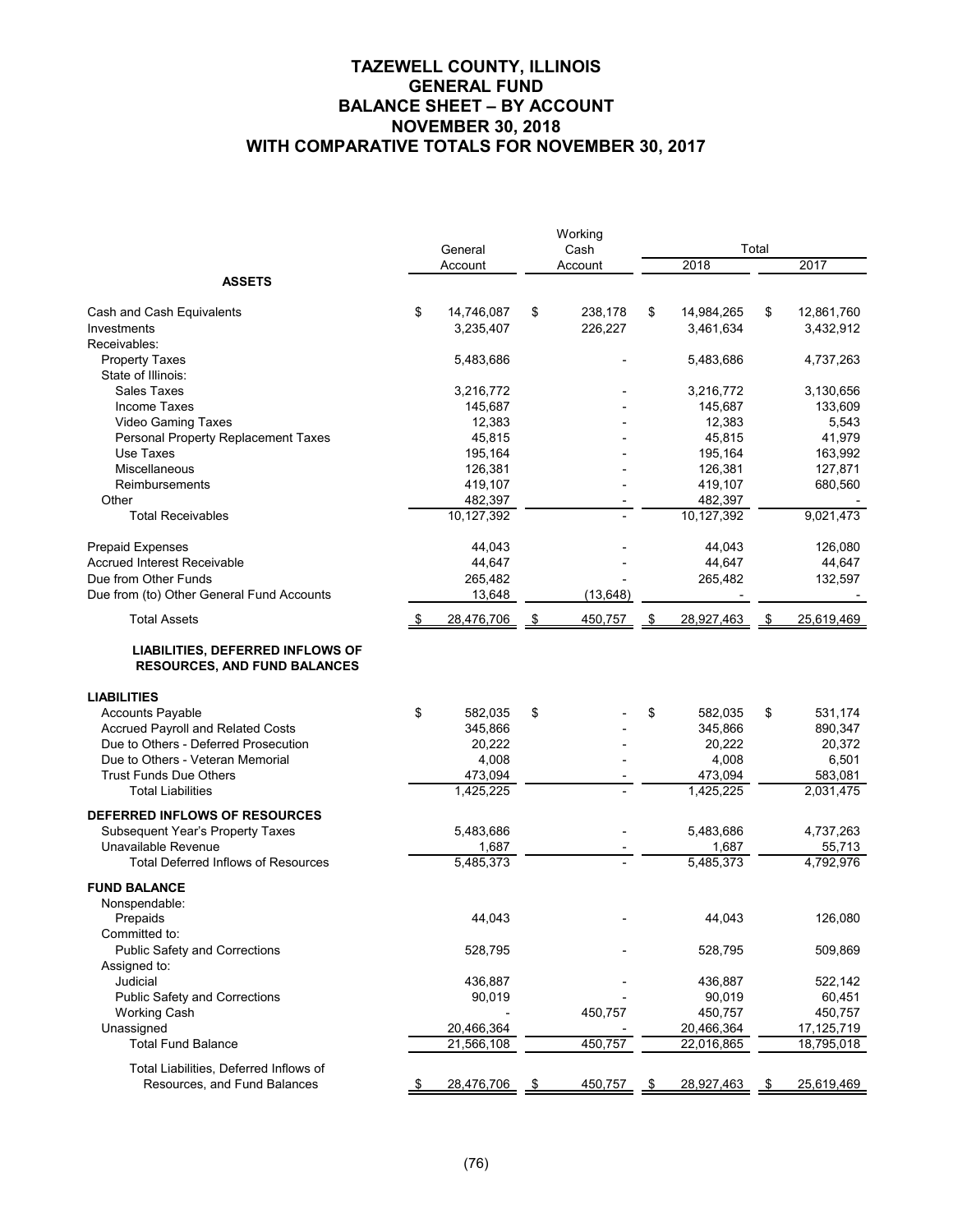|                                                 |                 | Working       |                  |                  |
|-------------------------------------------------|-----------------|---------------|------------------|------------------|
|                                                 | General         | Cash          | Total            |                  |
|                                                 | Account         | Account       | 2018             | 2017             |
| <b>REVENUES</b>                                 |                 |               |                  |                  |
| <b>Property Taxes</b>                           | \$<br>4,756,313 | \$            | \$<br>4,756,313  | \$<br>4,173,075  |
| Sales Tax/Retailers' Occupation Taxes           | 11,220,876      |               | 11,220,876       | 10,367,588       |
| Intergovernmental                               | 5,333,834       |               | 5,333,834        | 4,979,219        |
| Licenses and Permits                            | 797,679         |               | 797,679          | 754,415          |
| <b>Charges for Services</b>                     | 3,525,439       |               | 3,525,439        | 3,554,293        |
| <b>Fines and Forfeitures</b>                    | 468,252         |               | 468,252          | 478,315          |
| Interest                                        | 275,099         | 5,816         | 280,915          | 133,270          |
| Miscellaneous Revenue                           | 664,366         |               | 664,366          | 512,097          |
| <b>Total Revenues</b>                           | 27,041,858      | 5,816         | 27,047,674       | 24,952,272       |
| <b>EXPENDITURES</b>                             |                 |               |                  |                  |
| Current:                                        |                 |               |                  |                  |
| Judicial                                        | 6,697,732       |               | 6,697,732        | 6,863,808        |
| <b>Public Safety and Corrections</b>            | 9,715,748       |               | 9,715,748        | 9,682,087        |
| <b>Community Development</b>                    | 285,582         |               | 285,582          | 281,161          |
| <b>General Governmental Services</b>            | 7,318,062       |               | 7,318,062        | 7,294,619        |
| Capital Outlay                                  | 1,691,778       |               | 1,691,778        | 947,769          |
| Debt Service:                                   |                 |               |                  |                  |
| Principal                                       | 17,297          |               | 17,297           | 30,065           |
| Interest                                        | 7,844           |               | 7,844            | 301              |
| <b>Total Expenditures</b>                       | 25,734,043      |               | 25,734,043       | 25,099,810       |
| Excess (Deficiency) of Revenues                 |                 |               |                  |                  |
| Over Expenditures                               | 1,307,815       | 5,816         | 1,313,631        | (147, 538)       |
| <b>OTHER FINANCING SOURCES (USES)</b>           |                 |               |                  |                  |
| Proceeds from Capital Lease Obligation          | 236,589         |               | 236,589          |                  |
| Proceeds from Issuance of Debt                  | 1,474,555       |               | 1,474,555        |                  |
| Transfers In                                    | 197,088         |               | 197,088          | 22,032           |
| <b>Transfers Out</b>                            | (16)            |               | (16)             |                  |
| Transfers from (to) Other General Fund Accounts | 5,816           | (5,816)       |                  |                  |
| <b>Total Other Financing Sources (Uses)</b>     | 1,914,032       | (5,816)       | 1,908,216        | 22,032           |
| <b>CHANGE IN FUND BALANCES</b>                  | 3,221,847       |               | 3,221,847        | (125, 506)       |
| <b>FUND BALANCE</b>                             |                 |               |                  |                  |
| Beginning of Year                               | 18,344,261      | 450,757       | 18,795,018       | 18,920,524       |
| End of Year                                     | 21,566,108      | 450,757<br>\$ | 22,016,865<br>\$ | 18,795,018<br>\$ |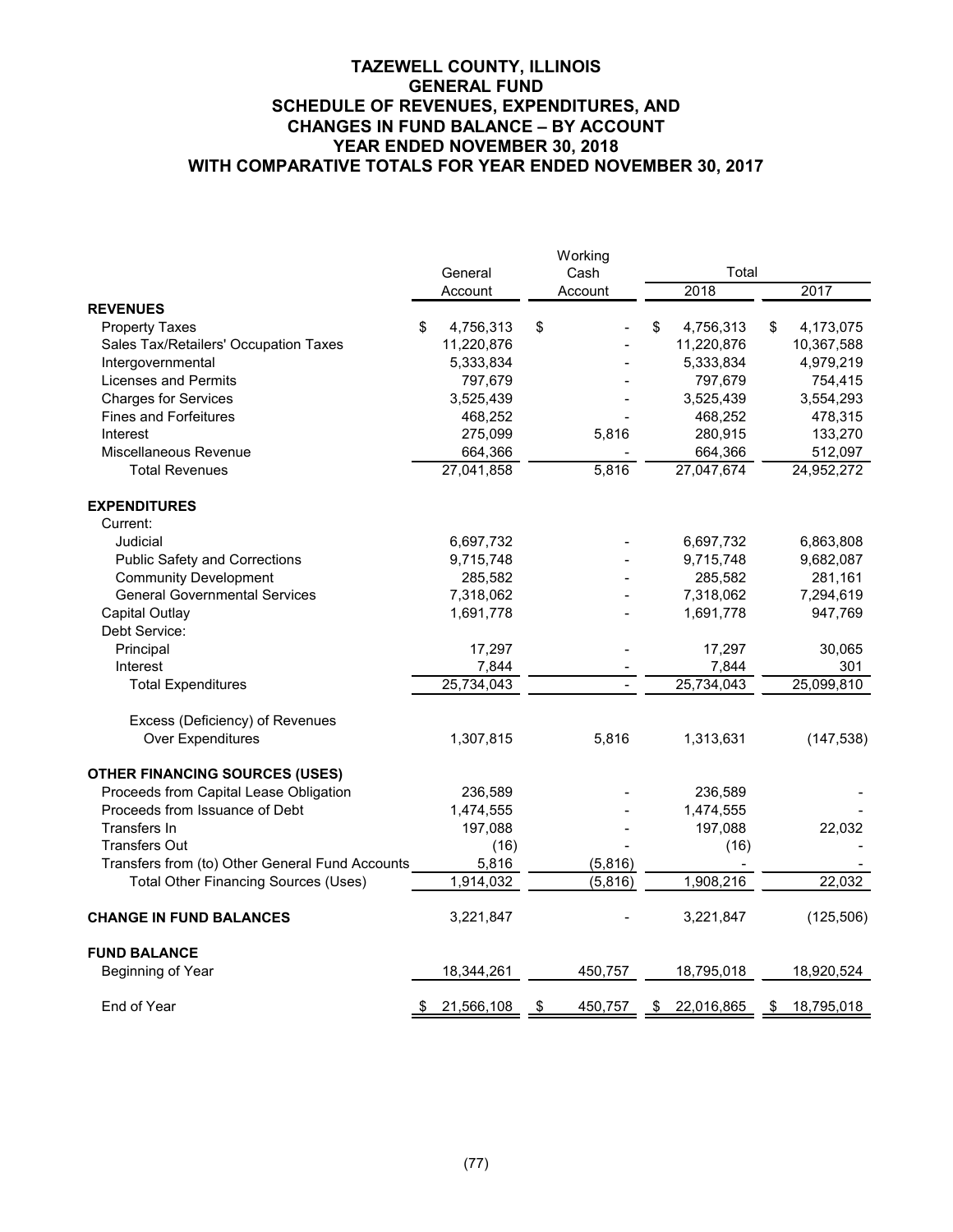|                                         | Original        | Amended         |    |            | 2017            |
|-----------------------------------------|-----------------|-----------------|----|------------|-----------------|
|                                         | <b>Budget</b>   | <b>Budget</b>   |    | Actual     | Actual          |
| <b>REVENUES</b>                         |                 |                 |    |            |                 |
| Taxes:                                  |                 |                 |    |            |                 |
| <b>Property Taxes</b>                   | \$<br>4,785,114 | \$<br>4,785,114 | \$ | 4,756,313  | \$<br>4,173,075 |
| Sales Tax                               | 4,200,000       | 4,200,000       |    | 4,809,098  | 4,627,314       |
| Retailers' Occupation Tax               | 510,000         | 510,000         |    | 964,879    | 663,091         |
| <b>Public Safety Sales Tax</b>          | 4,600,000       | 4,600,000       |    | 5,446,899  | 5,077,183       |
| <b>Total Taxes</b>                      | 14,095,114      | 14,095,114      |    | 15,977,189 | 14,540,663      |
| Intergovernmental Revenues:             |                 |                 |    |            |                 |
| Illinois State Income Tax               | 2,150,000       | 2,150,000       |    | 2,449,974  | 2,278,810       |
| Personal Property Replacement Tax       | 650,000         | 650,000         |    | 677,637    | 743,432         |
| Local Use Tax                           | 550,000         | 550,000         |    | 738,178    | 653,342         |
| Video Gaming Tax                        | 121,250         | 121,250         |    | 120,027    | 112,762         |
| Salary Reimbursements:                  |                 |                 |    |            |                 |
| State's Attorney                        | 152,000         | 152,000         |    | 153,404    | 151,877         |
| Drug Attorney                           | 30,000          | 30,000          |    | 28,200     | 28,200          |
| <b>Director of Court Services</b>       | 516,333         | 516,333         |    | 548,463    | 538,884         |
| <b>Probation Officers</b>               | 277,915         | 277,915         |    | 279,475    | 287,675         |
| Supervisor of Assessments               | 37,000          | 37,000          |    | 52,910     | 44,266          |
| Public Defender                         | 100,000         | 100,000         |    | 99,895     | 99,895          |
| <b>Expenditure Reimbursements:</b>      |                 |                 |    |            |                 |
| Administrative Adjudication             |                 |                 |    | 3,842      | 4,259           |
| Juvenile Placement Reimbursement        | 1,500           | 1,500           |    |            |                 |
| Illinois Emergency Services and         |                 |                 |    |            |                 |
| Disaster Agency                         | 45,000          | 45,000          |    | 112,024    | 19,387          |
| Election Polling Place, Judges, and     |                 |                 |    |            |                 |
| Miscellaneous Reimbursements            | 43,740          | 43,740          |    | 25,315     | 16,430          |
| Hazardous Materials Emergency           |                 |                 |    |            |                 |
| Preparedeness                           | 15,000          | 15,000          |    |            |                 |
| <b>Governmental Grants:</b>             |                 |                 |    |            |                 |
| Intake Fee                              | 15,000          | 15,000          |    |            |                 |
| <b>HAVA Grant</b>                       |                 |                 |    | 44,490     |                 |
| <b>Total Intergovernmental Revenues</b> | 4,704,738       | 4,704,738       |    | 5,333,834  | 4,979,219       |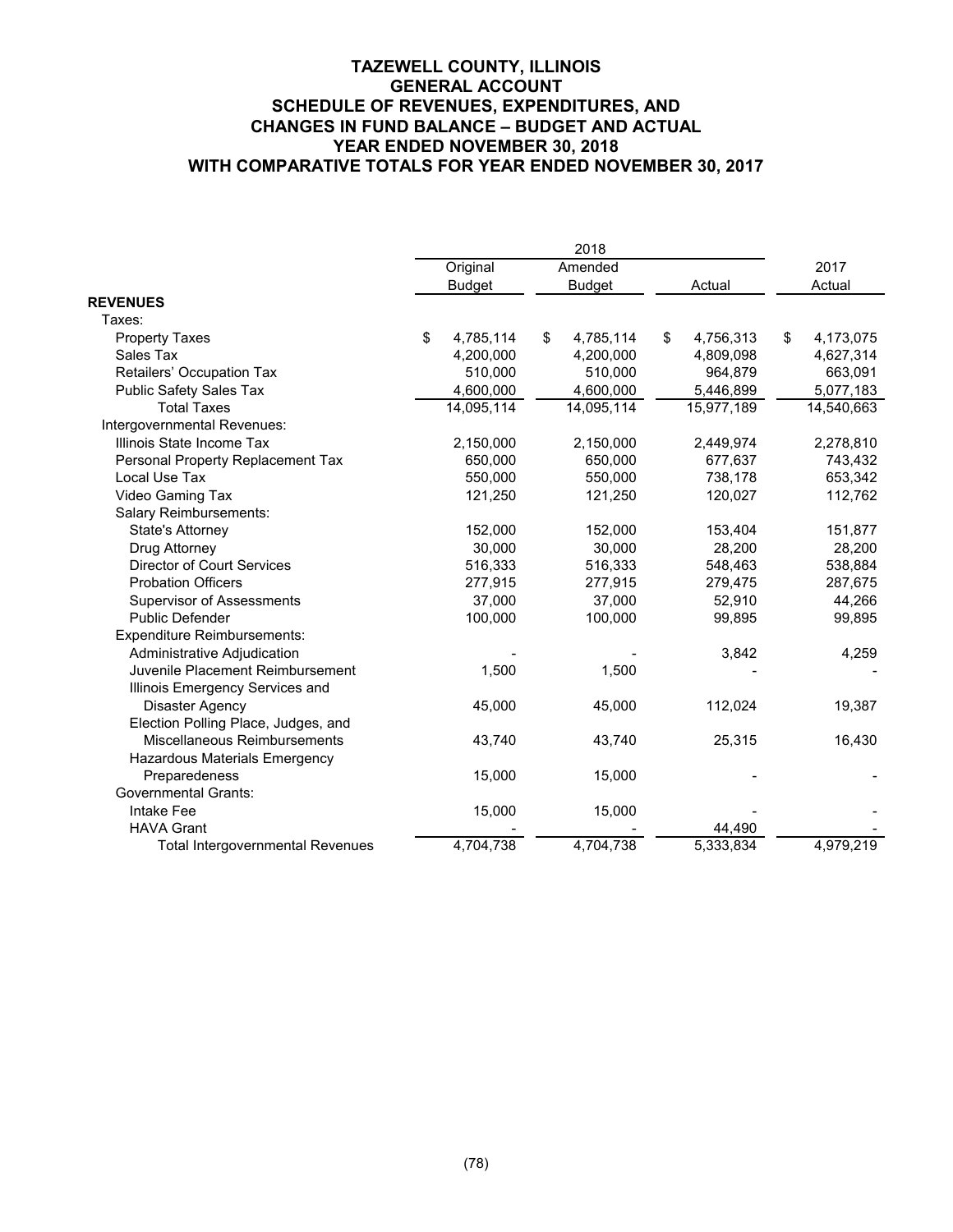|                                    |               |               | 2018      |        |           |              |
|------------------------------------|---------------|---------------|-----------|--------|-----------|--------------|
|                                    | Original      |               | Amended   |        |           | 2017         |
|                                    | <b>Budget</b> | <b>Budget</b> |           | Actual |           | Actual       |
| <b>REVENUES (CONTINUED)</b>        |               |               |           |        |           |              |
| Licenses and Permits:              |               |               |           |        |           |              |
| Liquor Licenses                    | \$<br>20,000  | \$            | 20,000    | \$     | 16,825    | \$<br>20,650 |
| <b>Building and Zoning Permits</b> | 109,300       |               | 109,300   |        | 106,928   | 114,948      |
| Marriage Licenses                  | 44,250        |               | 44,250    |        | 42,233    | 29,588       |
| <b>Host Fees</b>                   | 530,000       |               | 530,000   |        | 631,693   | 589,229      |
| <b>Total Licenses and Permits</b>  | 703,550       |               | 703,550   |        | 797,679   | 754,415      |
| <b>Charges for Services:</b>       |               |               |           |        |           |              |
| County Recorder:                   |               |               |           |        |           |              |
| Sale of Revenue Stamps             | 200,000       |               | 200,000   |        | 313,401   | 259,666      |
| <b>Recording Fees</b>              | 509,000       |               | 509,000   |        | 429,683   | 501,335      |
| Certified Copies and Federal Liens | 600           |               | 600       |        | 128       | 1,096        |
| Circuit Clerk:                     |               |               |           |        |           |              |
| Case Costs and Fees                | 1,245,000     |               | 1,245,000 |        | 983,159   | 1,163,569    |
| <b>Court Systems</b>               | 95,000        |               | 95,000    |        | 69,229    | 76,950       |
| Miscellaneous                      | 113,900       |               | 113,900   |        | 123,594   | 95,007       |
| County Clerk:                      |               |               |           |        |           |              |
| Certificates, Recording, and       |               |               |           |        |           |              |
| Copy Fees                          | 204,656       |               | 204,656   |        | 197,060   | 177,475      |
| County Sheriff:                    |               |               |           |        |           |              |
| Case Fees                          | 70,000        |               | 70,000    |        | 72,399    | 63,678       |
| <b>Protection Fund</b>             | 275,000       |               | 275,000   |        | 236,827   | 246,927      |
| Imprisonment Fee                   | 35,000        |               | 35,000    |        | 18,926    | 18,065       |
| <b>Bond Fees</b>                   | 62,000        |               | 62,000    |        | 52,549    | 44,084       |
| Jail Rental                        | 385,000       |               | 385,000   |        | 390,961   | 280,688      |
| Other                              | 265,850       |               | 265,850   |        | 219,355   | 203,291      |
| County Treasurer:                  |               |               |           |        |           |              |
| Interest, Penalties, and Costs     | 340,000       |               | 340,000   |        | 378,278   | 363,936      |
| Deferred Prosecution               | 48,000        |               | 48,000    |        | 36,574    | 52,587       |
| <b>Court Services</b>              | 8,100         |               | 8,100     |        | 2,896     | 5,939        |
| <b>Total Charges for Services</b>  | 3,857,106     |               | 3,857,106 |        | 3,525,439 | 3,554,293    |
| <b>Fines and Forfeitures</b>       | 672,000       |               | 672,000   |        | 468,252   | 478,315      |
| Interest                           | 78,100        |               | 78,100    |        | 275,099   | 130,822      |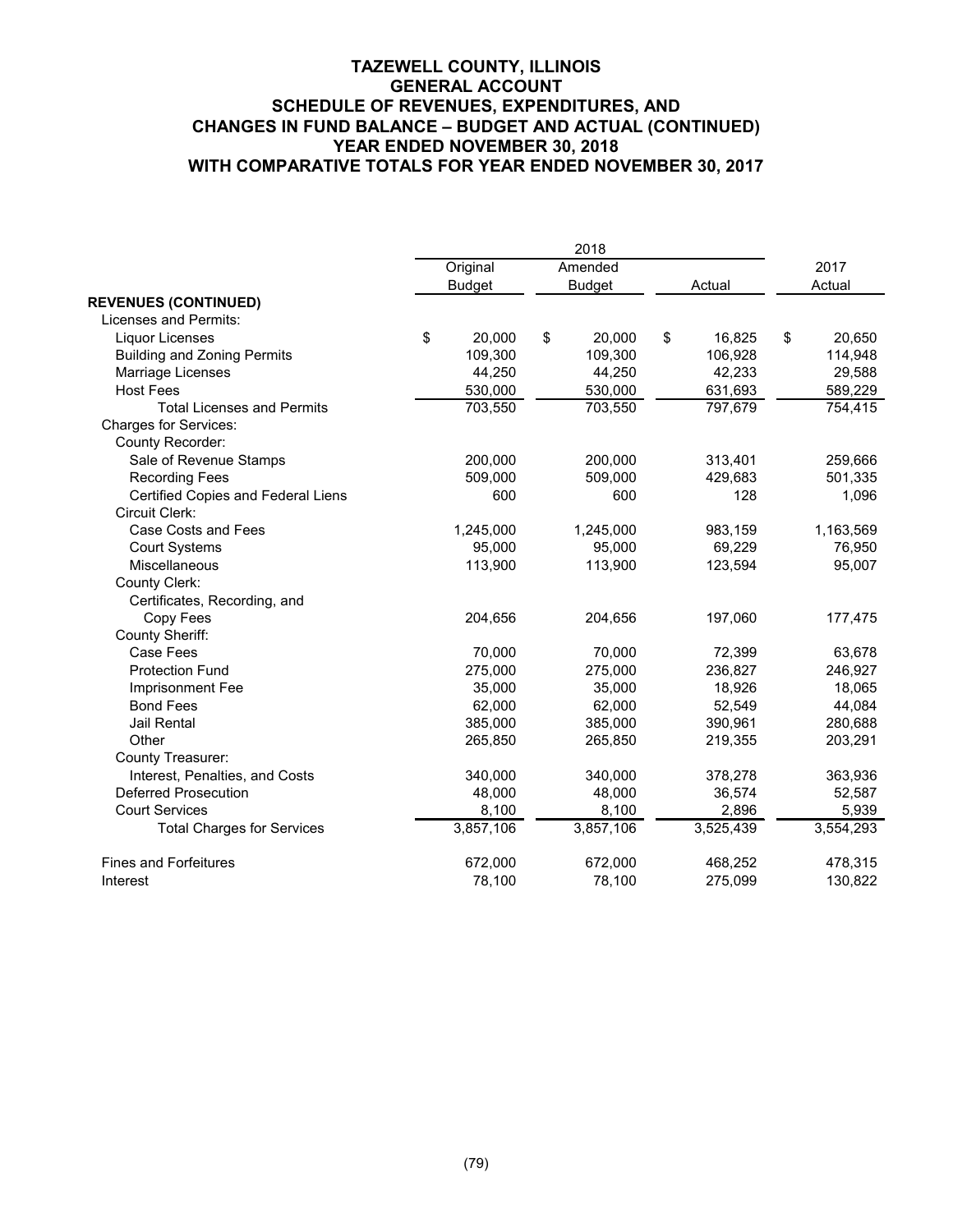|                                        | Original      |    | Amended       |    |            | 2017         |
|----------------------------------------|---------------|----|---------------|----|------------|--------------|
|                                        | <b>Budget</b> |    | <b>Budget</b> |    | Actual     | Actual       |
| <b>REVENUES (CONTINUED)</b>            |               |    |               |    |            |              |
| Miscellaneous:                         |               |    |               |    |            |              |
| <b>County Farm</b>                     | \$<br>40,000  | \$ | 40,000        | \$ | 51,280     | \$<br>52,102 |
| <b>Franchise Fees</b>                  | 185,000       |    | 185,000       |    | 174,171    | 189,652      |
| Rent                                   | 100.000       |    | 100.000       |    | 104.820    | 99,621       |
| Copy Fees                              | 55,900        |    | 55,900        |    | 38,511     | 54,206       |
| Other                                  | 108,800       |    | 108,800       |    | 295,584    | 116,516      |
| <b>Total Miscellaneous</b>             | 489,700       |    | 489,700       |    | 664,366    | 512,097      |
| <b>Total Revenues</b>                  | 24,600,308    |    | 24,600,308    |    | 27,041,858 | 24,949,824   |
| <b>EXPENDITURES</b>                    |               |    |               |    |            |              |
| <b>General Governmental Services -</b> |               |    |               |    |            |              |
| County Board:                          |               |    |               |    |            |              |
| <b>Board Chairman</b>                  | 27,277        |    | 27,277        |    | 27,277     | 26,483       |
| Liquor Commissioner                    | 2,549         |    | 2,549         |    | 1,874      | 2,499        |
| Director of Administrative Services    | 136,961       |    | 136,961       |    | 136,886    | 133,347      |
| <b>Clerk Hire</b>                      | 41,271        |    | 41,271        |    | 41,225     | 37,670       |
| Overtime                               | 750           |    | 750           |    |            | 262          |
| Board Members - Committee Work         | 32,800        |    | 32,800        |    | 20,100     | 20,760       |
| Board Members - Board Meetings         | 50,400        |    | 50,400        |    | 50,460     | 50,620       |
| <b>Office Supplies</b>                 | 300           |    | 360           |    | 399        | 157          |
| <b>Technology Equipment</b>            | 7,600         |    | 7,600         |    | 7,590      |              |
| Dues and Subscriptions                 | 13,500        |    | 13,500        |    | 10,050     | 15,013       |
| Mileage                                | 12,000        |    | 12,000        |    | 8,686      | 8,078        |
| <b>Board Chairman Travel</b>           | 7,000         |    | 7,000         |    | 3,271      | 4,270        |
| <b>Administrator Travel</b>            | 2,500         |    | 2,440         |    | 533        | 3,325        |
| <b>Total County Board</b>              | 334,908       |    | 334,908       |    | 308,351    | 302,484      |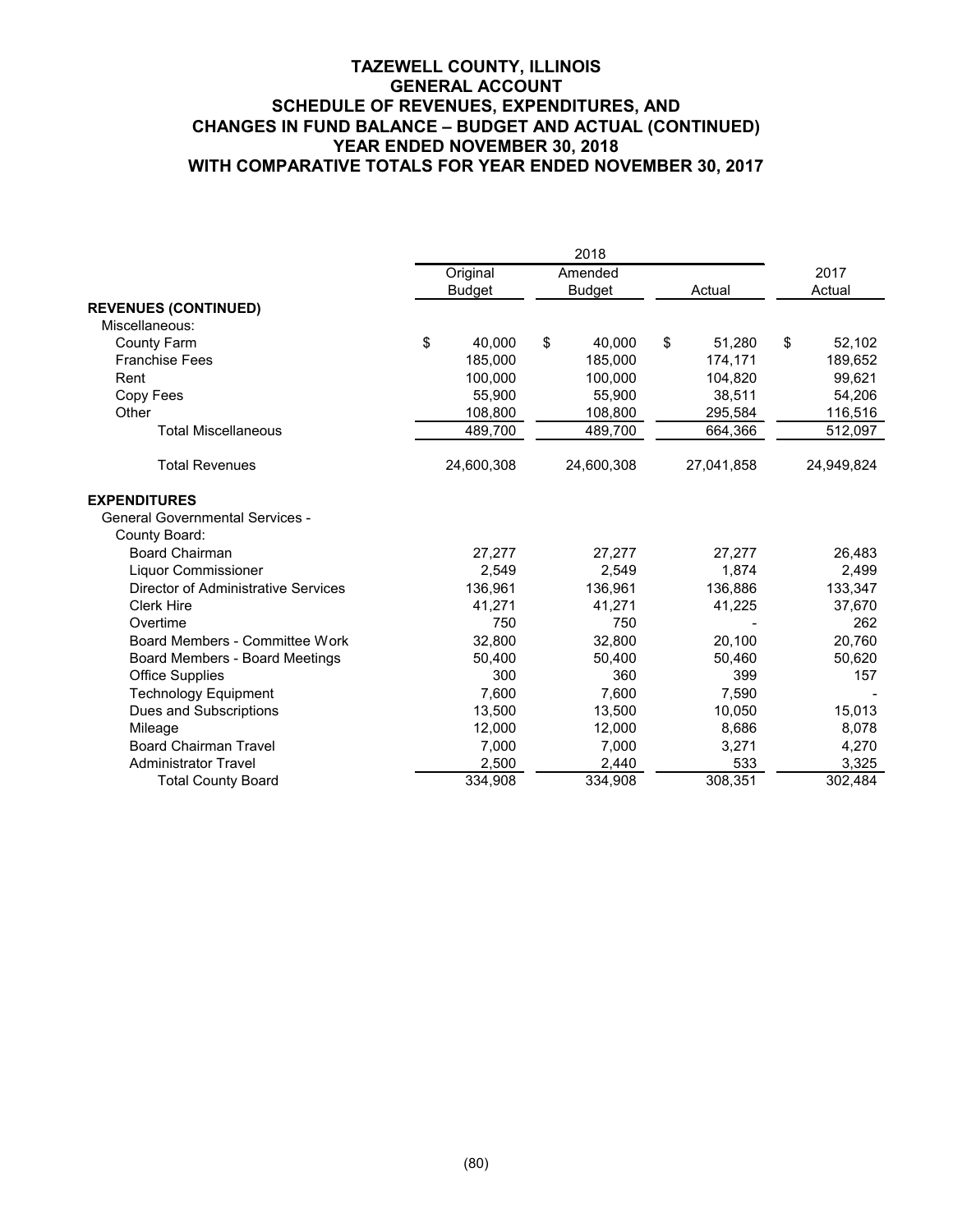|                                              |               | 2018          |               |    |           |
|----------------------------------------------|---------------|---------------|---------------|----|-----------|
|                                              | Original      | Amended       |               |    | 2017      |
|                                              | <b>Budget</b> | <b>Budget</b> | Actual        |    | Actual    |
| <b>EXPENDITURES (CONTINUED)</b>              |               |               |               |    |           |
| Judicial - Circuit Clerk:                    |               |               |               |    |           |
| <b>Clerk Hire</b>                            | \$<br>804,611 | \$<br>804,611 | \$<br>759,042 | \$ | 913,355   |
| <b>County Officer</b>                        | 90,342        | 90,342        | 90,342        |    | 87,711    |
| Overtime                                     |               |               | 1,599         |    | 1,789     |
| <b>Office Supplies</b>                       | 950           | 950           |               |    | 305       |
| <b>Books and Records</b>                     | 1,000         | 1,000         | 723           |    | 233       |
| Dues and Subscriptions                       | 525           | 525           | 490           |    | 525       |
| <b>Special Audit</b>                         | 7,900         | 7,900         | 7,900         |    | 7,600     |
| Miscellaneous Equipment                      | 950           | 950           |               |    | 448       |
| <b>Total Circuit Clerk</b>                   | 906,278       | 906,278       | 860,096       |    | 1,011,966 |
| Judicial - Public Defender:                  |               |               |               |    |           |
| Public Defender - Salary                     | 149,857       | 149,857       | 151,247       |    | 149,857   |
| <b>Assistant Public Defenders - Salaries</b> | 713,583       | 716,583       | 702,158       |    | 694,484   |
| <b>Clerk Hire</b>                            | 28,832        | 28,832        | 34,743        |    | 31,259    |
| <b>Office Supplies</b>                       | 530           | 530           |               |    | 64        |
| Dues and Subscriptions                       | 1,500         | 1,500         | 1,090         |    | 1,478     |
| <b>Books and Records</b>                     | 400           | 400           | 292           |    | 210       |
| <b>Investigator Services</b>                 | 1,050         |               |               |    | 250       |
| Mileage                                      | 250           | 250           | 178           |    | 123       |
| <b>Education and Training</b>                | 2,500         | 1,400         | 340           |    | 1,835     |
| Assistant Public Defender - Office           | 32,000        | 31,150        | 30,180        |    | 31,300    |
| <b>Total Public Defender</b>                 | 930,502       | 930,502       | 920,228       |    | 910,860   |
| Judicial - State's Attorney:                 |               |               |               |    |           |
| State's Attorney - Salary                    | 166,508       | 166,508       | 168,052       |    | 166,508   |
| Assistant State's Attorneys - Salaries       | 1,321,339     | 1,321,339     | 1,163,919     |    | 1,155,770 |
| Investigators                                | 138,412       | 138,412       | 105,023       |    | 99,673    |
| Victim Witness Coordinator                   | 233,648       | 233,648       | 184,948       |    | 222,348   |
| Legal Secretaries                            | 53,310        | 53,310        | 51,949        |    | 51,185    |
| Clerical                                     | 70,339        | 70,339        | 70,042        |    | 67,420    |
| Part-Time Help                               | 5,000         | 5,000         | 1,108         |    | 141       |
| Overtime                                     | 1,500         | 1,500         | 417           |    | 497       |
| <b>Office Supplies</b>                       | 4,400         | 10,400        | 3,986         |    | 643       |
| <b>Books and Records</b>                     | 13,500        | 13,500        | 10,341        |    | 9,533     |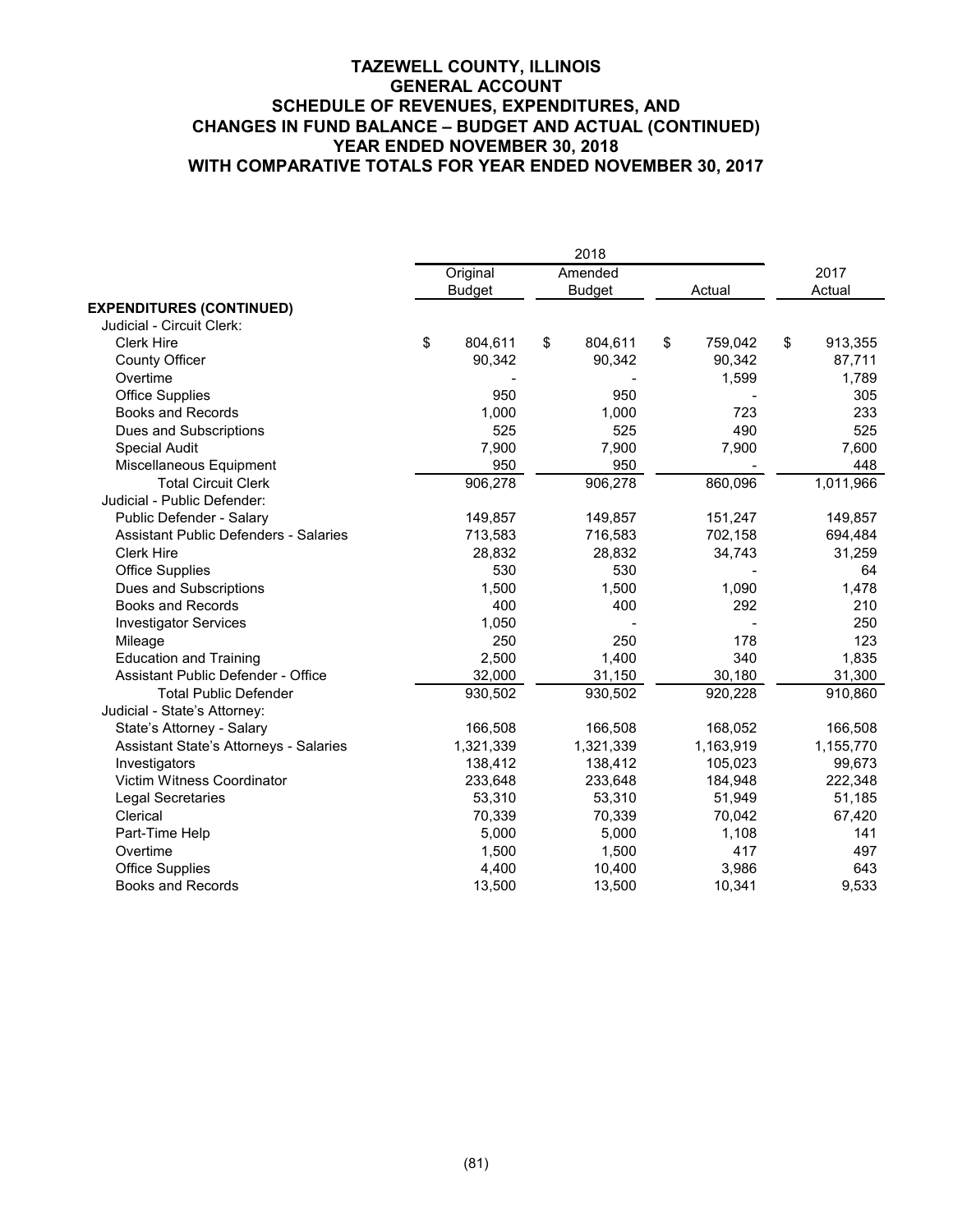|                                          | 2018 |               |    |               |    |           |    |           |
|------------------------------------------|------|---------------|----|---------------|----|-----------|----|-----------|
|                                          |      | Original      |    | Amended       |    |           |    | 2017      |
|                                          |      | <b>Budget</b> |    | <b>Budget</b> |    | Actual    |    | Actual    |
| <b>EXPENDITURES (CONTINUED)</b>          |      |               |    |               |    |           |    |           |
| Judicial - State's Attorney (Continued): |      |               |    |               |    |           |    |           |
| Dues and Insurance                       | \$   | 8,500         | \$ | 8,500         | \$ | 5,888     | \$ | 9,483     |
| <b>Contractual Services</b>              |      | 4,200         |    | (3,300)       |    |           |    | 559       |
| Leads/Secretary of State                 |      | 2,000         |    | 2,000         |    | 295       |    |           |
| State Appellate Prosecutor Service       |      | 165,000       |    | 155,000       |    | 86,656    |    | 108,340   |
| <b>Court Reporter Fees</b>               |      | 15,000        |    | 25,000        |    | 23,025    |    | 14,843    |
| <b>Witness Fees</b>                      |      | 5,000         |    | 6,500         |    | 6,291     |    | 909       |
| Mileage                                  |      | 1,000         |    | 1,000         |    | 335       |    |           |
| Extradition                              |      | 4,000         |    | 4,000         |    | 2,913     |    | 1,670     |
| <b>Publication of Legal Notices</b>      |      | 5,000         |    | 5,000         |    | 1,497     |    | 7,549     |
| Vehicle Maintenance                      |      | 1,000         |    | 1,000         |    | 885       |    | 1,423     |
| <b>Equipment Maintenance</b>             |      | 1,000         |    | 1,000         |    | (20)      |    | 750       |
| Travel                                   |      | 1,000         |    | 1,000         |    | 46        |    | 125       |
| Miscellaneous Equipment                  |      | 2,000         |    | 2,000         |    | 838       |    | 340       |
| <b>Total State's Attorney</b>            |      | 2,222,656     |    | 2,222,656     |    | 1,888,434 |    | 1,919,709 |
| Judicial - Jury Commission:              |      |               |    |               |    |           |    |           |
| <b>Chief Clerk</b>                       |      | 65,310        |    | 65,310        |    | 7,194     |    | 64,751    |
| <b>Jury Commissioners</b>                |      | 3,900         |    | 3,900         |    | 4,260     |    | 1,980     |
| Part-Time Help                           |      | 22,725        |    | 22,725        |    | 14,480    |    | 21,073    |
| Jurors' Fees                             |      | 50,000        |    | 50,000        |    | 33,819    |    | 30,516    |
| <b>Office Supplies</b>                   |      | 6,300         |    | 6,300         |    | 346       |    | 5,955     |
| Mileage                                  |      | 54,000        |    | 54,000        |    | 42,590    |    | 38,671    |
| Jurors' Parking                          |      | 1,500         |    | 1,500         |    |           |    |           |
| <b>Equipment Maintenance</b>             |      | 1,000         |    | 1,000         |    | 648       |    | 648       |
| Equipment                                |      | 27,000        |    | 27,000        |    | 13,326    |    |           |
| <b>Total Jury Commission</b>             |      | 231,735       |    | 231,735       |    | 116,663   |    | 163,594   |
| <b>General Governmental Services -</b>   |      |               |    |               |    |           |    |           |
| County Audit:                            |      |               |    |               |    |           |    |           |
| <b>External Audit Fee</b>                |      | 82,650        |    | 82,650        |    | 81,950    |    | 80,625    |
| Single Audit                             |      | 2,000         |    | 2,000         |    | 3,691     |    | 2,000     |
| Consultant                               |      | 6,000         |    | 6,000         |    | 12,950    |    | 553       |
| <b>Total County Audit</b>                |      | 90,650        |    | 90,650        |    | 98,591    |    | 83,178    |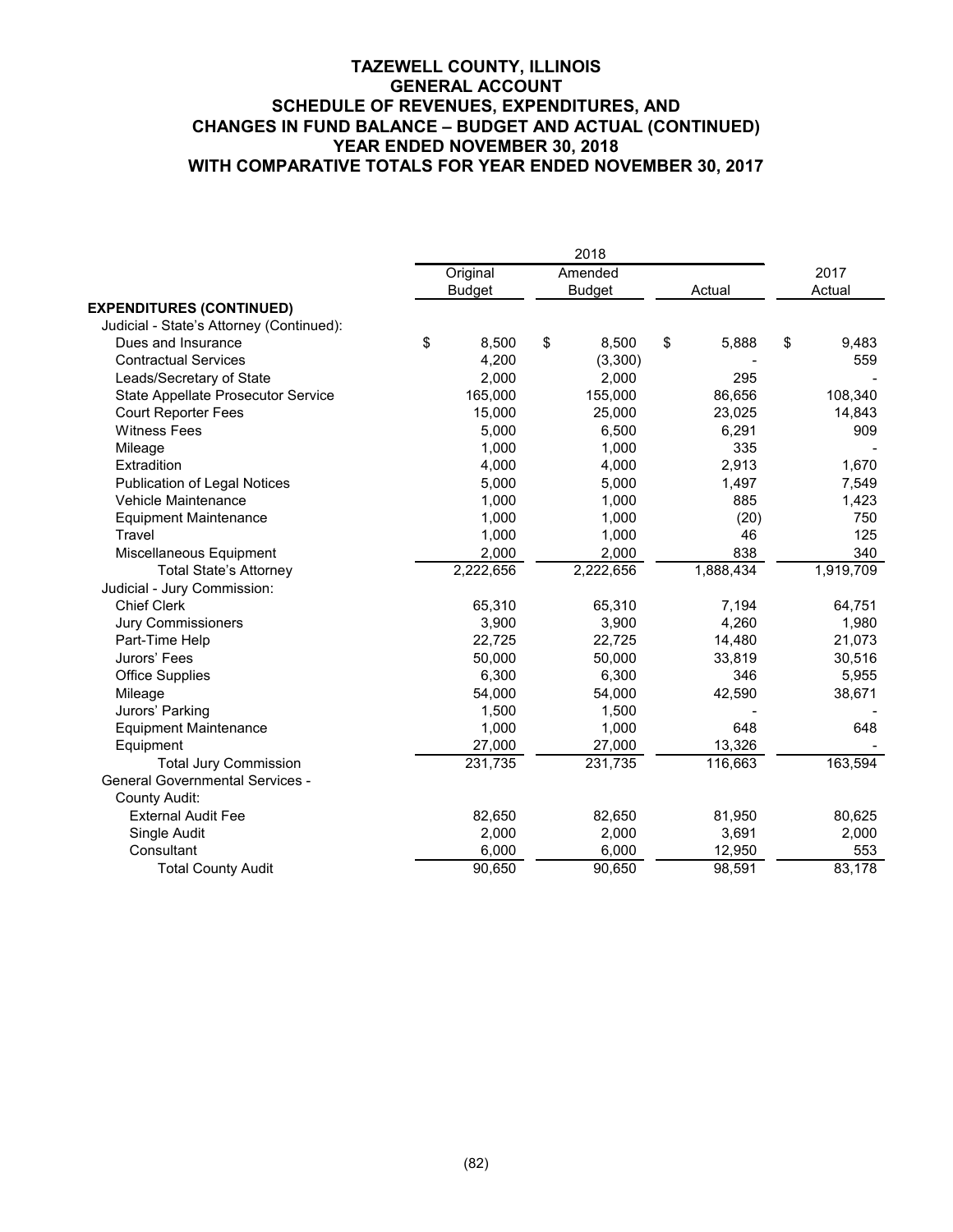|                                        | 2018 |               |    |               |    |           |    |                |
|----------------------------------------|------|---------------|----|---------------|----|-----------|----|----------------|
|                                        |      | Original      |    | Amended       |    | Actual    |    | 2017<br>Actual |
| <b>EXPENDITURES (CONTINUED)</b>        |      | <b>Budget</b> |    | <b>Budget</b> |    |           |    |                |
| <b>General Governmental Services -</b> |      |               |    |               |    |           |    |                |
| Auditor:                               |      |               |    |               |    |           |    |                |
| Auditor - Salary                       | \$   | 51,500        | \$ | 51,500        | \$ | 51,500    | \$ | 50,000         |
| Part-Time Help                         |      | 15,000        |    | 15,000        |    | 3,364     |    | 1,719          |
| <b>Office Supplies</b>                 |      | 500           |    | 500           |    | 219       |    | 83             |
| Dues and Subscriptions                 |      | 850           |    | 850           |    | 1,166     |    | 820            |
| Mileage                                |      | 100           |    | 500           |    | 490       |    |                |
| Consultant                             |      | 600           |    | 200           |    |           |    |                |
| Equipment                              |      | 100           |    | 100           |    |           |    |                |
| <b>Total Auditor</b>                   |      | 68,650        |    | 68,650        |    | 56,739    |    | 52,622         |
| <b>General Governmental Services -</b> |      |               |    |               |    |           |    |                |
| County Clerk:                          |      |               |    |               |    |           |    |                |
| Department Head - Salary               |      | 83,707        |    | 83,707        |    | 83,707    |    | 80,488         |
| <b>Elections Supervisor</b>            |      | 151,500       |    | 151,500       |    | 153,864   |    | 172,811        |
| <b>Clerk Hire</b>                      |      | 398,899       |    | 381,399       |    | 370,224   |    | 353,850        |
| Part-Time Help                         |      | 15,000        |    | 25,000        |    | 18,072    |    | 4,788          |
| <b>Election Judges</b>                 |      | 148.500       |    | 148.500       |    | 116,675   |    | 48,025         |
| Overtime                               |      | 15,000        |    | 22.500        |    | 12,269    |    | 6,677          |
| <b>Office Supplies</b>                 |      | 1,000         |    | 3,000         |    | 2,202     |    | 1,464          |
| <b>Books and Records</b>               |      |               |    |               |    |           |    | 219            |
| <b>Election Supplies</b>               |      | 325,000       |    | 323,000       |    | 253,581   |    | 237,287        |
| Dues and Subscriptions                 |      | 500           |    | 500           |    |           |    | 405            |
| <b>Computer Service</b>                |      | 44,490        |    | 44,490        |    | 44,490    |    | 44,490         |
| Mileage                                |      | 6,000         |    | 6,000         |    | 6,075     |    | 2,272          |
| Printing                               |      | 26,500        |    | 26,500        |    | 18,871    |    | 25,074         |
| <b>Elections Equipment Maintenance</b> |      |               |    |               |    |           |    | 17,000         |
| <b>Equipment Maintenance</b>           |      | 975           |    | 975           |    | 975       |    | 975            |
| Equipment                              |      | 670,000       |    | 670,000       |    | 664,693   |    | 50,000         |
| <b>Total County Clerk</b>              |      | 1,887,071     |    | 1,887,071     |    | 1,745,698 |    | 1,045,825      |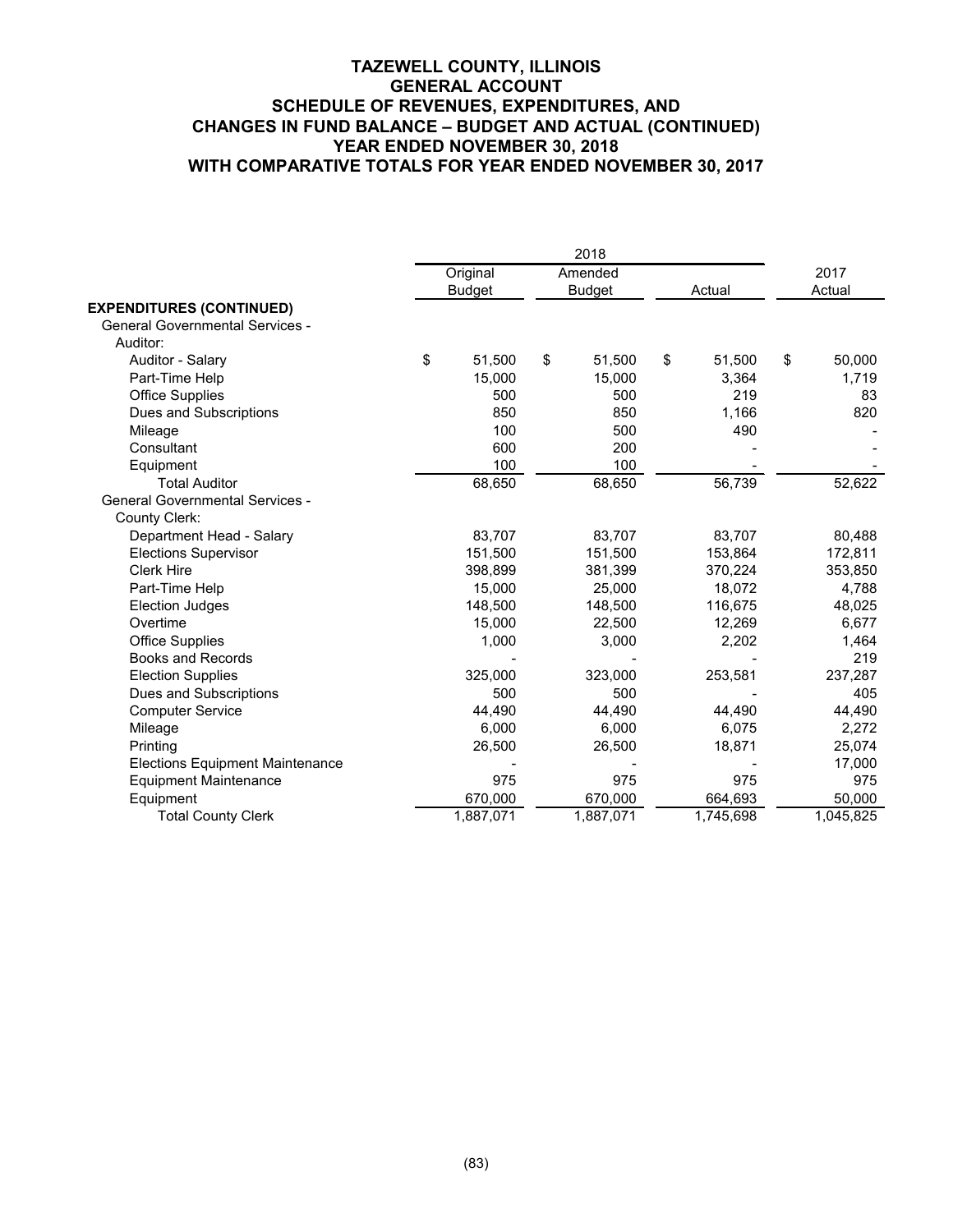|                                        |               | 2018          |              |              |
|----------------------------------------|---------------|---------------|--------------|--------------|
|                                        | Original      | Amended       |              | 2017         |
| <b>EXPENDITURES (CONTINUED)</b>        | <b>Budget</b> | <b>Budget</b> | Actual       | Actual       |
| <b>General Governmental Services -</b> |               |               |              |              |
| County Treasurer and Tax               |               |               |              |              |
| <b>Extension and Collection:</b>       |               |               |              |              |
| \$<br>Department Head - Salary         | 82,157        | \$<br>82,157  | \$<br>82,157 | \$<br>78,997 |
| Management/Professional                | 113,035       | 113,035       | 113,034      | 110,002      |
| Clerk Hire                             | 137,728       | 129,728       | 112,481      | 137,581      |
| Part-Time Help                         | 15,000        | 23,000        | 22,937       | 10,929       |
| Overtime                               | 2,065         | 2,065         | 2,375        | 676          |
| <b>Office Supplies</b>                 | 1,066         | 1,066         | 555          | 871          |
| Dues and Subscriptions                 | 700           | 700           | 698          | 500          |
| <b>Publication of Legal Notices</b>    | 6,206         | 6,206         | 701          | 2,872        |
| Office Equipment and Maintenance       | 7,800         | 7,800         | 9,507        | 6,965        |
| Equipment                              | 2,223         | 2,223         | 1,541        |              |
| <b>Total County Treasurer and Tax</b>  |               |               |              |              |
| <b>Extension and Collection</b>        | 367,980       | 367,980       | 345,986      | 349,393      |
| <b>General Governmental Services -</b> |               |               |              |              |
| Supervisor of Assessments and          |               |               |              |              |
| <b>Assessment Maps:</b>                |               |               |              |              |
| Department Head                        | 72,771        | 72,771        | 74,174       | 71,041       |
| Deputy Assessor                        | 35,344        | 35,344        | 37,793       | 35,352       |
| <b>Chief Clerk</b>                     | 55,949        | 55,949        | 56,151       | 81,180       |
| <b>Clerk Hire</b>                      | 82,822        | 82,822        | 81,403       | 74,388       |
| Part-Time Help                         | 50,400        | 50,400        | 26,892       | 23,764       |
| Overtime                               | 500           | 500           |              |              |
| Office Supplies                        | 700           | 1,200         | 1,027        | 691          |
| Gasoline                               | 525           | 25            |              | 105          |
| Dues and Subscriptions                 | 485           | 985           | 423          | 258          |
| Mileage                                | 875           | 375           | 224          | 513          |
| <b>Publication of Legal Notices</b>    | 26,810        | 26,810        | 19,658       | 18,872       |
| Vehicle Maintenance                    |               |               |              | 109          |
| Equipment                              | 525           | 525           | 278          | 246          |
| <b>Total Supervisor of Assessments</b> |               |               |              |              |
| and Assessment Maps                    | 327,706       | 327,706       | 298,023      | 306,519      |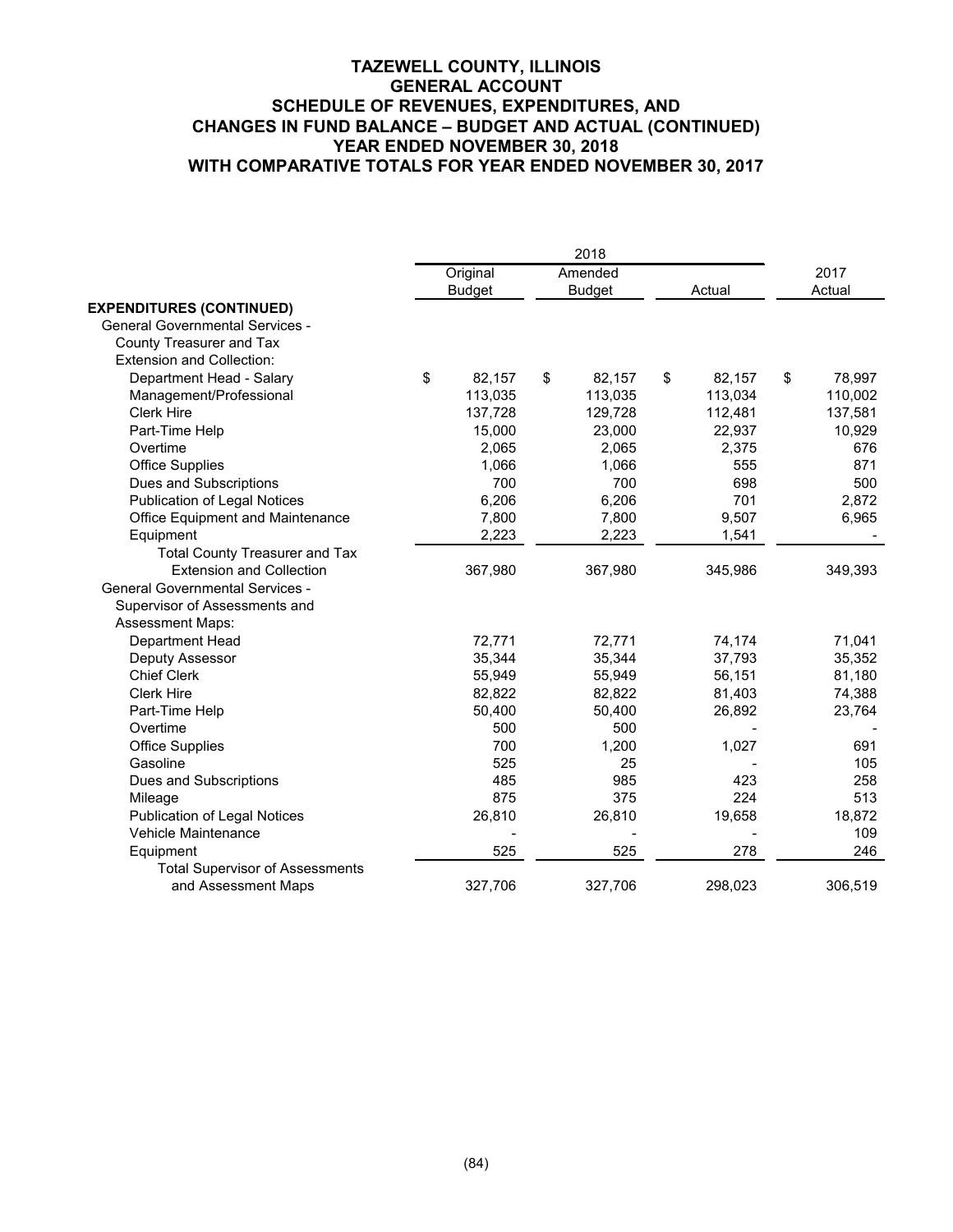|                                        | 2018          |    |               |    |         |    |         |  |  |
|----------------------------------------|---------------|----|---------------|----|---------|----|---------|--|--|
|                                        | Original      |    | Amended       |    |         |    | 2017    |  |  |
|                                        | <b>Budget</b> |    | <b>Budget</b> |    | Actual  |    | Actual  |  |  |
| <b>EXPENDITURES (CONTINUED)</b>        |               |    |               |    |         |    |         |  |  |
| <b>General Governmental Services -</b> |               |    |               |    |         |    |         |  |  |
| County Board of Review:                |               |    |               |    |         |    |         |  |  |
| <b>Board of Review Members</b>         | \$<br>85,177  | \$ | 85,177        | \$ | 85,180  | \$ | 84,334  |  |  |
| <b>Office Supplies</b>                 | 640           |    | 640           |    | 583     |    | 640     |  |  |
| Dues and Subscriptions                 | 1,460         |    | 1,460         |    | 994     |    | 1,309   |  |  |
| Appraisals                             | 1,760         |    | 2,010         |    | 2,000   |    |         |  |  |
| Mileage                                | 395           |    | 395           |    |         |    | 28      |  |  |
| Publications                           | 145           |    | 145           |    |         |    |         |  |  |
| Miscellaneous Equipment                | 350           |    | 100           |    |         |    |         |  |  |
| <b>Total County Board of Review</b>    | 89,927        |    | 89,927        |    | 88,757  |    | 86,311  |  |  |
| Community Development - Zoning:        |               |    |               |    |         |    |         |  |  |
| Department Head                        | 72,089        |    | 72,089        |    | 72,094  |    | 70,336  |  |  |
| <b>Building Inspector</b>              | 55,174        |    | 55,174        |    | 55,186  |    | 53,697  |  |  |
| <b>Clerk Hire</b>                      | 55,545        |    | 55,545        |    | 57,218  |    | 54,478  |  |  |
| Field Inspector                        | 60,160        |    | 60,160        |    | 60,155  |    | 58,550  |  |  |
| <b>Office Supplies</b>                 | 500           |    | 500           |    | 489     |    | 423     |  |  |
| <b>Technical Supplies</b>              | 900           |    | 900           |    | 896     |    | 609     |  |  |
| <b>Computer Supplies</b>               | 300           |    | 300           |    | 277     |    |         |  |  |
| <b>Books and Records</b>               | 300           |    | 300           |    | 105     |    |         |  |  |
| Gasoline                               | 1,700         |    | 1,700         |    | 1,980   |    | 1,539   |  |  |
| Dues and Subscriptions                 | 1,000         |    | 1,000         |    | 1,272   |    | 997     |  |  |
| <b>Tri-County Regional</b>             |               |    |               |    |         |    |         |  |  |
| <b>Planning Committee</b>              | 9,045         |    | 9,045         |    | 9,045   |    | 9,045   |  |  |
| Appeal Board                           | 9,000         |    | 9,000         |    | 8,429   |    | 8,701   |  |  |
| Mileage                                | 550           |    | 950           |    | 687     |    | 424     |  |  |
| <b>Publication of Legal Notices</b>    | 3,500         |    | 3,500         |    | 3,482   |    | 3,390   |  |  |
| Vehicle Maintenance                    | 1,000         |    | 2,350         |    | 2,217   |    | 997     |  |  |
| <b>NPDES</b>                           | 1,000         |    | 1,000         |    | 1,000   |    | 1,000   |  |  |
| <b>Building Code Inspections</b>       | 16,900        |    | 8,500         |    | 7,850   |    | 13,200  |  |  |
| <b>Addressing Services</b>             | 3,200         |    | 3,200         |    | 3,200   |    | 3,200   |  |  |
| Deposit Reimbursement                  | 450           |    | 450           |    |         |    | 450     |  |  |
| <b>Contractual Services</b>            | 400           |    | 50            |    |         |    | 125     |  |  |
| <b>Total Zoning</b>                    | 292,713       |    | 285,713       |    | 285,582 |    | 281,161 |  |  |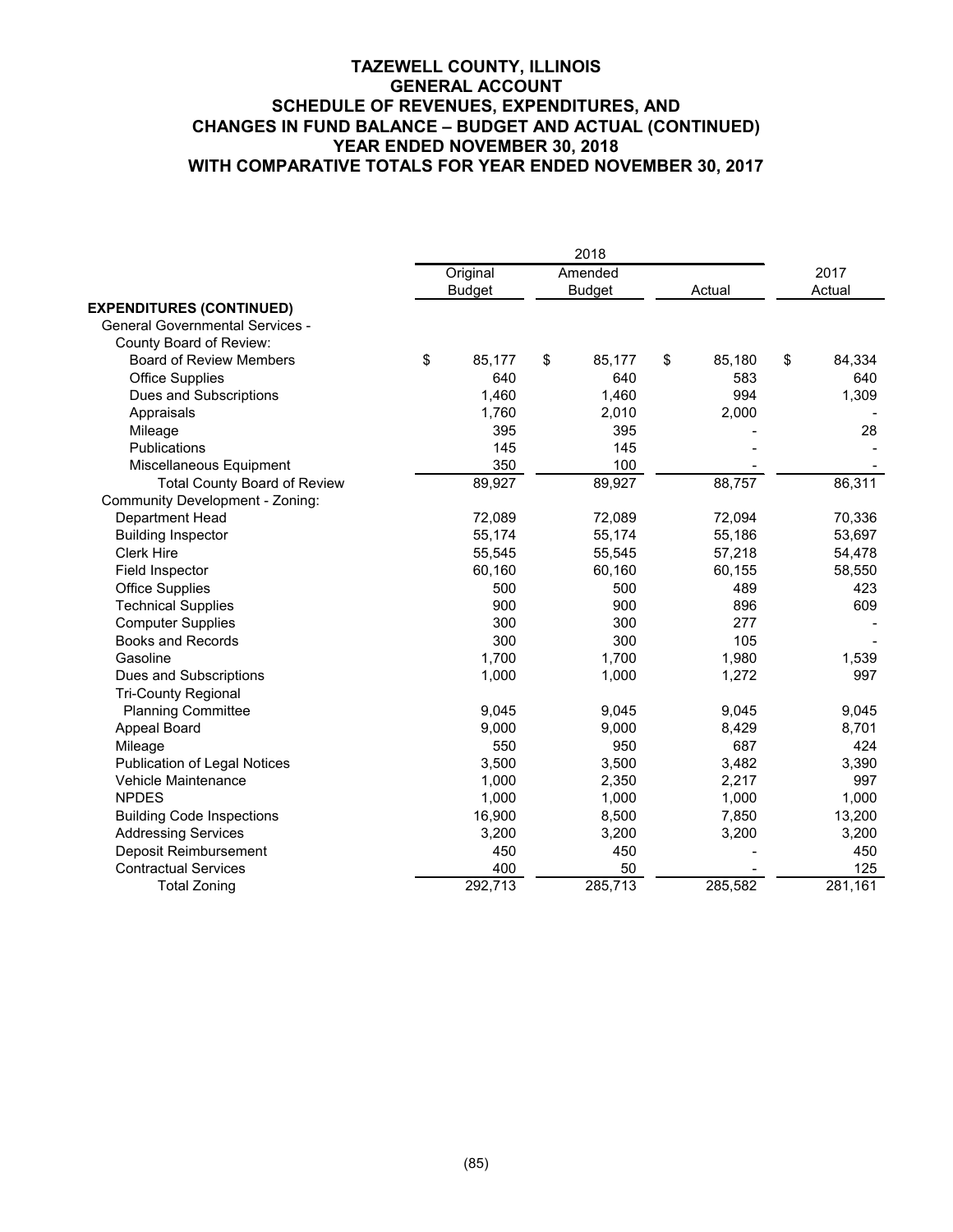|                                        | 2018 |               |    |               |    |           |    |           |
|----------------------------------------|------|---------------|----|---------------|----|-----------|----|-----------|
|                                        |      | Original      |    | Amended       |    |           |    | 2017      |
|                                        |      | <b>Budget</b> |    | <b>Budget</b> |    | Actual    |    | Actual    |
| <b>EXPENDITURES (CONTINUED)</b>        |      |               |    |               |    |           |    |           |
| <b>General Governmental Services -</b> |      |               |    |               |    |           |    |           |
| <b>Building Administration:</b>        |      |               |    |               |    |           |    |           |
| Department Head - Salary               | \$   | 66,861        | \$ | 66,861        | \$ | 58,812    | \$ | 59,481    |
| Maintenance Personnel                  |      | 48,003        |    | 48,003        |    | 41,235    |    | 50,850    |
| Part-Time Help                         |      | 40,000        |    | 40,000        |    | 30,292    |    | 32,177    |
| Overtime                               |      | 2,500         |    | 2,500         |    | 3,577     |    | 2,439     |
| Clothing                               |      | 3,405         |    | 3,405         |    | 1,186     |    | 2,595     |
| Repair/Maintenance Supplies            |      | 22,000        |    | 21,000        |    | 20,620    |    | 15,274    |
| <b>Property Taxes</b>                  |      | 13,000        |    | 13,000        |    | 12,012    |    | 11,773    |
| <b>Janitorial Service</b>              |      | 106,000       |    | 106,000       |    | 98,898    |    | 105,580   |
| <b>Architect Consultant Fees</b>       |      | 10,000        |    | 10,000        |    | 5,563     |    | 10,000    |
| <b>Other Consultant Fees</b>           |      | 2,000         |    | 2,000         |    | 4,569     |    |           |
| Telephone                              |      | 125,000       |    | 125,000       |    | 336,908   |    | 119,130   |
| Phone Repair                           |      | 1,000         |    | 1,000         |    |           |    | 105       |
| <b>Cellular and Pager Service</b>      |      | 72,000        |    | 72,000        |    | 64,884    |    | 71,089    |
| Mileage                                |      | 500           |    | 500           |    | 130       |    | 203       |
| Parking Lot                            |      | 7,500         |    | 7,500         |    | 8,060     |    | 7,815     |
| <b>Publication of Legal Notices</b>    |      | 4,000         |    | 4,000         |    | 2,187     |    | 1,884     |
| Fuel                                   |      | 1,100         |    | 1,100         |    | 719       |    | 293       |
| <b>Electricity and Gas</b>             |      | 148,500       |    | 140,500       |    | 145,235   |    | 137,926   |
| Water                                  |      | 20,000        |    | 20,000        |    | 22,268    |    | 23,267    |
| Pest Control                           |      | 4,326         |    | 4,326         |    | 3,793     |    | 2,435     |
| Garbage Collection                     |      | 5,305         |    | 6,305         |    | 5,673     |    | 5,412     |
| <b>Building Maintenance</b>            |      | 66,500        |    | 53,500        |    | 22,238    |    | 22,106    |
| <b>Equipment Maintenance</b>           |      | 36,500        |    | 56,500        |    | 47,914    |    | 29,690    |
| <b>Elevator Maintenance</b>            |      | 7,500         |    | 7,500         |    | 8,985     |    | 5,569     |
| <b>Grounds Maintenance</b>             |      | 7,500         |    | 7,500         |    | 6,998     |    | 2,598     |
| Fire Extinguisher Maintenance          |      | 2,200         |    | 2,200         |    | 2,048     |    | 4,002     |
| New Equipment                          |      | 1,500         |    | 1,500         |    |           |    |           |
| <b>Capital Projects</b>                |      | 704,000       |    | 704,000       |    | 308,127   |    | 148,100   |
| <b>Building Construction</b>           |      | 50,000        |    | 50,000        |    | 36,834    |    | 69,093    |
| Security/Technology                    |      | 29,250        |    | 29,250        |    | 29,784    |    | 29,250    |
| Miscellaneous Equipment                |      | 35,000        |    | 35,000        |    | 29,499    |    | 34,742    |
| <b>Total Building Administration</b>   |      | 1,642,950     |    | 1,641,950     |    | 1,359,048 |    | 1,004,878 |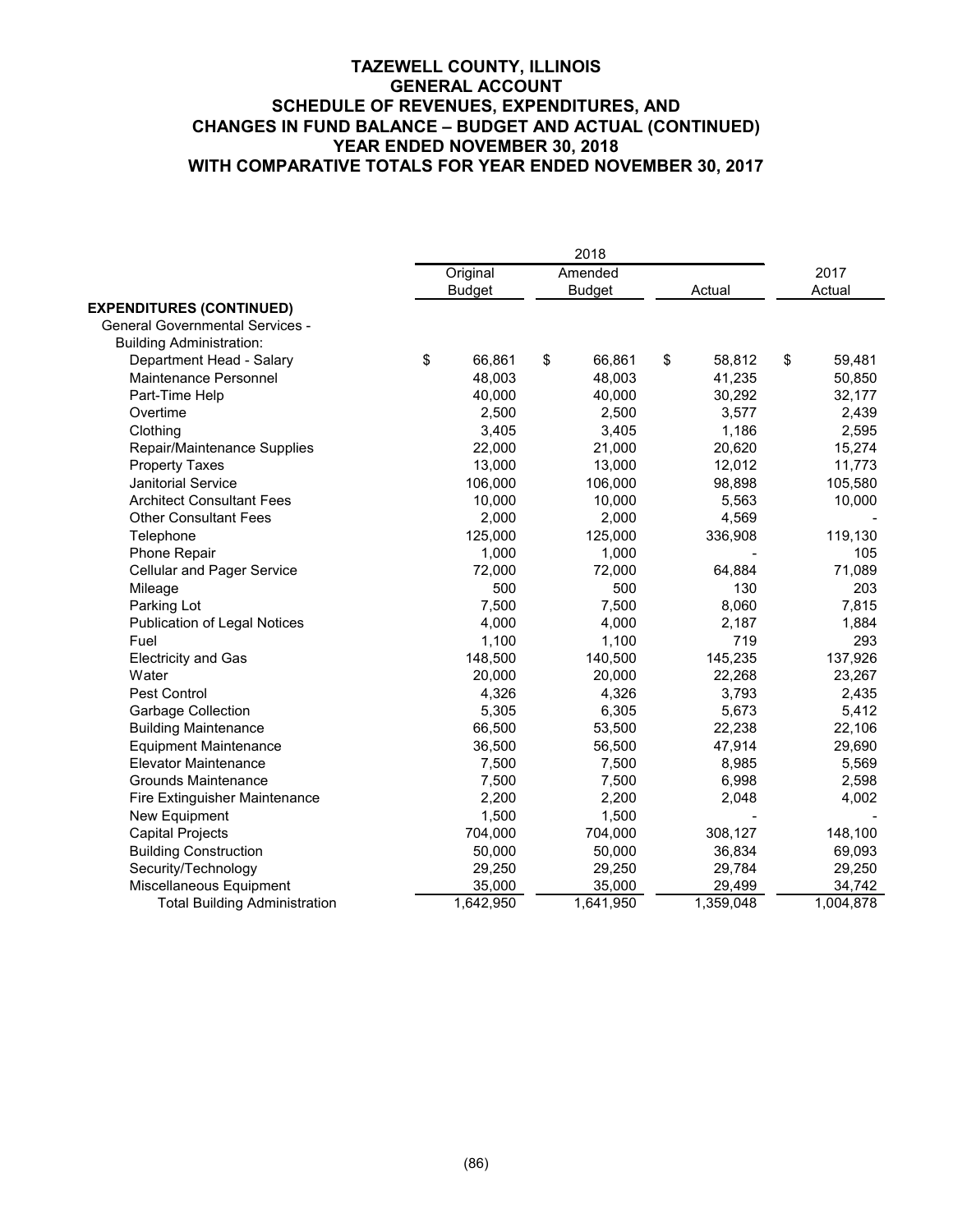|                                             |               | 2018          |    |           |      |           |
|---------------------------------------------|---------------|---------------|----|-----------|------|-----------|
|                                             | Original      | Amended       |    |           | 2017 |           |
|                                             | <b>Budget</b> | <b>Budget</b> |    | Actual    |      | Actual    |
| <b>EXPENDITURES (CONTINUED)</b>             |               |               |    |           |      |           |
| Public Safety and Corrections -             |               |               |    |           |      |           |
| Justice Center:                             |               |               |    |           |      |           |
| <b>Maintenance Personnel</b>                | \$<br>50,175  | \$<br>50,175  | \$ | 24,033    | \$   | 48,445    |
| <b>Custodial Personnel</b>                  |               |               |    | 34,084    |      |           |
| Part Time                                   | 19,355        | 19,355        |    | 18,821    |      | 17,373    |
| Overtime                                    | 9,000         | 9,000         |    | 7,269     |      | 10,259    |
| Clothing                                    | 2,800         | 2,800         |    | 1,404     |      | 1,634     |
| Repair/Maintenance Supplies                 | 61,000        | 62,500        |    | 60,181    |      | 48,123    |
| <b>Janitorial Service</b>                   | 51,000        | 60,000        |    | 58,800    |      | 54,600    |
| Consultant                                  | 8,000         | 4,000         |    |           |      | 3,990     |
| Parking Lot                                 | 5,000         | 5,000         |    | 5,089     |      | 3,840     |
| <b>Electricity and Gas</b>                  | 200,000       | 174,500       |    | 177,029   |      | 177,757   |
| Fuel                                        | 2,575         | 2,575         |    | 4,258     |      | 2,091     |
| Water                                       | 35,900        | 48,900        |    | 47,966    |      | 53,225    |
| Pest Control                                | 1,545         | 1,545         |    | 879       |      | 1,440     |
| Garbage Collection                          | 6,901         | 6,901         |    | 6,573     |      | 5,856     |
| <b>Building Maintenance</b>                 | 45,000        | 55,000        |    | 56,049    |      | 53,143    |
| <b>Equipment Maintenance</b>                | 35,000        | 55,000        |    | 29,332    |      | 50,175    |
| <b>Elevator Maintenance</b>                 | 4,500         | 4,500         |    | 5,115     |      | 4,873     |
| Grounds Maintenance                         | 5,000         | 5,000         |    | 2,485     |      | 3,796     |
| Fire Extinguisher Maintenance               | 2,575         | 2,575         |    | 1,806     |      | 1,633     |
| Security/Technology                         | 79,250        | 79,250        |    | 65,984    |      | 119,964   |
| Miscellaneous Equipment                     |               |               |    | 1,080     |      | 70,207    |
| <b>Building Construction and Remodeling</b> | 350,500       | 327,500       |    | 185,294   |      | 304,819   |
| <b>Total Justice Center</b>                 | 975,076       | 976,076       |    | 793,531   |      | 1,037,243 |
| Public Safety and Corrections -             |               |               |    |           |      |           |
| <b>County Sheriff:</b>                      |               |               |    |           |      |           |
| Department Head - Salary                    | 113,028       | 113,028       |    | 113,029   |      | 108,681   |
| Deputies                                    | 277,701       | 277,701       |    | 231,385   |      | 269,958   |
| Jail Superintendent                         | 90,485        | 90,485        |    | 91,852    |      | 88,401    |
| Jail Command Officers                       | 468,641       | 468,641       |    | 483,402   |      | 468,323   |
| <b>Chief Clerk</b>                          | 64,931        | 64,931        |    | 65,501    |      | 64,353    |
| <b>Clerk Hire</b>                           | 389,601       | 389,601       |    | 405,865   |      | 384,807   |
| Control Room Technician                     | 156,052       | 156,052       |    | 158,727   |      | 148,423   |
| Database Manager                            | 62,736        | 62,736        |    | 62,744    |      | 62,122    |
| Overtime                                    | 474,900       | 474,900       |    | 609,842   |      | 666,356   |
| Part-Time Help                              | 124,256       | 124,256       |    | 116,991   |      | 116,854   |
| Deputy Hire                                 | 2,405,287     | 2,405,287     |    | 2,352,780 |      | 2,363,215 |
| Jailers                                     | 2,114,928     | 2,114,928     |    | 1,930,143 |      | 2,005,010 |
| Clerical Holiday Pay                        | 19,250        | 19,250        |    | 20,208    |      | 17,028    |
| Control Room Holiday Pay                    | 19,250        | 19,250        |    | 13,457    |      | 13,240    |
| Deputies Holiday Pay                        | 165,377       | 165,377       |    | 159,728   |      | 145,325   |
| Jailers Holiday Pay                         | 141,372       | 141,372       |    | 134,002   |      | 131,994   |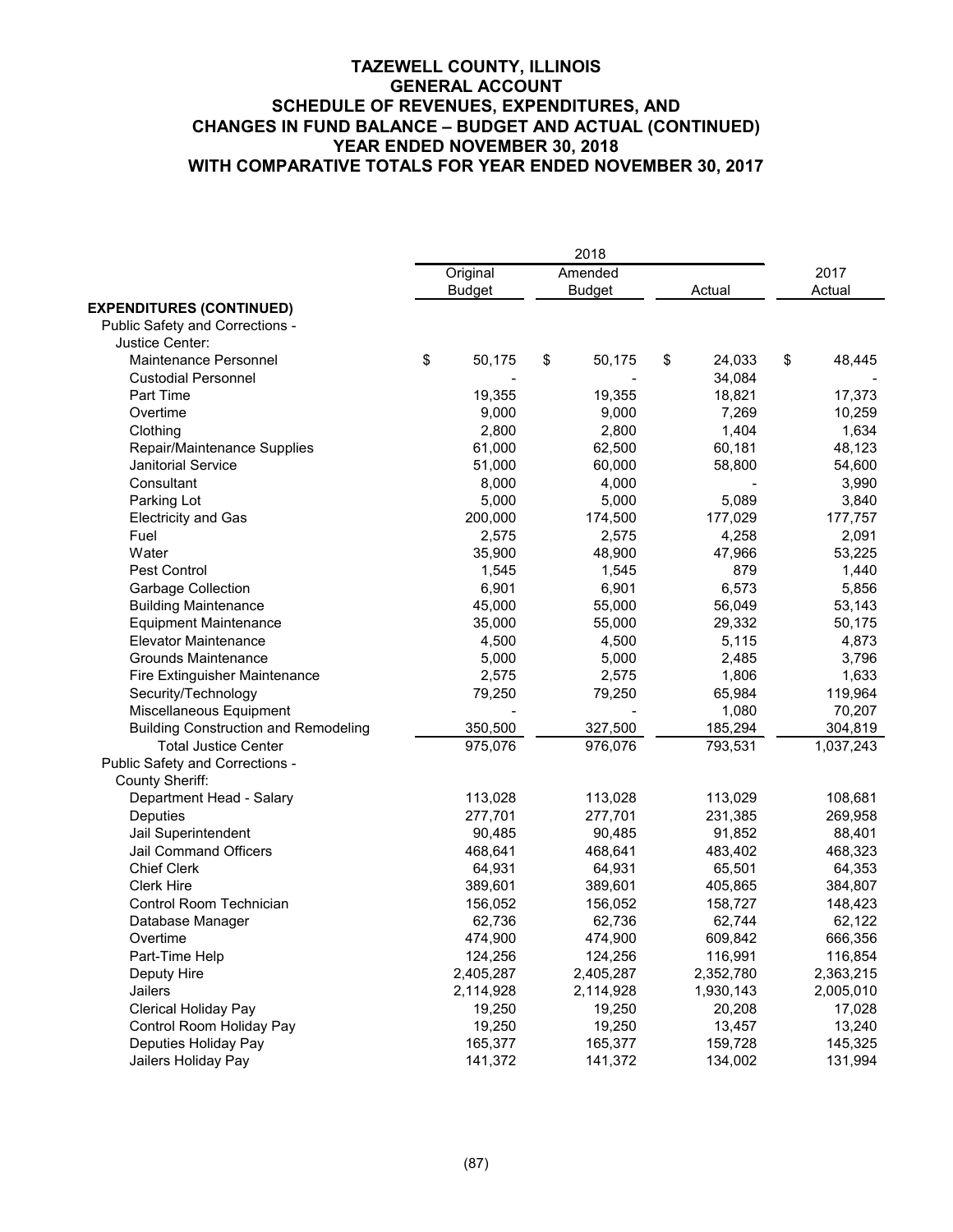|                                       | 2018          |    |               |    |           |    |           |
|---------------------------------------|---------------|----|---------------|----|-----------|----|-----------|
|                                       | Original      |    | Amended       |    |           |    | 2017      |
|                                       | <b>Budget</b> |    | <b>Budget</b> |    | Actual    |    | Actual    |
| <b>EXPENDITURES (CONTINUED)</b>       |               |    |               |    |           |    |           |
| Public Safety and Corrections -       |               |    |               |    |           |    |           |
| County Sheriff (Continued):           |               |    |               |    |           |    |           |
| <b>Deputies Educational Allowance</b> | \$<br>500     | \$ | 500           | \$ |           | \$ |           |
| <b>Physical Fitness</b>               | 34,000        |    | 34,000        |    | 27,600    |    | 29,200    |
| <b>Office Supplies</b>                | 21,000        |    | 21,000        |    | 18,816    |    | 17,809    |
| <b>Field Supplies</b>                 | 21,000        |    | 21,000        |    | 13,041    |    | 12,705    |
| <b>Books and Records</b>              | 3,130         |    | 3,130         |    | 493       |    | 177       |
| <b>Food for Prisoners</b>             | 299,300       |    | 299,300       |    | 235,016   |    | 215,119   |
| <b>Medical and Nursing Supplies</b>   | 45,000        |    | 45,000        |    | 83,534    |    | 70,439    |
| <b>Crime Prevention</b>               | 4,840         |    | 4,840         |    | 3,231     |    | 4,161     |
| Gasoline                              | 100,000       |    | 100,000       |    | 117,114   |    | 82,875    |
| Uniform Equipment and Weapons         | 137,830       |    | 137,830       |    | 132,622   |    | 118,628   |
| Dues and Subscriptions                | 3,750         |    | 3,750         |    | 2,398     |    | 2,363     |
| K-9 Expenses                          | 2,880         |    | 2,880         |    | 2,873     |    | 2,873     |
| <b>Process Servers</b>                | 40,000        |    | 40,000        |    | 25,899    |    | 30,797    |
| <b>Health Professionals</b>           | 323,704       |    | 323,704       |    | 322,139   |    | 314,955   |
| <b>Communication Center</b>           | 479,100       |    | 469,100       |    | 537,655   |    | 479,189   |
| Automobile Maintenance                | 72,400        |    | 72,400        |    | 55,953    |    | 55,081    |
| Radio Maintenance                     | 34,840        |    | 44,840        |    | 43,863    |    | 27,667    |
| <b>DUI Education</b>                  | 2,000         |    | 2,000         |    | 1,048     |    | 1,872     |
| Sheriff Merit Board                   | 15,000        |    | 15,000        |    | 13,499    |    | 14,973    |
| <b>Special Service</b>                |               |    |               |    |           |    | 54        |
| <b>MEG Unit</b>                       | 10,883        |    | 10,883        |    | 10,882    |    | 10,882    |
| Drug Enforcement                      |               |    |               |    |           |    | 29,372    |
| Law Enforcement Technology            | 35,150        |    | 35,150        |    | 33,891    |    | 32,961    |
| Automobile Purchase                   | 166,250       |    | 173,250       |    | 173,250   |    | 175,388   |
| New Equipment (Emergency)             |               |    |               |    | 92,720    |    | 133,030   |
| Miscellaneous Equipment               | 11,875        |    | 11,875        |    | 4,292     |    | 12,026    |
| <b>Total County Sheriff</b>           | 8,952,227     |    | 8,959,227     |    | 8,901,485 |    | 8,928,686 |
| Public Safety and Corrections -       |               |    |               |    |           |    |           |
| <b>Emergency Services:</b>            |               |    |               |    |           |    |           |
| Department Head                       | 77,875        |    | 77,875        |    | 79,010    |    | 77,374    |
| Response Coordinator/P.T.             | 24,700        |    | 24,700        |    | 22,393    |    | 22,157    |
| <b>Office Supplies</b>                | 400           |    | 400           |    | 330       |    | 493       |
| Volunteer Awards and Recognition      | 650           |    | 650           |    | 508       |    | 573       |
| Gasoline                              | 1,100         |    | 1,500         |    | 1,378     |    | 635       |
| <b>Uniforms</b>                       | 595           |    | 595           |    | 560       |    | 853       |
| <b>Communication/Direct TV</b>        | 1,750         |    | 1,750         |    | 1,029     |    | 1,536     |
| Mileage                               | 2,000         |    | 2,000         |    | 1,555     |    | 1,873     |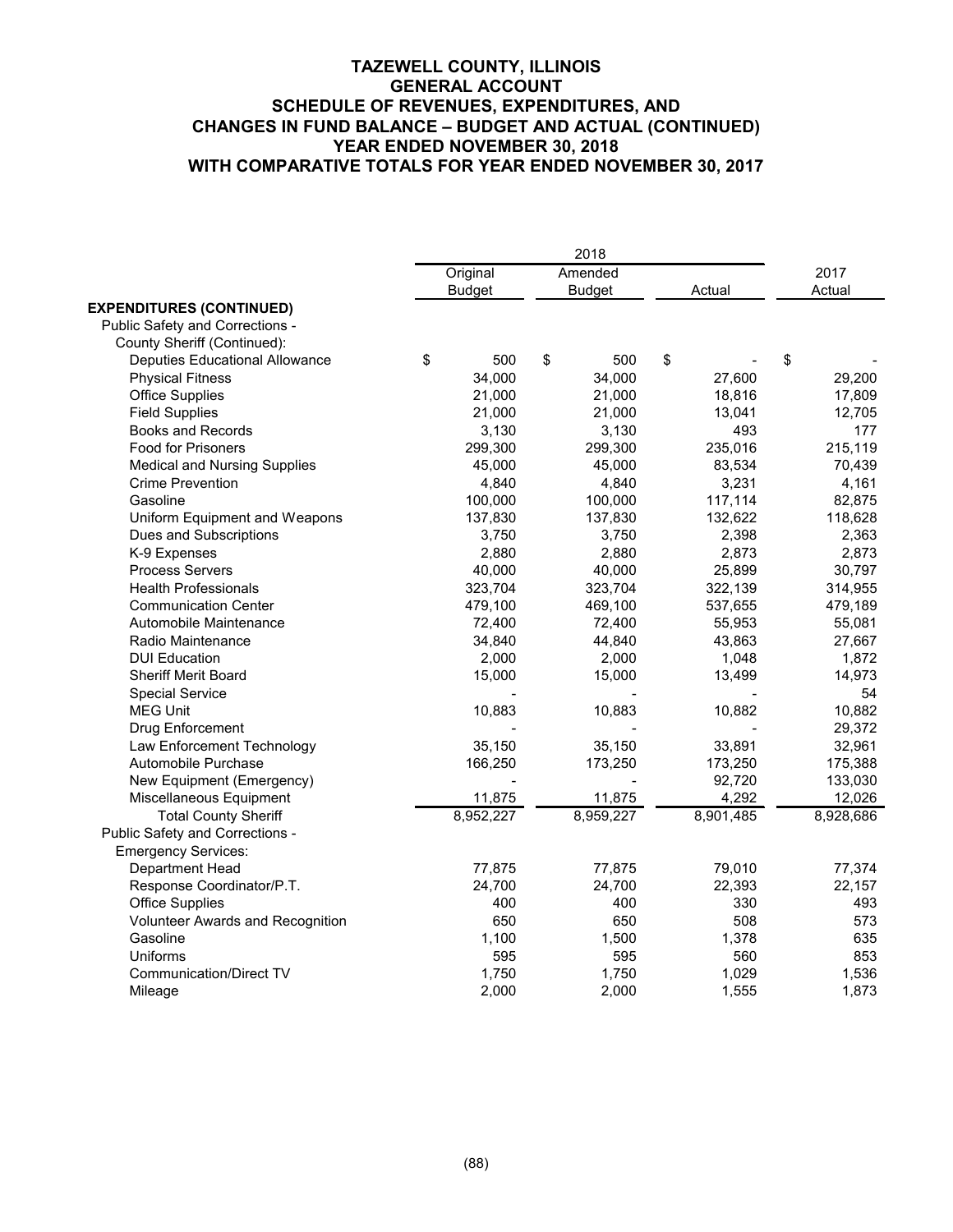|                                     | 2018 |               |    |               |    |         |    |         |
|-------------------------------------|------|---------------|----|---------------|----|---------|----|---------|
|                                     |      | Original      |    | Amended       |    |         |    | 2017    |
|                                     |      | <b>Budget</b> |    | <b>Budget</b> |    | Actual  |    | Actual  |
| <b>EXPENDITURES (CONTINUED)</b>     |      |               |    |               |    |         |    |         |
| Public Safety and Corrections -     |      |               |    |               |    |         |    |         |
| Emergency Services (Continued):     |      |               |    |               |    |         |    |         |
| <b>Emergency Call</b>               | \$   | 3,900         | \$ | 3,500         | \$ | 1,732   | \$ | 2,402   |
| <b>Utilities</b>                    |      | 8,500         |    | 8,500         |    | 8,992   |    | 9,960   |
| <b>Equipment Maintenance</b>        |      | 7,825         |    | 7,325         |    | 3,684   |    | 13,280  |
| Public Awareness Campaign           |      | 550           |    | 550           |    | 77      |    | 113     |
| <b>HMEP LEPC Grant</b>              |      | 10,000        |    | 10,000        |    | 438     |    |         |
| New Equipment                       |      | 3,500         |    | 7,000         |    | 5,330   |    | 1,993   |
| Miscellaneous Equipment             |      | 3,500         |    | 500           |    | 314     |    | 5,665   |
| <b>Total Emergency Services</b>     |      | 146,845       |    | 146,845       |    | 127,330 |    | 138,907 |
| Judicial - Court Security:          |      |               |    |               |    |         |    |         |
| <b>Salaries</b>                     |      | 514,551       |    | 514,551       |    | 497,680 |    | 485,438 |
| <b>Contractual Services</b>         |      | 56,550        |    | 56,550        |    | 45,107  |    | 40,853  |
| New Equipment                       |      | 4,900         |    | 4,900         |    | 4,160   |    | 4,177   |
| <b>Total Court Security</b>         |      | 576,001       |    | 576,001       |    | 546,947 |    | 530,468 |
| Judicial - Court Services Probation |      |               |    |               |    |         |    |         |
| Upgrade:                            |      |               |    |               |    |         |    |         |
| <b>Office Supplies</b>              |      | 2,500         |    | 3,500         |    | 2,141   |    | 3,416   |
| <b>Books and Records</b>            |      | 1,000         |    | 1,000         |    | (248)   |    | 280     |
| Gas/Oil                             |      | 14,180        |    | 14,180        |    | 8,252   |    | 6,478   |
| Dues and Subscriptions              |      | 1,000         |    | 1,000         |    | 115     |    | 352     |
| <b>Contractual Services</b>         |      | 86,500        |    | 55,500        |    | 18,909  |    | 12,008  |
| Work Release/Electronic Monitoring  |      | 48,000        |    | 48,000        |    | 50,114  |    | 29,550  |
| <b>Medical Services</b>             |      | 50,525        |    | 60,525        |    | 60,821  |    | 49,379  |
| T/PCC                               |      | 12,113        |    | 12,113        |    | 11,382  |    | 9,088   |
| Meals/Miles                         |      | 1,000         |    | 1,000         |    | 249     |    | 123     |
| Vehicle Maintenance                 |      | 11,000        |    | 20,000        |    | 12,331  |    | 6,650   |
| <b>Equipment Maintenance</b>        |      | 2,030         |    | 2,030         |    |         |    | 220     |
| Training                            |      | 15,834        |    | 15,834        |    | 12,487  |    | 12,878  |
| Center for Prevention and Abuse     |      | 27,000        |    | 27,000        |    | 20,248  |    | 27,000  |
| <b>Computer Equipment</b>           |      | 29,120        |    | 29,120        |    | 21,959  |    | 16,886  |
| Vehicle Acquisition                 |      | 26,000        |    | 26,000        |    | 23,632  |    |         |
| <b>Officer Safety Equipment</b>     |      | 4,160         |    | 9,160         |    | 2,203   |    | 6,927   |
| Miscellaneous Equipment             |      | 4,000         |    | 10,000        |    | 8,364   |    | 416     |
| <b>Total Court Services</b>         |      |               |    |               |    |         |    |         |
| <b>Probation Upgrade</b>            |      | 335,962       |    | 335,962       |    | 252,959 |    | 181,651 |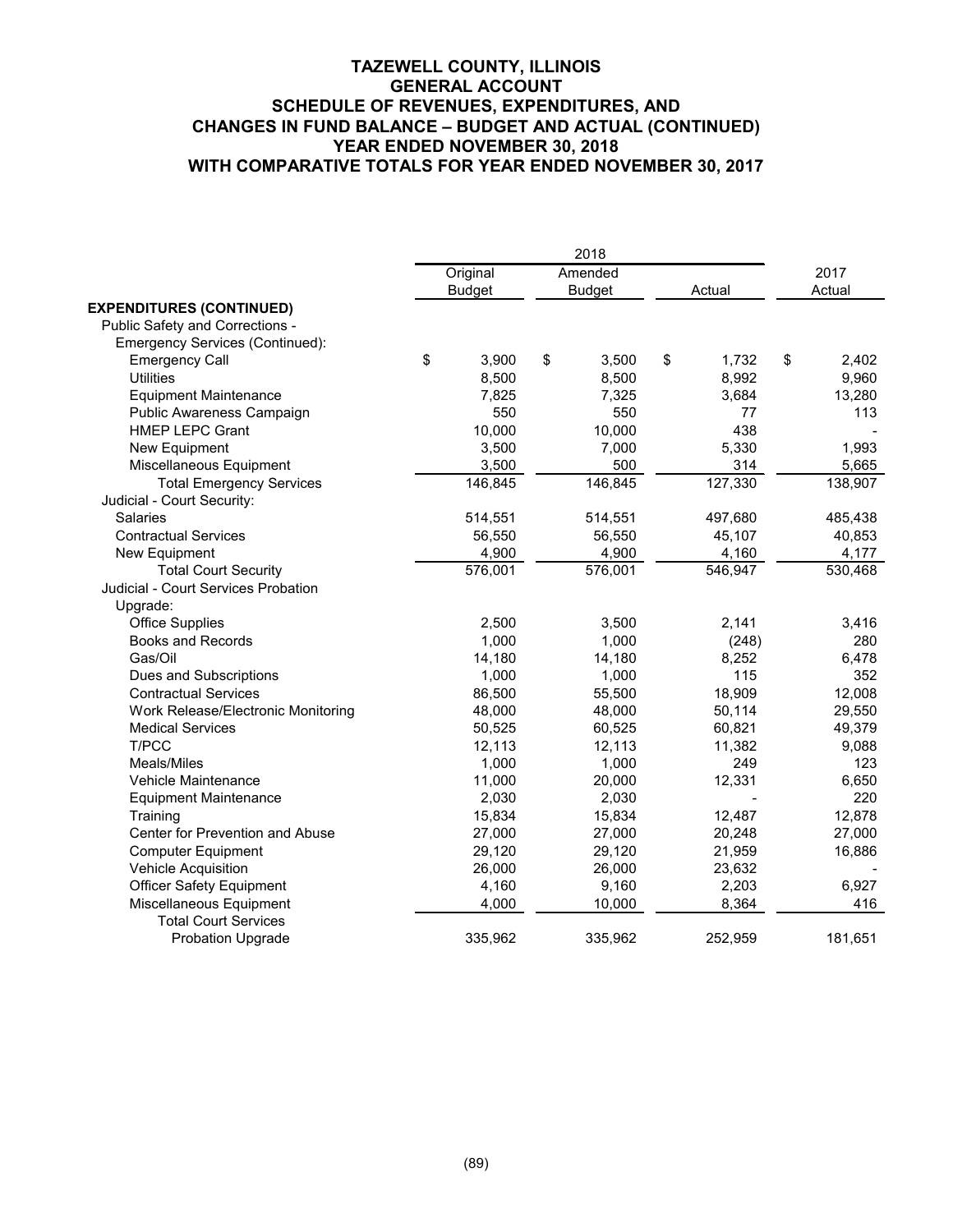|                                       | Original      | Amended       |    |           | 2017          |
|---------------------------------------|---------------|---------------|----|-----------|---------------|
|                                       | <b>Budget</b> | <b>Budget</b> |    | Actual    | Actual        |
| <b>EXPENDITURES (CONTINUED)</b>       |               |               |    |           |               |
| Judicial - Court Services and         |               |               |    |           |               |
| Juvenile Detention:                   |               |               |    |           |               |
| Director - Salary                     | \$<br>102,746 | \$<br>102,746 | \$ | 104,104   | \$<br>101,867 |
| <b>Chief Probation Officers</b>       | 340,210       | 340,210       |    | 350,581   | 342,057       |
| <b>Officers Merit</b>                 | 2,500         | 2,500         |    | 2,500     | 2,500         |
| <b>Probation Officers</b>             | 908,161       | 908,161       |    | 809,297   | 883,390       |
| <b>Pretrial Officers</b>              | 142,767       | 142,767       |    | 142,767   | 142,764       |
| Stipends                              | 14,500        | 14,500        |    | 9,160     | 18,650        |
| On Call Wages                         | 35,000        | 35,000        |    | 37,096    | 36,835        |
| <b>Clerk Hire</b>                     | 189,878       | 189,878       |    | 186,701   | 181,473       |
| Overtime                              | 2,704         | 2.704         |    | 3,269     | 1,685         |
| Detention                             | 175,000       | 175,000       |    | 147,728   | 111,109       |
| <b>Private Homes and Institutions</b> | 235,000       | 235,000       |    | 117,251   | 116,885       |
| <b>Total Court Services and</b>       |               |               |    |           |               |
| Juvenile Detention                    | 2,148,466     | 2,148,466     |    | 1,910,454 | 1,939,215     |
| Judicial - Courts:                    |               |               |    |           |               |
| <b>Court Secretaries</b>              | 46,838        | 46,838        |    | 41,927    | 45,584        |
| Guardian Ad Litem                     | 54,557        | 54,557        |    | 60,422    | 53,097        |
| Part-Time Help                        | 12,000        | 12,000        |    | 6,723     | 9,035         |
| <b>Office Supplies</b>                | 1,950         | 1,950         |    | 1,305     | 794           |
| Jurors' Food and Lodging              | 1,950         | 1,950         |    | 619       | 1,306         |
| Judge's Salaries                      | 4,100         | 4,100         |    | 4,098     | 3,919         |
| Attorney's Fees                       | 45,000        | 45,000        |    | 44,803    | 31,769        |
| <b>Court Reporting Fees</b>           | 6,000         | 6,000         |    | 9,072     | 9,092         |
| <b>Specialty Court</b>                | 29,000        | 29,000        |    | 27,882    | 14,071        |
| Drug Court                            | 40,000        | 40,000        |    | 39,163    | 9,658         |
| <b>Witness Fees</b>                   | 8,300         | 8,300         |    | 3,600     | 1,846         |
| <b>Testing Fees</b>                   | 30,000        | 30,000        |    | 15,583    | 15,740        |
| <b>Indigent Publications</b>          | 500           | 500           |    |           |               |
| Office Equipment Maintenance          | 1,000         | 1,000         |    | 365       | 791           |
| Miscellaneous Equipment               | 1,900         | 1,900         |    | 1,900     | 9,643         |
| <b>Total Courts</b>                   | 283,095       | 283,095       |    | 257,462   | 206,345       |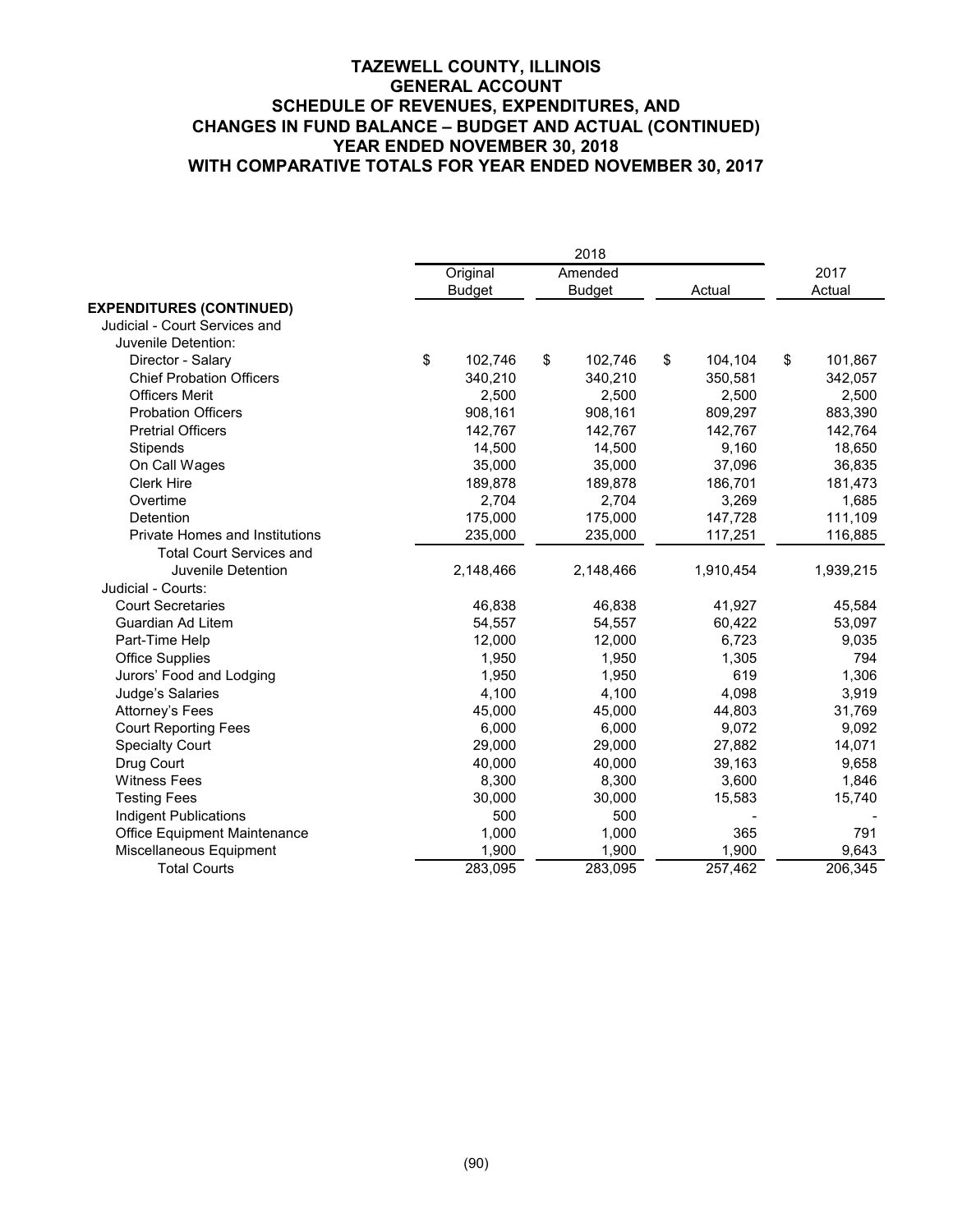|                                  |    | Original      | Amended       |    |         | 2017         |
|----------------------------------|----|---------------|---------------|----|---------|--------------|
|                                  |    | <b>Budget</b> | <b>Budget</b> |    | Actual  | Actual       |
| <b>EXPENDITURES (CONTINUED)</b>  |    |               |               |    |         |              |
| Public Safety and Corrections -  |    |               |               |    |         |              |
| County Coroner:                  |    |               |               |    |         |              |
| Coroner - Salary                 | \$ | 73,834        | \$<br>73.834  | \$ | 73,872  | \$<br>71,683 |
| <b>Clerk Hire</b>                |    | 33,610        | 33,610        |    | 35,702  | 34,002       |
| Deputy Coroner                   |    | 53,479        | 53,479        |    | 53,041  | 48,353       |
| Part-Time Clerical               |    | 1,700         | 1,700         |    | 1,568   | 347          |
| Part-Time Deputy Coroner Expense |    | 64,802        | 64,802        |    | 61,590  | 64,195       |
| <b>Clerical Overtime</b>         |    | 300           | 300           |    | 86      | 137          |
| Inquest Transcription            |    | 500           | 500           |    |         |              |
| Jurors                           |    | 50            | 50            |    |         |              |
| <b>Office Supplies</b>           |    | 650           | 650           |    | 321     | 577          |
| <b>Investigation Supplies</b>    |    | 700           | 1,550         |    | 1,405   | 600          |
| Gasoline                         |    | 3,500         | 2,650         |    | 2,067   | 821          |
| Dues and Subscriptions           |    | 625           | 625           |    | 575     | 625          |
| Pathologist and Laboratory       |    | 87,500        | 87,500        |    | 86,763  | 89,446       |
| Morgue Use                       |    | 18,000        | 18,000        |    | 14,171  | 10,200       |
| Mileage                          |    | 2,000         | 2,000         |    | 1,593   | 1,805        |
| <b>Body Removal</b>              |    | 20,000        | 20,000        |    | 17,432  | 16,410       |
| Indigent Burial                  |    | 1,000         |               |    |         |              |
| Vehicle Maintenance              |    | 900           | 1,900         |    | 1,048   | 477          |
| <b>Equipment Maintenance</b>     |    | 250           | 250           |    | 42      |              |
| <b>Total County Coroner</b>      |    | 363,400       | 363,400       |    | 351,276 | 339,678      |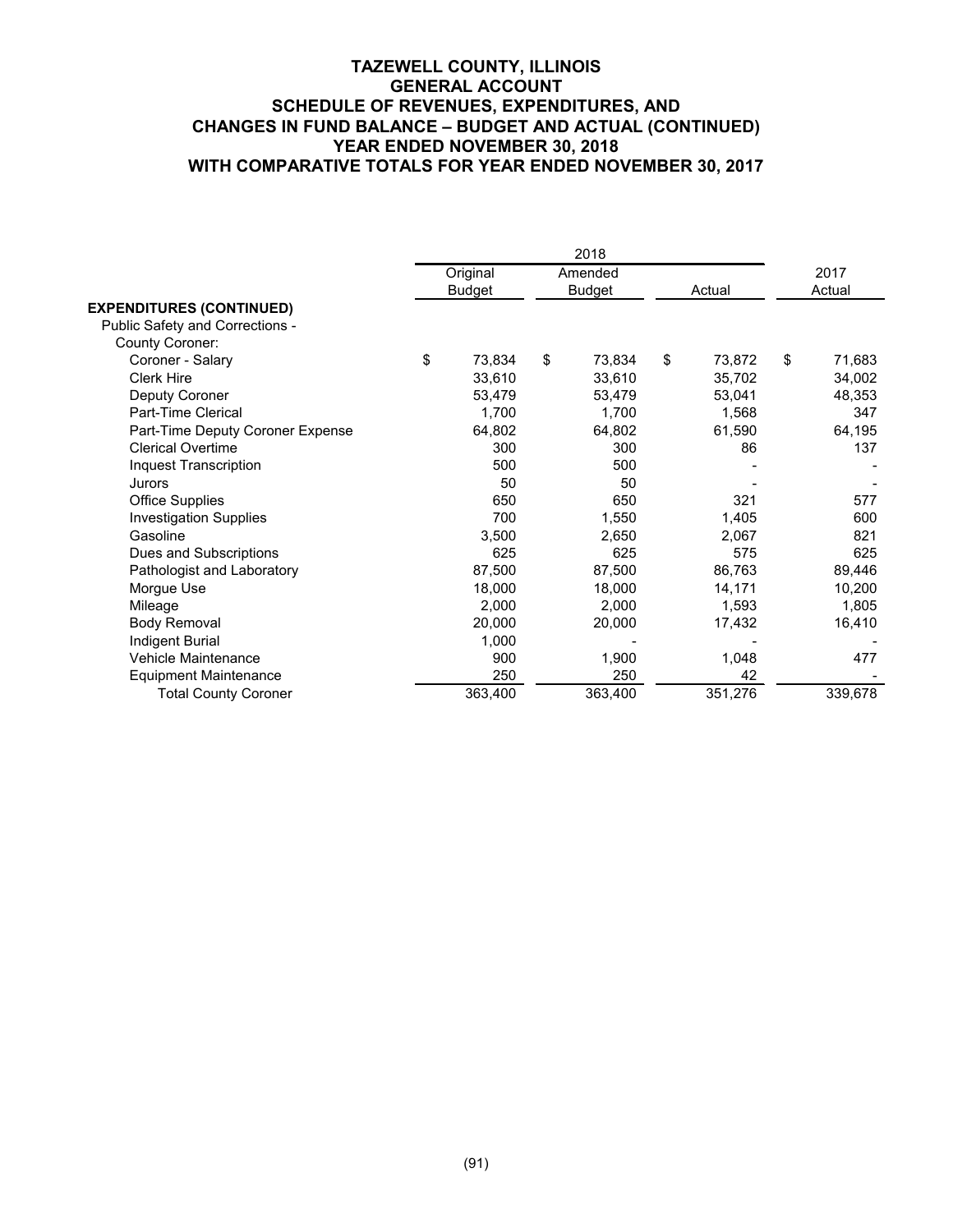|                                        | 2018 |               |    |               |    |           |    |           |
|----------------------------------------|------|---------------|----|---------------|----|-----------|----|-----------|
|                                        |      | Original      |    | Amended       |    |           |    | 2017      |
|                                        |      | <b>Budget</b> |    | <b>Budget</b> |    | Actual    |    | Actual    |
| <b>EXPENDITURES (CONTINUED)</b>        |      |               |    |               |    |           |    |           |
| <b>General Governmental Services -</b> |      |               |    |               |    |           |    |           |
| Farm Operations:                       |      |               |    |               |    |           |    |           |
| <b>Field Repairs</b>                   | \$   | 700           | \$ | 700           | \$ |           | \$ | 3,728     |
| <b>Fertilizer and Chemicals</b>        |      | 15,900        |    | 15,900        |    | 18,530    |    | 18,964    |
| Seed                                   |      | 8,000         |    | 8,000         |    | 6,487     |    | 6,824     |
| Insurance                              |      | 600           |    | 600           |    | 517       |    | 453       |
| <b>Total Farm Operations</b>           |      | 25,200        |    | 25,200        |    | 25,534    |    | 29,969    |
| <b>General Governmental Services -</b> |      |               |    |               |    |           |    |           |
| General County:                        |      |               |    |               |    |           |    |           |
| Systems Administrator                  |      | 62,107        |    | 62,107        |    | 62,760    |    | 60,306    |
| I.T. Manager                           |      | 39,341        |    | 39,341        |    | 39,434    |    | 38,288    |
| Human Resources Manager                |      | 51,131        |    | 51,131        |    | 51,135    |    | 53,726    |
| <b>Clerk Hire</b>                      |      | 74,076        |    | 74,076        |    | 76,284    |    | 74,072    |
| <b>Finance Director</b>                |      | 65,000        |    | 65,000        |    | 64,999    |    | 63,049    |
| Overtime                               |      | 1,000         |    | 1,000         |    | 28        |    |           |
| Employees' Group Insurance             |      | 3,000,000     |    | 3,000,000     |    | 2,845,996 |    | 2,874,225 |
| <b>Office Supplies</b>                 |      | 20,100        |    | 20,100        |    | 10,651    |    | 11,227    |
| <b>Computer Supplies</b>               |      | 18,000        |    | 18,000        |    | 11,649    |    | 17,110    |
| Copy Machine Supplies                  |      | 22,000        |    | 22,000        |    | 18,807    |    | 12,404    |
| <b>Computer Contract</b>               |      | 288,000       |    | 288,000       |    | 280,239   |    | 170,698   |
| <b>Computer Maintenance</b>            |      | 3,100         |    | 3,700         |    | 2,888     |    | 1,044     |
| <b>Systems Consultant</b>              |      | 44,000        |    | 44,000        |    | 28,332    |    | 22,926    |
| Administrative Adjudication Services   |      | 7,500         |    | 7,500         |    | 6,379     |    | 10,304    |
| Tax Notice Handling                    |      | 4,200         |    | 4,200         |    | 3,872     |    | 4,040     |
| IRS Audit Adj/Affordable Care          |      | 5,000         |    | 5,000         |    | 2,155     |    | 15,705    |
| Postage                                |      | 162,000       |    | 162,000       |    | 127,731   |    | 146,535   |
| Copy Machine Maintenance               |      | 83,000        |    | 83,000        |    | 54,379    |    | 28,513    |
| <b>Education and Training</b>          |      | 136,908       |    | 136,908       |    | 75,672    |    | 95,908    |
| <b>Computer Training</b>               |      | 6,000         |    | 6,000         |    |           |    |           |
| Pekin Landfill                         |      | 35,000        |    | 45,369        |    | 45,369    |    | (698)     |
| Multi County ROE                       |      | 132,064       |    | 132,064       |    | 132,064   |    | 134,064   |
| Youth Services Board                   |      | 13,500        |    | 13,500        |    | 13,500    |    | 13,500    |
| <b>Tri-County Regional Planning</b>    |      |               |    |               |    |           |    |           |
| Commission                             |      | 14,050        |    | 14,050        |    | 14,050    |    | 14,050    |
| Tazewell County Soil and Water         |      |               |    |               |    |           |    |           |
| Conservation                           |      | 7,500         |    | 7,500         |    | 7,500     |    | 7,500     |
| Economic Development Council           |      | 81,250        |    | 81,250        |    | 78,750    |    | 92,500    |
| Center for Prevention of Abuse         |      | 31,000        |    | 31,000        |    | 31,000    |    | 31,000    |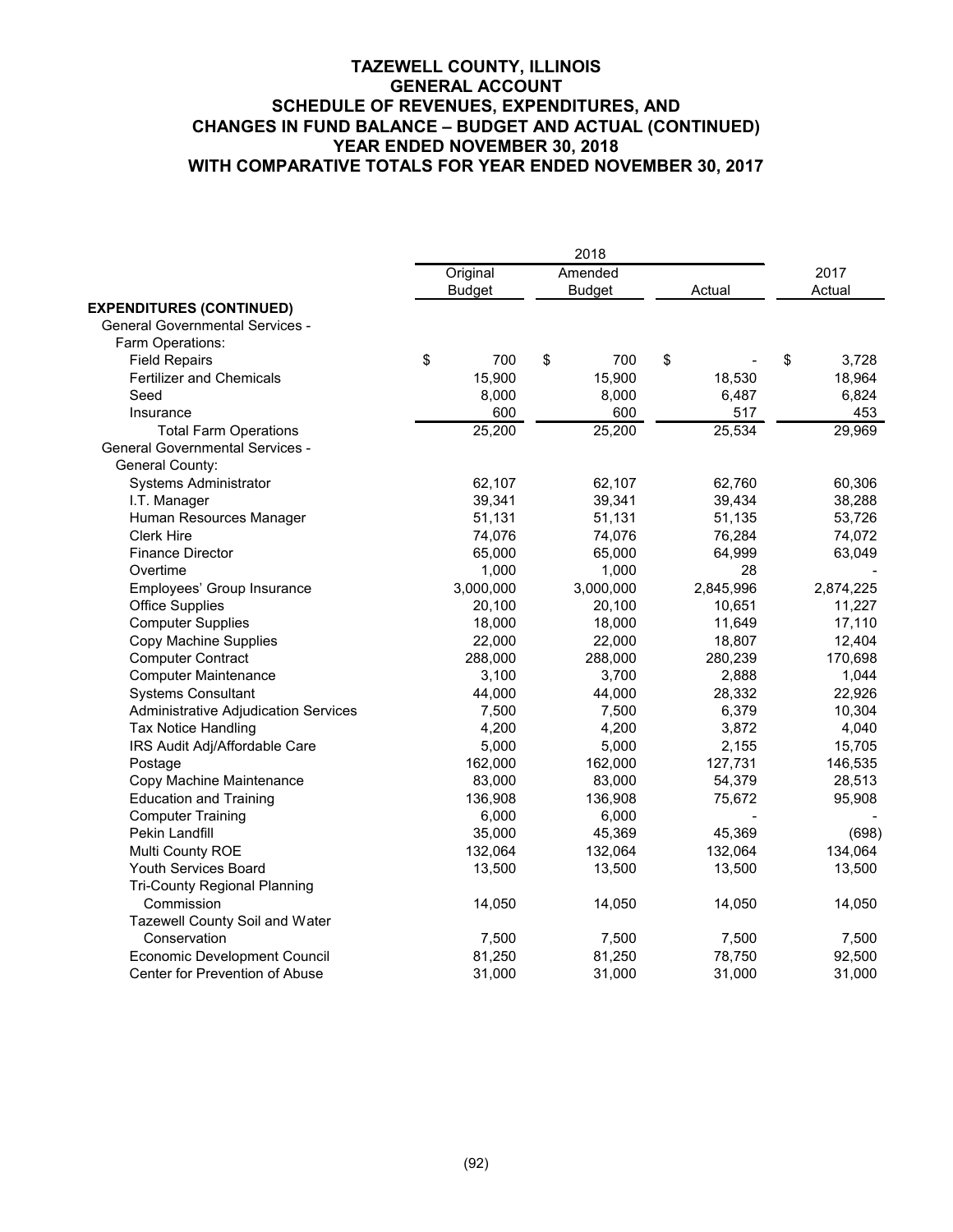|                                             | Original            | Amended             |                    | 2017             |
|---------------------------------------------|---------------------|---------------------|--------------------|------------------|
|                                             | <b>Budget</b>       | <b>Budget</b>       | Actual             | Actual           |
| <b>EXPENDITURES (CONTINUED)</b>             |                     |                     |                    |                  |
| <b>General Governmental Services -</b>      |                     |                     |                    |                  |
| General County (Continued):                 |                     |                     |                    |                  |
| <b>Bridge Lighting Pledge</b>               | \$<br>250           | \$<br>250           | \$                 | \$               |
| <b>Heartland Community Health Clinic</b>    | 5,000               | 5,000               | 5,000              | 5,000            |
| <b>Technology Upgrades</b>                  | 137,275             | 136,675             | 70,188             | 116,218          |
| Software/Licenses                           | 21,850              | 21,850              | 6,417              | 103,068          |
| <b>Hazmat Equipment</b>                     | 2,500               | 2,500               | 2,500              | 2,500            |
| Adjustments                                 | 150,000             | 139,631             |                    |                  |
| <b>Contingent and Miscellaneous</b>         | 1,436,637           | 1,436,637           |                    |                  |
| <b>Total General County</b>                 | 6,160,339           | 6,160,339           | 4,169,728          | 4,218,782        |
| Debt Service:                               |                     |                     |                    |                  |
| Principal                                   | 1,145,000           | 1,145,000           | 17,297             | 30,065           |
| Interest                                    |                     |                     | 7,844              | 301              |
| <b>Total Debt Service</b>                   | 1,145,000           | 1,145,000           | 25,141             | 30,366           |
| <b>Total Expenditures</b>                   | 30,505,337          | 30,505,337          | 25,734,043         | 25,099,810       |
| Excess (Deficiency) of Revenues             |                     |                     |                    |                  |
| <b>Over Expenditures</b>                    | (5,905,029)         | (5,905,029)         | 1,307,815          | (149,986)        |
| <b>OTHER FINANCING SOURCES (USES)</b>       |                     |                     |                    |                  |
| Proceeds from Capital Lease Obligation      |                     |                     | 236,589            |                  |
| Proceeds from Issuance of Debt              | 1,699,500           | 1,699,500           | 1,474,555          |                  |
| Transfers In                                |                     |                     | 202,904            | 24,480           |
| <b>Transfers Out</b>                        |                     |                     | (16)               |                  |
| <b>Total Other Financing Sources (Uses)</b> | 1,699,500           | 1,699,500           | 1,914,032          | 24,480           |
| Net Change in Fund Balance                  | (4,205,529)<br>- \$ | (4,205,529)<br>- \$ | 3,221,847          | (125, 506)       |
| <b>FUND BALANCE</b>                         |                     |                     |                    |                  |
| Beginning of Year                           |                     |                     | 18,344,261         | 18,469,767       |
| End of Year                                 |                     |                     | 21,566,108<br>- \$ | 18,344,261<br>\$ |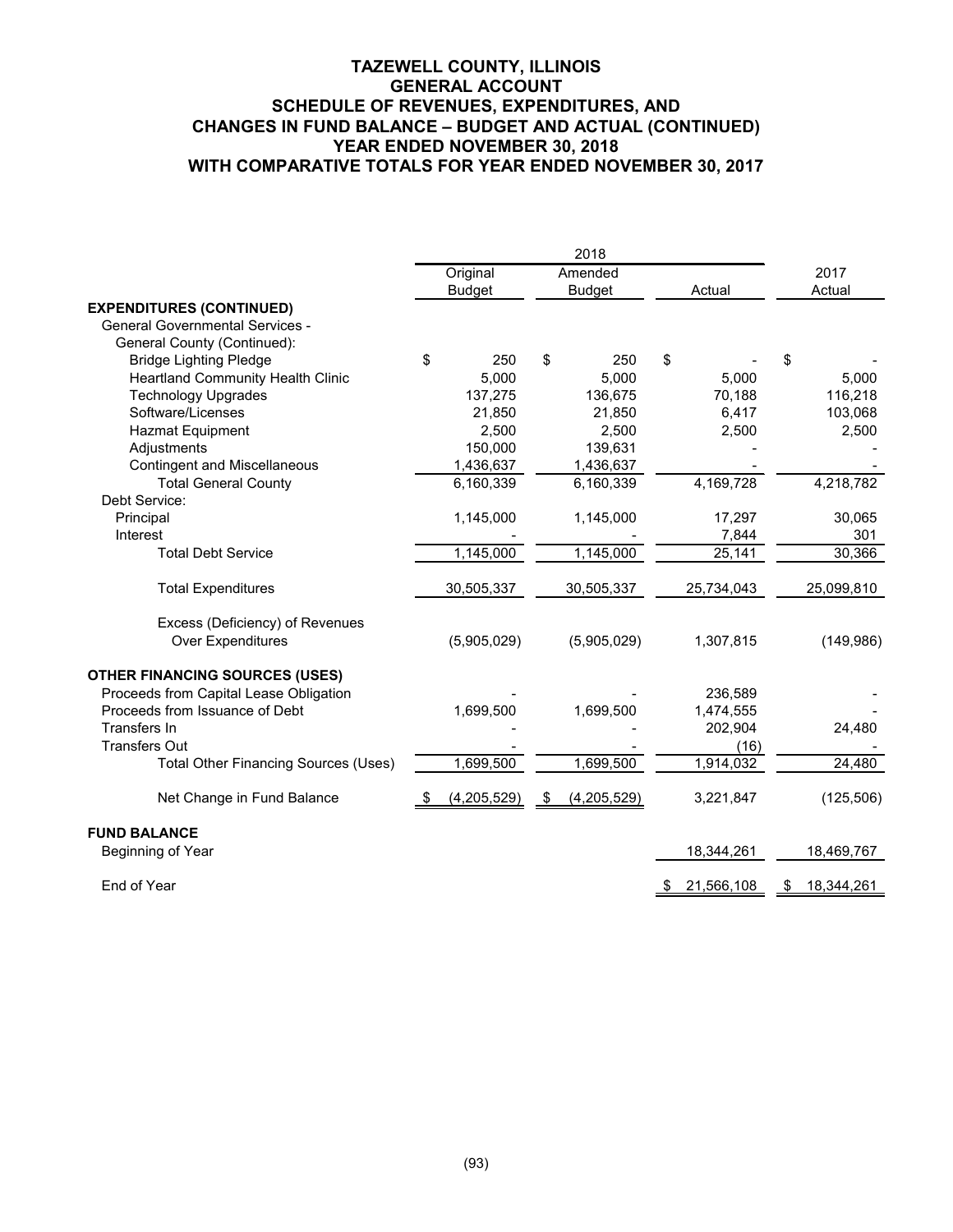#### **TAZEWELL COUNTY, ILLINOIS SPECIAL REVENUE FUNDS SCHEDULE OF REVENUES, EXPENDITURES, AND CHANGES IN FUND BALANCE – BUDGET AND ACTUAL TOWNSHIP MOTOR FUEL TAX FUND YEAR ENDED NOVEMBER 30, 2018 WITH COMPARATIVE TOTALS FOR YEAR ENDED NOVEMBER 30, 2017**

|                                  | 2018 |               |    |               |        |           |        |           |
|----------------------------------|------|---------------|----|---------------|--------|-----------|--------|-----------|
|                                  |      | Original      |    | Amended       |        |           | 2017   |           |
|                                  |      | <b>Budget</b> |    | <b>Budget</b> | Actual |           | Actual |           |
| <b>REVENUES</b>                  |      |               |    |               |        |           |        |           |
| Intergovernmental Revenue:       |      |               |    |               |        |           |        |           |
| <b>Motor Fuel Tax Allotments</b> | \$   | 1,092,000     | \$ | 1,092,000     | \$     | 1,035,412 | \$     | 1,052,847 |
| Interest                         |      | 4,950         |    | 4,950         |        | 16,784    |        | 8,858     |
| Miscellaneous Income             |      | 41,369        |    | 41,369        |        | 17,942    |        |           |
| <b>Total Revenues</b>            |      | 1,138,319     |    | 1,138,319     |        | 1,070,138 |        | 1,061,705 |
| <b>EXPENDITURES</b>              |      |               |    |               |        |           |        |           |
| Highways:                        |      |               |    |               |        |           |        |           |
| <b>Contract Construction</b>     |      | 1,068,319     |    | 1,068,319     |        | 883,019   |        | 1,026,389 |
| <b>Excess of Revenues Over</b>   |      |               |    |               |        |           |        |           |
| Expenditures                     |      | 70,000        |    | 70,000        |        | 187,119   |        | 35,316    |
| <b>OTHER FINANCING USES</b>      |      |               |    |               |        |           |        |           |
| <b>Transfers Out</b>             |      | (70,000)      |    | (70,000)      |        |           |        | (8,863)   |
| Net Change in Fund Balance       |      |               | S  |               |        | 187,119   |        | 26,453    |
| <b>FUND BALANCE</b>              |      |               |    |               |        |           |        |           |
| Beginning of Year                |      |               |    |               |        | 1,076,518 |        | 1,050,065 |
| End of Year                      |      |               |    |               |        | 1,263,637 | \$     | 1,076,518 |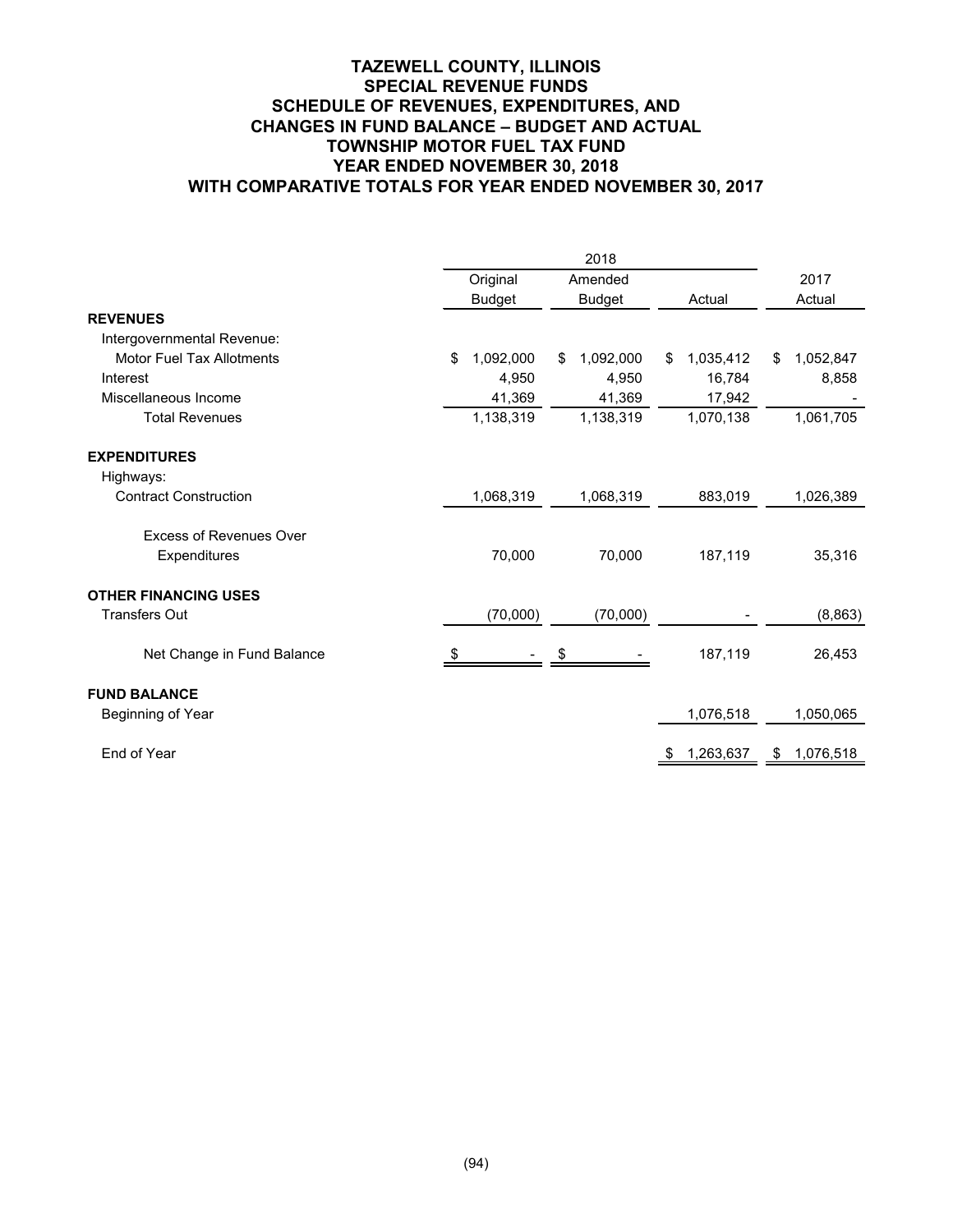#### **TAZEWELL COUNTY, ILLINOIS SPECIAL REVENUE FUNDS SCHEDULE OF REVENUES, EXPENDITURES, AND CHANGES IN FUND BALANCE – BUDGET AND ACTUAL ILLINOIS MUNICIPAL RETIREMENT FUND YEAR ENDED NOVEMBER 30, 2018 WITH COMPARATIVE TOTALS FOR YEAR ENDED NOVEMBER 30, 2017**

|                                                                |                 | 2018           |                 |                 |
|----------------------------------------------------------------|-----------------|----------------|-----------------|-----------------|
|                                                                | Original        | Amended        |                 | 2017            |
|                                                                | <b>Budget</b>   | <b>Budget</b>  | Actual          | Actual          |
| <b>REVENUES</b>                                                |                 |                |                 |                 |
| <b>Taxes - Property Taxes</b>                                  | 1,246,484<br>\$ | 1,246,484<br>S | 1,239,501<br>\$ | 1,669,016<br>\$ |
| Taxes - Public Safety Sales Tax<br>Intergovernmental Revenue - | 1,281,633       | 1,281,633      | 1,174,201       | 1,224,957       |
| <b>Replacement Taxes</b>                                       | 144,000         | 144,000        | 136,866         | 151,010         |
| <b>Total Revenues</b>                                          | 2,672,117       | 2,672,117      | 2,550,568       | 3,044,983       |
| <b>EXPENDITURES</b><br>Retirement - Illinois Municipal         |                 |                |                 |                 |
| <b>Retirement Fund</b>                                         | 2,672,117       | 2,672,117      | 2,347,068       | 2,727,633       |
| Net Change in Fund Balance                                     |                 |                | 203,500         | 317,350         |
| <b>FUND BALANCE</b>                                            |                 |                |                 |                 |
| Beginning of Year                                              |                 |                | 2,004,991       | 1,687,641       |
| End of Year                                                    |                 |                | 2,208,491<br>-S | 2,004,991<br>S  |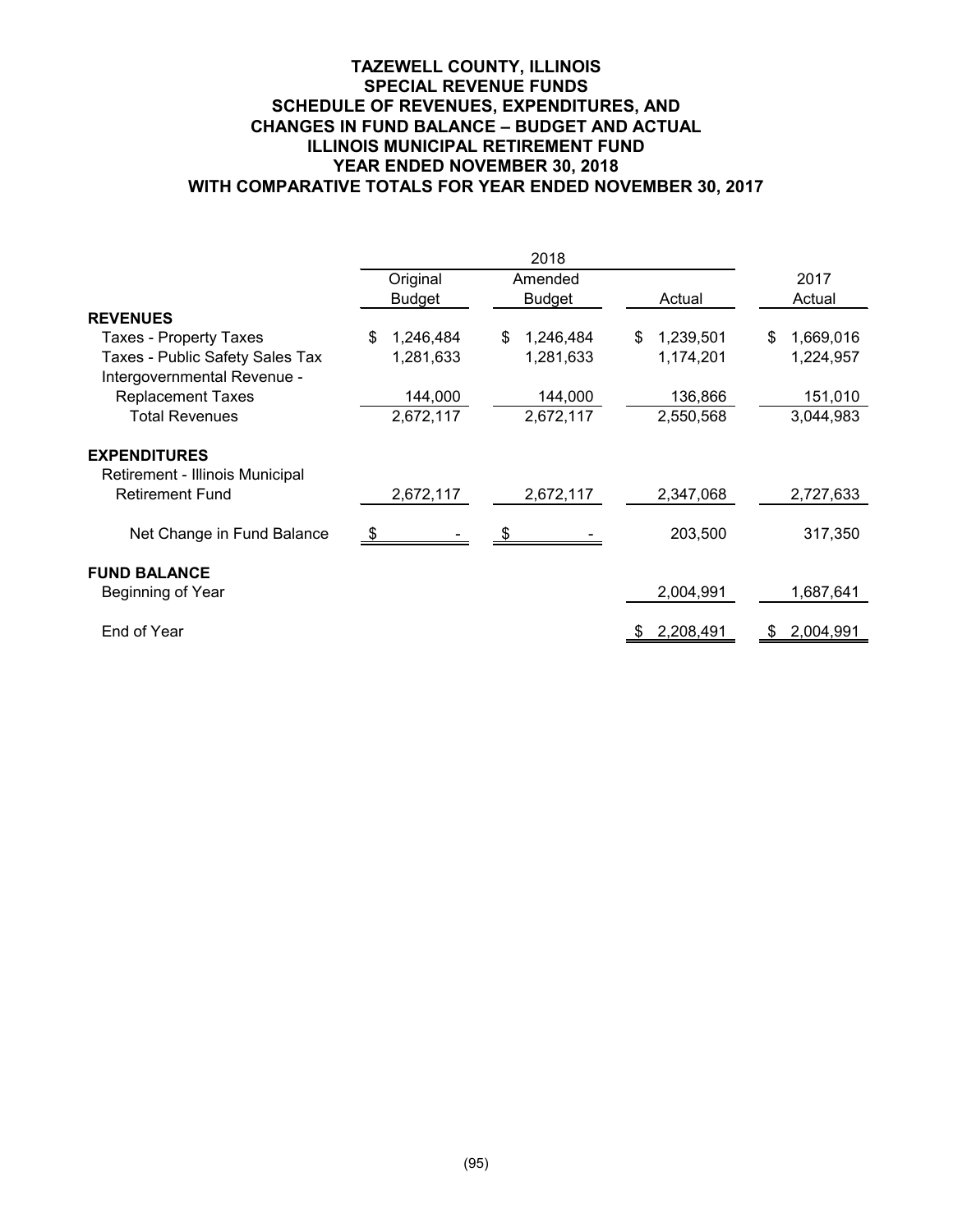|                                                                  | Original         | Amended          |                  | 2017            |
|------------------------------------------------------------------|------------------|------------------|------------------|-----------------|
| <b>REVENUES</b>                                                  | <b>Budget</b>    | <b>Budget</b>    | Actual           | Actual          |
| <b>Taxes - Property Taxes</b>                                    | \$<br>1,759,150  | \$<br>1,759,150  | \$<br>1,749,008  | \$<br>1,793,509 |
| Intergovernmental Revenue - Replacement Taxes                    | 155,500          | 155,500          | 179,104          | 197,612         |
| Charges for Services - Highway Maintenance                       |                  |                  |                  |                 |
| Fees and Construction Reimbursement                              | 111,000          | 111,000          | 122.437          | 185,522         |
| Interest                                                         | 6,500            | 6,500            | 38,109           | 14,942          |
| Miscellaneous                                                    | 15,000           | 15,000           | 33,674           | 24,600          |
| <b>Total Revenues</b>                                            | 2,047,150        | 2,047,150        | 2,122,332        | 2,216,185       |
| <b>EXPENDITURES</b>                                              |                  |                  |                  |                 |
| Highways:                                                        |                  |                  |                  |                 |
| Salaries:                                                        |                  |                  |                  |                 |
| Engineer - Assistant Superintendent                              | 109.594          | 109,594          | 110,923          | 108.630         |
| Engineers                                                        | 286,124          | 286,124          | 263,984          | 282,660         |
| Maintenance Foreman                                              | 70,335           | 70,335           | 70,334           | 75,209          |
| Maintenance Personnel                                            | 639,116          | 639,116          | 608,852          | 608,205         |
| <b>Clerk Hire</b>                                                | 44,792           | 44,792           | 45,325           | 43,593          |
| Surveyor Stipend                                                 | 5,463            | 5,463            | 5,463            | 5,463           |
| <b>Temporary Personnel</b>                                       | 21,430           | 21,430           | 16,116           | 13,230          |
| Overtime Premium                                                 | 101,634          | 101,634          | 88,700           | 46,783          |
| <b>Medical Insurance</b>                                         | 249,295          | 249,295          | 227,771          | 236,989         |
| Vacation Buyback                                                 | 7,193            | 7,193            |                  |                 |
| <b>Office Supplies</b>                                           | 5,460            | 5,460            | 2,723            | 3,757           |
| <b>Clothing Allowance</b>                                        | 9,600            | 10,200           | 10,200           | 10,021          |
| <b>Engineering Supplies</b>                                      | 9,750            | 9,750            | 981              | 7,598           |
| <b>Field Engineer Expense</b>                                    | 9,750            | 9,750            | 2,352            | 2,179           |
| Dues and Subscriptions                                           | 2,438            | 2,438            | 2,323            | 2,266           |
| Gasoline                                                         | 115,000          | 115,000          | 63,063           | 67,992          |
| Mileage                                                          | 840              | 840              |                  | 658             |
| <b>Engineering Consultant</b>                                    | 40,000           | 40,000           |                  |                 |
| <b>Publication of Legal Notices</b>                              | 2,000            | 2,000            | 980              | 1,063           |
| Maintenance of Roads - Materials                                 | 64,400<br>6,700  | 64,400           | 53,787           | 32,857          |
| <b>Highway Maintenance</b><br><b>Conference and Seminars</b>     | 3,500            | 6,700<br>3,500   | 6,572<br>2,081   | 6,635<br>2,217  |
| <b>Tech Equipment</b>                                            | 10,000           | 10,000           | 1,542            | 24,464          |
| Training                                                         | 2,500            | 2,500            | 600              | 563             |
| Maintenance of Buildings                                         | 70,000           | 70,000           | 53,372           | 58,988          |
| Maintenance of Machinery and Equipment                           | 95,000           | 95,000           | 82,807           | 75,462          |
| New Equipment                                                    | 313,400          | 313,400          | 193,241          | 557,959         |
| Telephone                                                        |                  |                  | 1,430            |                 |
| Road Improvement                                                 | 131,840          | 131,240          | 27,195           | 34,761          |
| Contingency                                                      | 121,358          | 121,358          |                  |                 |
| <b>Total Highways</b>                                            | 2,548,512        | 2,548,512        | 1,942,717        | 2,310,202       |
| Debt Service:                                                    |                  |                  |                  |                 |
| Principal                                                        |                  |                  | 17,696           | 18,048          |
| Interest                                                         |                  |                  | 11.468           | 5,758           |
| <b>Total Debt Service</b>                                        |                  |                  | 29,164           | 23,806          |
| <b>Total Expenditures</b>                                        | 2,548,512        | 2,548,512        | 1,971,881        | 2,334,008       |
| Excess (Deficiency) of Revenues                                  |                  |                  |                  |                 |
| <b>Over Expenditures</b>                                         | (501, 362)       | (501, 362)       | 150,451          | (117, 823)      |
|                                                                  |                  |                  |                  |                 |
| <b>OTHER FINANCING SOURCES</b>                                   |                  |                  |                  |                 |
| Proceeds from Capital Lease Obligation                           |                  |                  |                  | 285,454         |
| Transfers In<br><b>Total Other Financing Sources</b>             | 70,000<br>70,000 | 70,000<br>70,000 | 35,294<br>35,294 | 8,863           |
|                                                                  |                  |                  |                  | 294,317         |
| Net Change in Fund Balance                                       | (431, 362)       | (431,362)        | 185,745          | 176,494         |
| <b>FUND BALANCE</b><br>Beginning of Year, as Previously Reported |                  |                  | 2,236,003        | 1,996,208       |
| <b>Prior Period Adjustment</b>                                   |                  |                  |                  | 63,301          |
| Beginning of Year, as Restated                                   |                  |                  | 2,236,003        | 2,059,509       |
|                                                                  |                  |                  |                  |                 |
| End of Year                                                      |                  |                  | 2,421,748        | 2,236,003       |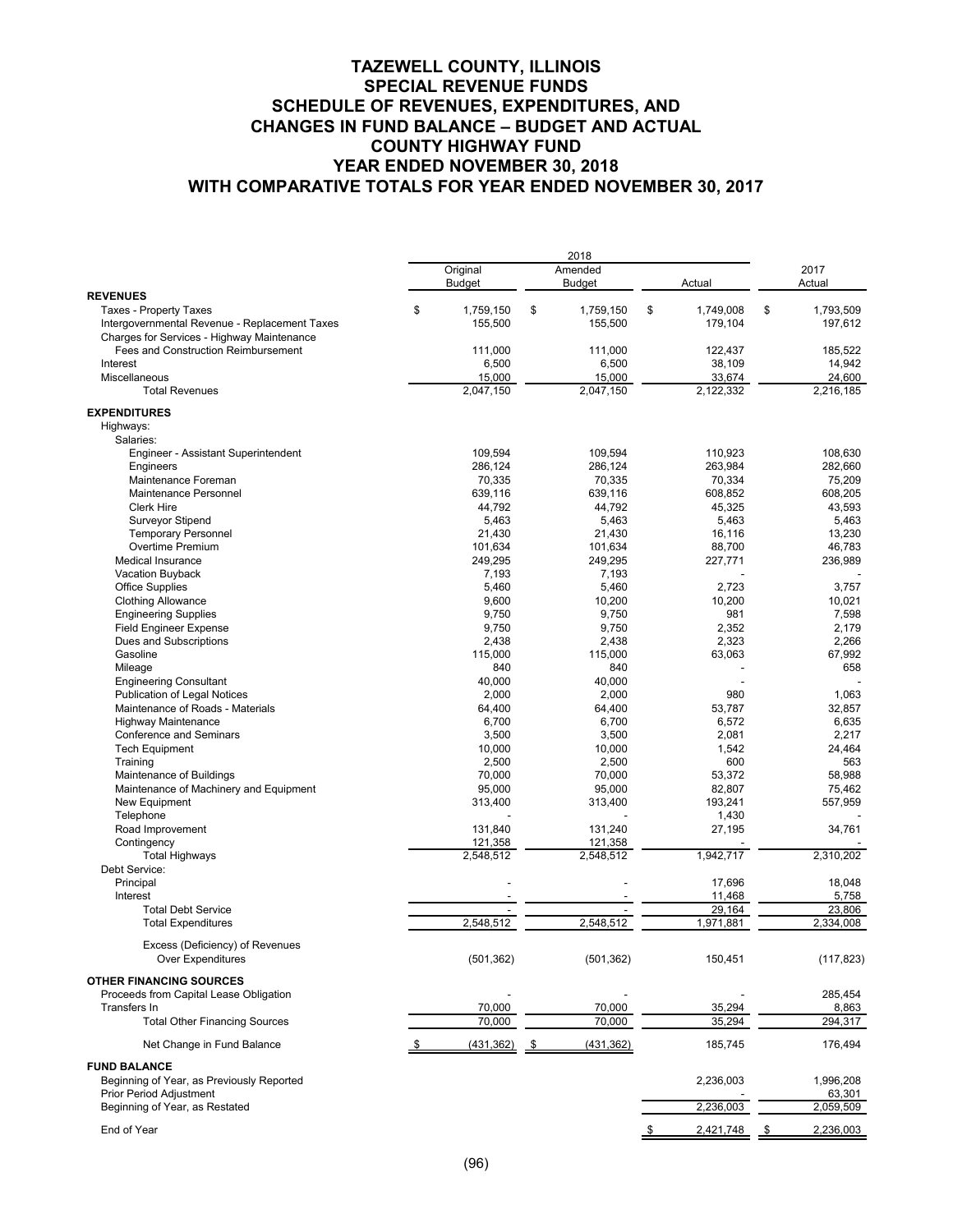#### **TAZEWELL COUNTY, ILLINOIS SPECIAL REVENUE FUNDS SCHEDULE OF REVENUES, EXPENDITURES, AND CHANGES IN FUND BALANCE – BUDGET AND ACTUAL COUNTY MOTOR FUEL TAX FUND YEAR ENDED NOVEMBER 30, 2018 WITH COMPARATIVE TOTALS FOR YEAR ENDED NOVEMBER 30, 2017**

|                                   | Original           | Amended          |                 | 2017            |
|-----------------------------------|--------------------|------------------|-----------------|-----------------|
|                                   | <b>Budget</b>      | <b>Budget</b>    | Actual          | Actual          |
| <b>REVENUES</b>                   |                    |                  |                 |                 |
| Intergovernmental Revenue:        |                    |                  |                 |                 |
| Motor Fuel Tax Allotments         | 2,220,542<br>\$    | 2,220,542<br>\$  | 2,419,443<br>\$ | 1,955,547<br>\$ |
| <b>Charges for Services:</b>      |                    |                  |                 |                 |
| <b>Reimbursement for Services</b> |                    |                  |                 |                 |
| and Materials                     | 68,000             | 68,000           | 67,643          | 63,786          |
| Interest                          | 24,000             | 24,000           | 68,176          | 18,200          |
| <b>Total Revenues</b>             | 2,312,542          | 2,312,542        | 2,555,262       | 2,037,533       |
| <b>EXPENDITURES</b>               |                    |                  |                 |                 |
| Highways:                         |                    |                  |                 |                 |
| Superintendent's Salary           | 141,047            | 141,047          | 141,572         | 137,073         |
| Illinois Municipal Retirement     | 15,811             | 15,811           | 14,677          | 16,268          |
| Social Security                   | 10,790             | 10,790           | 9,965           | 9,767           |
| <b>Medical Insurance</b>          | 9,655              | 9,655            | 9,656           | 9,611           |
| Engineering                       | 29,050             | 29,050           | 28,479          | 27,948          |
| Mileage                           | 1,500              | 2,500            | 1,804           | 1,115           |
| Maintenance                       | 2,263,100          | 2,217,000        | 2,154,422       | 2,089,678       |
| <b>Building Improvement</b>       | 34,500             | 79,600           | 79,575          | 646,408         |
| <b>Total Expenditures</b>         | 2,505,453          | 2,505,453        | 2,440,150       | 2,937,868       |
| Net Change in Fund Balance        | (192, 911)<br>- 56 | (192, 911)<br>\$ | 115,112         | (900, 335)      |
| <b>FUND BALANCE</b>               |                    |                  |                 |                 |
| Beginning of Year                 |                    |                  | 4,000,168       | 4,900,503       |
| End of Year                       |                    |                  | 4,115,280<br>\$ | 4,000,168<br>\$ |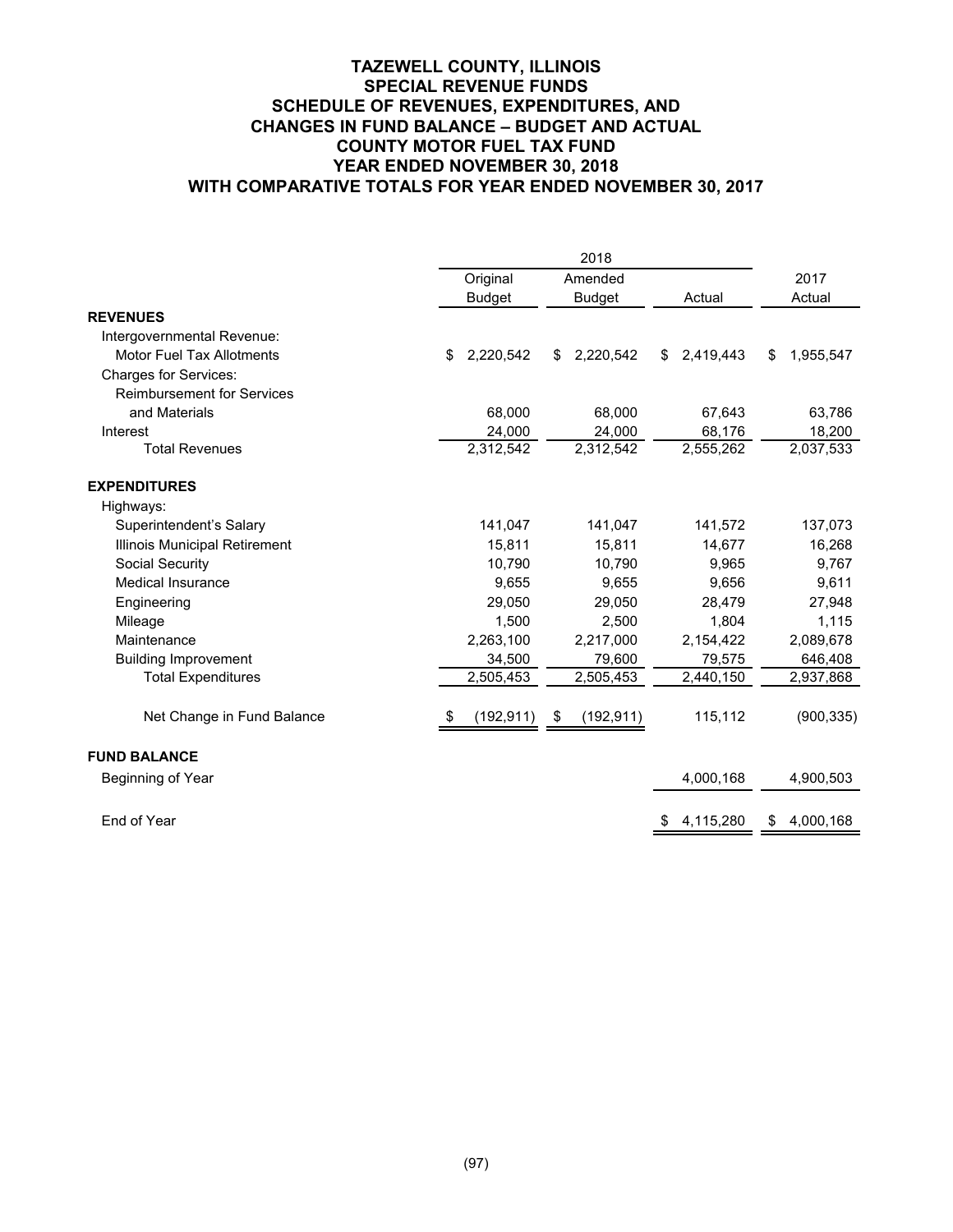|      |           |                                                            |               |                                     |           |        | 2017       |
|------|-----------|------------------------------------------------------------|---------------|-------------------------------------|-----------|--------|------------|
|      |           |                                                            | <b>Budget</b> |                                     | Actual    |        | Actual     |
|      |           |                                                            |               |                                     |           |        |            |
| \$   | 793,100   | \$                                                         | 793,100       | \$                                  | 788,752   | \$     | 765,113    |
|      | 72,100    |                                                            | 72,100        |                                     | 79,838    |        | 88,089     |
|      |           |                                                            |               |                                     |           |        | 474,391    |
|      |           |                                                            |               |                                     |           |        | 10,625     |
|      |           |                                                            | 1,130,205     |                                     | 882,901   |        | 1,338,218  |
|      |           |                                                            |               |                                     |           |        |            |
|      |           |                                                            |               |                                     |           |        |            |
|      | 164,450   |                                                            | 164,450       |                                     | 114,277   |        | 466,105    |
|      | 1,032,579 |                                                            | 1,032,579     |                                     | 325,300   |        | 1,038,432  |
|      | 1,197,029 |                                                            | 1,197,029     |                                     | 439,577   |        | 1,504,537  |
|      | (66, 824) |                                                            | (66, 824)     |                                     | 443,324   |        | (166, 319) |
|      |           |                                                            |               |                                     |           |        |            |
|      |           |                                                            |               |                                     | 104,002   |        |            |
| - \$ | (66,824)  | - \$                                                       | (66, 824)     |                                     | 547,326   |        | (166, 319) |
|      |           |                                                            |               |                                     |           |        |            |
|      |           |                                                            |               |                                     | 3,085,884 |        | 3,252,203  |
|      |           |                                                            |               | Ъ                                   | 3,633,210 | S      | 3,085,884  |
|      |           | Original<br><b>Budget</b><br>256,605<br>8,400<br>1,130,205 |               | 2018<br>Amended<br>256,605<br>8,400 |           | 14,311 |            |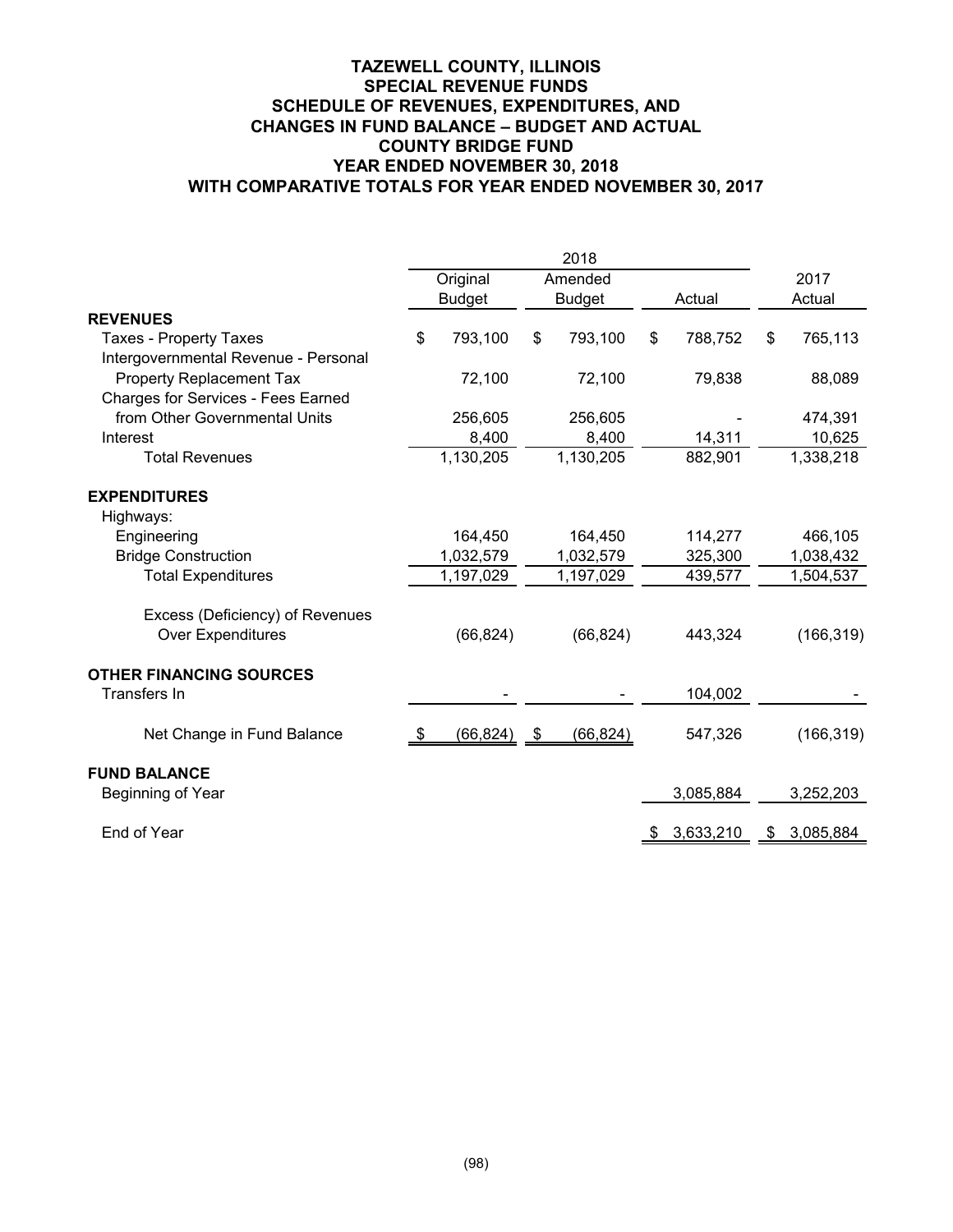#### **TAZEWELL COUNTY, ILLINOIS SPECIAL REVENUE FUNDS SCHEDULE OF REVENUES, EXPENDITURES, AND CHANGES IN FUND BALANCE – BUDGET AND ACTUAL FEDERAL AID MATCHING TAX FUND YEAR ENDED NOVEMBER 30, 2018 WITH COMPARATIVE TOTALS FOR YEAR ENDED NOVEMBER 30, 2017**

|                                           | 2018 |               |               |            |        |           |        |           |  |
|-------------------------------------------|------|---------------|---------------|------------|--------|-----------|--------|-----------|--|
|                                           |      | Original      |               | Amended    |        |           |        | 2017      |  |
|                                           |      | <b>Budget</b> | <b>Budget</b> |            | Actual |           | Actual |           |  |
| <b>REVENUES</b>                           |      |               |               |            |        |           |        |           |  |
| Taxes - Property Taxes                    | \$   | 659,200       | \$            | 659,200    | \$     | 655,876   | \$     | 635,949   |  |
| Intergovernmental Revenue:                |      |               |               |            |        |           |        |           |  |
| Replacement Tax                           |      | 13,000        |               | 13,000     |        | 15,416    |        | 17,008    |  |
| Reimbursements                            |      |               |               |            |        |           |        | 105,655   |  |
| Interest                                  |      | 5,700         |               | 5,700      |        | 33,556    |        | 14,918    |  |
| <b>Total Revenues</b>                     |      | 677,900       |               | 677,900    |        | 704,848   |        | 773,530   |  |
| <b>EXPENDITURES</b>                       |      |               |               |            |        |           |        |           |  |
| Highways:                                 |      |               |               |            |        |           |        |           |  |
| <b>Contract Construction and Road</b>     |      |               |               |            |        |           |        |           |  |
| Improvements                              |      | 820,000       |               | 820,000    |        | 596,881   |        | 519,852   |  |
| Net Change in Fund Balance                |      | (142, 100)    | \$            | (142, 100) |        | 107,967   |        | 253,678   |  |
| <b>FUND BALANCE</b>                       |      |               |               |            |        |           |        |           |  |
| Beginning of Year, as Previously Reported |      |               |               |            |        | 2,382,896 |        | 1,690,211 |  |
| Prior Period Adjustment                   |      |               |               |            |        |           |        | 439,007   |  |
| Beginning of Year, as Restated            |      |               |               |            |        | 2,382,896 |        | 2,129,218 |  |
|                                           |      |               |               |            |        |           |        |           |  |
| End of Year                               |      |               |               |            |        | 2,490,863 | \$     | 2,382,896 |  |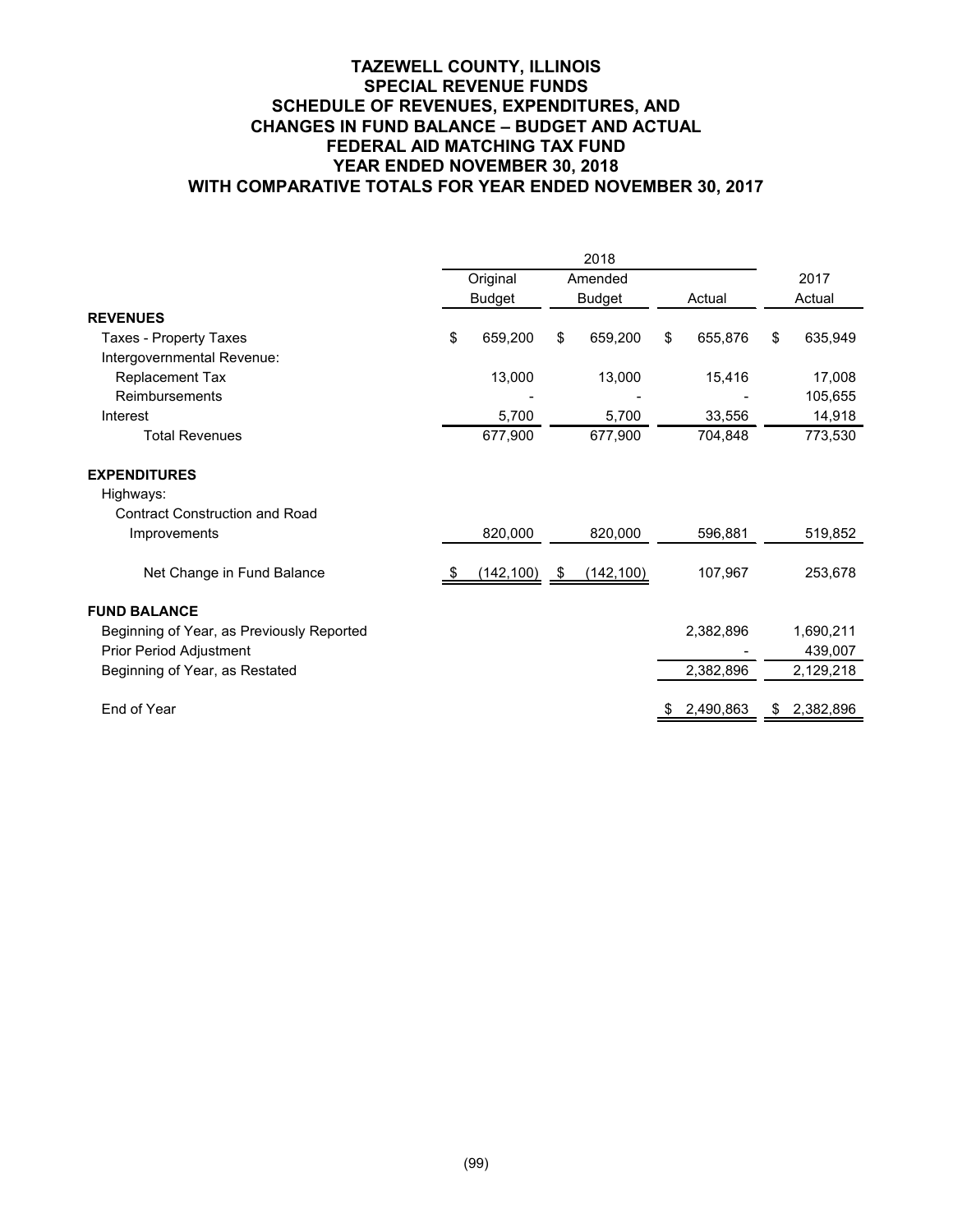#### **TAZEWELL COUNTY, ILLINOIS SPECIAL REVENUE FUNDS SCHEDULE OF REVENUES, EXPENDITURES, AND CHANGES IN FUND BALANCE – BUDGET AND ACTUAL TOWNSHIP BRIDGE FUND YEAR ENDED NOVEMBER 30, 2018 WITH COMPARATIVE TOTALS FOR YEAR ENDED NOVEMBER 30, 2017**

|                                    |      | Original      |      | Amended       |    |            | 2017 |         |
|------------------------------------|------|---------------|------|---------------|----|------------|------|---------|
|                                    |      | <b>Budget</b> |      | <b>Budget</b> |    | Actual     |      | Actual  |
| <b>REVENUES</b>                    |      |               |      |               |    |            |      |         |
| Charges for Services - Maintenance |      |               |      |               |    |            |      |         |
| and Construction                   | \$   | 669,354       | \$   | 669,354       | \$ | 500,581    | \$   | 98,209  |
| Interest                           |      | 32            |      | 32            |    | 144        |      | 71      |
| <b>Total Revenues</b>              |      | 669,386       |      | 669,386       |    | 500,725    |      | 98,280  |
| <b>EXPENDITURES</b>                |      |               |      |               |    |            |      |         |
| Highways:                          |      |               |      |               |    |            |      |         |
| Engineering                        |      | 176,289       |      | 176,289       |    | 2,245      |      |         |
| <b>Bridge Construction</b>         |      | 669,354       |      | 669,354       |    | 441,170    |      |         |
| <b>Total Expenditures</b>          |      | 845,643       |      | 845,643       |    | 443,415    |      |         |
| Excess (Deficiency) of Revenues    |      |               |      |               |    |            |      |         |
| Over Expenditures                  |      | (176, 257)    |      | (176, 257)    |    | 57,310     |      | 98,280  |
| <b>OTHER FINANCING USES</b>        |      |               |      |               |    |            |      |         |
| <b>Transfers Out</b>               |      |               |      |               |    | (139, 296) |      |         |
| Net Change in Fund Balance         | - \$ | (176, 257)    | - \$ | (176, 257)    |    | (81,986)   |      | 98,280  |
| <b>FUND BALANCE</b>                |      |               |      |               |    |            |      |         |
| Beginning of Year                  |      |               |      |               |    | 219,599    |      | 121,319 |
| End of Year                        |      |               |      |               | \$ | 137,613    | S    | 219,599 |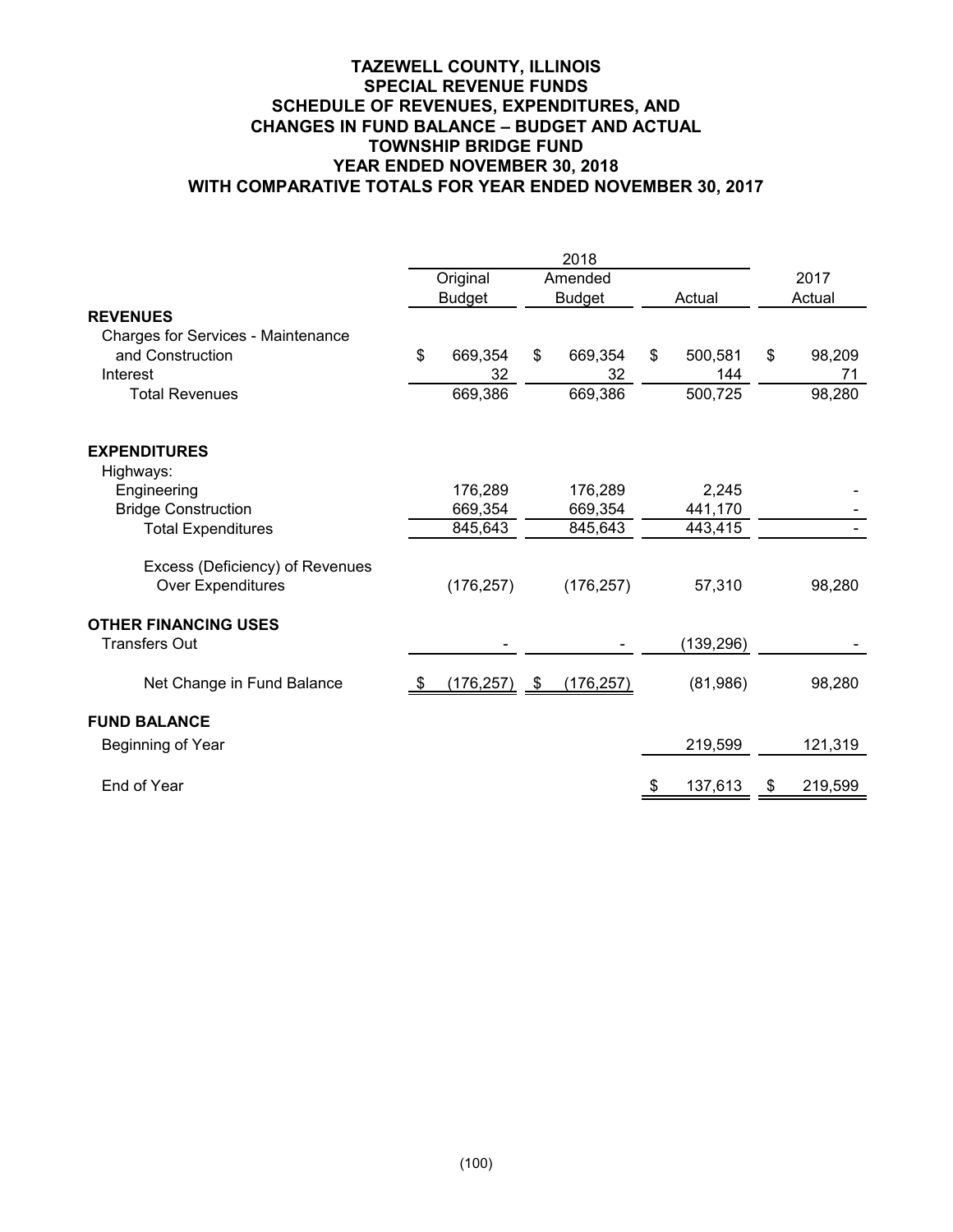|                                     |               | 2018          |    |           |    |           |
|-------------------------------------|---------------|---------------|----|-----------|----|-----------|
|                                     | Original      | Amended       |    |           |    | 2017      |
|                                     | <b>Budget</b> | <b>Budget</b> |    | Actual    |    | Actual    |
| <b>REVENUES</b>                     |               |               |    |           |    |           |
| <b>Taxes - Property Taxes</b>       | \$<br>917,679 | \$<br>917,679 | \$ | 912,619   | \$ | 885,443   |
| Intergovernmental Revenues:         |               |               |    |           |    |           |
| <b>Replacement Taxes</b>            | 187,230       | 187,230       |    | 168,325   |    | 185,720   |
| Grants:                             |               |               |    |           |    |           |
| <b>Bioterrorism Preparedness</b>    | 139,642       | 139,642       |    | 141,354   |    | 150,469   |
| Vaccine Allowance and Grant         | 56,000        | 56,000        |    | 118,236   |    | 78,285    |
| <b>IDPA Medicaid</b>                | 74,000        | 74,000        |    | 170,688   |    | 159,127   |
| Illinois Breast/Cervical Center     | 203,942       | 203,942       |    | 166,219   |    | 103,586   |
| <b>IDPA Medi-Check</b>              | 97,000        | 97,000        |    | 83,471    |    | 78,062    |
| <b>IDPH Local Health Protection</b> | 227,567       | 227,567       |    | 227,557   |    | 219,073   |
| <b>Tobacco Grant</b>                | 45,873        | 45,873        |    | 44,907    |    | 35,824    |
| Dental Health (Doral Dental)        | 440,000       | 440,000       |    | 457,887   |    | 393,392   |
| <b>Family Case Management</b>       | 326,107       | 326,107       |    | 312,357   |    | 258,887   |
| Women, Infants, and Children        | 995,231       | 995,231       |    | 863,176   |    | 892,583   |
| <b>Teen Reach</b>                   | 123,100       | 123,100       |    | 180,384   |    | 138,479   |
| Illinois Environmental Protection   |               |               |    |           |    |           |
| Agency - Solid Waste                |               |               |    |           |    |           |
| <b>Enforcement Grant</b>            | 64,017        | 64,017        |    | 72,578    |    | 46,981    |
| Medicare                            | 2,000         | 2,000         |    | 7,906     |    | 3,311     |
| <b>Drug Free Communities</b>        | 125,000       | 125,000       |    | 116,411   |    | 122,189   |
| <b>Better Birth Outcomes</b>        | 270,000       | 270,000       |    | 142,413   |    | 239,829   |
| Other                               | 1,183,320     | 1,183,320     |    | 1,017,894 |    | 835,687   |
| <b>Total Grants</b>                 | 4,372,799     | 4,372,799     |    | 4,123,438 |    | 3,755,764 |
| <b>Charges for Services:</b>        |               |               |    |           |    |           |
| Fees:                               |               |               |    |           |    |           |
| <b>Dental Clinic Patient</b>        | 20,000        | 20,000        |    | 21,833    |    | 20,227    |
| Immunizations and Other             | 107,700       | 107,700       |    | 161,434   |    | 145,157   |
| <b>Environmental Health</b>         | 305,000       | 305,000       |    | 290,869   |    | 293,239   |
| <b>Teen Reach</b>                   | 95,000        | 95,000        |    | 84,681    |    | 89,307    |
| <b>Total Fees</b>                   | 527,700       | 527,700       |    | 558,817   |    | 547,930   |
| Interest                            | 12,000        | 12,000        |    | 39,388    |    | 20,138    |
| Susan G. Komen Grant                | 59,593        | 59,593        |    | 89,183    |    | 51,190    |
| Miscellaneous                       | 130,300       | 130,300       |    | 174,087   |    | 161,547   |
| <b>Total Revenues</b>               | 6,207,301     | 6,207,301     |    | 6,065,857 |    | 5,607,732 |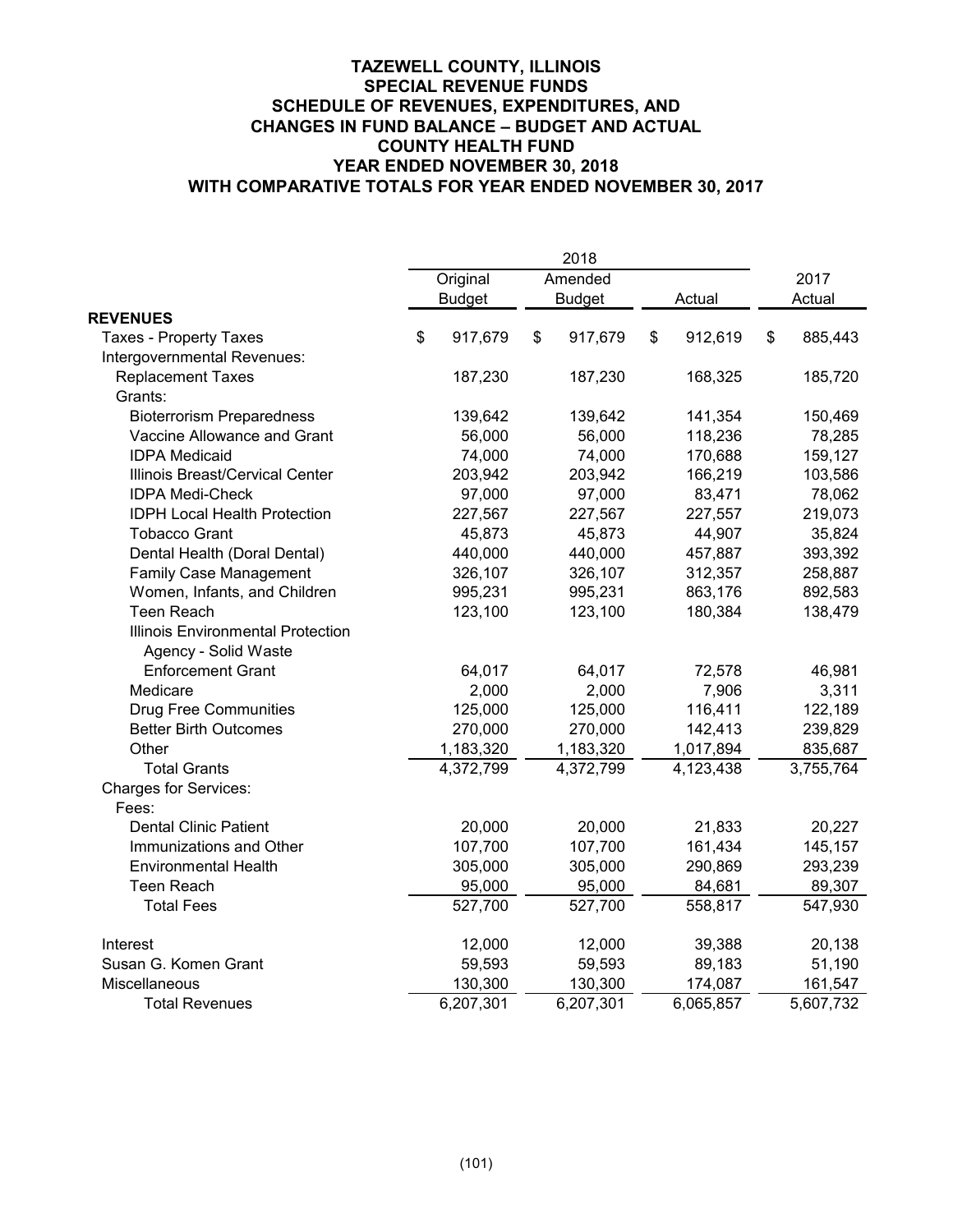|                                    |               | 2018          |        |           |        |           |
|------------------------------------|---------------|---------------|--------|-----------|--------|-----------|
|                                    | Original      | Amended       |        |           |        | 2017      |
|                                    | <b>Budget</b> | <b>Budget</b> | Actual |           | Actual |           |
| <b>EXPENDITURES</b>                |               |               |        |           |        |           |
| Health and Welfare:                |               |               |        |           |        |           |
| County Health:                     |               |               |        |           |        |           |
| Department Head                    | \$<br>103,829 | \$<br>103,929 | \$     | 101,973   | \$     | 98,987    |
| <b>Administrative Staff</b>        | 366,617       | 361,917       |        | 355,475   |        | 330,759   |
| <b>Health Education Staff</b>      | 62,212        | 64,812        |        | 62,653    |        | 62,907    |
| <b>Nursing Staff</b>               | 243,173       | 280,373       |        | 276,175   |        | 280,523   |
| <b>Environmental Health Staff</b>  | 380,017       | 342,817       |        | 312,075   |        | 346,535   |
| Screening Technician               | 2,060         | 2,860         |        | 2,427     |        | 2,390     |
| <b>Maintenance Salaries</b>        | 37,740        | 39,540        |        | 39,114    |        | 36,478    |
| On-Call Help                       | 20,858        | 21,658        |        | 19,351    |        | 20,438    |
| Part-Time Help                     | 5,180         | 5,180         |        | 4,479     |        | 7,239     |
| Overtime                           | 1,000         | 1,100         |        | 1,021     |        | 366       |
| <b>Medical Insurance</b>           | 216,570       | 215,070       |        | 157,269   |        | 252,533   |
| <b>Office Supplies</b>             | 7,500         | 5,100         |        | 5,747     |        | 7,081     |
| <b>Educational Materials</b>       | 14,000        | 20,300        |        | 19,321    |        | 24,764    |
| Vaccine                            |               |               |        | 156,875   |        | 148,837   |
| Medical Supplies - Field Staff     | 140,000       | 143,600       |        | 172,216   |        | 142,081   |
| <b>Technical Supplies</b>          | 7,000         | 4,000         |        | 6,461     |        | 6,285     |
| <b>Contractual Services</b>        | 180,000       | 180,000       |        | 164,982   |        | 154,044   |
| <b>Medical Service</b>             | 7,500         | 5,400         |        | 4,810     |        | 2,597     |
| Postage                            | 5,000         | 5,200         |        | 4,526     |        | 4,476     |
| Mileage                            | 22,000        | 15,900        |        | 17,382    |        | 17,131    |
| <b>Utilities</b>                   | 26,000        | 25,512        |        | 24,126    |        | 26,489    |
| Vehicle Maintenance                | 2,500         | 2,500         |        | 2,099     |        | 212       |
| <b>Building Maintenance</b>        | 17,500        | 18,300        |        | 24,918    |        | 15,403    |
| <b>Conferences and Seminars</b>    | 1,250         | 1,425         |        | 1,050     |        | 1,870     |
| <b>Education and Training</b>      | 4,500         | 6,500         |        | 6,413     |        | 5,912     |
| Vaccine Immunizations - Noncash    | 106,000       | 106,813       |        | 118,236   |        | 78,285    |
| Building, Equipment, and Furniture | 45,000        | 45,200        |        | 43,491    |        | 49,725    |
| Contingency                        | 101,250       | 101,250       |        |           |        |           |
| <b>Total County Health</b>         | 2,126,256     | 2,126,256     |        | 2,104,665 |        | 2,124,347 |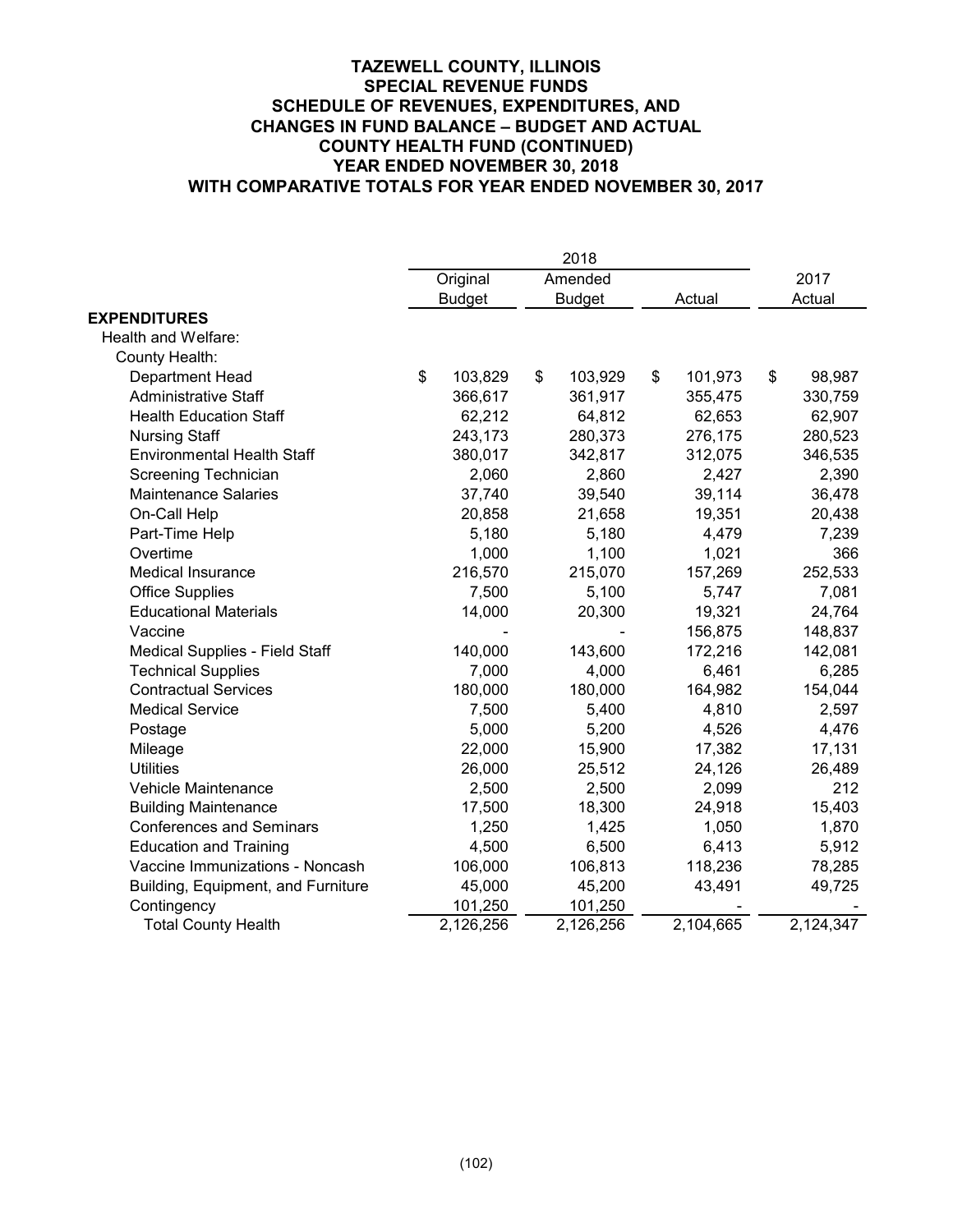|                                    |               | 2018          |               |    |         |  |
|------------------------------------|---------------|---------------|---------------|----|---------|--|
|                                    | Original      | Amended       |               |    | 2017    |  |
|                                    | <b>Budget</b> | <b>Budget</b> | Actual        |    | Actual  |  |
| <b>EXPENDITURES (CONTINUED)</b>    |               |               |               |    |         |  |
| Health and Welfare (Continued):    |               |               |               |    |         |  |
| Women, Infants, and Children:      |               |               |               |    |         |  |
| <b>Salaries</b>                    | \$<br>241,891 | \$<br>241,891 | \$<br>225,436 | \$ | 244,800 |  |
| Medical Insurance                  | 57,842        | 57,842        | 62,435        |    | 59,229  |  |
| <b>Office Supplies</b>             | 1,890         | 1,890         | 1,060         |    | 881     |  |
| <b>Contractual Services</b>        | 1,080         | 1,080         | 1,740         |    | 2,640   |  |
| Postage                            | 240           | 240           | 326           |    | 369     |  |
| WIC - Food Instruments - Noncash   | 687,837       | 687,837       | 579,101       |    | 595,811 |  |
| Mileage                            | 2,019         | 2,019         | 1,281         |    | 1,550   |  |
| <b>Education and Training</b>      | 3,500         | 3,500         | 5,499         |    | 4,625   |  |
| Total Women, Infants, and Children | 996,299       | 996,299       | 876,878       |    | 909,905 |  |
| Teen Reach:                        |               |               |               |    |         |  |
| <b>Salaries</b>                    | 675,588       | 675,588       | 601,970       |    | 620,759 |  |
| <b>Medical Insurance</b>           | 37,326        | 37,326        | 49,704        |    | 41,166  |  |
| Supplies                           | 23,000        | 23,000        | 29,896        |    | 33,492  |  |
| <b>Contractual Services</b>        | 96,000        | 96,000        | 84,657        |    | 103,721 |  |
| Postage                            | 475           | 475           | 270           |    | 256     |  |
| Mileage                            | 9,900         | 9,900         | 8,674         |    | 8,459   |  |
| <b>Education and Training</b>      | 2,500         | 2,500         | 1,843         |    | 1,502   |  |
| Equipment                          | 1,500         | 1,500         | 3,635         |    |         |  |
| <b>Total Teen Reach</b>            | 846,289       | 846,289       | 780,649       |    | 809,355 |  |
| Case Management:                   |               |               |               |    |         |  |
| <b>Salaries</b>                    | 543,530       | 543,530       | 538,720       |    | 537,757 |  |
| <b>Medical Insurance</b>           | 104,007       | 104,007       | 79,523        |    | 82,387  |  |
| <b>Supplies</b>                    | 4,795         | 4,795         | 4,936         |    | 3,950   |  |
| <b>Contractual Services</b>        | 50,000        | 50,000        | 18,928        |    | 20,452  |  |
| Postage                            | 440           | 440           | 1,059         |    | 1,194   |  |
| <b>Travel</b>                      | 9,352         | 9,352         | 10,352        |    | 11,347  |  |
| <b>Education and Training</b>      | 130           | 130           | 129           |    | 260     |  |
| Equipment                          |               |               | 856           |    |         |  |
| <b>Total Case Management</b>       | 712,254       | 712,254       | 654,503       |    | 657,347 |  |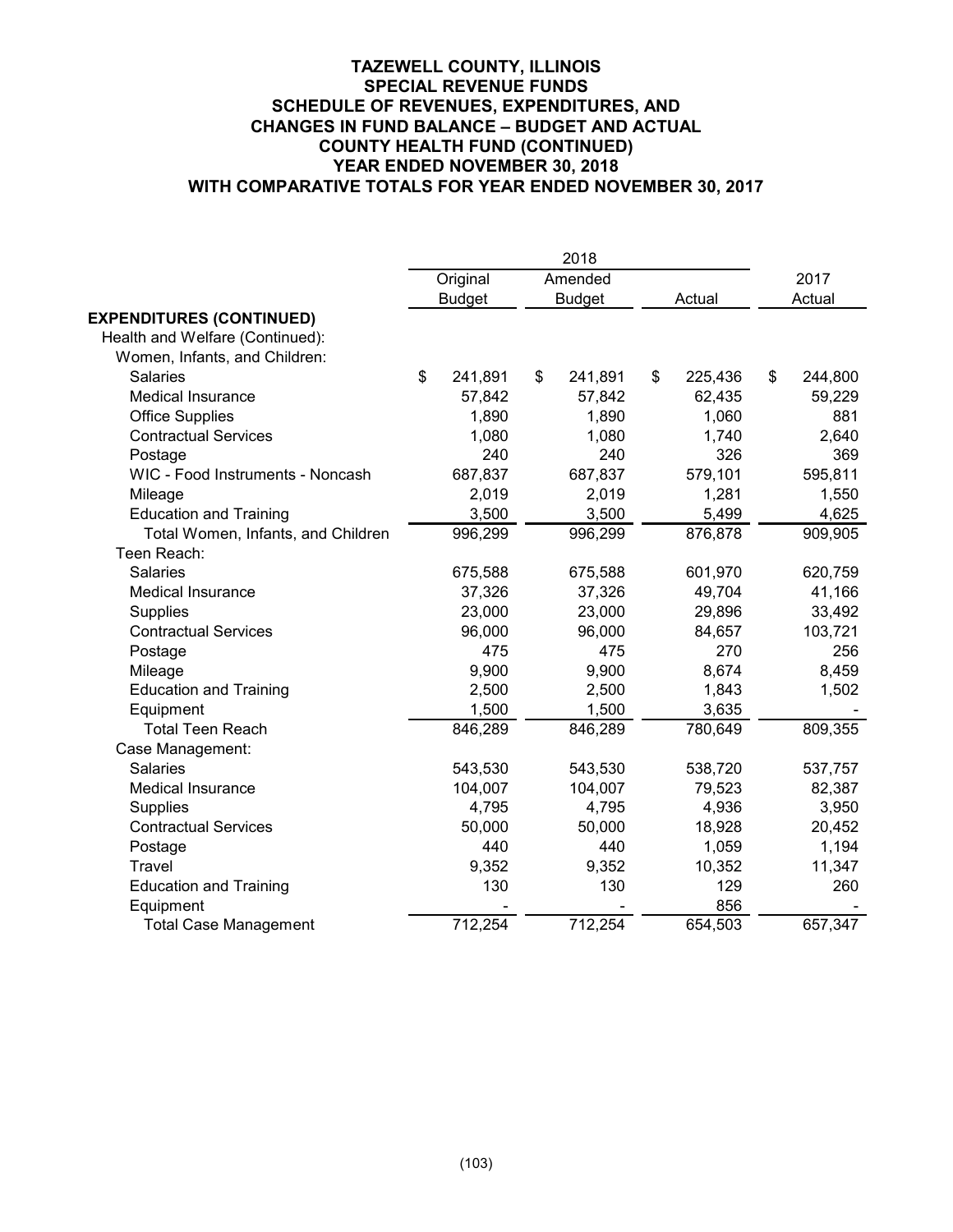|                                     |      | Original      |               | Amended       |                 | 2017            |
|-------------------------------------|------|---------------|---------------|---------------|-----------------|-----------------|
|                                     |      | <b>Budget</b> |               | <b>Budget</b> | Actual          | Actual          |
| <b>EXPENDITURES (CONTINUED)</b>     |      |               |               |               |                 |                 |
| Health and Welfare (Continued):     |      |               |               |               |                 |                 |
| <b>Dental Health Services:</b>      |      |               |               |               |                 |                 |
| Salaries                            | \$   | 394,558       | \$            | 394,558       | \$<br>435,678   | \$<br>396,735   |
| <b>Medical Insurance</b>            |      | 83,623        |               | 83,623        | 99,997          | 95,055          |
| <b>Dental Health Supplies</b>       |      | 48,300        |               | 48,300        | 38,484          | 42,564          |
| Contractual                         |      | 25,000        |               | 25,000        | 25,255          | 31,762          |
| Postage                             |      | 225           |               | 225           | 98              | 209             |
| Mileage                             |      | 650           |               | 650           | 786             | 291             |
| <b>DHC Rent and Utilities</b>       |      | 59,000        |               | 59,000        | 53,938          | 62,643          |
| <b>Education and Training</b>       |      | 1,750         |               | 1,750         | 598             | 250             |
| Equipment                           |      | 7,000         |               | 7,000         | 7,032           | 5,113           |
| <b>Total Dental Health Services</b> |      | 620,106       |               | 620,106       | 661,866         | 634,622         |
| Special Grants:                     |      |               |               |               |                 |                 |
| <b>Salaries</b>                     |      | 522,866       |               | 522,866       | 591,377         | 485,352         |
| Medical Insurance                   |      | 110,619       |               | 110,619       | 94,926          | 80,804          |
| Supplies                            |      | 23,821        |               | 23,821        | 13,637          | 34,803          |
| <b>Contractual Services</b>         |      | 43,439        |               | 43,439        | 44,527          | 57,644          |
| <b>Patient Care</b>                 |      | 141,617       |               | 141,617       | 118,756         | 51,801          |
| Postage                             |      | 1,282         |               | 1,282         | 2,993           | 1,531           |
| Mileage                             |      | 6,733         |               | 6,733         | 5,837           | 5,101           |
| <b>Education and Training</b>       |      | 1,470         |               | 1,470         | 6,974           | 8,558           |
| Equipment                           |      | 200           |               | 200           | 5,780           | 9,266           |
| <b>Total Special Grants</b>         |      | 852,047       |               | 852,047       | 884,807         | 734,860         |
| Debt Service:                       |      |               |               |               |                 |                 |
| Principal                           |      | 37,000        |               | 37,000        | 18,187          | 26,346          |
| Interest                            |      |               |               |               | 3,452           | 2,091           |
| <b>Total Debt Service</b>           |      | 37,000        |               | 37,000        | 21,639          | 28,437          |
| <b>Total Expenditures</b>           |      | 6,190,251     |               | 6,190,251     | 5,985,007       | 5,898,873       |
| Net Change in Fund Balance          | - \$ | 17,050        | $\mathcal{S}$ | 17,050        | 80,850          | (291, 141)      |
| <b>FUND BALANCE</b>                 |      |               |               |               |                 |                 |
| Beginning of Year                   |      |               |               |               | 3,270,464       | 3,561,605       |
| End of Year                         |      |               |               |               | \$<br>3,351,314 | \$<br>3,270,464 |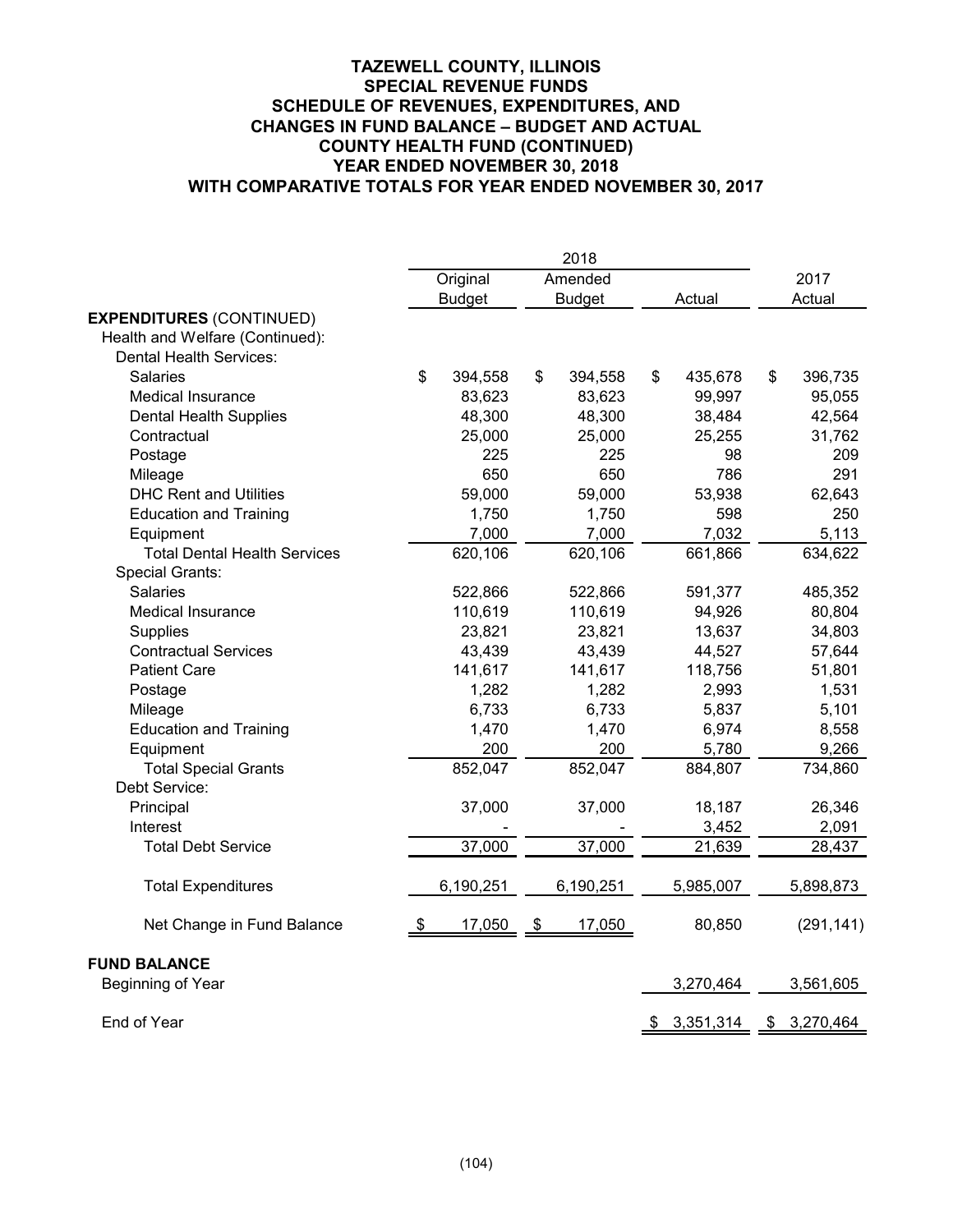## **TAZEWELL COUNTY, ILLINOIS SPECIAL REVENUE FUNDS SCHEDULE OF REVENUES, EXPENDITURES, AND CHANGES IN FUND BALANCE – BUDGET AND ACTUAL SOCIAL SECURITY FUND YEAR ENDED NOVEMBER 30, 2018 WITH COMPARATIVE TOTALS FOR YEAR ENDED NOVEMBER 30, 2017**

|                                          | Original      |                  | Amended   |    |           |    | 2017        |
|------------------------------------------|---------------|------------------|-----------|----|-----------|----|-------------|
|                                          | <b>Budget</b> |                  | Budget    |    | Actual    |    | Actual      |
| <b>REVENUES</b>                          |               |                  |           |    |           |    |             |
| <b>Taxes - Property Taxes</b>            | \$            | 1,132,835<br>\$. | 1,132,835 | \$ | 1,126,484 | \$ | 1,085,824   |
| Taxes - Public Safety Sales Tax          |               | 518,367          | 518,367   |    | 593,669   |    | 570,792     |
| <b>Total Revenues</b>                    |               | 1,651,202        | 1,651,202 |    | 1,720,153 |    | 1,656,616   |
| <b>EXPENDITURES</b><br>Retirement:       |               |                  |           |    |           |    |             |
| <b>Social Security</b>                   |               | 1,651,202        | 1,651,202 |    | 1,499,254 |    | 1,508,331   |
| Net Change in Fund Balance               |               |                  |           |    | 220,899   |    | 148,285     |
| <b>FUND BALANCE</b><br>Beginning of Year |               |                  |           |    | 1,194,752 |    | 1,046,467   |
| End of Year                              |               |                  |           |    | 1,415,651 | £. | 1, 194, 752 |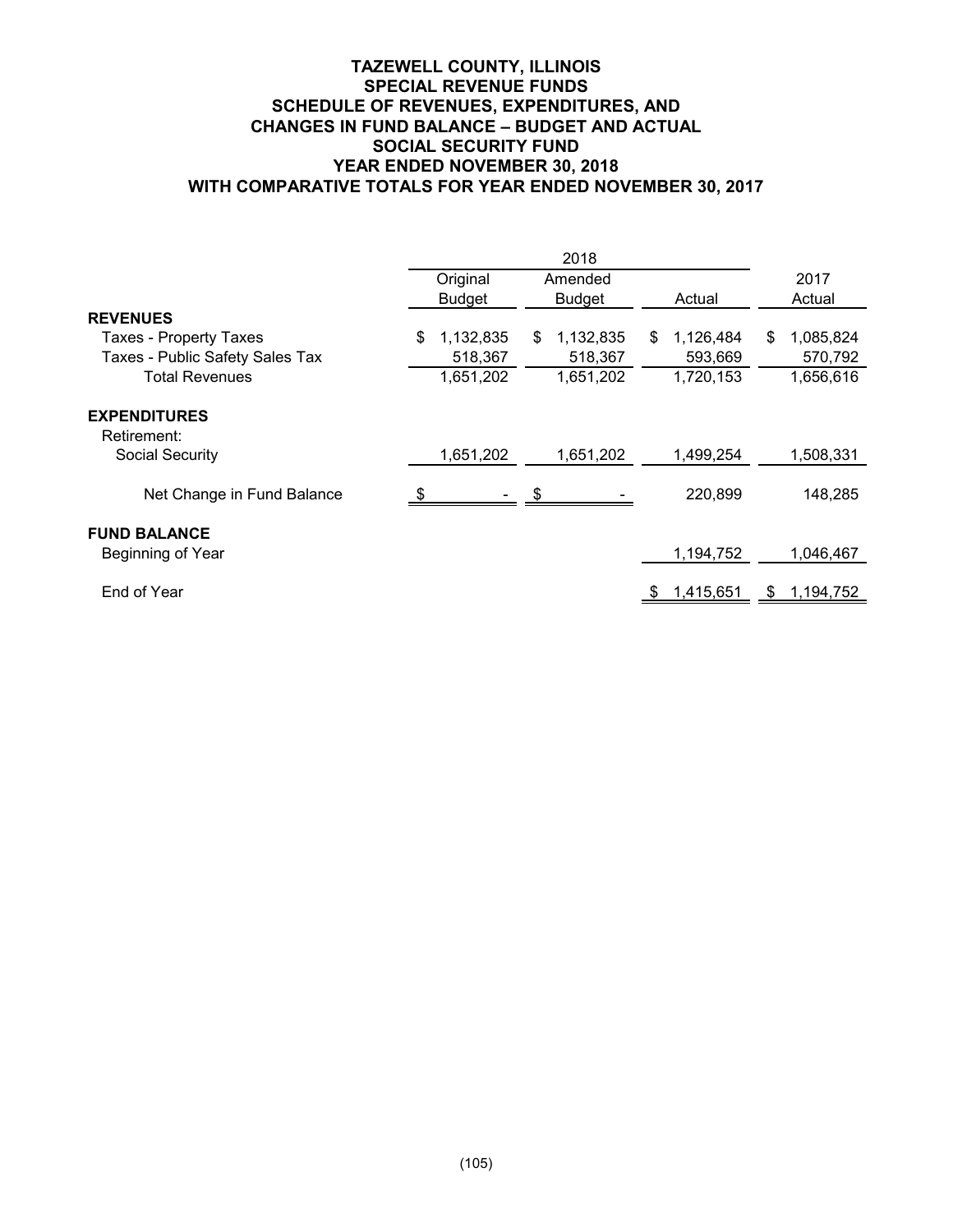## **TAZEWELL COUNTY, ILLINOIS SPECIAL REVENUE FUNDS SCHEDULE OF REVENUES, EXPENDITURES, AND CHANGES IN FUND BALANCE – BUDGET AND ACTUAL ANIMAL CONTROL FUND YEAR ENDED NOVEMBER 30, 2018 WITH COMPARATIVE TOTALS FOR YEAR ENDED NOVEMBER 30, 2017**

|                                           |              |               | 2018          |               |               |
|-------------------------------------------|--------------|---------------|---------------|---------------|---------------|
|                                           |              | Original      | Amended       |               | 2017          |
|                                           |              | <b>Budget</b> | <b>Budget</b> | Actual        | Actual        |
| <b>REVENUES</b>                           |              |               |               |               |               |
| Charges for Services - Registration Fees, |              |               |               |               |               |
| Kennel Services, City Contracts           | $\mathbb{S}$ | 602,769       | \$<br>602,769 | \$<br>607,082 | \$<br>472,113 |
| <b>Fines and Forfeitures</b>              |              | 17,500        | 17,500        | 13,275        | 16,510        |
| Interest                                  |              | 800           | 800           | 5,745         | 2,208         |
| Donations                                 |              | 2,000         | 2,000         | 1,737         | 3,495         |
| Miscellaneous                             |              | 1,500         | 1,500         | 879           | 2,144         |
| <b>Total Revenues</b>                     |              | 624,569       | 624,569       | 628,718       | 496,470       |
| <b>EXPENDITURES</b>                       |              |               |               |               |               |
| Health and Welfare:                       |              |               |               |               |               |
| Department Head Salary                    |              | 59,535        | 59,535        | 60,639        | 58,264        |
| Kennel Manager                            |              | 32,381        | 32,381        | 32,503        | 31,474        |
| Animal Rabies Warden                      |              | 96,537        | 96,537        | 88,338        | 62,875        |
| Kennel Assistant                          |              | 28,126        | 28,126        | 28,129        | 27,307        |
| On-Call                                   |              | 9,600         | 9,600         | 9,540         | 9,452         |
| <b>Clerk Hire</b>                         |              | 63,027        | 63,027        | 64,469        | 61,523        |
| Part-Time Help                            |              | 7,400         | 7,400         | 6,750         | 6,096         |
| Overtime                                  |              | 20,000        | 23,000        | 21,711        | 24,829        |
| <b>IMRF</b>                               |              | 34,881        | 34,881        | 31,434        | 33,240        |
| <b>Social Security</b>                    |              | 24,370        | 24,370        | 22,476        | 20,201        |
| <b>Medical Insurance</b>                  |              | 87,237        | 87,237        | 71,652        | 69,600        |
| <b>Office Supplies</b>                    |              | 675           | 675           | 584           | 667           |
| Dues/Certifications                       |              | 650           | 673           | 673           | 325           |
| Feed                                      |              | 800           | 1,100         | 1,078         | 1,286         |
| Drugs, Vaccines, and Medical Supplies     |              | 5,020         | 5,020         | 5,034         | 4,845         |
| Cleaning, Maintenance, and                |              |               |               |               |               |
| <b>Chemical Supplies</b>                  |              | 3,900         | 3,900         | 3,827         | 3,965         |
| Gasoline                                  |              | 9,000         | 8,756         | 11,618        | 7,888         |
| Uniforms                                  |              | 1,950         | 2,194         | 2,194         | 1,950         |
| Veterinary Office Service                 |              | 20,000        | 21,350        | 22,080        | 21,706        |
| Telephone                                 |              | 3,000         | 3,000         | 2,618         | 2,881         |
| <b>Cellular Telephone</b>                 |              | 1,750         | 1,925         | 1,946         | 1,714         |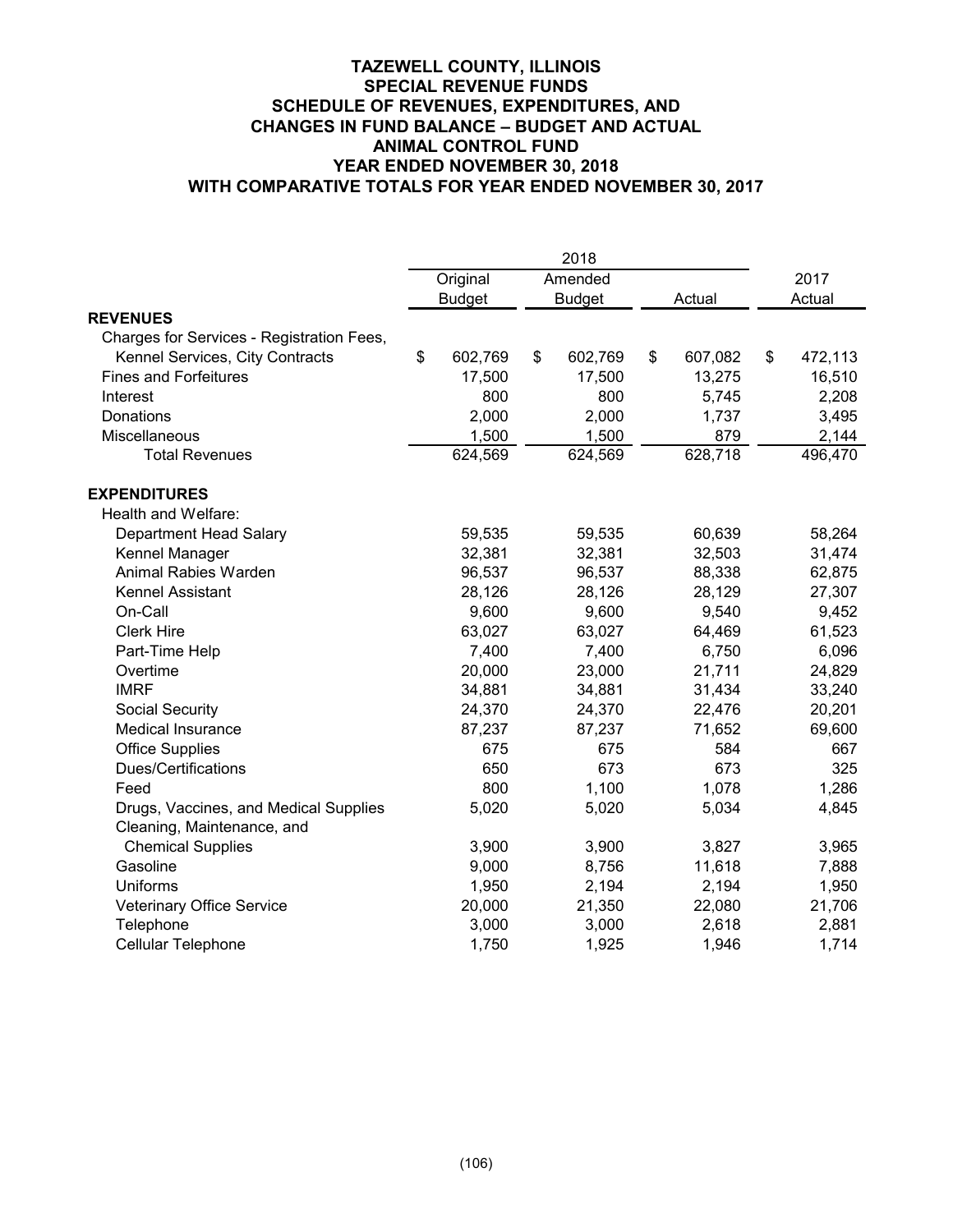## **TAZEWELL COUNTY, ILLINOIS SPECIAL REVENUE FUNDS SCHEDULE OF REVENUES, EXPENDITURES, AND CHANGES IN FUND BALANCE – BUDGET AND ACTUAL ANIMAL CONTROL FUND (CONTINUED) YEAR ENDED NOVEMBER 30, 2018 WITH COMPARATIVE TOTALS FOR YEAR ENDED NOVEMBER 30, 2017**

|                                             |               | Original      |           | Amended       |               | 2017          |
|---------------------------------------------|---------------|---------------|-----------|---------------|---------------|---------------|
|                                             |               | <b>Budget</b> |           | <b>Budget</b> | Actual        | Actual        |
| <b>EXPENDITURES (CONTINUED)</b>             |               |               |           |               |               |               |
| Health and Welfare (Continued):             |               |               |           |               |               |               |
| Postage                                     | \$            | 16,500        | \$        | 16,177        | \$<br>19,107  | \$<br>13,653  |
| <b>Communication Center</b>                 |               | 5,620         |           | 9,628         | 9,628         | 5,376         |
| <b>Alarm Service</b>                        |               | 862           |           | 862           | 926           | 874           |
| Mileage                                     |               | 700           |           | 700           | 509           | 759           |
| <b>Computer Contract</b>                    |               | 1,900         |           | 1,725         | 1,650         |               |
| Gas, Electricity, and Water                 |               | 8,000         |           | 9,100         | 9,002         | 8,345         |
| <b>Garbage Collection</b>                   |               | 1,525         |           | 1,525         | 1,195         | 1,508         |
| Maintenance                                 |               | 7,400         |           | 7,400         | 7,766         | 4,623         |
| <b>Animal Medical Care</b>                  |               |               |           |               |               | 87            |
| <b>Education and Training</b>               |               | 750           |           | 175           | 175           | 149           |
| <b>Employee Rabies Immunization</b>         |               | 1,500         |           |               |               |               |
| <b>Veterinary Association</b>               |               | 5,000         |           | 5,000         | 3,100         | 9,725         |
| Spay/Neuter Deposit Reimbursement           |               | 5,250         |           | 5,825         | 2,411         | 1,755         |
| New Equipment                               |               | 5,500         |           | 5,500         | 7,127         | 26,496        |
| <b>Technology Upgrades</b>                  |               |               |           |               |               | 1,652         |
| <b>Building Construction and Remodeling</b> |               | 22,500        |           | 24,785        | 24,639        | 3,645         |
| Contingency                                 |               | 29,642        |           | 19,399        |               |               |
| <b>Total Expenditures</b>                   |               | 622,488       |           | 622,488       | 576,528       | 530,735       |
| Net Change in Fund Balance                  | $\frac{1}{2}$ | 2,081         | <u>\$</u> | 2,081         | 52,190        | (34, 265)     |
| <b>FUND BALANCE</b>                         |               |               |           |               |               |               |
| Beginning of Year                           |               |               |           |               | 654,654       | 688,919       |
| End of Year                                 |               |               |           |               | \$<br>706,844 | \$<br>654,654 |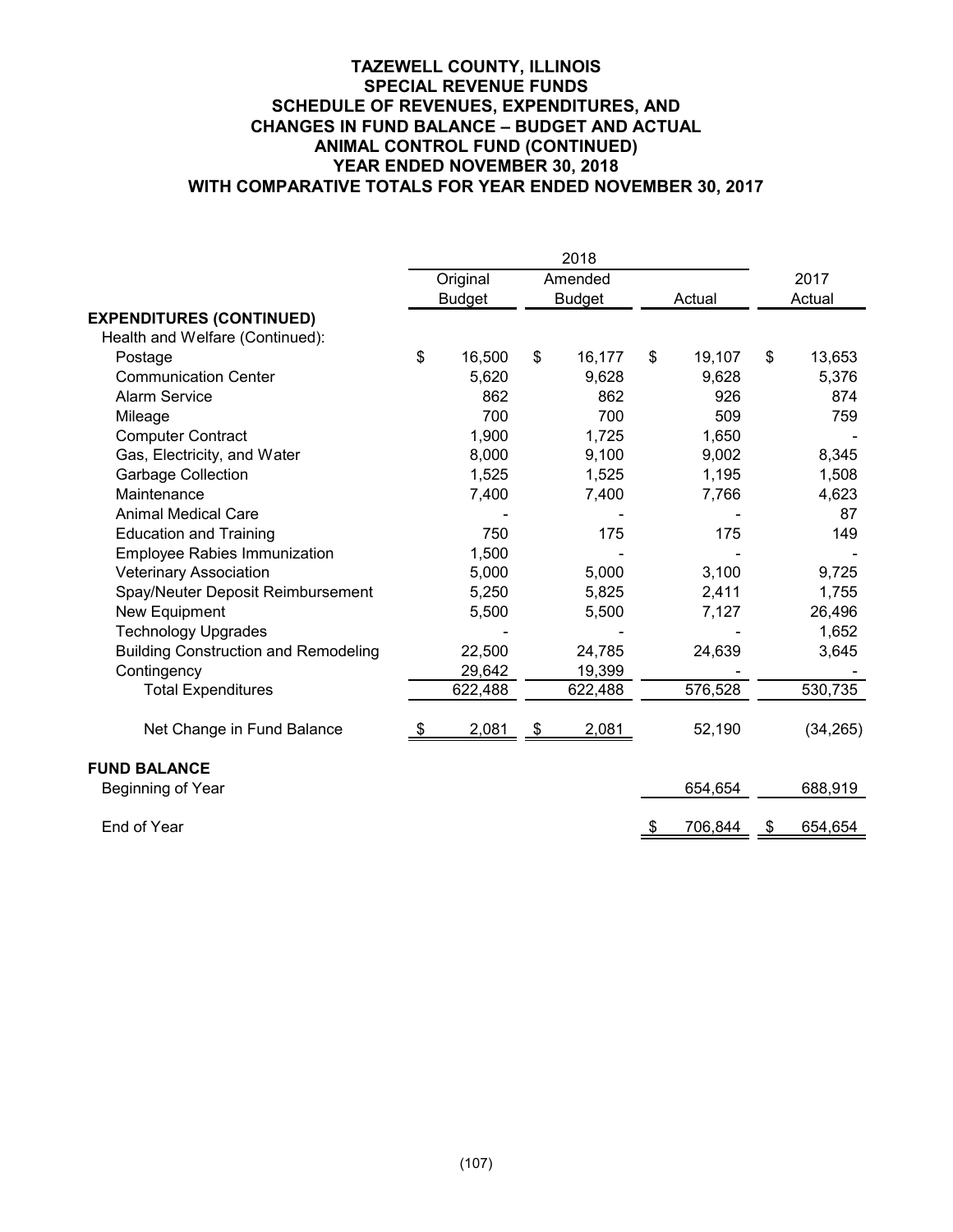## **TAZEWELL COUNTY, ILLINOIS SPECIAL REVENUE FUNDS SCHEDULE OF REVENUES, EXPENDITURES, AND CHANGES IN FUND BALANCE – BUDGET AND ACTUAL TORT JUDGMENT FUND YEAR ENDED NOVEMBER 30, 2018 WITH COMPARATIVE TOTALS FOR YEAR ENDED NOVEMBER 30, 2017**

|                                  |     | Original      | Amended         |     |           | 2017            |
|----------------------------------|-----|---------------|-----------------|-----|-----------|-----------------|
|                                  |     | <b>Budget</b> | <b>Budget</b>   |     | Actual    | Actual          |
| <b>REVENUES</b>                  |     |               |                 |     |           |                 |
| <b>Taxes - Property Taxes</b>    | \$. | 1,491,800     | \$<br>1,491,800 | \$  | 1,483,269 | \$<br>1,053,342 |
| Interest                         |     | 500           | 500             |     | 3,563     | 537             |
| <b>Total Revenues</b>            |     | 1,492,300     | 1,492,300       |     | 1,486,832 | 1,053,879       |
| <b>EXPENDITURES</b>              |     |               |                 |     |           |                 |
| <b>Administrative Costs:</b>     |     |               |                 |     |           |                 |
| Workmen's Compensation           |     | 600,000       | 600,000         |     | 450,325   | 880,706         |
| Unemployment Insurance           |     | 50,000        | 50,000          |     | 8,972     | 17,990          |
| <b>Outside Defense</b>           |     | 215,000       | 215,000         |     | 98,094    | 165,732         |
| Risk Management                  |     | 3,000         | 3,000           |     |           | 52              |
| Stop Loss Reinsurance:           |     |               |                 |     |           |                 |
| Property                         |     | 66,000        | 66,000          |     | 67,597    | 64,056          |
| <b>General Liability</b>         |     | 207,000       | 207,000         |     | 205,562   | 199,243         |
| <b>Bonds</b>                     |     | 10,000        | 10,000          |     | 917       | 430             |
| <b>Broker/TPA Fees</b>           |     | 30,000        | 30,000          |     | 60,000    | 27,444          |
| Physical Damage/Loss Replacement |     | 50,000        | 50,000          |     | 23,264    | 25,893          |
| Contingency                      |     | 62,800        | 62,800          |     |           |                 |
| Automobile                       |     | 25,000        | 25,000          |     | 21,814    | 23,942          |
| <b>Total Expenditures</b>        |     | 1,318,800     | 1,318,800       |     | 936,545   | 1,405,488       |
| Net Change in Fund Balance       |     | 173,500       | 173,500         |     | 550,287   | (351,609)       |
| <b>FUND BALANCE</b>              |     |               |                 |     |           |                 |
| Beginning of Year                |     |               |                 |     | 650,891   | 1,002,500       |
| End of Year                      |     |               |                 | -\$ | 1,201,178 | \$<br>650,891   |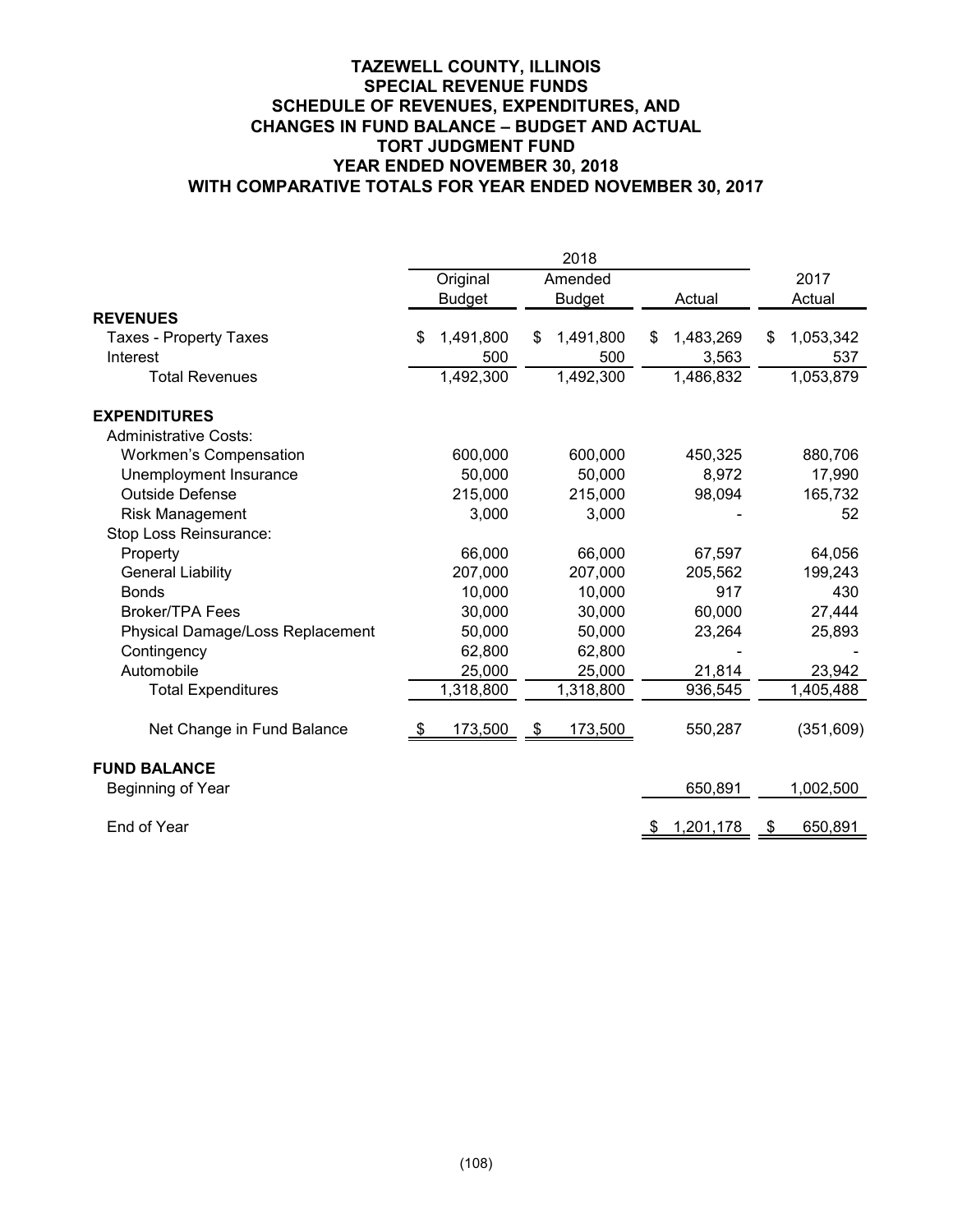## **TAZEWELL COUNTY, ILLINOIS SPECIAL REVENUE FUNDS SCHEDULE OF REVENUES, EXPENDITURES, AND CHANGES IN FUND BALANCE – BUDGET AND ACTUAL PERSONS WITH DEVELOPMENTAL DISABILITIES FUND YEAR ENDED NOVEMBER 30, 2018 WITH COMPARATIVE TOTALS FOR YEAR ENDED NOVEMBER 30, 2017**

|                                        |               | 2018          |               |               |  |
|----------------------------------------|---------------|---------------|---------------|---------------|--|
|                                        | Original      | Amended       |               | 2017          |  |
|                                        | <b>Budget</b> | <b>Budget</b> | Actual        | Actual        |  |
| <b>REVENUES</b>                        |               |               |               |               |  |
| Taxes - Property Taxes                 | \$<br>554,500 | \$<br>554,500 | \$<br>551,336 | \$<br>550,968 |  |
| <b>EXPENDITURES</b>                    |               |               |               |               |  |
| Health and Welfare:                    |               |               |               |               |  |
| <b>Special Recreation</b>              | 9,500         | 9,500         | 9,500         | 9,500         |  |
| <b>Central Illinois Riding Therapy</b> | 23,100        | 23,100        | 23,100        | 23,100        |  |
| <b>Fondulac Park</b>                   | 9,500         | 9,500         | 9,500         | 9,500         |  |
| <b>Tazewell County Resource Center</b> | 500,000       | 500,000       | 500,000       | 500,000       |  |
| <b>Total Expenditures</b>              | 542,100       | 542,100       | 542,100       | 542,100       |  |
| Net Change in Fund Balance             | 12,400        | \$<br>12,400  | 9,236         | 8,868         |  |
| <b>FUND BALANCE</b>                    |               |               |               |               |  |
| Beginning of Year                      |               |               | 18,929        | 10,061        |  |
| End of Year                            |               |               | 28,165        | \$<br>18,929  |  |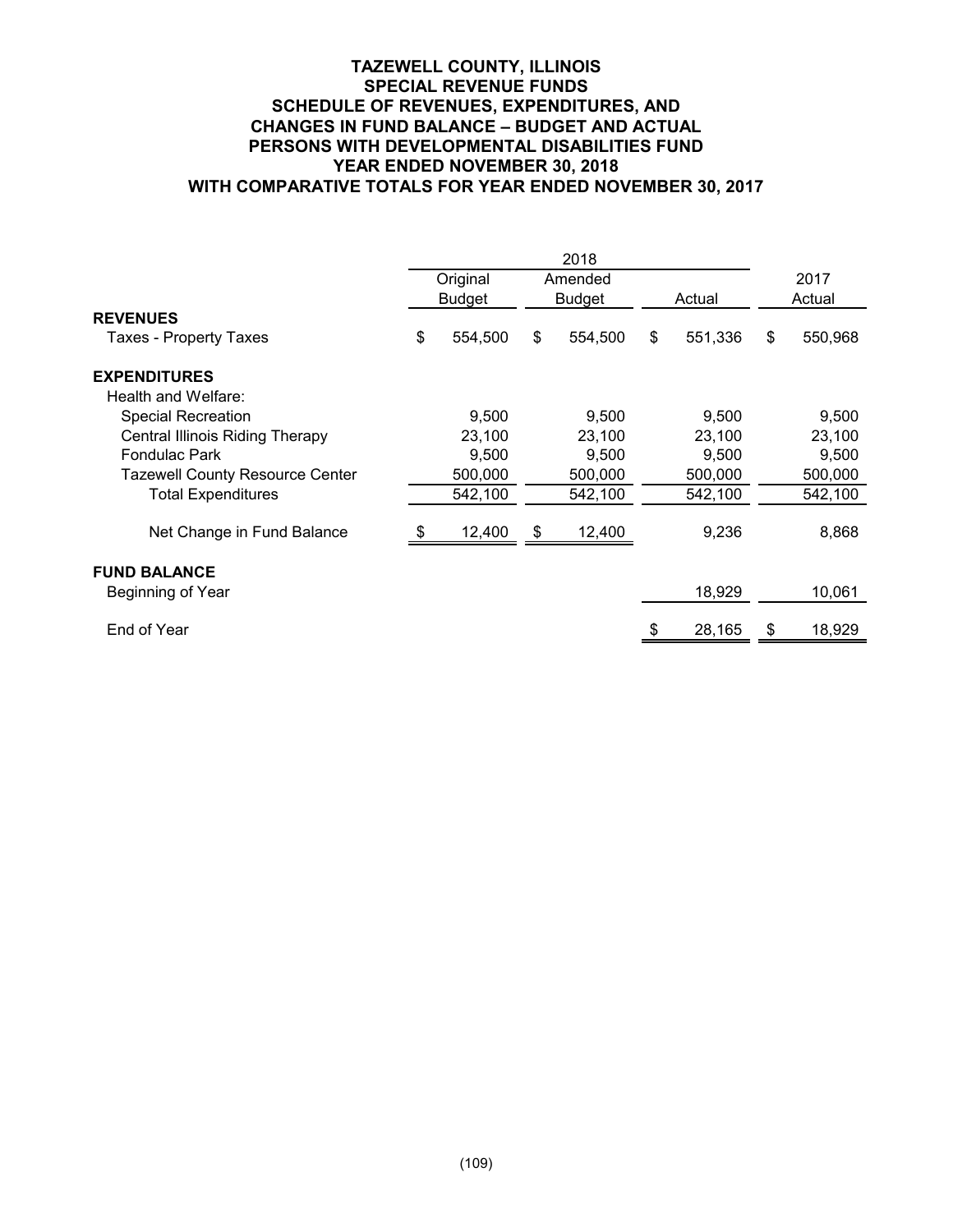## **TAZEWELL COUNTY, ILLINOIS SPECIAL REVENUE FUNDS SCHEDULE OF REVENUES, EXPENDITURES, AND CHANGES IN FUND BALANCE – BUDGET AND ACTUAL VETERANS' ASSISTANCE FUND YEAR ENDED NOVEMBER 30, 2018 WITH COMPARATIVE TOTALS FOR YEAR ENDED NOVEMBER 30, 2017**

|                               |               | Original      | Amended         |    |         | 2017          |
|-------------------------------|---------------|---------------|-----------------|----|---------|---------------|
|                               |               | <b>Budget</b> | <b>Budget</b>   |    | Actual  | Actual        |
| <b>REVENUES</b>               |               |               |                 |    |         |               |
| <b>Taxes - Property Taxes</b> | \$            | 211,150       | \$<br>211,150   | \$ | 210,416 | \$<br>203,754 |
| Miscellaneous Income          |               |               |                 |    | 65      | 2,495         |
| <b>Total Revenues</b>         |               | 211,150       | 211,150         |    | 210,481 | 206,249       |
| <b>EXPENDITURES</b>           |               |               |                 |    |         |               |
| Health and Welfare:           |               |               |                 |    |         |               |
| Department Head               |               | 52,218        | 52,218          |    | 53,192  | 51,753        |
| <b>Clerk Hire</b>             |               | 32,819        | 32,819          |    | 33,677  | 32,527        |
| <b>Medical Insurance</b>      |               | 28,083        | 28,083          |    | 16,032  | 26,697        |
| <b>Office Supplies</b>        |               | 600           | 600             |    | 593     | 90            |
| Food                          |               | 7,290         | 7,290           |    | 7,201   | 7,361         |
| Dues and Subscriptions        |               | 225           | 225             |    | 225     | 90            |
| Telephone                     |               | 1,350         | 1,350           |    | 824     | 1,145         |
| Postage                       |               | 500           | 500             |    | 347     | 511           |
| Mileage                       |               | 3,650         | 3,650           |    | 3,658   | 3,465         |
| <b>Indigent Burial</b>        |               | 3,000         | 3,000           |    | 1,500   | 1,895         |
| <b>Education and Training</b> |               | 150           | 150             |    |         |               |
| <b>Emergency Assistance</b>   |               | 95,000        | 95,000          |    | 58,621  | 68,671        |
| New Equipment                 |               |               |                 |    |         | 130           |
| Contingency                   |               | 11,244        | 11,244          |    |         |               |
| <b>Total Expenditures</b>     |               | 236,129       | 236,129         |    | 175,870 | 194,335       |
| Net Change in Fund Balance    | $\frac{3}{2}$ | (24, 979)     | \$<br>(24, 979) |    | 34,611  | 11,914        |
| <b>FUND BALANCE</b>           |               |               |                 |    |         |               |
| Beginning of Year             |               |               |                 |    | 182,380 | 170,466       |
| End of Year                   |               |               |                 | \$ | 216,991 | \$<br>182,380 |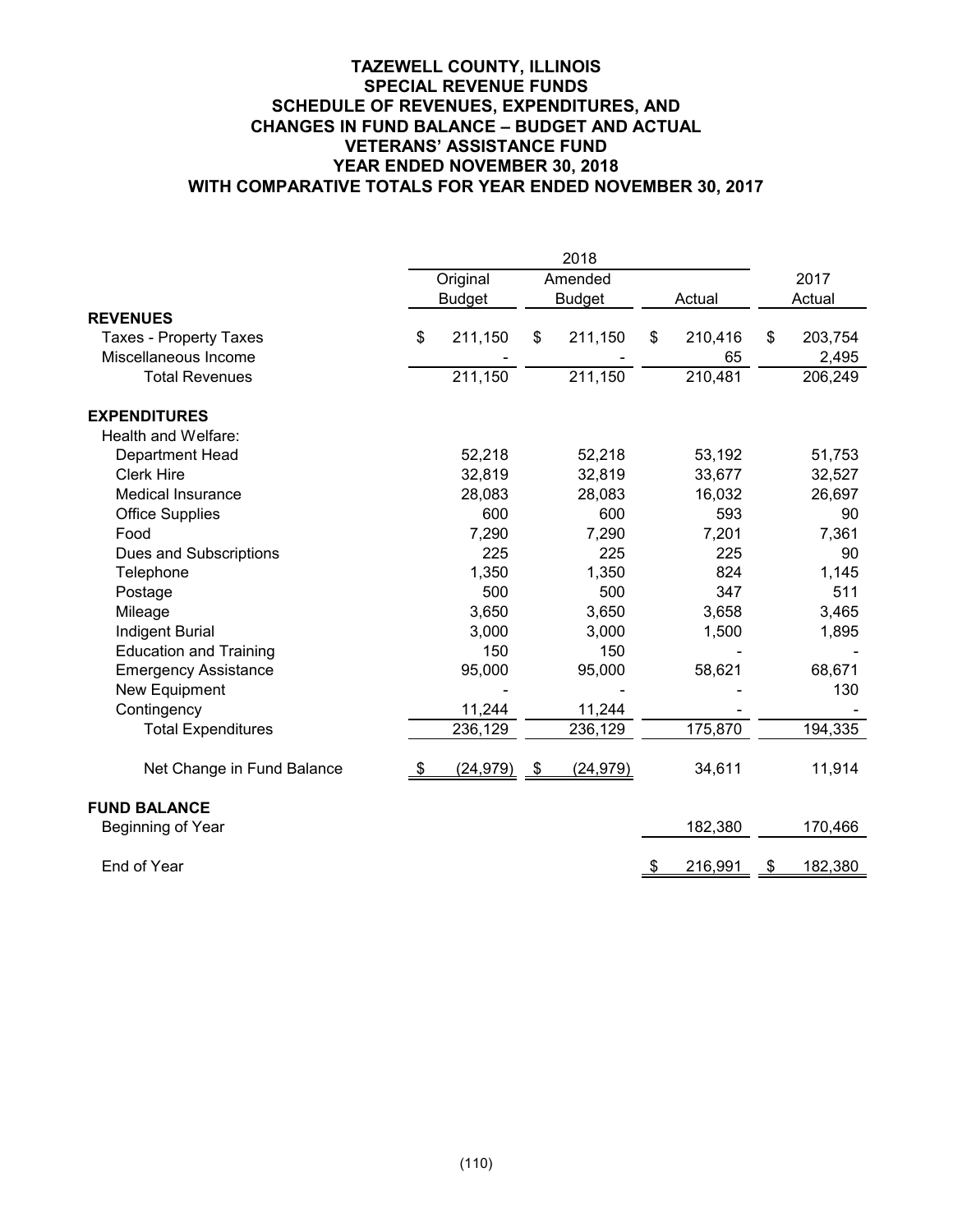## **TAZEWELL COUNTY, ILLINOIS SPECIAL REVENUE FUNDS SCHEDULE OF REVENUES, EXPENDITURES, AND CHANGES IN FUND BALANCE – BUDGET AND ACTUAL LAW LIBRARY FUND YEAR ENDED NOVEMBER 30, 2018 WITH COMPARATIVE TOTALS FOR YEAR ENDED NOVEMBER 30, 2017**

|                                          | Original      |    | Amended       |              |                | 2017      |  |
|------------------------------------------|---------------|----|---------------|--------------|----------------|-----------|--|
|                                          | <b>Budget</b> |    | <b>Budget</b> | Actual       |                | Actual    |  |
| <b>REVENUES</b>                          |               |    |               |              |                |           |  |
| Charges for Services - Law Library Fees  | \$<br>57,500  | \$ | 57,500        | \$<br>54,288 | \$             | 52,361    |  |
| <b>EXPENDITURES</b><br>Judicial:         |               |    |               |              |                |           |  |
| Part-Time Personnel                      | 12,000        |    | 12,000        | 6,723        |                | 9,035     |  |
| Miscellaneous Equipment                  |               |    |               | 2,601        |                |           |  |
| Books and Records                        | 65,000        |    | 65,000        | 27,635       |                | 56,478    |  |
| <b>Total Expenditures</b>                | 77,000        |    | 77,000        | 36,959       |                | 65,513    |  |
| Net Change in Fund Balance               | (19,500)      | 8  | (19,500)      | 17,329       |                | (13, 152) |  |
| <b>FUND BALANCE</b><br>Beginning of Year |               |    |               | 72,090       |                | 85,242    |  |
| End of Year                              |               |    |               | 89,419       | $\mathfrak{F}$ | 72,090    |  |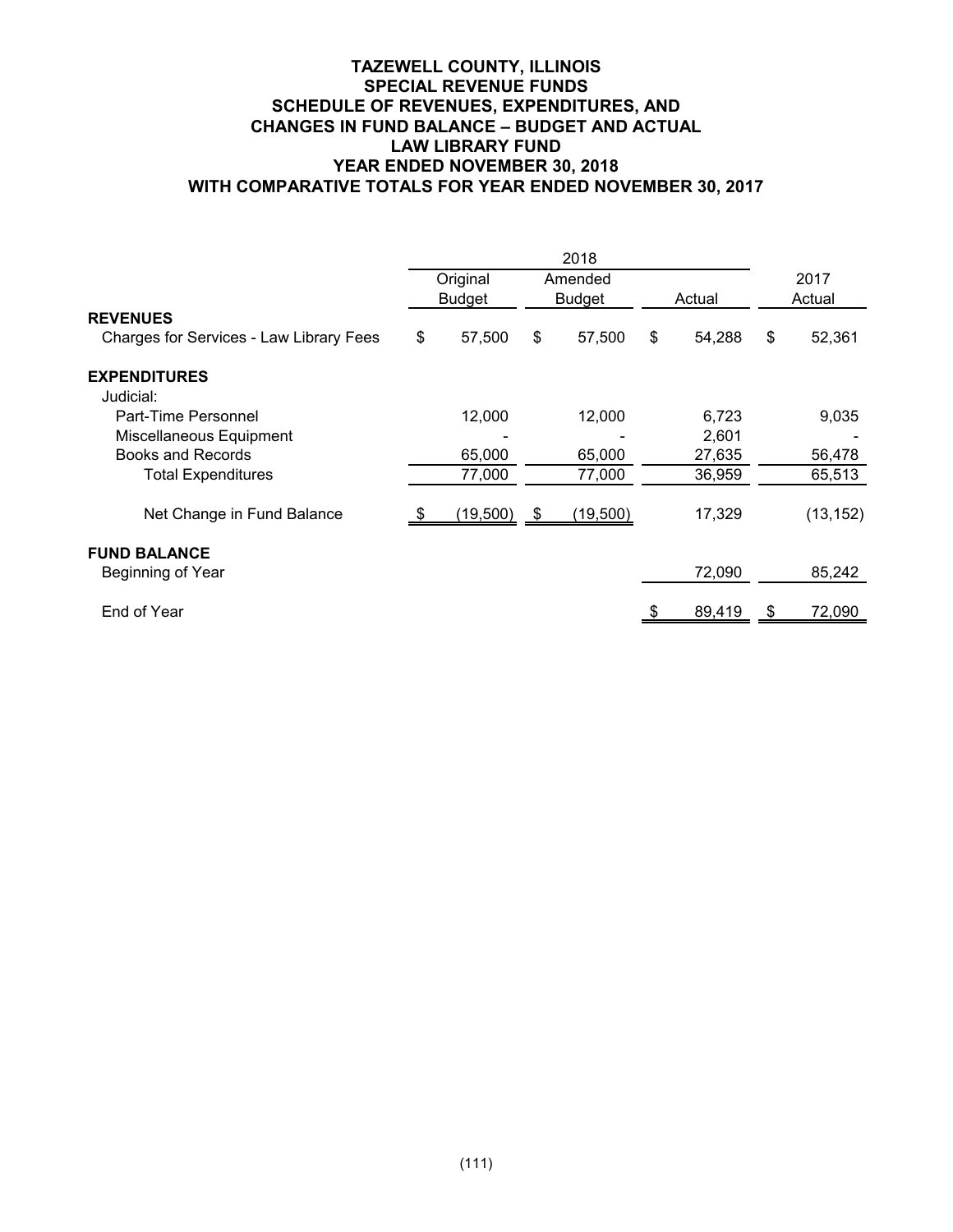## **TAZEWELL COUNTY, ILLINOIS SPECIAL REVENUE FUNDS SCHEDULE OF REVENUES, EXPENDITURES, AND CHANGES IN FUND BALANCE – BUDGET AND ACTUAL CIRCUIT CLERK AUTOMATION FUND YEAR ENDED NOVEMBER 30, 2018 WITH COMPARATIVE TOTALS FOR YEAR ENDED NOVEMBER 30, 2017**

|                                   |    | Original      | Amended         |           |            | 2017            |
|-----------------------------------|----|---------------|-----------------|-----------|------------|-----------------|
|                                   |    | <b>Budget</b> | <b>Budget</b>   |           | Actual     | Actual          |
| <b>REVENUES</b>                   |    |               |                 |           |            |                 |
| Charges for Services - Automation |    |               |                 |           |            |                 |
| Revenue                           | \$ | 535,000       | \$<br>535,000   | \$        | 457,306    | \$<br>517,437   |
| Interest                          |    | 3,400         | 3,400           |           | 13,977     | 8,061           |
| <b>Total Revenues</b>             |    | 538,400       | 538,400         |           | 471,283    | 525,498         |
| <b>EXPENDITURES</b>               |    |               |                 |           |            |                 |
| Judicial:                         |    |               |                 |           |            |                 |
| <b>Clerk Hire</b>                 |    | 24,371        | 24,371          |           |            |                 |
| Clerk Hire - Exempt               |    | 100,611       | 100,611         |           | 153,518    | 100,932         |
| Part-Time                         |    | 4,000         | 4,000           |           | 9,468      | 4,293           |
| <b>IMRF</b>                       |    | 14,208        | 14,208          |           | 15,841     | 12,038          |
| <b>Social Security</b>            |    | 14,656        | 14,656          |           | 11,633     | 7,503           |
| <b>Supplies</b>                   |    | 10,000        | 10,000          |           | 85         | 1,645           |
| Contractual                       |    | 380,000       | 380,000         |           | 488,997    | 343,369         |
| Mileage                           |    | 500           | 500             |           | 169        | 107             |
| <b>Education and Training</b>     |    | 7,500         | 7,500           |           | 6,371      | 7,630           |
| Equipment                         |    | 25,000        | 25,000          |           | 46,231     | 8,230           |
| <b>Total Expenditures</b>         |    | 580,846       | 580,846         |           | 732,313    | 485,747         |
| Net Change in Fund Balance        | Ъ  | (42, 446)     | \$<br>(42, 446) |           | (261, 030) | 39,751          |
| <b>FUND BALANCE</b>               |    |               |                 |           |            |                 |
| Beginning of Year                 |    |               |                 |           | 1,116,956  | 1,077,205       |
| End of Year                       |    |               |                 | <u>\$</u> | 855,926    | \$<br>1,116,956 |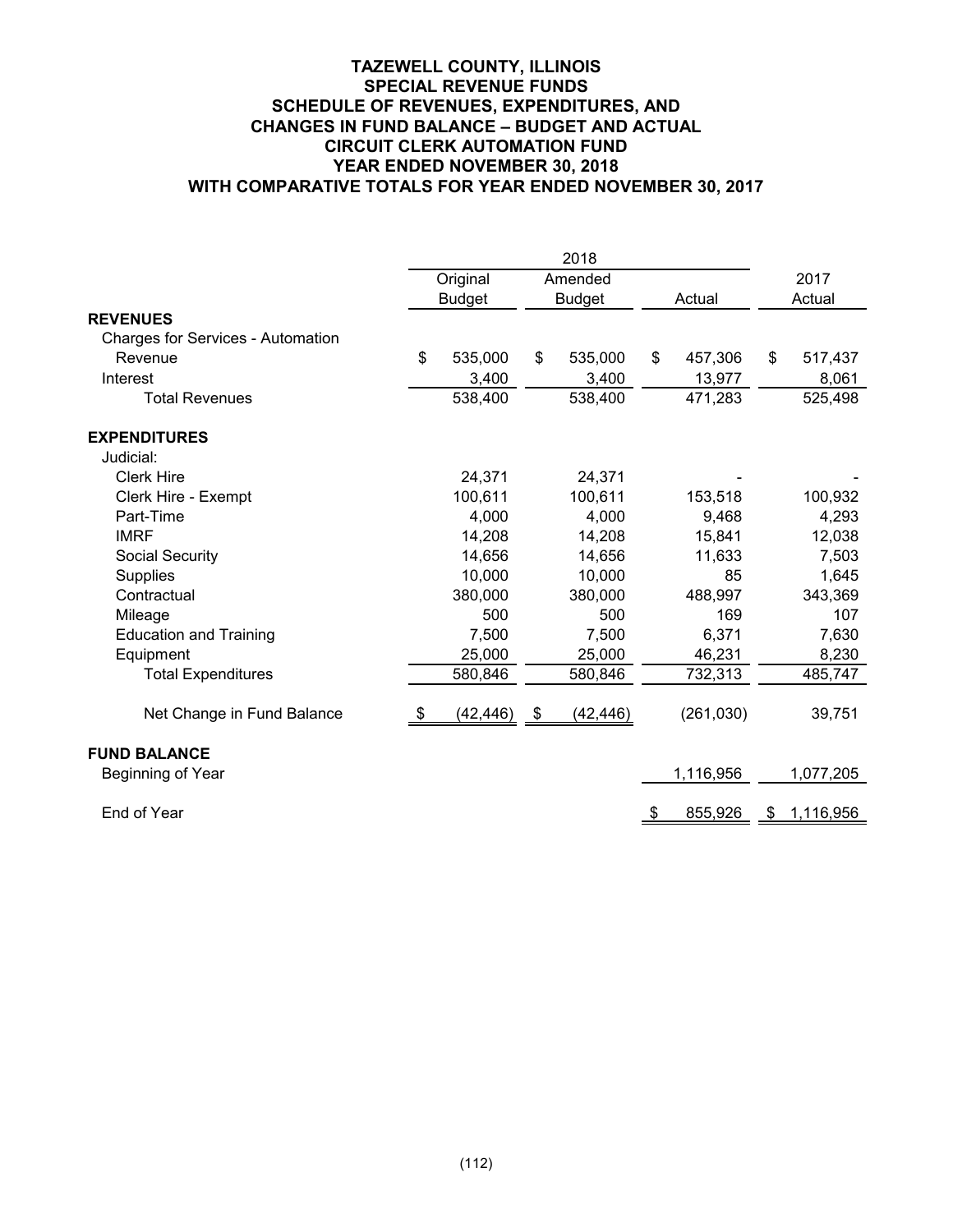## **TAZEWELL COUNTY, ILLINOIS SPECIAL REVENUE FUNDS SCHEDULE OF REVENUES, EXPENDITURES, AND CHANGES IN FUND BALANCE – BUDGET AND ACTUAL ECONOMIC DEVELOPMENT GRANT FUND YEAR ENDED NOVEMBER 30, 2018 WITH COMPARATIVE TOTALS FOR YEAR ENDED NOVEMBER 30, 2017**

|                               | Original      | Amended       |    |         | 2017 |            |
|-------------------------------|---------------|---------------|----|---------|------|------------|
|                               | <b>Budget</b> | <b>Budget</b> |    | Actual  |      | Actual     |
| <b>REVENUES</b>               |               |               |    |         |      |            |
| Loan Repayment                | \$<br>72,631  | \$<br>72,631  | \$ | 53,514  | \$   | 25,015     |
| Interest                      | 2,350         | 2,350         |    | 19,594  |      | 13,427     |
| <b>Total Revenues</b>         | 74,981        | 74,981        |    | 73,108  |      | 38,442     |
| <b>EXPENDITURES</b>           |               |               |    |         |      |            |
| <b>Community Development:</b> |               |               |    |         |      |            |
| <b>Bad Debt</b>               |               |               |    | (3,000) |      | (4,000)    |
| Loan Disbursements            | 50,000        | 50,000        |    | 2,700   |      | 180,000    |
| <b>Total Expenditures</b>     | 50,000        | 50,000        |    | (300)   |      | 176,000    |
| Net Change in Fund Balance    | 24,981        | \$<br>24,981  |    | 73,408  |      | (137, 558) |
| <b>FUND BALANCE</b>           |               |               |    |         |      |            |
| Beginning of Year             |               |               |    | 649,444 |      | 787,002    |
| End of Year                   |               |               |    | 722,852 | æ.   | 649,444    |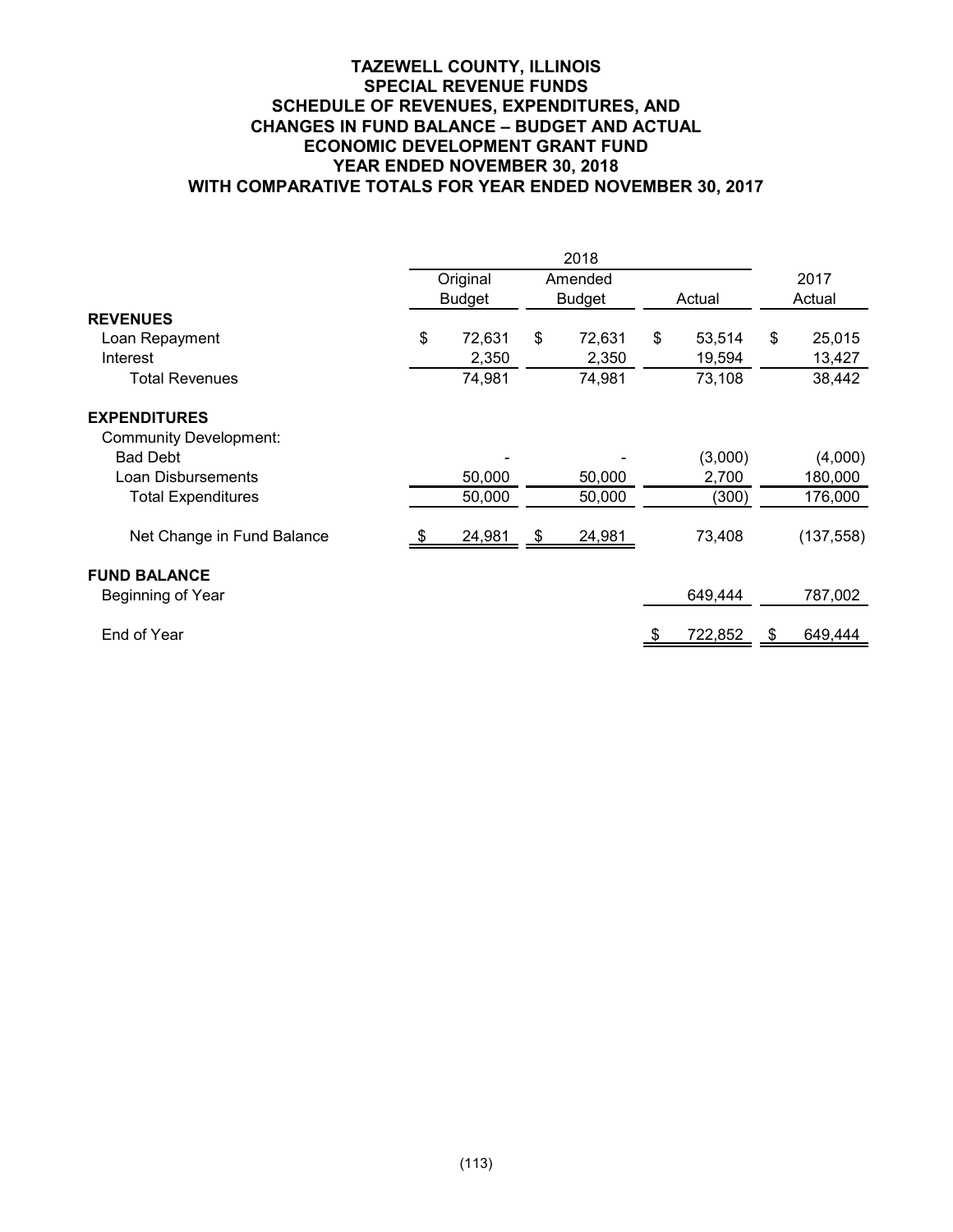## **TAZEWELL COUNTY, ILLINOIS SPECIAL REVENUE FUNDS SCHEDULE OF REVENUES, EXPENDITURES, AND CHANGES IN FUND BALANCE – BUDGET AND ACTUAL COUNTY RECORDER AUTOMATION FUND YEAR ENDED NOVEMBER 30, 2018 WITH COMPARATIVE TOTALS FOR YEAR ENDED NOVEMBER 30, 2017**

|                                       | Original      |      | Amended       |                           |         | 2017          |
|---------------------------------------|---------------|------|---------------|---------------------------|---------|---------------|
|                                       | <b>Budget</b> |      | <b>Budget</b> |                           | Actual  | Actual        |
| <b>REVENUES</b>                       |               |      |               |                           |         |               |
| <b>Charges for Services:</b>          |               |      |               |                           |         |               |
| <b>Automation Revenue</b>             | \$<br>99,500  | \$   | 99,500        | \$                        | 135,601 | \$<br>100,054 |
| <b>GIS Revenue</b>                    | 20,000        |      | 20,000        |                           | 17,282  | 19,574        |
| Interest                              | 875           |      | 875           |                           | 5,201   | 2,373         |
| <b>Total Revenues</b>                 | 120,375       |      | 120,375       |                           | 158,084 | 122,001       |
| <b>EXPENDITURES</b>                   |               |      |               |                           |         |               |
| <b>General Governmental Services:</b> |               |      |               |                           |         |               |
| Part-Time Help                        | 20,000        |      | 20,000        |                           | 19,528  | 9,553         |
| Illinois Municipal Retirement         | 1,682         |      | 1,682         |                           | 2,062   | 103           |
| Social Security                       | 1,530         |      | 1,530         |                           | 1,494   | 738           |
| <b>Office Supplies</b>                | 1,000         |      | 1,000         |                           | 575     | 157           |
| <b>Contractual Services</b>           | 1,000         |      | 1,000         |                           | 1,000   | 1,000         |
| <b>Computer User Fee</b>              |               |      |               |                           |         | 21,412        |
| Photography and Microfilm             | 100,000       |      | 100,000       |                           | 77,170  | 20,000        |
| Equipment                             |               |      |               |                           |         | 2,745         |
| <b>Total Expenditures</b>             | 125,212       |      | 125,212       |                           | 101,829 | 55,708        |
| Net Change in Fund Balance            | \$<br>(4,837) | - \$ | (4, 837)      |                           | 56,255  | 66,293        |
| <b>FUND BALANCE</b>                   |               |      |               |                           |         |               |
| Beginning of Year                     |               |      |               |                           | 348,077 | 281,784       |
| End of Year                           |               |      |               | $\overline{\mathfrak{F}}$ | 404,332 | \$<br>348,077 |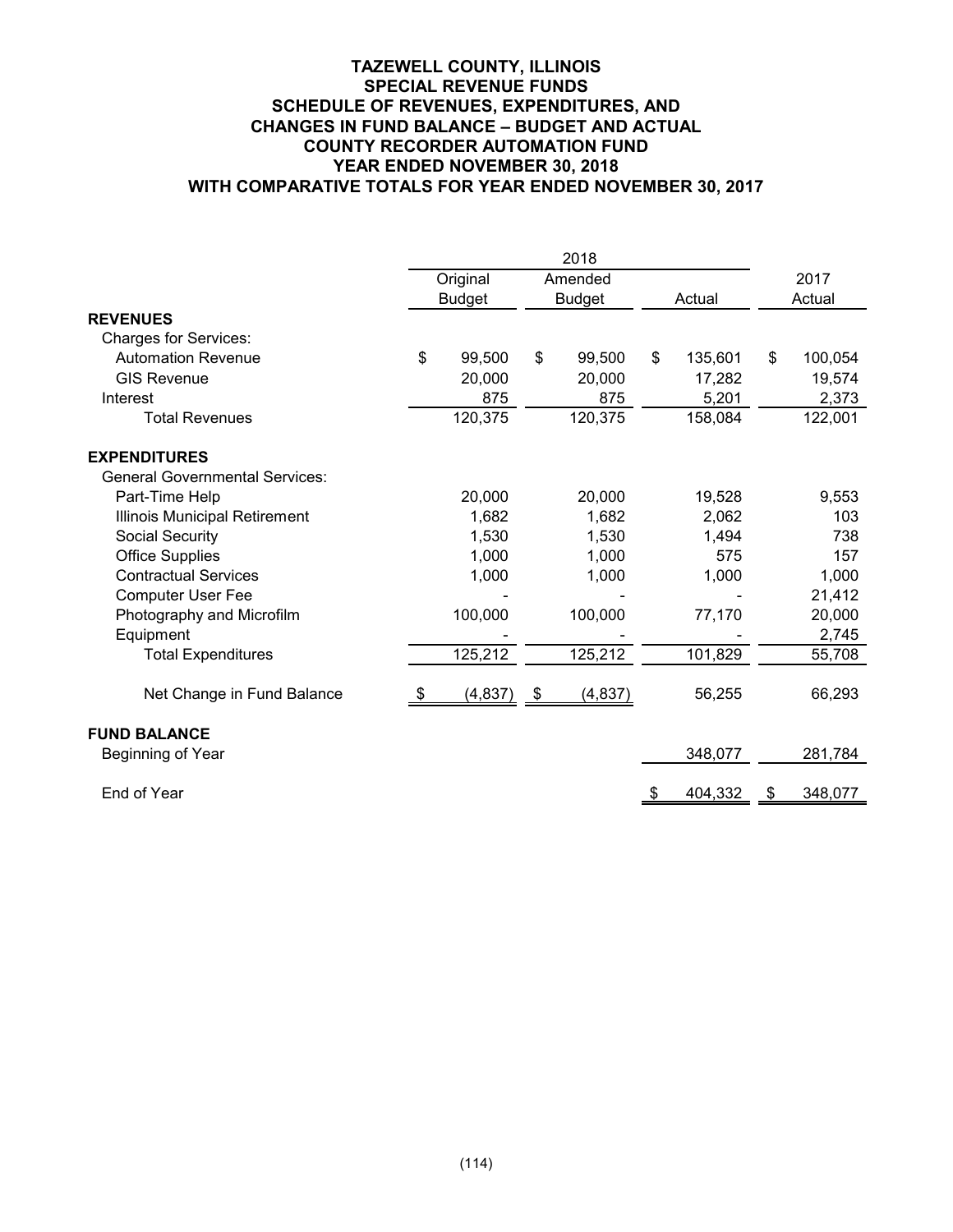## **TAZEWELL COUNTY, ILLINOIS SPECIAL REVENUE FUNDS SCHEDULE OF REVENUES, EXPENDITURES, AND CHANGES IN FUND BALANCE – BUDGET AND ACTUAL CIRCUIT CLERK CHILD SUPPORT FUND YEAR ENDED NOVEMBER 30, 2018 WITH COMPARATIVE TOTALS FOR YEAR ENDED NOVEMBER 30, 2017**

|                                           |      | Original      | Amended         |      |           |    | 2017      |
|-------------------------------------------|------|---------------|-----------------|------|-----------|----|-----------|
|                                           |      | <b>Budget</b> | <b>Budget</b>   |      | Actual    |    | Actual    |
| <b>REVENUES</b>                           |      |               |                 |      |           |    |           |
| Intergovernmental Revenue - Grant         | \$   | 19,500        | \$<br>19,500    | \$   | 10,034    | \$ | 17,339    |
| Charges for Services - Child Support Fees |      | 55,000        | 55,000          |      | 20,094    |    | 72,054    |
| Interest                                  |      | 200           | 200             |      | 1,008     |    | 410       |
| <b>Total Revenues</b>                     |      | 74,700        | 74,700          |      | 31,136    |    | 89,803    |
| <b>EXPENDITURES</b>                       |      |               |                 |      |           |    |           |
| Judicial:                                 |      |               |                 |      |           |    |           |
| Supervisor                                |      | 44,163        | 44,163          |      | 16,413    |    | 43,159    |
| <b>Clerk Hire</b>                         |      | 24,625        | 26,384          |      | 25,369    |    | 24,933    |
| Part-Time Help                            |      | 12,827        | 12,827          |      | 1,969     |    | 14,987    |
| Overtime                                  |      |               | 241             |      | 274       |    | 126       |
| Illinois Municipal Retirement             |      | 7,794         | 7,794           |      | 4,862     |    | 8,265     |
| Social Security                           |      | 6,300         | 6,300           |      | 3,232     |    | 6,199     |
| <b>Medical Insurance</b>                  |      | 11,207        | 11,207          |      | 9,886     |    | 10,918    |
| Contractual                               |      | 2,000         |                 |      |           |    | 629       |
| <b>Total Expenditures</b>                 |      | 108,916       | 108,916         |      | 62,005    |    | 109,216   |
| Net Change in Fund Balance                | - \$ | (34, 216)     | \$<br>(34, 216) |      | (30, 869) |    | (19, 413) |
| <b>FUND BALANCE</b>                       |      |               |                 |      |           |    |           |
| Beginning of Year                         |      |               |                 |      | 110,657   |    | 130,070   |
| End of Year                               |      |               |                 | - \$ | 79,788    | S. | 110,657   |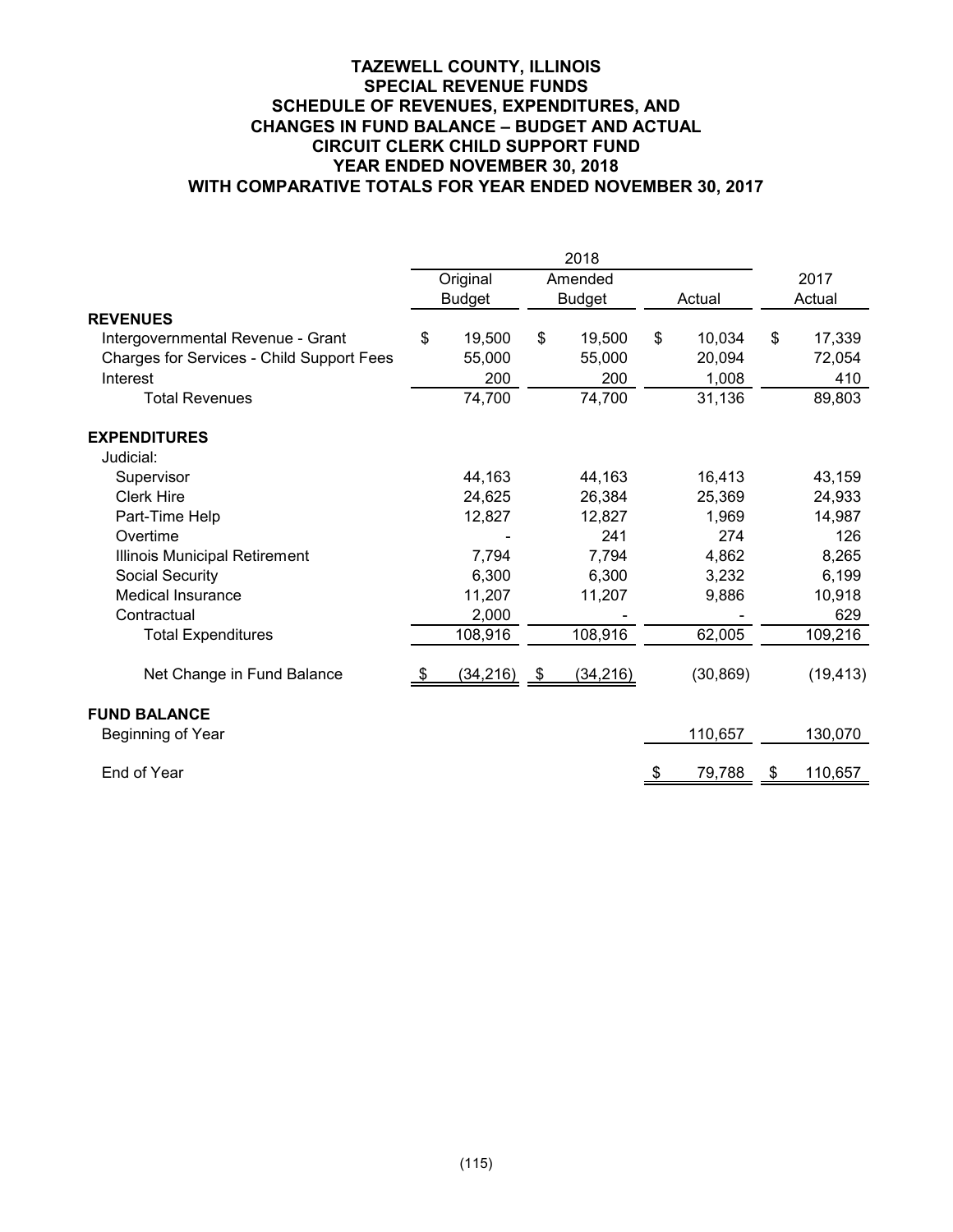## **TAZEWELL COUNTY, ILLINOIS SPECIAL REVENUE FUNDS SCHEDULE OF REVENUES, EXPENDITURES, AND CHANGES IN FUND BALANCE – BUDGET AND ACTUAL TREASURER'S AUTOMATION FUND YEAR ENDED NOVEMBER 30, 2018 WITH COMPARATIVE TOTALS FOR YEAR ENDED NOVEMBER 30, 2017**

|                                          |               | Original        | Amended        |    |        |      | 2017    |
|------------------------------------------|---------------|-----------------|----------------|----|--------|------|---------|
| <b>REVENUES</b>                          | <b>Budget</b> |                 | <b>Budget</b>  |    | Actual |      | Actual  |
| <b>Charges for Services - Automation</b> |               |                 |                |    |        |      |         |
| Revenue                                  | \$            | 15,000          | \$<br>15,000   | \$ | 13,950 | \$   | 12,830  |
| Interest                                 |               | 220             | 220            |    | 921    |      | 469     |
| <b>Total Revenues</b>                    |               | 15,220          | 15,220         |    | 14,871 |      | 13,299  |
| <b>EXPENDITURES</b>                      |               |                 |                |    |        |      |         |
| <b>General Governmental Services:</b>    |               |                 |                |    |        |      |         |
| Part Time                                |               | 9,500           | 9,500          |    | 5,165  |      | 10,614  |
| <b>Office Supplies</b>                   |               | 11,267          | 11,267         |    | 8,364  |      | 5,772   |
| <b>Total Expenditures</b>                |               | 20,767          | 20,767         |    | 13,529 |      | 16,386  |
| Net Change in Fund Balance               |               | <u>(5,547) </u> | \$<br>(5, 547) |    | 1,342  |      | (3,087) |
| <b>FUND BALANCE</b>                      |               |                 |                |    |        |      |         |
| Beginning of Year                        |               |                 |                |    | 70,378 |      | 73,465  |
| End of Year                              |               |                 |                |    | 71,720 | - \$ | 70,378  |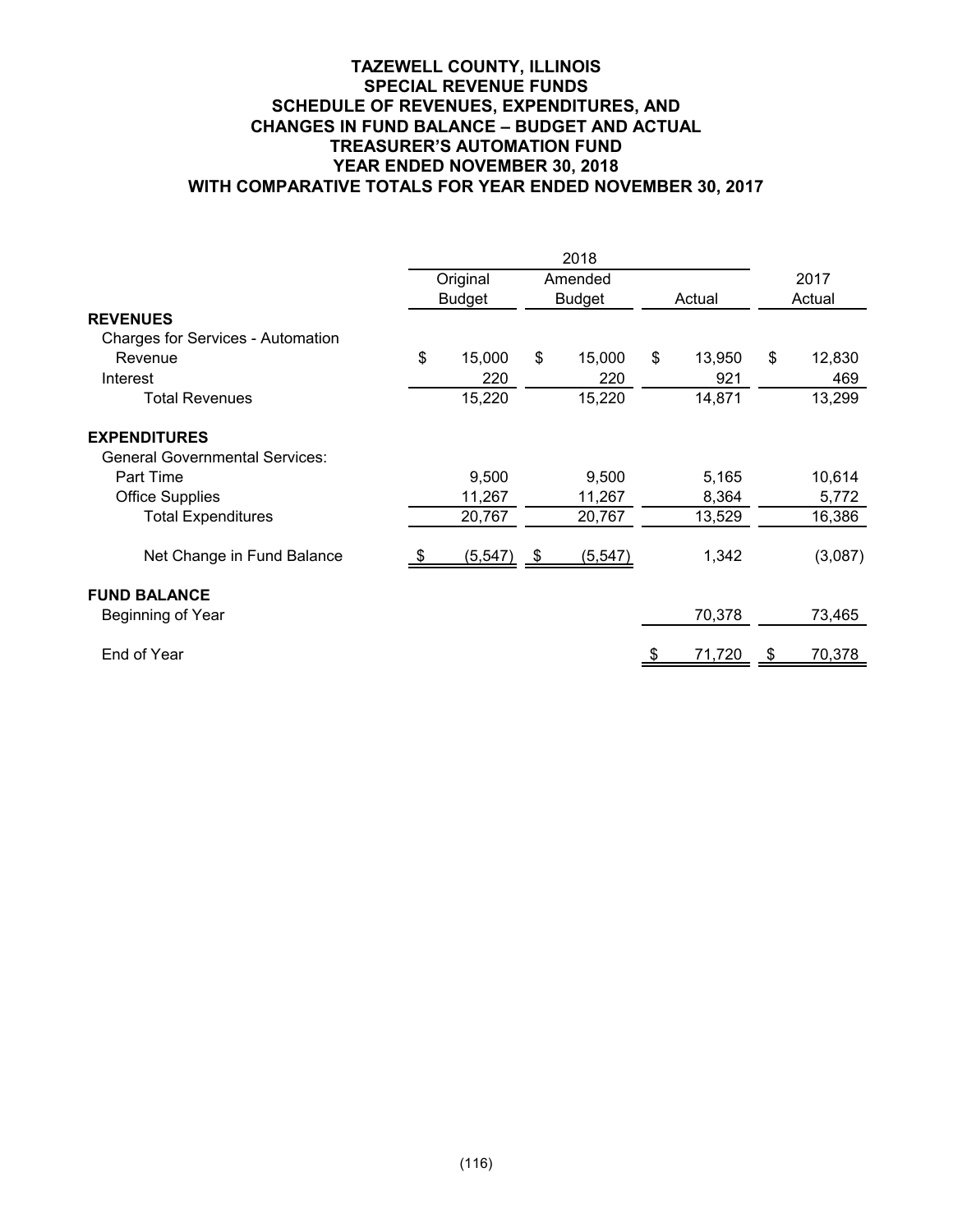## **TAZEWELL COUNTY, ILLINOIS SPECIAL REVENUE FUNDS SCHEDULE OF REVENUES, EXPENDITURES, AND CHANGES IN FUND BALANCE – BUDGET AND ACTUAL SOLID WASTE PLANNING FUND YEAR ENDED NOVEMBER 30, 2018 WITH COMPARATIVE TOTALS FOR YEAR ENDED NOVEMBER 30, 2017**

|                                         | 2018 |               |      |               |    |           |    |           |
|-----------------------------------------|------|---------------|------|---------------|----|-----------|----|-----------|
|                                         |      | Original      |      | Amended       |    |           |    | 2017      |
|                                         |      | <b>Budget</b> |      | <b>Budget</b> |    | Actual    |    | Actual    |
| <b>REVENUES</b>                         |      |               |      |               |    |           |    |           |
| Charges for Services - Tipping Fees and |      |               |      |               |    |           |    |           |
| <b>Landfill Siting</b>                  | \$   | 365,000       | \$   | 365,000       | \$ | 414,781   | \$ | 415,425   |
| Interest                                |      | 5,000         |      | 5,000         |    | 29,764    |    | 11,049    |
| <b>Total Revenues</b>                   |      | 370,000       |      | 370,000       |    | 444,545   |    | 426,474   |
| <b>EXPENDITURES</b>                     |      |               |      |               |    |           |    |           |
| Health and Welfare:                     |      |               |      |               |    |           |    |           |
| <b>Salaries</b>                         |      | 90,873        |      | 90,873        |    | 107,987   |    | 89,522    |
| Health Insurance                        |      | 12,000        |      | 12,000        |    | 21,061    |    | 14,794    |
| <b>Office Supplies</b>                  |      | 500           |      | 500           |    | 54        |    |           |
| <b>Educational Materials</b>            |      | 1,500         |      | 1,500         |    | 1,765     |    | 9         |
| <b>Contractual Services</b>             |      | 220,000       |      | 220,000       |    | 234,524   |    | 198,788   |
| Recycling                               |      | 3,600         |      | 3,600         |    |           |    |           |
| Postage                                 |      | 300           |      | 300           |    | 92        |    | 118       |
| Mileage                                 |      | 1,750         |      | 1,750         |    | 845       |    | 279       |
| Solid Waste Plan                        |      | 100,000       |      | 100,000       |    | 72,345    |    |           |
| <b>Education and Training</b>           |      | 1,500         |      | 1,500         |    | 832       |    |           |
| Equipment                               |      | 500           |      | 500           |    | 500       |    |           |
| <b>Total Expenditures</b>               |      | 432,523       |      | 432,523       |    | 440,005   |    | 303,510   |
| Excess (Deficiency) of Revenues         |      |               |      |               |    |           |    |           |
| <b>Over Expenditures</b>                |      | (62, 523)     |      | (62, 523)     |    | 4,540     |    | 122,964   |
| <b>OTHER FINANCING USES</b>             |      |               |      |               |    |           |    |           |
| <b>Transfers Out</b>                    |      |               |      |               |    | (29, 764) |    | (11, 049) |
| Net Change in Fund Balance              | -\$  | (62, 523)     | - \$ | (62, 523)     |    | (25, 224) |    | 111,915   |
| <b>FUND BALANCE</b>                     |      |               |      |               |    |           |    |           |
| Beginning of Year                       |      |               |      |               |    | 1,531,714 |    | 1,419,799 |
| End of Year                             |      |               |      |               | \$ | 1,506,490 | \$ | 1,531,714 |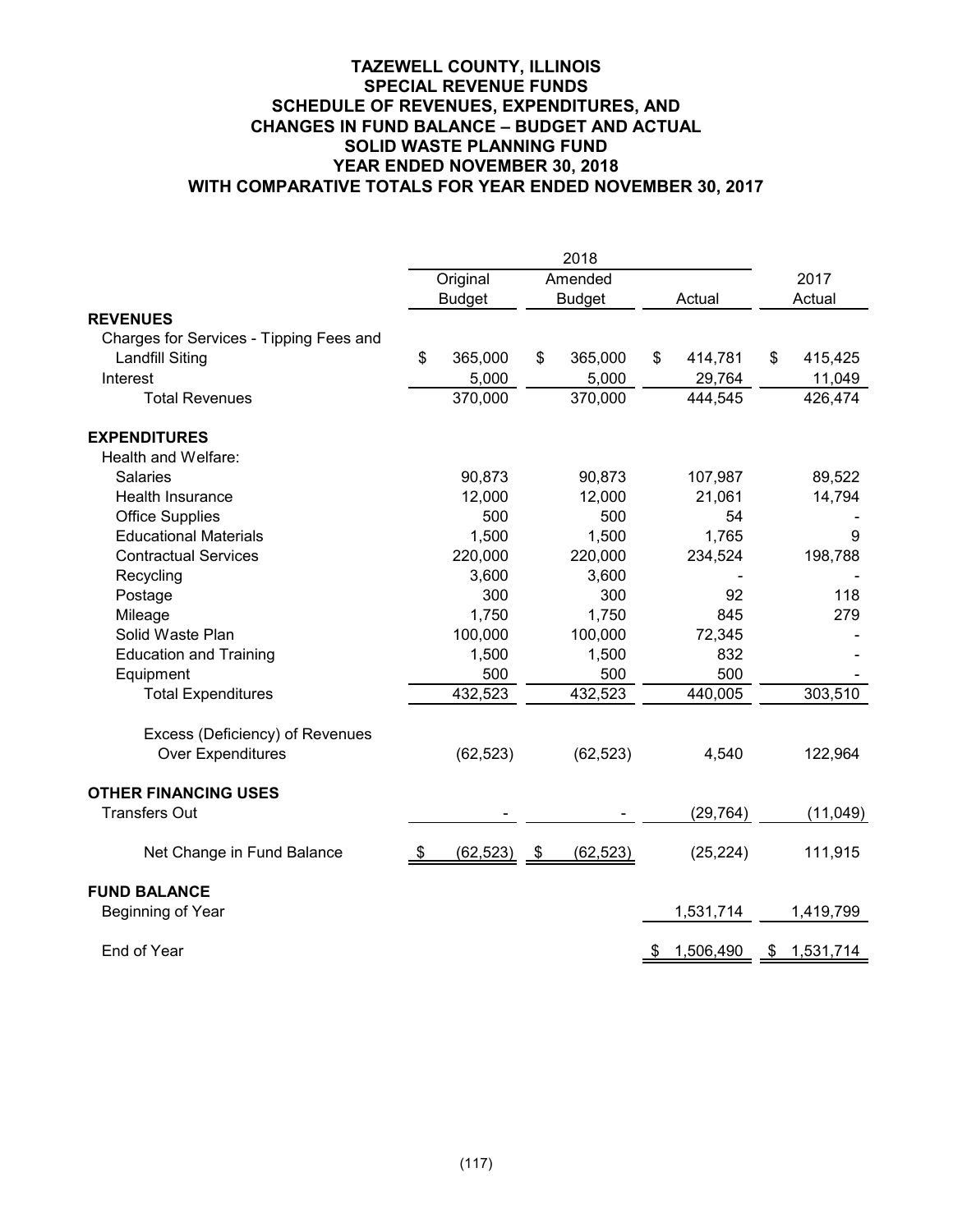## **TAZEWELL COUNTY, ILLINOIS SPECIAL REVENUE FUNDS SCHEDULE OF REVENUES, EXPENDITURES, AND CHANGES IN FUND BALANCE – BUDGET AND ACTUAL RURAL WE-CARE, INC. FUND YEAR ENDED NOVEMBER 30, 2018 WITH COMPARATIVE TOTALS FOR YEAR ENDED NOVEMBER 30, 2017**

|                                                  |               | 2018          |    |         |      |         |  |
|--------------------------------------------------|---------------|---------------|----|---------|------|---------|--|
|                                                  | Original      | Amended       |    |         | 2017 |         |  |
|                                                  | <b>Budget</b> | <b>Budget</b> |    | Actual  |      | Actual  |  |
| <b>REVENUES</b>                                  |               |               |    |         |      |         |  |
| Intergovernmental Revenue -                      |               |               |    |         |      |         |  |
| <b>Governmental Grants</b>                       | \$<br>642,719 | \$<br>642,719 | \$ | 663,982 | \$   | 633,408 |  |
| Interest                                         | 9             | 9             |    |         |      | 8       |  |
| <b>Total Revenues</b>                            | 642,728       | 642,728       |    | 663,983 |      | 633,416 |  |
| <b>EXPENDITURES</b>                              |               |               |    |         |      |         |  |
| <b>Health and Welfare - Contractual Services</b> | 642,719       | 642,719       |    | 663,982 |      | 633,408 |  |
| Net Change in Fund Balance                       | 9             | 9             |    |         |      | 8       |  |
| <b>FUND BALANCE</b>                              |               |               |    |         |      |         |  |
| Beginning of Year                                |               |               |    | 31      |      | 23      |  |
| End of Year                                      |               |               |    | 32      |      | 31      |  |
|                                                  |               |               |    |         |      |         |  |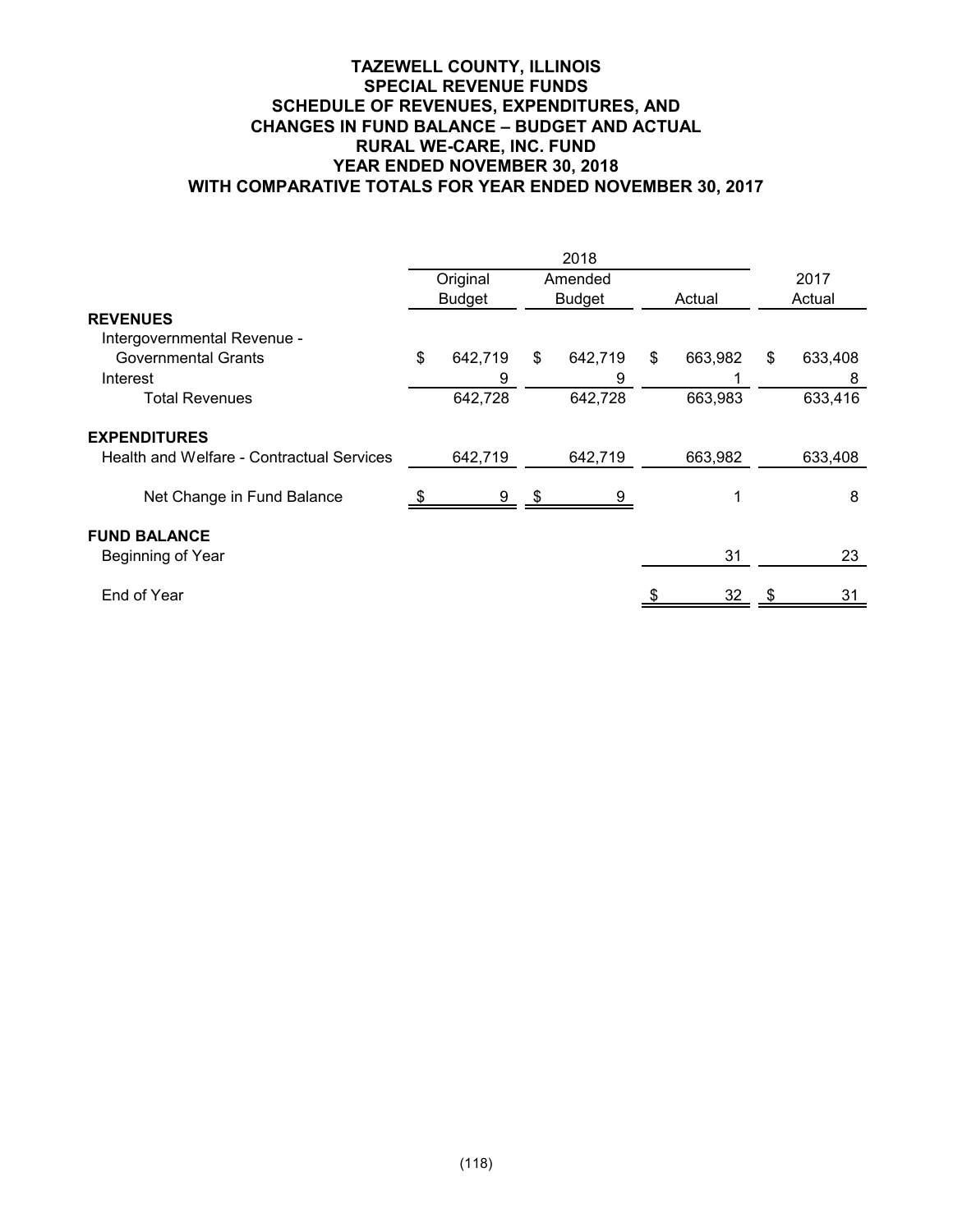## **TAZEWELL COUNTY, ILLINOIS SPECIAL REVENUE FUNDS SCHEDULE OF REVENUES, EXPENDITURES, AND CHANGES IN FUND BALANCE – BUDGET AND ACTUAL CIRCUIT CLERK DOCUMENT STORAGE FUND YEAR ENDED NOVEMBER 30, 2018 WITH COMPARATIVE TOTALS FOR YEAR ENDED NOVEMBER 30, 2017**

|                                        |      | Original      |     | Amended       |    |            |        | 2017      |
|----------------------------------------|------|---------------|-----|---------------|----|------------|--------|-----------|
|                                        |      | <b>Budget</b> |     | <b>Budget</b> |    | Actual     | Actual |           |
| <b>REVENUES</b>                        |      |               |     |               |    |            |        |           |
| <b>Charges for Services - Document</b> |      |               |     |               |    |            |        |           |
| <b>Storage Fees</b>                    | \$   | 534,000       | \$  | 534,000       | \$ | 457,503    | \$     | 516,719   |
| Interest                               |      | 3,375         |     | 3,375         |    | 13,292     |        | 8,181     |
| <b>Total Revenues</b>                  |      | 537,375       |     | 537,375       |    | 470,795    |        | 524,900   |
| <b>EXPENDITURES</b>                    |      |               |     |               |    |            |        |           |
| Judicial:                              |      |               |     |               |    |            |        |           |
| <b>Exempt Personnel</b>                |      | 102,367       |     | 102,367       |    | 136,106    |        | 100,889   |
| <b>Clerk Hire</b>                      |      | 61,250        |     | 61,250        |    | 63,394     |        | 36,387    |
| Part-Time Help                         |      | 5,500         |     | 5,500         |    |            |        | 6,503     |
| Overtime                               |      | 250           |     | 250           |    |            |        | 233       |
| Illinois Municipal Retirement          |      | 19,100        |     | 19,100        |    | 20,089     |        | 16,276    |
| <b>Social Security</b>                 |      | 13,455        |     | 13,455        |    | 14,690     |        | 10,682    |
| Supplies                               |      | 9,500         |     | 17,000        |    | 21,054     |        | 25,298    |
| <b>Books and Records</b>               |      | 500           |     | 500           |    |            |        | 665       |
| <b>Contractual Services</b>            |      | 355,000       |     | 355,000       |    | 456,818    |        | 305,849   |
| Mileage                                |      | 750           |     | 750           |    |            |        | 481       |
| <b>Education and Training</b>          |      | 7,500         |     | 7,500         |    | 5,145      |        | 5,729     |
| Equipment                              |      | 15,000        |     | 7,500         |    | 19,353     |        | 4,232     |
| <b>Total Expenditures</b>              |      | 590,172       |     | 590,172       |    | 736,649    |        | 513,224   |
| Net Change in Fund Balance             | - \$ | (52, 797)     | -\$ | (52, 797)     |    | (265, 854) |        | 11,676    |
| <b>FUND BALANCE</b>                    |      |               |     |               |    |            |        |           |
| Beginning of Year                      |      |               |     |               |    | 1,078,654  |        | 1,066,978 |
| End of Year                            |      |               |     |               | \$ | 812,800    | \$     | 1,078,654 |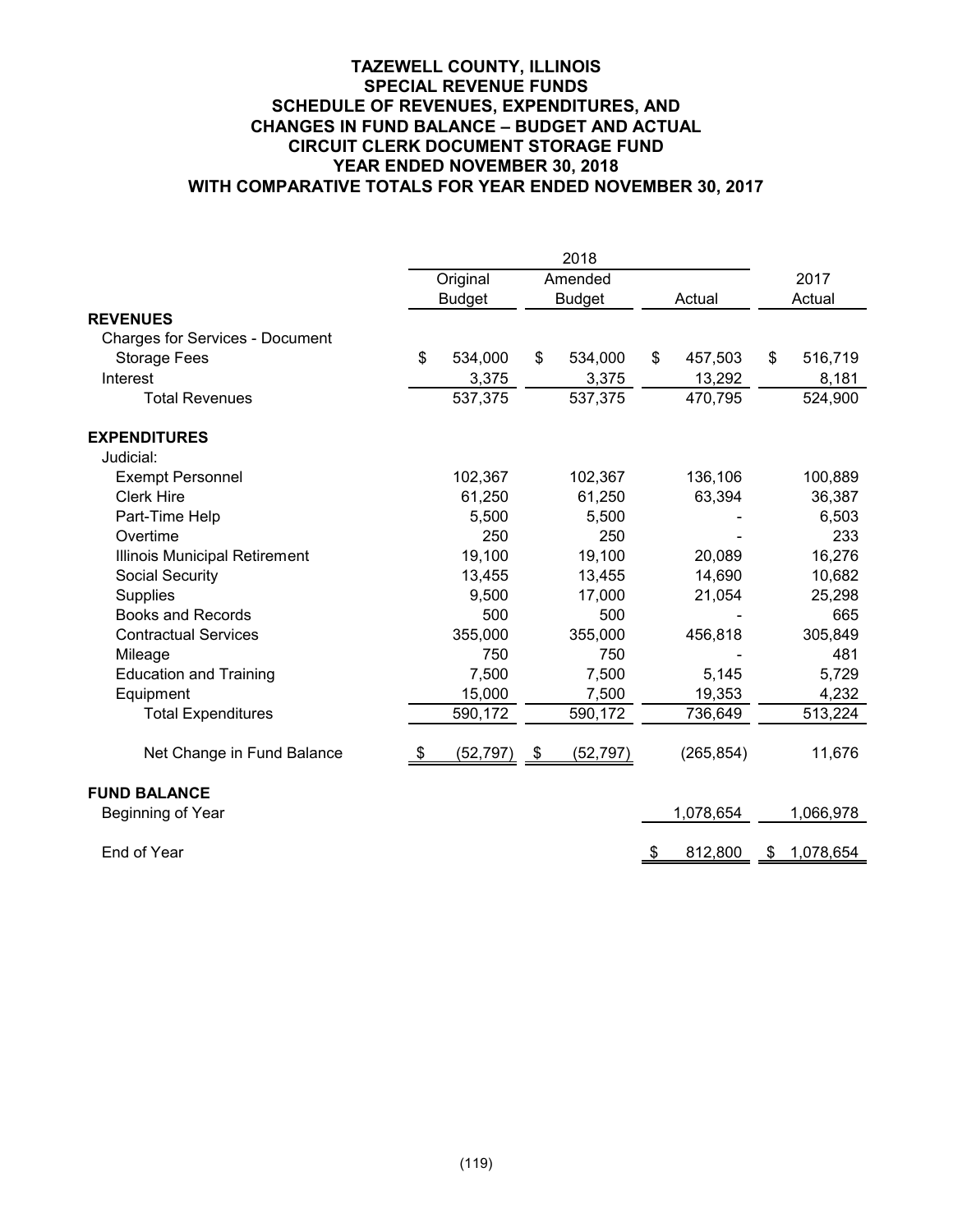## **TAZEWELL COUNTY, ILLINOIS SPECIAL REVENUE FUNDS SCHEDULE OF REVENUES, EXPENDITURES, AND CHANGES IN FUND BALANCE – BUDGET AND ACTUAL POLICE VEHICLE AND EQUIPMENT FUND YEAR ENDED NOVEMBER 30, 2018 WITH COMPARATIVE TOTALS FOR YEAR ENDED NOVEMBER 30, 2017**

|                                              |                | 2018          |        |        |        |        |
|----------------------------------------------|----------------|---------------|--------|--------|--------|--------|
|                                              | Original       | Amended       |        |        |        | 2017   |
|                                              | <b>Budget</b>  | <b>Budget</b> | Actual |        | Actual |        |
| <b>REVENUES</b>                              |                |               |        |        |        |        |
| <b>Charges for Services - Police Vehicle</b> |                |               |        |        |        |        |
| Revenue                                      | \$<br>28,000   | \$<br>28,000  | \$     | 48,023 | \$     | 21,479 |
| Interest                                     | 185            | 185           |        | 884    |        | 434    |
| Total Revenues                               | 28,185         | 28,185        |        | 48,907 |        | 21,913 |
| <b>EXPENDITURES</b>                          |                |               |        |        |        |        |
| Vehicle Equipment                            | 50,000         | 50,000        |        | 34,123 |        | 17,067 |
| Net Change in Fund Balance                   | $(21, 815)$ \$ | (21, 815)     |        | 14,784 |        | 4,846  |
| <b>FUND BALANCE</b>                          |                |               |        |        |        |        |
| Beginning of Year                            |                |               |        | 61,492 |        | 56,646 |
| End of Year                                  |                |               |        | 76,276 | - \$   | 61,492 |
|                                              |                |               |        |        |        |        |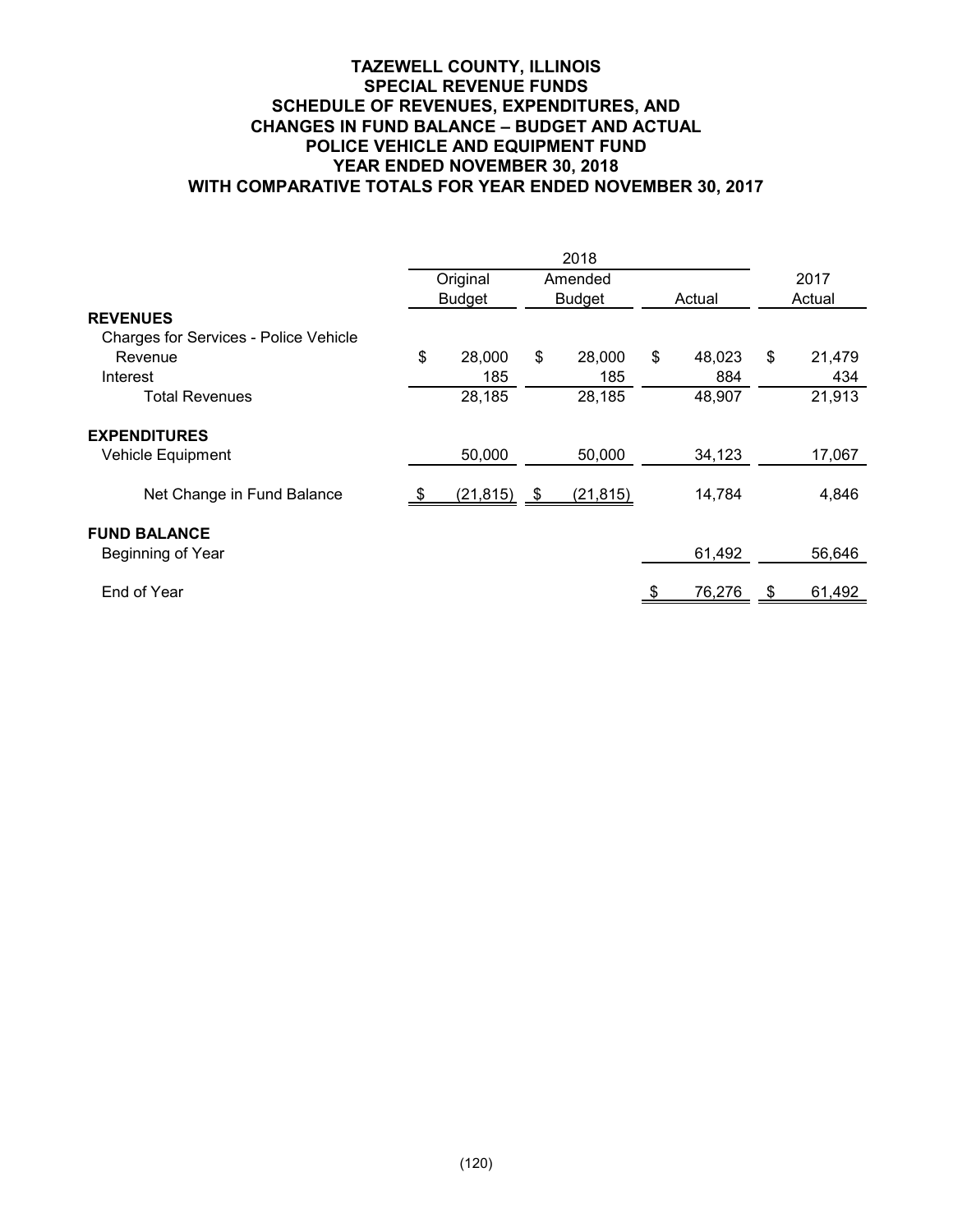## **TAZEWELL COUNTY, ILLINOIS SPECIAL REVENUE FUNDS SCHEDULE OF REVENUES, EXPENDITURES, AND CHANGES IN FUND BALANCE – BUDGET AND ACTUAL CHILDREN'S ADVOCACY CENTER FUND YEAR ENDED NOVEMBER 30, 2018 WITH COMPARATIVE TOTALS FOR YEAR ENDED NOVEMBER 30, 2017**

|                                   |               | 2018          |    |           |      |           |
|-----------------------------------|---------------|---------------|----|-----------|------|-----------|
|                                   | Original      | Amended       |    |           | 2017 |           |
|                                   | <b>Budget</b> | <b>Budget</b> |    | Actual    |      | Actual    |
| <b>REVENUES</b>                   |               |               |    |           |      |           |
| Intergovernmental Revenue - Grant | \$<br>185,794 | \$<br>185,794 | \$ | 170,856   | \$   | 152,359   |
| Interest                          | 445           | 445           |    | 1,053     |      | 705       |
| Miscellaneous                     | 63,000        | 63,000        |    | 32,704    |      | 41,747    |
| <b>Total Revenues</b>             | 249,239       | 249,239       |    | 204,613   |      | 194,811   |
| <b>EXPENDITURES</b>               |               |               |    |           |      |           |
| Health and Welfare:               |               |               |    |           |      |           |
| <b>Salaries</b>                   | 132,625       | 132,625       |    | 146,856   |      | 115,367   |
| Illinois Municipal Retirement     | 13,746        | 13,746        |    | 13,899    |      | 12,884    |
| <b>Social Security</b>            | 10,146        | 10,146        |    | 11,083    |      | 8,658     |
| <b>Medical Insurance</b>          | 11,207        | 11,207        |    | 13,159    |      | 14,444    |
| Supplies                          | 4,000         | 4,000         |    | 4,145     |      | 3,458     |
| Food                              | 800           | 800           |    | 1,123     |      | 959       |
| Dues and Subscriptions            | 600           | 600           |    | 425       |      | 245       |
| Contractual                       | 30,000        | 30,000        |    | 40,599    |      | 33,729    |
| <b>Consulting Services</b>        | 650           | 650           |    | 98        |      |           |
| Postage                           | 800           | 800           |    | 725       |      | 1,038     |
| <b>Local Transportation</b>       | 5,000         | 5,000         |    | 5,662     |      | 4,454     |
| <b>Printing and Artwork</b>       | 3,500         | 3,500         |    | 1,585     |      | 3,635     |
| <b>Utilities</b>                  | 9,000         | 9,000         |    | 7,744     |      | 9,270     |
| Conferences                       | 4,000         | 4,000         |    | 6,720     |      | 4,610     |
| Rent                              | 7,200         | 7,200         |    | 6,600     |      | 7,800     |
| Equipment                         | 3,500         | 3,500         |    | 2,755     |      | 3,061     |
| Occupancy                         | 6,000         | 6,000         |    | 5,110     |      | 4,834     |
| <b>Total Expenditures</b>         | 242,774       | 242,774       |    | 268,288   |      | 228,446   |
| Net Change in Fund Balance        | \$<br>6,465   | \$<br>6,465   |    | (63, 675) |      | (33, 635) |
| <b>FUND BALANCE</b>               |               |               |    |           |      |           |
| Beginning of Year                 |               |               |    | 147,504   |      | 181,139   |
| End of Year                       |               |               | \$ | 83,829    | \$   | 147,504   |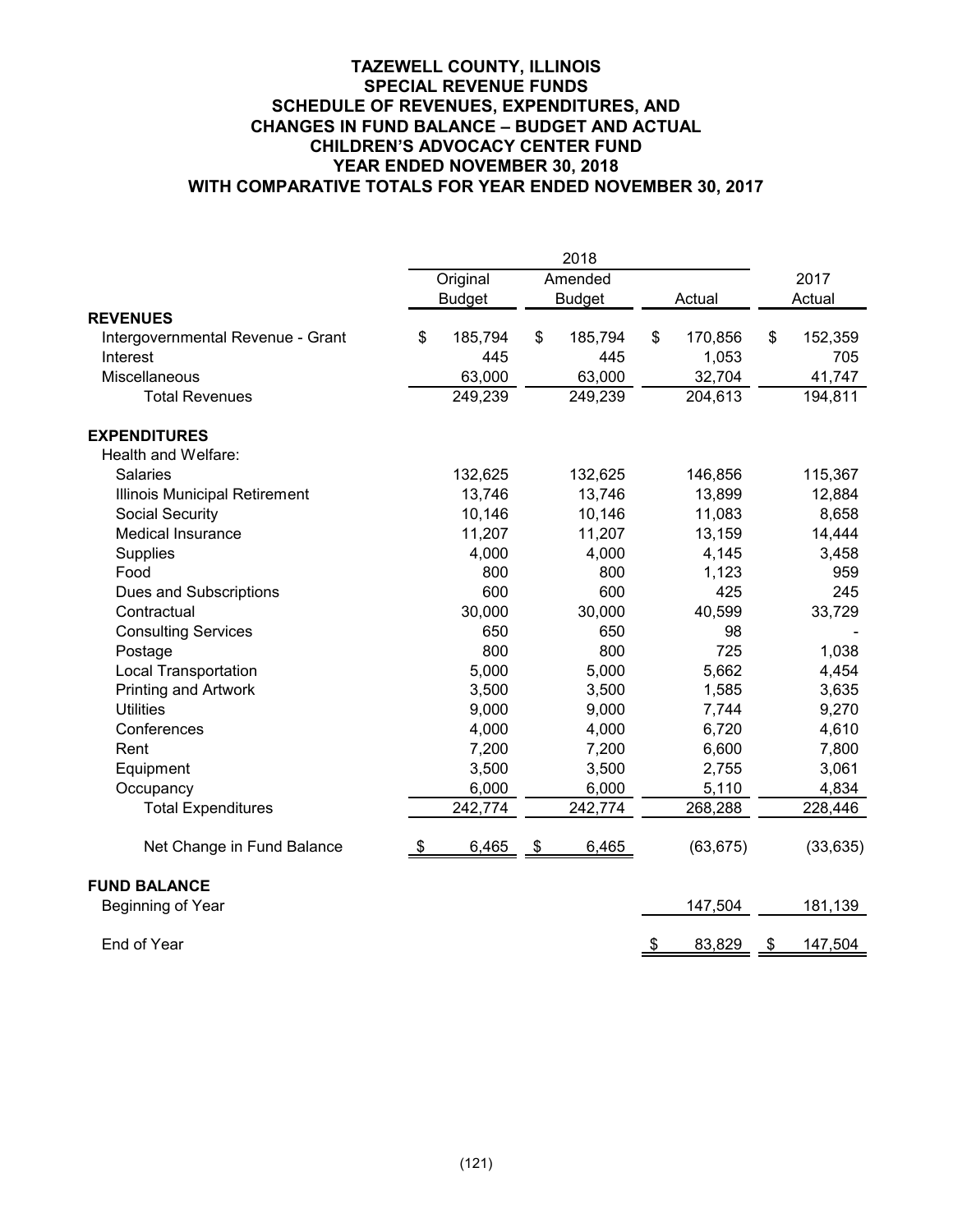## **TAZEWELL COUNTY, ILLINOIS SPECIAL REVENUE FUNDS SCHEDULE OF REVENUES, EXPENDITURES, AND CHANGES IN FUND BALANCE – BUDGET AND ACTUAL SHERIFF'S GRANT FUND YEAR ENDED NOVEMBER 30, 2018 WITH COMPARATIVE TOTALS FOR YEAR ENDED NOVEMBER 30, 2017**

|                                    |               | Original |               | Amended |        |           | 2017          |           |
|------------------------------------|---------------|----------|---------------|---------|--------|-----------|---------------|-----------|
|                                    | <b>Budget</b> |          | <b>Budget</b> |         | Actual |           | Actual        |           |
| <b>REVENUES</b>                    |               |          |               |         |        |           |               |           |
| Intergovernmental Revenue - Grants | \$            | 24,000   | \$            | 24,000  | \$     | 21,016    | $\sqrt[6]{2}$ | 13,997    |
| <b>EXPENDITURES</b>                |               |          |               |         |        |           |               |           |
| Personnel                          |               | 20,000   |               | 20,000  |        | 22,189    |               | 9,306     |
| New Equipment                      |               |          |               |         |        |           |               | 767       |
| <b>Total Expenditures</b>          |               | 20,000   |               | 20,000  |        | 22,189    |               | 10,073    |
| Net Change in Fund Deficit         | - \$          | 4,000    | $\sqrt{S}$    | 4,000   |        | (1, 173)  |               | 3,924     |
| <b>FUND DEFICIT</b>                |               |          |               |         |        |           |               |           |
| Beginning of Year                  |               |          |               |         |        | (13, 718) |               | (17, 642) |
| End of Year                        |               |          |               |         |        | (14, 891) | S             | (13, 718) |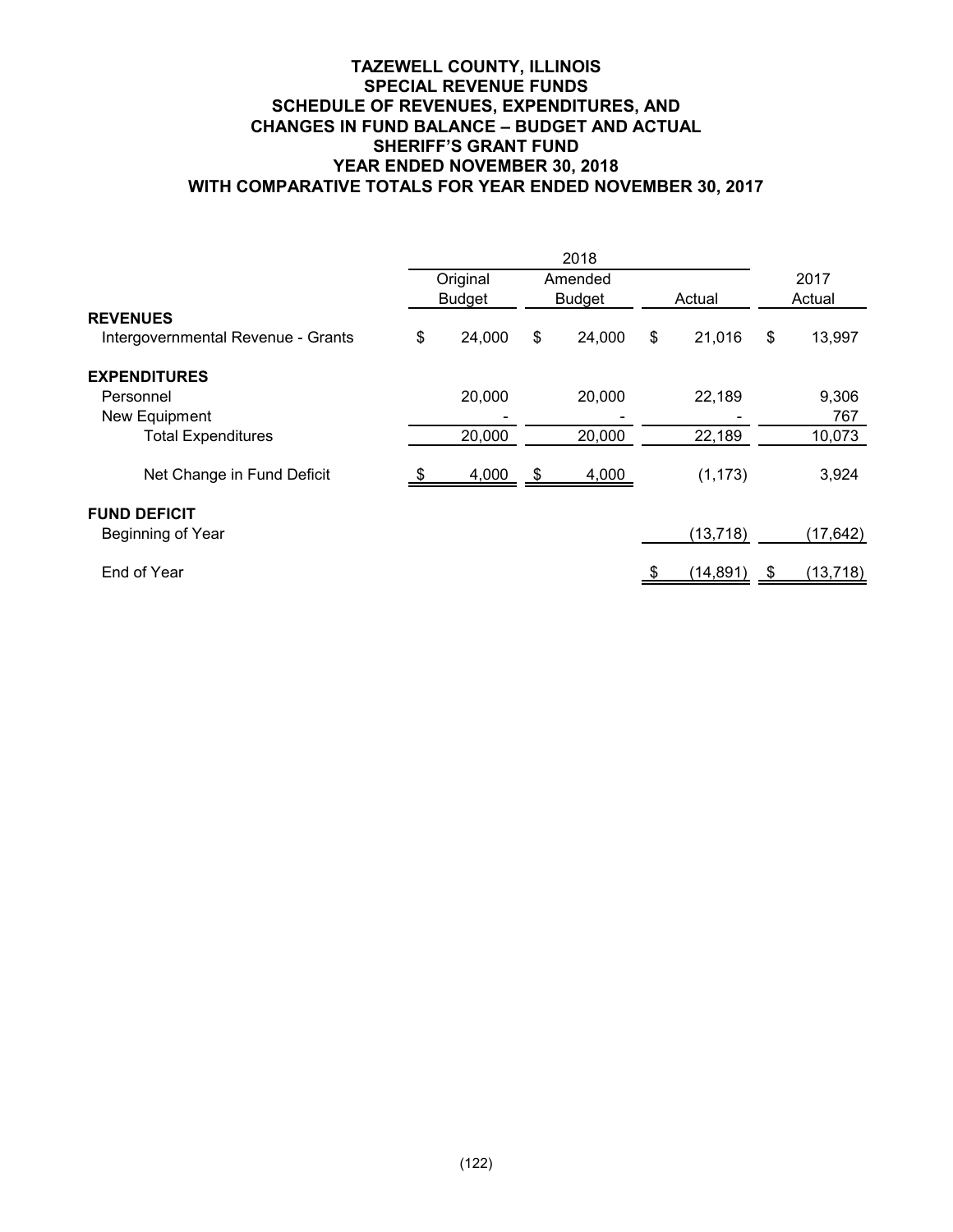## **TAZEWELL COUNTY, ILLINOIS SPECIAL REVENUE FUNDS SCHEDULE OF REVENUES, EXPENDITURES, AND CHANGES IN FUND BALANCE – BUDGET AND ACTUAL GIS FUND YEAR ENDED NOVEMBER 30, 2018 WITH COMPARATIVE TOTALS FOR YEAR ENDED NOVEMBER 30, 2017**

|                                           |     |               |               | 2018          |      |          |               |
|-------------------------------------------|-----|---------------|---------------|---------------|------|----------|---------------|
|                                           |     | Original      |               | Amended       |      |          | 2017          |
|                                           |     | <b>Budget</b> |               | <b>Budget</b> |      | Actual   | Actual        |
| <b>REVENUES</b>                           |     |               |               |               |      |          |               |
| <b>Charges for Services - GIS Revenue</b> | \$  | 270,000       | \$            | 270,000       | \$   | 259,715  | \$<br>268,205 |
| Interest                                  |     | 1,000         |               | 1,000         |      | 4,221    | 2,193         |
| <b>Total Revenues</b>                     |     | 271,000       |               | 271,000       |      | 263,936  | 270,398       |
| <b>EXPENDITURES</b>                       |     |               |               |               |      |          |               |
| <b>General Governmental Services:</b>     |     |               |               |               |      |          |               |
| Department Head                           |     | 36,278        |               | 36,278        |      | 36,567   | 35,344        |
| Deputy Assessor                           |     | 41,540        |               | 41,540        |      | 41,538   | 40,443        |
| <b>GIS Coordinator</b>                    |     | 49,803        |               | 49,803        |      | 49,803   | 48,470        |
| <b>Clerk Hire</b>                         |     | 69,225        |               | 69,225        |      | 69,837   | 68,768        |
| <b>IMRF</b>                               |     | 22,265        |               | 22,265        |      | 20,603   | 22,933        |
| Social Security                           |     | 15,194        |               | 15,194        |      | 13,797   | 13,341        |
| <b>Office Supplies</b>                    |     | 200           |               | 200           |      |          |               |
| Maps and Plats                            |     | 4,000         |               | 4,000         |      | 2,044    | 1,466         |
| <b>Contractual Services</b>               |     | 10,000        |               | 10,000        |      | 4,485    | 3,878         |
| <b>GIS Software/License</b>               |     | 25,000        |               | 25,000        |      | 20,541   | 23,000        |
| <b>GIS Technology</b>                     |     | 5,000         |               | 5,000         |      |          |               |
| Mileage                                   |     | 200           |               | 200           |      | 77       | 78            |
| Education/Training                        |     | 4,000         |               | 4,000         |      | 2,011    | 2,047         |
| New Equipment                             |     | 1,000         |               | 1,000         |      |          |               |
| <b>GIS Computer Equipment</b>             |     | 9,100         |               | 9,100         |      | 5,759    | 1,794         |
| <b>Total Expenditures</b>                 |     | 292,805       |               | 292,805       |      | 267,062  | 261,562       |
| Net Change in Fund Balance                | -\$ | (21, 805)     | $\frac{1}{2}$ | (21, 805)     |      | (3, 126) | 8,836         |
| <b>FUND BALANCE</b>                       |     |               |               |               |      |          |               |
| Beginning of Year                         |     |               |               |               |      | 312,357  | 303,521       |
| End of Year                               |     |               |               |               | - \$ | 309,231  | \$<br>312,357 |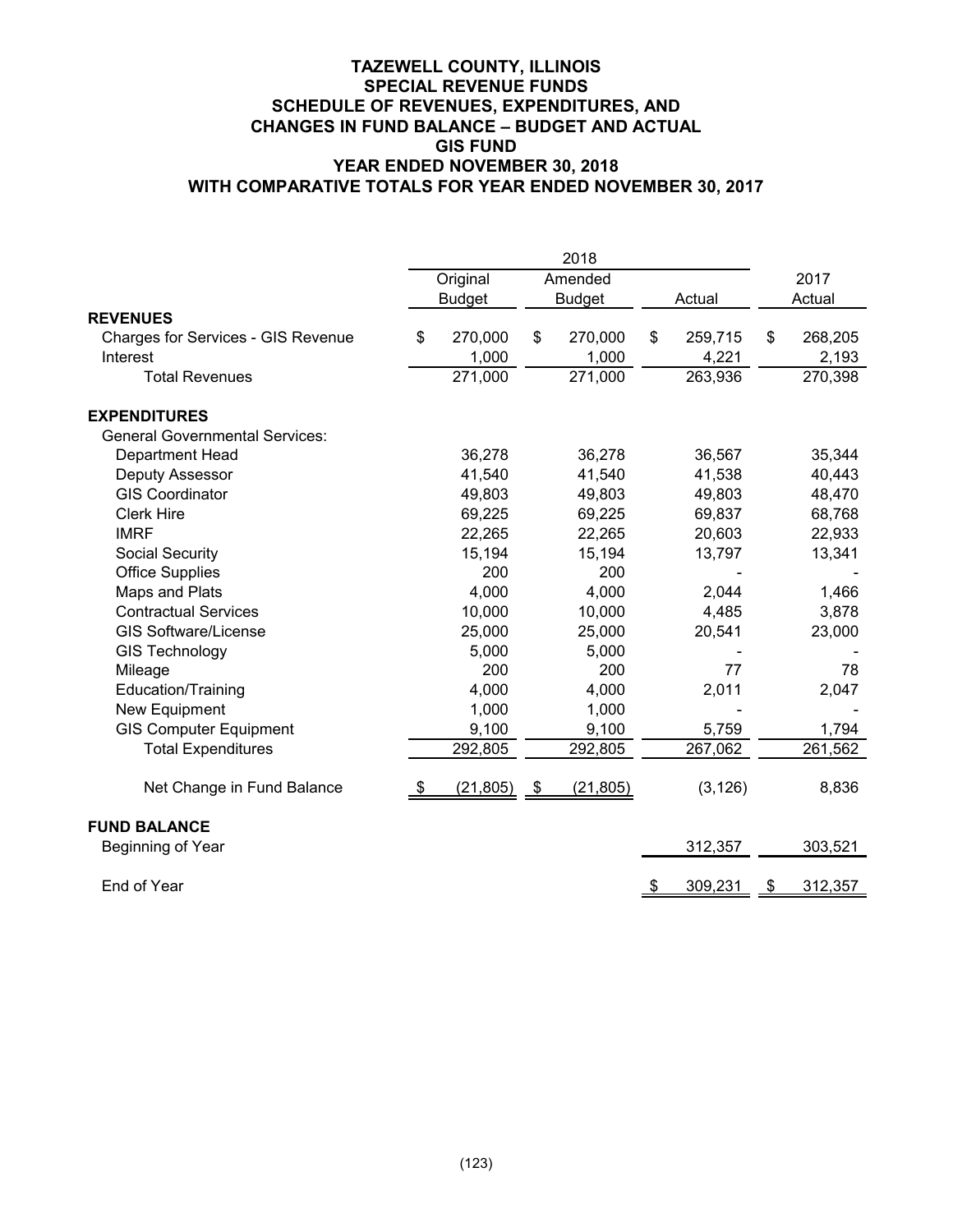## **TAZEWELL COUNTY, ILLINOIS SPECIAL REVENUE FUNDS SCHEDULE OF REVENUES, EXPENDITURES, AND CHANGES IN FUND BALANCE – BUDGET AND ACTUAL COUNTY CLERK AUTOMATION FUND YEAR ENDED NOVEMBER 30, 2018 WITH COMPARATIVE TOTALS FOR YEAR ENDED NOVEMBER 30, 2017**

|      |        |                           |        |                                  |        |        | 2017   |
|------|--------|---------------------------|--------|----------------------------------|--------|--------|--------|
|      |        |                           |        |                                  |        | Actual |        |
|      |        |                           |        |                                  |        |        |        |
| \$   | 23,600 | \$                        | 23,600 | \$                               | 22,877 | \$     | 22,126 |
|      | 125    |                           | 125    |                                  | 537    |        | 272    |
|      | 23,725 |                           | 23,725 |                                  | 23,414 |        | 22,398 |
|      |        |                           |        |                                  |        |        |        |
|      |        |                           |        |                                  |        |        |        |
|      | 10,437 |                           | 10,437 |                                  | 11,533 |        | 10,438 |
|      | 2,000  |                           | 2,000  |                                  | 1,271  |        | 1,837  |
|      | 10,200 |                           | 10,200 |                                  | 10,200 |        | 10,200 |
|      | 22,637 |                           | 22,637 |                                  | 23,004 |        | 22,475 |
|      |        |                           |        |                                  |        |        |        |
|      | 1,088  |                           | 1,088  |                                  | 410    |        | (77)   |
|      |        |                           |        |                                  |        |        |        |
|      |        |                           |        |                                  | 16     |        |        |
| - 56 | 1,088  | - \$                      | 1,088  |                                  | 426    |        | (77)   |
|      |        |                           |        |                                  |        |        |        |
|      |        |                           |        |                                  | 39,202 |        | 39,279 |
|      |        |                           |        |                                  | 39,628 | -5     | 39,202 |
|      |        | Original<br><b>Budget</b> |        | 2018<br>Amended<br><b>Budget</b> |        | Actual |        |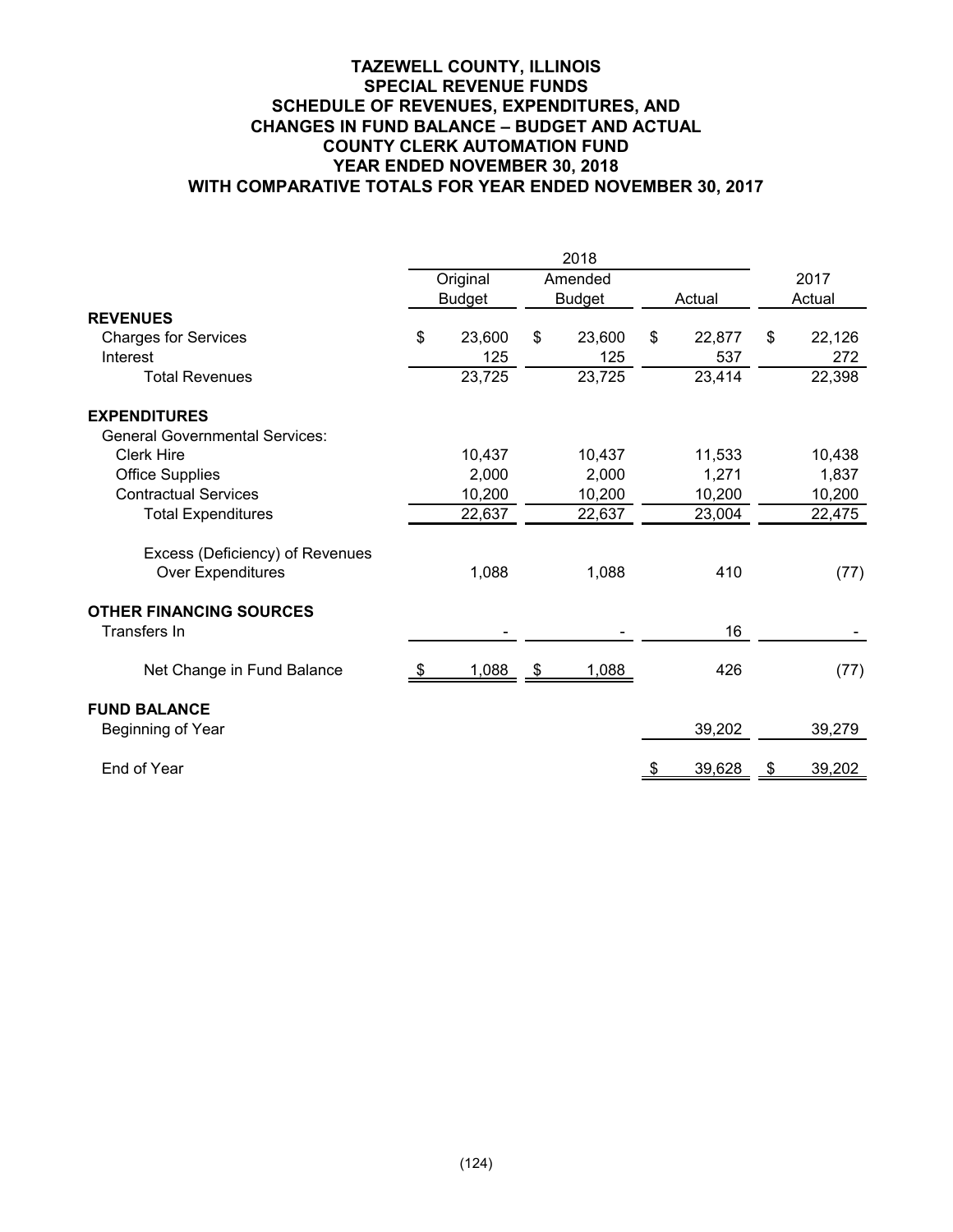## **TAZEWELL COUNTY, ILLINOIS SPECIAL REVENUE FUNDS SCHEDULE OF REVENUES, EXPENDITURES, AND CHANGES IN FUND BALANCE – BUDGET AND ACTUAL STATE'S ATTORNEY FORFEITURE FUND YEAR ENDED NOVEMBER 30, 2018 WITH COMPARATIVE TOTALS FOR YEAR ENDED NOVEMBER 30, 2017**

|                                       |               | Original  |      | Amended       |        |         | 2017 |         |
|---------------------------------------|---------------|-----------|------|---------------|--------|---------|------|---------|
| <b>REVENUES</b>                       | <b>Budget</b> |           |      | <b>Budget</b> | Actual |         |      | Actual  |
|                                       |               |           |      |               |        |         |      |         |
| <b>Fines and Forfeitures</b>          | \$            | 9,200     | \$   | 9,200         | \$     | 36,569  | \$   | 4,140   |
| Interest                              |               | 1,020     |      | 1,020         |        | 4,495   |      | 2,297   |
| <b>Total Revenues</b>                 |               | 10,220    |      | 10,220        |        | 41,064  |      | 6,437   |
| <b>EXPENDITURES</b>                   |               |           |      |               |        |         |      |         |
| <b>Public Safety and Corrections:</b> |               |           |      |               |        |         |      |         |
| <b>Forfeiture Expenses</b>            |               | 50,000    |      | 50,000        |        |         |      |         |
| <b>Special Prosecutor</b>             |               | 9,000     |      | 9,000         |        |         |      |         |
| <b>Drug Enforcement Expenses</b>      |               | 35,000    |      | 35,000        |        |         |      |         |
| <b>Total Expenditures</b>             |               | 94,000    |      | 94,000        |        |         |      |         |
|                                       |               |           |      |               |        |         |      |         |
| Net Change in Fund Balance            | - 95          | (83, 780) | - \$ | (83, 780)     |        | 41,064  |      | 6,437   |
| <b>FUND BALANCE</b>                   |               |           |      |               |        |         |      |         |
| Beginning of Year                     |               |           |      |               |        | 325,820 |      | 319,383 |
|                                       |               |           |      |               |        |         |      |         |
| End of Year                           |               |           |      |               |        | 366,884 |      | 325,820 |
|                                       |               |           |      |               |        |         |      |         |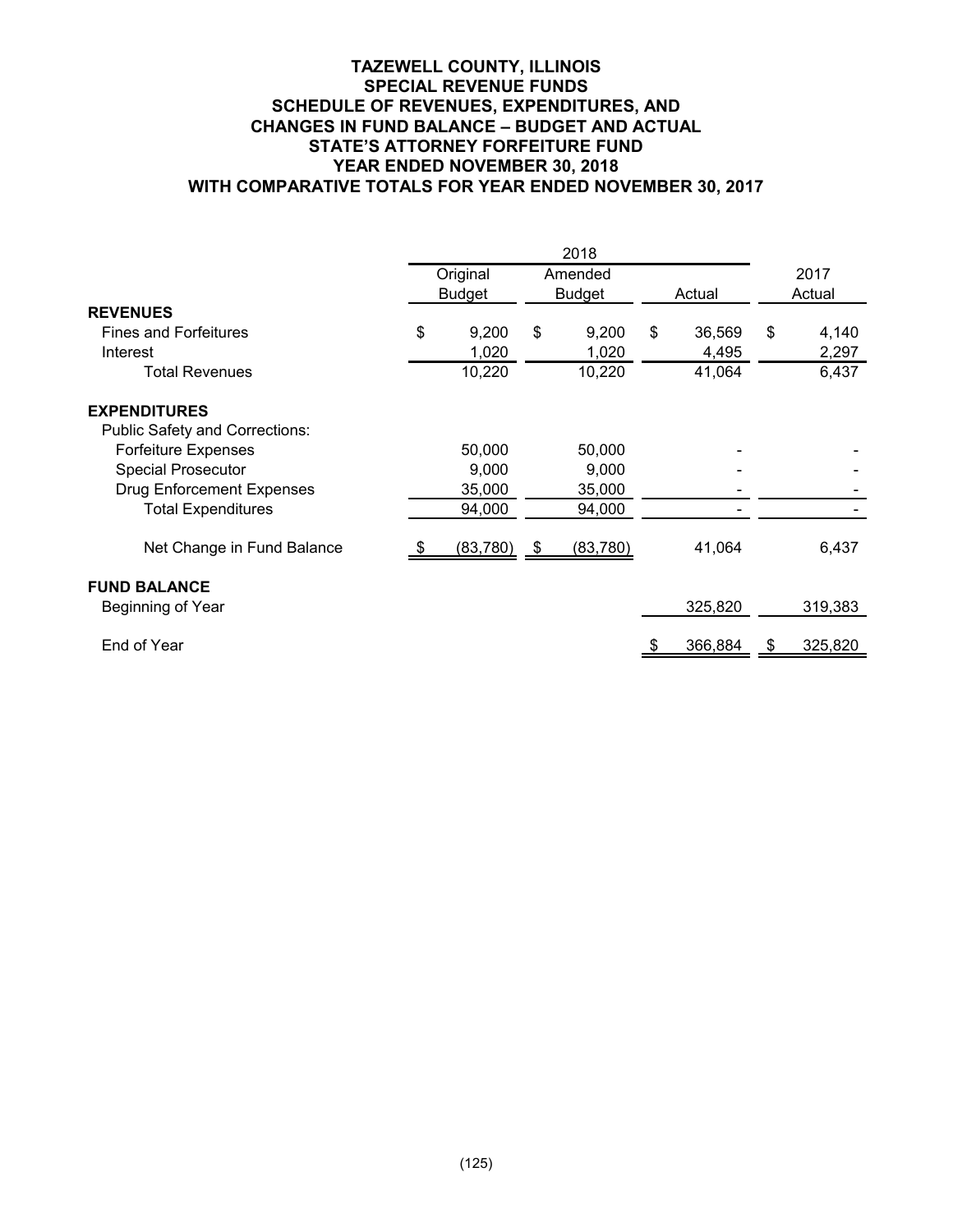## **TAZEWELL COUNTY, ILLINOIS SPECIAL REVENUE FUNDS SCHEDULE OF REVENUES, EXPENDITURES, AND CHANGES IN FUND BALANCE – BUDGET AND ACTUAL CIRCUIT CLERK OPERATIONS FUND YEAR ENDED NOVEMBER 30, 2018 WITH COMPARATIVE TOTALS FOR YEAR ENDED NOVEMBER 30, 2017**

|                                          | 2018 |               |    |               |        |            |        |         |
|------------------------------------------|------|---------------|----|---------------|--------|------------|--------|---------|
|                                          |      | Original      |    | Amended       |        |            |        | 2017    |
|                                          |      | <b>Budget</b> |    | <b>Budget</b> | Actual |            | Actual |         |
| <b>REVENUES</b>                          |      |               |    |               |        |            |        |         |
| <b>Charges for Services - Operations</b> |      |               |    |               |        |            |        |         |
| Revenue                                  | \$   | 76,500        | \$ | 76,500        | \$     | 62,988     | \$     | 78,244  |
| Interest                                 |      | 1,000         |    | 1,000         |        | 3,288      |        | 2,243   |
| <b>Total Revenues</b>                    |      | 77,500        |    | 77,500        |        | 66,276     |        | 80,487  |
| <b>EXPENDITURES</b>                      |      |               |    |               |        |            |        |         |
| Personnel                                |      | 58,773        |    | 58,773        |        | 59,921     |        | 57,200  |
| <b>IMRF</b>                              |      | 6,588         |    | 6,588         |        | 6,200      |        | 6,793   |
| <b>Social Security</b>                   |      | 4,496         |    | 4,496         |        | 4,150      |        | 3,923   |
| <b>Contractual Services</b>              |      |               |    | 221           |        | 221        |        | 6,500   |
| Mileage                                  |      | 100           |    | 305           |        | 1,789      |        | 141     |
| <b>Education and Training</b>            |      | 1,200         |    | 1,074         |        | 4,099      |        | 1,245   |
| New Equipment                            |      | 300           |    |               |        |            |        |         |
| <b>Total Expenditures</b>                |      | 71,457        |    | 71,457        |        | 76,380     |        | 75,802  |
| Excess (Deficiency) of Revenues          |      |               |    |               |        |            |        |         |
| <b>Over Expenditures</b>                 |      | 6,043         |    | 6,043         |        | (10, 104)  |        | 4,685   |
| <b>OTHER FINANCING USES</b>              |      |               |    |               |        |            |        |         |
| <b>Transfers Out</b>                     |      |               |    |               |        | (151,170)  |        |         |
| Net Change in Fund Balance               | - \$ | 6,043         | \$ | 6,043         |        | (161, 274) |        | 4,685   |
| <b>FUND BALANCE</b>                      |      |               |    |               |        |            |        |         |
| Beginning of Year                        |      |               |    |               |        | 313,924    |        | 309,239 |
| End of Year                              |      |               |    |               |        | 152,650    | \$     | 313,924 |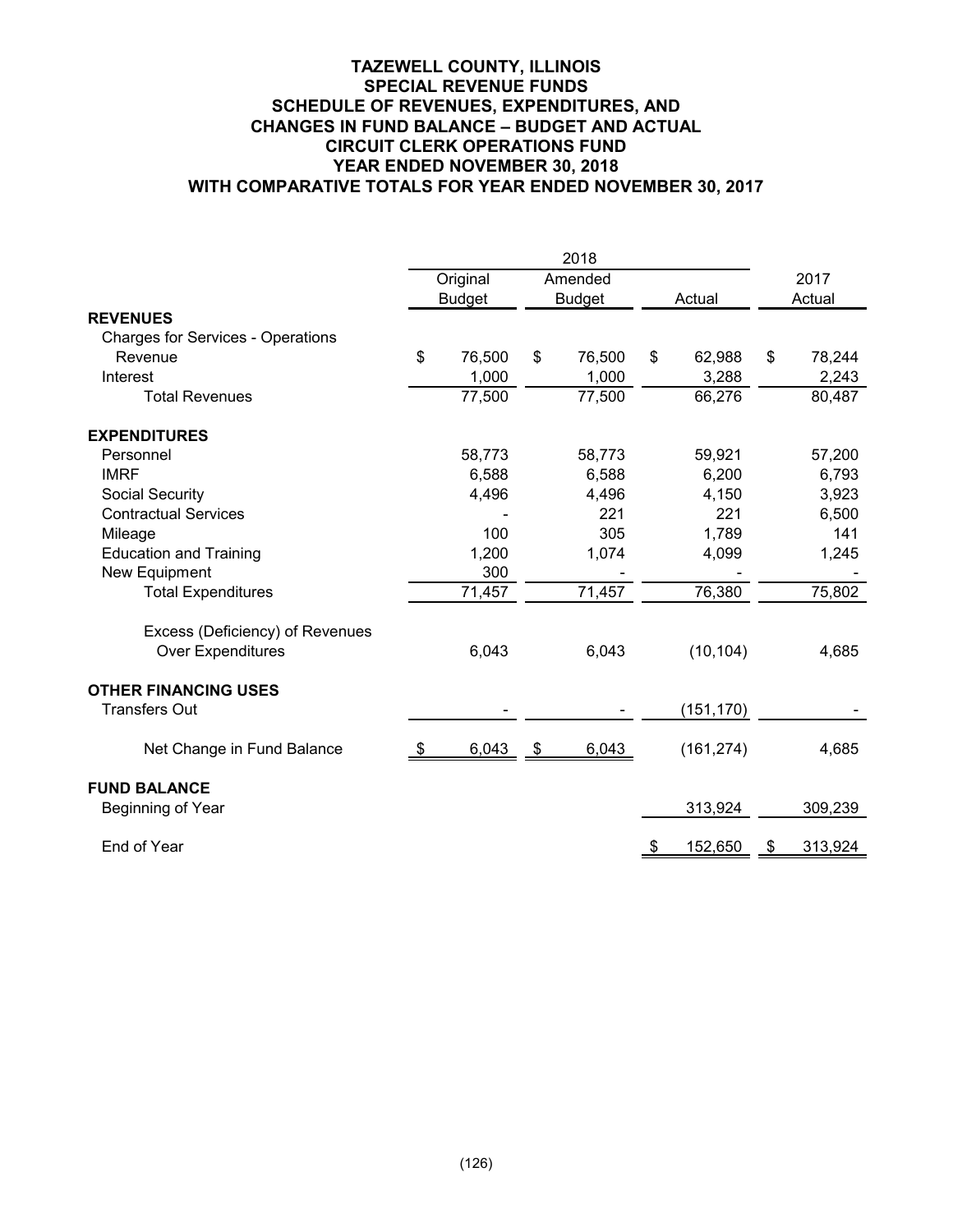## **TAZEWELL COUNTY, ILLINOIS SPECIAL REVENUE FUNDS SCHEDULE OF REVENUES, EXPENDITURES, AND CHANGES IN FUND BALANCE – BUDGET AND ACTUAL CORONER'S FEE FUND YEAR ENDED NOVEMBER 30, 2018 WITH COMPARATIVE TOTALS FOR YEAR ENDED NOVEMBER 30, 2017**

|                                       | Original      | Amended       |    |         | 2017 |         |
|---------------------------------------|---------------|---------------|----|---------|------|---------|
|                                       | <b>Budget</b> | <b>Budget</b> |    | Actual  |      | Actual  |
| <b>REVENUES</b>                       |               |               |    |         |      |         |
| Charges for Services - Coroner's Fees | \$<br>29,000  | \$<br>29,000  | \$ | 29,929  | \$   | 35,818  |
| Interest                              | 425           | 425           |    | 1,932   |      | 875     |
| Total Revenues                        | 29,425        | 29,425        |    | 31,861  |      | 36,693  |
| <b>EXPENDITURES</b>                   |               |               |    |         |      |         |
| Part Time                             | 5,000         | 5,000         |    | 389     |      |         |
| <b>Office Supplies</b>                | 3,000         | 3,000         |    | 1,683   |      |         |
| <b>Contractual Services</b>           | 2,500         | 2,500         |    | 1,113   |      | 2,717   |
| New Equipment                         | 25,000        | 25,000        |    | 12,872  |      | 1,251   |
| <b>Total Expenditures</b>             | 35,500        | 35,500        |    | 16,057  |      | 3,968   |
| Net Change in Fund Balance            | (6,075)       | \$<br>(6,075) |    | 15,804  |      | 32,725  |
| <b>FUND BALANCE</b>                   |               |               |    |         |      |         |
| Beginning of Year                     |               |               |    | 135,150 |      | 102,425 |
| End of Year                           |               |               |    | 150,954 |      | 135,150 |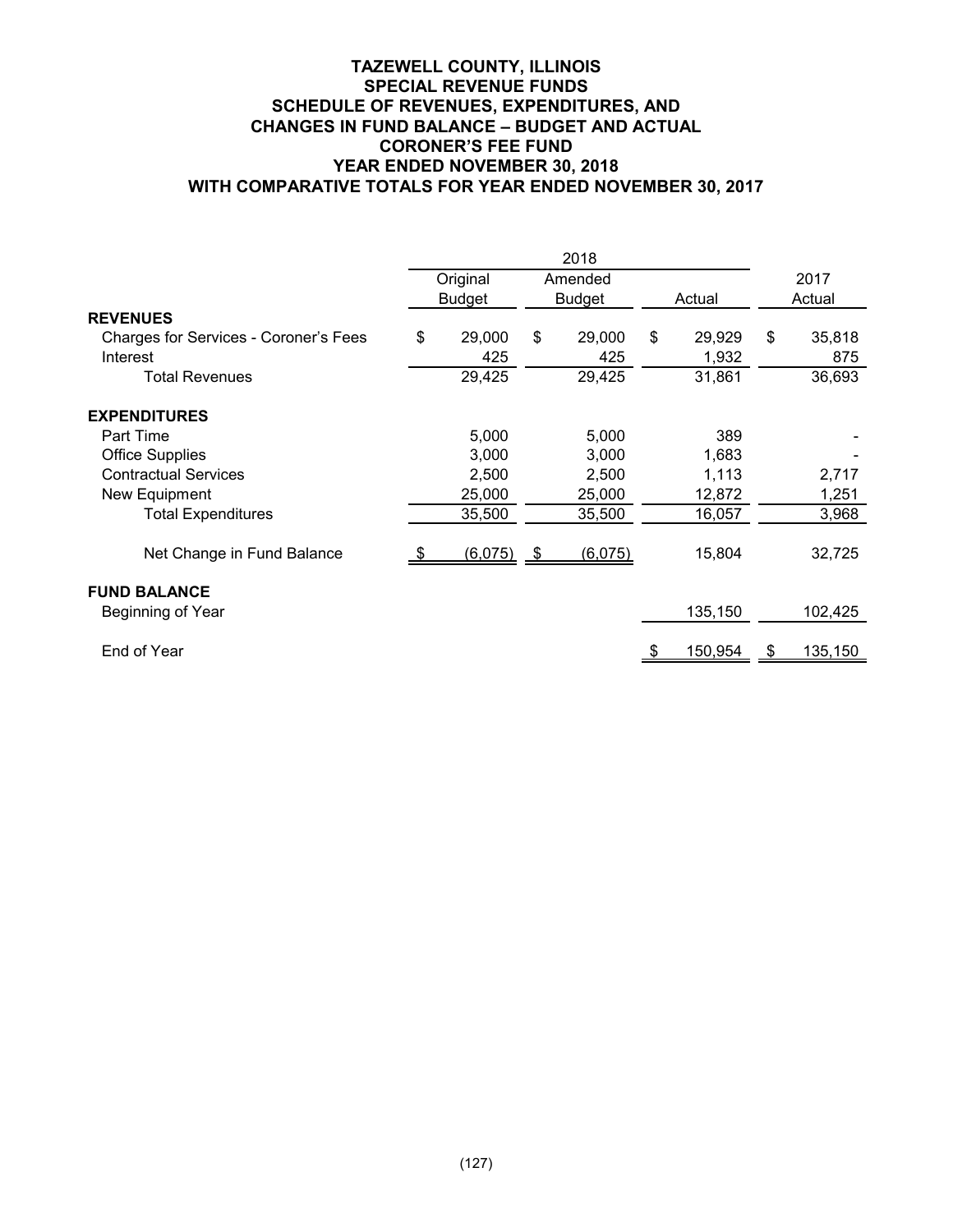## **TAZEWELL COUNTY, ILLINOIS SPECIAL REVENUE FUNDS SCHEDULE OF REVENUES, EXPENDITURES, AND CHANGES IN FUND BALANCE – BUDGET AND ACTUAL STATE'S ATTORNEY AUTOMATION FUND YEAR ENDED NOVEMBER 30, 2018 WITH COMPARATIVE TOTALS FOR YEAR ENDED NOVEMBER 30, 2017**

|                                       | Original      |      | Amended       |    |        |    | 2017   |  |
|---------------------------------------|---------------|------|---------------|----|--------|----|--------|--|
|                                       | <b>Budget</b> |      | <b>Budget</b> |    | Actual |    | Actual |  |
| <b>REVENUES</b>                       |               |      |               |    |        |    |        |  |
| Charges for Services - Automation Fee | \$<br>12,000  | \$   | 12,000        | \$ | 20,729 | \$ | 9,903  |  |
| Interest                              | 170           |      | 170           |    | 876    |    | 396    |  |
| Total Revenues                        | 12,170        |      | 12,170        |    | 21,605 |    | 10,299 |  |
| <b>EXPENDITURES</b>                   |               |      |               |    |        |    |        |  |
| <b>Contractual Services</b>           | 20,000        |      | 20,000        |    |        |    |        |  |
| New Equipment                         | 20,000        |      | 20,000        |    |        |    |        |  |
| <b>Total Expenditures</b>             | 40,000        |      | 40,000        |    |        |    |        |  |
| Net Change in Fund Balance            | (27, 830)     | - \$ | (27, 830)     |    | 21,605 |    | 10,299 |  |
| <b>FUND BALANCE</b>                   |               |      |               |    |        |    |        |  |
| Beginning of Year                     |               |      |               |    | 59,632 |    | 49,333 |  |
| End of Year                           |               |      |               |    | 81,237 | -5 | 59,632 |  |
|                                       |               |      |               |    |        |    |        |  |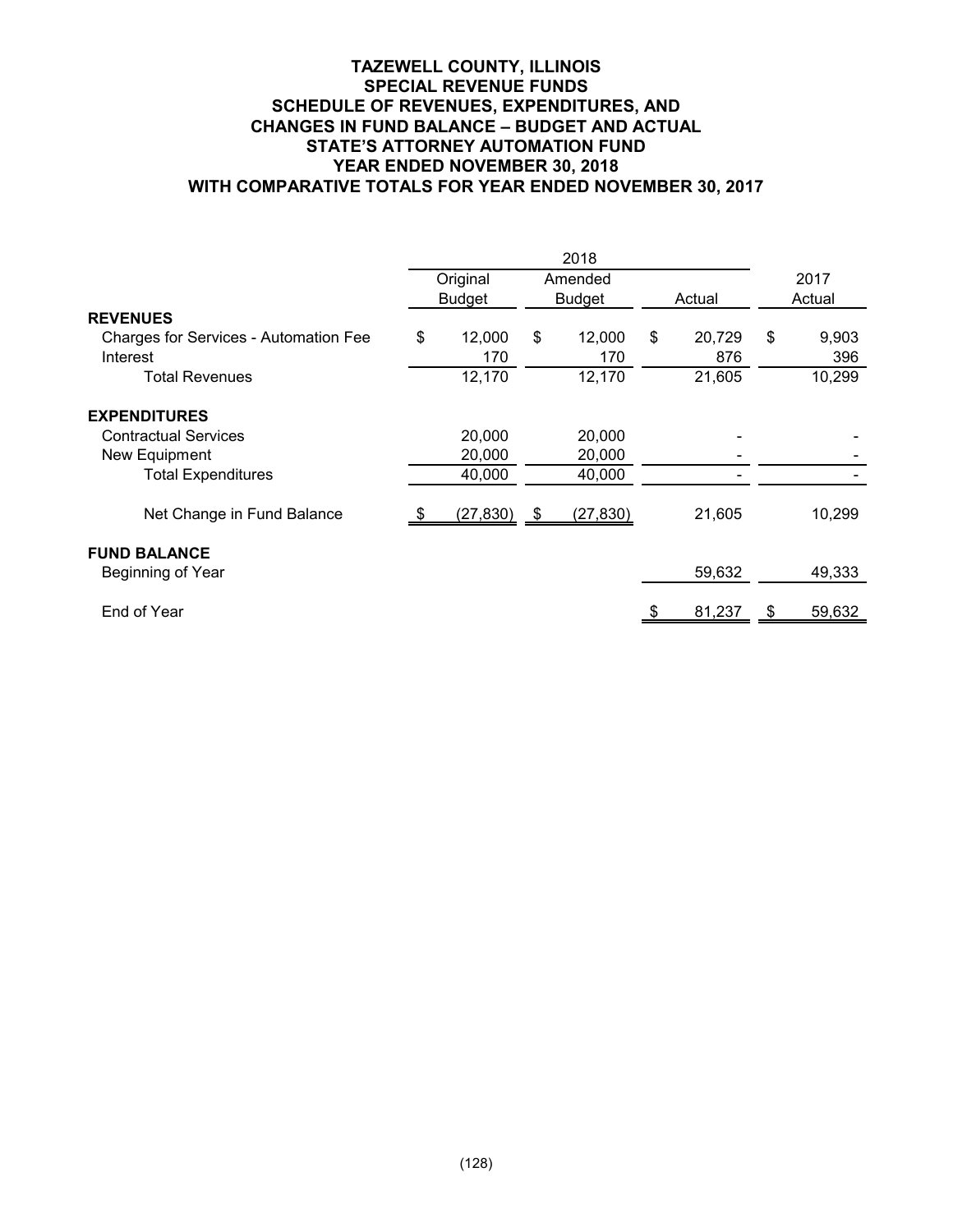## **TAZEWELL COUNTY, ILLINOIS SPECIAL REVENUE FUNDS SCHEDULE OF REVENUES, EXPENDITURES, AND CHANGES IN FUND BALANCE – BUDGET AND ACTUAL CIRCUIT CLERK ELECTRONIC CITATION FUND YEAR ENDED NOVEMBER 30, 2018 WITH COMPARATIVE TOTALS FOR YEAR ENDED NOVEMBER 30, 2017**

|                                                                                     |                           |      | 2018                     |                     |    |                |
|-------------------------------------------------------------------------------------|---------------------------|------|--------------------------|---------------------|----|----------------|
|                                                                                     | Original<br><b>Budget</b> |      | Amended<br><b>Budget</b> | Actual              |    | 2017<br>Actual |
| <b>REVENUES</b><br><b>Charges for Services - Electronic</b>                         |                           |      |                          |                     |    |                |
| <b>Citation Fee</b><br>Interest                                                     | \$<br>15,250<br>110       | \$   | 15,250<br>110            | \$<br>14,820<br>647 | \$ | 13,763<br>273  |
| <b>Total Revenues</b>                                                               | 15,360                    |      | 15,360                   | 15,467              |    | 14,036         |
| <b>EXPENDITURES</b><br><b>Contractual Services</b><br><b>Education and Training</b> | 3,000                     |      | 3,000                    | 7,931               |    | 2,640          |
| <b>Total Expenditures</b>                                                           | 3,000                     |      | 3,000                    | 7,931               |    | 2,640          |
| Net Change in Fund Balance                                                          | 12,360                    | - \$ | 12,360                   | 7,536               |    | 11,396         |
| <b>FUND BALANCE</b><br>Beginning of Year                                            |                           |      |                          | 43,706              |    | 32,310         |
| End of Year                                                                         |                           |      |                          | 51,242              | -8 | 43,706         |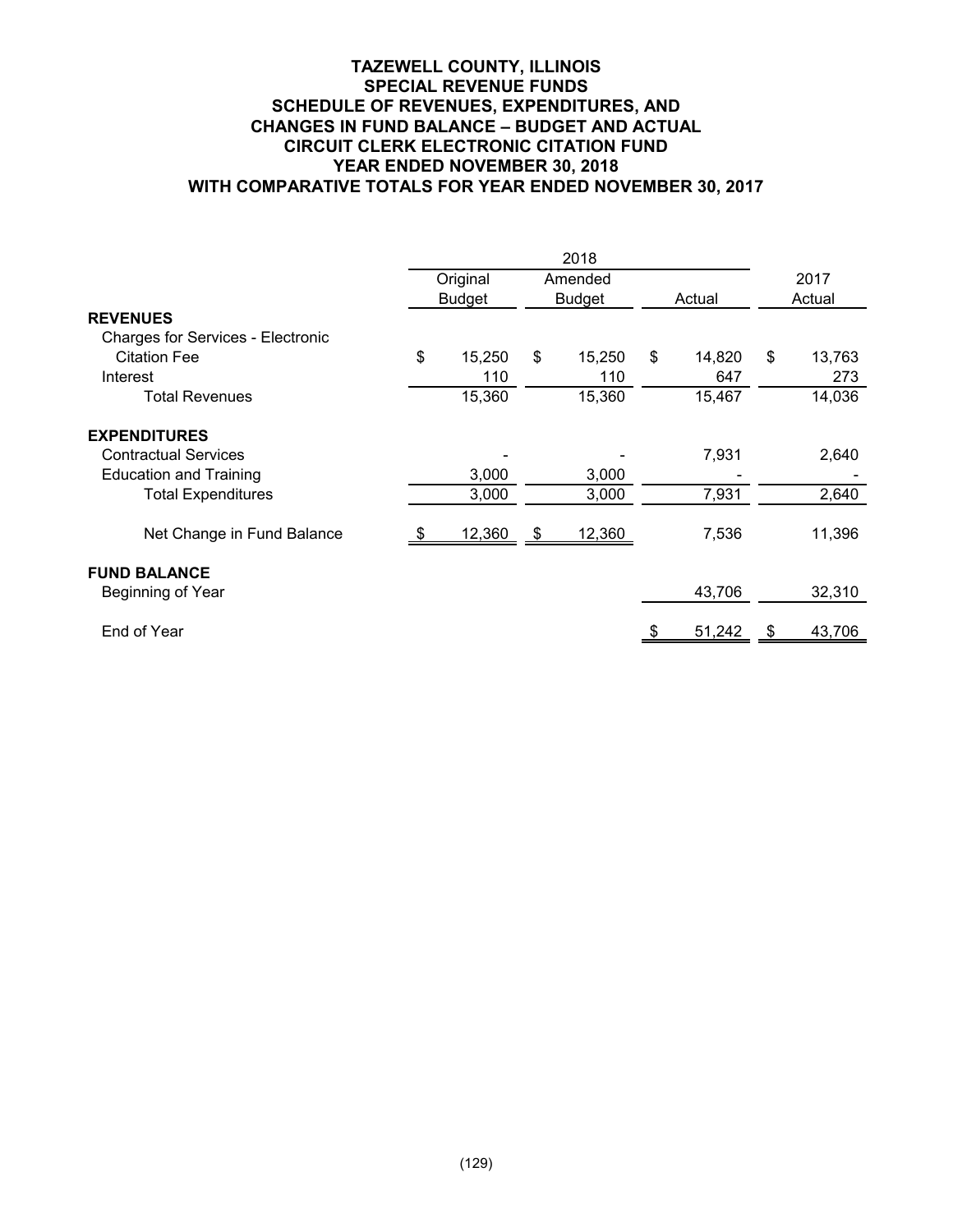## **TAZEWELL COUNTY, ILLINOIS SPECIAL REVENUE FUNDS SCHEDULE OF REVENUES, EXPENDITURES, AND CHANGES IN FUND BALANCE – BUDGET AND ACTUAL SHERIFF ELECTRONIC CITATION FUND YEAR ENDED NOVEMBER 30, 2018 WITH COMPARATIVE TOTALS FOR YEAR ENDED NOVEMBER 30, 2017**

|                                          |               | 2018          |             |      |        |
|------------------------------------------|---------------|---------------|-------------|------|--------|
|                                          | Original      | Amended       |             |      | 2017   |
|                                          | <b>Budget</b> | <b>Budget</b> | Actual      |      | Actual |
| <b>REVENUES</b>                          |               |               |             |      |        |
| <b>Charges for Services - Electronic</b> |               |               |             |      |        |
| <b>Citation Fee</b>                      | \$<br>1,525   | \$<br>1,525   | \$<br>1,694 | \$   | 1,426  |
| Interest                                 | 11            | 11            | 69          |      | 29     |
| <b>Total Revenues</b>                    | 1,536         | 1,536         | 1,763       |      | 1,455  |
| <b>EXPENDITURES</b>                      |               |               |             |      |        |
| New Equipment                            | 1,500         | 1,500         |             |      | 620    |
| Net Change in Fund Balance               | $36 \quad$ \$ | 36            | 1,763       |      | 835    |
| <b>FUND BALANCE</b>                      |               |               |             |      |        |
| Beginning of Year                        |               |               | 4,436       |      | 3,601  |
| End of Year                              |               |               | 6,199       | - \$ | 4,436  |
|                                          |               |               |             |      |        |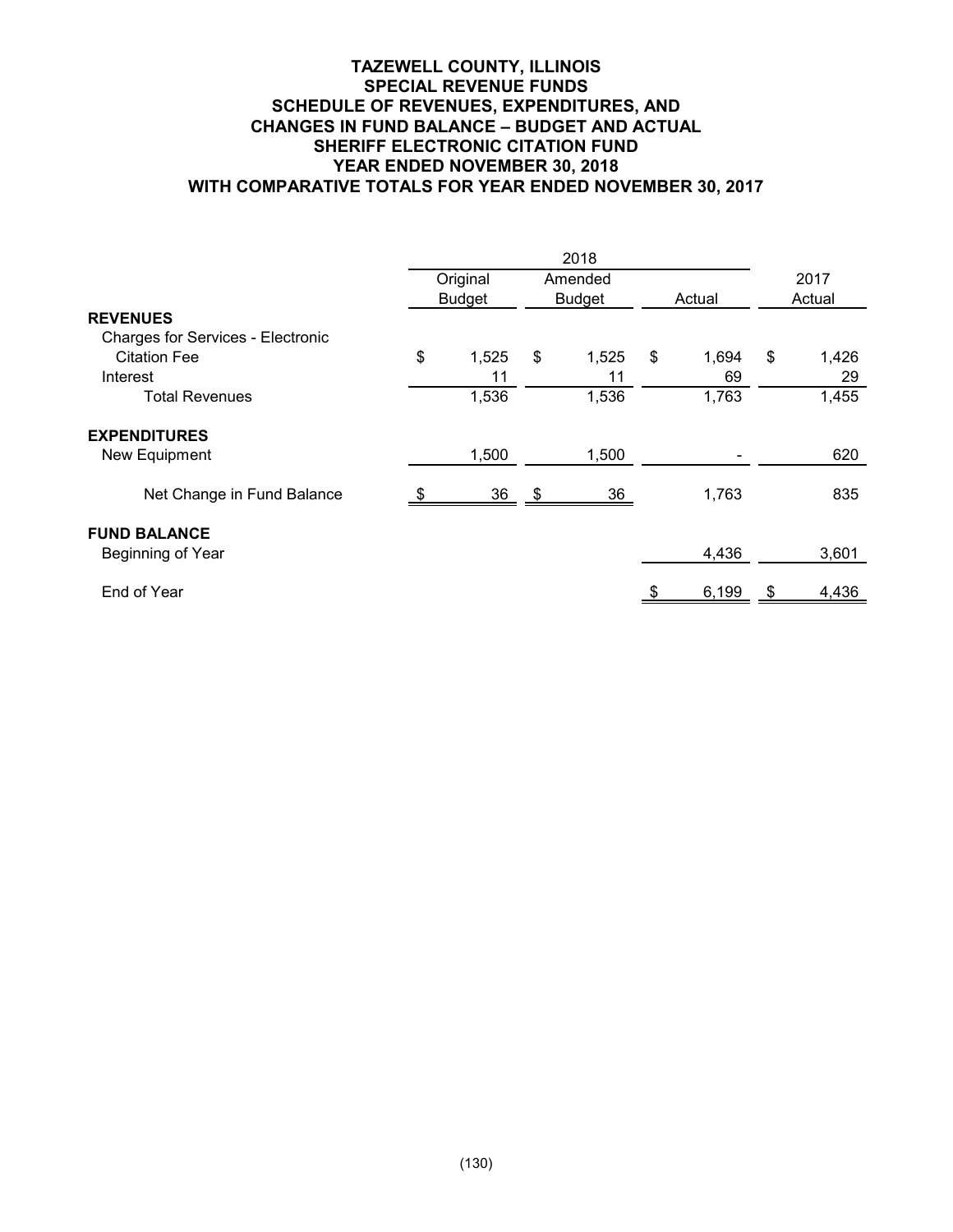## **TAZEWELL COUNTY, ILLINOIS SPECIAL REVENUE FUNDS SCHEDULE OF REVENUES, EXPENDITURES, AND CHANGES IN FUND BALANCE – BUDGET AND ACTUAL HERITAGE LAKE FUND YEAR ENDED NOVEMBER 30, 2018 WITH COMPARATIVE TOTALS FOR YEAR ENDED NOVEMBER 30, 2017**

|                                | 2018 |               |    |               |    |             |    |        |  |
|--------------------------------|------|---------------|----|---------------|----|-------------|----|--------|--|
|                                |      | Original      |    | Amended       |    |             |    | 2017   |  |
|                                |      | <b>Budget</b> |    | <b>Budget</b> |    | Actual      |    | Actual |  |
| <b>REVENUES</b>                |      |               |    |               |    |             |    |        |  |
| <b>Taxes - Property Taxes</b>  | \$   |               | \$ |               | \$ | 425,128     | \$ |        |  |
| Interest                       |      |               |    |               |    | 1,833       |    |        |  |
| <b>Total Revenues</b>          |      |               |    |               |    | 426,961     |    |        |  |
| <b>EXPENDITURES</b>            |      |               |    |               |    |             |    |        |  |
| Heritage Lake Project          |      |               |    |               |    | 2,810,908   |    |        |  |
| Debt Service:                  |      |               |    |               |    |             |    |        |  |
| Interest                       |      |               |    |               |    | 31,618      |    |        |  |
| <b>Total Expenditures</b>      |      |               |    |               |    | 2,842,526   |    |        |  |
| Deficiency of Revenues Over    |      |               |    |               |    |             |    |        |  |
| Expenditures                   |      |               |    |               |    | (2,415,565) |    |        |  |
| <b>OTHER FINANCING SOURCES</b> |      |               |    |               |    |             |    |        |  |
| Proceeds from Issuance of Debt |      |               |    |               |    | 2,810,908   |    |        |  |
| Net Change in Fund Balance     |      |               |    |               |    | 395,343     |    |        |  |
| <b>FUND BALANCE</b>            |      |               |    |               |    |             |    |        |  |
| Beginning of Year              |      |               |    |               |    |             |    |        |  |
| End of Year                    |      |               |    |               |    | 395,343     | -5 |        |  |
|                                |      |               |    |               |    |             |    |        |  |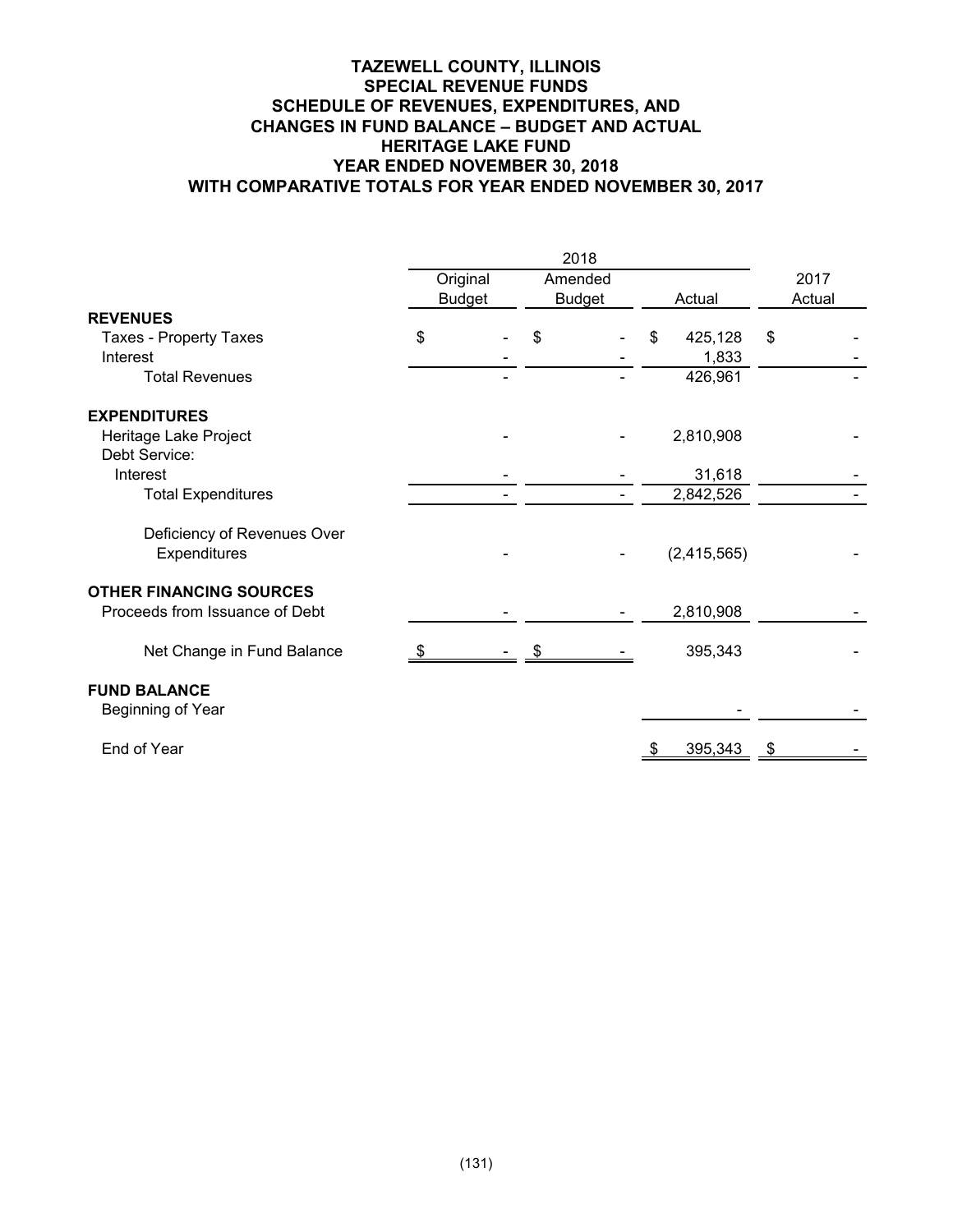## **TAZEWELL COUNTY, ILLINOIS SPECIAL REVENUE FUNDS SCHEDULE OF REVENUES, EXPENDITURES, AND CHANGES IN FUND BALANCE INDEMNITY FUND YEAR ENDED NOVEMBER 30, 2018 WITH COMPARATIVE TOTALS FOR YEAR ENDED NOVEMBER 30, 2017**

|                                             | 2018         |    | 2017      |
|---------------------------------------------|--------------|----|-----------|
| <b>REVENUES</b>                             |              |    |           |
| Fines and Forfeitures - Indemnity Fees      | \$<br>27,900 | \$ | 25,660    |
| Interest                                    | 1,603        |    | 2,070     |
| <b>Total Revenues</b>                       | 29,503       |    | 27,730    |
| <b>EXPENDITURES</b>                         |              |    |           |
| <b>General Governmental Services:</b>       |              |    |           |
| <b>Contractual Service</b>                  |              |    |           |
| <b>Excess of Revenues Over Expenditures</b> | 29,503       |    | 27,730    |
| <b>OTHER FINANCING USES</b>                 |              |    |           |
| <b>Transfers Out</b>                        | (16, 154)    |    | (10, 983) |
| Net Change in Fund Balance                  | 13,349       |    | 16,747    |
| <b>FUND BALANCE</b>                         |              |    |           |
| Beginning of Year                           | 808,980      |    | 792,233   |
| End of Year                                 | 822,329      |    | 808,980   |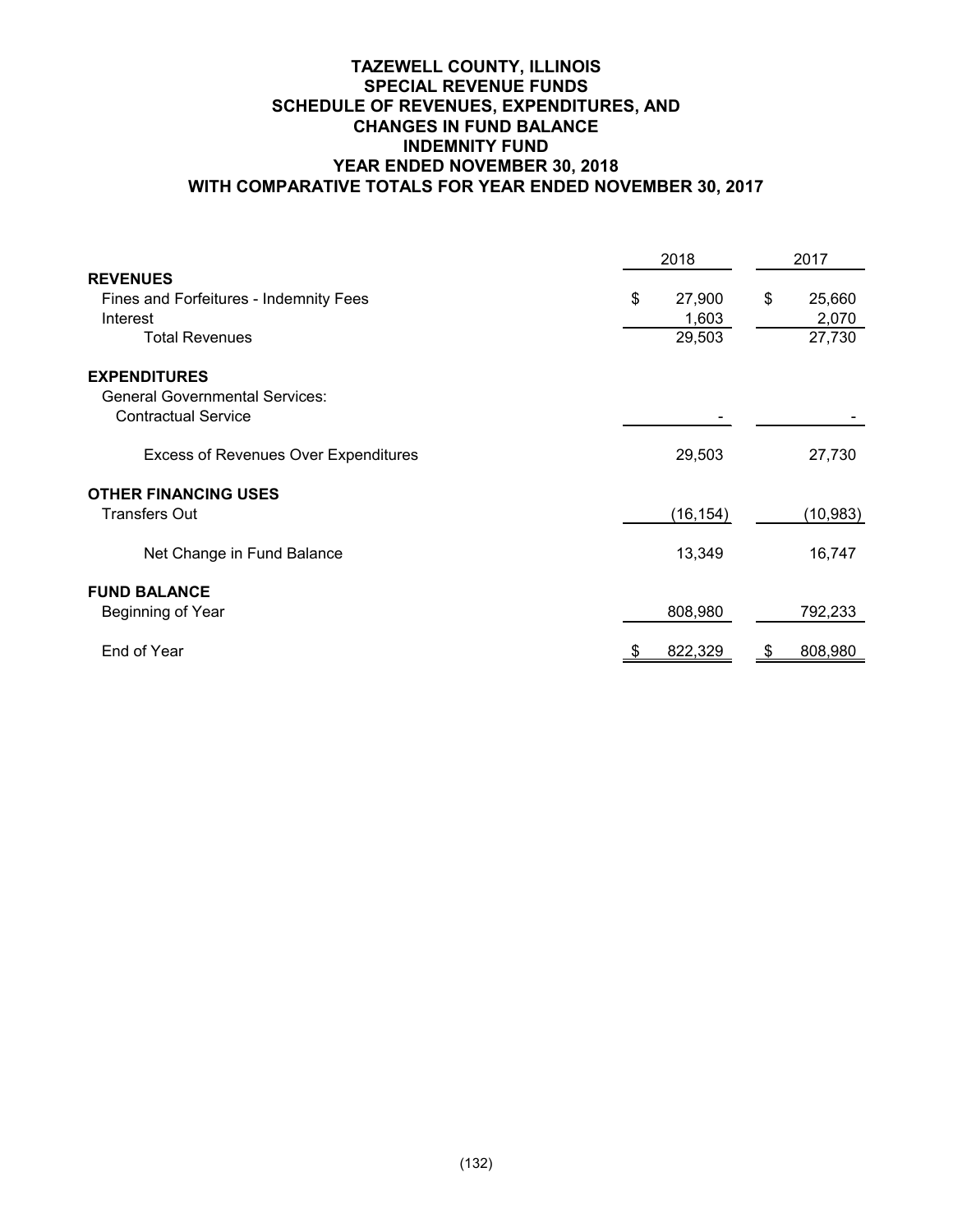## **TAZEWELL COUNTY, ILLINOIS SPECIAL REVENUE FUNDS SCHEDULE OF REVENUES, EXPENDITURES, AND CHANGES IN FUND BALANCE SHERIFF'S COMMISSARY FUND YEAR ENDED NOVEMBER 30, 2018 WITH COMPARATIVE TOTALS FOR YEAR ENDED NOVEMBER 30, 2017**

|                                                 | 2018         |    | 2017    |
|-------------------------------------------------|--------------|----|---------|
| <b>REVENUES</b>                                 |              |    |         |
| <b>Charges for Services:</b>                    |              |    |         |
| Fees for Phone Use                              | \$<br>89,174 | \$ | 25,155  |
| <b>Commissary Sales</b>                         | 54,497       |    | 39,975  |
| <b>Total Revenues</b>                           | 143,671      |    | 65,130  |
| <b>EXPENDITURES</b>                             |              |    |         |
| <b>Public Safety and Corrections:</b>           |              |    |         |
| Supplies Purchased for the Benefit of Prisoners | 101,253      |    | 70,792  |
| Net Change in Fund Balance                      | 42,418       |    | (5,662) |
| <b>FUND BALANCE</b>                             |              |    |         |
| Beginning of Year                               | 29,555       |    | 35,217  |
| End of Year                                     | 71,973       |    | 29,555  |
|                                                 |              |    |         |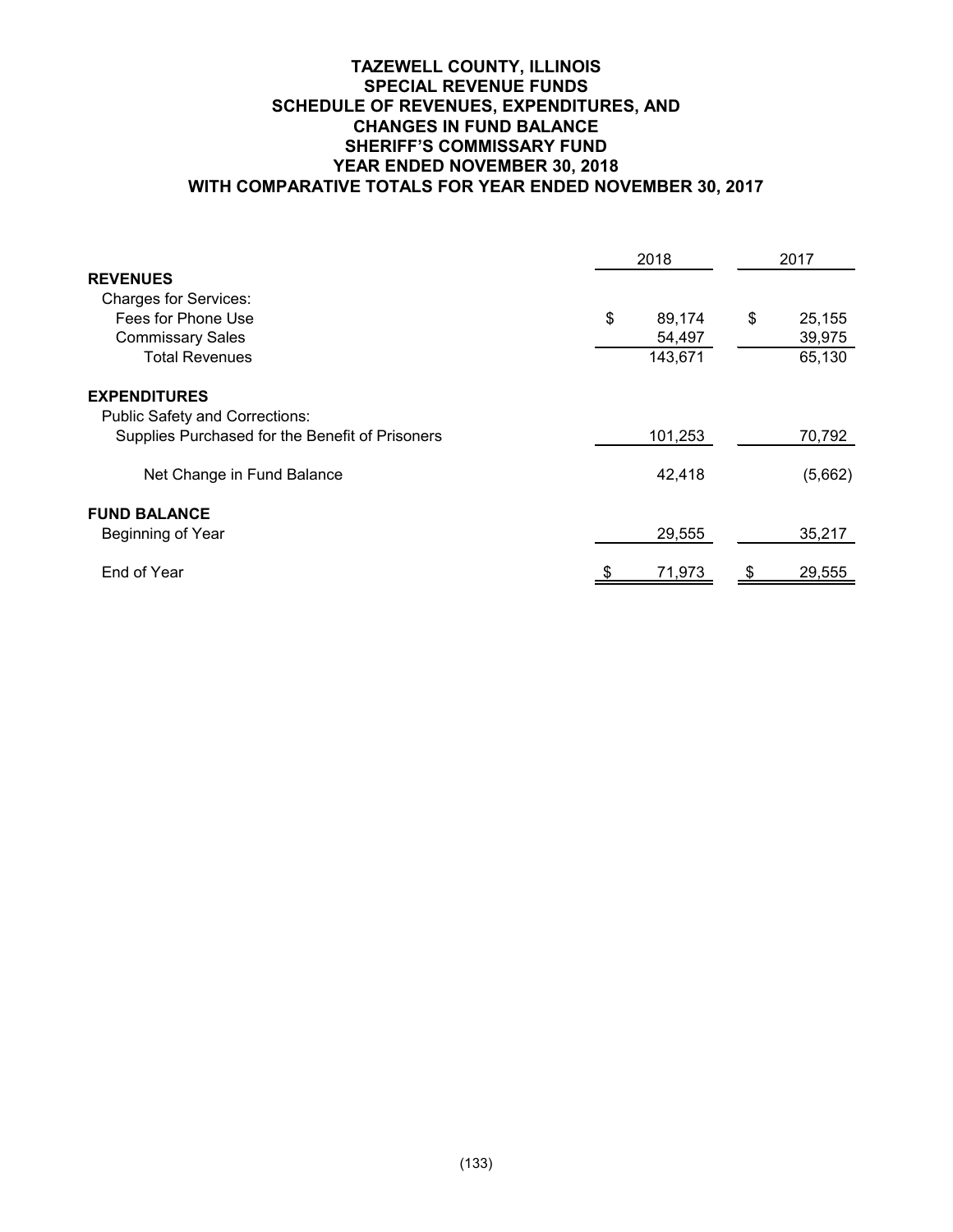## **TAZEWELL COUNTY, ILLINOIS PROPRIETARY FUND HEALTH INSURANCE FUND STATEMENT OF NET POSITION YEAR ENDED NOVEMBER 30, 2018 WITH COMPARATIVE TOTALS FOR NOVEMBER 30, 2017**

|                                                                                                                                                                               | Actual                                                |      |                                       |  |  |  |  |  |
|-------------------------------------------------------------------------------------------------------------------------------------------------------------------------------|-------------------------------------------------------|------|---------------------------------------|--|--|--|--|--|
| <b>ASSETS</b>                                                                                                                                                                 | 2018                                                  | 2017 |                                       |  |  |  |  |  |
| <b>CURRENT ASSETS</b><br>Cash<br>Stop Loss Receivable<br>Due from Other Funds                                                                                                 | \$<br>7,542,178                                       | \$   | 6,546,281<br>248,632<br>60,807        |  |  |  |  |  |
| <b>Total Assets</b>                                                                                                                                                           | 7,542,178                                             | - \$ | 6,855,720                             |  |  |  |  |  |
| <b>LIABILITIES AND NET POSITION</b>                                                                                                                                           |                                                       |      |                                       |  |  |  |  |  |
| <b>CURRENT LIABILITIES</b><br><b>Accounts Payable</b><br><b>Flex Spending Payable</b><br>Estimated Payable for Claims and Losses<br>Due to Others<br><b>Total Liabilities</b> | \$<br>3,535<br>22,528<br>544,408<br>19,129<br>589,600 | \$   | 3,535<br>231,448<br>19,129<br>254,112 |  |  |  |  |  |
| <b>NET POSITION</b>                                                                                                                                                           | 6,952,578                                             |      | 6,601,608                             |  |  |  |  |  |
| <b>Total Liabilities and Net Position</b>                                                                                                                                     | 7,542,178                                             |      | 6,855,720                             |  |  |  |  |  |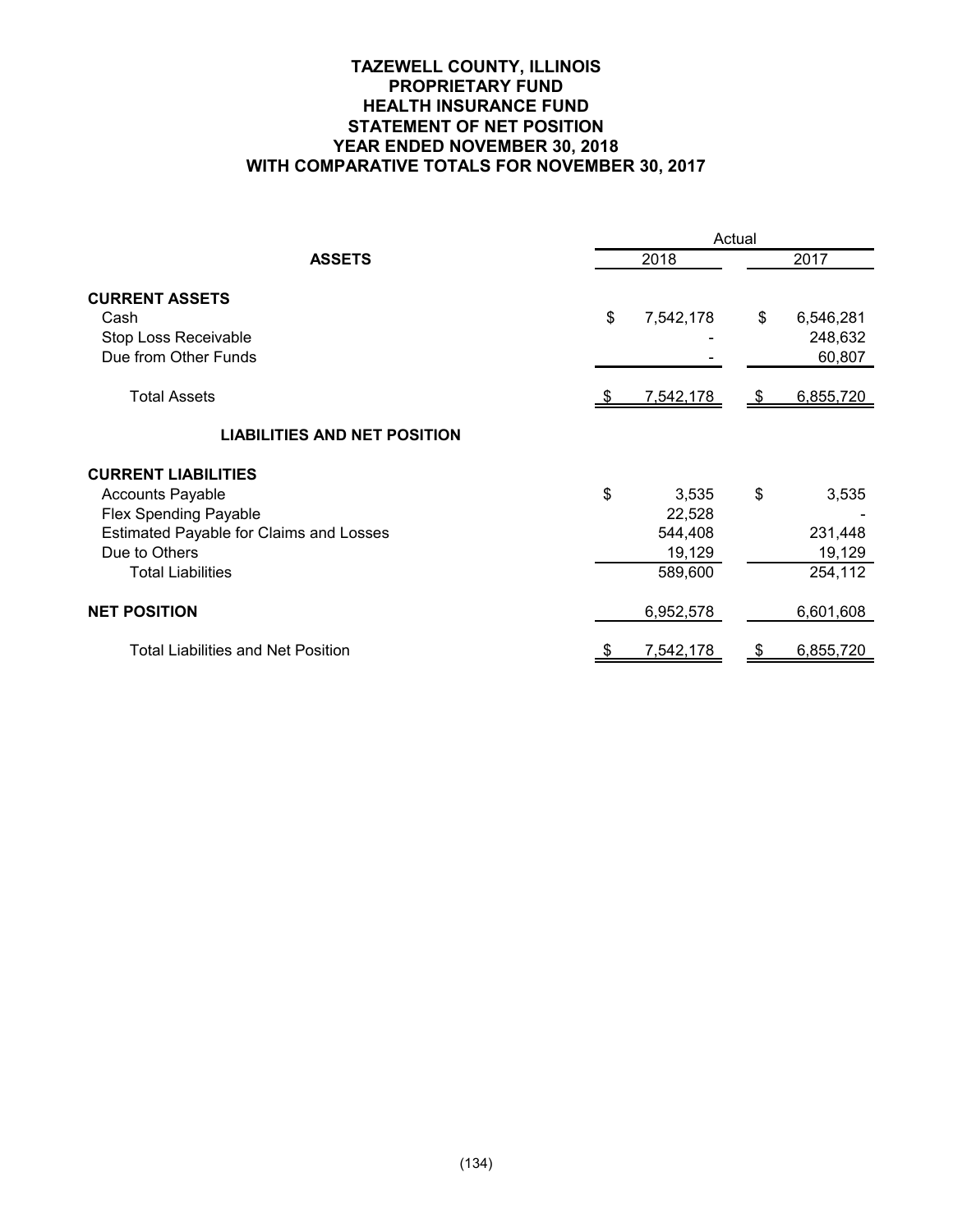## **TAZEWELL COUNTY, ILLINOIS PROPRIETARY FUND HEALTH INSURANCE FUND STATEMENT OF REVENUES, EXPENSES, AND CHANGES IN NET POSITION YEAR ENDED NOVEMBER 30, 2018 WITH COMPARATIVE FIGURES FOR YEAR ENDED NOVEMBER 30, 2017**

|                                         | Actual                 |                 |  |  |  |  |  |
|-----------------------------------------|------------------------|-----------------|--|--|--|--|--|
|                                         | 2018                   | 2017            |  |  |  |  |  |
| <b>OPERATING REVENUES</b>               |                        |                 |  |  |  |  |  |
| <b>Charges for Services</b>             | 4,981,256<br>S         | \$<br>4,943,656 |  |  |  |  |  |
| <b>Refunds and Recoveries</b>           | 1,095,740              | 325,261         |  |  |  |  |  |
| <b>Total Operating Revenues</b>         | 6,076,996              | 5,268,917       |  |  |  |  |  |
| <b>OPERATING EXPENSES - GENERAL</b>     |                        |                 |  |  |  |  |  |
| <b>GOVERNMENTAL SERVICES</b>            |                        |                 |  |  |  |  |  |
| <b>Medical Claims</b>                   | 5,263,094              | 4,506,285       |  |  |  |  |  |
| <b>Administrative Costs:</b>            |                        |                 |  |  |  |  |  |
| <b>Health and Dental Administration</b> | 93,269                 | 79,190          |  |  |  |  |  |
| <b>EAP Program</b>                      | 7,200                  | 7,200           |  |  |  |  |  |
| Employee Life Insurance                 | 25,982                 | 26,516          |  |  |  |  |  |
| Voluntary Life Insurance                | 19,606                 | 19,170          |  |  |  |  |  |
| Voluntary Accidental, Death, and        |                        |                 |  |  |  |  |  |
| Dismemberment Life Insurance            | 360                    | 400             |  |  |  |  |  |
| <b>Total Administrative Costs</b>       | 146,417                | 132,476         |  |  |  |  |  |
| Stop-Loss Reinsurance:                  |                        |                 |  |  |  |  |  |
| Employee                                | 151,760                | 141,588         |  |  |  |  |  |
| Dependent                               | 236,920                | 218,470         |  |  |  |  |  |
| Aggregate                               | 25,476                 | 24,469          |  |  |  |  |  |
| <b>Total Stop-Loss Reinsurance</b>      | 414,156                | 384,527         |  |  |  |  |  |
| <b>Total Operating Expenses</b>         | 5,823,667              | 5,023,288       |  |  |  |  |  |
| <b>OPERATING INCOME</b>                 | 253,329                | 245,629         |  |  |  |  |  |
| <b>NONOPERATING REVENUES</b>            |                        |                 |  |  |  |  |  |
| Interest Income                         | 97,641                 | 44,353          |  |  |  |  |  |
| Change in Net Position                  | 350,970                | 289,982         |  |  |  |  |  |
| <b>NET POSITION</b>                     |                        |                 |  |  |  |  |  |
| Beginning of Year                       | 6,601,608              | 6,311,626       |  |  |  |  |  |
| End of Year                             | 6,952,578<br><u>\$</u> | 6,601,608<br>\$ |  |  |  |  |  |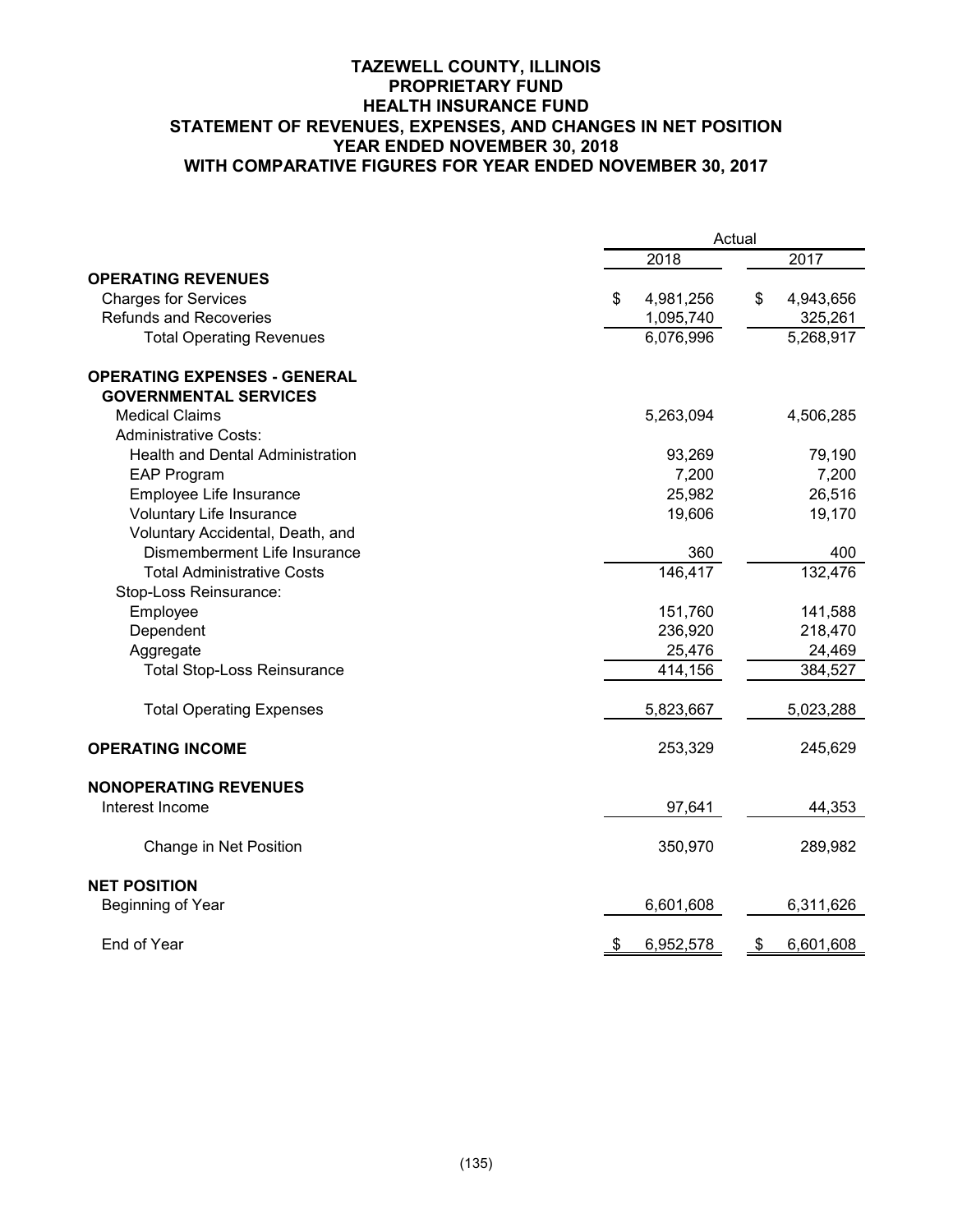## **TAZEWELL COUNTY, ILLINOIS PROPRIETARY FUND HEALTH INSURANCE FUND STATEMENT OF CASH FLOWS YEAR ENDED NOVEMBER 30, 2018 WITH COMPARATIVE FIGURES FOR YEAR ENDED NOVEMBER 30, 2017**

|                                                            | Actual          |                           |             |  |  |  |  |  |
|------------------------------------------------------------|-----------------|---------------------------|-------------|--|--|--|--|--|
|                                                            | 2018            |                           | 2017        |  |  |  |  |  |
| <b>CASH FLOWS FROM OPERATING ACTIVITIES</b>                |                 |                           |             |  |  |  |  |  |
| Cash Received from Assessments Made to Other Funds         | \$<br>3,679,046 | \$                        | 3,909,094   |  |  |  |  |  |
| Cash Received from Employees and Others                    | 1,363,017       |                           | 1,207,985   |  |  |  |  |  |
| Cash Received from Refunds and Recoveries                  | 1,344,372       |                           | 76,629      |  |  |  |  |  |
| Cash Paid for Claims                                       | (4,927,606)     |                           | (4,686,132) |  |  |  |  |  |
| Cash Paid for Administrative Costs and Stop Loss Insurance | (560, 573)      |                           | (517,003)   |  |  |  |  |  |
| Net Cash Provided (Used) by Operating Activities           | 898,256         |                           | (9, 427)    |  |  |  |  |  |
| <b>CASH FLOWS FROM INVESTING ACTIVITIES</b>                |                 |                           |             |  |  |  |  |  |
| Interest Received on Cash and Investments                  | 97,641          |                           | 44,353      |  |  |  |  |  |
| <b>NET INCREASE IN CASH</b>                                | 995,897         |                           | 34,926      |  |  |  |  |  |
| <b>CASH</b>                                                |                 |                           |             |  |  |  |  |  |
| Beginning of Year                                          | 6,546,281       |                           | 6,511,355   |  |  |  |  |  |
| End of Year                                                | 7,542,178       | -\$                       | 6,546,281   |  |  |  |  |  |
| <b>RECONCILIATION OF OPERATING INCOME TO NET</b>           |                 |                           |             |  |  |  |  |  |
| <b>CASH PROVIDED (USED) BY OPERATING ACTIVITIES</b>        |                 |                           |             |  |  |  |  |  |
| Operating Income                                           | \$<br>253,329   | \$                        | 245,629     |  |  |  |  |  |
| Adjustments to Reconcile Operating Income                  |                 |                           |             |  |  |  |  |  |
| to Net Cash Provided (Used) by Operating Activities        |                 |                           |             |  |  |  |  |  |
| Change in Assets and Liabilities:                          |                 |                           |             |  |  |  |  |  |
| <b>Stop Loss Receivable</b>                                | 248,632         |                           | (248, 632)  |  |  |  |  |  |
| Due from Other Funds                                       | 60,807          |                           | 173,423     |  |  |  |  |  |
| <b>Flex Spending Payable</b>                               | 22,528          |                           |             |  |  |  |  |  |
| <b>Estimated Payable for Claims and Losses</b>             | 312,960         |                           | (179, 847)  |  |  |  |  |  |
| Net Cash Provided (Used) by Operating Activities           | \$<br>898,256   | $\boldsymbol{\mathsf{S}}$ | (9, 427)    |  |  |  |  |  |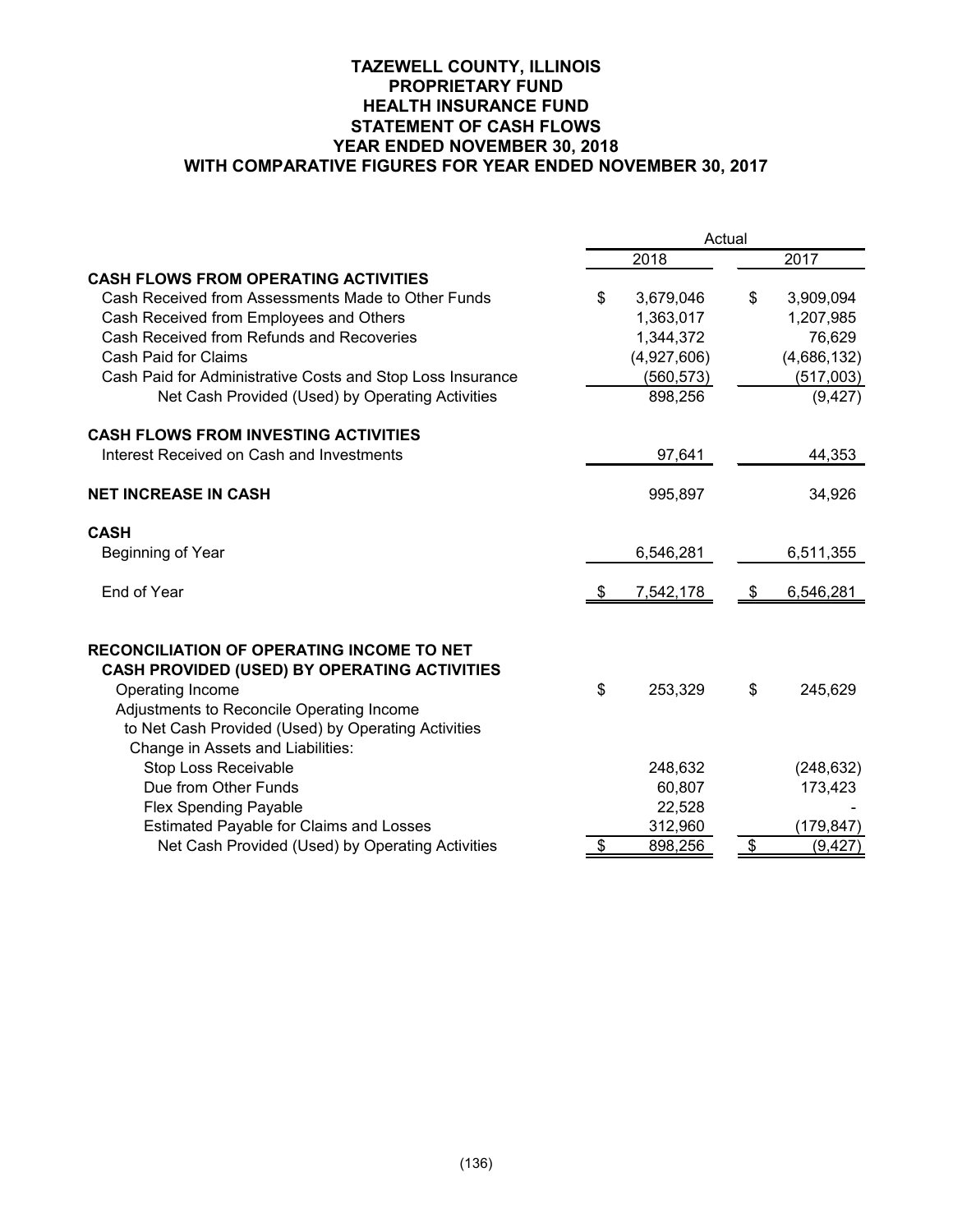# **TAZEWELL COUNTY, ILLINOIS AGENCY FUNDS COMBINING SCHEDULE OF ASSETS AND LIABILITIES YEAR ENDED NOVEMBER 30, 2018**

|                                                                                   |                         | Balance,<br>November 30,<br>2017 |      | Additions      |      |                |      | Balance,<br>November 30,<br>2018 |
|-----------------------------------------------------------------------------------|-------------------------|----------------------------------|------|----------------|------|----------------|------|----------------------------------|
| <b>PROPERTY TAX FUND</b>                                                          |                         |                                  |      |                |      | Deductions     |      |                                  |
| Assets:                                                                           |                         |                                  |      |                |      |                |      |                                  |
| Cash and Investments                                                              | -S                      | 81,976                           |      | \$ 223,887,231 |      | \$ 223,866,424 | \$   | 102,783                          |
| Liabilities:                                                                      |                         |                                  |      |                |      |                |      |                                  |
| Amounts Due Taxing Bodies                                                         | \$                      | 81,976                           |      | \$223,887,231  |      | \$223,866,424  | \$   | 102,783                          |
| <b>ESTATE TAX FUND</b>                                                            |                         |                                  |      |                |      |                |      |                                  |
| Assets:                                                                           |                         |                                  |      |                |      |                |      |                                  |
| Cash and Investments                                                              | -\$                     | 5,183                            | - \$ | 4              | - \$ |                | æ.   | 5,187                            |
| Liabilities:                                                                      |                         |                                  |      |                |      |                |      |                                  |
| Due to State of Illinois                                                          | -\$                     | 5,183                            | \$   | 4              | \$   |                | \$   | 5,187                            |
| <b>UNCLAIMED FUND</b>                                                             |                         |                                  |      |                |      |                |      |                                  |
| Assets:                                                                           |                         |                                  |      |                |      |                |      |                                  |
| Cash and Investments                                                              | -\$                     | 103,183                          | - \$ | $11 \quad $$   |      | 22,927         | - \$ | 80,267                           |
| Liabilities:                                                                      |                         |                                  |      |                |      |                |      |                                  |
| Due to State of Illinois                                                          | \$                      | 25,067                           | \$   |                | \$   |                | \$   | 25,067                           |
| Due to Others                                                                     |                         | 78,116                           |      | 11             |      | 22,927         |      | 55,200                           |
| Total                                                                             | $\sqrt[6]{\frac{1}{2}}$ | 103,183                          | \$   | 11             | \$   | 22,927         | \$   | 80,267                           |
| <b>CIRCUIT CLERK/COUNTY</b><br><b>CLERK ESCROW FUND</b><br>Assets:                |                         |                                  |      |                |      |                |      |                                  |
| Cash and Investments                                                              | -\$                     | 1,241,557                        | - \$ | 11,181,649     | - \$ | 10,135,664     | \$   | 2,287,542                        |
|                                                                                   |                         |                                  |      |                |      |                |      |                                  |
| Liabilities:<br>Bond, Restitution, Tax Redemption,<br>and Miscellaneous Available |                         |                                  |      |                |      |                |      |                                  |
| for Distribution                                                                  |                         | 1,241,557                        | \$   | 11,181,649     | \$   | 10,135,664     |      | 2,287,542                        |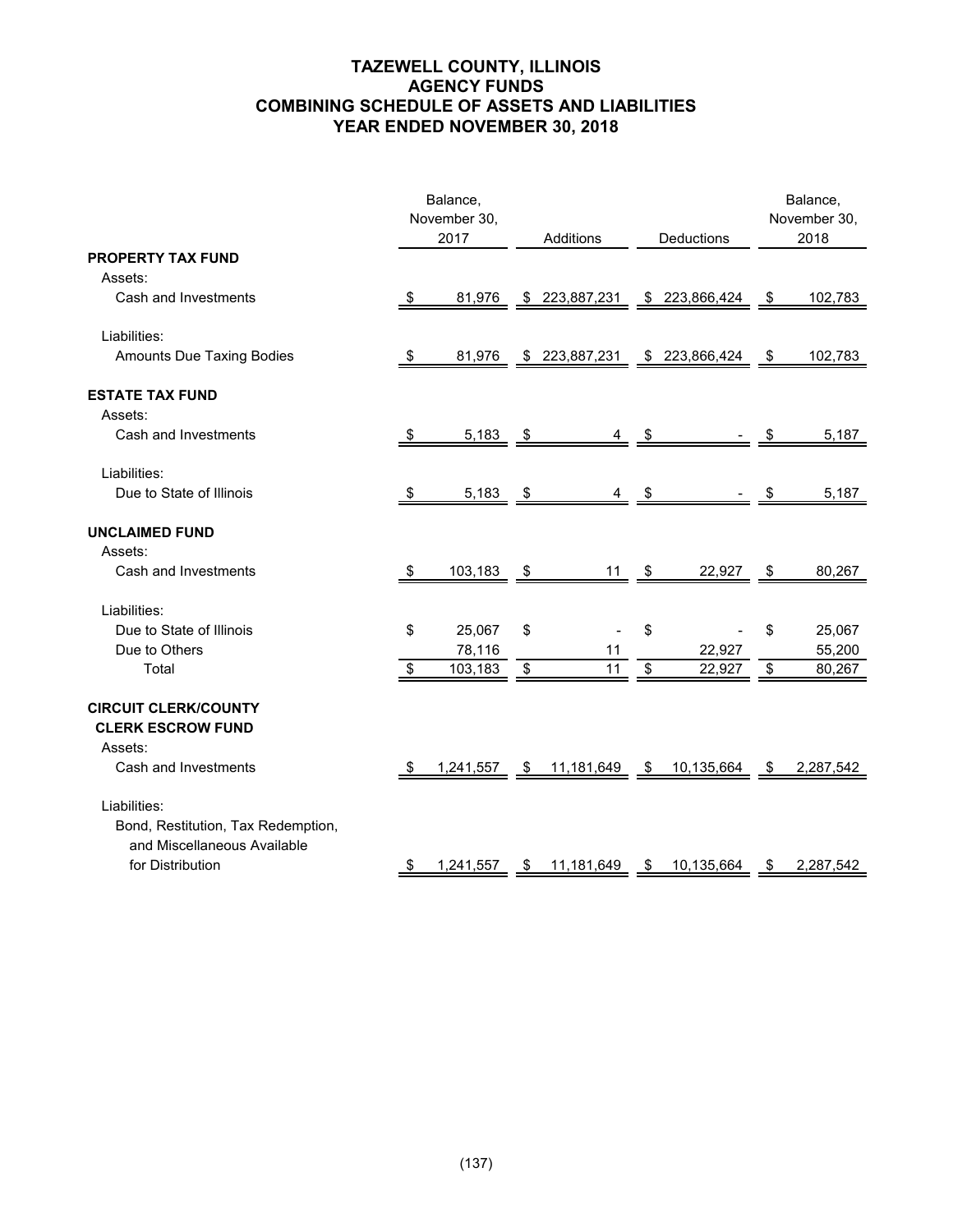# **TAZEWELL COUNTY, ILLINOIS AGENCY FUNDS COMBINING SCHEDULE OF ASSETS AND LIABILITIES (CONTINUED) YEAR ENDED NOVEMBER 30, 2018**

|                                                                            |           | Balance,             |      |               |               |                |      | Balance,             |
|----------------------------------------------------------------------------|-----------|----------------------|------|---------------|---------------|----------------|------|----------------------|
|                                                                            |           | November 30,<br>2017 |      | Additions     |               | Deductions     |      | November 30,<br>2018 |
| <b>INMATE BENEFIT FUND</b>                                                 |           |                      |      |               |               |                |      |                      |
| Assets:                                                                    |           |                      |      |               |               |                |      |                      |
| Cash and Investments                                                       | \$        | 8,578                | \$   | 452,677       | \$            | 447,499        | \$   | 13,756               |
| Liabilities:                                                               |           |                      |      |               |               |                |      |                      |
| <b>Amounts Held for Prisoners</b>                                          |           | 8,578                | \$   | 452,677       | $\frac{1}{2}$ | 447,499        | \$   | 13,756               |
| <b>VETERANS' MEMORIAL FUND</b><br>Assets:                                  |           |                      |      |               |               |                |      |                      |
| Cash and Investments                                                       | -\$       | 6,501                | \$   |               | \$            | 2,493          | \$   | 4,008                |
| Liabilities:                                                               |           |                      |      |               |               |                |      |                      |
| Due to Others                                                              | <u>\$</u> | 6,501                | - \$ |               | - \$          | 2,493          | - \$ | 4,008                |
| <b>CONDEMNATION ESCROW FUND</b><br>Assets:                                 |           |                      |      |               |               |                |      |                      |
| Cash and Investments                                                       | \$        | 109,998              | \$   | 2,804         | \$            |                |      | 112,802              |
| Liabilities:                                                               |           |                      |      |               |               |                |      |                      |
| Amounts Held Pending Court Disposition                                     | -\$       | 109,998              | \$   | 2,804         | \$            |                |      | 112,802              |
| <b>TOTAL - ALL AGENCY FUNDS</b><br>Assets:                                 |           |                      |      |               |               |                |      |                      |
| Cash and Investments                                                       | - 5       | 1,556,976            | \$   | 235,524,376   |               | \$ 234,475,007 | S    | 2,606,345            |
| Liabilities:                                                               |           |                      |      |               |               |                |      |                      |
| Due to State of Illinois                                                   | \$        | 30,250               | \$   | 4             | \$            |                | \$   | 30,254               |
| Due to Others                                                              |           | 84,617               |      | 11            |               | 25,420         |      | 59,208               |
| Amounts Due Taxing Bodies and Others                                       |           | 81,976               |      | 223,887,231   |               | 223,866,424    |      | 102,783              |
| Amounts Held Pending Court Disposition                                     |           | 109,998              |      | 2,804         |               |                |      | 112,802              |
| <b>Amounts Held for Prisoners</b><br>Bond Restitution, Tax Redemption, and |           | 8,578                |      | 452,677       |               | 447,499        |      | 13,756               |
| Miscellaneous Available for Distribution                                   |           | 1,241,557            |      | 11,181,649    |               | 10,135,664     |      | 2,287,542            |
| <b>Total Liabilities</b>                                                   | - \$      | 1,556,976            |      | \$235,524,376 |               | \$ 234,475,007 | \$   | 2,606,345            |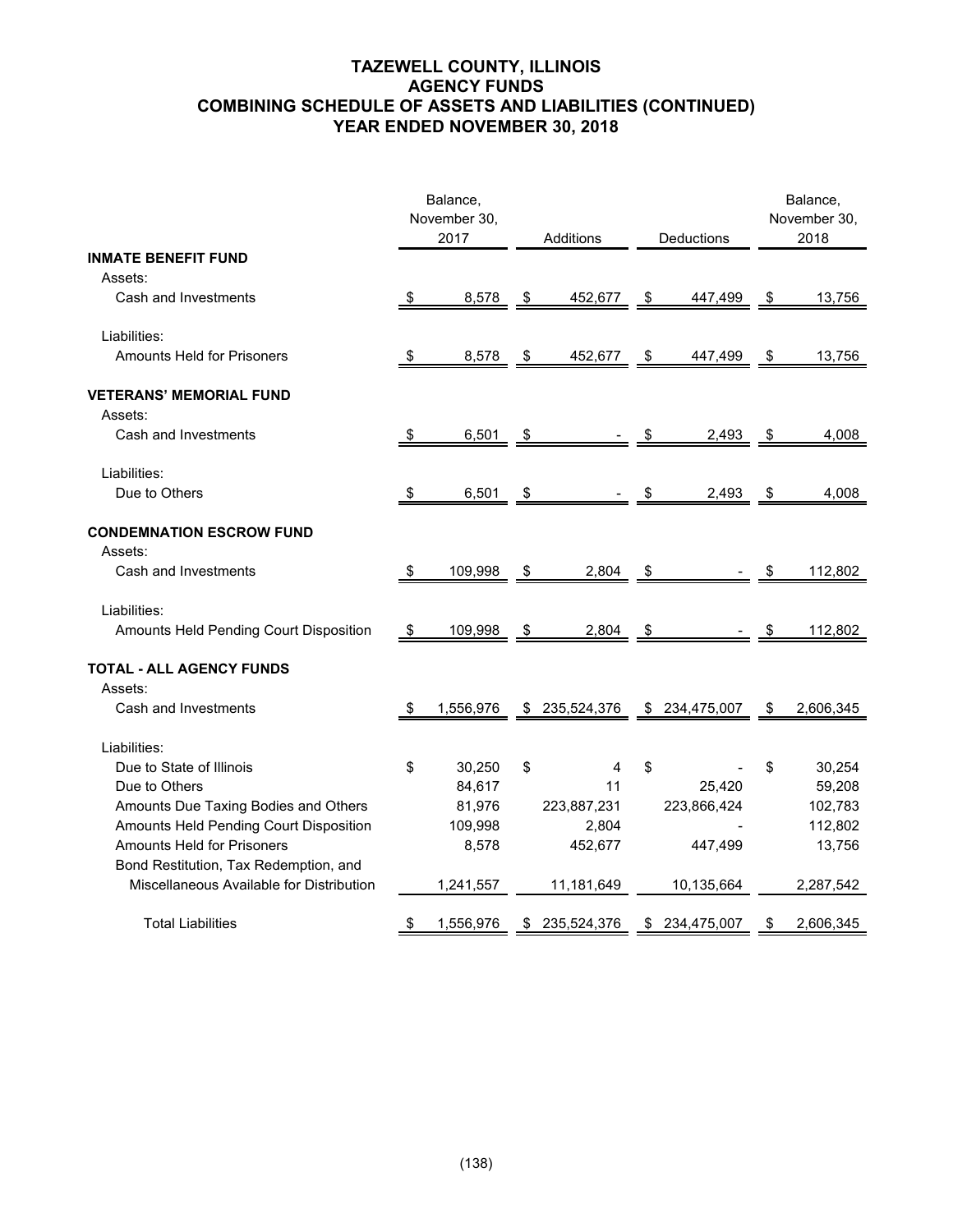# **TAZEWELL COUNTY, ILLINOIS EMERGENCY SYSTEM TELEPHONE BOARD (911) A COMPONENT UNIT OF TAZEWELL COUNTY, ILLINOIS BALANCE SHEET AND STATEMENT OF NET POSITION NOVEMBER 30, 2018**

|                                                                                                                                                                          |      | <b>Balance</b><br>Sheet   |               | Adjustments                      |    | Statement of<br><b>Net Position</b> |
|--------------------------------------------------------------------------------------------------------------------------------------------------------------------------|------|---------------------------|---------------|----------------------------------|----|-------------------------------------|
| <b>ASSETS</b>                                                                                                                                                            |      |                           |               |                                  |    |                                     |
| <b>CURRENT ASSETS</b><br>Cash<br><b>Accounts Receivable</b>                                                                                                              | \$   | 867,437<br>483,598        | \$            |                                  | \$ | 867,437<br>483,598                  |
| <b>Total Current Assets</b>                                                                                                                                              |      | 1,351,035                 |               |                                  |    | 1,351,035                           |
| <b>NONCURRENT ASSETS</b><br>Capital Assets, Net                                                                                                                          |      |                           |               | 1,302,175                        |    | 1,302,175                           |
| DEFERRED OUTFLOWS OF RESOURCES<br>Deferred Amount Related to Pension Liability                                                                                           |      |                           |               | 34,848                           |    | 34,848                              |
| <b>Total Assets and Deferred Outflows of Resources</b>                                                                                                                   | - \$ | 1,351,035                 | $\mathcal{S}$ | 1,337,023                        | \$ | 2,688,058                           |
| <b>LIABILITIES AND FUND</b><br><b>BALANCE/NET POSITION</b>                                                                                                               |      |                           |               |                                  |    |                                     |
| <b>CURRENT LIABILITIES</b><br><b>Accounts Payable</b><br><b>Accrued Payroll and Related Costs</b><br><b>Total Current Liabilities</b>                                    | \$   | 12,809<br>3,034<br>15,843 | \$            |                                  | \$ | 12,809<br>3,034<br>15,843           |
| <b>NONCURRENT LIABILITIES</b><br><b>Net Pension Liability</b>                                                                                                            |      |                           |               | 31,627                           |    | 31,627                              |
| <b>Total Other Postemployment Benefit Liability</b><br>Capital Lease Obligation<br><b>Total Noncurrent Liabilities</b>                                                   |      |                           |               | 44,236<br>971,861<br>1,047,724   |    | 44,236<br>971,861<br>1,047,724      |
| <b>Total Liabilities</b>                                                                                                                                                 |      | 15,843                    |               | 1,047,724                        |    | 1,063,567                           |
| DEFERRED INFLOWS OF RESOURCES<br>Deferred Amount Related to Pension Liability<br>Deferred Amount Related to OPEB Liability<br><b>Total Deferred Inflows of Resources</b> |      |                           |               | 63,708<br>5,544<br>69,252        |    | 63,708<br>5,544<br>69,252           |
| <b>FUND BALANCE/NET POSITION</b><br><b>Investment in Capital Assets</b><br>Unrestricted<br><b>Total Net Position</b>                                                     |      | 1,335,192<br>1,335,192    |               | 330,314<br>(110, 267)<br>220,047 |    | 330,314<br>1,224,925<br>1,555,239   |
| Total Liabilities, Deferred Inflows of Resources,<br>and Fund Balance/Net Position                                                                                       | P.   | 1,351,035                 | - \$          | 1,337,023                        | -S | 2,688,058                           |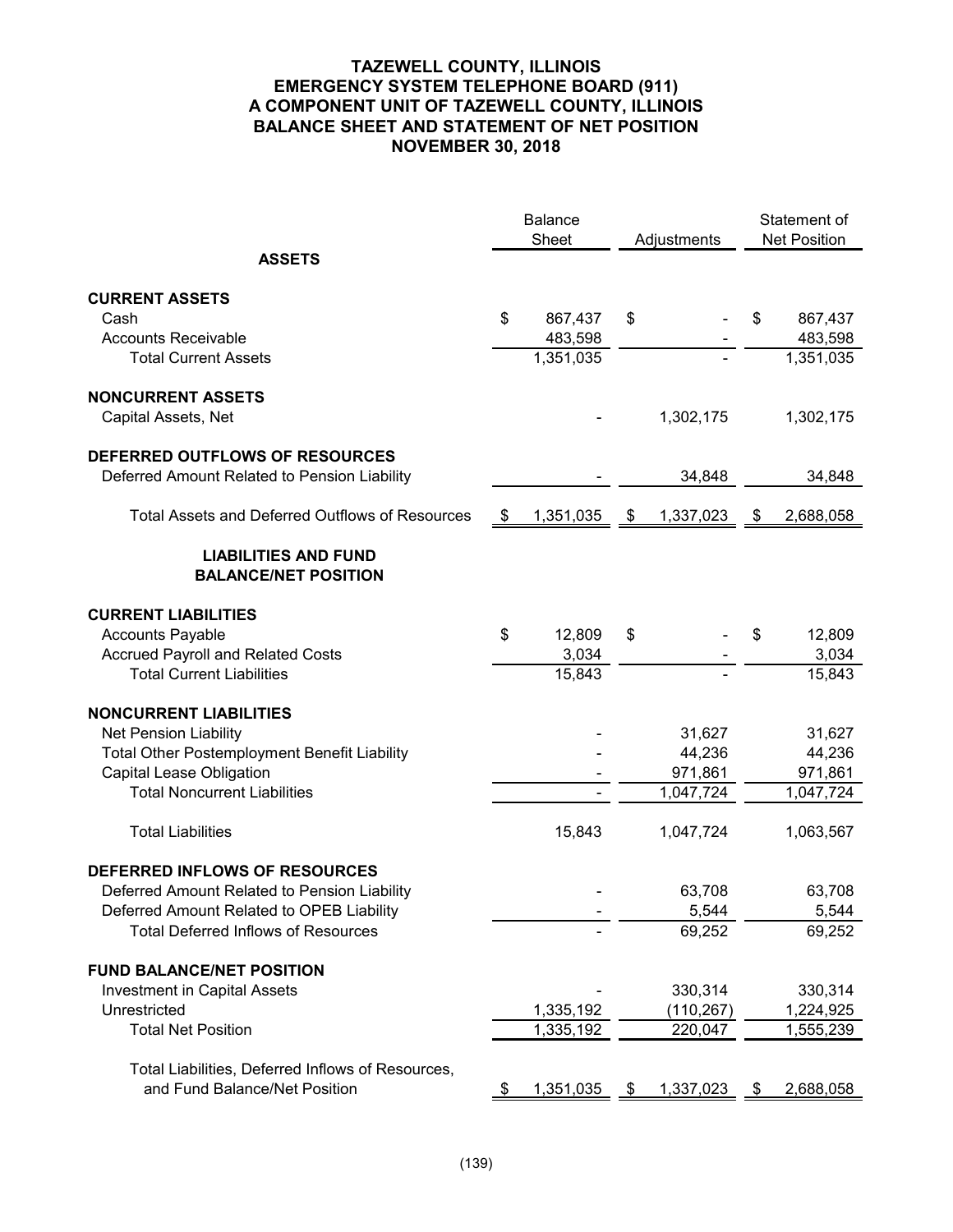# **TAZEWELL COUNTY, ILLINOIS EMERGENCY SYSTEM TELEPHONE BOARD (911) A COMPONENT UNIT OF TAZEWELL COUNTY, ILLINOIS RECONCILIATION OF BALANCE SHEET TO STATEMENT OF NET POSITION NOVEMBER 30, 2018**

| <b>Total Fund Balance for Fund Balance Sheet</b>                                                                                                                                                                    | \$<br>1,335,192                                     |
|---------------------------------------------------------------------------------------------------------------------------------------------------------------------------------------------------------------------|-----------------------------------------------------|
| Total net position reported in the Statement of Net Position is<br>different because                                                                                                                                |                                                     |
| Capital assets used in governmental activities are not<br>financial resources and therefore are not reported as<br>assets in governmental funds. The cost of the assets<br>and related accumulated depreciation is: |                                                     |
| <b>Cost of Capital Assets</b><br><b>Accumulated Depreciation</b><br>Total                                                                                                                                           | 4,402,409<br>(3, 100, 234)<br>1,302,175             |
| Deferred outflows of resources for net pension liability                                                                                                                                                            | 34,848                                              |
| Deferred inflows of resources for net pension liability                                                                                                                                                             | (63, 708)                                           |
| Deferred inflows of resources for total other postemployment benefit liability                                                                                                                                      | (5, 544)                                            |
| Certain liabilities are not due and payable in the current<br>period and, therefore, are not reported as liabilities in<br>the governmental funds. These liabilities at<br>November 30, 2018 consist of:            |                                                     |
| <b>Net Pension Liability</b><br><b>Total Other Postemployment Benefit Liability</b><br><b>Capital Lease Obligation</b><br>Total                                                                                     | (31, 627)<br>(44, 236)<br>(971, 861)<br>(1,047,724) |
| <b>Net Position</b>                                                                                                                                                                                                 | \$<br>1,555,239                                     |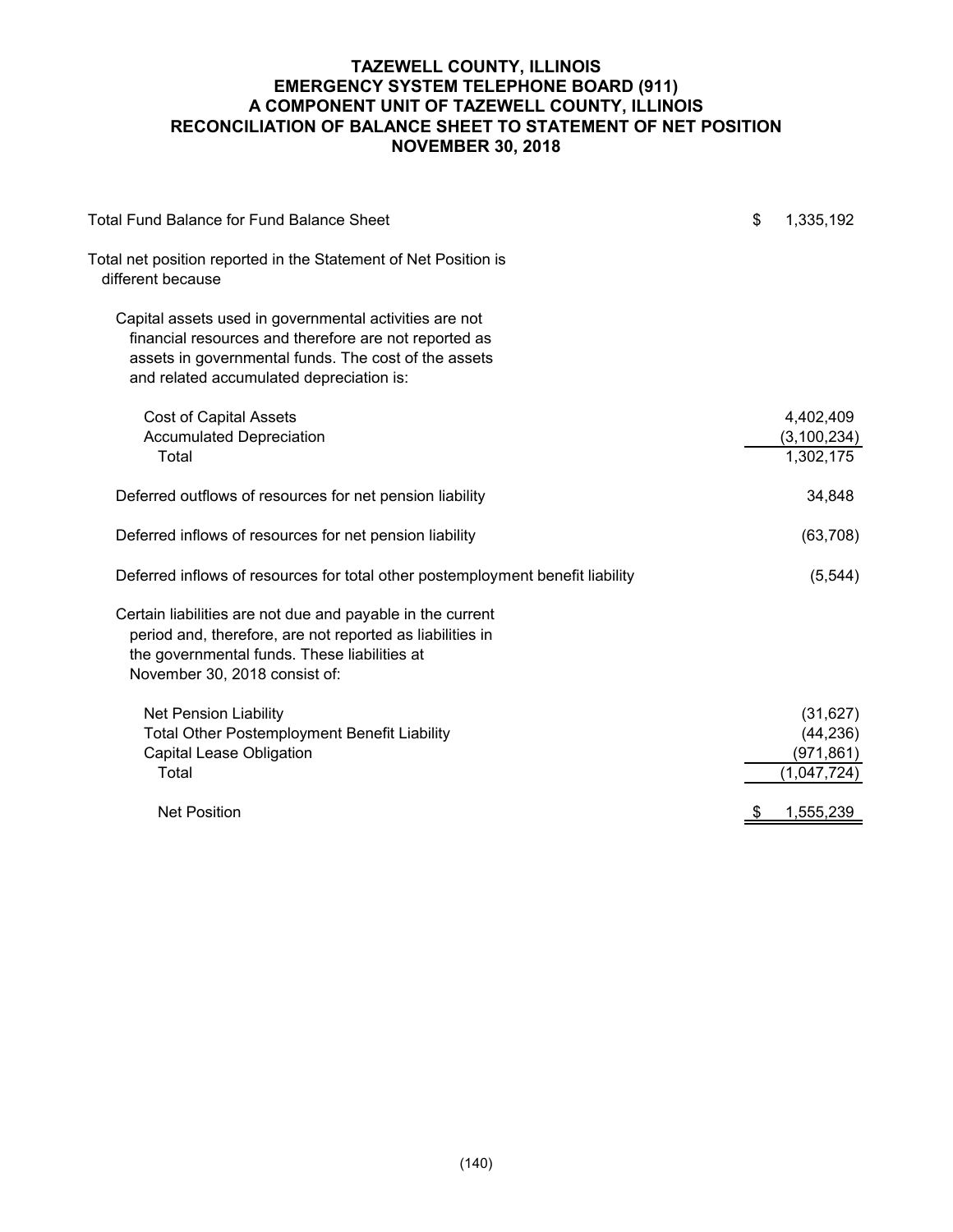## **TAZEWELL COUNTY, ILLINOIS EMERGENCY SYSTEM TELEPHONE BOARD (911) A COMPONENT UNIT OF TAZEWELL COUNTY, ILLINOIS STATEMENT OF REVENUES, EXPENDITURES, AND CHANGES IN FUND BALANCE AND STATEMENT OF ACTIVITIES YEAR ENDED NOVEMBER 30, 2018**

|                                         | Statement        |               |                  |
|-----------------------------------------|------------------|---------------|------------------|
|                                         | of Revenues,     |               |                  |
|                                         | Expenditures,    |               |                  |
|                                         | and Changes      |               |                  |
|                                         | in Fund          |               | Statement        |
|                                         | <b>Balance</b>   | Adjustments   | of Activities    |
| <b>REVENUES</b>                         |                  |               |                  |
| <b>Charges for Services</b>             | \$<br>2,063,750  | \$            | \$<br>2,063,750  |
| Interest                                | 6,811            |               | 6,811            |
| Forgiveness of Debt                     | 92,344           |               | 92,344           |
| <b>Total Revenues</b>                   | 2,162,905        |               | 2,162,905        |
| <b>EXPENDITURES/EXPENSES</b>            |                  |               |                  |
| Current                                 | 976,566          | 20,670        | 997,236          |
| Debt Service:                           |                  |               |                  |
| Principal                               | 87,657           | (87, 657)     |                  |
| Interest                                | 43,917           |               | 43,917           |
| Capital Outlay                          | 1,101,326        | (1, 101, 326) |                  |
| Depreciation                            |                  | 63,934        | 63,934           |
| <b>Total Expenditures/Expenses</b>      | 2,209,466        | (1, 104, 379) | 1,105,087        |
| Excess (Deficiency) of Revenues         |                  |               |                  |
| Over Expenditures/Expenses              | (46, 561)        | 1,104,379     | 1,057,818        |
| <b>OTHER FINANCING SOURCES</b>          |                  |               |                  |
| Proceeds from Capital Lease Obligation  | 1,059,518        | (1,059,518)   |                  |
| Net Change in Fund Balance/Net Position | 1,012,957        | 44,861        | 1,057,818        |
| <b>FUND BALANCE/NET POSITION</b>        |                  |               |                  |
| <b>Beginning of Period</b>              | 322,235          | 175,186       | 497,421          |
| End of Period                           | <u>1,335,192</u> | 220,047       | <u>1,555,239</u> |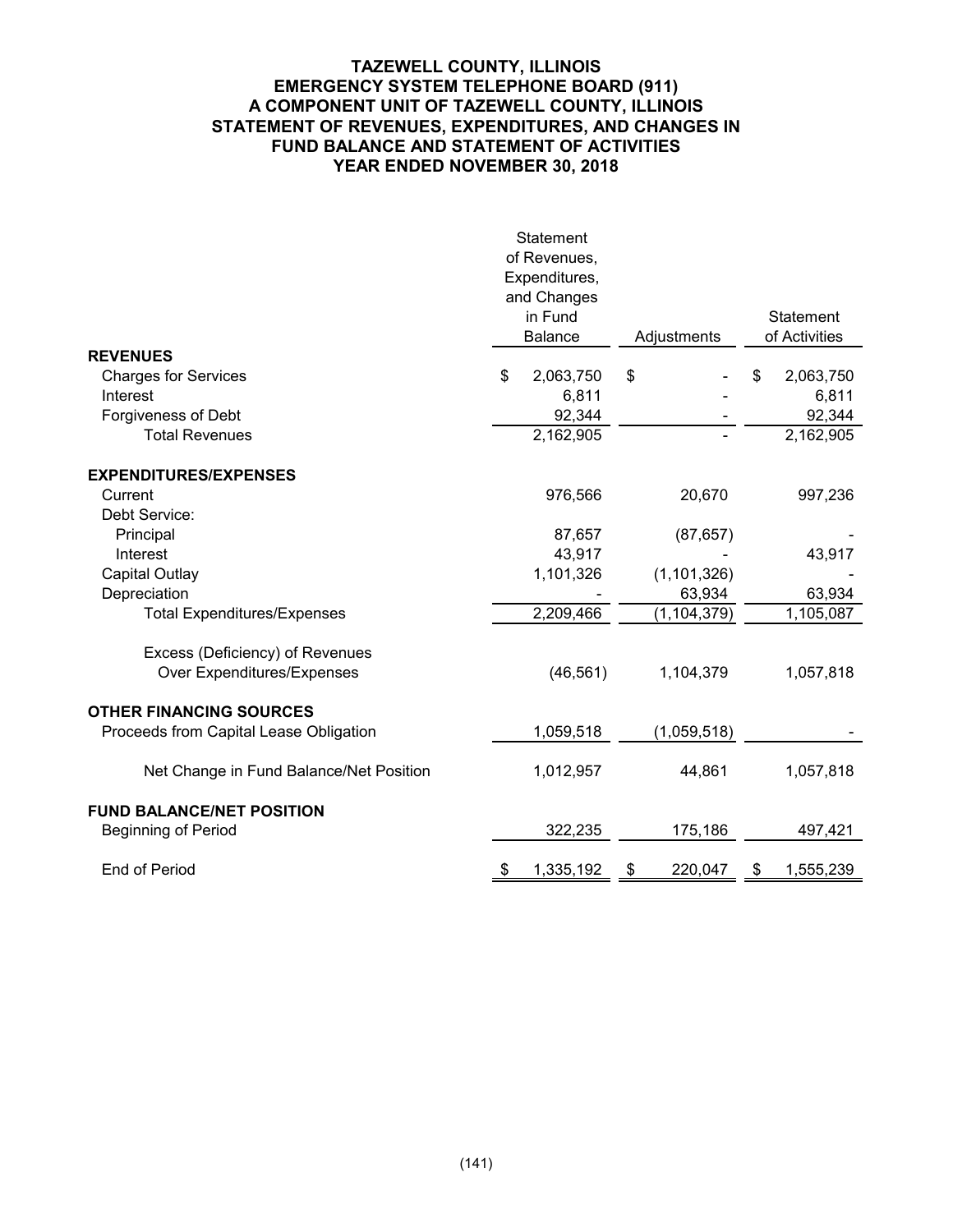## **TAZEWELL COUNTY, ILLINOIS EMERGENCY SYSTEM TELEPHONE BOARD (911) A COMPONENT UNIT OF TAZEWELL COUNTY, ILLINOIS RECONCILIATION OF STATEMENT OF REVENUES, EXPENDITURES, AND CHANGES IN FUND BALANCE TO STATEMENT OF ACTIVITIES YEAR ENDED NOVEMBER 30, 2018**

| Net Change in Fund Balance                                                                                                                                                                                                                                                                                                         | \$<br>1,012,957                     |
|------------------------------------------------------------------------------------------------------------------------------------------------------------------------------------------------------------------------------------------------------------------------------------------------------------------------------------|-------------------------------------|
| The change in net position reported in the Statement of Activities is<br>different because                                                                                                                                                                                                                                         |                                     |
| Capital outlays are reported in governmental funds as expenditures.<br>However, in the Statement of Activities, the cost of those assets is<br>allocated over their estimated useful lives as depreciation expense.<br>Below is the capital outlay and depreciation expense for the year:                                          |                                     |
| Capital Outlay/Equipment<br><b>Depreciation Expense</b><br>Total                                                                                                                                                                                                                                                                   | 1,101,326<br>(63, 934)<br>1,037,392 |
| Issuance of long-term debt provides current financial resources to governmental<br>funds, but the issuance increases long-term debt in the Statement of<br>Net Position.                                                                                                                                                           |                                     |
| Capital Lease Obligation                                                                                                                                                                                                                                                                                                           | (1,059,518)                         |
| Repayments of principal on long-term debt are expenditures in the<br>governmental funds, but the repayments reduce long-term debt<br>in the Statement of Net Position.                                                                                                                                                             |                                     |
| Capital Lease Obligation                                                                                                                                                                                                                                                                                                           | 87,657                              |
| OPEB contributions are reported in governmental funds as expenditures.<br>However, in the Statement of Activities, OPEB expense is the<br>cost of benefits earned, adjusted for recognition of changes in<br>deferred outflows and inflows of resources related to OPEB.                                                           |                                     |
| <b>OPEB Payments</b><br><b>OPEB Expense</b><br>Total                                                                                                                                                                                                                                                                               | 664<br>(3, 167)<br>(2, 503)         |
| Pension contributions are reported in governmental funds as expenditures.<br>However, in the Statement of Activities, pension expense is the<br>cost of benefits earned, adjusted for member contributions, the<br>recognition of changes in deferred outflows of resources related to<br>pensions, and the investment experience. |                                     |
| <b>Pension Contributions</b><br>Pension Expense<br>Total                                                                                                                                                                                                                                                                           | (2,779)<br>(15, 388)<br>(18, 167)   |
| Change in Net Position                                                                                                                                                                                                                                                                                                             | 1,057,818                           |
|                                                                                                                                                                                                                                                                                                                                    |                                     |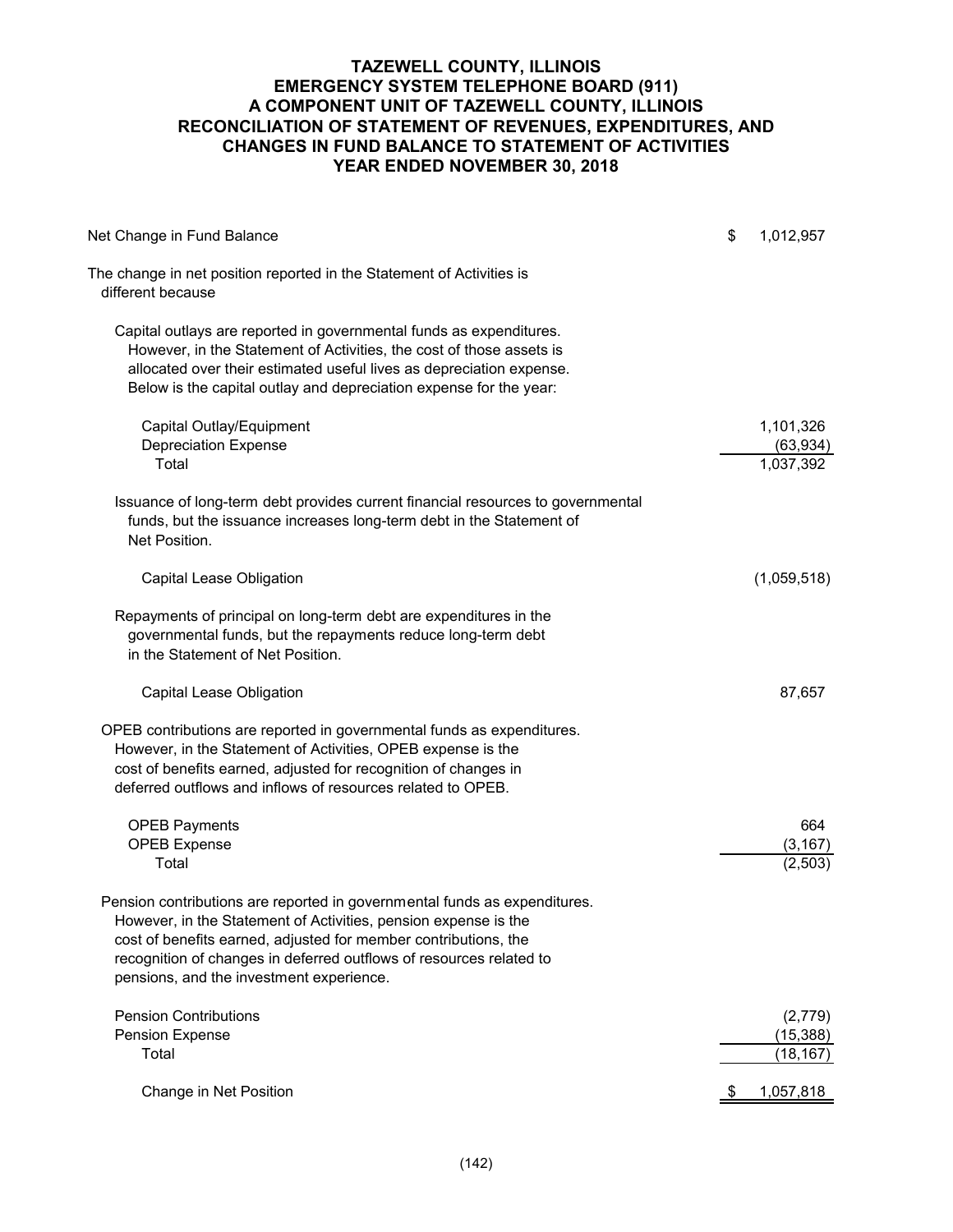#### **TAZEWELL COUNTY, ILLINOIS EMERGENCY SYSTEM TELEPHONE BOARD (911) A COMPONENT UNIT OF TAZEWELL COUNTY, ILLINOIS STATEMENT OF REVENUES, EXPENDITURES, AND CHANGES IN FUND BALANCE – BUDGET AND ACTUAL YEAR ENDED NOVEMBER 30, 2018 WITH COMPARATIVE FIGURES FOR YEAR ENDED NOVEMBER 30, 2017**

|                                            | Original            | Amended        |                 | 2017            |
|--------------------------------------------|---------------------|----------------|-----------------|-----------------|
|                                            | <b>Budget</b>       | <b>Budget</b>  | Actual          | Actual          |
| <b>REVENUES</b>                            |                     |                |                 |                 |
| Charges for Services:                      |                     |                |                 |                 |
| Telephone Surcharge                        | 1,200,525<br>\$     | 1,200,525<br>S | 2,063,750<br>S  | 1,155,986<br>\$ |
| Interest                                   | 625                 | 625            | 6,811           | 1,683           |
| Forgiveness of Debt                        |                     |                | 92,344          |                 |
| Miscellaneous                              |                     |                |                 | 7,600           |
| <b>Total Revenues</b>                      | 1,201,150           | 1,201,150      | 2,162,905       | 1,165,269       |
| <b>EXPENDITURES</b>                        |                     |                |                 |                 |
| Public Safety and Corrections:             |                     |                |                 |                 |
| Administrator                              | 152,330             | 152,330        | 183,834         | 113,171         |
| Illinois Municipal Retirement              | 17,076              | 17,076         | 14,939          | 10,897          |
| Social Security                            | 11,653              | 11,653         | 10,720          | 6,996           |
| Supplies                                   | 350                 | 350            | 582             | 243             |
| Gas/Oil                                    | 3,000               | 3,000          | 3,121           | 1,419           |
| Insurance                                  | 1,681               | 1,681          | 7,250           | 1,582           |
| Repair and Maintenance                     | 310,000             | 310,000        | 536,634         | 296,350         |
| Administration - Other                     | 5,000               | 5,000          | 3,174           | 9,655           |
| Dues and Subscriptions                     | 6,000               | 6,000          | 3,167           |                 |
| <b>Legal Notices/Publications</b>          | 1,071               | 1,071          | 54              |                 |
| <b>Conferences and Seminars</b>            | 4,000               | 4,000          | 253             | 245             |
| Line Charges                               | 325,000             | 325,000        | 171,549         | 378,321         |
| <b>Consulting Services</b>                 | 35,000              | 35,000         | 41,289          | 28,841          |
| Equipment                                  | 300,000             | 300,000        | 1,101,326       | 37,168          |
| Contingency                                | 58,608              | 58,608         |                 |                 |
| <b>Total Public Safety and Corrections</b> | 1,230,769           | 1,230,769      | 2,077,892       | 884,888         |
| Debt Service:                              |                     |                |                 |                 |
| Principal                                  |                     |                | 87,657          |                 |
| Interest                                   |                     |                | 43,917          |                 |
| <b>Total Debt Service</b>                  |                     |                | 131,574         |                 |
| <b>Total Expenditures</b>                  | 1,230,769           | 1,230,769      | 2,209,466       | 884,888         |
| Excess (Deficiency) of Revenues            |                     |                |                 |                 |
| Over Expenditures                          | (29, 619)           | (29, 619)      | (46, 561)       | 280,381         |
| <b>OTHER FINANCING SOURCES</b>             |                     |                |                 |                 |
| Proceeds from Capital Lease Obligation     |                     |                | 1,059,518       |                 |
| Net Change in Fund Balance                 | $(29,619)$ \$<br>\$ | (29, 619)      | 1,012,957       | 280,381         |
| <b>FUND BALANCE</b>                        |                     |                |                 |                 |
| Beginning of Year                          |                     |                | 322,235         | 41,854          |
| End of Year                                |                     |                | 1,335,192<br>\$ | 322,235<br>\$   |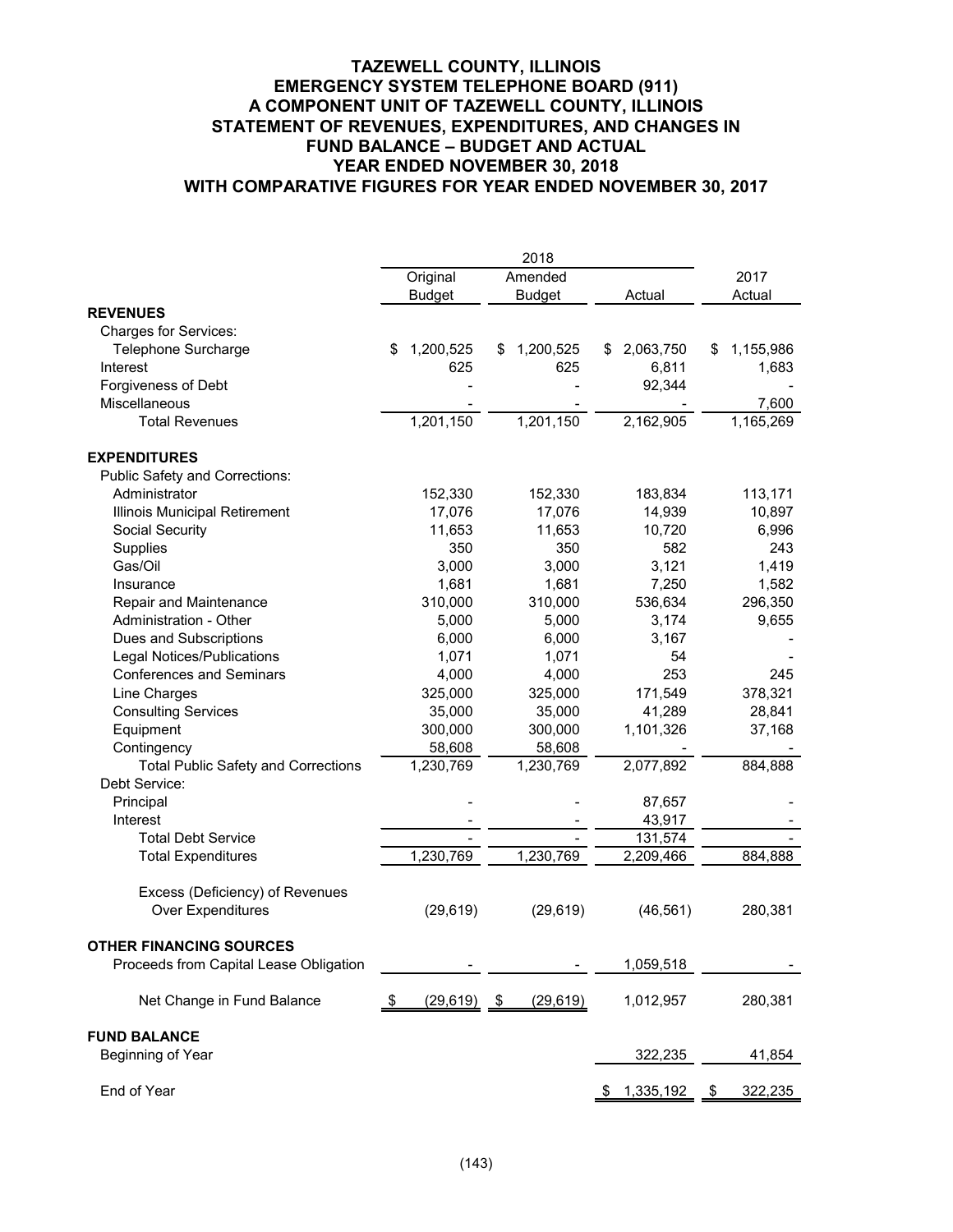## **TAZEWELL COUNTY, ILLINOIS SCHEDULE OF ASSESSED VALUATIONS, TAX EXTENSIONS, TAX DISTRIBUTIONS, AND TAX RATES TAX YEARS 2017, 2016, AND 2015**

#### 2017

# **ASSESSED VALUATIONS 8 2,741,103,965**

| Extension |                         | Distribution |                         | Rate  |  |
|-----------|-------------------------|--------------|-------------------------|-------|--|
|           |                         |              |                         | .1797 |  |
| 1,246,657 |                         | 1,239,501    |                         | .0468 |  |
| 1,759,189 |                         | 1,749,008    |                         | .0661 |  |
| 793,110   |                         | 788,752      |                         | .0298 |  |
| 659.463   |                         | 655.876      |                         | .0248 |  |
| 917,722   |                         | 912,619      |                         | .0345 |  |
| 1,132,938 |                         | 1,126,484    |                         | .0426 |  |
| 554,513   |                         | 551.336      |                         | .0208 |  |
| 211,230   |                         | 210,416      |                         | .0080 |  |
| 1,491,897 |                         | 1,483,269    |                         | .0560 |  |
| 157,028   |                         | 156,156      |                         | .0059 |  |
|           |                         |              |                         | .5150 |  |
| \$        | 4,785,229<br>13,708,976 | \$           | 4,756,313<br>13,629,730 |       |  |